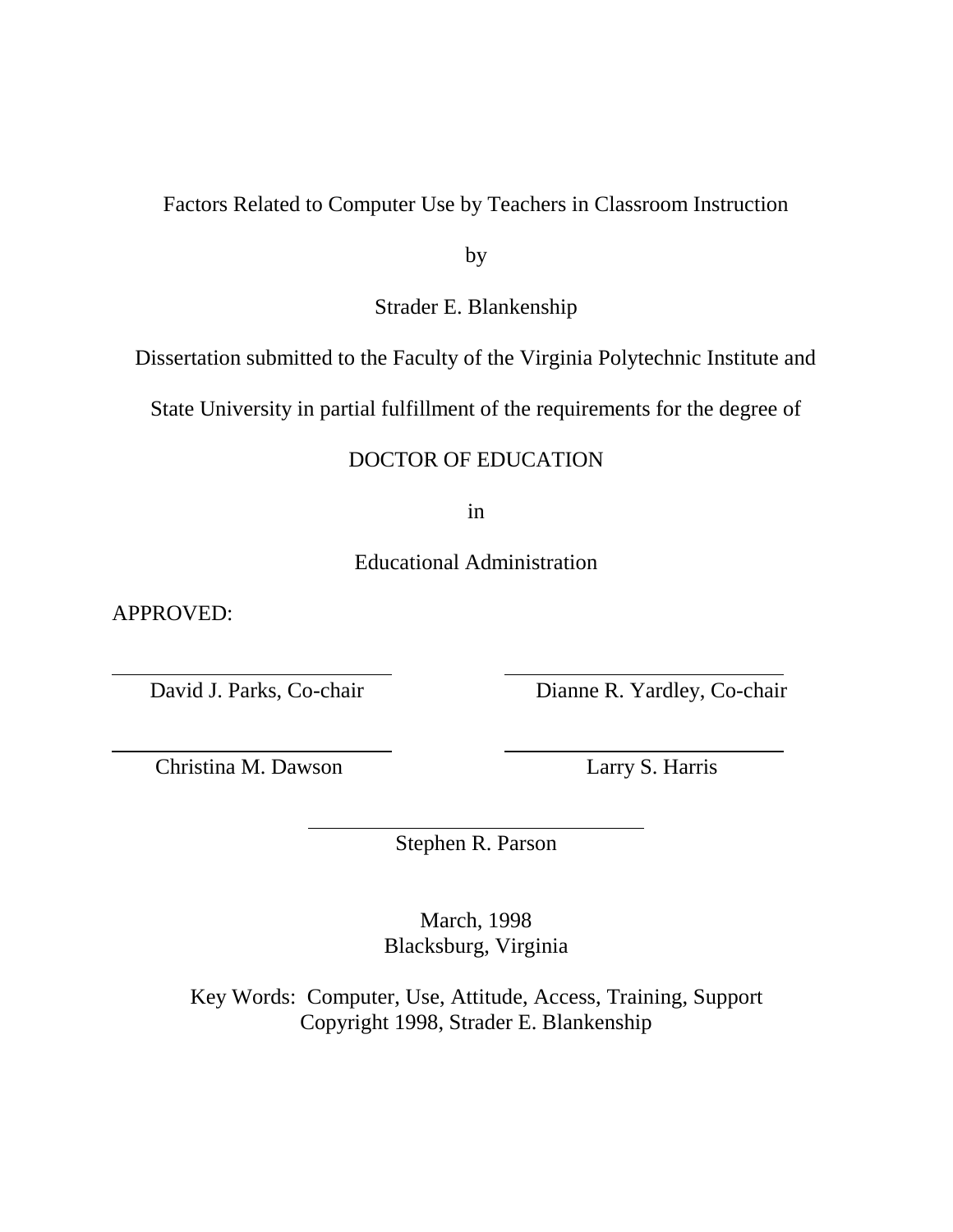# FACTORS RELATED TO TEACHER USE OF COMPUTERS IN CLASSROOM INSTRUCTION

by

Strader E. Blankenship David J. Parks, Co-chairman Dianne R. Yardley, Co-chairman Educational Administration (ABSTRACT)

The purpose of this study was to determine the extent to which the following factors predict computer use by teachers in classroom instruction: attitudes of teachers toward computers in the classroom, access by teachers and students to computers, training of teachers in computer use, support of teachers in their use of computers, age of the teacher, grade level in which the teacher teaches, curriculum area in which the teacher teaches, gender of the teacher, and number of years the teacher is from retirement. Computer use was measured in five ways: over-all computer use and use in drill and practice, whole class instruction, student-directed learning, and computer skills instruction.

The design of the study was both quantitative and qualitative. The population of the study was the classroom teachers of Carroll County (Virginia) Public Schools. A survey instrument was designed to measure computer use and the factors related to use. The responses from the survey were analyzed with multiple regression techniques to determine which factors were predictors of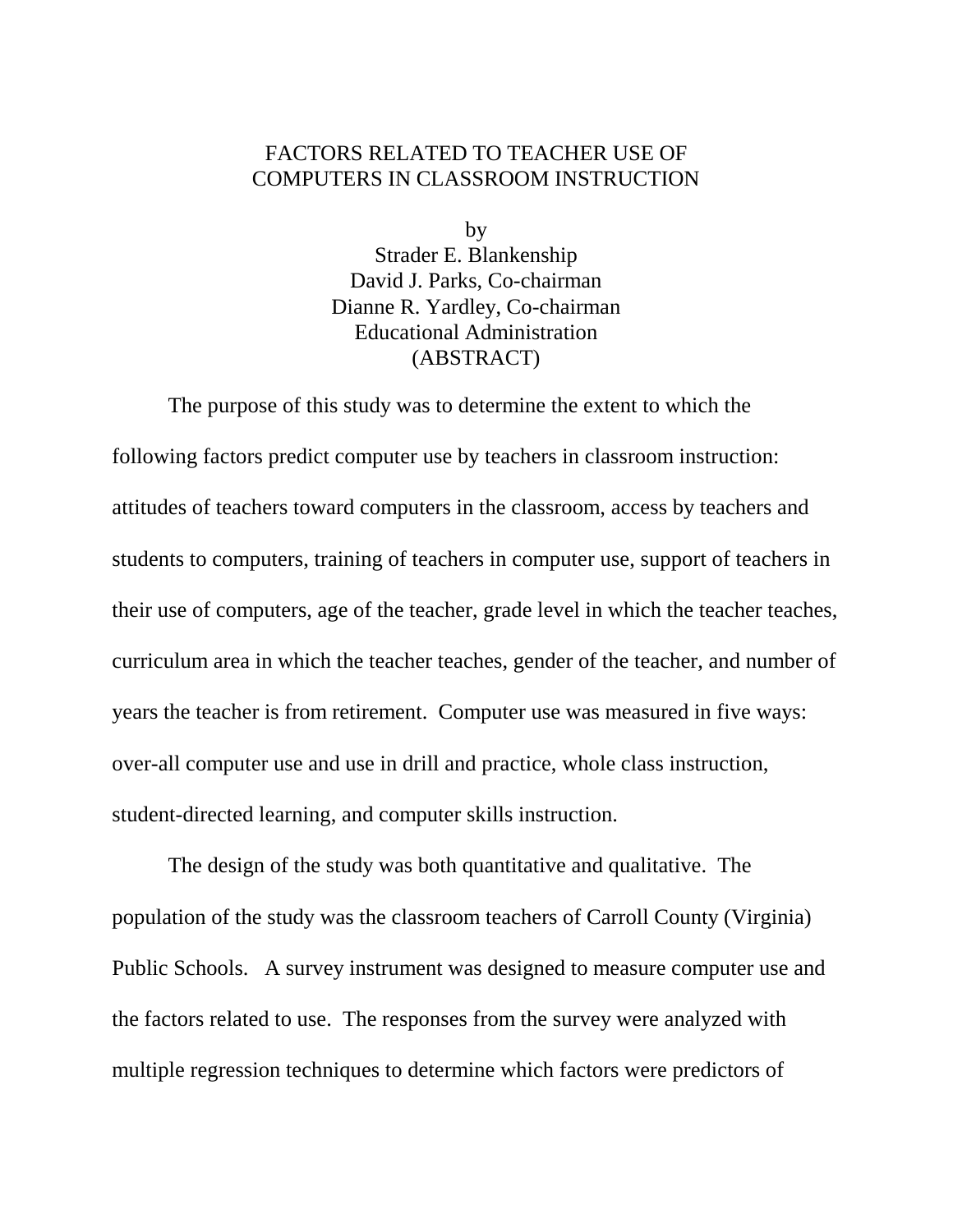computer use by teachers in classroom instruction. The qualitative portion of the study consisted of five focus groups (5-7 teachers from grades PreK-2, 3-5, 6-7, 8- 9, 10-12). The nominal group technique was used to create a prioritized list of strategies to improve teacher use of computers by focusing on the factors determined to be predictors.

Factors that predict computer use varied by grade level. Training was the most common predictor followed by attitude, support, access, and age of teacher. The prioritized lists of strategies from the focus groups included grade and curriculum specific computer training, technology "coaches" in every building, and computer labs in every building. A major implication of the study was that training must be specifically targeted to grade level and curriculum area to be effective.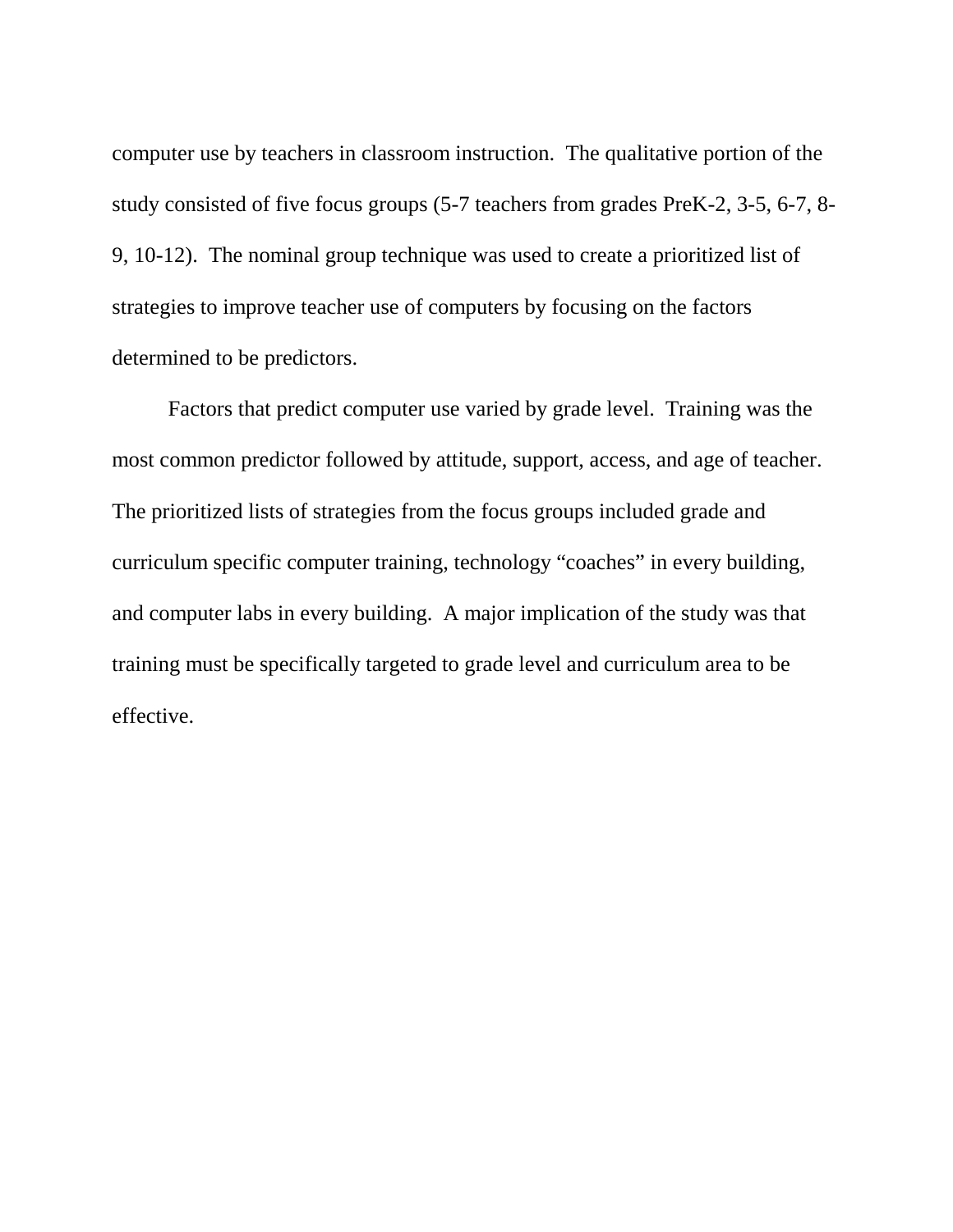# Dedication

This dissertation is dedicated to my wife, Ruby T. Blankenship, and my son, Madison Lee Blankenship, whose absolute love and support have been the foundation for all my endeavors.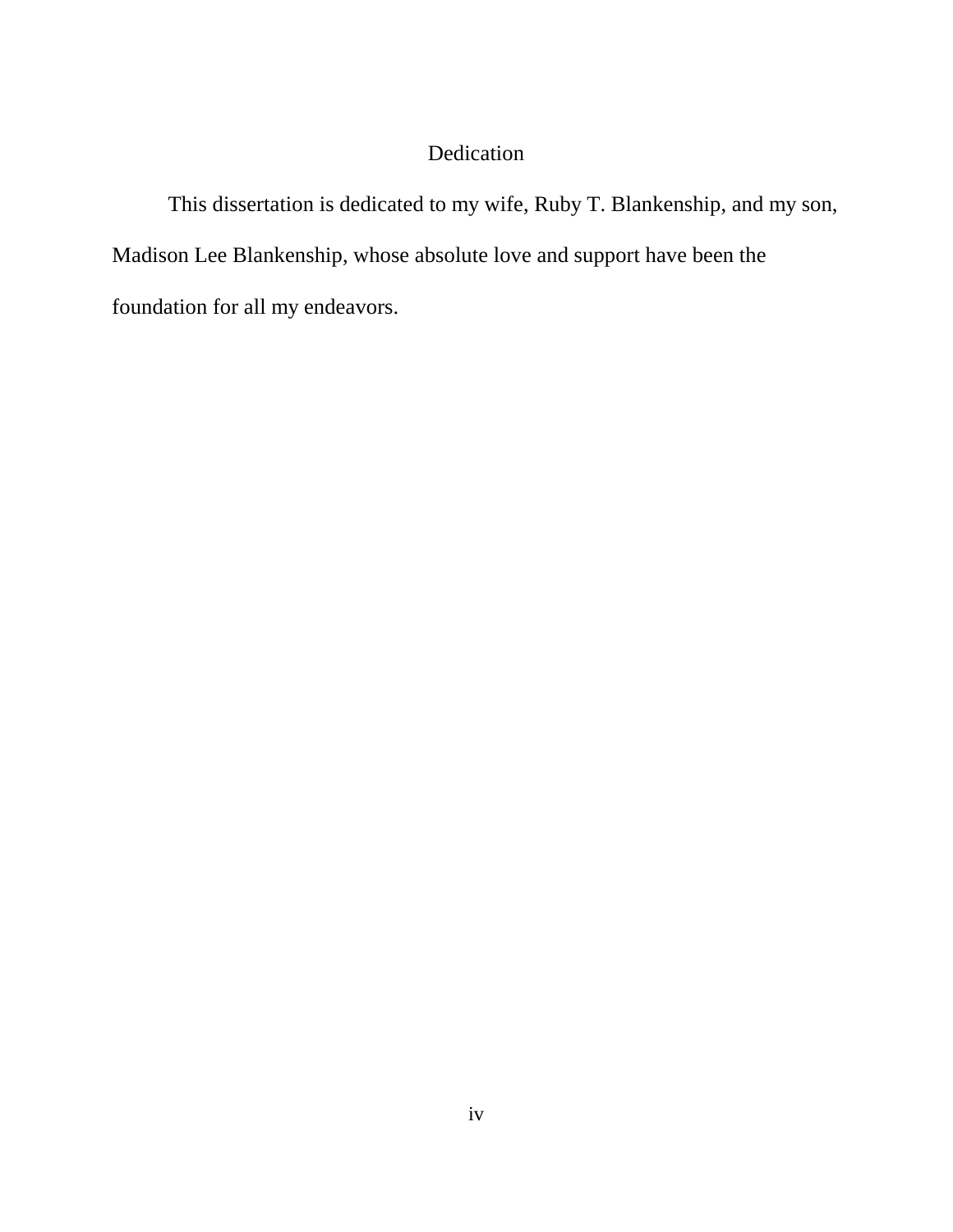#### Acknowledgments

The completion of this study would not have been possible without the support and guidance of many individuals. I am especially indebted to my advisor, Dr. David J. Parks. His encouragement over the past seven years kept me focused and on task. Dr. Parks is a professor who literally practices the teaching methods he teaches. His commitment to excellence in education is unequaled. I am also grateful to Dr. Dianne Yardley for co-chairing my committee. Dr. Yardley was instrumental in guiding me through the intricacies of research. She provided resources and tutelage during the analysis of the data. Dr. Steve Parson was the educational technology specialist on the committee. His insight into the educational technology issues surrounding the study were invaluable during the process. Dr. Larry Harris has been the professor who always caused me to look deeper. He made me see things differently. He was always demanding and sometimes severe in his analysis, but he always inspired me to create a better product.

Dr. Oliver McBride, Dr. Raymond Leonard, Dr. Joseph Berry, and Dr. Patricia Golding are appreciated for their support and encouragement of the degree. Their faith in my ability to succeed in the process was a major factor in my beginning and completing the process.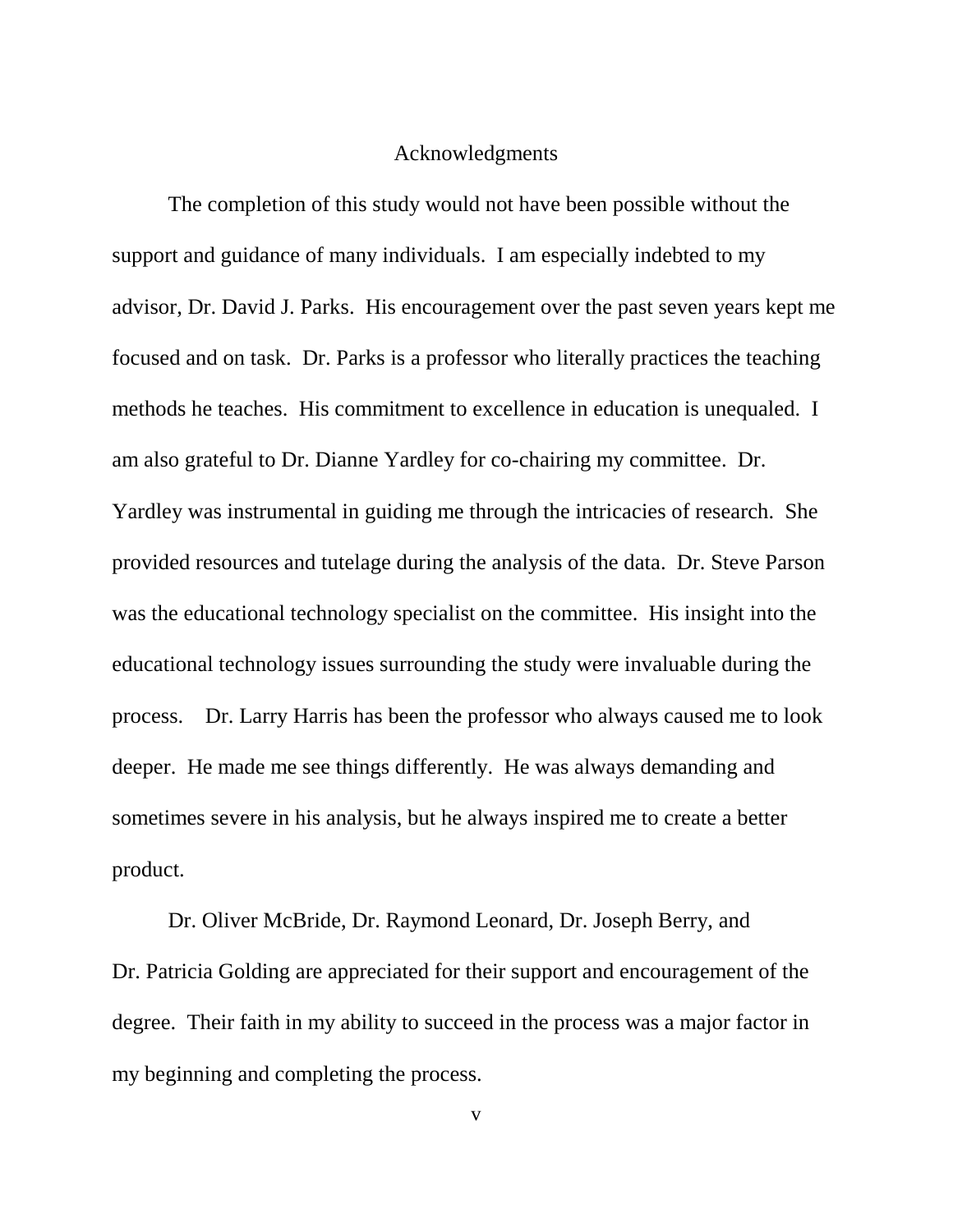Dr. Wayne Worner and Dr. David Parks reminded me of my love of learning through the Regional Program for the Preparation of Principals Masters Program.

The School Leaders Program faculty and cohort members, who became my second family for three years, were both colleagues and supporters. They helped me to grow personally and professionally. A special thanks is extended to Jeanne Thomas and Douglas Arnold, who became particularly dear friends and were instrumental in helping me find the strength to finish.

Debbie Goad, Lois Goad, Lanor Ward, and Ruby Blankenship spent many hours reading and rereading the document. My heartfelt thanks is extended to each of them.

A special thanks is also extended to the administrators and particularly the classroom teachers of Carroll County Public Schools for their participation in the study. Their efforts have resulted in a better understanding of computer use in the classroom and a list of strategies to improve computer use.

Finally, a special thanks goes to all my family. My wife Ruby, is appreciated for the opportunity and resources to pursue my dreams. Ruby is the reason I have achieved any success in life. She is a life partner who understands my love for education. Lee, my son, who never let my coffee cup run empty and never made me feel guilty for missing some important events, is one of my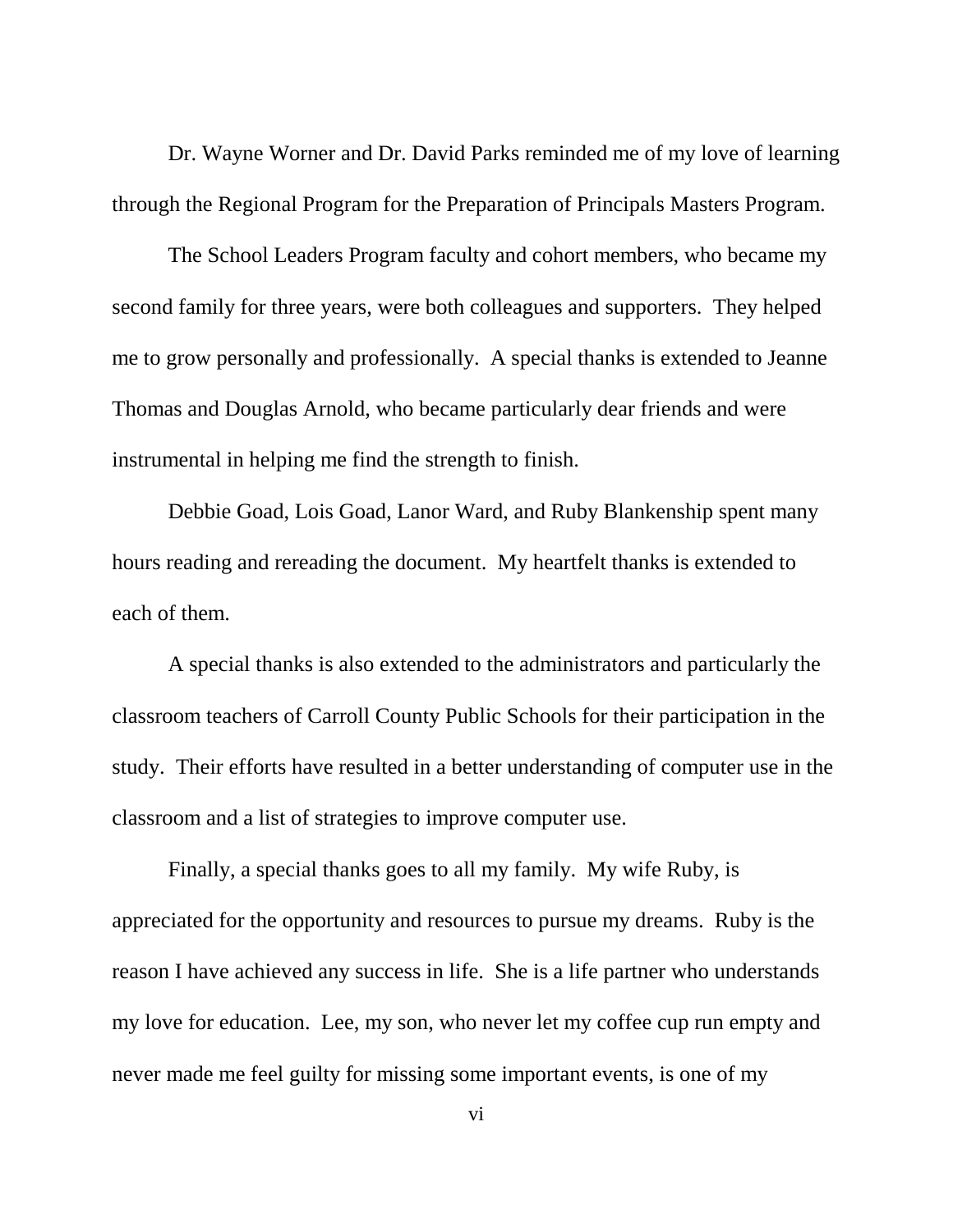greatest teachers. His love of exploration and inquiry reminds me daily of the importance of education. Thanks for the love and support of my parents, William and Francis Blankenship, who instilled in me the importance of education and the belief that I could accomplish anything. My brother, Dr. Samuel Blankenship, is recognized for being an inspiration to pursue this degree. And appreciation is extended to my sister, Billie Kaye Robinette, who has shown me that parenting is an art form closely related to teaching. She is a master teacher with regard to the subject.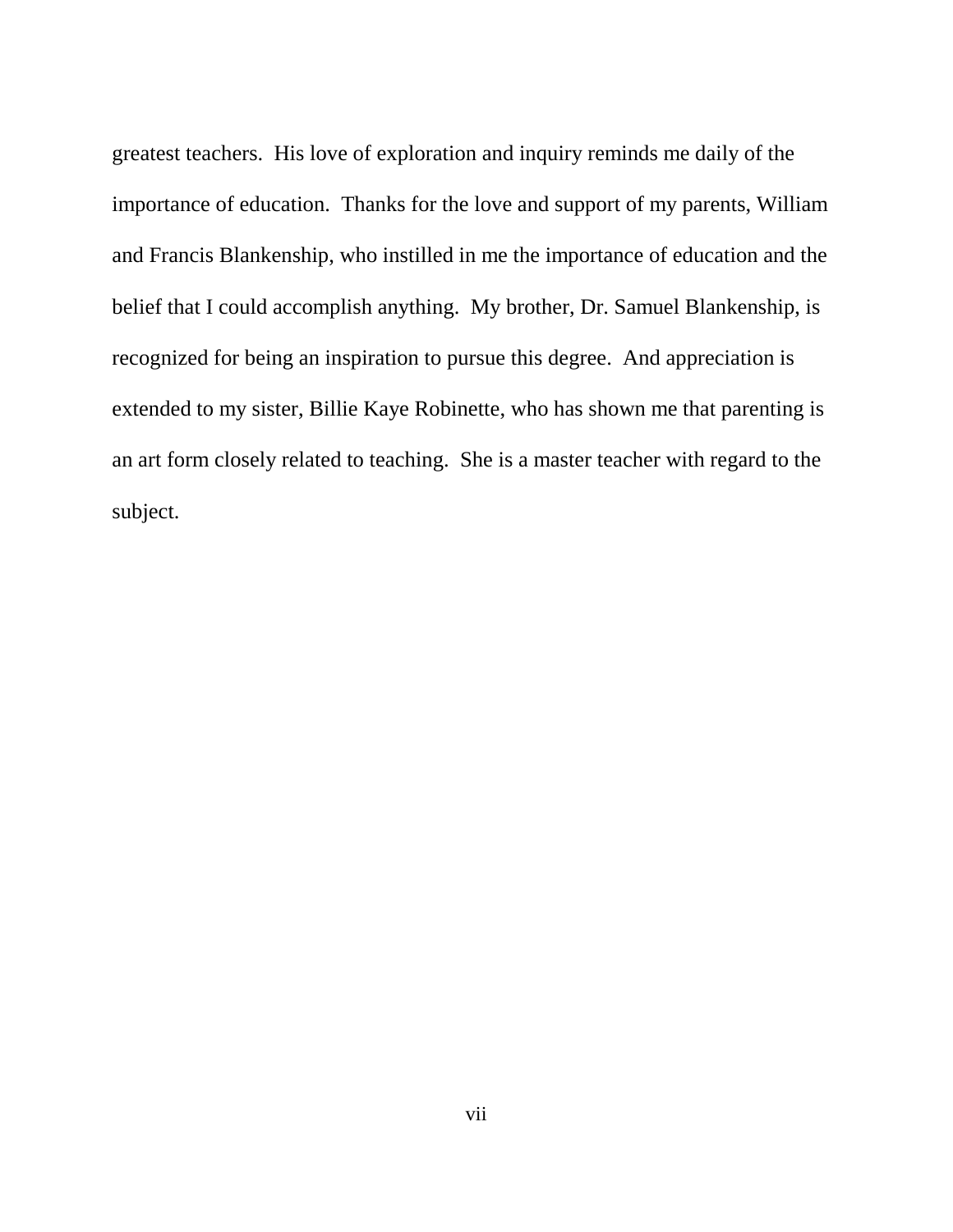# TABLE OF CONTENTS

| CHAPTER I: THE PROBLEM AND ITS CONTEXT 1                |
|---------------------------------------------------------|
|                                                         |
|                                                         |
|                                                         |
| <b>Factors Related to Computer Use:</b>                 |
| <b>Synthesis of Contextual and Research Background:</b> |
| Definitions of Computer Use and the Factors             |
|                                                         |
|                                                         |
|                                                         |
|                                                         |
|                                                         |
|                                                         |
| Computer Use by Teachers in<br>46                       |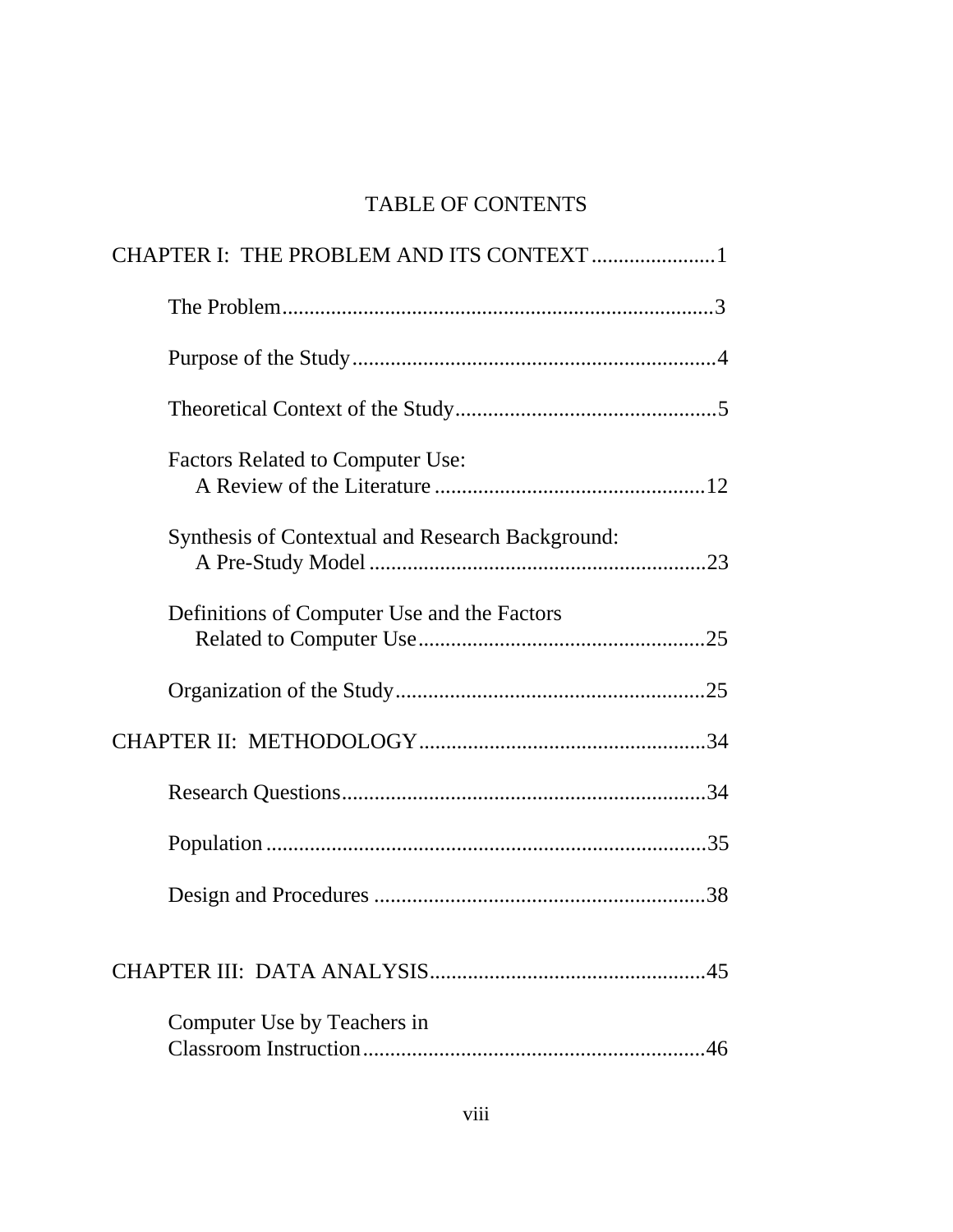| <b>Attitude Toward Computer Use by</b>                                        |  |
|-------------------------------------------------------------------------------|--|
|                                                                               |  |
|                                                                               |  |
|                                                                               |  |
|                                                                               |  |
|                                                                               |  |
|                                                                               |  |
|                                                                               |  |
|                                                                               |  |
|                                                                               |  |
| CHAPTER IV: CONCLUSIONS, DISCUSSION OF<br>FINDINGS, DISCUSSION OF MEASUREMENT |  |
|                                                                               |  |
|                                                                               |  |
|                                                                               |  |
|                                                                               |  |
|                                                                               |  |
|                                                                               |  |
|                                                                               |  |
|                                                                               |  |

# APPENDICES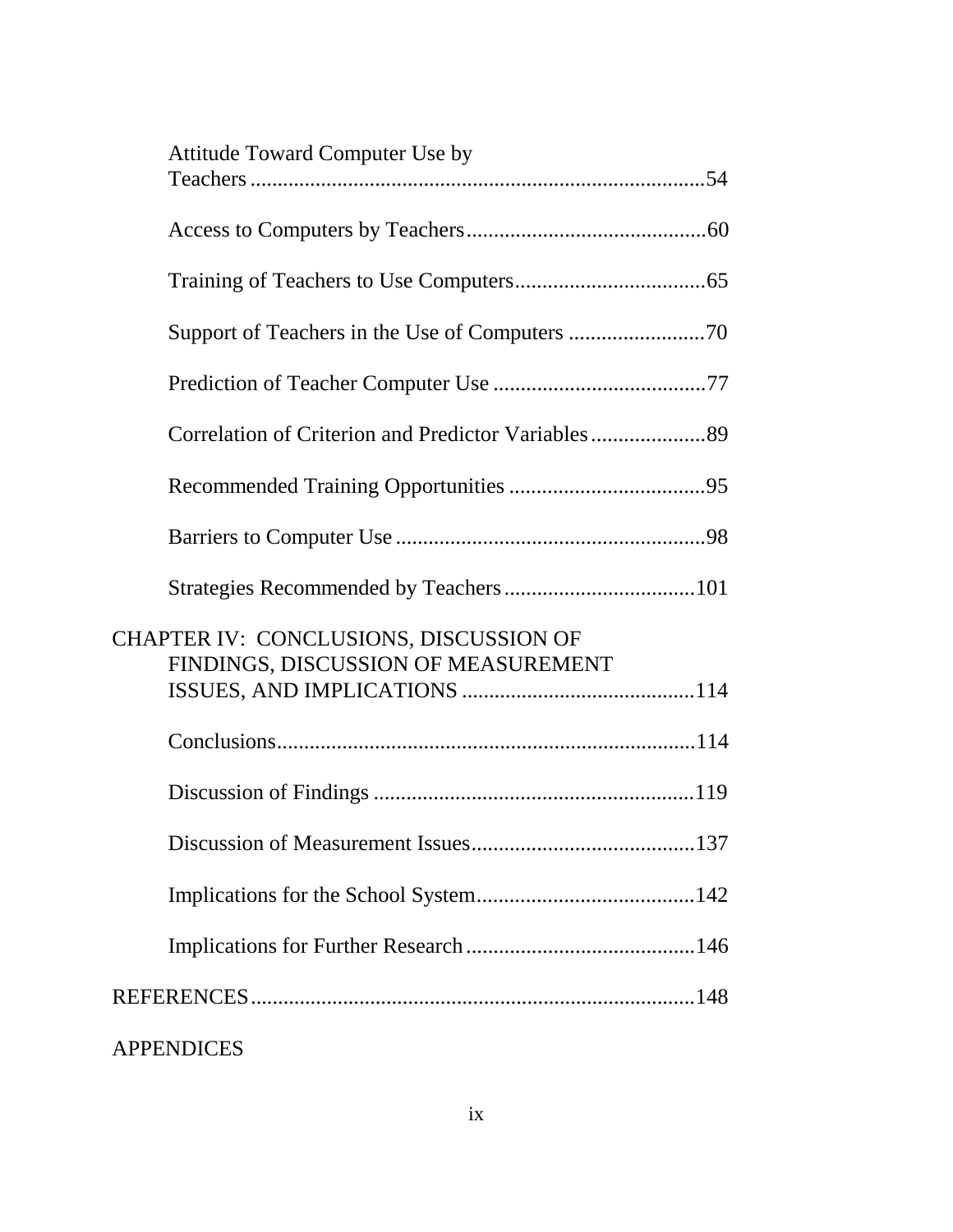| A.             | The Survey Instrument: Factors Related<br>to Use of Computers in Classroom |
|----------------|----------------------------------------------------------------------------|
|                |                                                                            |
| <b>B.</b>      | <b>Content Validity Questionnaire: Factors</b>                             |
|                | Related to Computer Use by Teachers in                                     |
|                |                                                                            |
| $\mathbf{C}$ . | <b>Survey Introduction Script: Factors Related</b>                         |
|                | to Computer Use by Teachers in Classroom                                   |
|                |                                                                            |
| D.             | <b>Regression Analyses: Tables of</b>                                      |
|                |                                                                            |
| Ε.             |                                                                            |
| F.             |                                                                            |
|                | 231                                                                        |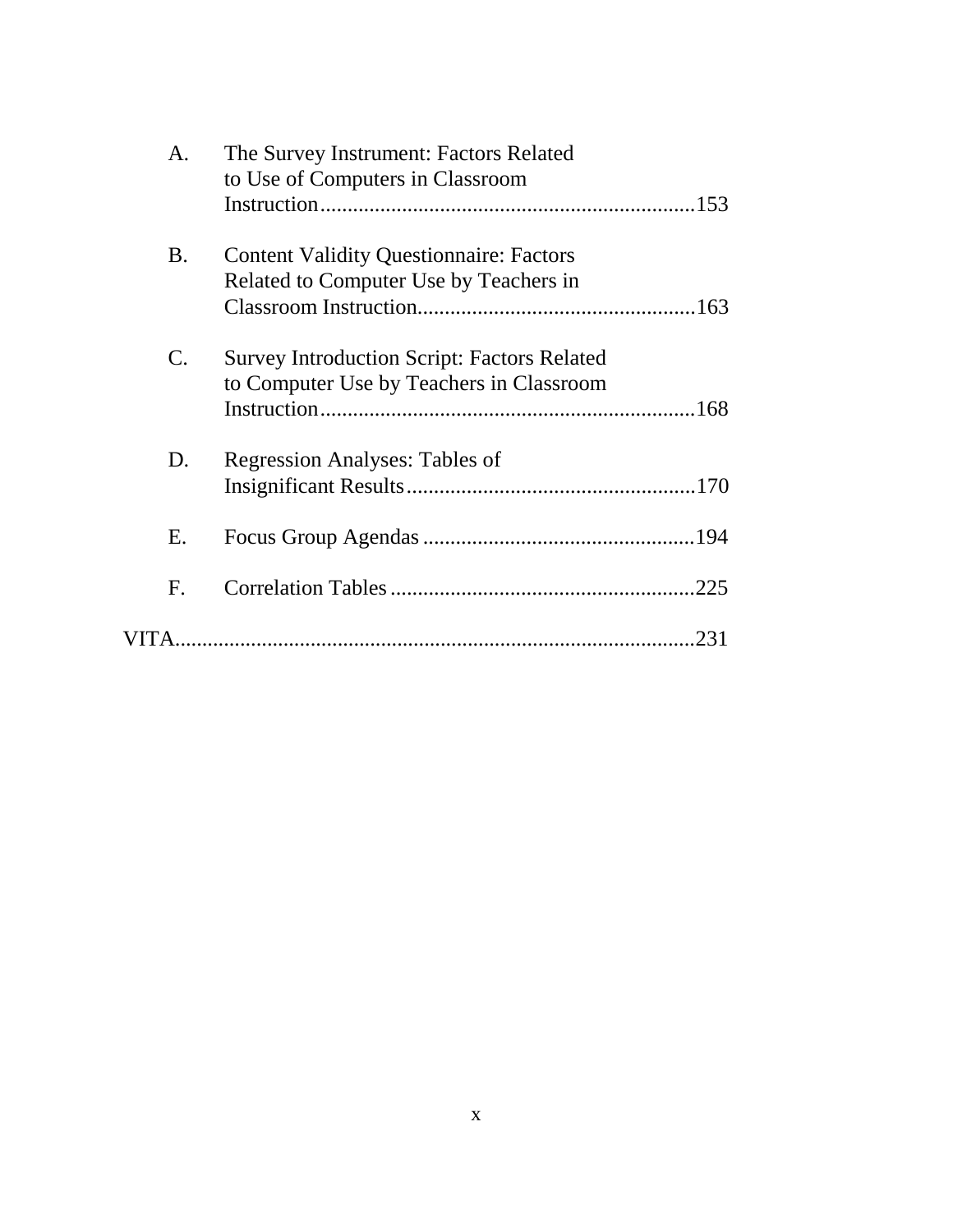# LIST OF TABLES

| Tables | Page                                                         |
|--------|--------------------------------------------------------------|
| 1.     | <b>Constitutive and Operational Definitions of Variables</b> |
| 2.     | <b>Characteristics of Carroll County Public School</b>       |
| 3.     | Teacher Use of Computers in Whole Class                      |
| 4.     | Teacher Use of Computers in Student-                         |
| 5.     | Teacher Use of Computers in Drill and                        |
| 6.     | <b>Teacher Use of Computers in Computer</b>                  |
| 7.     |                                                              |
| 8.     | Attitude Toward Computer Use by Teachers                     |
| 9.     | <b>Access to Computers by Teachers Grouped</b>               |
| 10.    | Training to Use Computers by Teachers                        |
| 11.    | <b>Computer Training Received by Teachers</b>                |
| 12.    | Support in the Use of Computers by Teachers                  |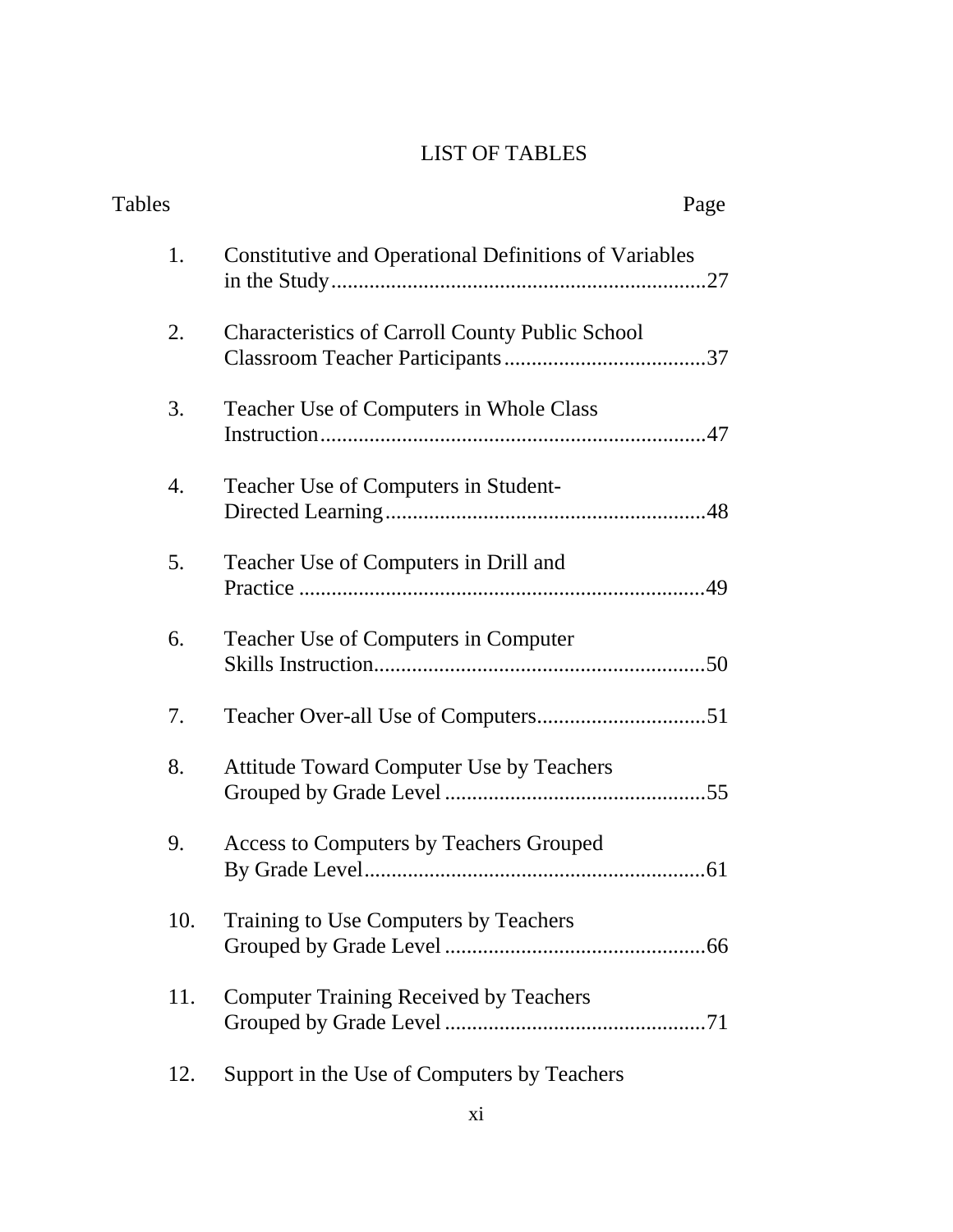| 13. | Prediction of Computer Use in Computer<br>Skills Instruction for Preschool - Grade 2 |  |
|-----|--------------------------------------------------------------------------------------|--|
| 14. | Prediction of Over-all Computer Use for                                              |  |
| 15. | Prediction of Computer Use in Whole Class<br>Instruction for Grade 6 - Grade 7       |  |
| 16. | Prediction of Computer Use in Student-<br>Directed Learning for Grade 6 - Grade 7    |  |
| 17. | Prediction of Computer Use in Drill and<br>Practice for Grade 6 - Grade 7            |  |
| 18. | Prediction of Computer Use in Computer<br>Skills Instruction for Grade 8 - Grade 9   |  |
| 19. | Prediction of Computer Use in Student-<br>Directed Learning for Grade 10 - Grade 12  |  |
| 20. | Prediction of Computer Use in Computer<br>Skills Instruction for Grade 10 - Grade 12 |  |
|     |                                                                                      |  |

[21. Prediction of Computer Use in Computer](#page-106-0) Skills Instruction for Cross Grade Level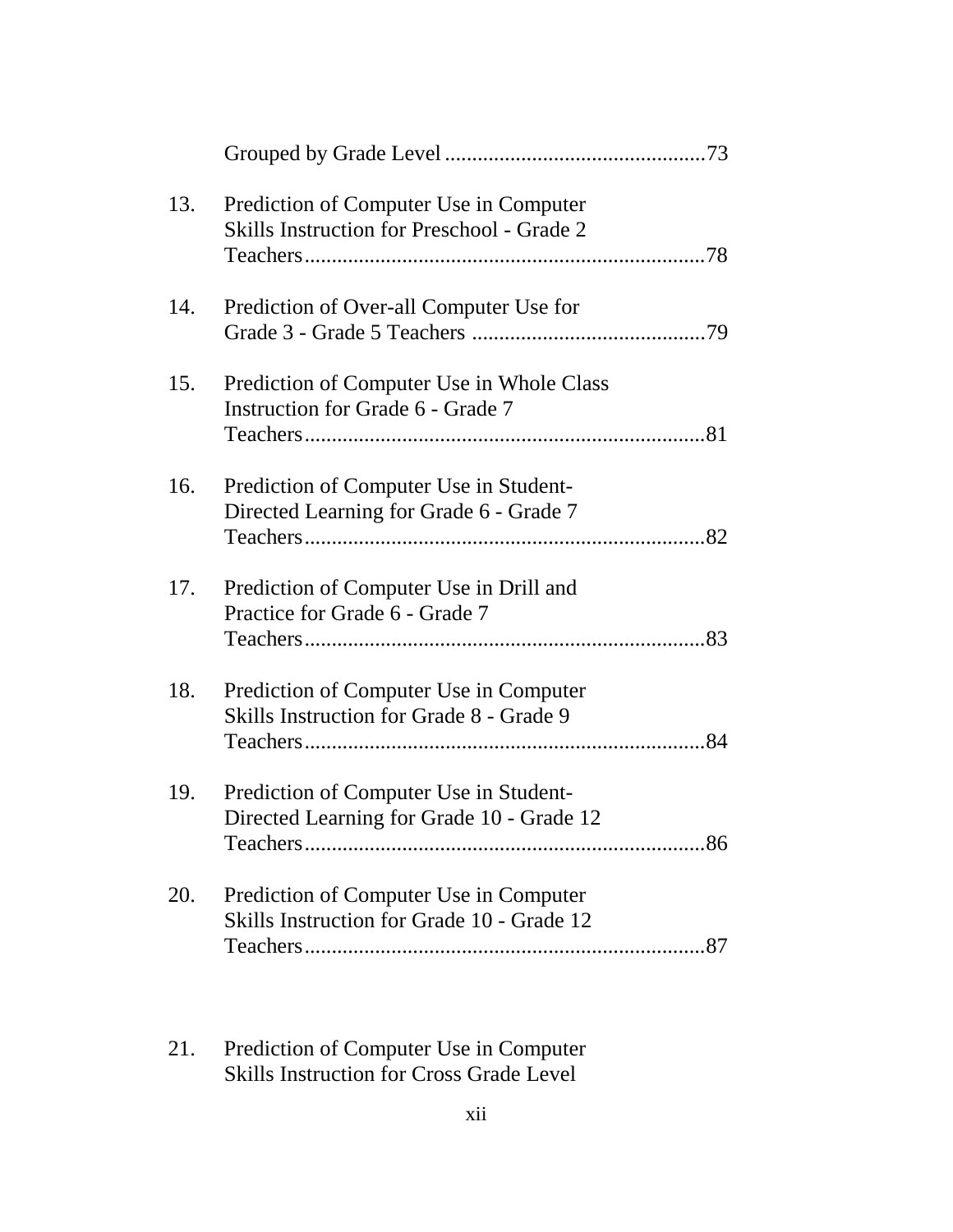| 22. | Prediction of Computer Use in Drill and                                               |  |
|-----|---------------------------------------------------------------------------------------|--|
| 23. | Prediction of Computer Use in Computer<br><b>Skills Instruction for All Classroom</b> |  |
| 24. | Prediction of Over-all Computer Use                                                   |  |
| 25. | <b>Pearson Cooefficients for Relationships</b><br>Among All Variables, All Classroom  |  |
| 26. | Matrix of Suggested Training Opportunities                                            |  |
| 27. | Matrix of Barriers to Computer Use by                                                 |  |
| 28. | <b>Results of Preschool - Grade 2 Nominal</b>                                         |  |
| 29. | Results of Grade 3 - Grade 5 Nominal                                                  |  |
| 30. | Results of Grade 6 - Grade 7 Nominal                                                  |  |
| 31. | Results of Grade 8 - Grade 9 Nominal                                                  |  |
| 32. | Results of Grade 10 - Grade 12 Nominal                                                |  |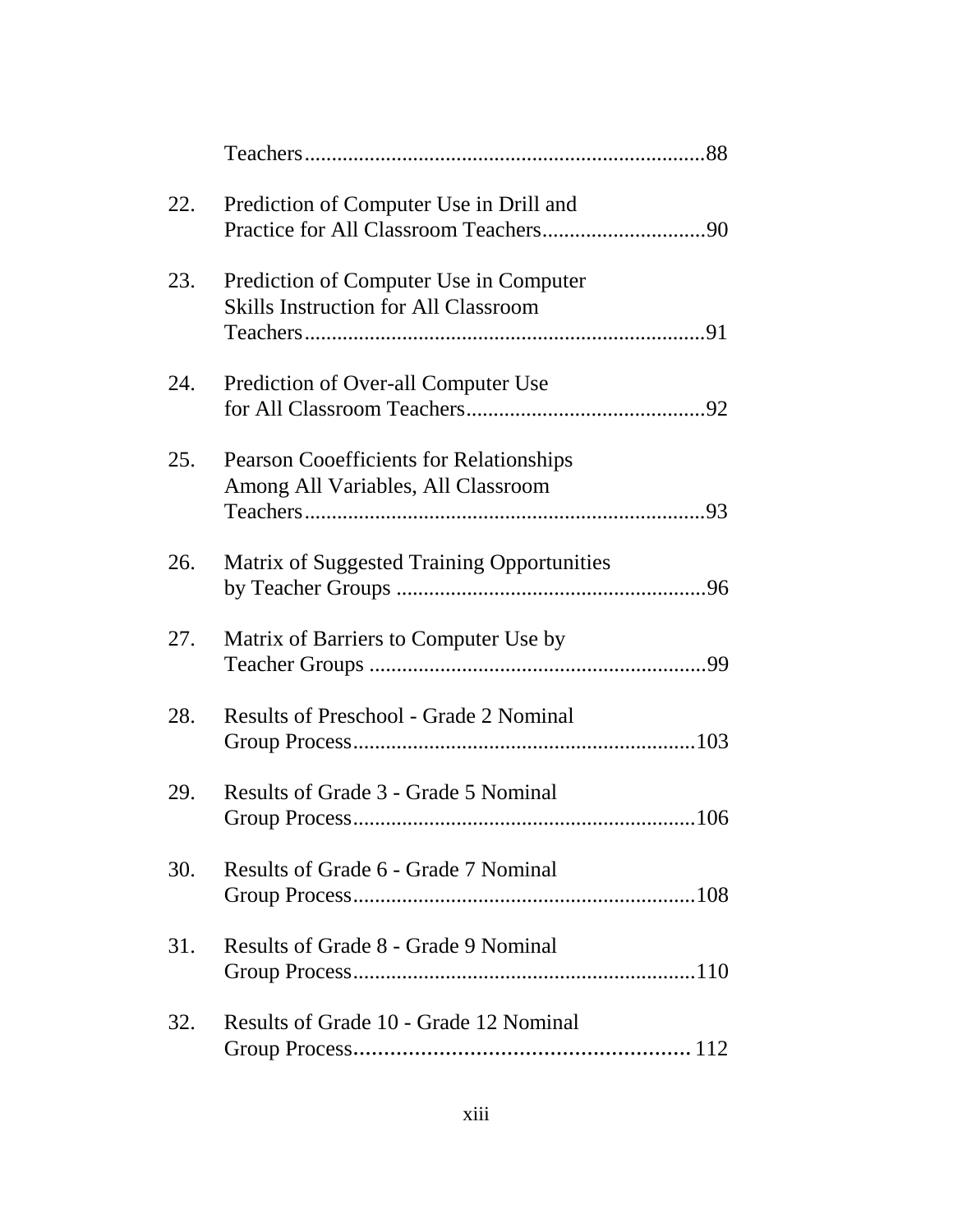| 33.            | <b>Summary of Regression Analyses, Barriers</b><br>Frequency-Response Matrix, and Prioritized |  |
|----------------|-----------------------------------------------------------------------------------------------|--|
| D <sub>1</sub> | Prediction of Computer Use in Whole Class<br><b>Instruction for Preschool - Grade 2</b>       |  |
| D2             | Prediction of Computer Use in Student-<br>Directed Learning for Preschool - Grade 2           |  |
| D <sub>3</sub> | Prediction of Computer Use in Drill and<br>Practice for Preschool - Grade 2                   |  |
| D <sub>4</sub> | Prediction of Over-all Computer Use<br>for Preschool - Grade 2 Teachers  174                  |  |
| D <sub>5</sub> | Prediction of Computer Use in Whole Class<br><b>Instruction for Grade 3 - Grade 5</b>         |  |
| D <sub>6</sub> | Prediction of Computer Use in Student-<br>Directed Learning for Grade 3 - Grade 5             |  |
| D <sub>7</sub> | Prediction of Computer Use in Drill and<br>Practice for Grade 3 - Grade 5                     |  |
| D <sub>8</sub> | Prediction of Computer Use in Computer<br>Skills Instruction for Grade 3 - Grade 5            |  |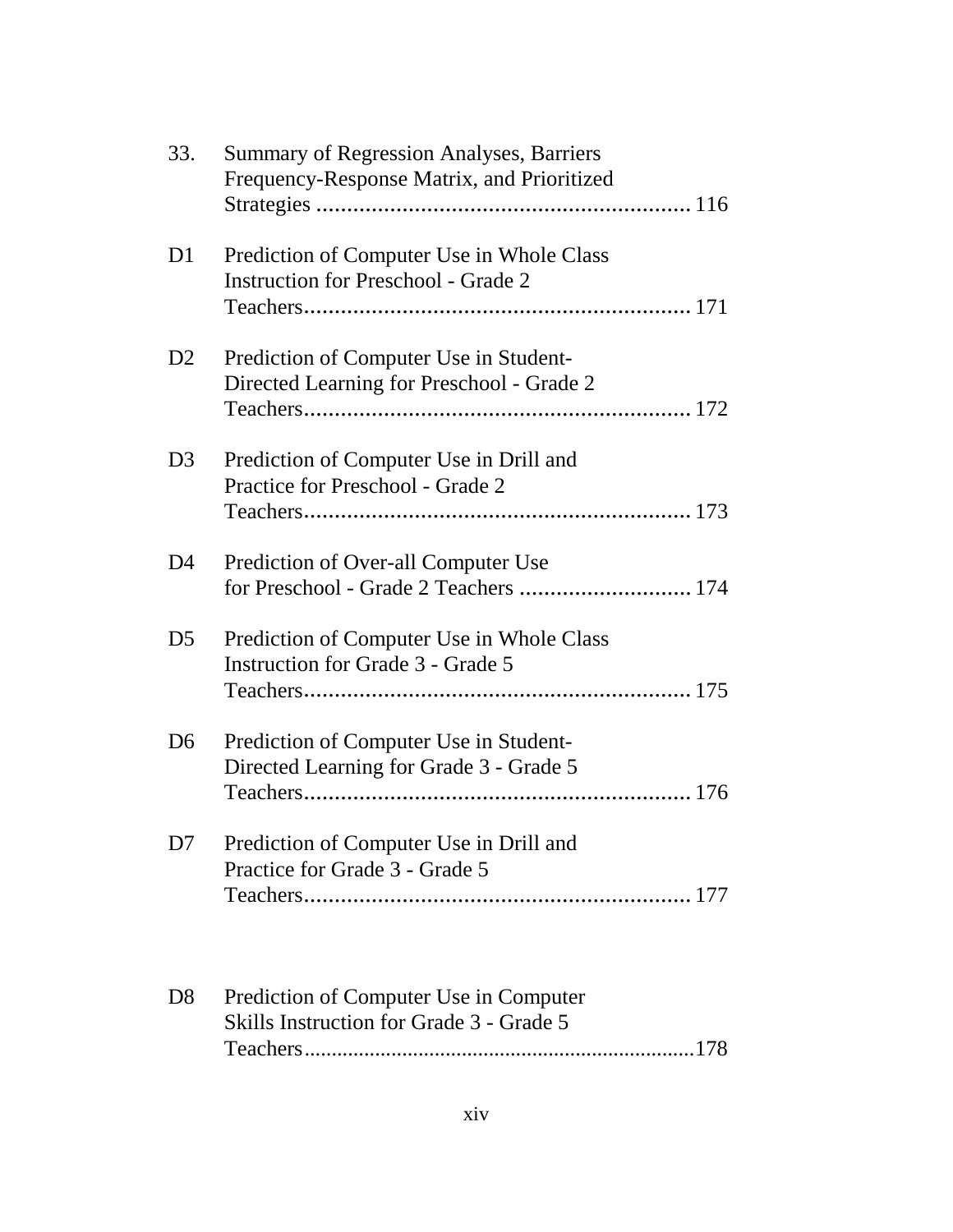| D <sup>9</sup>  | Prediction of Computer Use in Computer<br>Skills Instruction for Grade 6 - Grade 7    |
|-----------------|---------------------------------------------------------------------------------------|
| D10             | Prediction of Over-all Computer Use                                                   |
| D11             | Prediction of Computer Use in Whole Class<br><b>Instruction for Grade 8 - Grade 9</b> |
| D12             | Prediction of Computer Use in Student-<br>Directed Learning for Grade 8 - Grade 9     |
| D <sub>13</sub> | Prediction of Computer Use in Drill and<br>Practice for Grade 8 - Grade 9             |
| D <sub>14</sub> | Prediction of Over-all Computer Use                                                   |
|                 | D15 Prediction of Computer Use in Whole Class<br>Instruction for Grade 10 - Grade 12  |
|                 | D16 Prediction of Computer Use in Drill and<br>Practice for Grade 10 - Grade 12       |
| D <sub>17</sub> | Prediction of Over-all Computer Use                                                   |
| D <sub>18</sub> | Prediction of Computer Use in Whole Class<br><b>Instruction for Cross Grade Level</b> |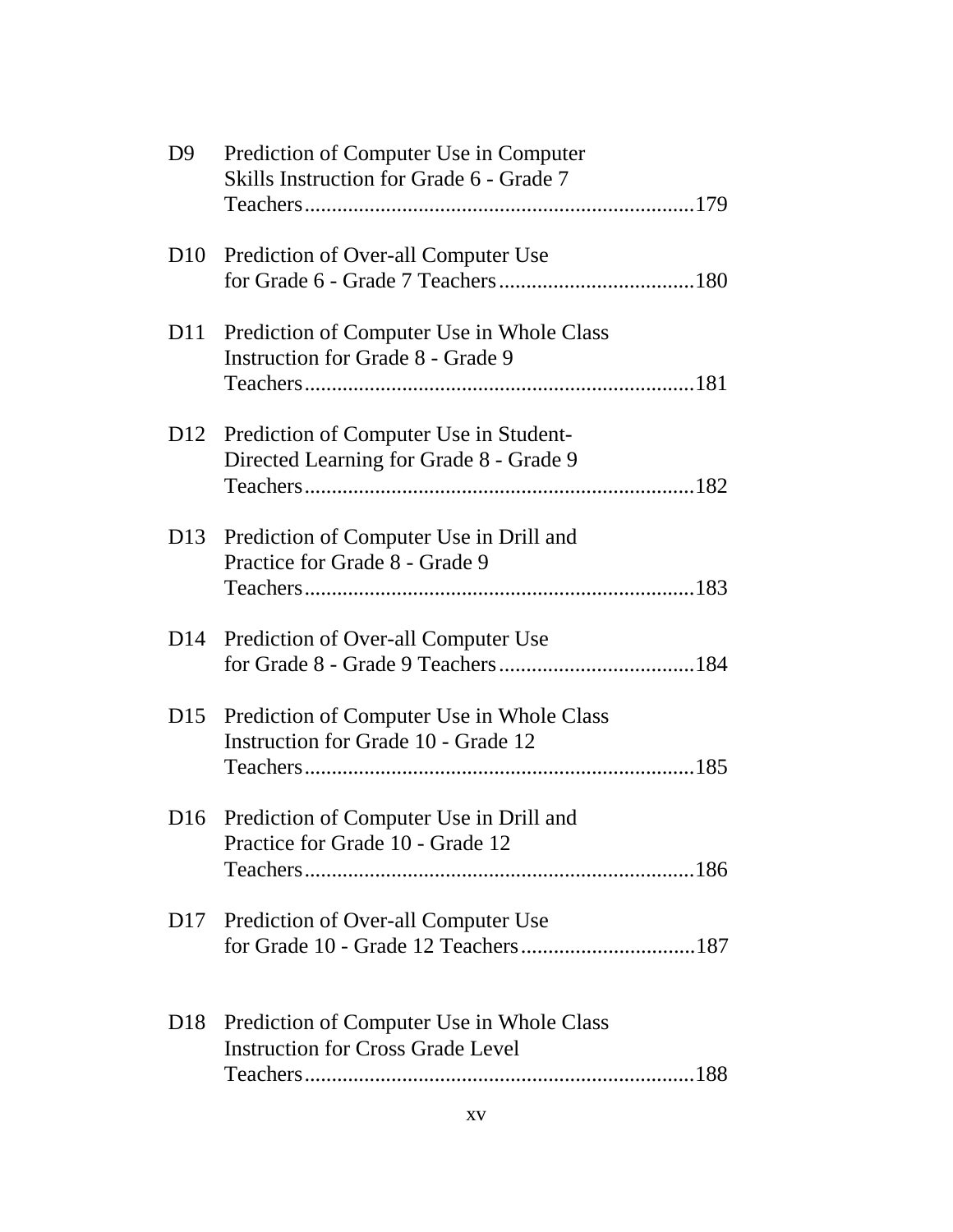|                 | D19 Prediction of Computer Use in Student-<br>Directed Learning for Cross Grade Level |  |
|-----------------|---------------------------------------------------------------------------------------|--|
| D <sub>20</sub> | Prediction of Computer Use in Drill and<br><b>Practice for Cross Grade Level</b>      |  |
|                 | D21 Prediction of Over-all Computer Use                                               |  |
|                 | D22 Prediction of Computer Use in Whole Class<br><b>Instruction for All Classroom</b> |  |
| D23             | Prediction of Computer Use in Student-<br>Directed Learning for All Classroom         |  |
| E1              | <b>Computer Training Received by Teachers</b>                                         |  |
| E2              | Matrix of Suggested Training Opportunities                                            |  |
| E <sub>3</sub>  | Matrix of Barriers to Computer Use by                                                 |  |
| E4              | <b>Computer Training Received by Teachers</b>                                         |  |
| E <sub>5</sub>  | Matrix of Suggested Training Opportunities                                            |  |
| E <sub>6</sub>  | Matrix of Barriers to Computer Use by                                                 |  |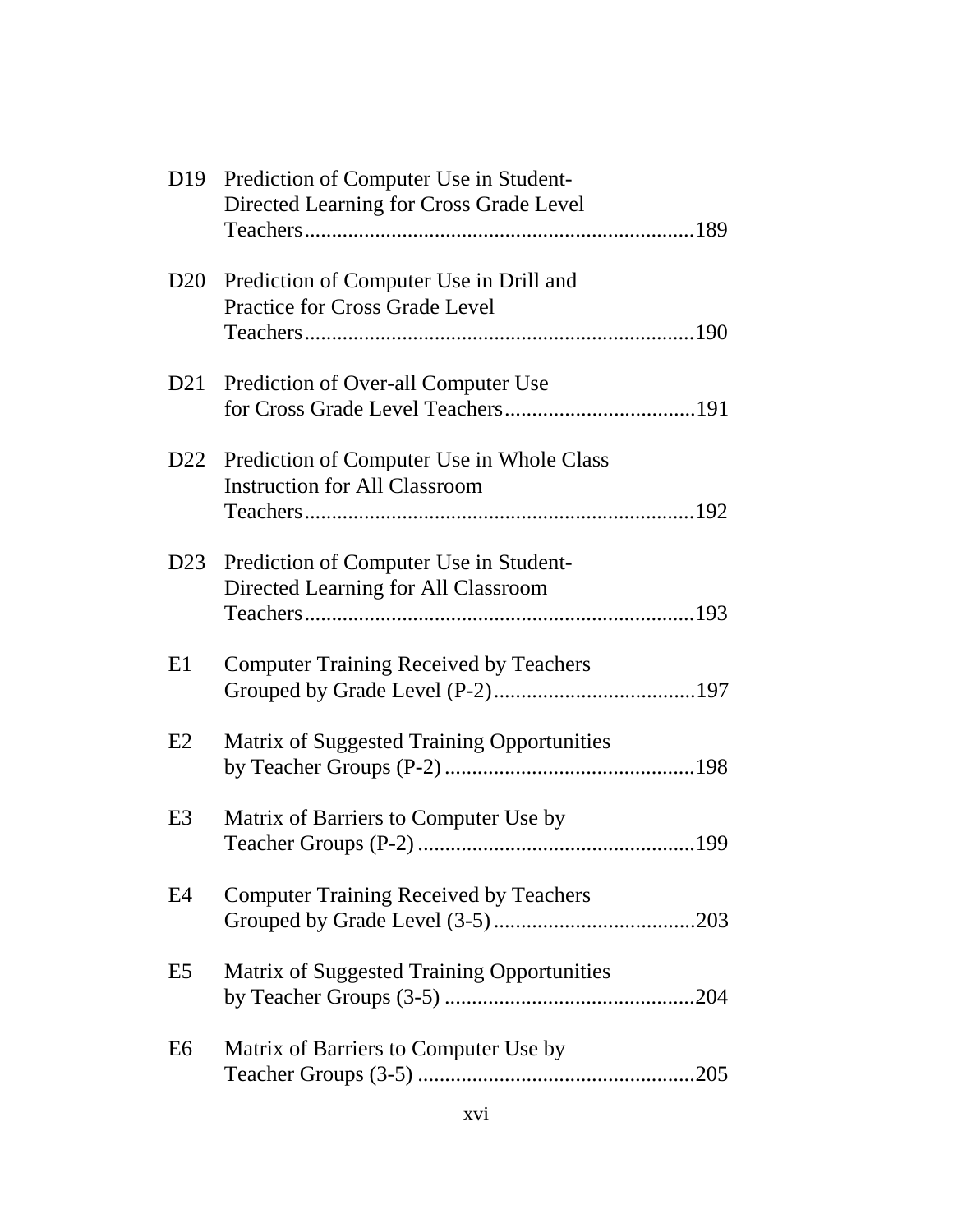| E7             | <b>Computer Training Received by Teachers</b>  |  |
|----------------|------------------------------------------------|--|
| E8             | Matrix of Suggested Training Opportunities     |  |
| E9             | Matrix of Barriers to Computer Use by          |  |
| E10            | <b>Computer Training Received by Teachers</b>  |  |
|                | E11 Matrix of Suggested Training Opportunities |  |
| E12            | Matrix of Barriers to Computer Use by          |  |
| E13            | <b>Computer Training Received by Teachers</b>  |  |
| E14            | Matrix of Suggested Training Opportunities     |  |
| E15            | Matrix of Barriers to Computer Use by          |  |
| F1             | <b>Pearson Coefficients for Relationships</b>  |  |
| F2             | <b>Pearson Coefficients for Relationships</b>  |  |
| F <sub>3</sub> | <b>Pearson Coefficients for Relationships</b>  |  |
| F4             | <b>Pearson Coefficients for Relationships</b>  |  |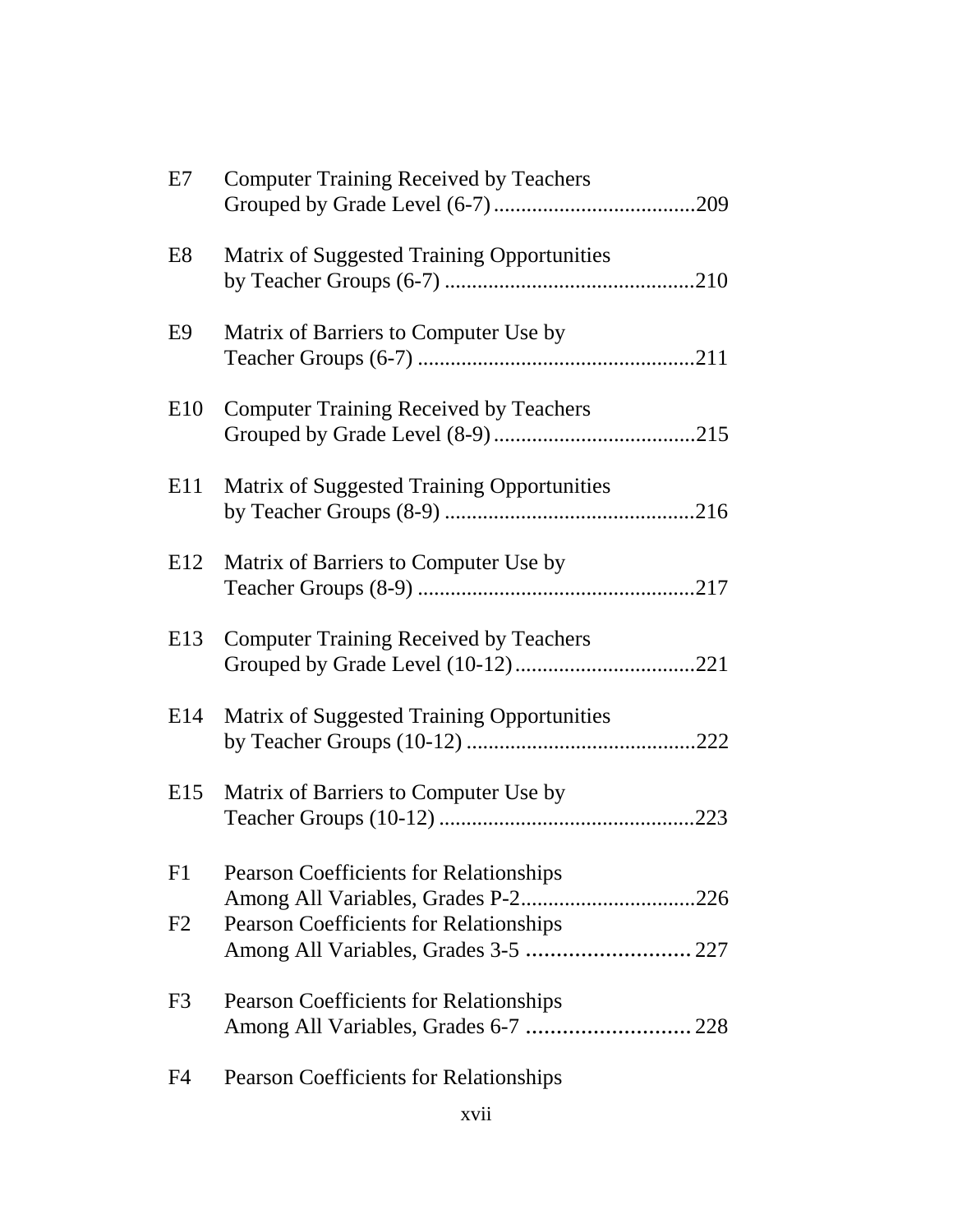| F5 | <b>Pearson Coefficients for Relationships</b> |  |
|----|-----------------------------------------------|--|
|    |                                               |  |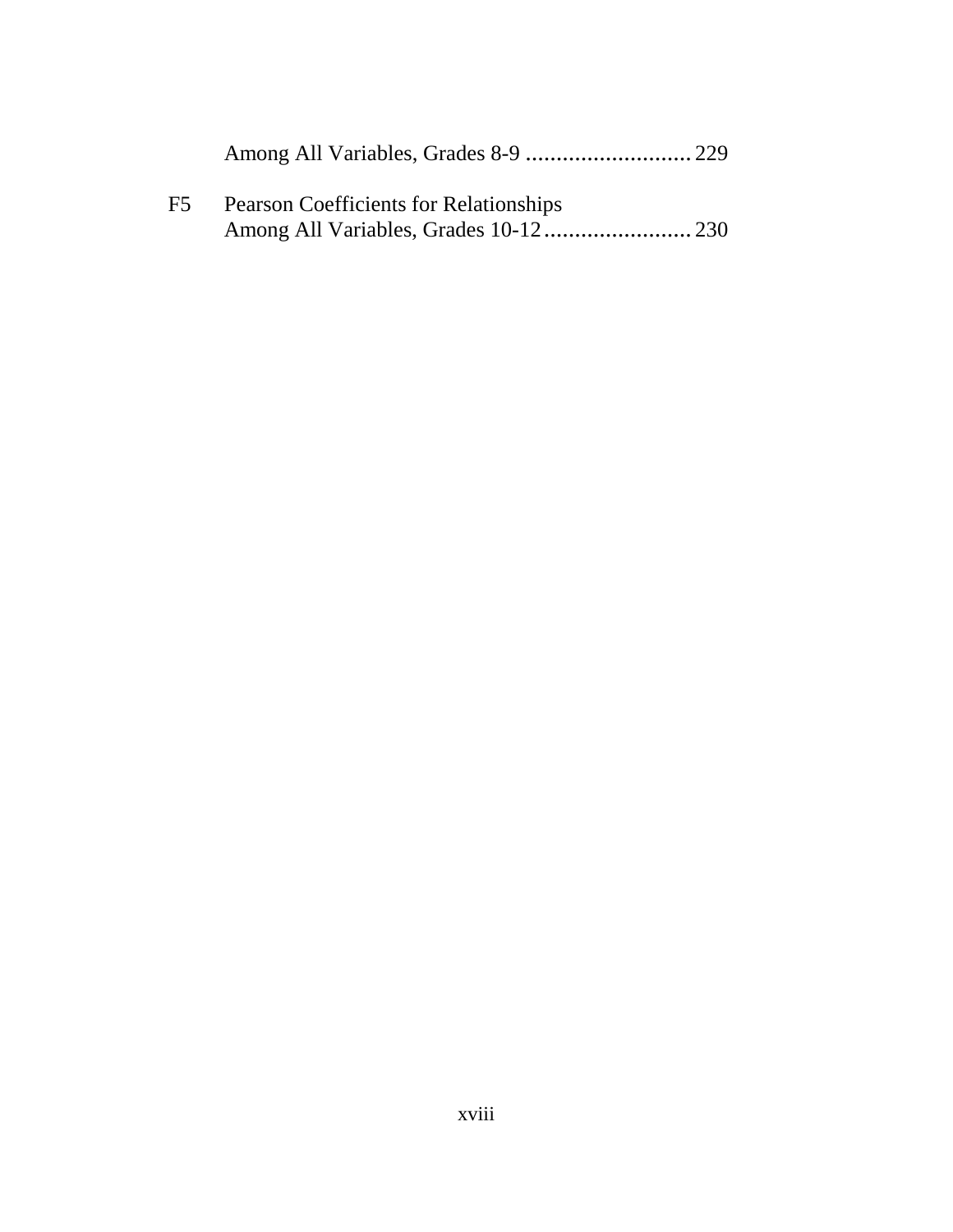# LIST OF FIGURES

| <b>Figures</b> |                                                | Page |
|----------------|------------------------------------------------|------|
|                | A model of stages in the innovation-decision   |      |
|                | A pre-study model. Factors related to computer |      |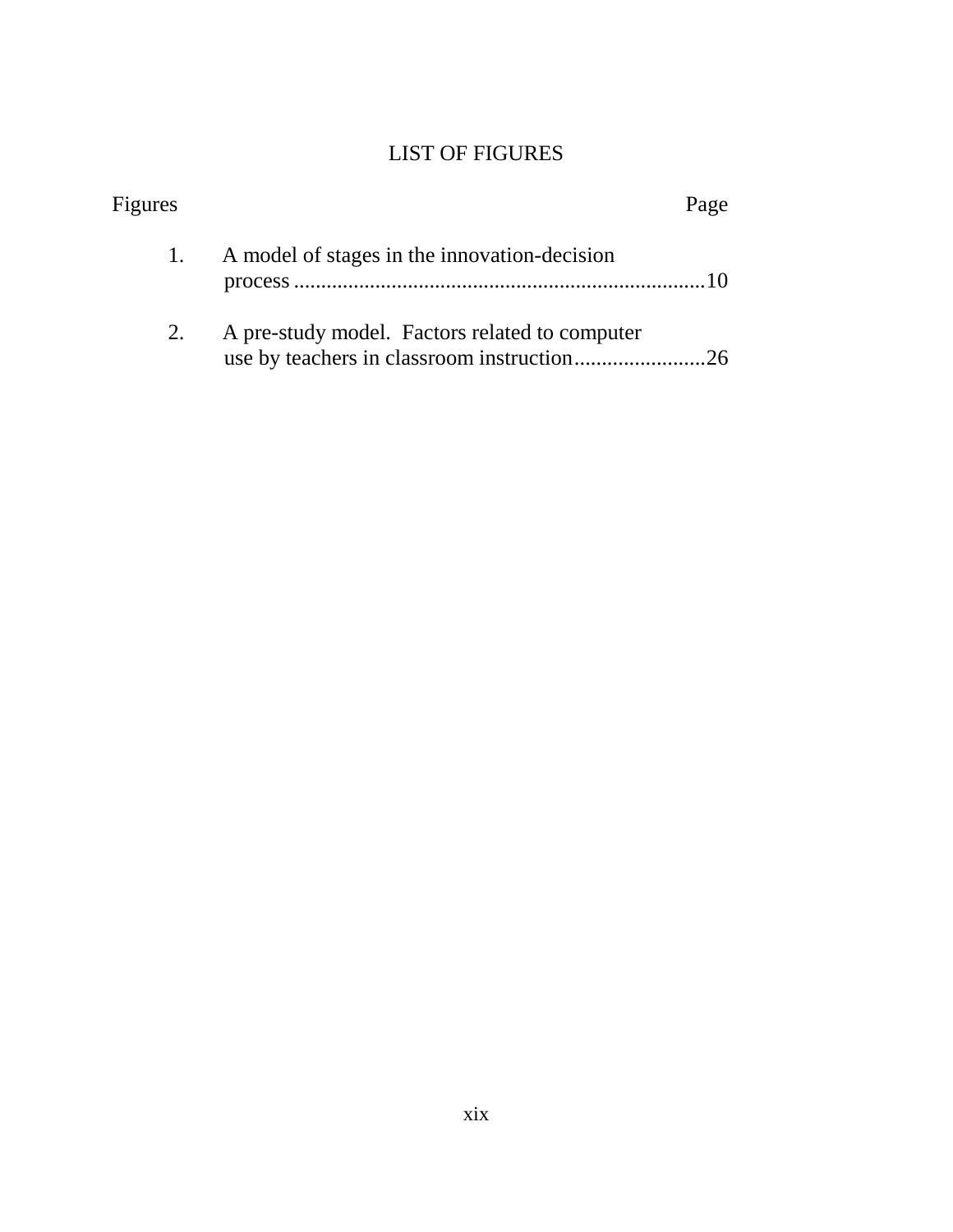#### CHAPTER I

#### THE PROBLEM AND ITS CONTEXT

<span id="page-19-0"></span>*If the State religion of America is Progress, then surely technology provides its icons. It is largely through the production of ever-more marvelous machines that we redeem the promise of a better tomorrow, confirm the world's perfectibility, and resorb some to ourselves and to our institutions (Hodas, 1993, p. 6).*

The pressures placed on our society as it changes from a manufacturing to an informational and technological economy are well documented. Industries and businesses are hard pressed to stay ahead of the learning curve with regard to staying competitive. Computers are one of the main tools driving this change to an information age. It is within this climate that teachers are asked to prepare students for the next century by training the next generation of information "hunters and gatherers." Nationally, the push to integrate computers into our classrooms comes from government, business, and industry. President Clinton, in his 1996 State of the Union Address, announced an initiative to provide children with access to modern computers, classrooms connected to each other and the world, software that is an integral part of the curriculum, and teachers trained and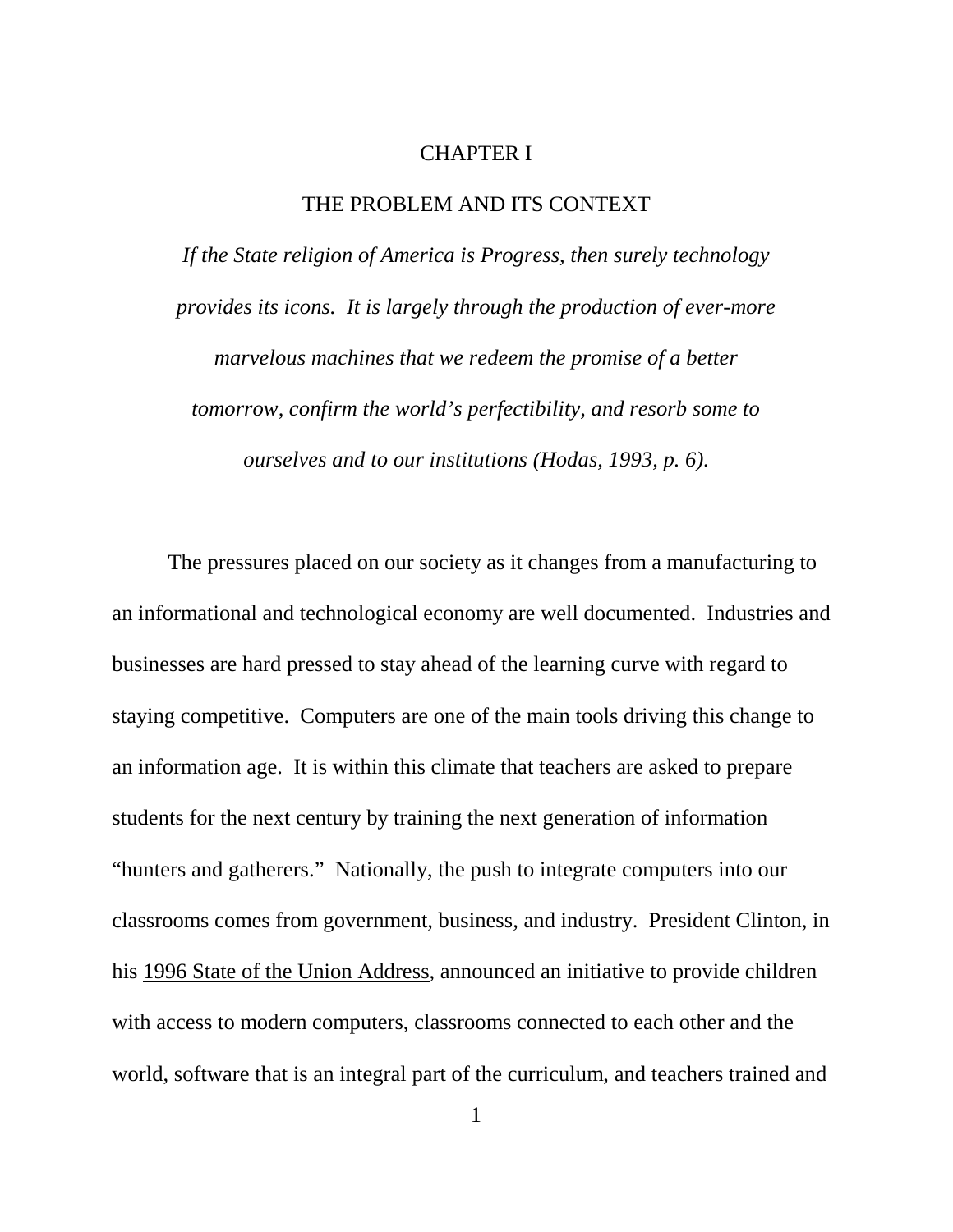ready to use and teach technology. Business and industrial leaders have expressed the need for computer-literate graduates ready to enter the workforce (U.S. Department of Labor, 1992). Even the report of the National Association of Secondary School Principals (1996), Breaking Ranks: Changing an American Institution, stated the need to integrate technology into all aspects of the educational program.

 Government, business, industry and educational leaders at the state level are placing new pressures on teachers to teach children to be knowledgeable computer users. Virginia is requiring all eighth-grade students to pass a minimal technology skills test and has implemented requirements for minimal teacher technological skills. One of the main goals in the Six-Year Educational Technology Plan for Virginia is improving student and teacher access to technological resources in the classroom. The Virginia General Assembly has included monies for technology initiatives to buy computers for classrooms for the past three biennium budgets. In recent years, Virginia governmental and economic development leaders have been actively campaigning to relocate hightech businesses and industries to Virginia. These businesses are asking questions about the ability of local schools to produce technologically proficient workers.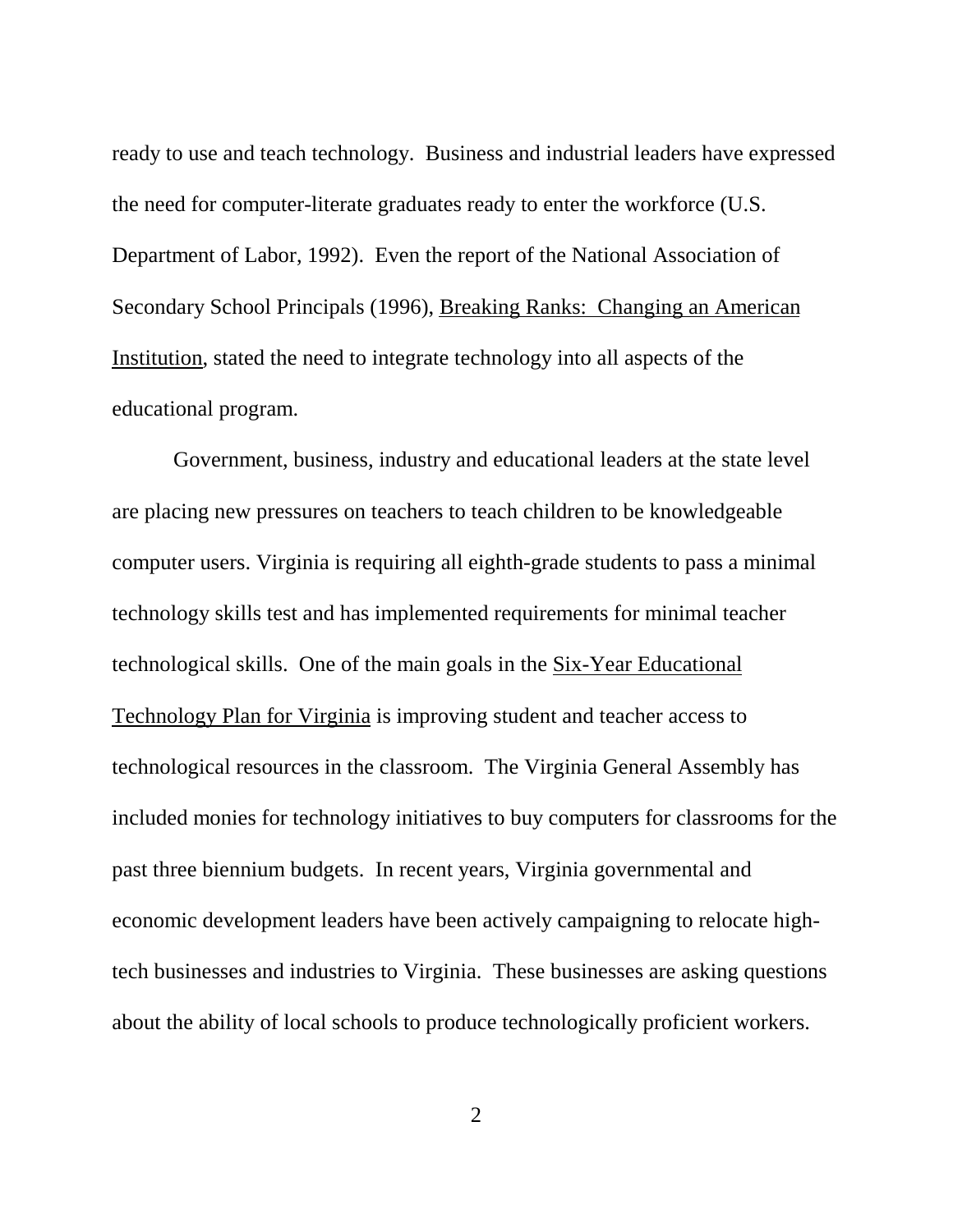### The Problem

<span id="page-21-0"></span>Locally, every school district in the state of Virginia is required to have an approved technology plan. These technology plans, which are approved by the local school boards, focus on the integration of computers and technology into classroom curriculum. During every budget season, school board members across the United States make decisions about spending taxpayer monies in an effort to increase the use of computers by classroom teachers in the instruction of students. Hundreds of millions of dollars are spent acquiring computers and software, repairing computers, providing staff development for teachers, paying computer support personnel (e.g., technicians, specialists, trainers), providing telephone lines, and upgrading old equipment. The Congressional Office of Technology Assessment (OTA) (1995) reported the one-time installation costs could run between \$80 million and \$145 billion. Training, support, and normal operational costs were estimated by the OTA report at another \$160 million to \$11.28 billion. These decisions are often made with little or no understanding of the factors that influence increasing the use of computers by teachers in classroom instruction. If computers and technology were not such popular "buzz words," would school board members be less inclined to spend such massive amounts of money without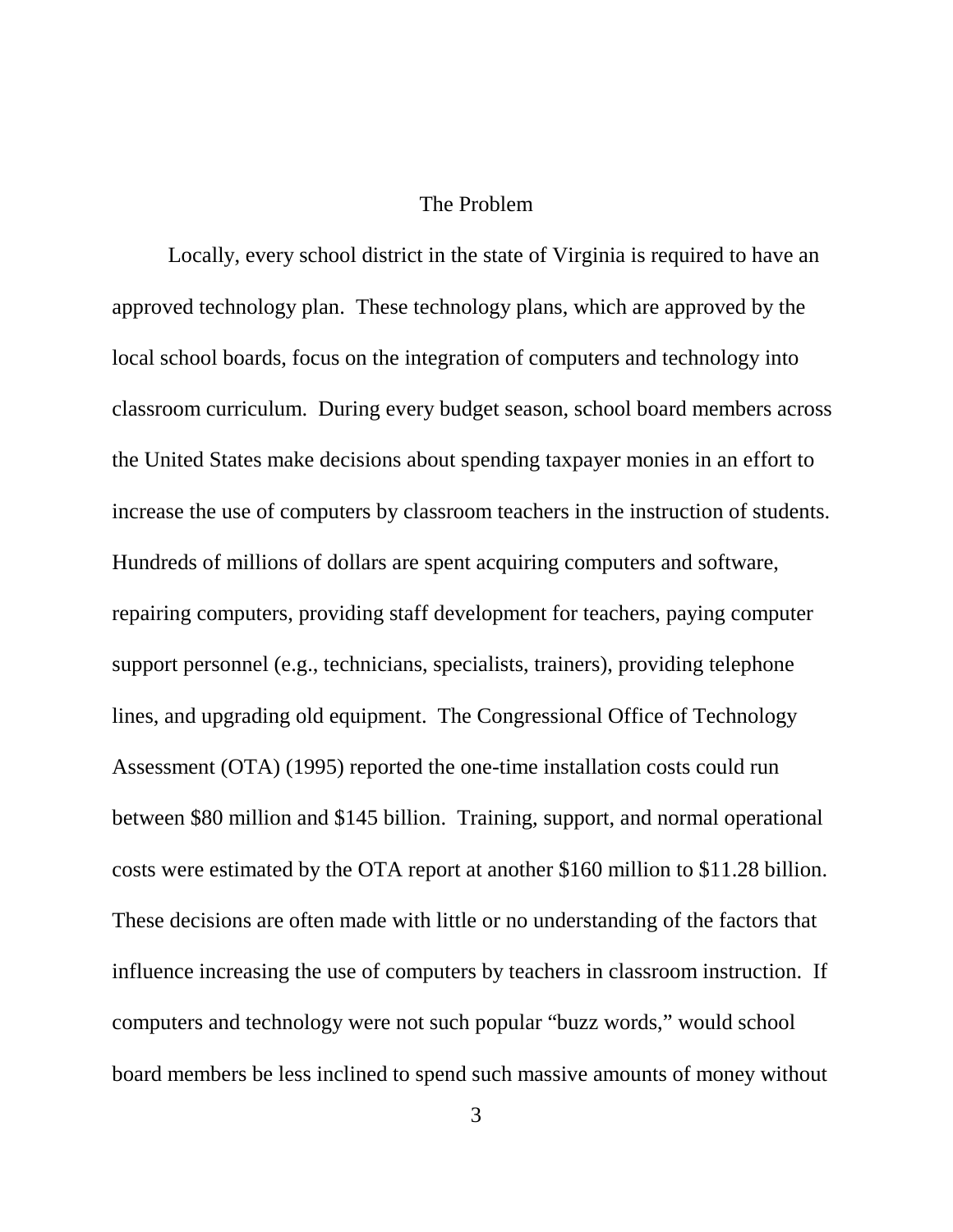documentation of specific benefits that these outlays will provide?

<span id="page-22-0"></span>Purchasing hardware and software can be justified to parents, school board members, superintendents, and funding agency staffs. These hardware items are tangible, high profile, politically correct, and in vogue. Many superintendents, school board members, and funding agency staffs will approve budget expenditures for computers and technology without understanding the uses, needs, or staff issues related to these expenditures. If parents and taxpayers can *see* computers in classrooms, whether up-to-date or not, they feel as though the children are getting the "technology" they need. For school systems to enter the "computer age," they have to purchase the computers and such concomitant equipment as servers, wiring, hubs, routers, modems, scanners, and printers. However, the OTA report stated that many of the older machines do not have the capability to run current software, and many other needed technologies such as computer networks, CD-ROM's, and Internet access are not nearly as plentiful.

## Purpose of the Study

The purpose of the study is to provide the Carroll County School Board members and Carroll County Public School administrators with the data and analysis to identify what factors determine computer use by teachers in classroom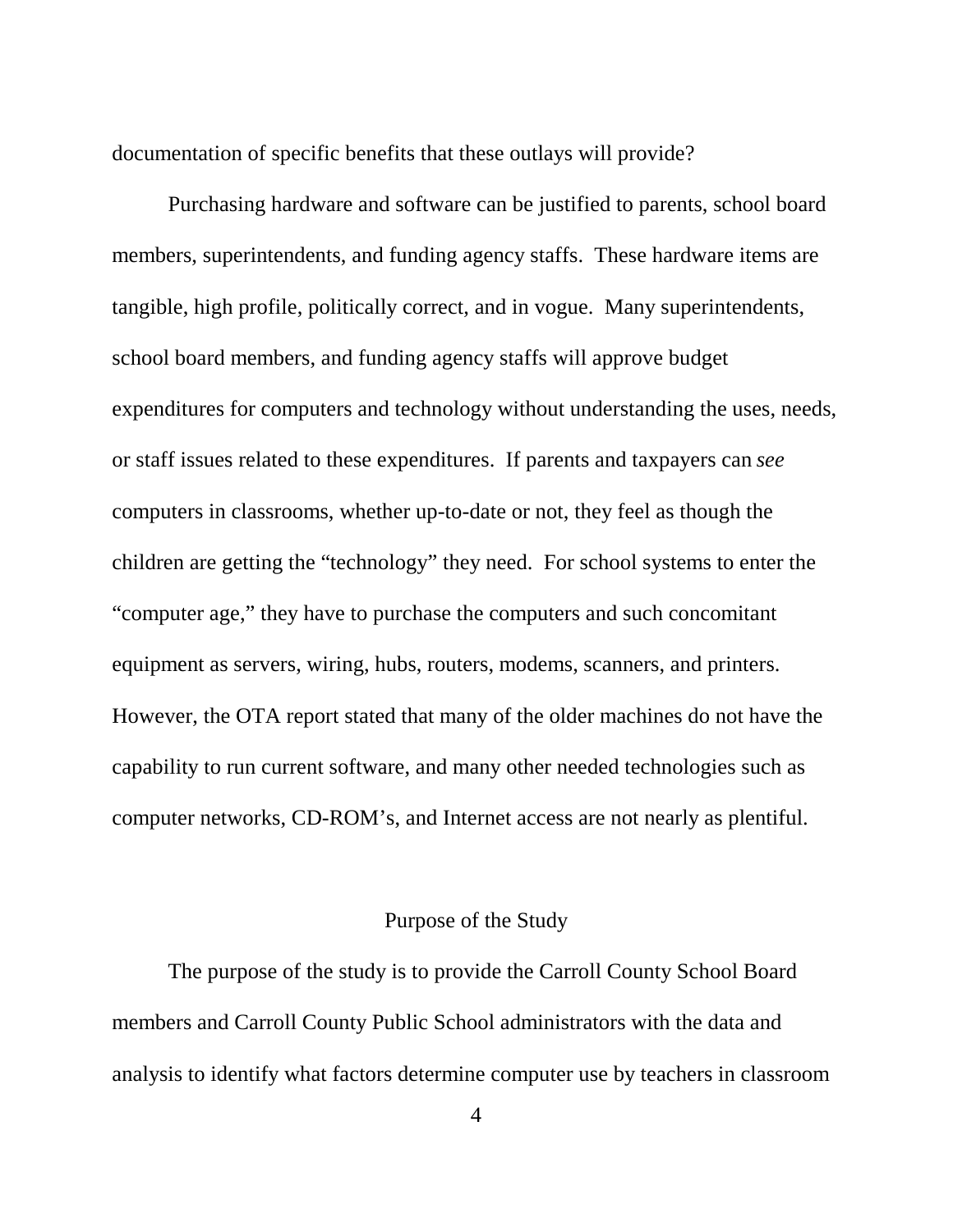<span id="page-23-0"></span>instruction. The study will also provide a list of strategies and recommendations to improve computer use by Carroll County Public School teachers in classroom instruction.

#### Theoretical Context of the Study

It is within this context that school system administrators and teachers are expected to go about the task of educating children. Purchasing computers and hardware is a major problem facing school board members who have to contend with limited financial resources. Human factors dealing with technology are often just as important. What causes one teacher to embrace the use of computers for instruction while another teacher resists any introduction of computers? The answers may be grounded in three areas of research: school change, diffusion of innovations, and behavioral psychology. The study of change and its implementation, particularly in public school settings, will give educators a historical reference with which to compare and contrast successful versus failing change efforts. Infusing computers into classroom instruction is a major change. Does the literature on the implementation of change give any insight into the factors related to computer use in classroom instruction? A study of the research on the diffusion of innovations may offer some help in understanding the diffusion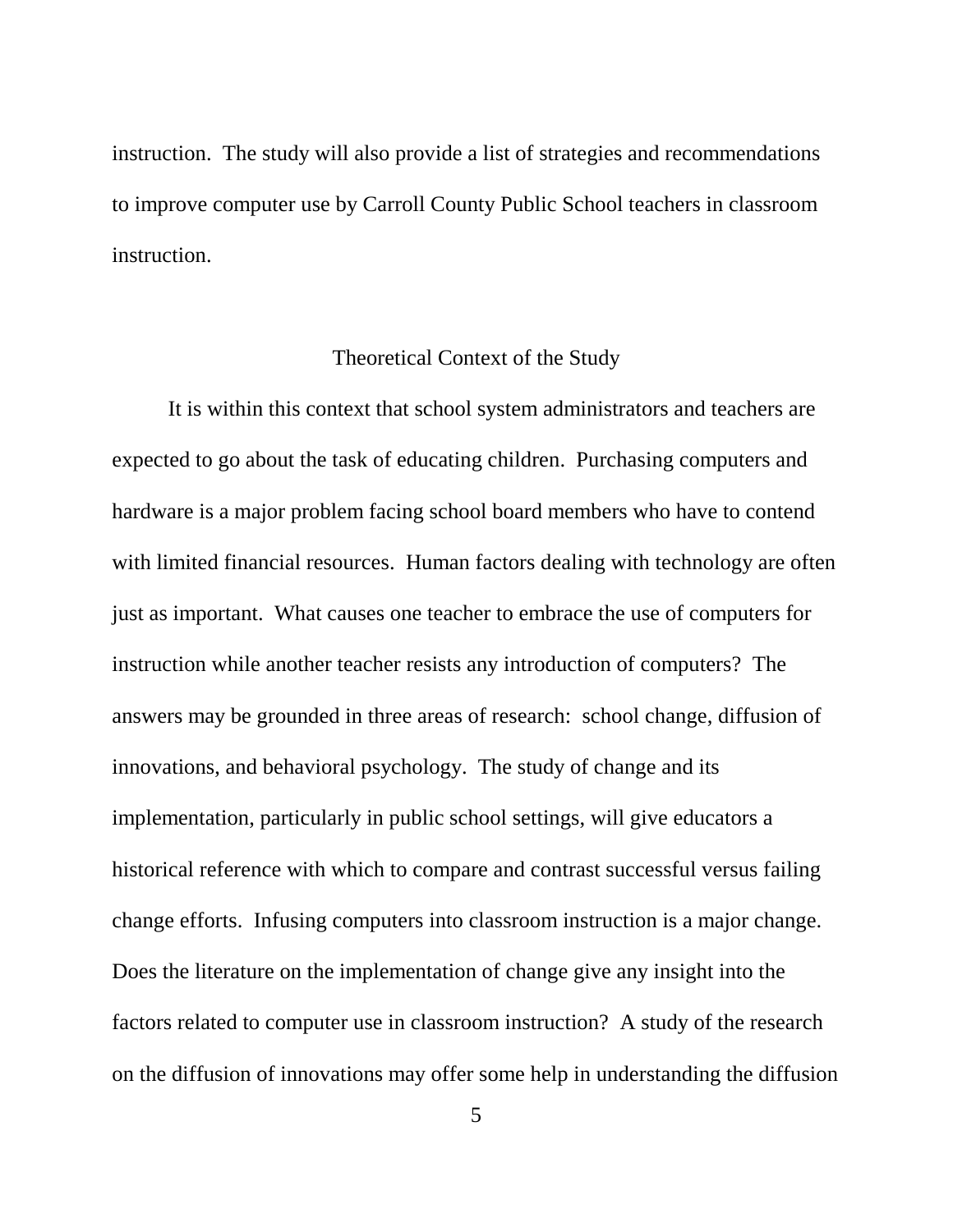of computers in the classroom. Is the diffusion of innovations in general an adequate model for the diffusion of computers into classroom instruction? Behavioral psychology helps researchers understand how personality interacting with environment affects behavior. Is there something about the environment of schools and the personalities of people who enter the teaching profession that helps explain the degree to which computers have been infused into classroom instruction? What follows is a brief discussion of each of these three areas of research.

### School Change

School change is a popular topic of conversation and research within educational and political circles. Goodlad (1984) and Fullan (1991) suggested that while the impetus for change may be an external factor such as the national, state, and local initiatives mentioned previously in the introduction, real change must be internal and must be examined at the school and individual teacher level. Fullan (1991) described change as "... moving from an old, unsuccessful way of managing change to a new mind-set" (p. 347). This does not mean that school districts, state and federal departments of education, and political bodies cannot make major differences in the reform movement.

Means (1993) suggested that the components of educational reform are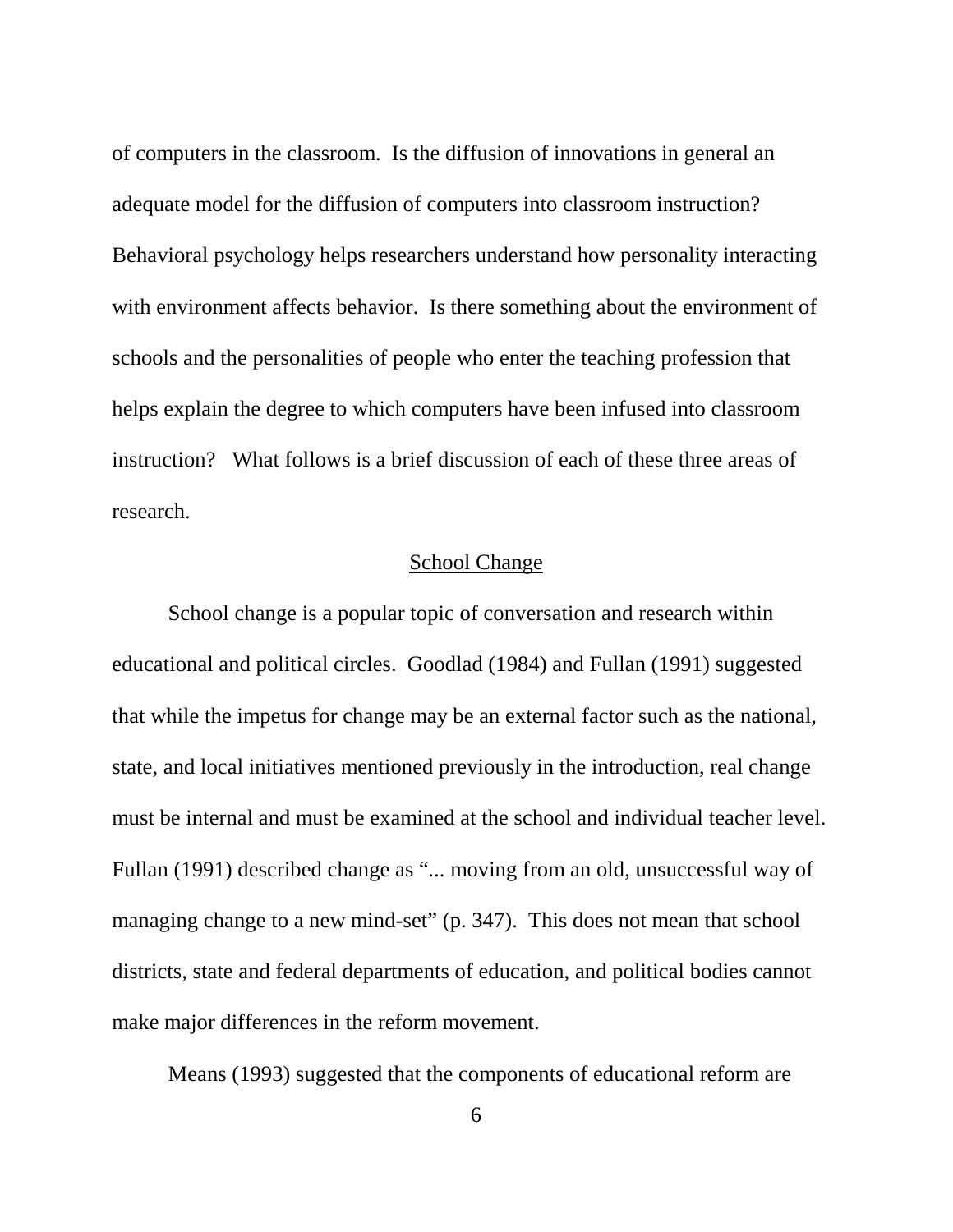divided into three areas: district, state, and federal; school; and classroom (individual teacher). The role of the district, state, and federal component (external) is to provide support and resources. The school provides the learning culture and the goals, but it is the individual teacher who changes the way students will learn (*i.e.*, interactive instruction, student exploration, collaborative learning).

Means makes it clear that schools and classroom instruction are not instantly reformed with the infusion of technology. Technology is not, by itself, the savior of modern education. It is an innovation that, when infused properly within the school culture, can make a difference in the way teaching and learning are approached by both teachers and students (Bangert-Drowns, 1985).

## Diffusion of Innovations

Diffusion research has as its premise the study of the infusion of an innovation into a culture. The computer is an innovation that is being diffused throughout the school culture with mixed results. Rogers (1995) depicted the beginnings of diffusion research as describing the rate at which people adopted an innovation. Later researchers began to look at reasons people adopted or refused an innovation. Reasons for refusal were often ignored in the research due to a proinnovation bias. Many studies were funded by companies or organizations that had either financial or perceived humanitarian reasons to implement the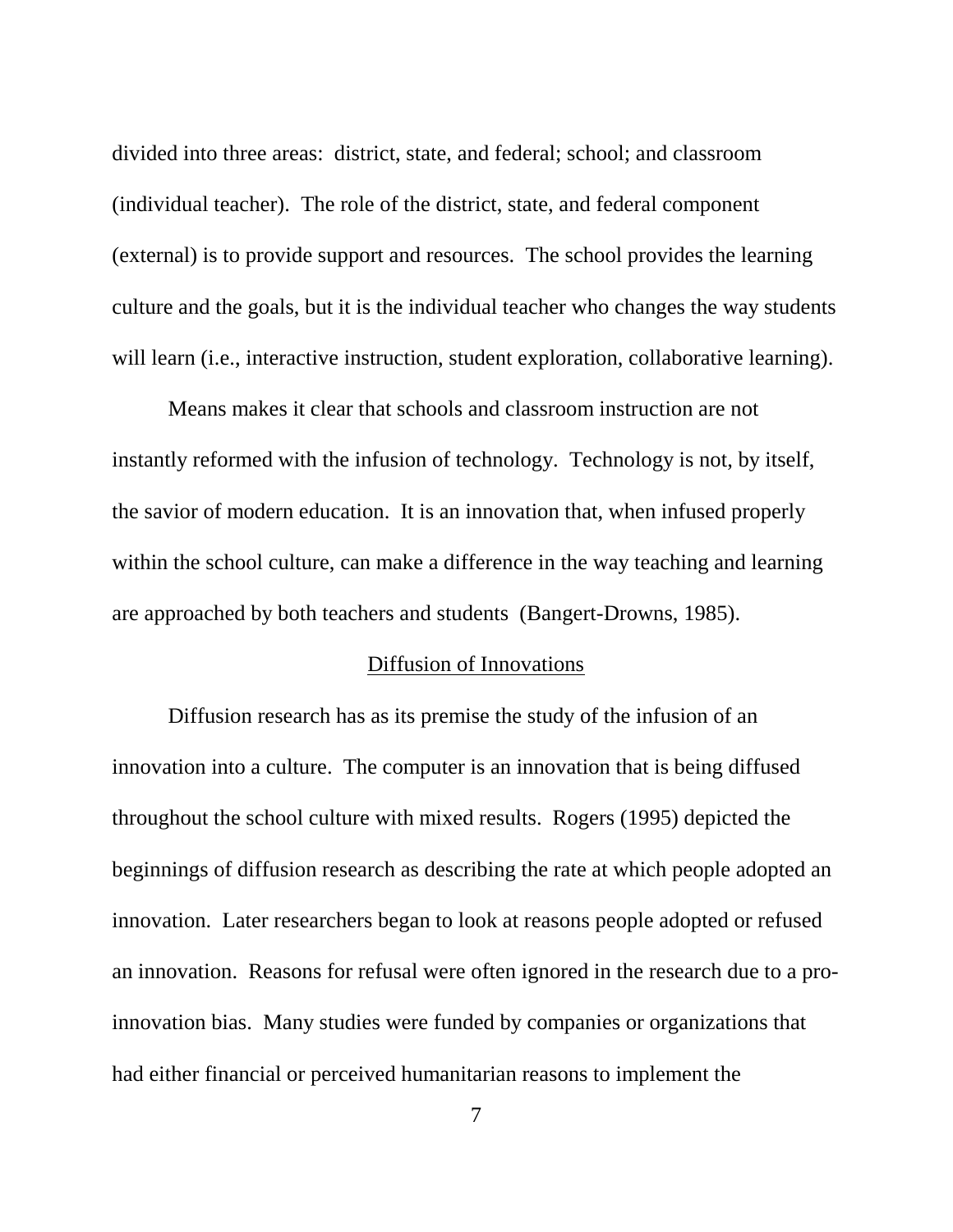innovation. As reasons for refusal of an innovation became a topic of study, refusal was often found to be the result of cultural or environmental conditions. Is there a pro-technology bias in public education? This researcher comes to the study of computer use in classroom instruction with a pro-computer bias.

Another phenomenon noted by Rogers (1995) was the idea of individualblame. Often the refusal to adopt an innovation was believed to be the refusal of individuals to accept or understand the need for the innovation. In many cases, further research determined that system-blame was, at least, a portion of the problem. The inability of the system to recognize systemic problems or cultural differences is an example of system-blame. Teachers are often blamed for the lack of innovation in schools. Hodas (1993) noted that school workers have their "... means, ends, and abilities ... regularly called into question by parents, politicians, social scientists, the business community, and any other group with an axe to grind..." (p. 4). Is there something that the system has not done that could help with the diffusion of computers into the classroom?

Hodas (1993) also reported that no technology is value-free, and for a new technology to be placed into an organizational culture, there must be a match of organizational and technology values. Conversely stated, if there is a lack of use by teachers of computers in classroom instruction, there must be a mismatch of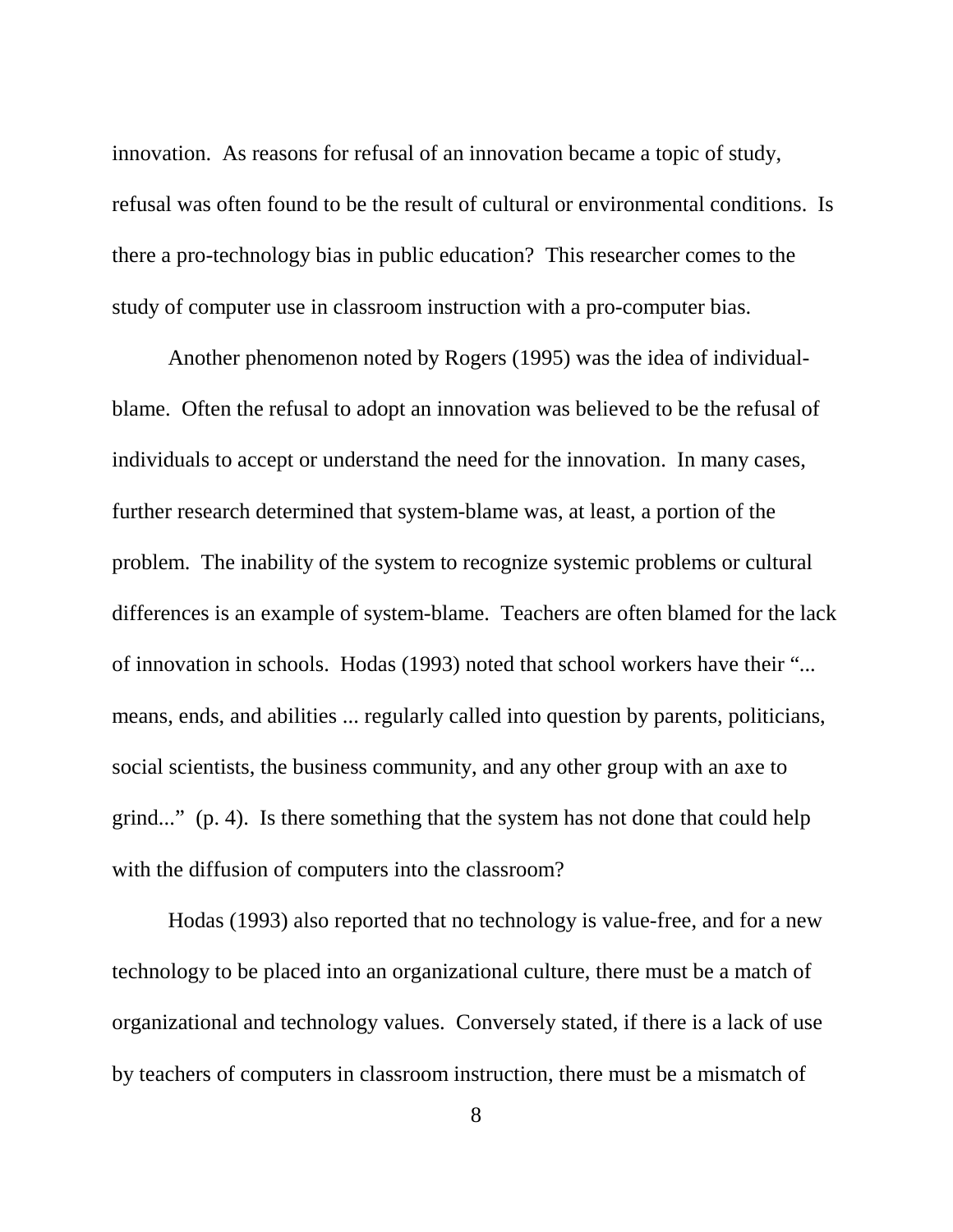values between the organizational culture of schools and the technology. Is the environment, i.e., school culture, helping or hindering the use of computers in the classroom? Are the uses of computers as tools for instruction being communicated through staff development and support in a fashion that makes sense to teachers?

In his Model of Stages in the Innovation-Decision Process (Figure 1), Rogers (1995) displays the process through which an individual passes from first knowledge to confirmation. Rogers reinforces the idea that the decision to implement an innovation or change a behavior is a personal decision. Goodlad (1984), Fullan (1991), Means (1993), and Rogers (1995) all conclude that the decision to change must take place at the individual level. Individual behavioral change is at the root of integrating computers into classroom instruction.

#### Behavioral Psychology

Kurt Lewin (1935), in what later became known as field theory, suggested that behavior is a function of personality interacting with environment:  $B = f(PE)$ .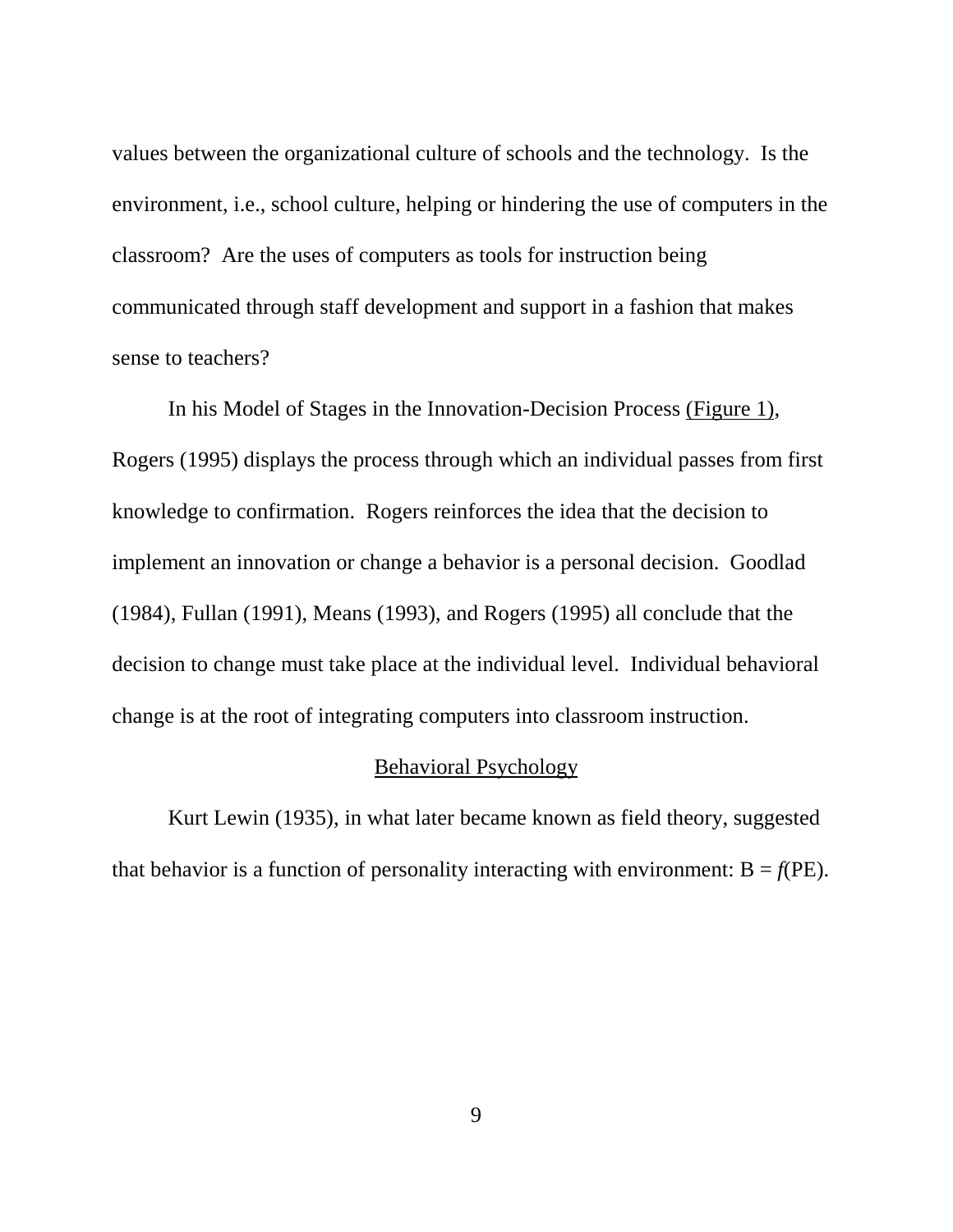#### COMMUNICATION CHANNELS



### <span id="page-28-0"></span>**Figure 1. A model of stages in the innovation-decision process (Rogers, 1995, p. 163)**

Source: *Diffusion of Innovations, Fourth Edition* by Everett M. Rogers. Copyright (c) 1995 by Everett M. Rogers. Copyright (c) 1962, 1971, 1983 by The Free Press. Reprinted with permission of the Free Press, A Division of Simon & Schuster.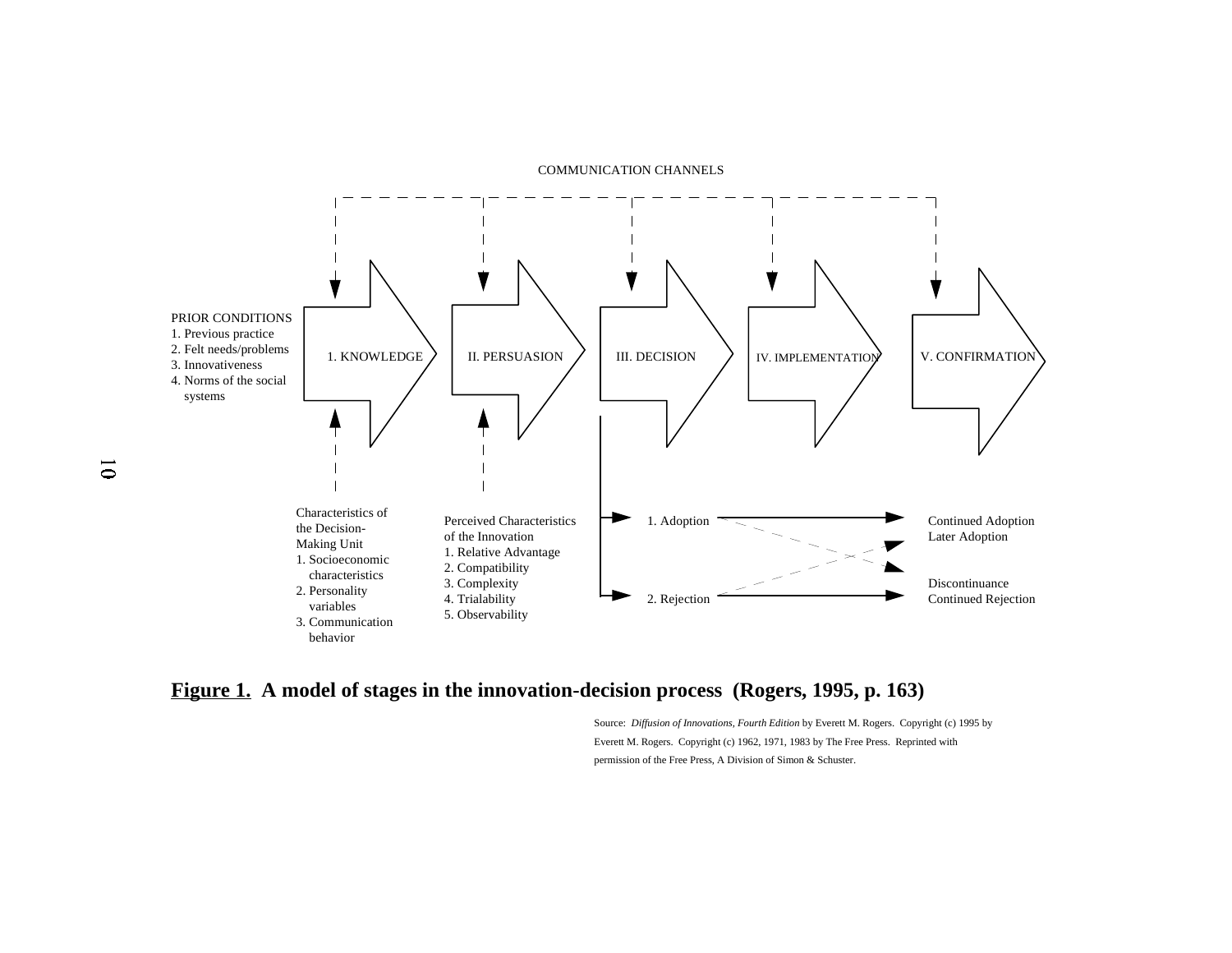... to understand or predict the psychological behavior (B) one has to determine for every kind of psychological event (actions, emotions, expressions, etc.) the momentary whole situation, that is, the momentary structure and the state of the person (P) and the psychological environment (E). (p.79)

Confer (1985) and Kimble (1985) explained that Lewin, who was strongly influenced by the Gestalt school of psychology, felt the psychological environment was the way in which the individual perceived the world. The behavior of the individual was a response to this perceived world and the individual's personality. Kimble (1985) stated that Lewin was the first to associate the two components, person and environment, with behavior and that these components could not be dealt with separately.

Matarazzo (1985) explained Lewin's theory further, "... behavior is a function of all positive and negative forces ...operating upon the individual at a given time, as well as the person's perception of those forces" (p. 353). This further supports the conclusions by Goodlad (1984), Fullan (1991), Means (1993), and Rogers (1995) that the decision to change a behavior is an individual decision. Lewin considered his model as both explanatory and predictive of behavior. Is there something about the interaction of teachers' personalities with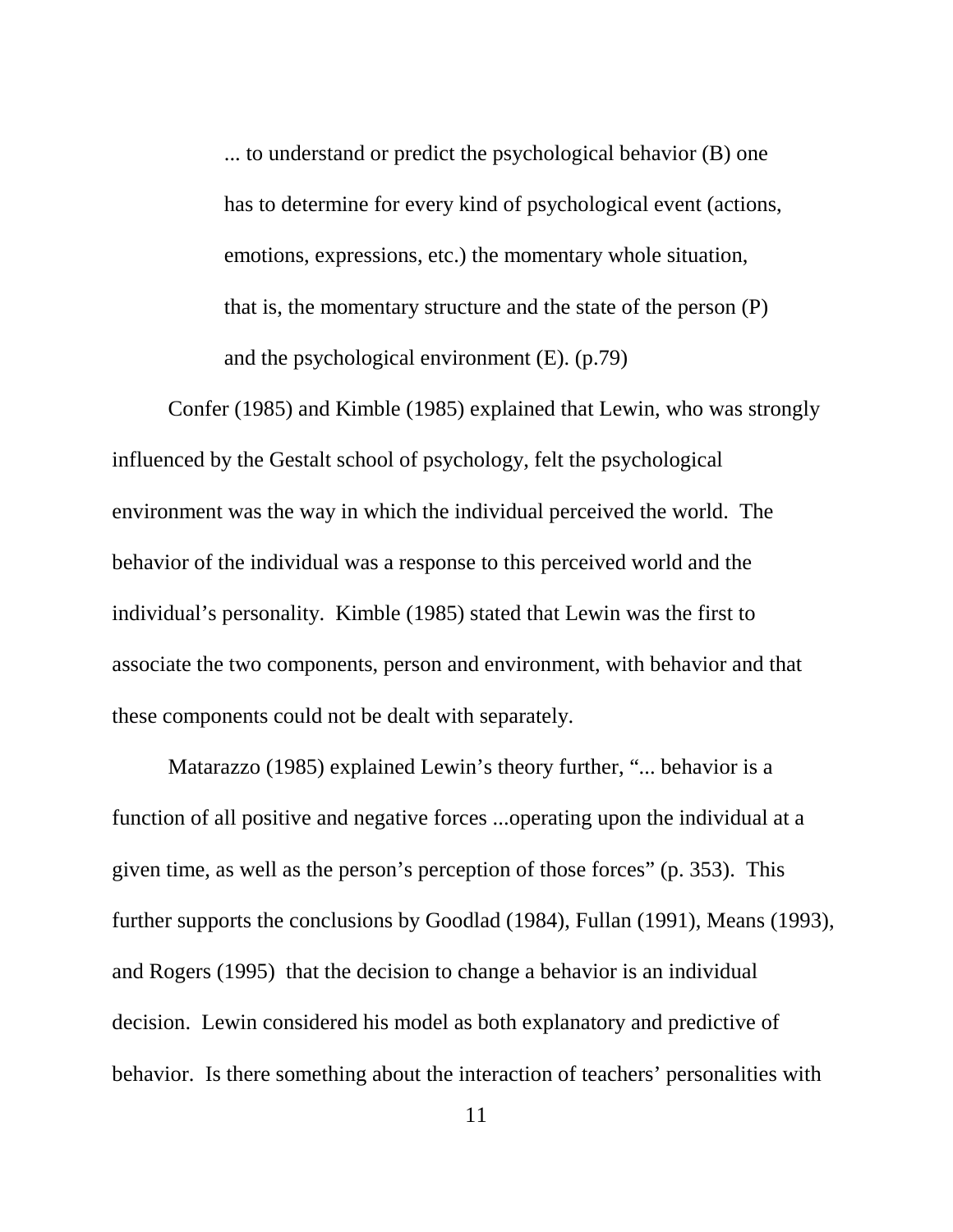<span id="page-30-0"></span>the environments or cultures of schools that creates behaviors hostile or friendly toward the integration of computers into classroom instruction? What is the perceived environment of schools? Is there some way to predict the behavior of a teacher toward computers by studying the factors that make up the environment?

#### Factors Related to Computer Use:

### A Review of the Literature

What are the most influential factors that are related to the use of computers by teachers in classroom instruction? Understanding and defining computer use is the first and most important requirement of the study. Understanding and defining the factors related to computer use, as found in the literature, is the next charge. A search of the literature about computer use suggests some major factors are attitudes, access, training, support, and characteristic of individuals. The review will consist of six areas of discussion: computer use, attitudes, access, training, support, and characteristics of teachers.

#### Computer Use

Defining computer use in classroom instruction is a relatively difficult task. A search of the literature regarding computer use reveals a wide variety of definitions and three main components involved with the definition of computer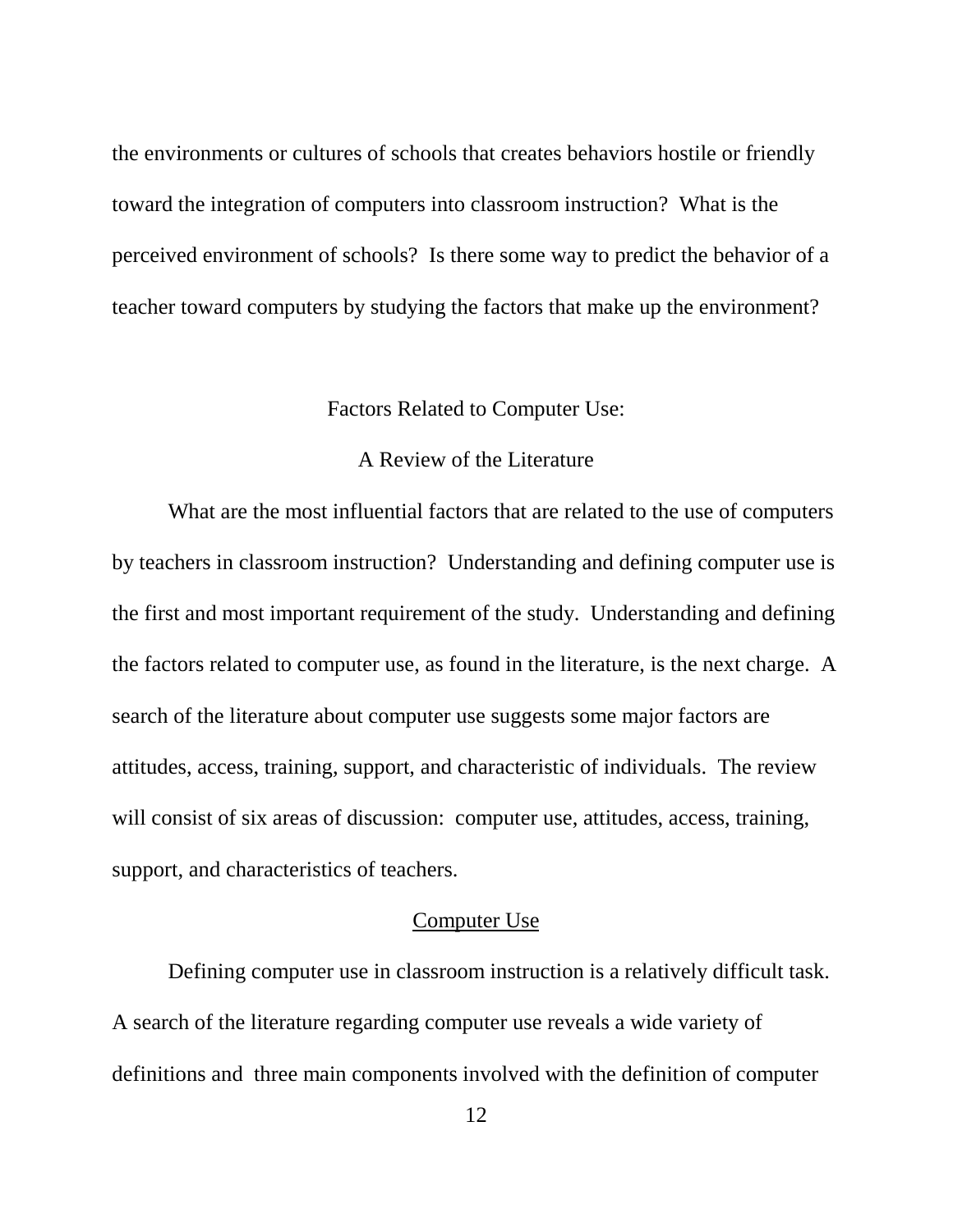use in classroom instruction: frequency of use, amount of time used, and purpose.

Use is often defined as a frequency of use, shown as either actual number of occurrences or percentage of use. Askov (1993), Henderson (1994) , and the researchers at the Florida State Department of Education (1993) all reported the frequency of use by machine or software package.

Use can also be measured as an amount of time. Field Research Corporation (1995) researchers measured use as a percentage of time (hours) computers were used in a typical week. The research staff at the Center of Excellence for Computer Applications (CECA) (1988) used the number of hours per student per semester as a measure of computer use at the college level. The amount of time computers were used in a curriculum area (i.e., math, social studies) was utilized as a use measure in Field Research Corporation (1995), CECA (1988), and Kirby (1988).

The greatest variation of measurement of use is the purpose of the use. Field Research Corporation (1995) researchers utilized the following concepts to explain use in the classroom: direct instruction, student monitoring, and other school activities.

Very few studies relate to the method of instruction into which computers are integrated. Wirthlin Group (1989) researchers and Askov (1993) created a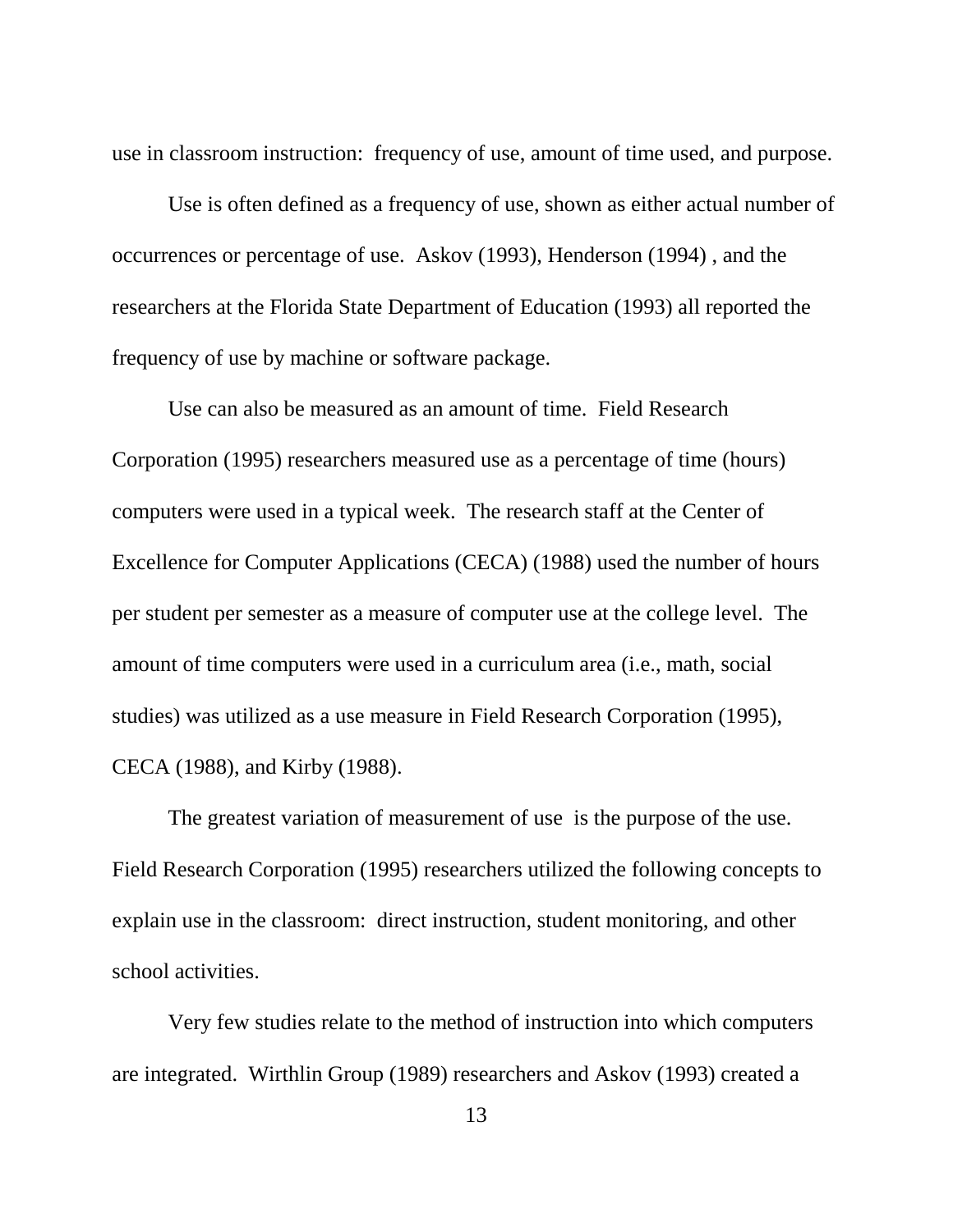very broad category called instruction. In the CECA (1988) study, researchers used such precise categories as simulation, computer-aided instruction, problem solving, data analysis graphics, multi-use, word processing, report writing, others, and not stated.

In the only K-12 study, Kirby (1988) broke instruction into the following areas: drill and practice, instructional games, reward or leisure activity, teaching content, teaching computer operation, teaching problem solving, teaching word processing, running simulations, programming, computer history, role and impact of the computer in society, data processing, and computer careers. As the previous discussion illustrates, most of the researchers utilized multiple ways of measuring use. This researcher will look at use as a measure of frequency of use and number of minutes in use with regard to four categories of instruction: drill and practice, whole-class instruction, student-directed instruction, and computer skills instruction. This narrows the scope from Kirby (1988) and the CECA (1988) studies and separates the broad category of instruction. The intent is to analyze the uses of computers by teachers in classroom instruction.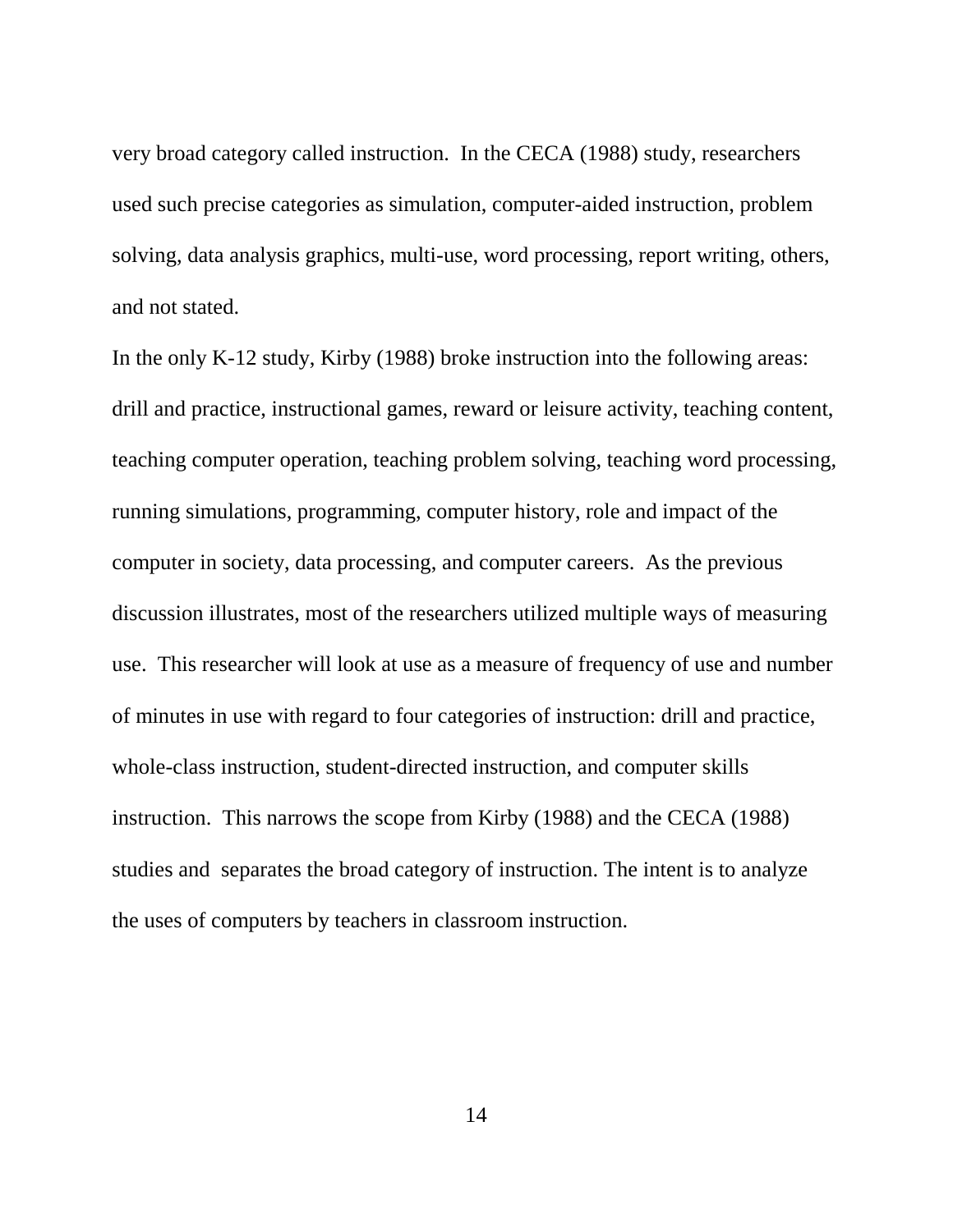### Attitudes and Computer Use

*If I had my druthers, I don't think I would ever look at a computer again. -- John Erickson, High School Teacher ...*Although John brought years of teaching experience to his job, John felt like a novice again. (Sandhotz, 1996, p. 281)

Teachers generally accept computers as valid educational tools, while they also experience an anxiety about personal use of the machines (Russek, 1991).

Corporation (1995) surveyed 1,000 elementary teachers in the United States and determined that most teachers surveyed had favorable attitudes toward computers.

Researchers at Field Research

Attitude determines whether a person is willing to try a new

In the 1995 Tenth Planet Survey of 1,000 Elementary School Teachers,

- $\overline{a}$  94% agreed that computers and computer technology are powerful motivators for getting today's students more interested in their classwork and assignments.  $\overline{a}$
- 76% disagreed that computers are not helpful as a teaching aid.
- $\overline{a}$  59% agree that teachers who integrate PC's into the classroom are considered more successful.
- $\overline{a}$  61% agreed that students in their classes are ready to use computers. *(Field Research Corporation,1995, pp. 1-2)*

innovation (Rogers, 1995). So while most teachers appear to have a favorable attitude toward computers and recognize the need for them in the classroom, there is, at the same time, an anxiety about them. Attitude appears to be a related factor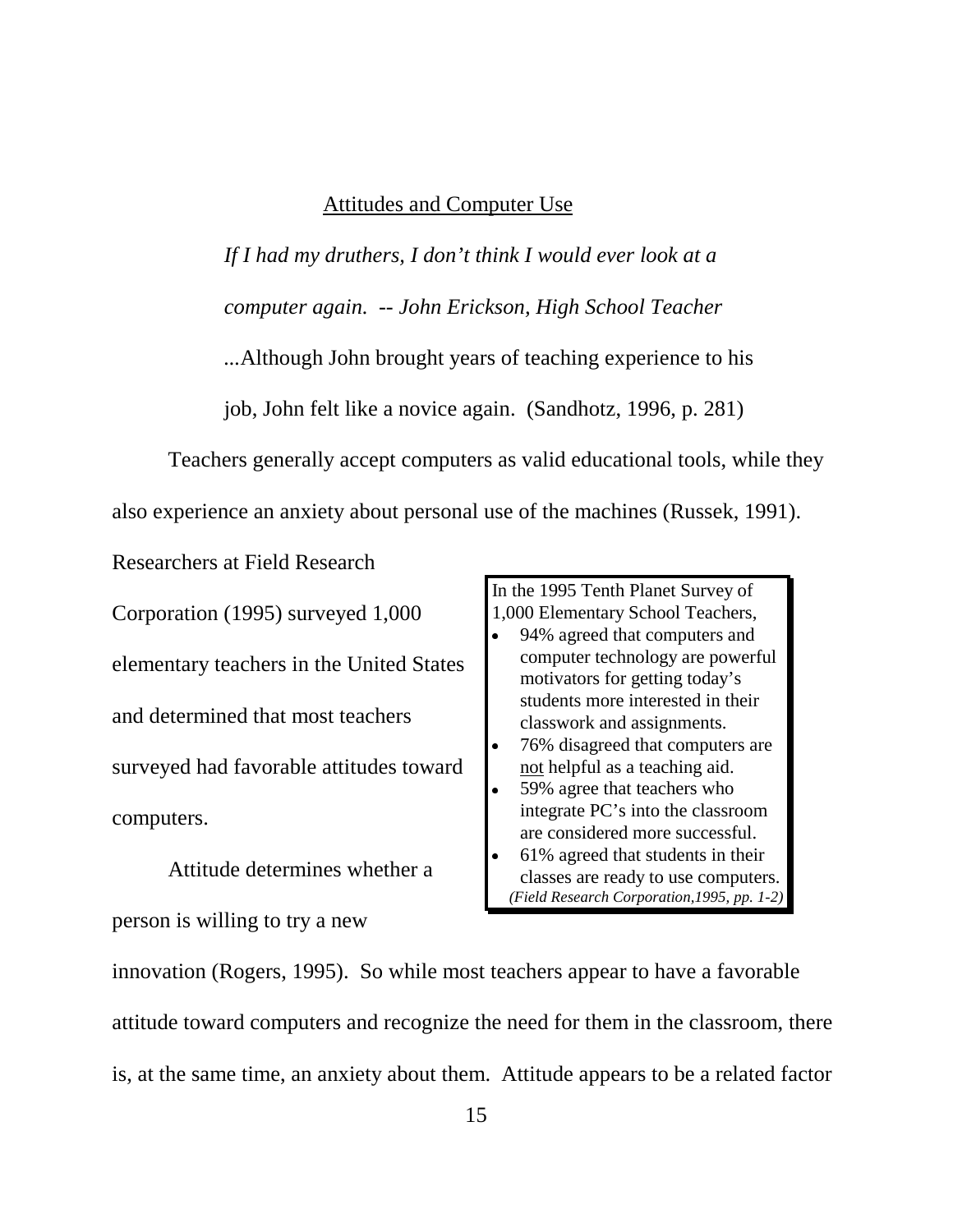in teacher use of computers in classroom instruction.

### Access and Computer Use

The definition of access to technology, as defined in the OTA report, has multiple connotations: computers in the classroom, ratio of students to computers, computers at home, current hardware and software, and location of computers. Reilly (1996) stated, "There are enough computers in schools in the United States to provide at least one for each classroom, but the reality is that the technology is

not evenly distributed and much is already old" (p. 215). The researchers of Field Research Corporation (1995, pp. 3-11) surveyed 1,000 elementary (K-6) teachers in the United States and found access to computers to be distributed unequally. Many teachers (76%) have one

Data from the 1995 Tenth Planet Survey of teachers indicate that:

- $\bullet$  76% had at least one computer in the classroom.
- $\overline{a}$  36% had two or more computers in the classroom.
- $\overline{a}$  14% had four or more computers in the classroom.
- $\overline{a}$  26% had computers at school so out-of-date they could not run current software.
- $\overline{a}$ 73% had computers at home.
- $\overline{a}$  78% used computers for teaching in the classroom.
- $\overline{a}$ 64% used computers for teaching in a lab.
- $\overline{a}$  34% used computers for teaching in the library/media center.
- $\overline{a}$  53% of those teachers who did not use computers for teaching did not have access to computers.

*(Field Research Corporation,1995, pp.3-5)*

computer in their classroom, but the number of teachers with more than one computer (36%) per classroom drops drastically. The findings are subject to sampling error estimates of plus or minus 3 percentage points at the 95%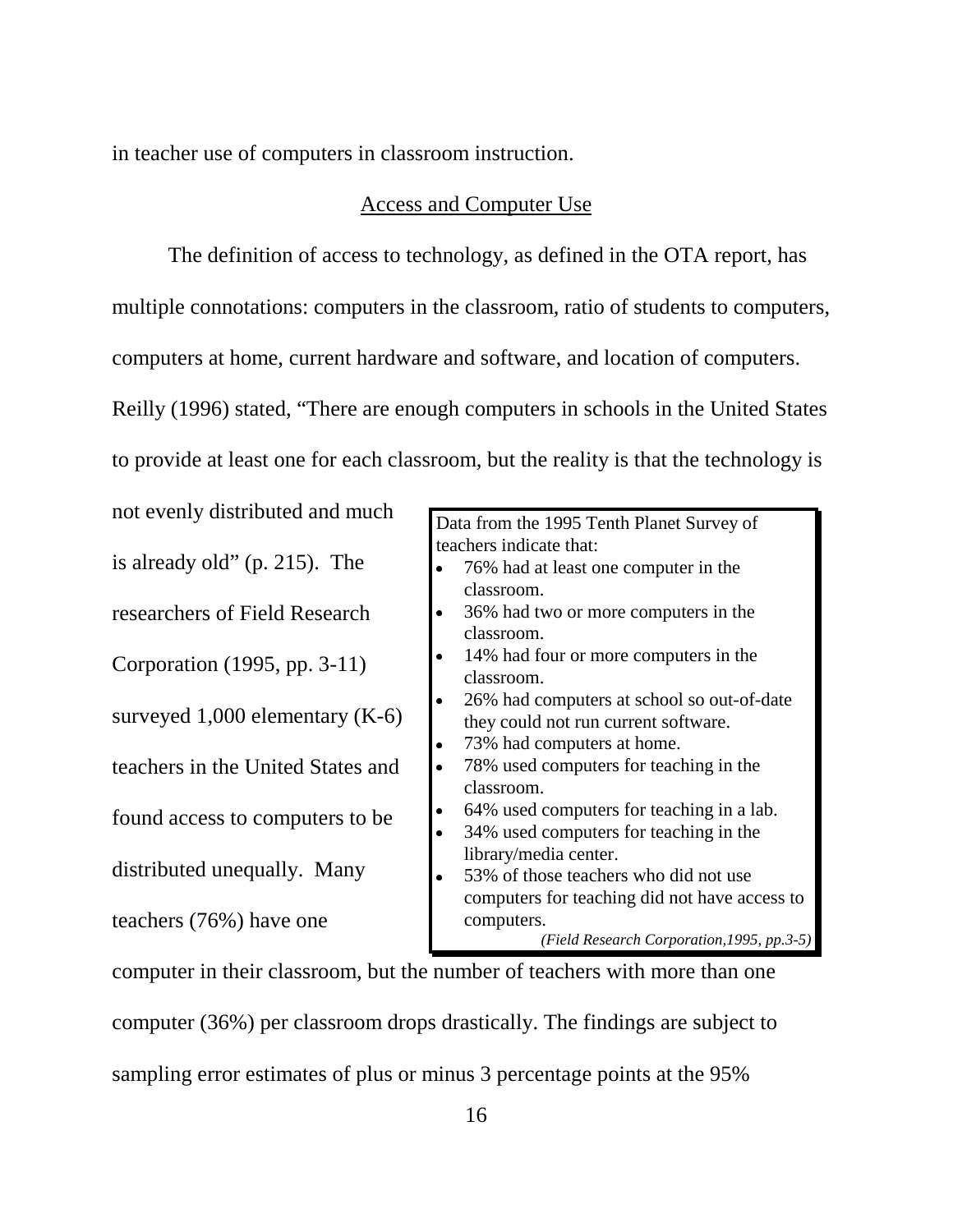confidence level. Obviously, for teachers to use computers in classroom instruction, they must have access to computers.

While great strides have been made in placing computers in classrooms, there are still some great inequalities of access. Russek (1991) found a barrier that affected implementation of computers in classroom instruction to be the "difficulties with the whole-class demonstration format" (p. 28). This barrier is often related to teaching in a one-computer classroom. Many computers are too old to use current software, but, politically, it is not wise to throw out something that looks like a computer.

The type of access is an issue because teachers find signing up for the use of a lab cumbersome and inconvenient. Teachable moments do not often allow the luxury of signing up for the computer lab. The researchers at the Center for Applied Special Technology (1996) pointed out that schools are rapidly acquiring computers and networks, but that acquisition (access) is only the beginning.

#### Training and Computer Use

Continuous training, which David (1996) calls "spreading accomplished practice," is a factor in the use of computers by teachers. (pp. 240-242) Training can be divided into two major categories: mechanics and application. Much of today's educational technology training tends to focus on the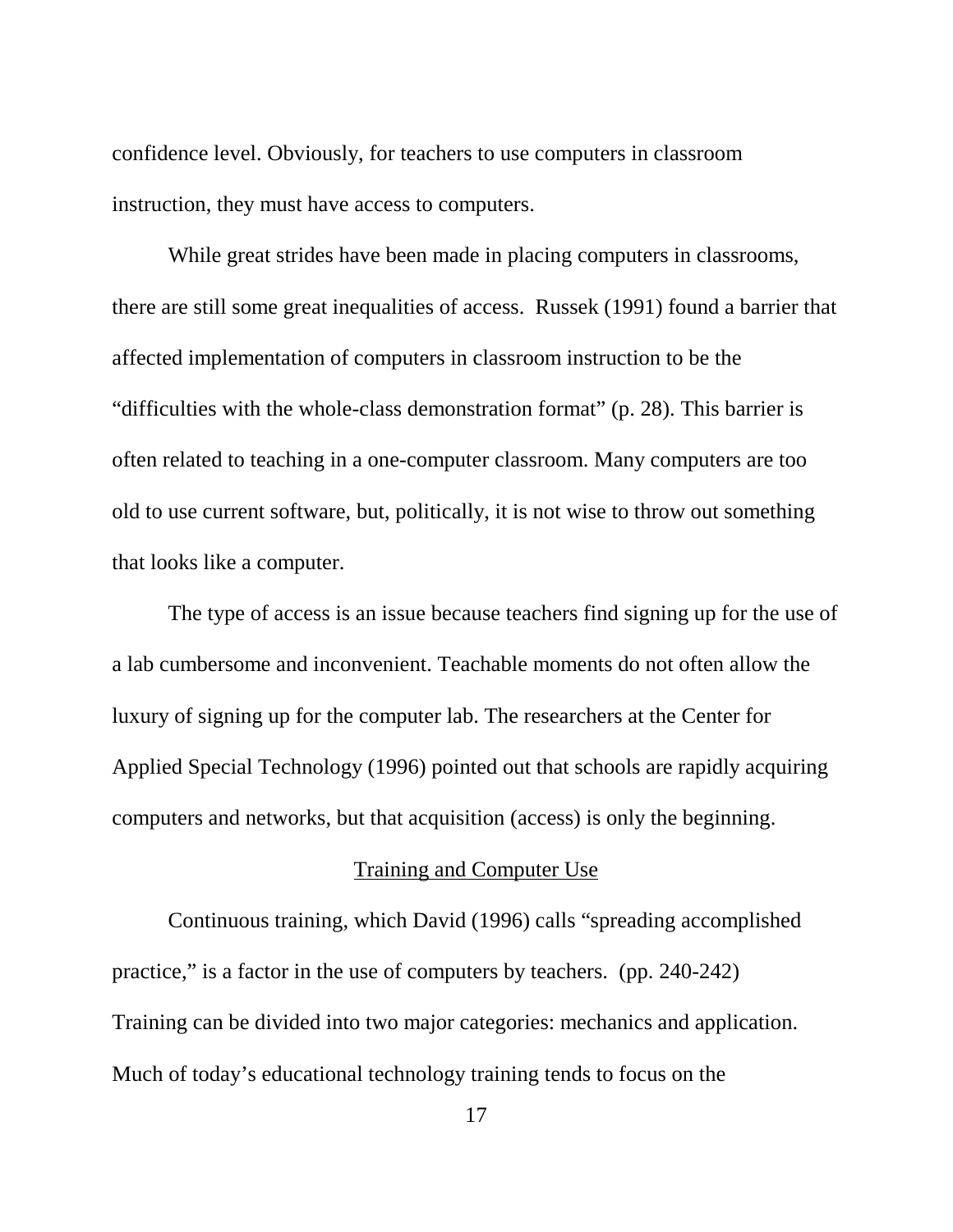mechanics of operating new machinery, with little about integrating technology into specific subjects, how to choose software, and how to organize classes, e.g., to use four computer workstations or a single computer with a modem (U.S. Congress, Office of Technology Assessment, 1995, p. 22). Russek (1991) described some barriers to implementation as a person's knowledge of necessary, but technical

and mundane, issues such as the operating system the computer uses, the

cables the computer needs to connect with other equipment, and the operation of other equipment, such as printers. Researchers at Field Research Corporation (1995), in a survey of 1,000 elementary teachers, found that many teachers (40%)

are self-taught with regard to

In the 1995 Tenth Planet Survey of Elementary Teachers,  $\overline{a}$  9% considered themselves as sophisticated users.  $\overline{a}$  55% considered themselves as comfortable computer users.  $\overline{a}$  32% considered themselves as beginner computer users.  $\overline{a}$  5% considered themselves as non-users.  $\overline{a}$  70% worried about keeping up with all the latest computer developments.  $\overline{a}$  63% were familiar with different types of computer-related courseware and how they can be used.  $\overline{a}$  42% received NO formal training.  $\overline{a}$  43% believed their school provided enough training and support to integrate PC's into curriculum. *(Field Research Corporation,1995, pp. 7-8)*

using computers, but 64% of the teachers surveyed considered themselves comfortable or sophisticated users. The Office of Technology Assessment (1995) report added, "Currently schools spend much more on hardware (55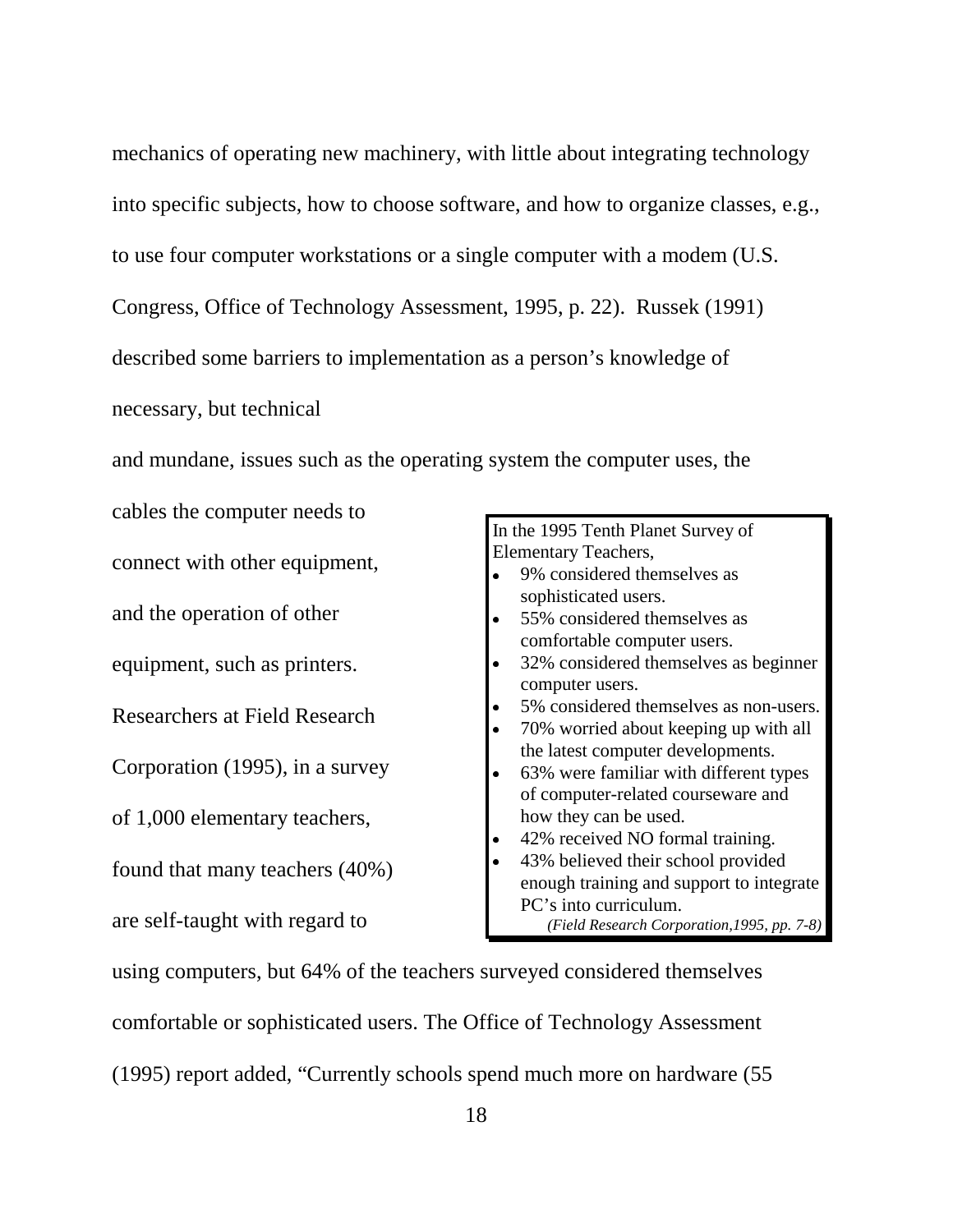percent) and software (30 percent) than they do on training (15 percent)" (p. 22). Training is unmistakably on the minds of teachers and is related to the way in which they integrate the computer into their classroom instruction.

#### Support and Computer Use

*sup·port 4. To keep (one's spirits, for example) from failing during stress; lend strength to.* (American Heritage

Dictionary,1969, p. 1293)

This definition is a good description of what a teacher is looking for with regard to support of computers. Again, however, this support comes in many forms. It might be a technical person available on demand, a fellow teacher with some encouraging words, or a principal who believes in technology and commits to implementation (money, time, conferences, specific training). Russek (1991) described difficulties with equipment as a barrier to implementation. Is there a technician readily available to the teacher to help with these equipment difficulties? Office of Technology Assessment (1995) researchers reported:

Only 6 percent of elementary and 3 percent of secondary schools have full-time school level computer coordinators; in nearly three-fifths of schools, no one had any portion of their workweek officially allocated to coordinating computer activities. (p.22)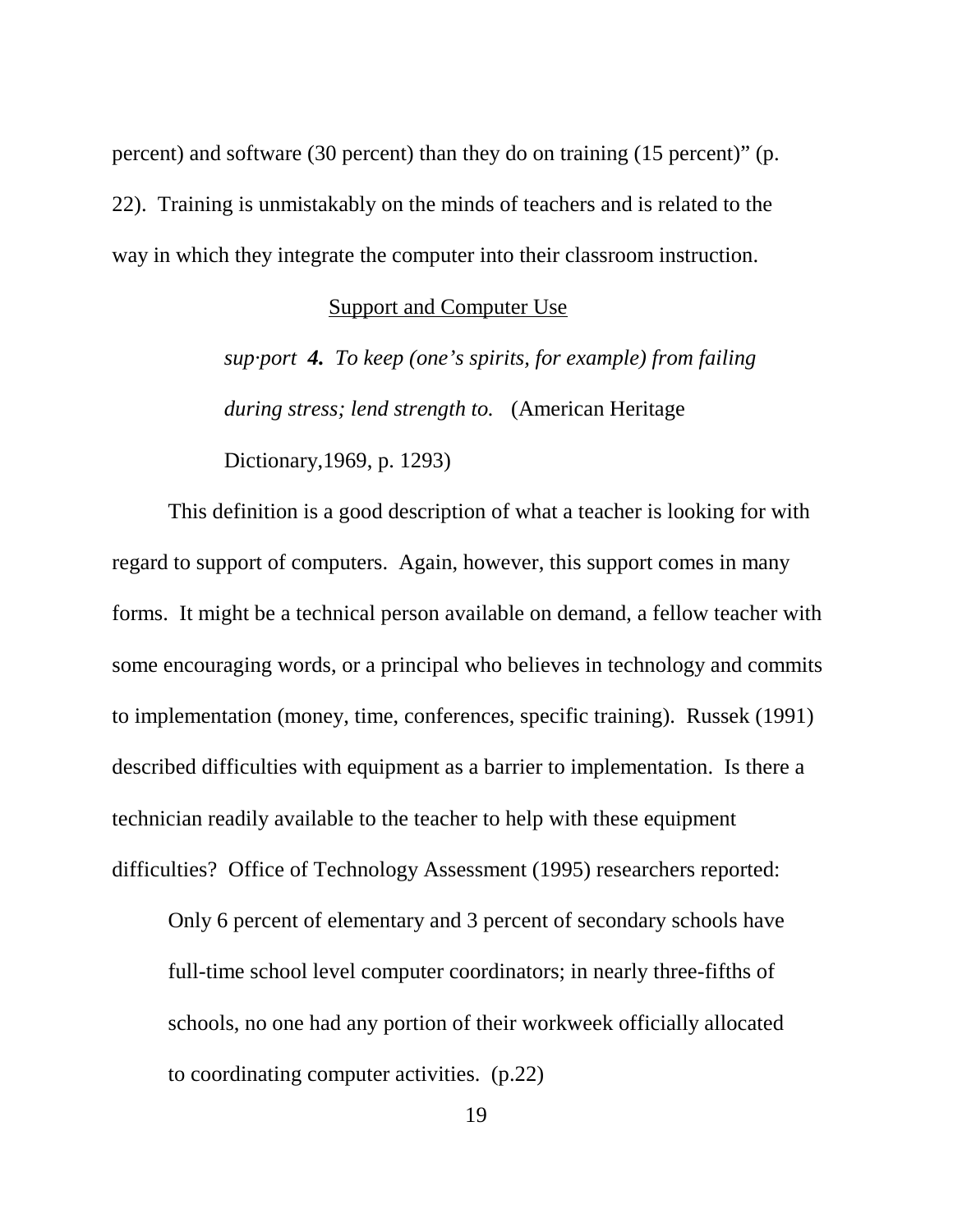Field Research Corporation (1995) researchers reported that eighteen percent of elementary teachers in the United States considered insufficient technical support to be a drawback to using computers in the classroom. Fifty-four percent believe the school does not provide enough training/support to integrate personal computers into curriculum.

The way in which teachers gather the knowledge necessary to make the decision to use computers in the classroom is an issue of support. Rogers (1995) suggested that individuals receive communication about innovations through mass media channels and interpersonal channels. Teachers receive mass media communication about computers through television, radio, newspapers, professional journals and magazines. Interpersonal communication about computers occur typically through staff development, workshops, contact with technicians, and teacher-to-teacher discussions. Rogers also stated: "*More effective communication occurs when two or more individuals are homophilous.* When they share common meanings, a mutual subcultural language, and are alike in personal and social characteristics" (p.19). Education should have somewhat of an advantage with respect to communicating the innovation (computers) to the individuals (teachers). Teachers, while having different personalities, do have a mutual subculture (education, school) and, generally speaking, have similar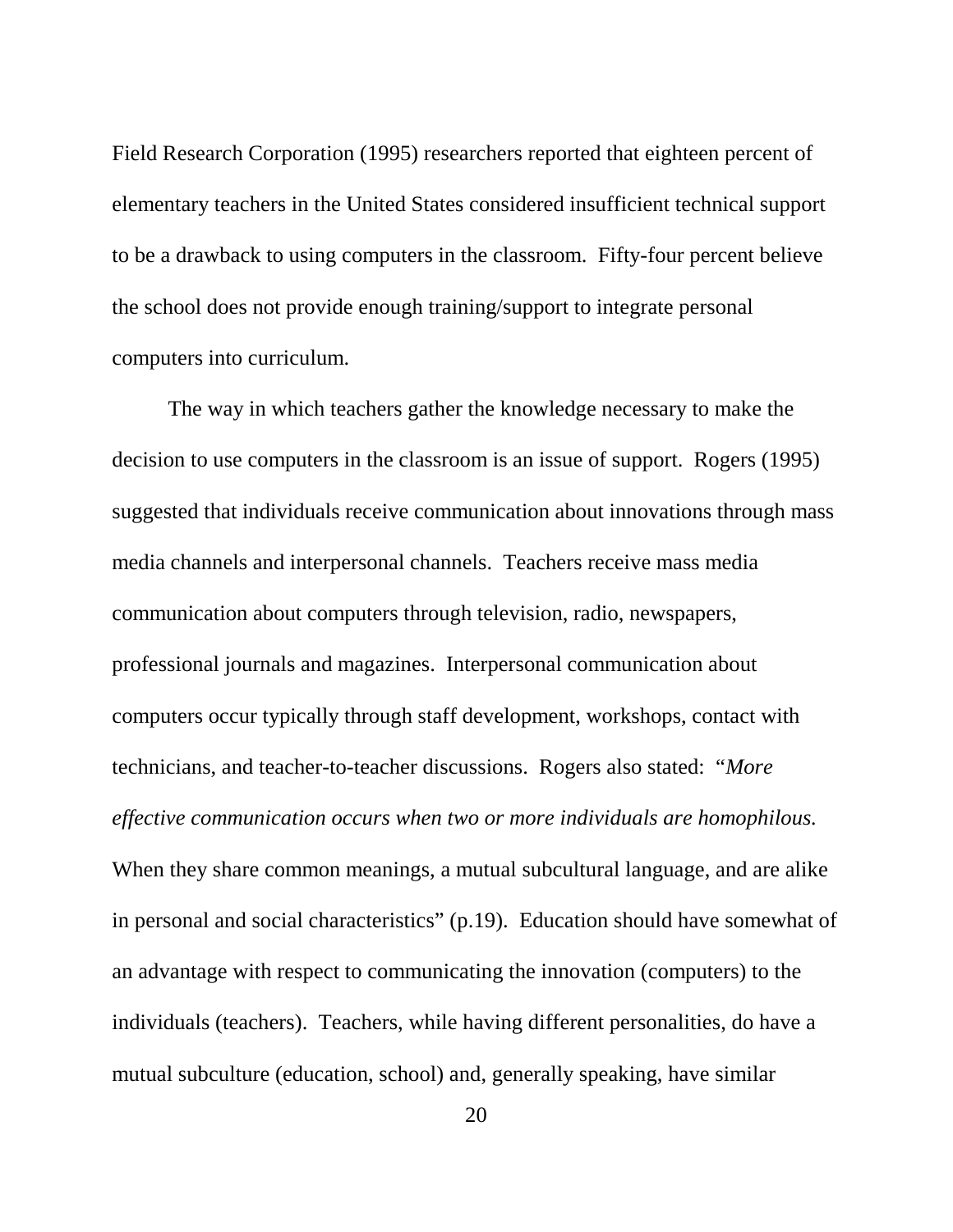personal and social characteristics. The ways in which computer use is communicated to teachers as being tools of teaching and learning are related to the use of computers by teachers in classroom instruction. A factor related to use is support.

#### Characteristics of Teachers and Computer Use

Do characteristics such as age, the number of years remaining until retirement, gender, and grade level relate to the use of computers by teachers in classroom instruction? A brief discussion of the research follows.

#### Age and Computer Use

Age is often assumed to be a factor related to computer use. There is no evidence to support this conclusion (Hayden, 1995). Hayden found that while seniors have other interests, more than fifty percent of those surveyed were interested in learning more about computers. Honeyman (1987) found no significant correlation between age and levels of anxiety in a study of school administrators and teachers. Comber (1997) found significant age differences in age in a study of students ranging in age from eleven to sixteen. This last study, which shows a significant difference, deals with a very small range of ages. Number of Years Until Retirement and Computer Use

No studies were found that relate the number years a person remaining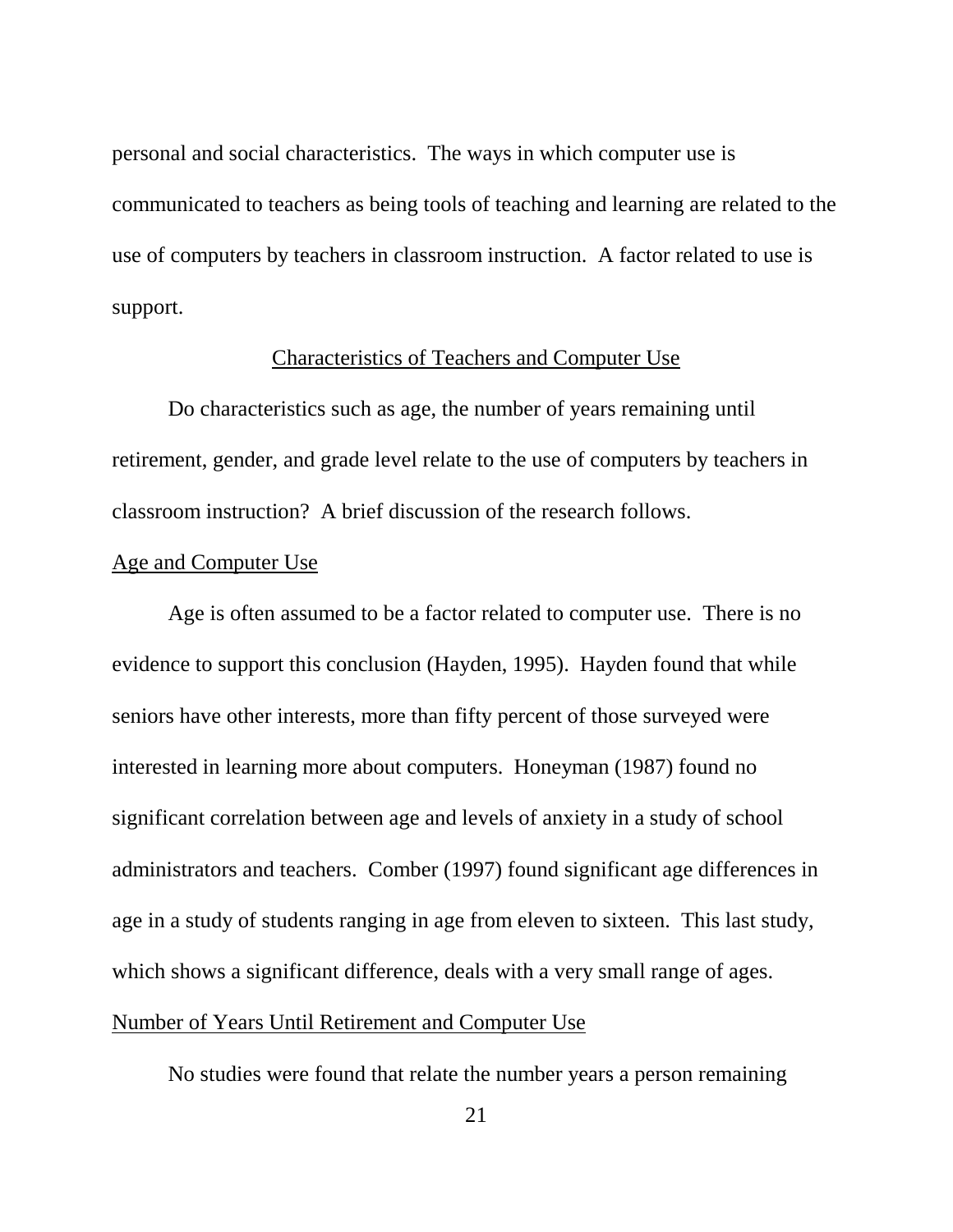before retirement to the degree of computer use. "I am only 2 years from retirement; I'm not going to learn computers now," was a comment overheard by this researcher in the office of a local public school. Similar statements in other schools prompted the researcher to ask the following questions: Is the number of years remaining before retirement an issue related to computer use in classroom instruction? Do teachers near retirement delay or completely refuse to learn the new technology?

#### Gender and Computer Use

The research literature is conflicting with regard to gender as a factor related to computer use. Hayden (1995) concluded that females tend to be more sensitive to how the technology will affect people, while males tend to view technology as a tool to help them accomplish a goal. Comber (1997) in a study of 278 school age children found the ANOVA for length of experience with computers for boys ( $\underline{X} = 4.82$ ) greater than girls ( $\underline{X} = 4.43$ ). Kay (1989), in a study of 383 students enrolled in the Faculty of Education at the University of Toronto, found that males ( $M=105.9$ ,  $SD = 43.3$ ) tended to use computers more often than females (M=82.6, SD=5.0). Honeyman (1987) found no significant correlation between gender and computer anxiety in a study of 38 teachers and school administrators. No significant difference was found in computer use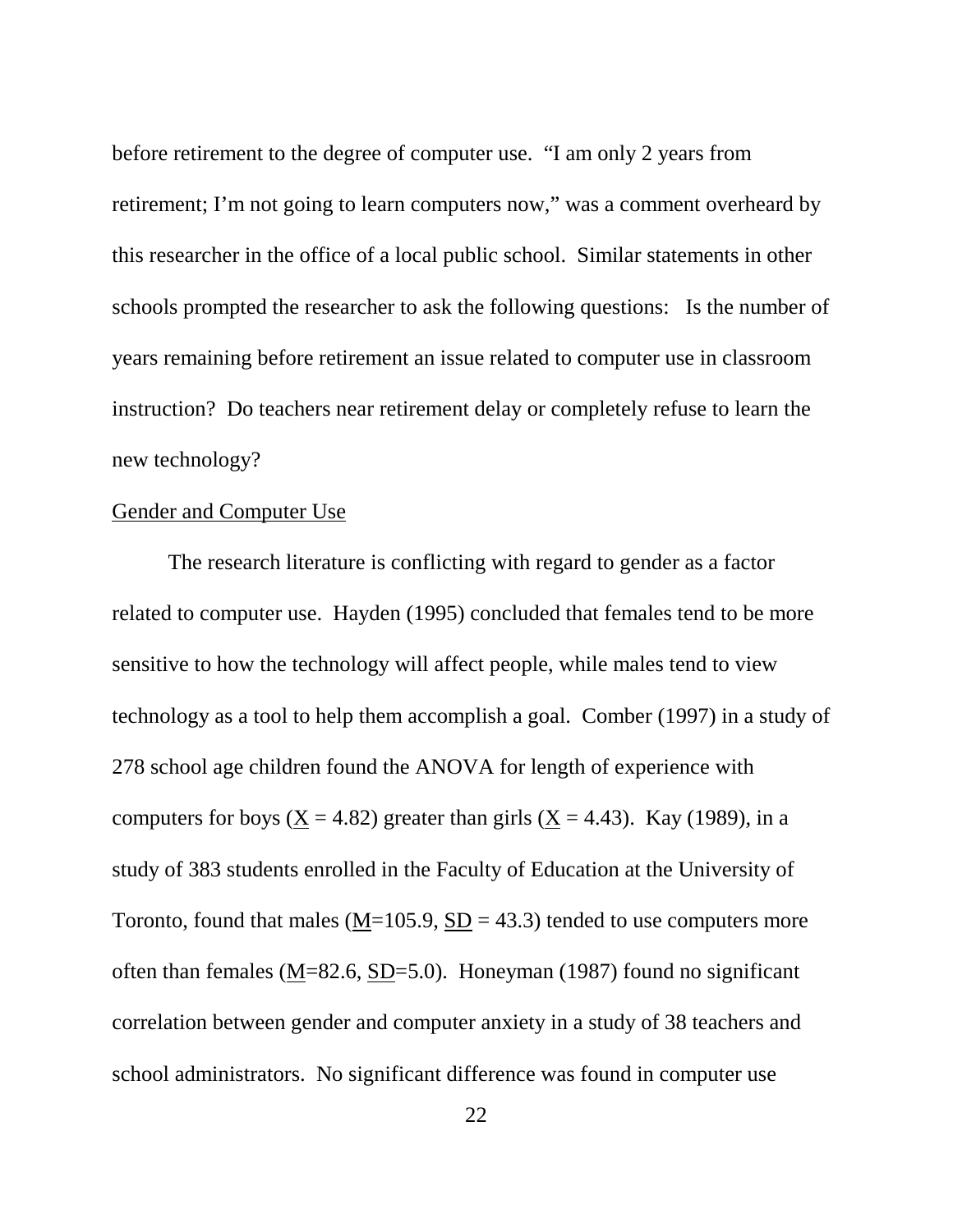between male and female vocational teachers in a study by Gordon (1993). Because of the variation in findings, gender will be included in this study. Grade Level Taught and Computer Use

Is the grade level a teacher teaches related to his or her use of technology? No studies were found that directly related to the grade level taught by a teacher and computer use. Hoover (1997) found similarities in the technology staff development needs of elementary, middle school, and secondary teachers; however, the study recommended that staff development plans be customized for specific groups. The assumption was made that computer use and the factors related to computer use at the primary level and the secondary level were quite different. The grade level a teacher teaches became a focus of the data collection, data analysis, and discussions. Age, years remaining before retirement, gender, and grade level taught are all teacher characteristics to study.

#### Synthesis of Contextual and Research Background:

#### A Pre-Study Model

The context of school change, diffusion of innovation, and behavioral psychology give the theoretical and research background from which to begin a study of computer use by teachers in classroom instruction. Attitudes, access,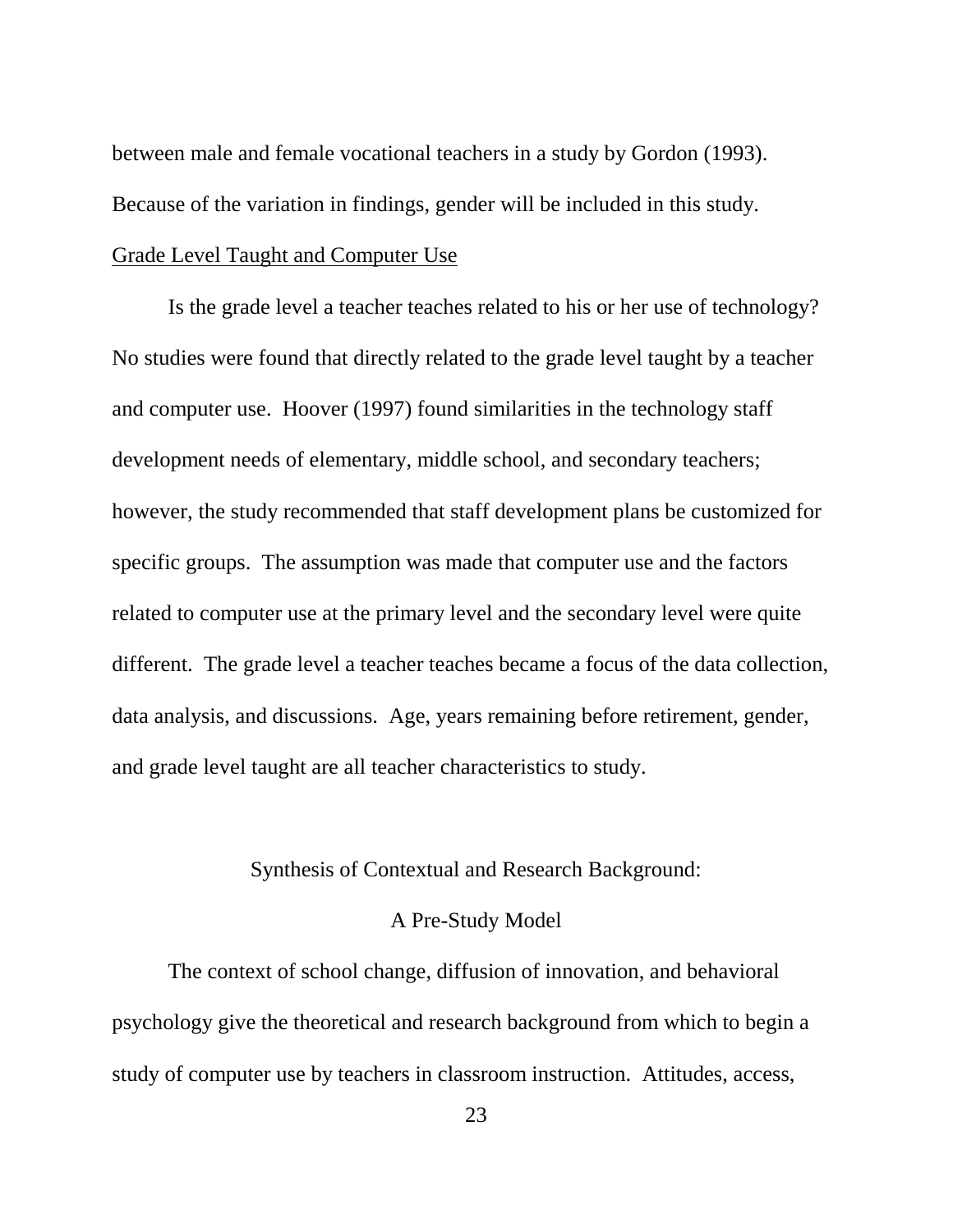training, support, age, years remaining before retirement, gender, and grade level are factors that seem to be related to use of computers. Throughout the previous discussion, there is the recurring theme of the individual as the focus of change within an organization.

In keeping with Lewin's formula, B=*f*(PE) (Behavior is a function of personality and environment), the following definitions explain the interest in the factors and their relationship to use of computers in classroom instruction.

- Behavior: the **use** of computers by teachers in classroom instruction: whole class instruction, student-directed learning, drill and practice, and computer skills instruction.
- Personality:the **teacher characteristics**: age, years remaining before retirement, gender and grade level the teacher teaches and **attitudes** of teachers

Environment: **access** to computers, **training** opportunities provided to

teachers, and **support** by administrators and technicians What the person (a teacher) brings to a situation (demographics and attitudes) and that person's perception of their environment (access to computers, training opportunities, and support) are related to that person's behavior (computer use). This idea, when slightly restated, creates a researchable question: What are the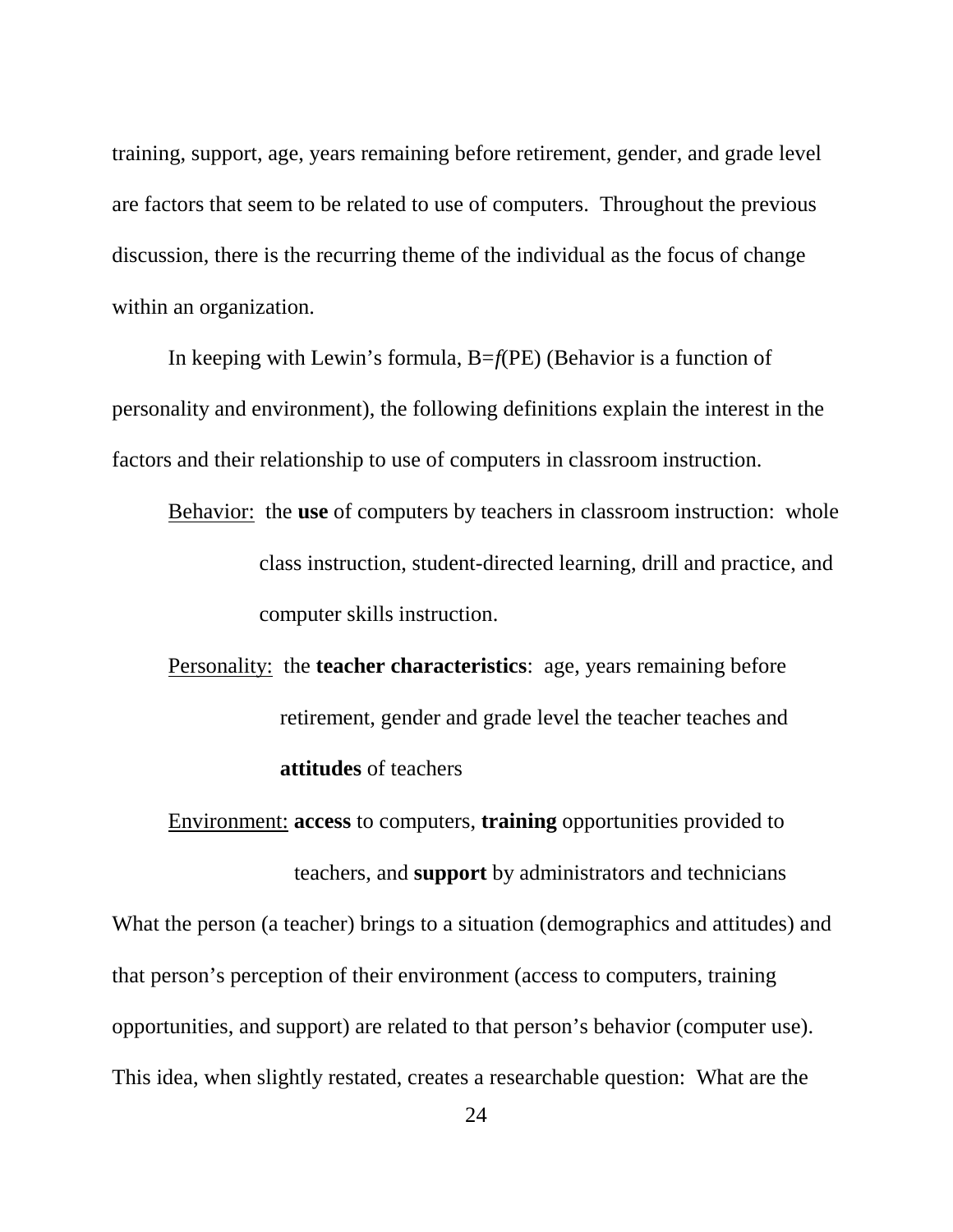factors related to the use of computers by teachers in classroom instruction? A pre-study model of this question is illustrated in Figure 2.

#### Definitions of Computer Use and the

#### Factors Related to Computer Use

The constitutive and operational definitions of computer use and the factors related to computer use: attitude, access, training, support, age, years remaining before retirement, and gender are located in Table 1.

#### Organization of the Study

The study is divided into four chapters. Chapter I includes a description of the following: the problem and its context, purpose of the study, a literature review of factors related to computer use, definitions, and the development of a pre-study Model.

The methodology of the study is the focus of Chapter II. The research questions, population, design, and procedures form the outline of the methodology chapter.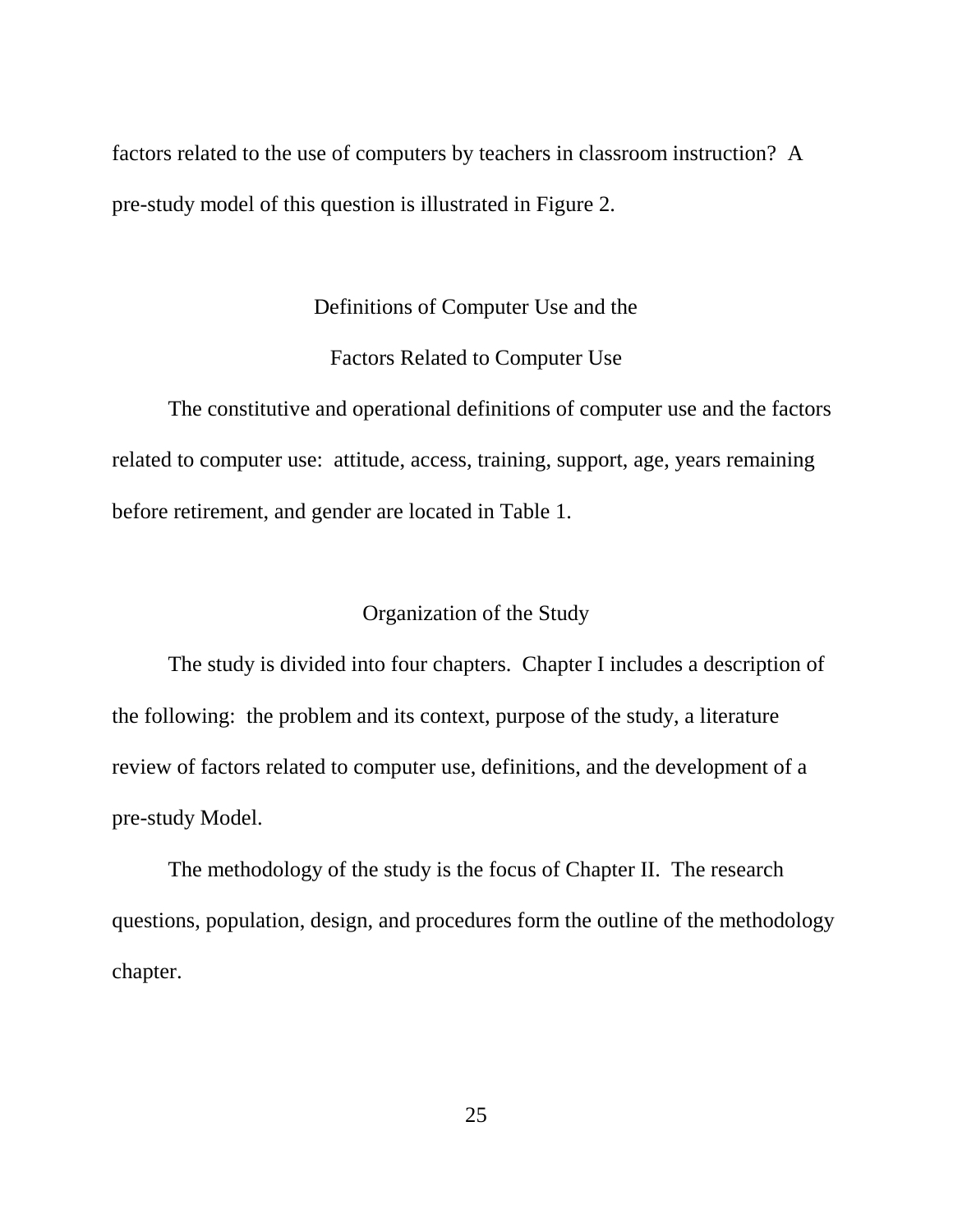

**Figure 2. A pre-study model. Factors related to computer use by teachers in classroom instruction.**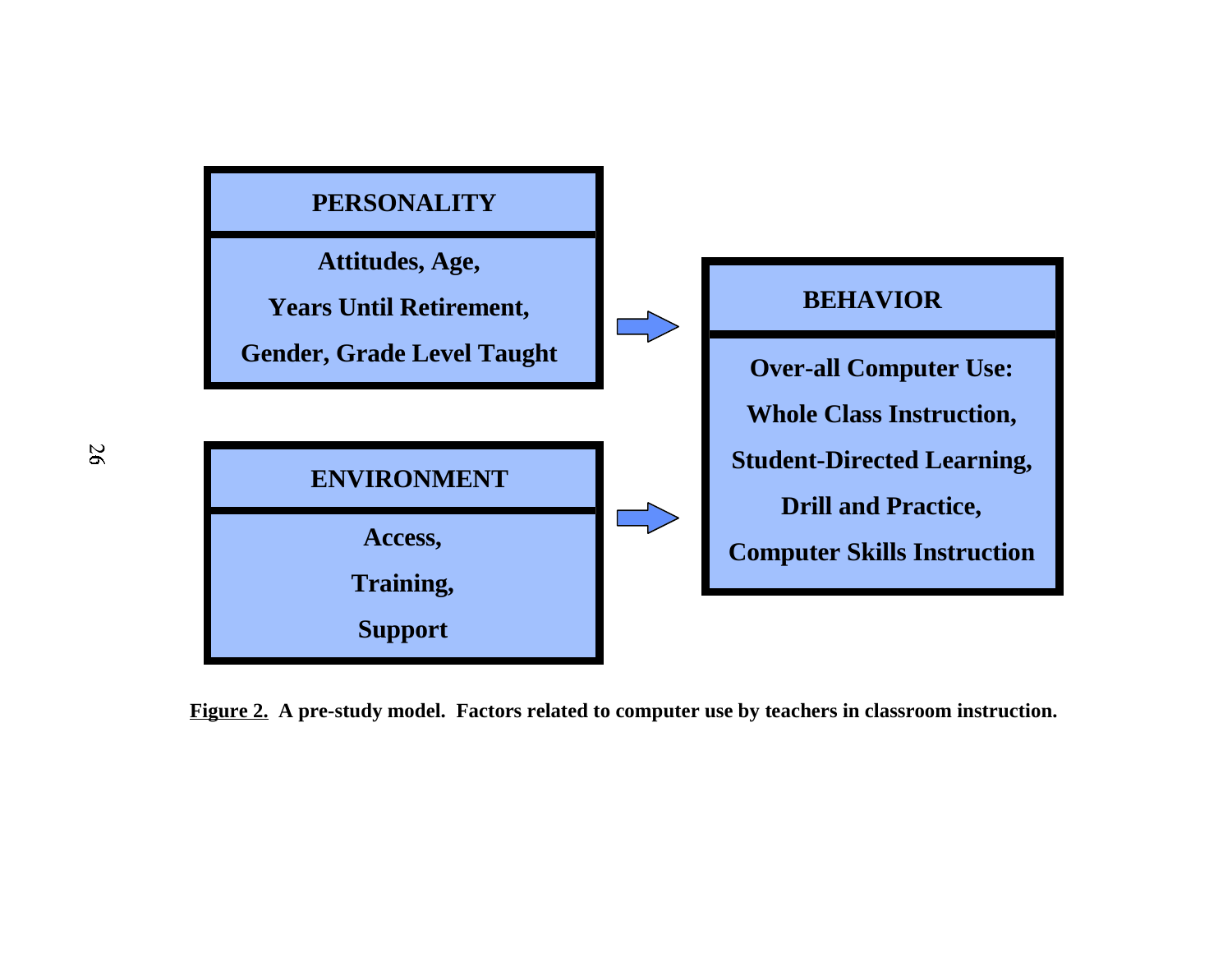# Constitutive and Operational Definitions of Variables in the Study

|                 | <b>DEFINITION</b>                          |                                                                                              |
|-----------------|--------------------------------------------|----------------------------------------------------------------------------------------------|
| <b>VARIABLE</b> | <b>CONSTITUTIVE</b>                        | <b>OPERATIONAL</b>                                                                           |
| <b>USE</b>      | The frequency, amount of time, and ways in | Four types of use were measured:                                                             |
|                 | which teachers work with computers in the  | 1. Whole class instruction                                                                   |
|                 | instruction of their students.             | 2. Student-directed learning                                                                 |
|                 |                                            | 3. Drill and practice                                                                        |
|                 |                                            | 4. Computer skills instruction.                                                              |
|                 |                                            | Teacher use of the computer for whole class instruction (i.e., using the computer with       |
|                 |                                            | a television or overhead adapter).                                                           |
|                 |                                            | <b>Whole Class Instruction Mean Score</b> = $[\Sigma (z \text{ score of question } 1A +$     |
|                 |                                            | z score of question $1B$ )] ÷ N                                                              |
|                 |                                            | Students use of the computer to search electronic encyclopedias or the Internet,             |
|                 |                                            | presentation production, etc. (student-directed learning).                                   |
|                 |                                            | <b>Student-Directed Learning Mean Score</b> = $[\Sigma (z \text{ score of question } 2A +$   |
|                 |                                            | z score of question $2B$ )] ÷ N                                                              |
|                 |                                            | Student assigned use of the computer for drill and practice (i.e., addition problems,        |
|                 |                                            | multiplication problems, verb usage) during classroom time.                                  |
|                 |                                            | <b>Drill &amp; Practice Mean Score</b> = $[\Sigma (z \text{ score of question } 3A +$        |
|                 |                                            | z score of question $3B$ )] $\div N$                                                         |
|                 |                                            | Student use of the computer for the development of student computer skills instruction       |
|                 |                                            | <b>Computer Skills Instruction Mean Score</b> = $[\Sigma (z \text{ score of question } 4A +$ |
|                 |                                            | z score of question $4B$ )] $\div N$                                                         |
|                 |                                            | <b>Over-all Computer Use Mean Score</b> = $[\Sigma (z \text{ score of question } 1A +$       |
|                 |                                            | z score of question $1B + z$ score of question $2A + z$ score of question $2B + z$           |
|                 |                                            | z score of question $3A + z$ score of question $3B + z$ score of question 4A                 |
|                 |                                            | $+ z$ score of question 4B)] $\div$ N                                                        |
|                 |                                            | (Where: $\Sigma$ = the sum, z score = the standardized score, N = the total number of        |
|                 |                                            | data rows).                                                                                  |

Note. Specific items on the questionnaire are in Appendix A. (*table continues*)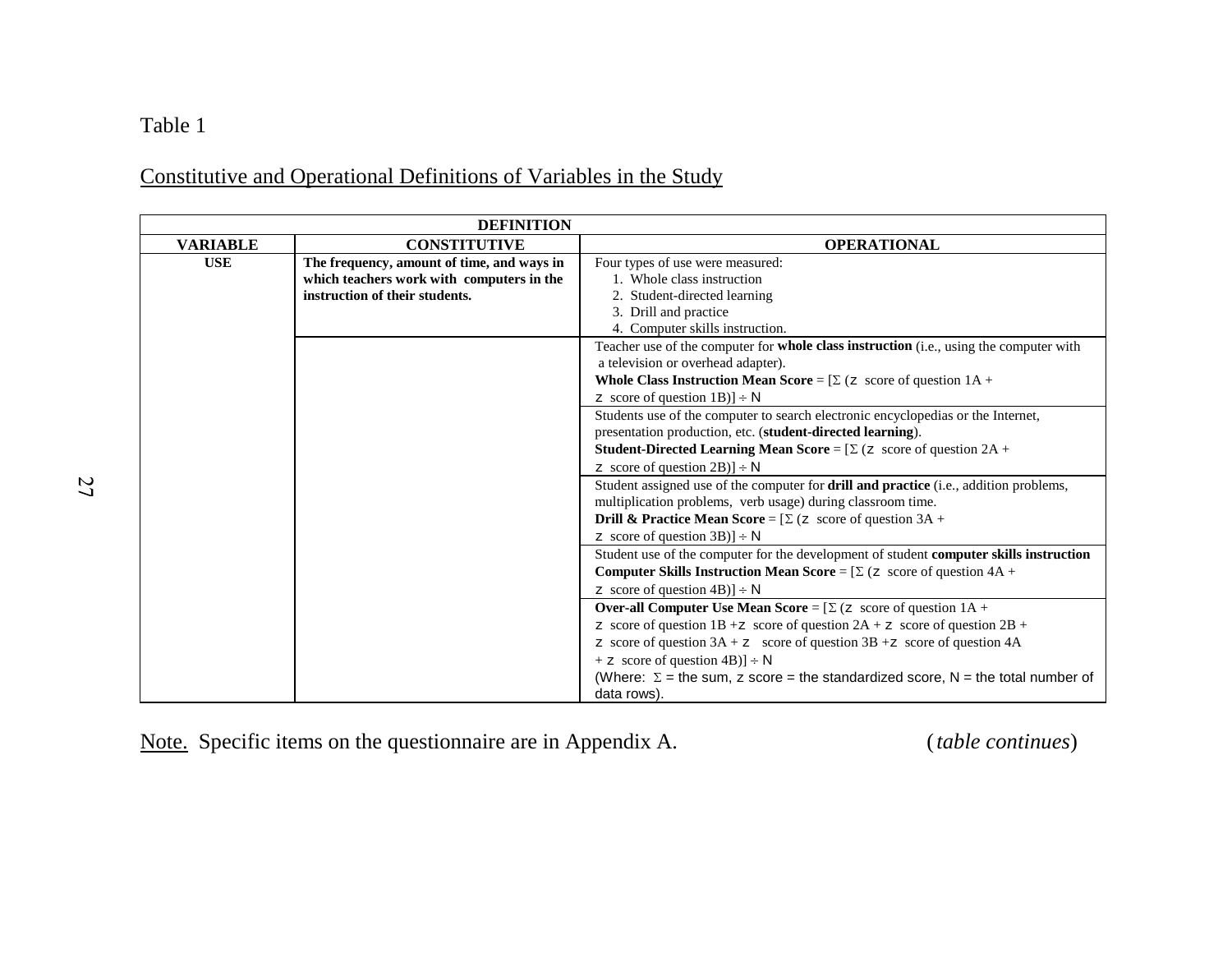|                 | <b>DEFINITION</b>                   |                                                                                            |
|-----------------|-------------------------------------|--------------------------------------------------------------------------------------------|
| <b>VARIABLE</b> | <b>CONSTITUTIVE</b>                 | <b>OPERATIONAL</b>                                                                         |
| <b>ATTITUDE</b> | The evaluation of teacher feelings  |                                                                                            |
|                 | about computers and computer use in |                                                                                            |
|                 | the classroom.                      | Semantic Differential Section (Items 5-11).                                                |
|                 |                                     | Teachers believe students like to use computers (Item 12).                                 |
|                 |                                     | Teachers believe teacher use of computers is considered to be desirable skill (Item 13).   |
|                 |                                     | Teachers believe their principal thinks teachers who use computers in the classroom are    |
|                 |                                     | better teachers (Item 14).                                                                 |
|                 |                                     | Would the teacher use a piece of software if it were proven to improve student achievement |
|                 |                                     | (Item $15$ ).                                                                              |
|                 |                                     | Attitude Mean Score = $[\Sigma (z \text{ score of question } 5 + z \text{ score of }$      |
|                 |                                     | question $6 + z$ score of question $7 + z$ score of question $8 + z$ score                 |
|                 |                                     | of question $9 + z$ score of question $10 + z$ score of question $11 + z$                  |
|                 |                                     | z score of question $12 + z$ score of question $13 + z$ score of question 14               |
|                 |                                     | + z score of question $15$ ) – N                                                           |
|                 |                                     | (Where: $\Sigma$ = the sum, z score = the standardized score, N = the total number         |
|                 |                                     | of data rows).                                                                             |

Note. Specific items on the questionnaire are in Appendix A.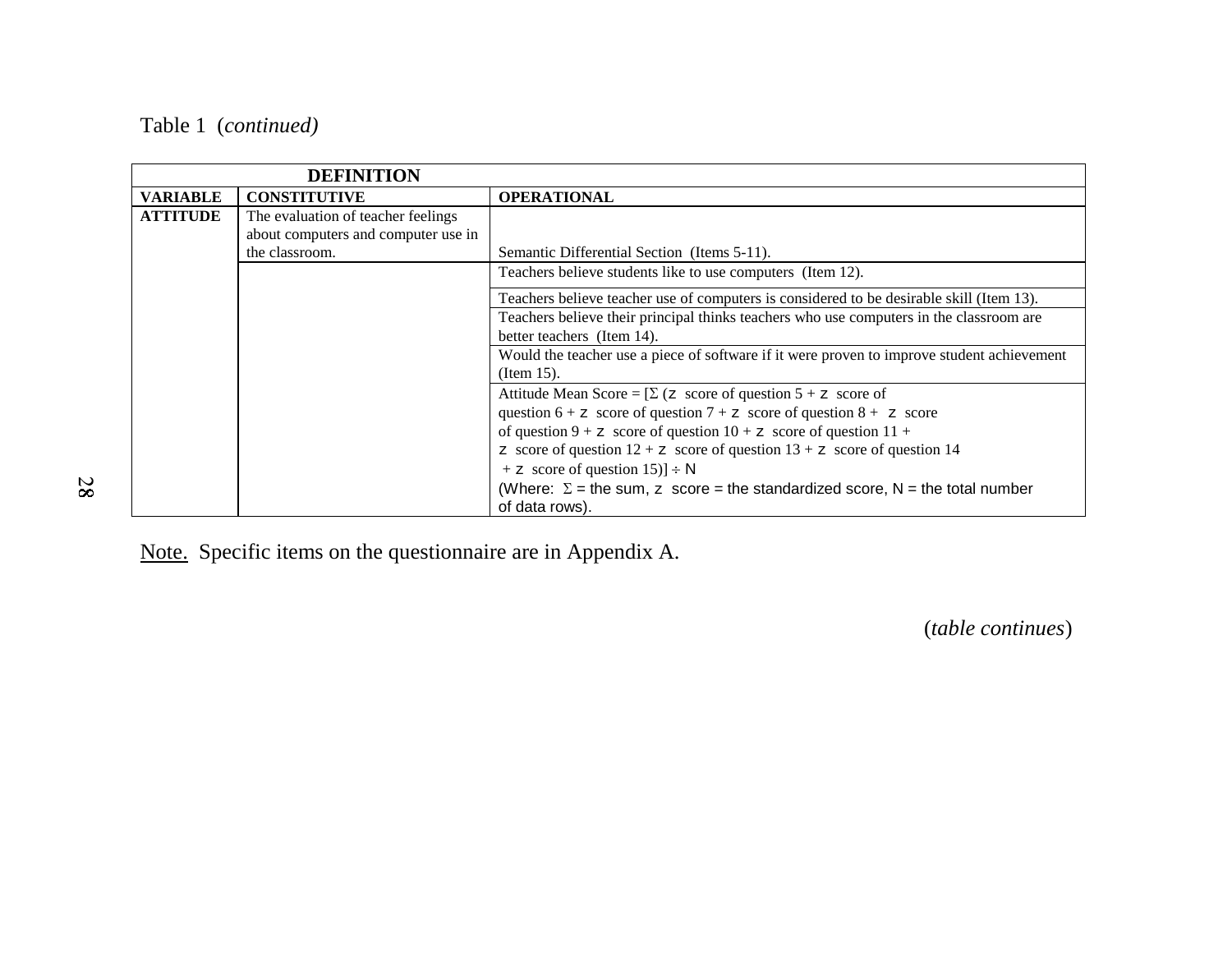|                 | <b>DEFINITION</b>                                                         |                                                                                                                                                                                                           |
|-----------------|---------------------------------------------------------------------------|-----------------------------------------------------------------------------------------------------------------------------------------------------------------------------------------------------------|
| <b>VARIABLE</b> | <b>CONSTITUTIVE</b>                                                       | <b>OPERATIONAL</b>                                                                                                                                                                                        |
| <b>ACCESS</b>   | The numbers, location, availability,<br>and usability of computers in the |                                                                                                                                                                                                           |
|                 | classroom.                                                                | Number of computers in a teacher's classroom (Item 16A).                                                                                                                                                  |
|                 |                                                                           | The greatest number of students in the classroom during the day (Item 16B).                                                                                                                               |
|                 |                                                                           | The ratio of computers to students (Computed value = Item $16A$ $\rightarrow$ $16B$ ).                                                                                                                    |
|                 |                                                                           | Availability of a computer lab in the school (Item 17).                                                                                                                                                   |
|                 |                                                                           | Equipment and software necessary to use the computer for whole class instruction is available<br>to teachers (Item 18).                                                                                   |
|                 |                                                                           | Equipment and software necessary to use the computer for student-directed learning (search<br>electronic encyclopedia and Internet, presentation production, etc.) is available to teachers<br>(Item 19). |
|                 |                                                                           | Equipment and software necessary to use the computer for <b>drill and practice</b> is available to<br>teachers (Item 20).                                                                                 |
|                 |                                                                           | Equipment and software necessary to use the computer to teach computer skills instruction is<br>available to teachers (Item 21).                                                                          |
|                 |                                                                           | Teacher ownership of computer at home (Item 22).                                                                                                                                                          |
|                 |                                                                           | Access Mean Score = $[\Sigma (z \text{ score of (question 16A/question 16B) +}$                                                                                                                           |
|                 |                                                                           | z score of question $17 + z$ score of question $18 + z$ score of question $19 + z$ score of                                                                                                               |
|                 |                                                                           | question 20 + z score of question 21 + z score of question 22)] ÷ N                                                                                                                                       |
|                 |                                                                           | (Where: $\Sigma$ = the sum, z score = the standardized score, N = the total number<br>of data rows).                                                                                                      |

Note. Specific items on the questionnaire are in Appendix A.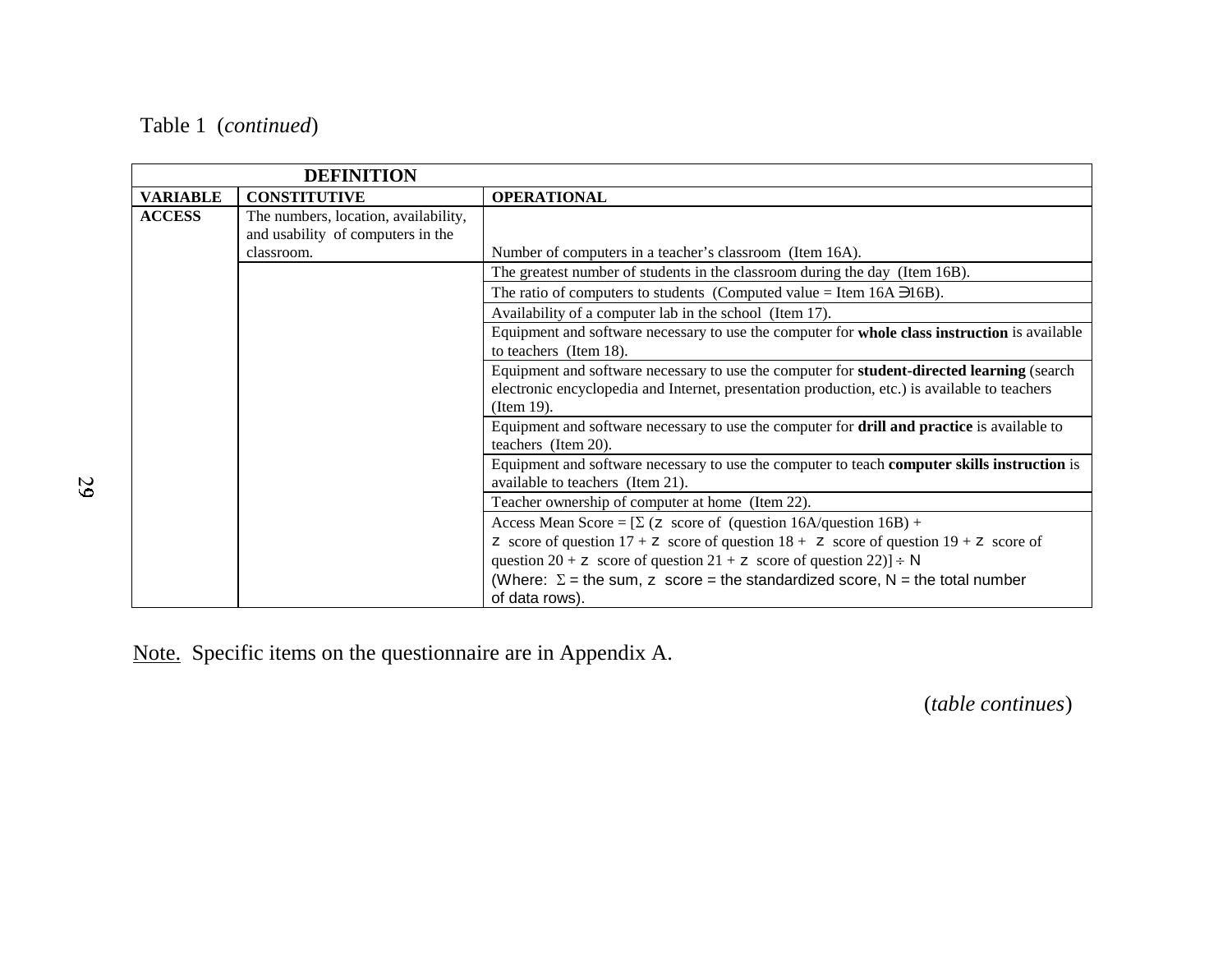|                    | <b>DEFINITION</b>                           |                                                                                                      |
|--------------------|---------------------------------------------|------------------------------------------------------------------------------------------------------|
| <b>VARIABLE</b>    | <b>CONSTITUTIVE</b>                         | <b>OPERATIONAL</b>                                                                                   |
| <b>TRAINING</b>    | The ways in which teachers learn how to use |                                                                                                      |
|                    | computers.                                  | Number of hours of computer in-service the teacher has attended (Item 23).                           |
|                    |                                             | Number of computer related classes the teacher has attended (Item 24).                               |
|                    |                                             | The school system offers training for teachers (Item 25).                                            |
|                    |                                             | Type of training the teacher has attended: no training, computer operation and basics,               |
|                    |                                             | word processing, presentation software, spreadsheeting, database management, and                     |
|                    |                                             | other (Item 26).                                                                                     |
|                    |                                             | Degree to which teacher training offered by the school system has helped teachers use                |
|                    |                                             | computers in classroom instruction (Item 27).                                                        |
|                    |                                             | Teacher classification of their computer training (Item 28).                                         |
|                    |                                             | Teacher suggested training opportunities (Item 29).                                                  |
|                    |                                             | Training Mean Score = $[\Sigma (z \text{ score of question } 23 + z \text{ score of question } 24 +$ |
|                    |                                             | z score of question $25 + z$ score of question $27 + z$ score of question $28$ ) ÷ N                 |
|                    |                                             | (Where: $\Sigma$ = the sum, z score = the standardized score, N = the total number                   |
|                    |                                             | of data rows).                                                                                       |
| Computer           |                                             | The number of teachers who have participated in the different type of computer                       |
| <b>Training</b>    |                                             | training listed in Item 26 will be tallied to determine the types of training received and           |
| <b>Received</b>    |                                             | needed.                                                                                              |
| <b>Training</b>    |                                             | Suggested training opportunities in response to Item 29 will be listed and prioritized in            |
| <b>Suggestions</b> |                                             | order of frequency of response.                                                                      |

Note. Specific items on the questionnaire are in Appendix A.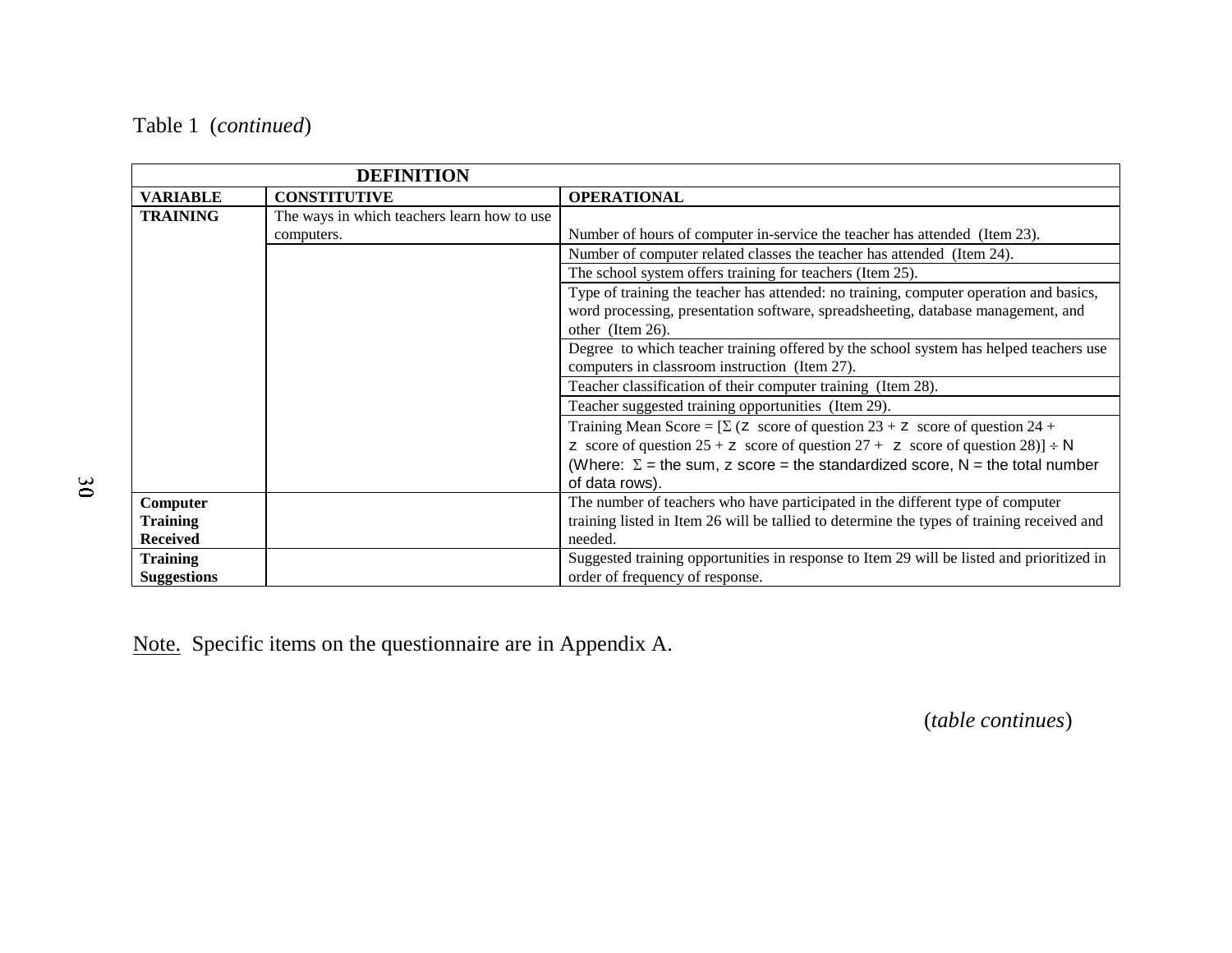|                 | <b>DEFINITION</b>                           |                                                                                                     |
|-----------------|---------------------------------------------|-----------------------------------------------------------------------------------------------------|
| <b>VARIABLE</b> | <b>CONSTITUTIVE</b>                         | <b>OPERATIONAL</b>                                                                                  |
| <b>SUPPORT</b>  | The assistance available to teachers in the |                                                                                                     |
|                 | use of computers in the classroom.          | The school system has a computer technician (Item 30).                                              |
|                 |                                             | A person in the building has enough computer expertise to answer computer-                          |
|                 |                                             | related questions (Item 31).                                                                        |
|                 |                                             | Adequacy of response time by computer technicians to technical problems and                         |
|                 |                                             | questions (Item 32).                                                                                |
|                 |                                             | The principal is supportive of computers in classroom instruction (Item 33).                        |
|                 |                                             | The central administration is supportive of computers in classroom instruction                      |
|                 |                                             | (Item 34).                                                                                          |
|                 |                                             | The School Board is supportive of computers in classroom instruction                                |
|                 |                                             | (Item 35).                                                                                          |
|                 |                                             | Parents are supportive of computers in classroom instruction (Item 36).                             |
|                 |                                             | Support Mean Score = $[\Sigma (z \text{ score of question } 30 + z \text{ score of question } 31 +$ |
|                 |                                             | z score of question $32 + z$ score of question $33 + z$ score of question $34 + z$                  |
|                 |                                             | z score of question $35 + z$ score of question $36$ ] ÷ N                                           |
|                 |                                             | (Where: $\Sigma$ = the sum, z score = the standardized score, N = the total                         |
|                 |                                             | number of data rows).                                                                               |

Note. Specific items on the questionnaire are in Appendix A.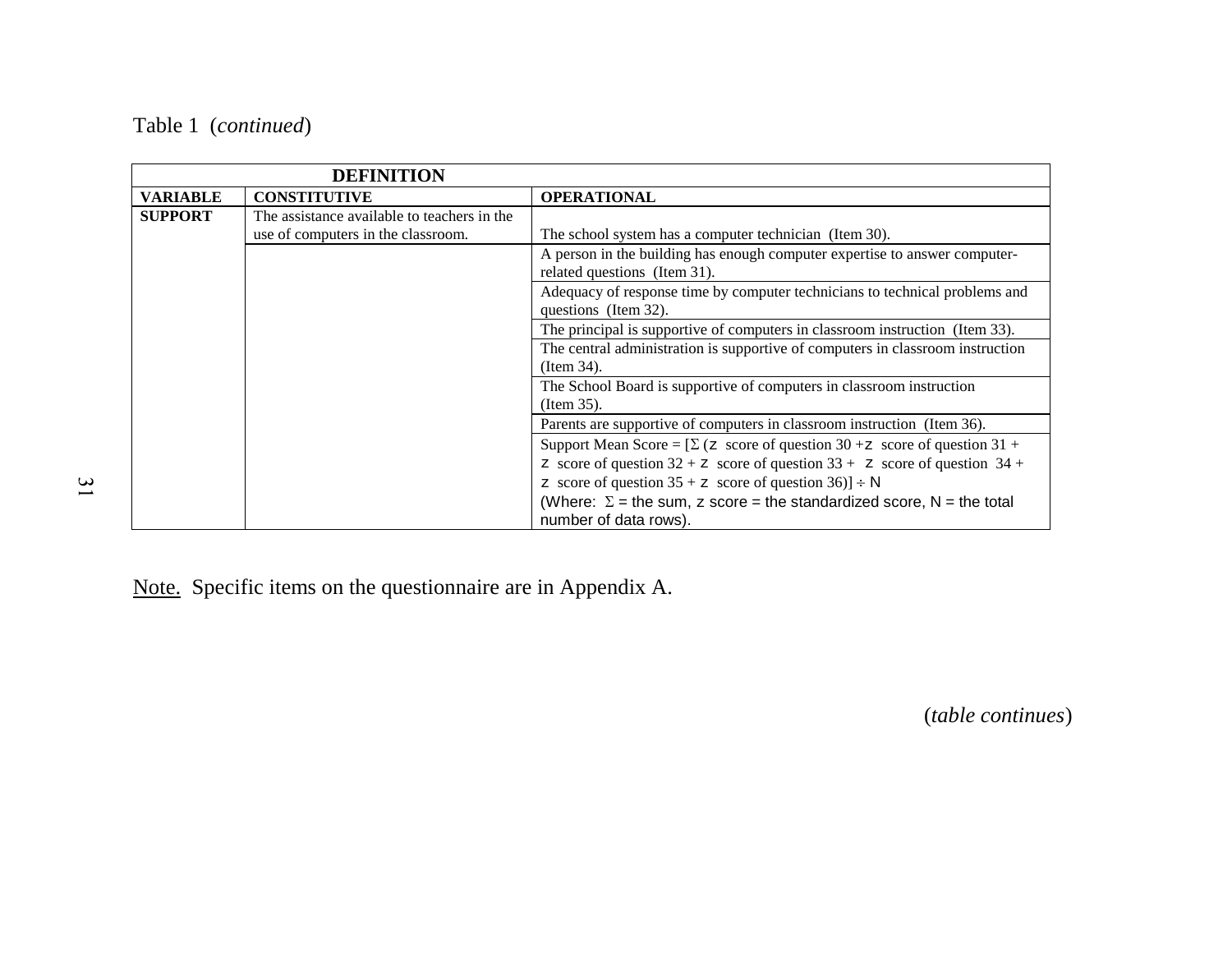|                                                                        | <b>DEFINITION</b>                         |                                                                                                                                                              |
|------------------------------------------------------------------------|-------------------------------------------|--------------------------------------------------------------------------------------------------------------------------------------------------------------|
| <b>VARIABLE</b>                                                        | <b>CONSTITUTIVE</b>                       | <b>OPERATIONAL</b>                                                                                                                                           |
| <b>TEACHER</b><br><b>CHARACTERISTICS</b>                               | The personal characteristics of teachers. |                                                                                                                                                              |
| AGE                                                                    |                                           | Age of the teacher (Item 37).<br>Open ended numeric question, Min. - 21, Max - $\sim$                                                                        |
| <b>GRADE LEVEL</b>                                                     |                                           | Grade level the teacher teaches (Item 38).<br>Open ended numeric question,<br>$K=0, 1-12$                                                                    |
| <b>CURRICULUM AREA</b>                                                 |                                           | The curriculum area in which they teach (Item 39).<br>Open ended text question.                                                                              |
| <b>GENDER</b>                                                          |                                           | Gender of the teacher (Item 40).<br>Male = 1, Female = $2$                                                                                                   |
| YEARS UNTIL<br><b>RETIREMENT</b>                                       |                                           | Number of years the teacher is from retirement (Item 41).                                                                                                    |
|                                                                        |                                           | $1 = 1-3$ Years, $2 = 4-6$ Years, $3 = 7-9$ Years, $4 = 10-12$ Years, $5 =$ More than 12 Years                                                               |
| <b>BARRIERS TO</b><br><b>COMPUTER USAGE IN</b><br><b>THE CLASSROOM</b> |                                           | List of things that are barriers to using computers in the classroom (Item 42).                                                                              |
|                                                                        |                                           | Responses to Question 42 will be listed and prioritized in order of frequency of<br>response. A list of barriers to computer usage in classroom instruction. |

Note. Specific items on the questionnaire are in Appendix A.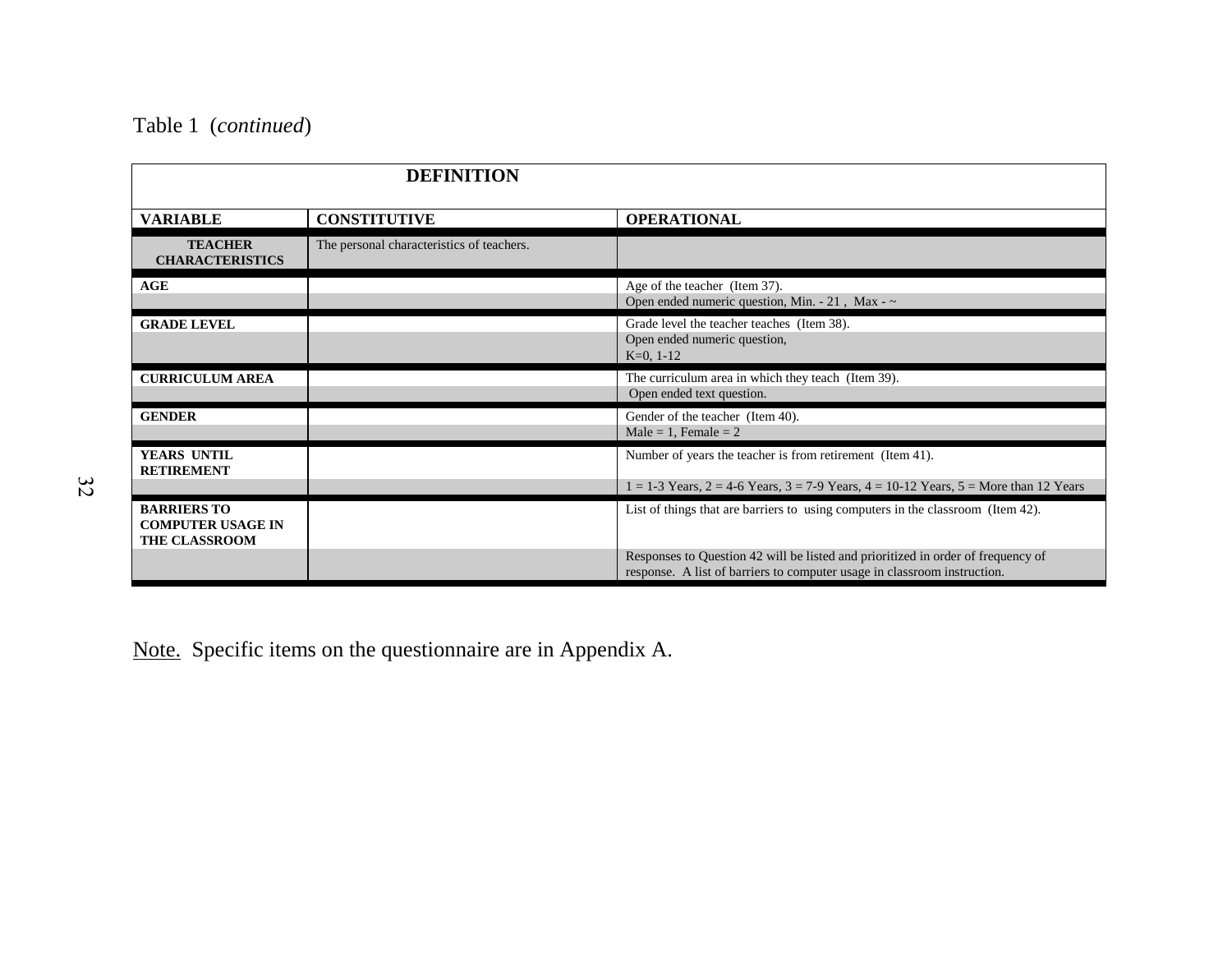Chapter III contains the data analysis of the study. Discussions of the descriptive statistics, regression analysis, teacher recommended training opportunities, teacher determined barriers to computer use, and teacher recommended strategies for improvement of computer use in classroom instruction are included in Chapter III.

Finally, Chapter IV is a description of the conclusions and discussions of the study. Chapter IV is divided into conclusions, discussions, implications for the school system, and implications for further study.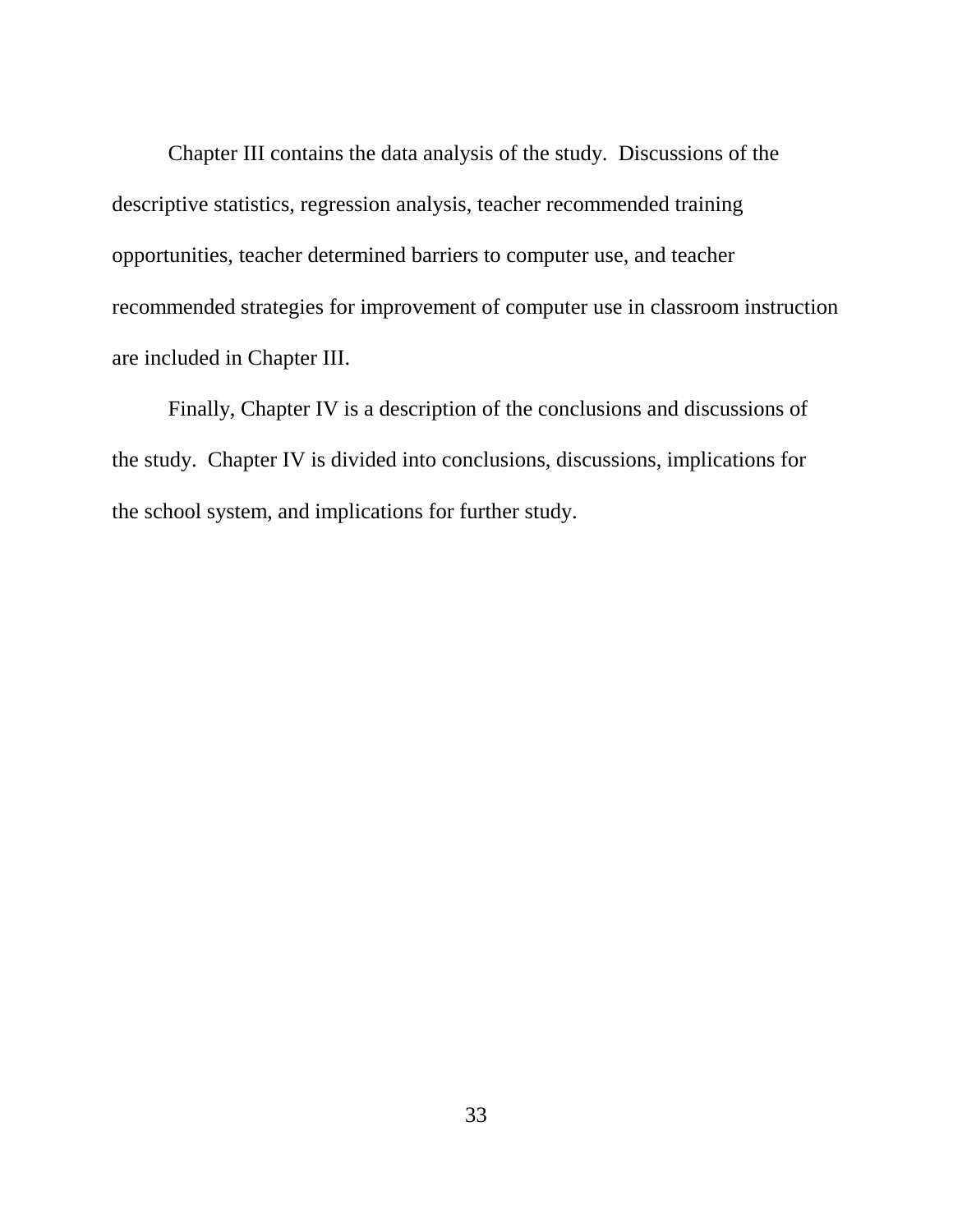#### CHAPTER II

#### METHODOLOGY

This chapter is a description of the methodology of the study and includes a list of the research questions, a description of the population, and an explanation of both the quantitative and qualitative phases of the research. Each research phase is divided into a discussion of data collection and data analysis.

#### Research Questions

The literature review helped to define the factors related to computer use: attitudes, access, training, support, and demographics. The researcher attempted to answer the following questions:

- 1. Which of the following factors predict computer use in classroom instruction?
	- A. Attitudes of teachers toward computers in the classroom
	- B. Access by teachers and students to computers
	- C. Training of teachers in computer use
	- D. Support of teachers in their use of computers
	- E. Age of the teacher
	- F. Grade level in which the teacher teaches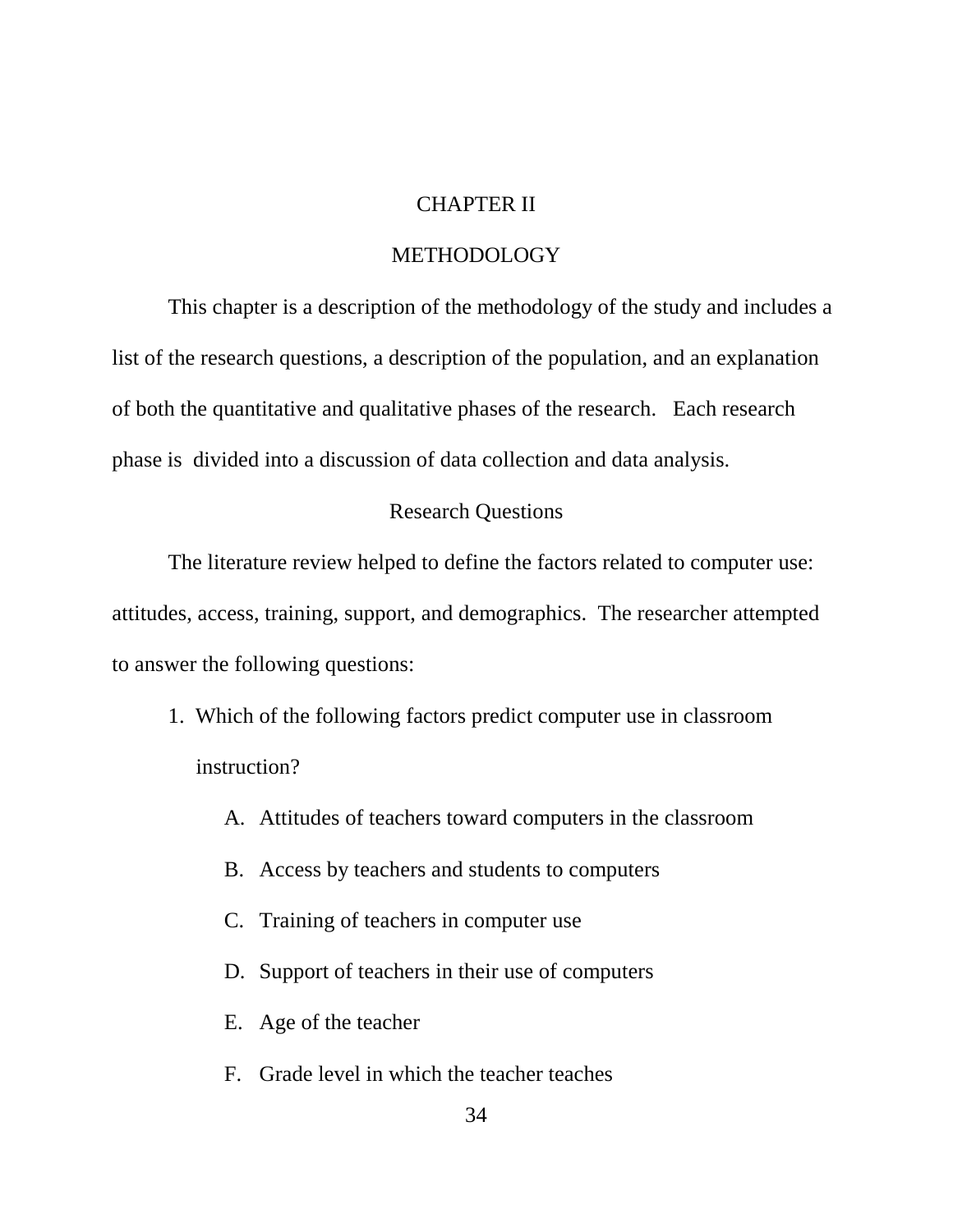- G. Gender of the teacher
- H. Number of years remaining before retirement
- 2. What do teachers believe are the barriers to computer use in classroom instruction?
- 3. What staff-development or training opportunities would teachers like to see offered by the school system?
- 4. What are some teacher-suggested strategies to improve the use of computers in classroom instruction?

#### Population

Factors that determine use of computers by teachers in classroom instruction will vary from one school system to another, as not all school systems will be at the same stage of computer use. School systems will be at different stages of computer acquisition. And, school systems have their own unique cultures, technology needs and solutions. Therefore, this study was limited to Carroll County Public Schools, a small, rural school system in Southwest Virginia with a total school population of approximately 3,800 students. There are ten schools in the district: six K-5 elementary schools, two K-7 elementary schools, one 8-9 intermediate school, and one 10-12 high school. A stratified technique was used, dividing the population into grade levels (PreK-2, 3-5, 6-7, 8-9, 10-12), the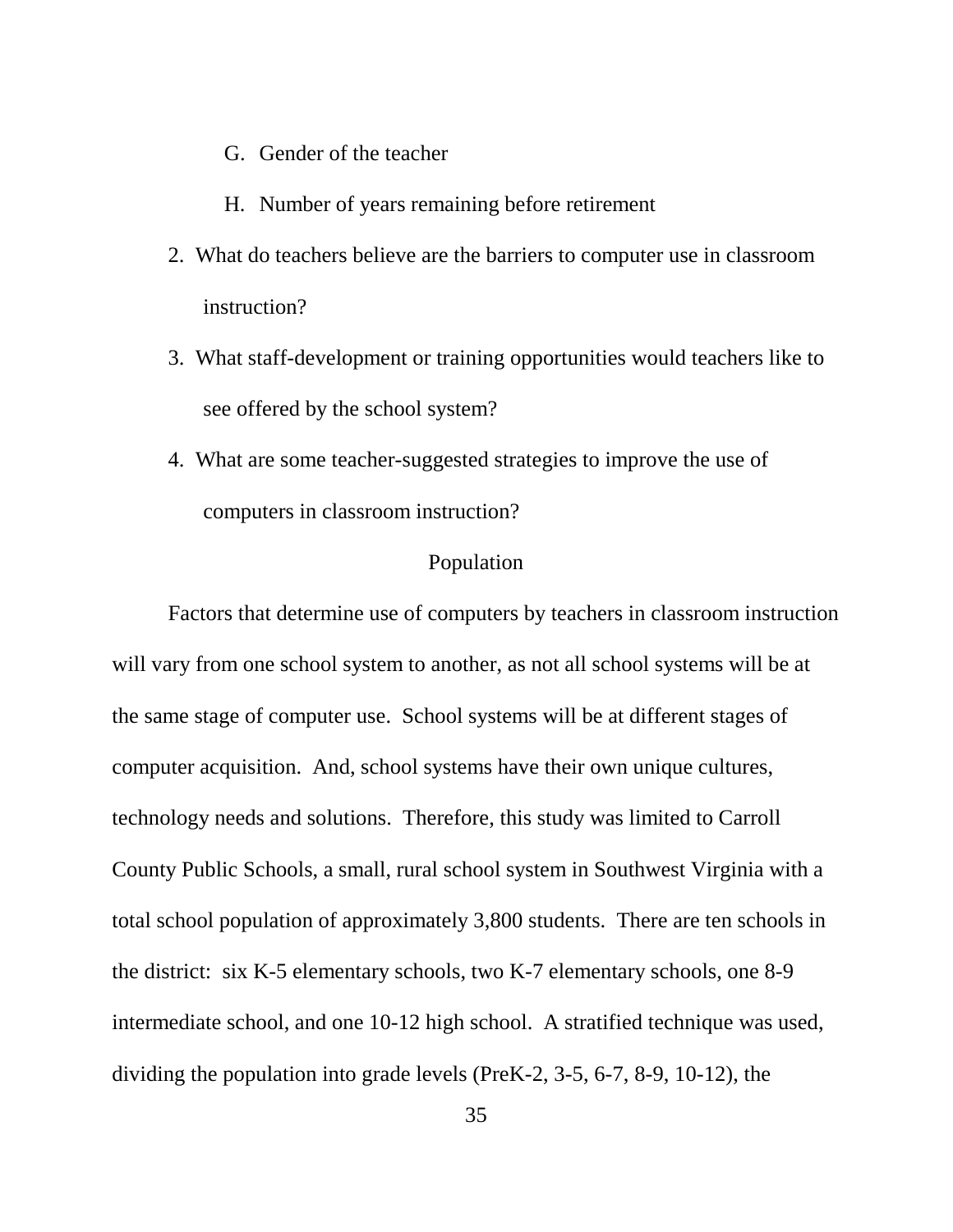assumption being that at different levels of teaching there may be different factors that determine use of computers in the classroom. These particular grade level groups were chosen because they parallel the grade level group designation within the system: preschool through grade 2 are designated as the primary grades, grades 3 through 5 are considered to be lower elementary, grades 6 and 7 are upper elementary grades, grades 8 and 9 are the intermediate grades, and grades 10 through 12 are labeled secondary. The population of the study was limited to the classroom teachers of Carroll County Public Schools.

The total population of classroom teachers was surveyed (see Table 2). The instrument was administered to 241 teachers during faculty meetings at each school. Of the 241 surveys distributed to teachers, eight were returned without any responses, giving a total response of 233 surveys. The respondents in preschool through grade 7 were almost exclusively female, while almost 45% of the respondents teaching grades 8 through 12 were male. Carroll County Public Schools has an aging teaching staff. The mean age of the classroom teachers surveyed is 40 and median age is 42. The age ranking by grade level grouping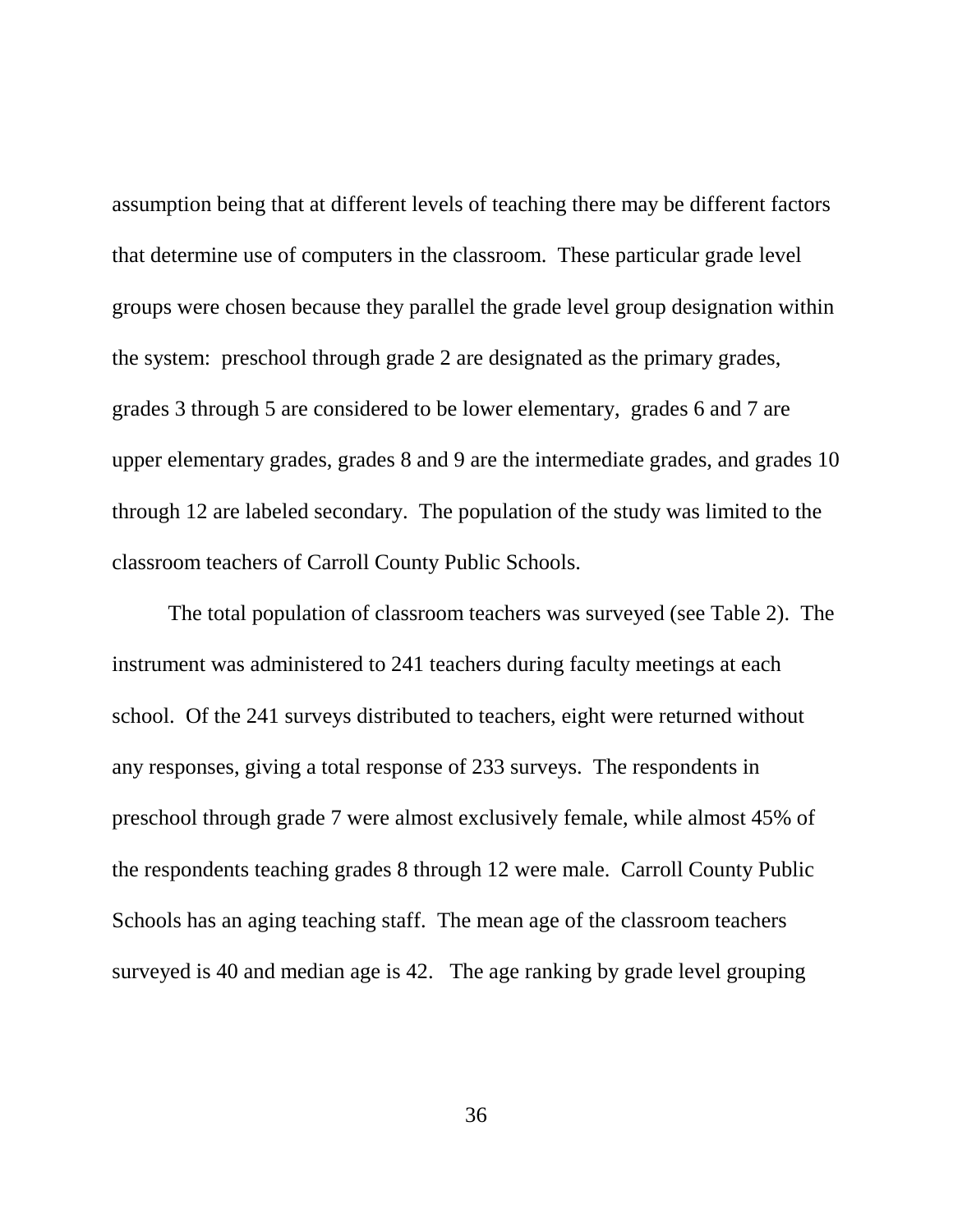#### Characteristics of Carroll County Public School Classroom Teacher Participants

|                                  |     | <u>Age</u>          |    |                |           | Gender |                |     | <b>Years Until Retirement</b> |     |          |          |    |    |                                |
|----------------------------------|-----|---------------------|----|----------------|-----------|--------|----------------|-----|-------------------------------|-----|----------|----------|----|----|--------------------------------|
|                                  | N   | Median Min Max Mean |    |                | <u>SD</u> | N      | M              | E   | Median                        | N   |          |          |    |    | 1-3 4-6 7-9 10-12 More Than 12 |
| Preschool - Grade 2              | 47  | 44.00               | 22 | 55 41.02       | 9.62      | 47     |                | 46  | 1.99                          | 47  |          | $\Omega$ | 6  | 9  | 31                             |
| Grade 3 - Grade 5                | 32  | 46.00               | 22 | 58 43.97 10.34 |           | 34     | -3             | -31 | 1.91                          | 34  | 3        | 6        | 6  | 6  | 13                             |
| Grade 6 - Grade 7                | 23  | 41.00               | 22 | 49 37.65       | 8.63      | 29     |                | 28  | 1.97                          | 26  |          | 2        |    | 3  | 19                             |
| Grade 8 - Grade 9                | 31  | 34.00               | 22 | 62 34.84 10.01 |           |        | 32 13          | 19  | 1.59                          | 34  | 2        | 3        | 0  | 4  | 25                             |
| Grade 10 - Grade 12              | 54  | 47.50               | 23 | 64 43.39 10.94 |           |        | 54 26          | 28  | 1.52                          | 54  | 8        | 10       | 8  | 2  | 26                             |
| Cross Grade Level <sup>a</sup>   | 23  | 38.00               | 23 | 56 38.30       | 9.13      | 25     | $\overline{7}$ | 18  | 1.72                          | 23  | $\Omega$ | 2        | 2  |    | 18                             |
| Undeclared <sup>b</sup>          |     | 3 39.00             | 24 | 44 35.67 10.41 |           |        | $\Omega$       |     | 2.00                          | 6   | $\Omega$ | 0        |    |    | 4                              |
| All Classroom Teachers           | 213 | 42.00               | 22 | 64 40.45 10.36 |           | 228 51 |                | 177 | 1.78                          | 224 | 15       | 23       | 24 | 26 | 136                            |
| Missing Data                     | 20  |                     |    |                |           | 5      |                |     |                               | 9   |          |          |    |    |                                |
| <b>Total Surveys Returned</b>    | 233 |                     |    |                |           | 233    |                |     |                               | 233 |          |          |    |    |                                |
| Blank Surveys <sup>d</sup>       | 8   |                     |    |                |           | 8      |                |     |                               | 8   |          |          |    |    |                                |
| <b>Total Surveys Distributed</b> | 241 |                     |    |                |           | 241    |                |     |                               | 241 |          |          |    |    |                                |

\_\_\_\_\_\_\_\_\_\_\_\_\_\_\_\_\_\_\_\_\_\_\_\_\_\_\_\_\_\_\_\_\_\_\_\_\_\_\_\_\_\_\_\_\_\_\_\_\_\_\_\_\_\_\_\_\_\_\_\_\_\_\_\_\_\_\_\_\_\_\_\_\_\_\_\_\_\_\_\_\_\_\_\_\_\_\_\_\_\_\_\_\_\_\_\_\_\_\_\_\_\_\_\_\_\_\_\_\_\_\_\_\_\_

\_\_\_\_\_\_\_\_\_\_\_\_\_\_\_\_\_\_\_\_\_\_\_\_\_\_\_\_\_\_\_\_\_\_\_\_\_\_\_\_\_\_\_\_\_\_\_\_\_\_\_\_\_\_\_\_\_\_\_\_\_\_\_\_\_\_\_\_\_\_\_\_\_\_\_\_\_\_\_\_\_\_\_\_\_\_\_\_\_\_\_\_\_\_\_\_\_\_\_\_\_\_\_\_\_\_\_\_\_\_\_\_\_\_

<sup>a</sup> Responses to grade level ranged across grade-level groups (example K-5).<br>
<sup>b</sup> Responses to grade level blank.<br>
<sup>c</sup> Responses to age, gender, or years until retirement blank<br>
<sup>d</sup> Surveys returned unanswered<br>
<sup>e</sup> Male =

 $37$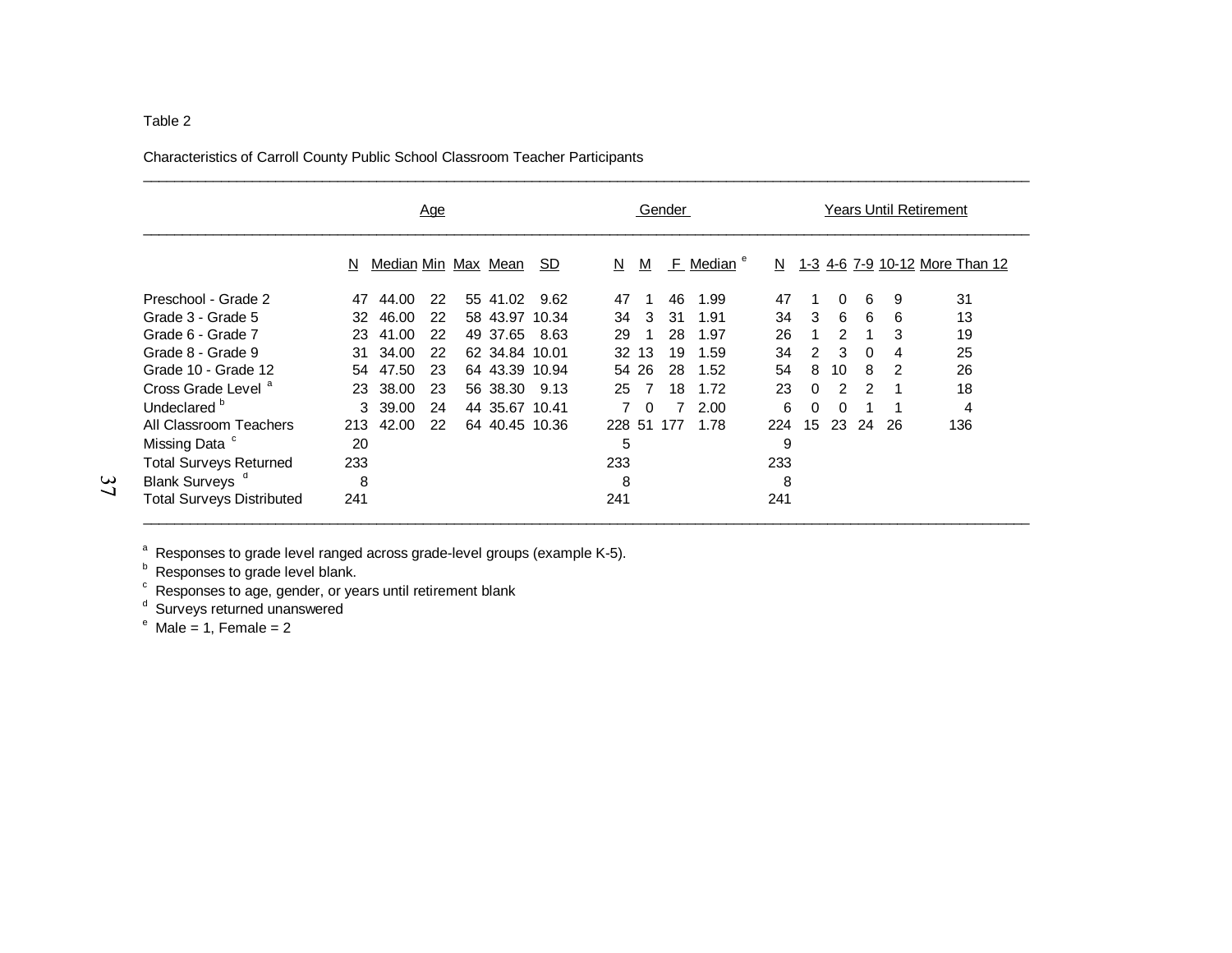from oldest to youngest was grades 3-5, grades 10-12, grades preschool-2, grades 6-7, and grades 8-9. The school system can expect a large turnover of staff within the next few years. Thirty-nine percent of the classroom teachers will be eligible to retire within the next 12 years. However, certain grade level groupings may have greater levels of retirement. Of the grade 10-grade 12 respondents, 15% may retire within the next 3 years, 33% within the next 6 years, 48% within 9 years, and 52% may retire by 2009-2010. By the school year 2009-2010, 62% of the classroom teachers in grades 3-5 may retire.

Approval to proceed with the survey was granted by the Virginia Polytechnic Institute and State University Institutional Review Board after completing an Application for Approval of Research Involving Human Subjects. A formal letter of approval was received from the superintendent granting permission to do the study in the Carroll County Public School system.

### Design and Procedures

The study is divided into a quantitative and a qualitative phase. Each phase is examined through a discussion of the data collection and the methods of data analysis.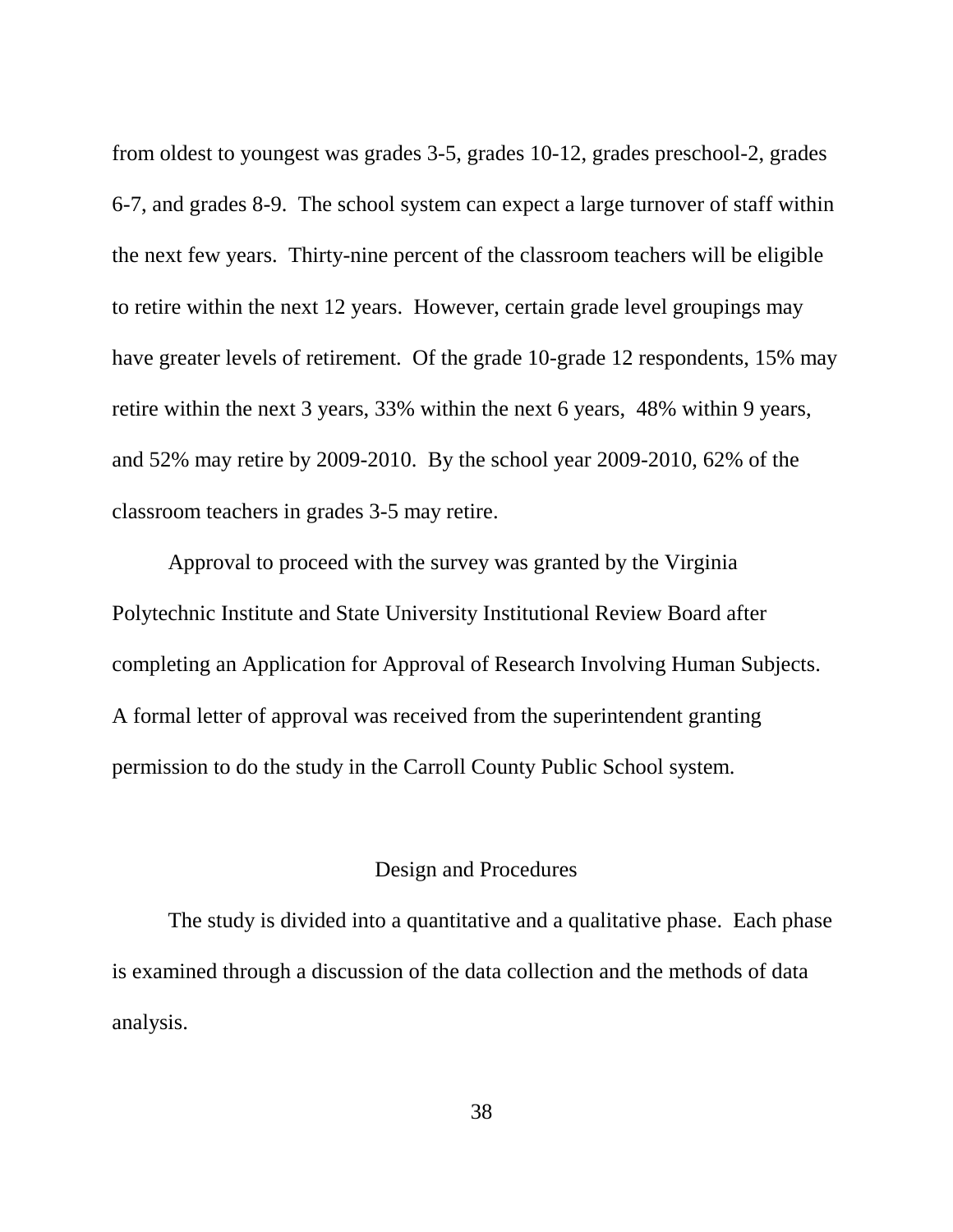#### Phase I: The Survey

#### Data Collection

A survey instrument was developed (Appendix A) using the methods discussed in Dillman (1978), Kerlinger (1973), and Osgood (1965). Survey questions attempted to quantify a teacher's level of over-all computer use in the categories of drill and practice, whole class instruction, student-directed learning, and computer skills instruction. The survey instrument was designed to numerically assess teacher attitudes toward computer use, teacher and student access to computers, computer training of teachers, support of teachers in the use of computers, age of the teacher, grade level the teacher teaches, and the number of remaining until retirement.

The survey instrument was pilot tested three times by various individuals (fellow doctoral students and colleagues). The first two pilot tests were adiministered to five to six members of the School Leaders Program, a doctoral cohort at Virginia Polytechnic Institute and State University. The largest pilot test was by classroom teachers in the Galax City School System during their preschool workdays in August 1997. Five teachers from each of the three schools (Galax Elementary School, Galax Middle School, and Galax High School) were asked to participate. The pilot test participants were presented the survey in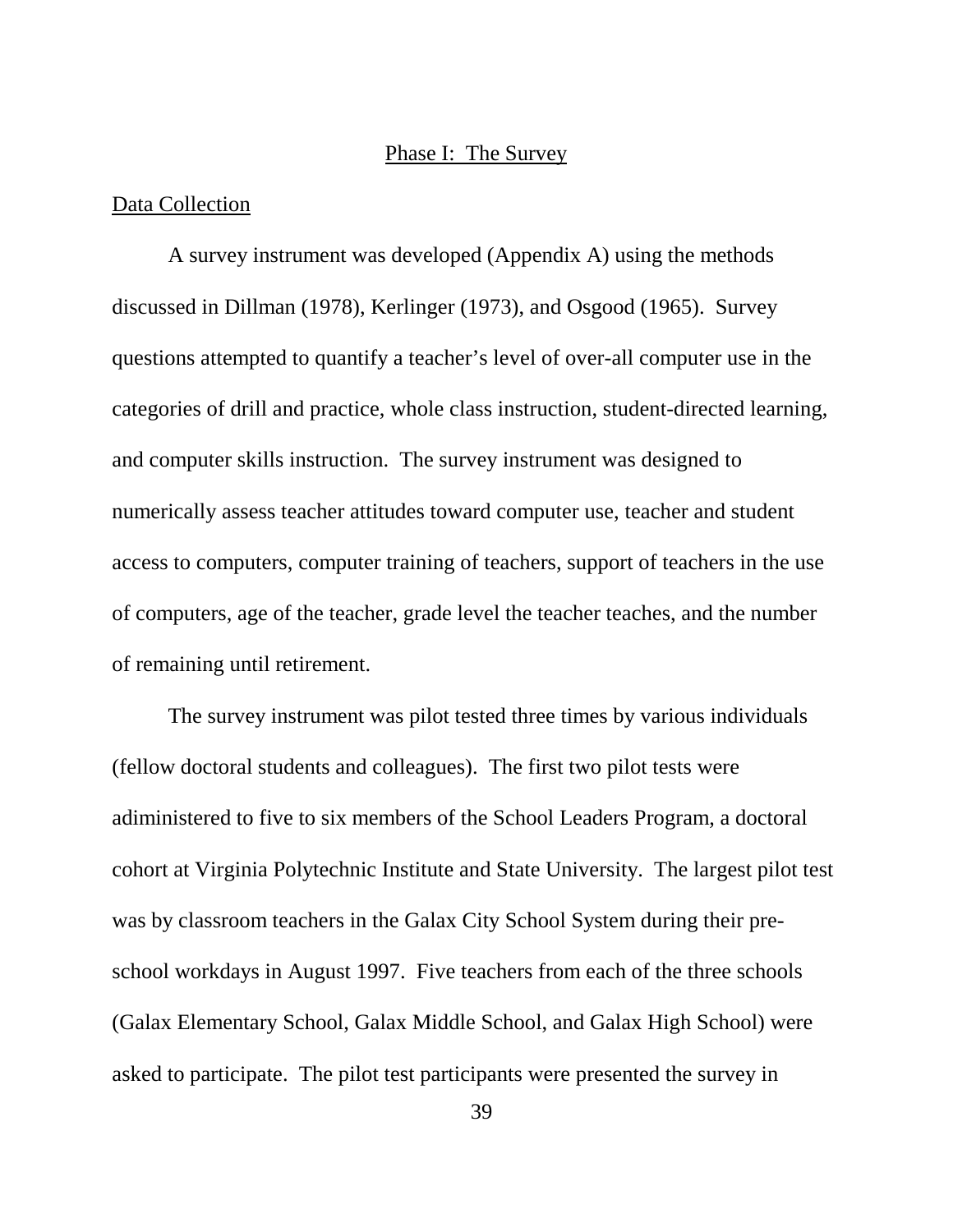exactly the same manner as it was to be presented to the study participants. An instrument was developed (Appendix B) to document the responses to the content validity and concerns of the participants. The pilot test participants were briefed on the purpose of the survey: measurement of computer use, attitude, access, training, support, age, gender, grade level, and years remaining until retirement. The questions on the instrument were arranged by factors, and participants were aware of the questions being used to measure each factor. Participants were specifically asked if they thought each question was measuring the factor with which it was associated. In one of the early pilot tests, it was discovered that the units of measure (hours) were not sufficiently sensitive to measure the amount of time computers are used in classroom instruction. The survey instrument was revised to use minutes as the measure of computer use. Participants were asked to express any concerns they had with the survey.

The researcher attended the Carroll County Public School Pre-School Administrative Workshop in August 1997 to explain the purpose and the method for administering the instrument. This allowed the researcher to schedule with the building principals a time during the regularly scheduled October or November faculty meeting of each school in the district. The survey was personally administered by the researcher during the faculty meetings. Teachers were told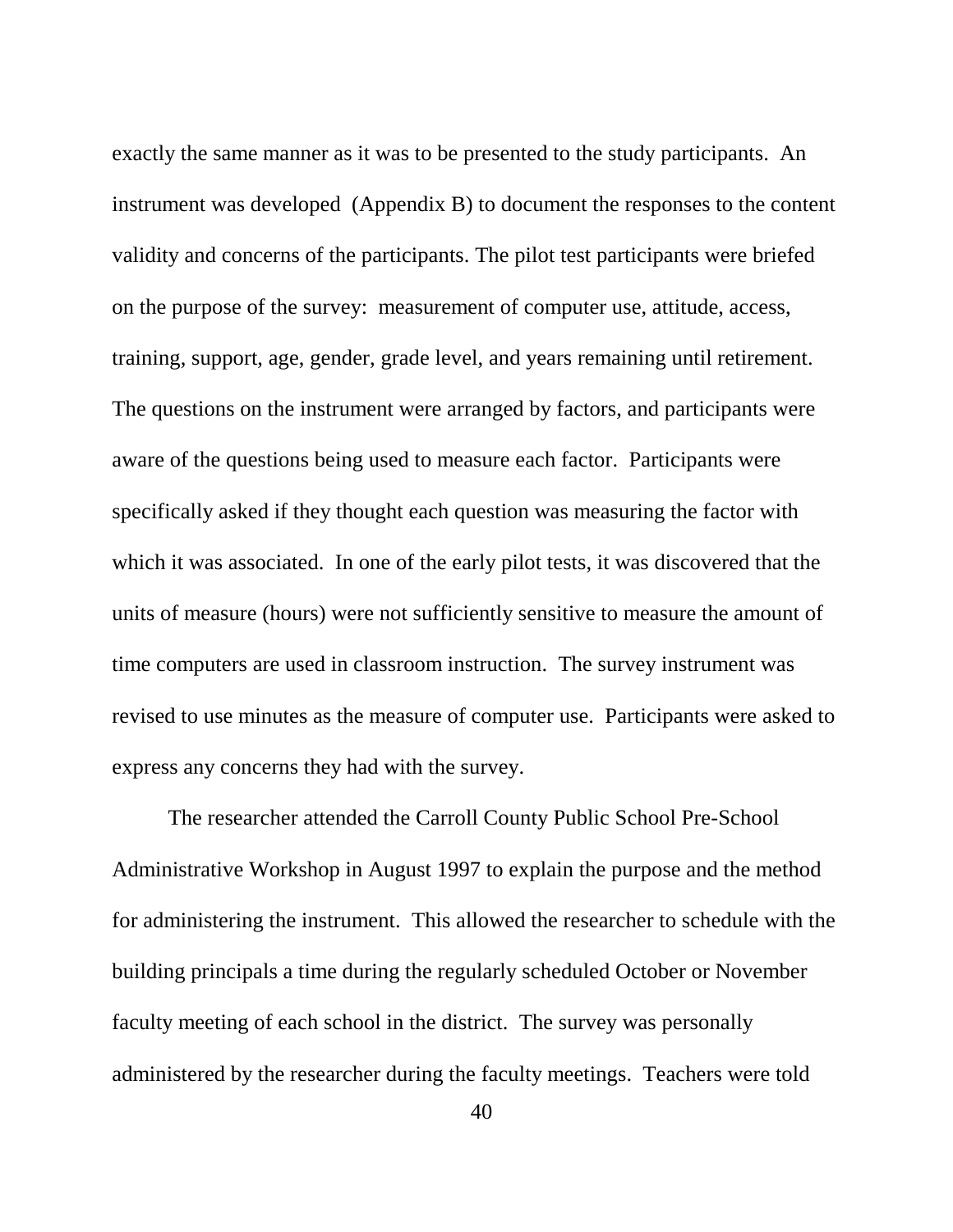that participation in the study was optional (Appendix C). The researcher explained that the purpose of the study was to identify what factors determine use of computers in classroom instruction. Each school would be sent two copies of the results of the survey to be posted both in the office and in the teachers' lounge, thus allowing all of the participants to see the results of the survey. The survey was completed privately by each teacher. The raw data from the survey were entered into a spreadsheet on the Minitab Statistical Software computer package. Each entry was verified by checking the computer spreadsheet entry against the original survey response. If a discrepancy was noted, the computer entry was changed to match the original survey response.

#### Analysis of Data

The responses of the participants were standardized using the Minitab Statistical Software. The standardized scores for each item were added together to determine a total score for each participant on each of the factors: use, attitude, access, training, and support. The mean score for each variable was determined by taking the mean of the totaled standardized scores for all participants (see definitions of variables for scoring schema). The maximum, mininum, mean, median, and standard deviation were computed using the raw data for each question on the survey. Multiple regression analyses help identify the factors that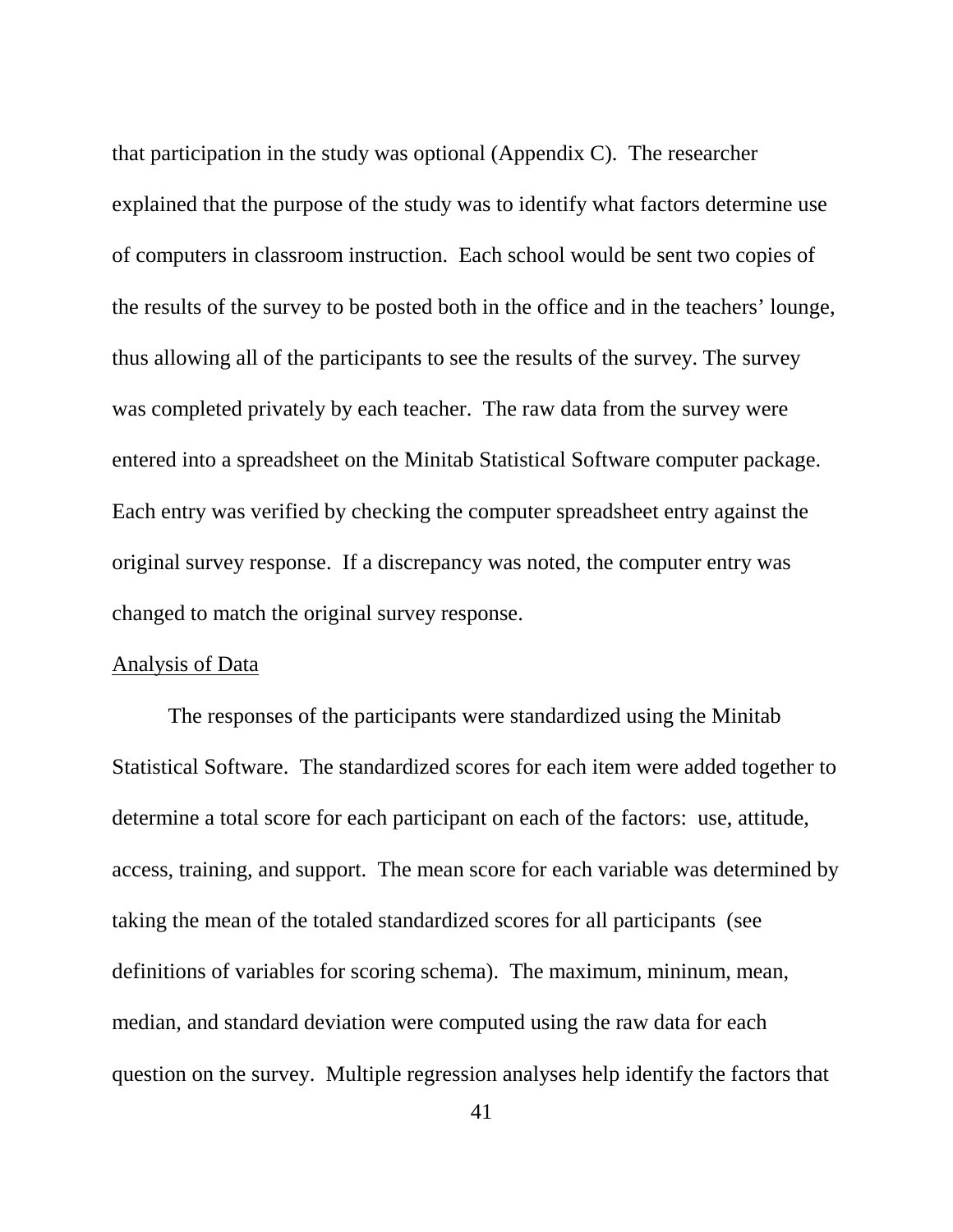have the strongest relationship to teacher use of computers in the classroom (Kerlinger, 1973b; & Thorndike, 1978). All statistical tests were run on the Minitab Statistical Software package (MINITAB, Inc., 1997).

The survey included two open-ended questions that were not part of the quantitative analysis; however, they provided important information. Item 33 asked for any suggested computer training opportunities the participants would like to see offered by the school system. These responses were listed and prioritized by frequency of response. Item 51 requested any comments or suggestions regarding barriers to the use of computers in classroom instruction. These responses were listed and categorized by purpose and common theme.

#### Phase II: The Focus Groups

#### Data Collection

The second phase of the study consisted of five focus groups (4-6 teachers in each group) comprised of teachers from each grade-level grouping. The participants were chosen purposefully by the school principals to optimize stakeholder representation (i.e., each school, non-user/user, gender, grade levels). The focus groups reviewed a condensed copy of the results of the quantitative analysis (Appendix E). The researcher explained that the purpose of the study was to determine the factors that have the greatest relationship to computer use. Via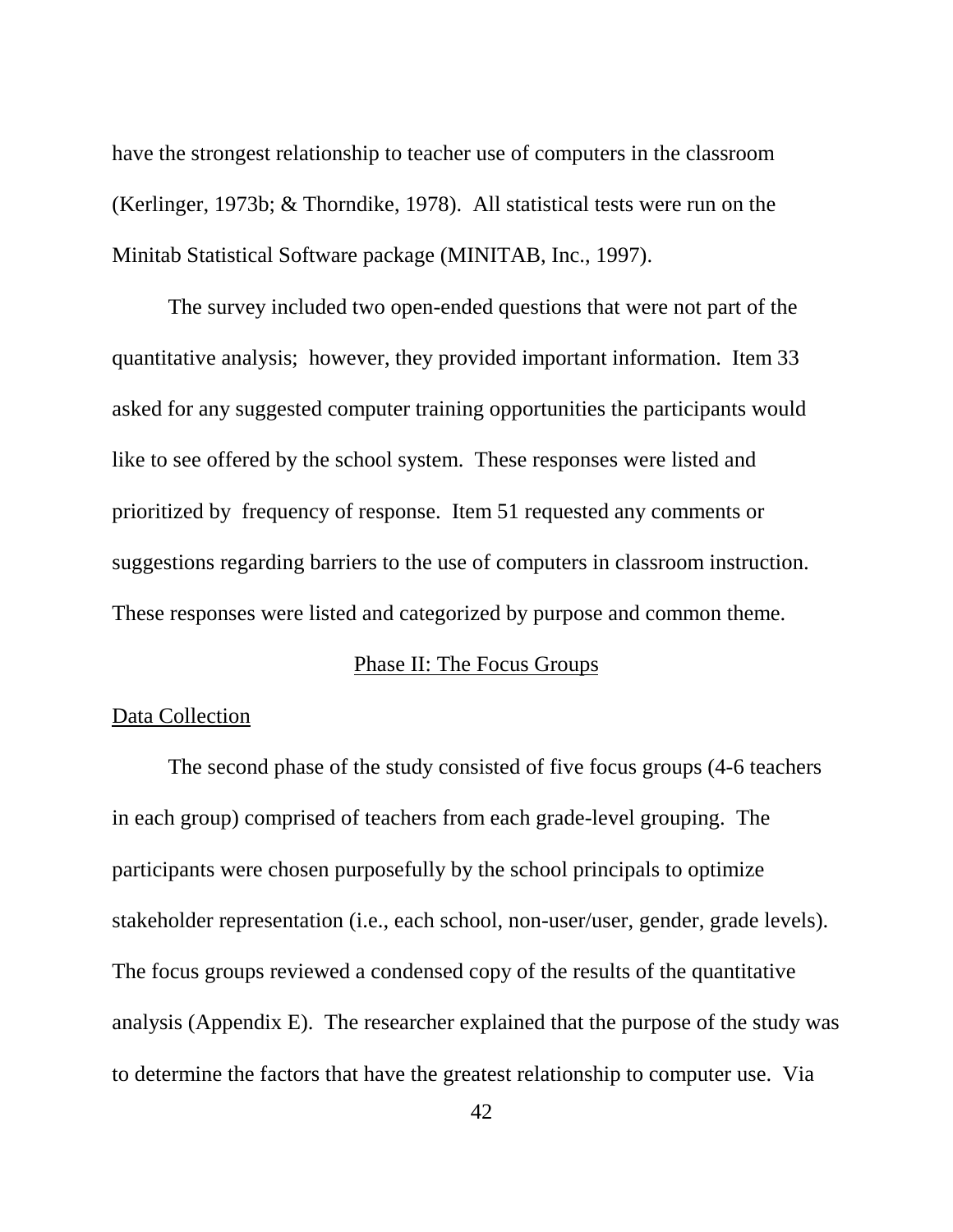the data the researcher determined one or two factors that appeared to have the greatest relationship to computer use in classroom instruction. The participants in the focus groups were asked to propose strategies, using the information from the study, that would increase the use of computers by teachers in classroom instruction.

The researcher used a Nominal Group Technique (NGT) to facilitate the focus group experience. The NGT has been shown to be an effective method of identifying issues (Van de Ven, 1974). The groups were given the results of the quantitative phase of the study and asked to write down as many strategies as possible. Then using a round-robin format, each member was asked to list one strategy. As the strategies were named, they were listed on a flip-chart. If an individual mentioned a strategy on someone else's list, she marked it off her list. This reduced duplication. If a person ran out of strategies, she passed when her turn arrived again. This round-robin procedure continued until all the strategies were discussed. The next step was to edit the list by asking for clarification, grouping similar strategies, and collapsing similar strategies into single concise statements. This was done as a group. Each member of the group was asked to list the top three strategies. They were then asked to rank the strategies in order with number one being the top choice and number three being the lowest. Each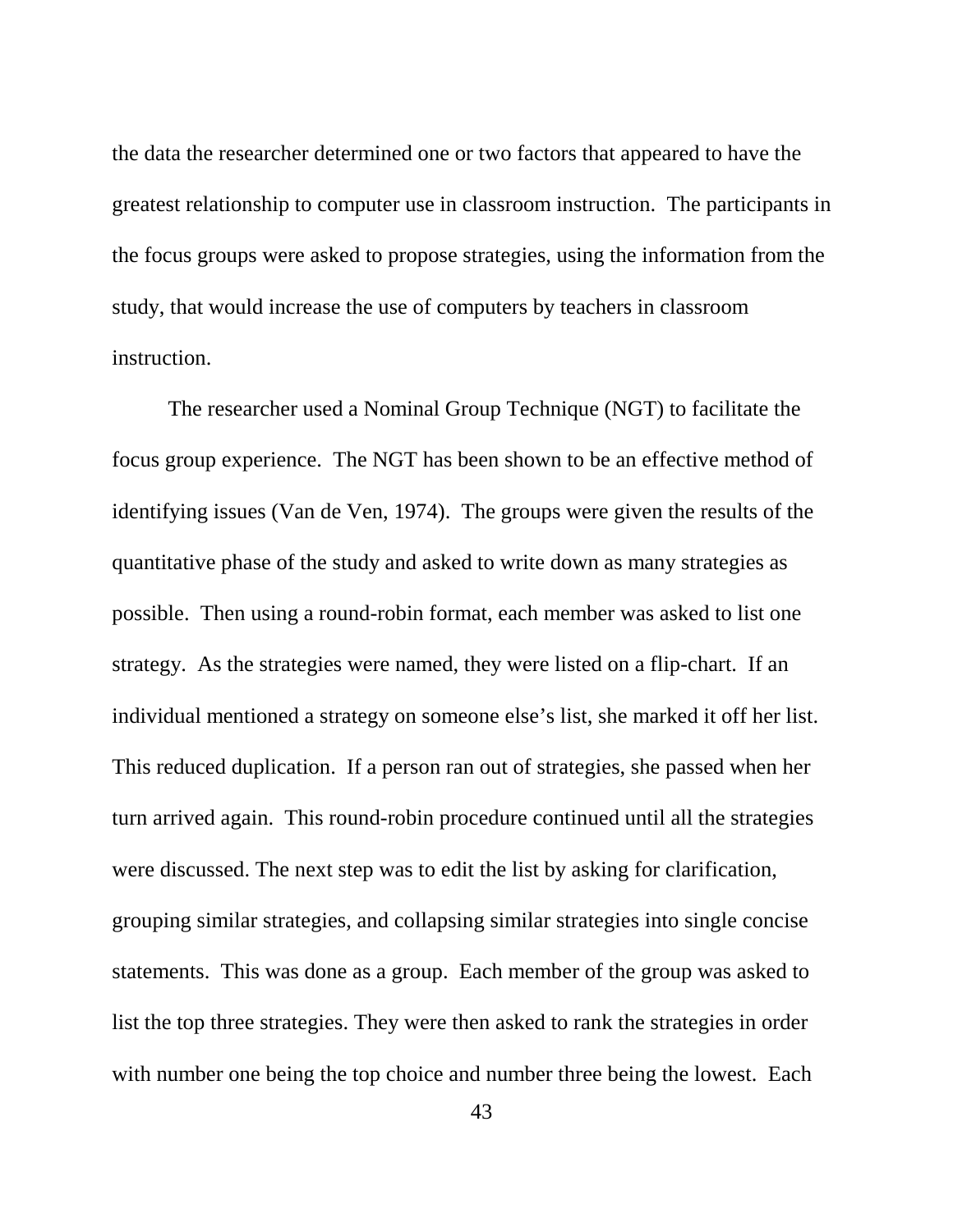participant was asked to hand in a prioritized list.

#### Analysis of the Data

The researcher tallied the numbers to determine the group ranking of strategies. The final product was a ranked list of strategies to improve the areas that have the greatest predictive ability for increasing computer use in classroom instruction. This qualitative portion of the study put the data and analysis in the hands of the teachers and made the study more powerful.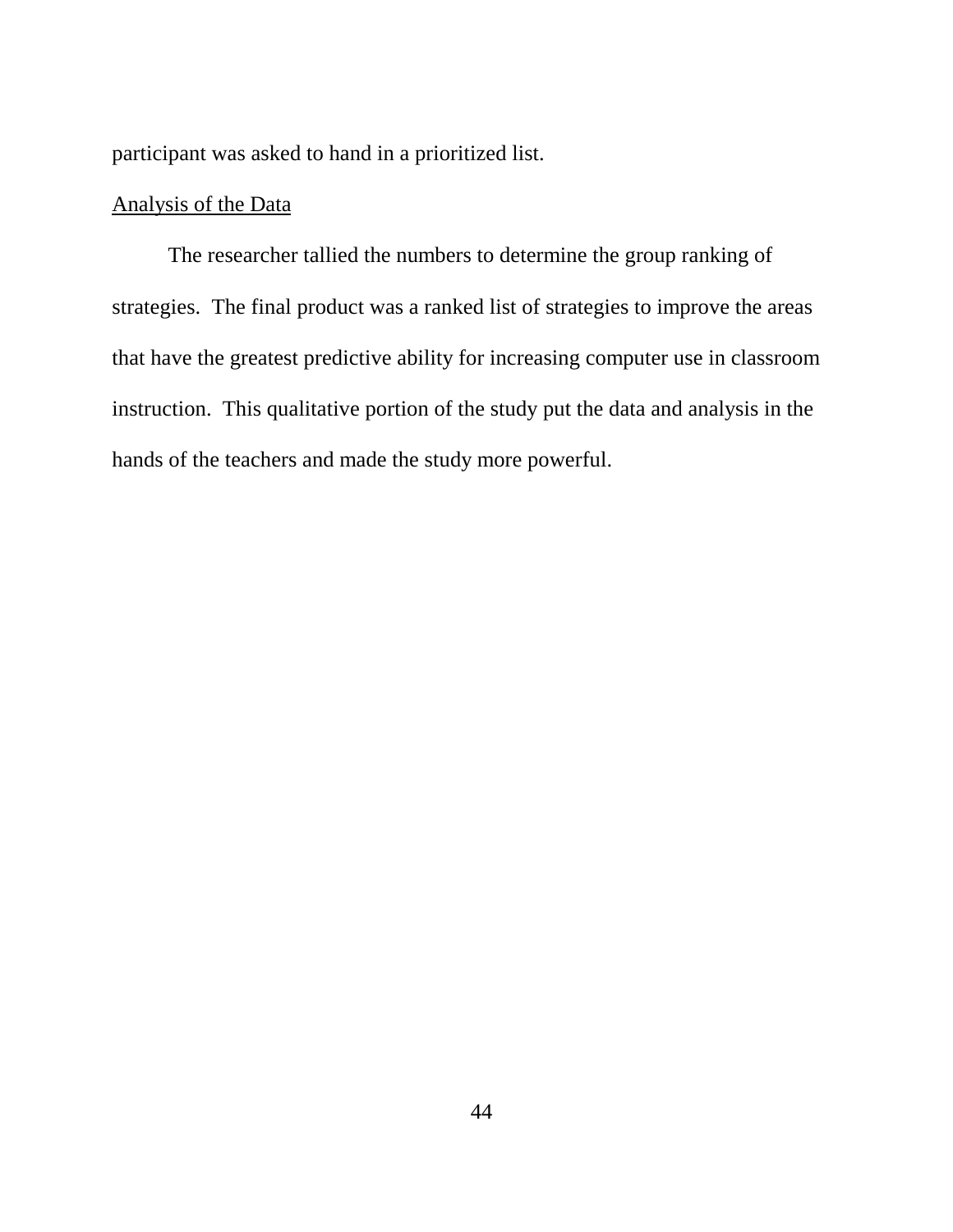# CHAPTER III DATA ANALYSIS

The data for the study are presented in table format and organized around the research questions. Descriptive statistics for criterion (i.e., over-all computer use, whole class instruction, student-directed learning, drill and practice, and computer-skills instruction) and predictor variables (i.e., attitude, access, training, support, age, gender, and years remaining until retirement) are presented prior to the discussion of multiple regression analyses. Throughout the discussion the data are divided into the following grade-level groupings: preschool-grade 2 (p-2), grade 3-grade 5 (3-5), grade 6-grade 7 (6-7), grade 8-grade 9 (8-9), and grade 10 grade 12 (10-12). Where appropriate, three other groups are discussed: all classroom teachers (All Teachers), teachers who teach across these specific gradelevel groupings (Cross Grade Level), and teachers who did not declare a grade level when responding to the survey (Undeclared). The multiple regression analyses were used to determine predictors of teacher use of computers in classroom instruction. Correlation analyses identified unusual relationships between criterion and predictor variables.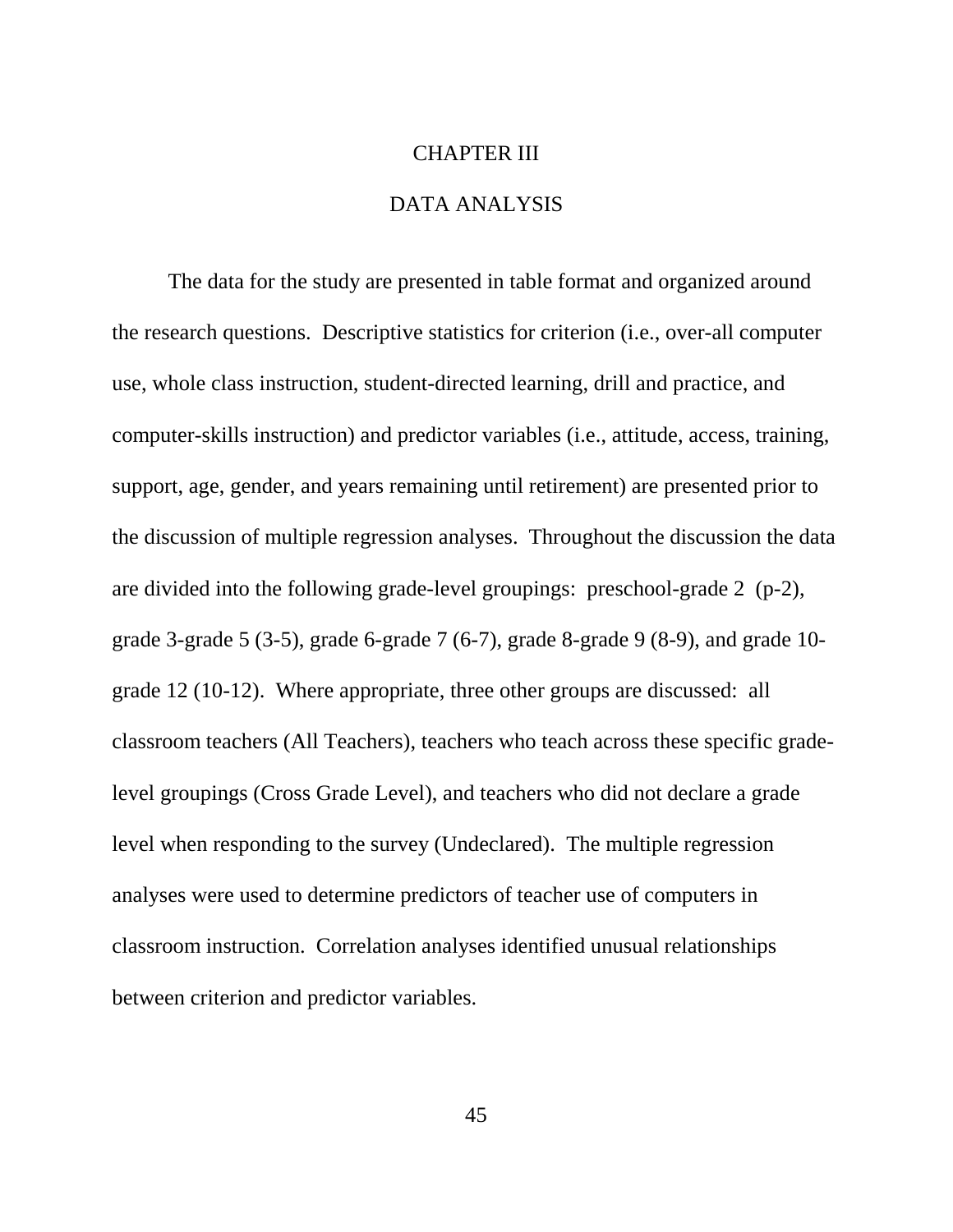Possible training strategies and barriers to computer use are reported in matrices. Teacher-recommended strategies collected during the nominal group processes are reported as prioritized lists of strategies by grade-level groupings.

#### Computer Use by Teachers in Classroom Instruction

Computer use is a combination of the type of use, the number of times a computer was used, and the average number of minutes per use in a typical week of classroom instruction. Teachers were asked to report their use in four categories: whole class instruction, student-directed learning, drill and practice, and computer skills instruction. Further, they were asked to estimate the number of times they used a computer and the average number of minutes per use in each of the four categories of use. These data were to be estimated for the previous week of school (5 teaching days). Computer use is reported in Tables 3-7.

The major finding concerning computer use by classroom teachers in Carroll County is that computer use is low in all categories. The mean number of times the computer was used by the total population of classroom teachers during the selected week was less than three in every category, less than two in computer skills instruction, and less than one in whole class instruction. The more revealing statistic is the median of zero in every use category except for student-directed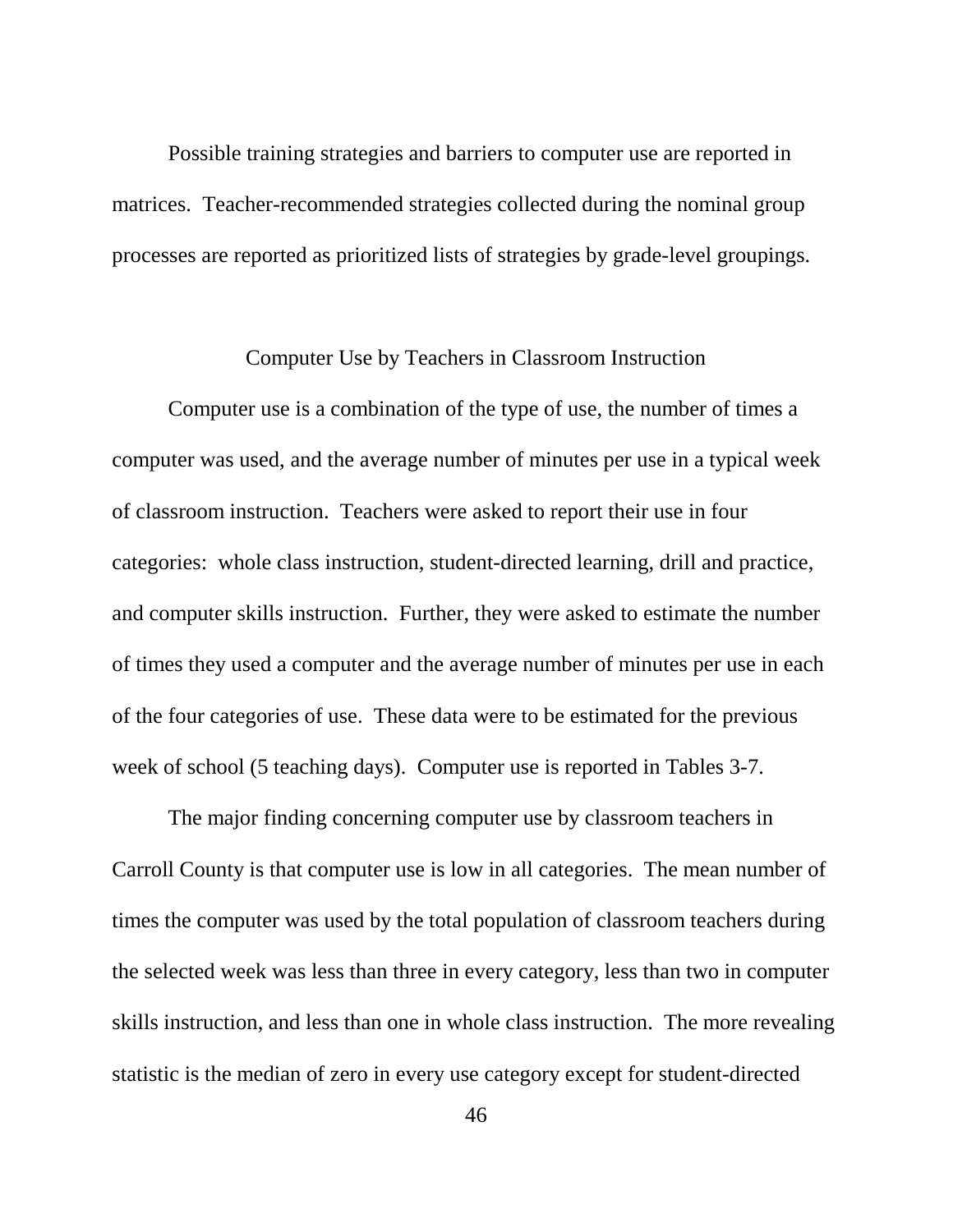#### Table 3

|                               |     | <b>WHOLE CLASS INSTRUCTION (WCI)</b> |                  |            |                  |           |                   |                 |             |                  |            |         |                           |                         |                    |
|-------------------------------|-----|--------------------------------------|------------------|------------|------------------|-----------|-------------------|-----------------|-------------|------------------|------------|---------|---------------------------|-------------------------|--------------------|
|                               |     |                                      |                  | TIMES      |                  |           |                   |                 | <b>MEAN</b> |                  |            |         |                           |                         |                    |
| <b>Teacher Group</b>          | N   | Medl                                 | <b>Min</b>       | <b>Max</b> | <b>Mean</b>      | <b>SD</b> | с<br>$\mathbf{z}$ | N               | <b>Med</b>  | <b>Min</b>       | <b>Max</b> | l Meanl | $\underline{\mathbf{SD}}$ | $\overline{\mathbf{z}}$ | SCORE <sup>d</sup> |
| <b>Preschool-Grade 2</b>      | 45  | .001                                 | .00 <sub>1</sub> | 5.00       | .60I             | 1.21      | .11               | 45              | .00         | .00I             | 60.00      | .60     | .21                       | .03#                    | .15                |
| Grade 3-Grade 5               | 32  | .001                                 | .00              | 8.00       | .631             | 1.70      | .13               | 33 <sub>l</sub> | .00         | .001             | 30.00      | 4.09    | 8.14                      | $-.22#$                 | $-12$              |
| Grade 6-Grade 7               | 28  | .001                                 | .00 <sub>1</sub> | 5.00       | .36I             | 1.10      | $-.10$            | 27              | .00         | .00I             | 85.00      | 6.30    | 19.69                     | $-.08#$                 | $-34$              |
| Grade 8-Grade 9               | 35  | .001                                 | .00 <sub>1</sub> | 5.00       | .40 <sub>l</sub> | 1.17      | $-06$             | 34              | .00         | .00I             | 80.00      | 5.59    | 15.56                     | $-.13#$                 | $-.18$             |
| Grade 10-Grade 12             | 50  | .001                                 | .00 <sub>1</sub> | 5.00       | .641             | 1.16      | .14               | 51              | .00         | .001             | 90.00      |         | 14.90 23.05               | .43#                    | .43                |
| a<br><b>Cross Grade Level</b> | 24  | .001                                 | .00 <sub>1</sub> | .001       | .00              | .001      | $-.40$            | 25 <sub>1</sub> | .00         | .00 <sub>l</sub> | 15.00      | .60     | 3.00                      | $-.42$<br>#             | $-86$              |
| b<br><b>Undeclared</b>        |     | .001                                 | .00              | .001       | .331             | .50l      | $-12$             | 9               | .00         | .00I             | 40.00      | 9.44    | 15.50                     | .10#                    | $-.02$             |
| <b>Total Population</b>       | 223 | .001                                 | .00'             | 8.00       | ا48.             | 1.18      | .00               | 224             | .00         | 100.             | 90.00      | 7.70    | 16.77                     | .00#                    | $-0.06$            |

## Teacher Use of Computers in Whole Class Instruction

 $47$ 

**a** Teachers who responded with a grade level that crossed grade-level groups (example K-5).

**b** Teachers who did **NOT** respond with a grade level **c** z represents the mean z score for each item by teacher group. [( individual z scores) - N]

**d** Mean Score for Category = [( $\Sigma$  (individual  $z$  score for times + individual  $z$  score for minutes))] ÷ N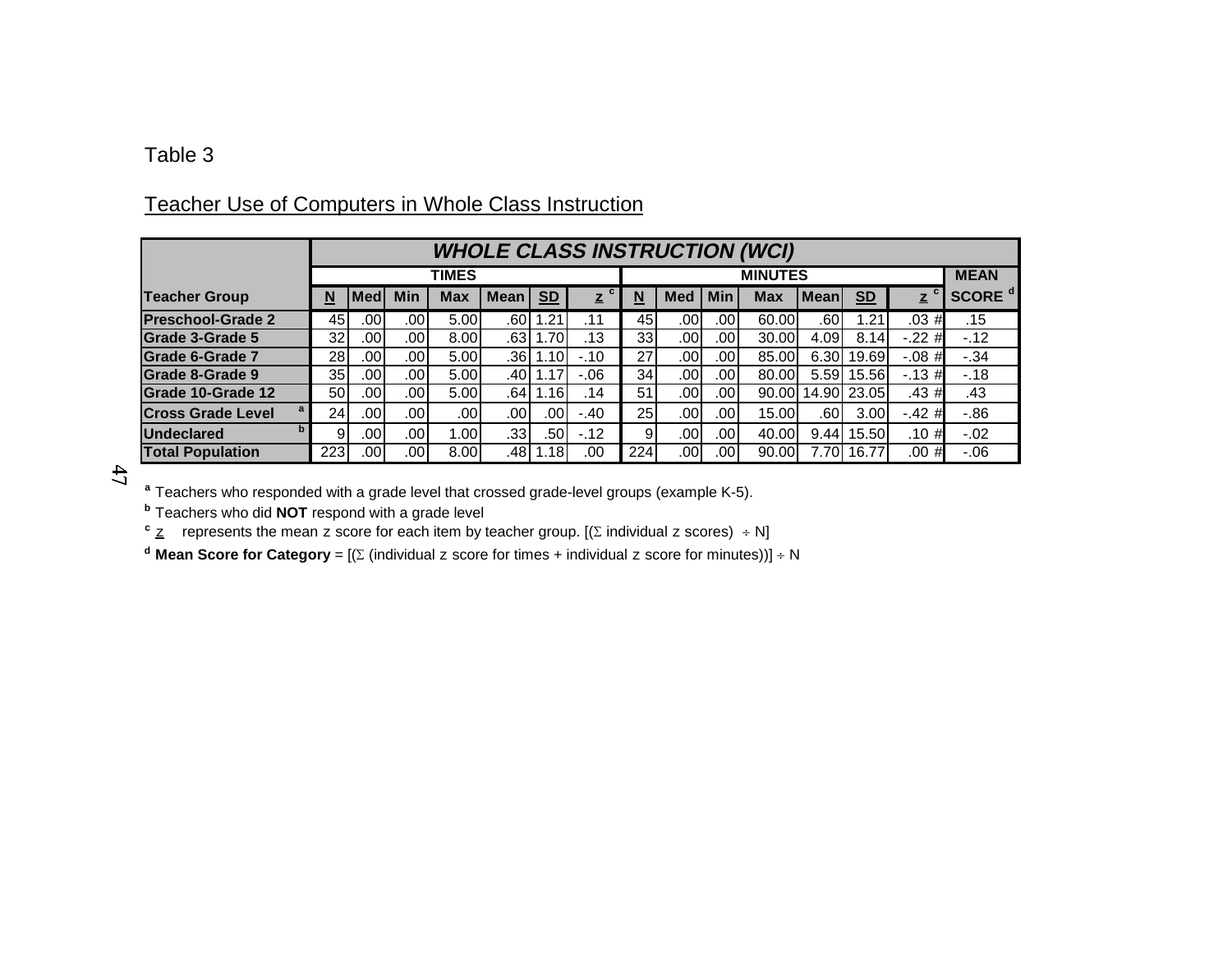# Teacher Use of Computers in Student-Directed Learning

|                          |     | <b>STUDENT-DIRECTED LEARNING (SDL)</b> |     |              |             |             |              |            |             |                  |                    |             |                           |              |                    |
|--------------------------|-----|----------------------------------------|-----|--------------|-------------|-------------|--------------|------------|-------------|------------------|--------------------|-------------|---------------------------|--------------|--------------------|
|                          |     |                                        |     | <b>TIMES</b> |             |             |              |            | <b>MEAN</b> |                  |                    |             |                           |              |                    |
| <b>Teacher Group</b>     | N   | Medl                                   | Min | <b>Max</b>   | <b>Mean</b> | <b>SD</b>   | $\mathbf{z}$ | N          | <b>Med</b>  | <b>Min</b>       | Max                | <b>Mean</b> | $\underline{\mathsf{SD}}$ | $\mathbf{z}$ | SCORE <sup>d</sup> |
| <b>Preschool-Grade 2</b> | 44  | .00                                    | .00 | 20.00        |             | 2.52 5.46   | $-.03$       | 45         | .001        | .001             | 60.00              | 5.62        | 1.42                      | $-.44 \#$    | $-58$              |
| Grade 3-Grade 5          |     | 33 3.00                                | 00. | 15.00        |             | $3.46$ 4.01 | .18          | 33         | 15.00       | .001             |                    |             | 30.00 13.18 11.10         | $-.07$<br>#  | .11                |
| Grade 6-Grade 7          | 28  | .001                                   | .00 | 20.00        |             | $2.82$ 5.44 | $-23$        | 27 I       | 10.00       | .00              | 100.00 17.15 25.09 |             |                           | .04#         | .15                |
| Grade 8-Grade 9          | 35  | .00                                    | .00 | 15.00        | 1.83        | 3.21        | $-18$        | 34I        | .00         | .00 <sup>1</sup> | 100.00 13.09 23.19 |             |                           | $-.07#$      | $-.27$             |
| Grade 10-Grade 12        |     | 54 2.50                                | .00 | 20.00        |             | 3.70 4.34   | .16          |            | 50 27.50    | .001             |                    |             | 90.00 25.00 24.10         | .51#         | .64                |
| <b>Cross Grade Level</b> | 24  | .00l                                   | .00 | 20.00        | 1.67        | 4.52        | $-.22$       | 25 I       | .00         | .001             | 30.00              | $6.64$ 1    | 1.50                      | $-.39#$      | $-65$              |
| <b>Undeclared</b>        |     | .00 <sub>1</sub>                       | .00 | 2.00         | 1.13        | .84I        | $-34$        | 81         | 17.50       | .00              |                    |             | 80.00 26.87 25.35         | .60#         | .26                |
| <b>Total Population</b>  | 226 | .001                                   | .00 | 20.00        | 2.65        | 4.49        | .00          | <b>222</b> | 10.00       | .00              | 100.00 14.54 20.41 |             |                           | .00#         | $-.04$             |

**a** Teachers who responded with a grade level that crossed grade-level groups (example K-5)

**b** Teachers who did **NOT** respond with a grade level

 $\mathsf{^c}$   $\mathsf{z}\,$  represents the mean  $\mathsf{z}\,$  score for each item by teacher group. [( $\mathsf{\Sigma}\,$  individual  $\mathsf{z}\,$  scores)  $\,$  ÷ N]

**d** Mean Score =  $[(\Sigma \text{ (individual } z \text{ score for times } + \text{ individual } z \text{ score for minutes}))] \div N$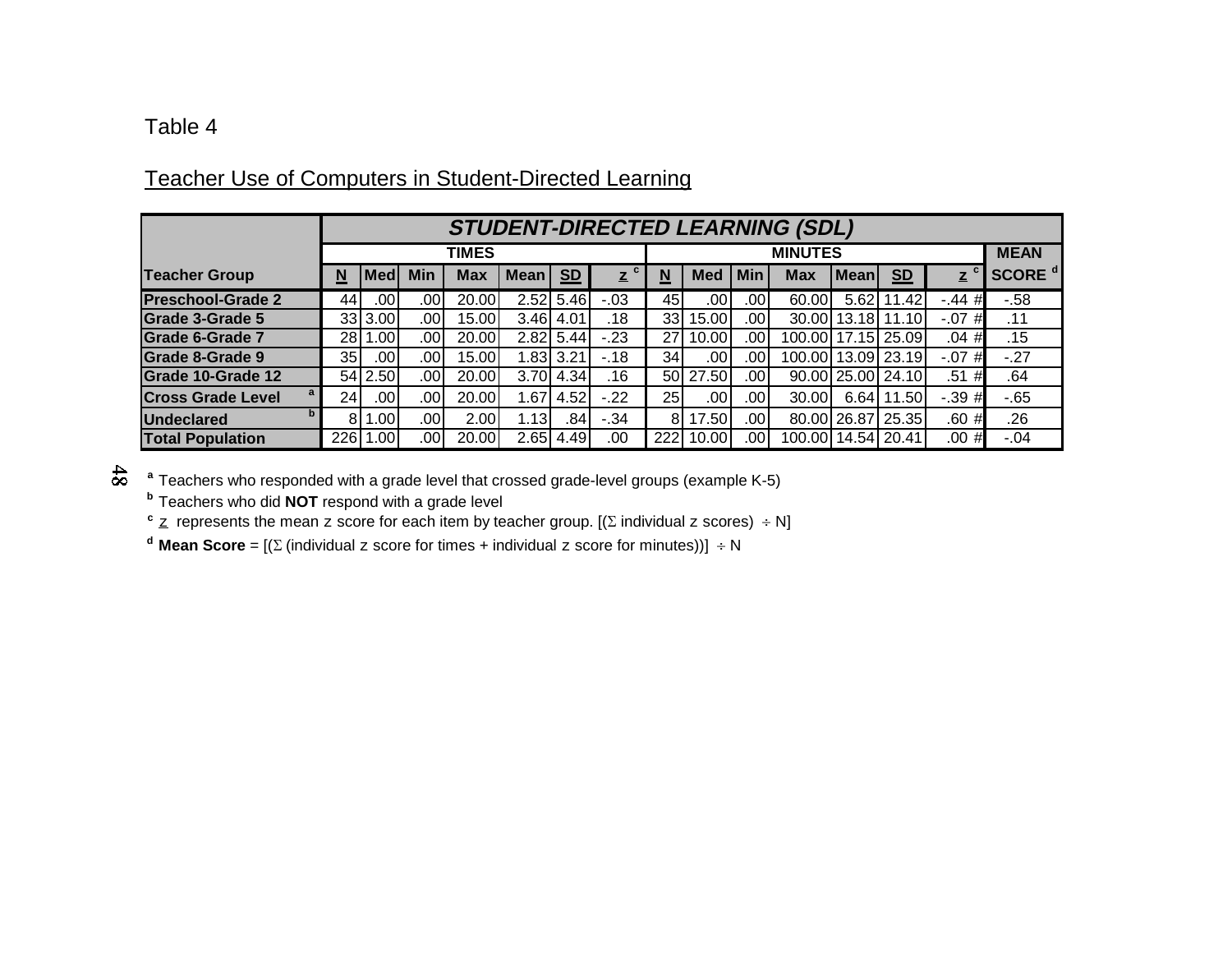## Teacher Use of Computers in Drill and Practice

|                                       |                 | <b>DRILL AND PRACTICE (D&amp;P)</b> |                  |            |             |                   |              |     |             |                  |            |              |                |              |                    |
|---------------------------------------|-----------------|-------------------------------------|------------------|------------|-------------|-------------------|--------------|-----|-------------|------------------|------------|--------------|----------------|--------------|--------------------|
|                                       |                 |                                     |                  | TIMES      |             |                   |              |     | <b>MEAN</b> |                  |            |              |                |              |                    |
| <b>Teacher Group</b>                  | N               | <b>Medl</b>                         | <b>Min</b>       | <b>Max</b> | <b>Mean</b> | S <sub>D</sub>    | $\mathbf{z}$ | N   | <b>Med</b>  | <b>Min</b>       | <b>Max</b> | <b>Meanl</b> | S <sub>D</sub> | $\mathbf{z}$ | SCORE <sup>d</sup> |
| <b>Preschool-Grade 2</b>              | 42              | 3.00                                | .00              | 20.00      | 5.19        | 5.70              | .51          | 45  | 10.00       | .001             |            | 60.00 12.40  | 12.76          | .20<br>#     | .61                |
| <b>Grade 3-Grade 5</b>                | <b>28</b>       | 1.001                               | .00              | 20.00      | 4.07        | 6.34              | .28          | 31  | 10.00       | .00 <sub>1</sub> |            | 80.00 12.03  | 15.51          | .17<br>#     | .43                |
| <b>Grade 6-Grade 7</b>                | 27              | .001                                | .00              | 2.00       | 1.63        | 4.01              | $-23$        | 28I | .001        | .00              | 45.00      | 1.00         | 14.91          | #<br>.04     | $-.24$             |
| Grade 8-Grade 9                       | 35 <sub>l</sub> | .001                                | .00              | 15.00      | 1.23        | 3.20 <sub>l</sub> | $-31$        | 35I | .001        | $.00 \cdot$      | 30.00      | 4.57         | 8.86           | $-.33#$      | $-64$              |
| Grade 10-Grade 12                     |                 | 53 2.50                             | .00              | 15.00      | 1.77        | 3.42              | $-.20$       | 491 | .001        | .00              |            | 90.00 11.22  | 21.37          | .12#         | $-12$              |
| <b>Cross Grade Level <sup>a</sup></b> | 24 <sub>l</sub> | .001                                | .00 <sub>1</sub> | 16.00      | 2.54        | 4.78              | $-.04$       | 25  | .001        | .00              | 30.00      | 4.80         | 8.60           | $-31$<br>#   | $-42$              |
| D<br><b>Undeclared</b>                |                 | .00                                 | .00              | 18.00      | 2.67        | 5.81              | $-0.02$      | 8   | 3.50        | .001             | 15.00      | 5.87         | 6.79           | $-.24#$      | $-65$              |
| <b>Total Population</b>               | 218             | .001                                | .00              | 20.00      | 2.74        | 4.82              | .00          | 221 | .001        | .00              | 90.00      | 9.45         | 14.97          | .00<br>#     | $-0.06$            |

<sup>a</sup> Teachers who responded with a grade level that crossed grade-level groups (example K-5)<br><sup>b</sup> Teachers who did **NOT** respond with a grade level<br><sup>c</sup> <u>z</u> represents the mean z score for each item by teacher group. [

**d** Mean Score for Category = [( $\Sigma$  (individual z score for times + individual z score for minutes))] ÷ N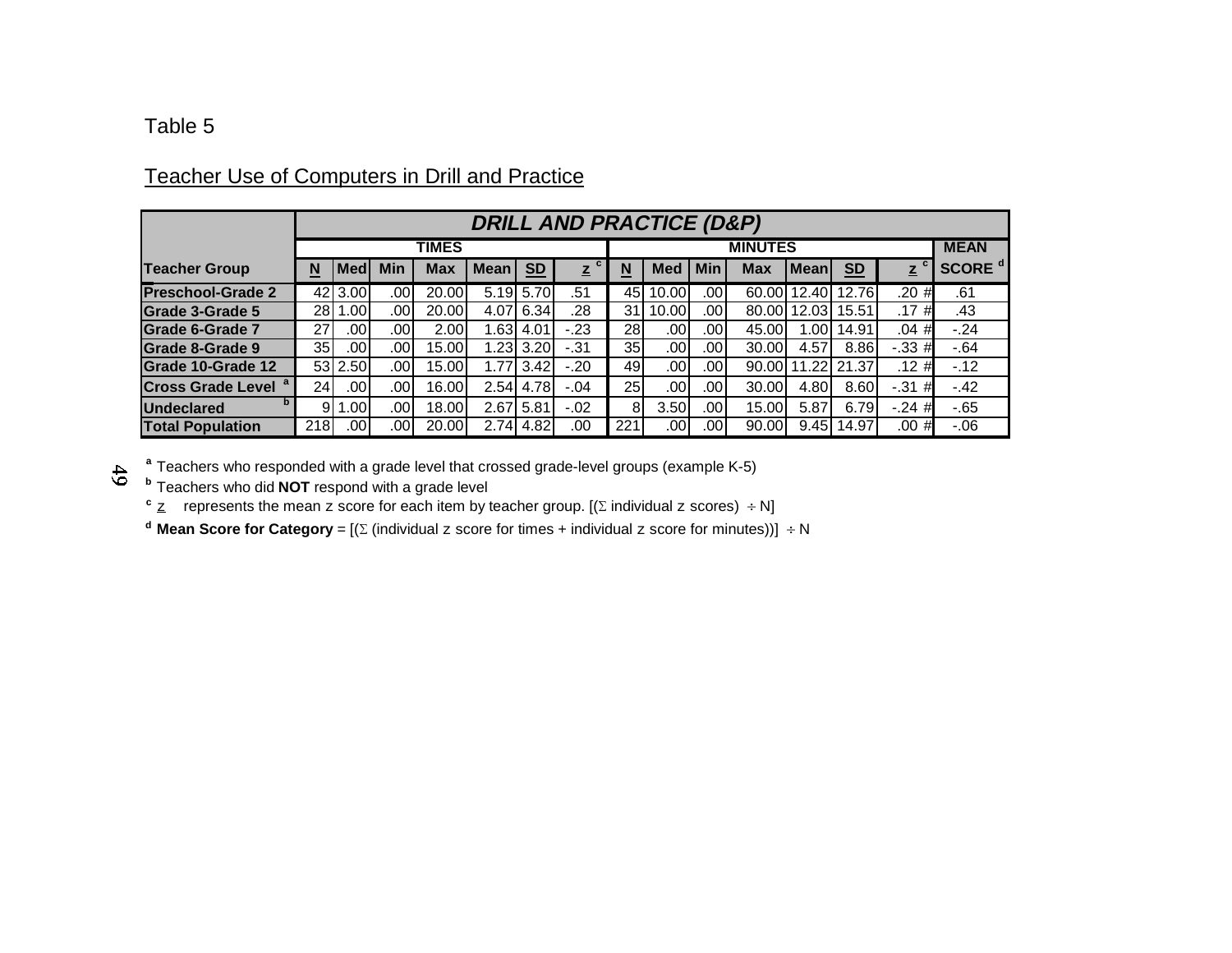# Teacher Use of Computers in Computer Skills Instruction

|                                |     | <b>COMPUTER SKILLS INSTRUCTION (CSI)</b> |               |              |                  |                           |                   |                          |                  |            |       |                   |                           |                         |                    |
|--------------------------------|-----|------------------------------------------|---------------|--------------|------------------|---------------------------|-------------------|--------------------------|------------------|------------|-------|-------------------|---------------------------|-------------------------|--------------------|
|                                |     |                                          |               | <b>TIMES</b> |                  |                           |                   |                          | <b>MEAN</b>      |            |       |                   |                           |                         |                    |
| <b>Teacher Group</b>           | N   | <b>Med</b>                               | <b>Min</b>    | Max          | Mean             | $\underline{\mathsf{SD}}$ | c<br>$\mathbf{z}$ | $\underline{\mathbf{N}}$ | <b>Med</b>       | <b>Min</b> | Max   | l Meanl           | $\underline{\mathbf{SD}}$ | $\overline{\mathbf{z}}$ | SCORE <sup>d</sup> |
| <b>Preschool-Grade 2</b>       | 451 | .001                                     | .00           | 20.00        | 2.09             | 4.04                      | .13               | 46                       | .00              | .00I       | 40.00 | 8.70              | 11.75                     | .04                     | .18                |
| Grade 3-Grade 5                | 33  | .001                                     | .00           | 20.00        | 2.46             | 5.39                      | .23               | 33                       | .00              | ا00.       | 40.00 | 6.36              | 11.20                     | $-.11$<br>#             | .12                |
| Grade 6-Grade 7                | 26  | .001                                     | $.00^{\circ}$ | 20.00        | .39 <sub>1</sub> | 4.03                      | $-.06$            | 27                       | .00              | ا00.       | 40.00 | 6.67              | 11.60                     | $-09#$                  | $-21$              |
| <b>Grade 8-Grade 9</b>         | 35  | .001                                     | ا00.          | 5.00         | .31              | 1.02                      | $-35$             | 34                       | .00              | .001       | 90.00 | 4.71              | 16.37                     | $-22#$                  | $-57$              |
| Grade 10-Grade 12              | 53  | .001                                     | .00           | 15.00        |                  | 2.00 3.67                 | .11               | 50 l                     | .00              | .001       |       | 90.00 13.16 21.77 |                           | .33#                    | .35                |
| Cross Grade Level <sup>a</sup> | 25  | .00                                      | ا00.          | 10.00        | 1.16             | 2.63                      | $-.12$            | 25 <sub>l</sub>          | .00              | .001       | 30.00 | 4.00              | 8.04                      | $-27$<br>#              | $-39$              |
| <b>Undeclared</b>              | 9   | .001                                     | ا00.          | 5.00         | 78۱.             | 1.64                      | $-22$             | 9                        | .00              | .001       |       | 50.00   11.44     | 17.71                     | .22#                    | $-.01$             |
| <b>Total Population</b>        | 226 | .00                                      | .00           | 20.00        | .61              | 3.71                      | .00               | 224                      | .00 <sub>1</sub> | .00I       | 90.00 | 8.08              | 15.30                     | .00#                    | $-03$              |

**a** Teachers who responded with a grade level that crossed grade-level groups (example K-5)

**b** Teachers who did **NOT** respond with a grade level

 $\rm \frac{c}$   $\rm \frac{z}{z}$  represents the mean  $\rm z$  score for each item by teacher group [( $\rm \Sigma$  individual  $\rm z$  scores)  $\rm \div$  N]

**d Mean Score for Category** = [( $\Sigma$  (individual z score for times + individual z score for minutes))] ÷ N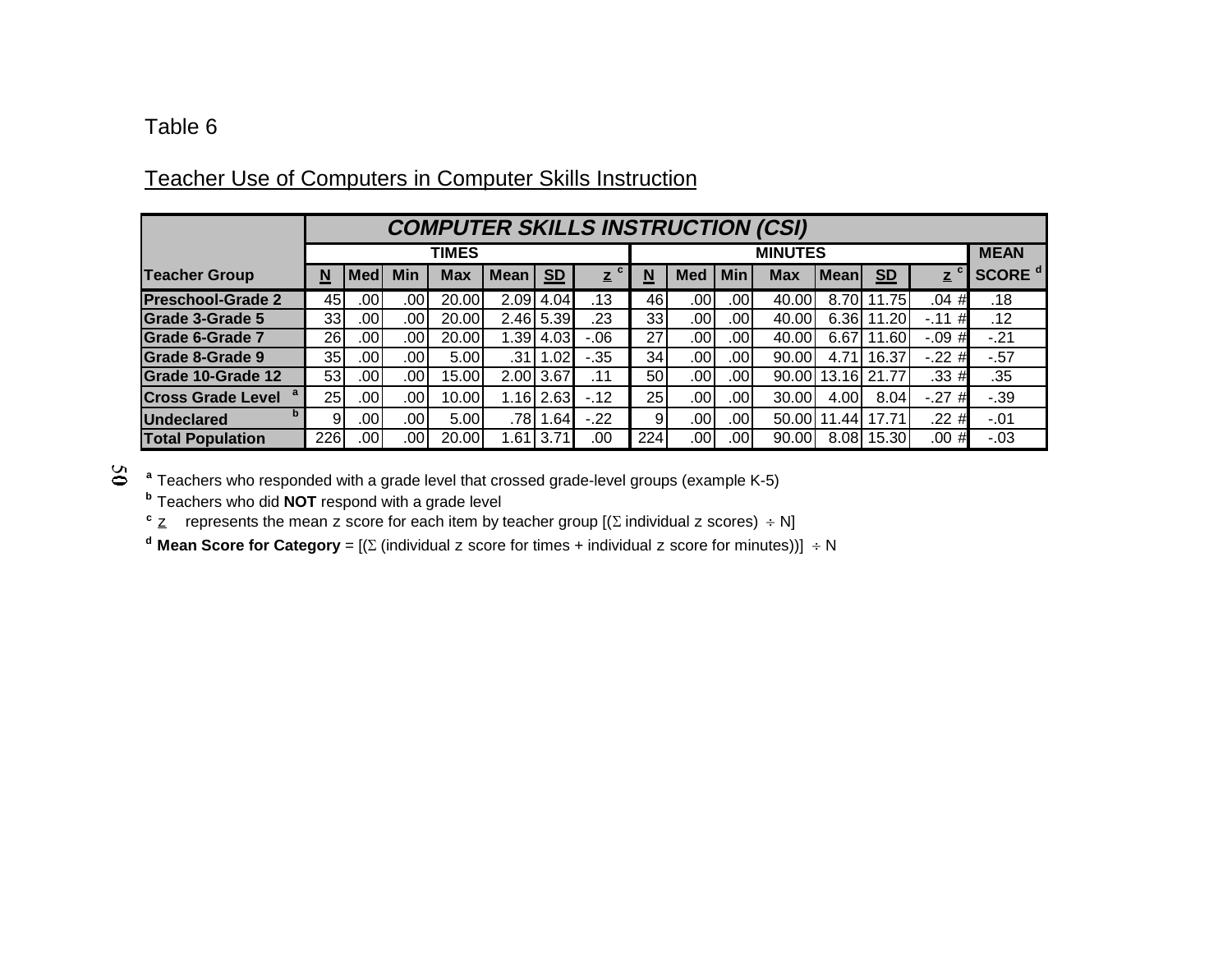## Table 7

## Teacher Over-All Use of Computers

|                                  | <b>OVER-ALL</b><br><b>COMPUTER USE</b>   |
|----------------------------------|------------------------------------------|
|                                  | <b>OVER-ALL</b>                          |
| <b>Teacher Group</b>             | <b>SCORE</b> <sup>e</sup><br><b>MEAN</b> |
| <b>Preschool-Grade 2</b>         | .20                                      |
| <b>Grade 3-Grade 5</b>           | .61                                      |
| <b>Grade 6-Grade 7</b>           | $-1.30$                                  |
| <b>Grade 8-Grade 9</b>           | $-1.74$                                  |
| <b>Grade 10-Grade 12</b>         | $-.03$                                   |
| a<br><b>Cross Grade Level</b>    | $-2.86$                                  |
| $\mathbf b$<br><b>Undeclared</b> | -.76                                     |
| <b>Total Population</b>          | $-.71$                                   |

 $\overline{2}$ 

**a** Teachers who responded with a grade level that crossed grade-level groups (example K-5)

**b** Teachers who did **NOT** respond with a grade level

 $\mathsf{c}\,$  **Over-all Mean Score** = [ $\Sigma$  (individual  $\mathrm{z}\,$  score for times of WCI + individual  $\mathrm{z}\,$  score for minutes of WCI +

individual z score for times of  $SDL +$  individual z score for minutes of  $SDL +$ 

individual z score for times of  $D&P +$  individual z score for minutes of  $D&P +$ 

individual z score for times of CSI + individual z score for minutes of CSI)  $\div N$ 

(Where WCI = whole class instruction, SDL = student-directed learning,

 $D\&P =$  drill and practice, and  $CSI =$  computer skills instruction)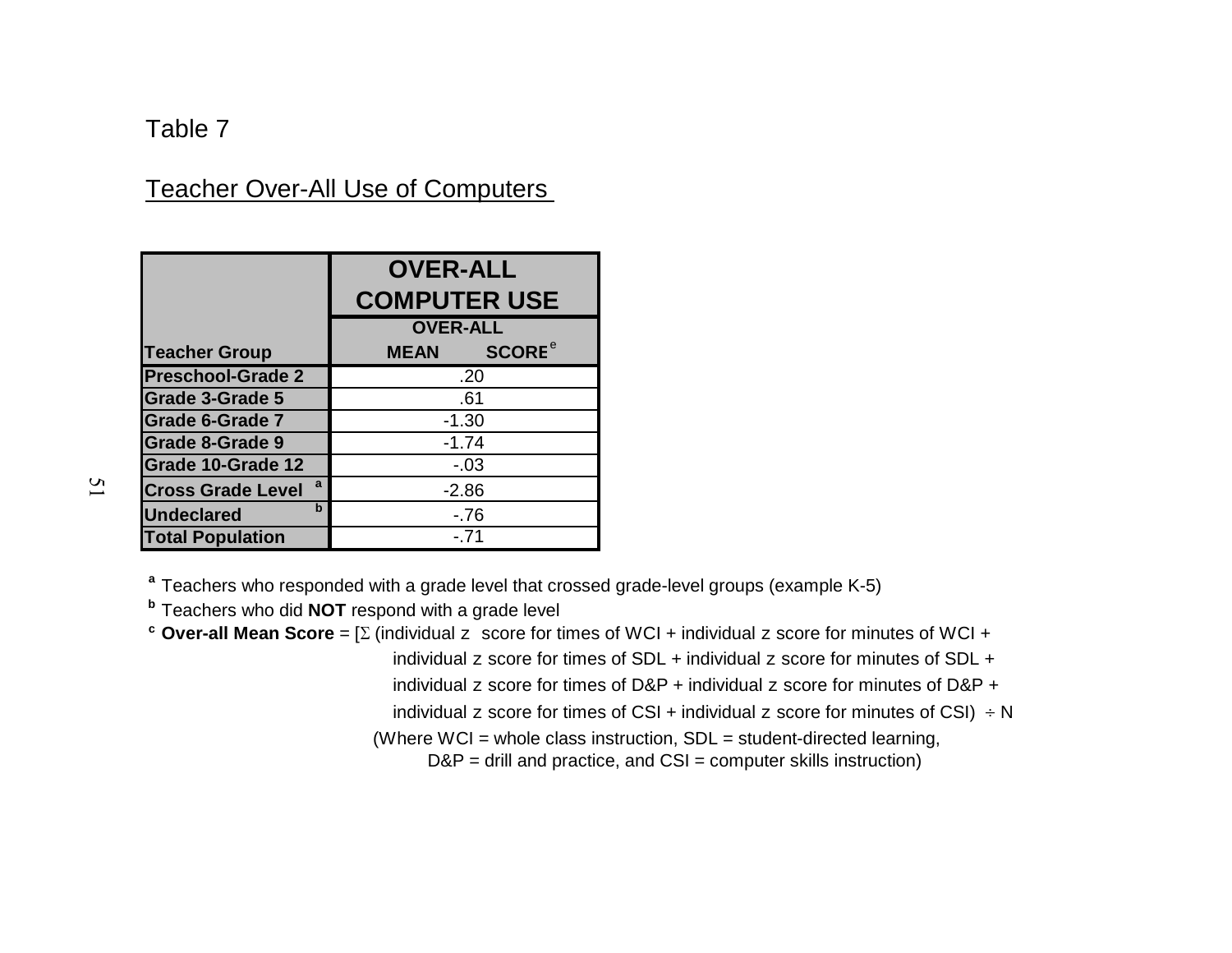learning which had a median of one. For all grade-level groups in whole class instruction and computer skills instruction, more than half of the teachers responded that computers were not used at all during the previous week. No matter what relative score is reported for use with any of the grade-level groups, the fact remains that computer use in classroom instruction is very low and for many respondents nonexistent. The raw data revealed that a few teachers (whole class instruction--0%, student-directed learning--10%, drill and practice--14%, computer skills instruction-- 8%) are heavy users (10 to 20 times per

| <b>RELATIVE RANK OF GRADE</b><br><b>LEVEL GROUPS</b><br><b>BY USE CATEGORY</b> |                                                                                                           |                                                                            |                                                                                                                         |
|--------------------------------------------------------------------------------|-----------------------------------------------------------------------------------------------------------|----------------------------------------------------------------------------|-------------------------------------------------------------------------------------------------------------------------|
| $(1 =$ highest)                                                                |                                                                                                           |                                                                            |                                                                                                                         |
| 1.<br>4. 8-9                                                                   | <b>Whole Class</b><br>Instruction<br>Rank Group<br>$10-12$<br>$2.$ P-2<br>$3. 3-5$                        | Rank<br>1.<br>2.<br>3.<br>4.                                               | Student-Directed<br>Learning<br>Group<br>$10-12$<br>$6 - 7$<br>$3 - 5$<br>8-9                                           |
| 5.                                                                             | $6 - 7$                                                                                                   | 5.                                                                         | $P-2$                                                                                                                   |
|                                                                                |                                                                                                           |                                                                            | 6. Cross Grade 6. Cross Grade                                                                                           |
| 1.<br>2.<br>3.<br>$\overline{4}$ .<br>6.                                       | Drill and<br>Practice<br>Rank Group<br>$P-2$<br>$3 - 5$<br>$10-12$<br>$6 - 7$<br>5. Cross Grade 5.<br>8-9 | Rank<br>$\mathbf{1}$ .<br>$\overline{2}$ .<br>3.<br>$\overline{4}$ .<br>6. | <b>Computer Skills</b><br>Instruction<br>Group<br>$10-12$<br>$P-2$<br>$3 - 5$<br>$6 - 7$<br><b>Cross Grade</b><br>$8-9$ |
| Over-all Computer Use                                                          |                                                                                                           |                                                                            |                                                                                                                         |
| Rank<br>Group<br>$3 - 5$<br>1.                                                 |                                                                                                           |                                                                            |                                                                                                                         |
|                                                                                | 2.                                                                                                        | $P-2$                                                                      |                                                                                                                         |
| 3.<br>$10 - 12$                                                                |                                                                                                           |                                                                            |                                                                                                                         |
|                                                                                | 4.                                                                                                        | $6 - 7$                                                                    |                                                                                                                         |
| 5.<br>$8-9$<br>6.<br><b>Cross Grade</b>                                        |                                                                                                           |                                                                            |                                                                                                                         |
|                                                                                |                                                                                                           |                                                                            |                                                                                                                         |

week) of computers, a slightly larger number of teachers (whole class instruction-- 21%, student-directed learning--42%, drill and practice--27%, computer skills instruction--25%) are moderate to low users (1 to 9 times per week), and the majority of teachers (whole class instruction--79%, student-directed learning--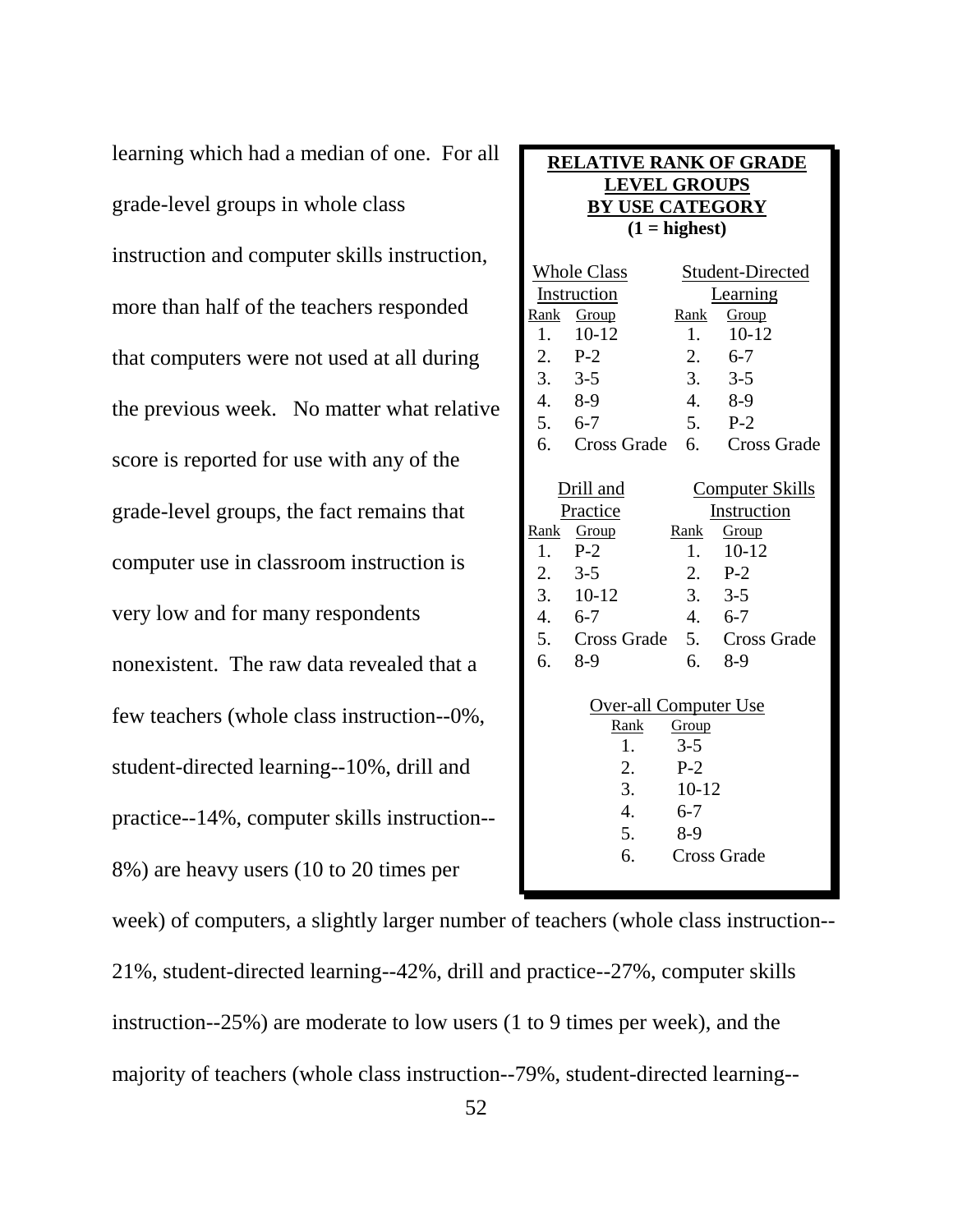48%, drill and practice--59%, computer skills instruction--67%) are non-users (0 times per week).

Whole class instruction has the least amount of computer use of all the categories (Table 3). No grade-level group had a mean use greater than one time per week or a median number of uses greater than zero. Teachers in the 10-12 grade-level group had the highest use. The lowest mean score for whole class instruction was by the Cross Grade Level Group of teachers.

Computer use in the classroom for student-directed learning is the only bright spot with regard to use (Table 4). High school teachers (grades 10-12 ) are the highest users of computers for student-directed learning. It is somewhat unexpected that 6-7 and 3-5 grade-level teachers are fairly high student-directed learning users. The lowest users of student-directed learning were the P-2 and cross grade-level groups.

Teachers in grade-level groups P-2 and 3-5 reported the greatest use of computers for drill and practice activities (Table 5). Drill and practice use declines as the grade level increases with the exception of the 10-12 group, which scored a relative ranking of third. The lowest relative score was at the 8-9 grade level group.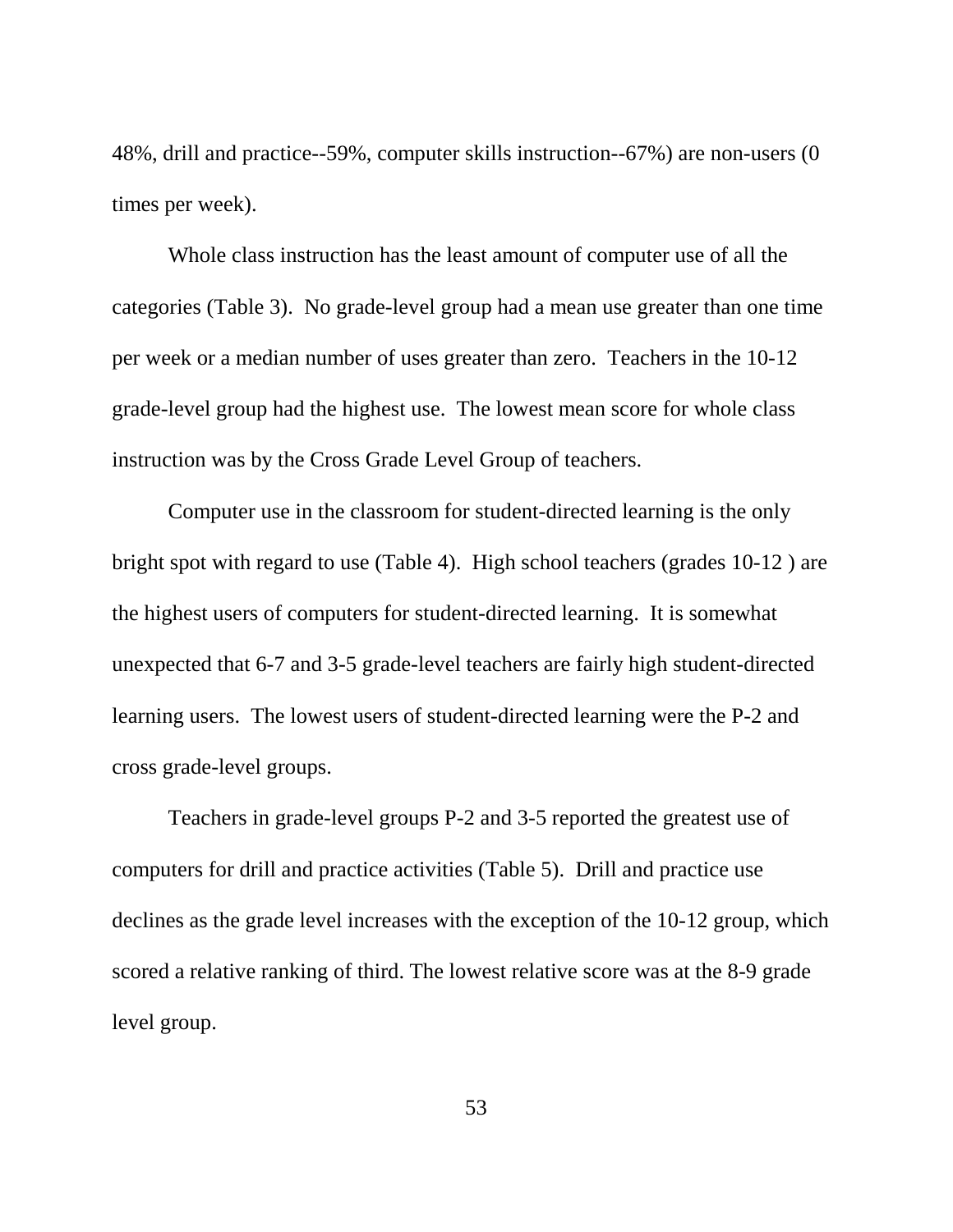Computer skills instruction is greatest at the high school (grades 10-12) (Table 6). Teachers in the P-2 grade-level group ranked second in reported use of computers for computer skills instruction. Once again, the lowest relative score was at the 8-9 grade level group.

Computer use as reported by the teachers on this survey is low in every category of use (Table 7). There are some positive areas to report, particularly in student-directed learning, but the over-all use of computers by teachers in classroom instruction appears to be very low. The over-all use mean score is a composite score that represents the sum of the standardized score of time and minutes in each use category, added together for each participant, and divided by the number of participants. Grade 3 through grade 5 teachers rank first in over-all computer use, while the Cross Grade Level group ranks last.

#### Attitude Toward Computer Use by Teachers

Teachers were asked to respond to a series of questions dealing with their attitudes about computers and the people who use them. Survey responses were overwhelmingly positive (Table 8) . Teachers characterized computers as good, beneficial, useful, important, and progressive, all very positive views. The majority of teachers believed that their students enjoyed using computers.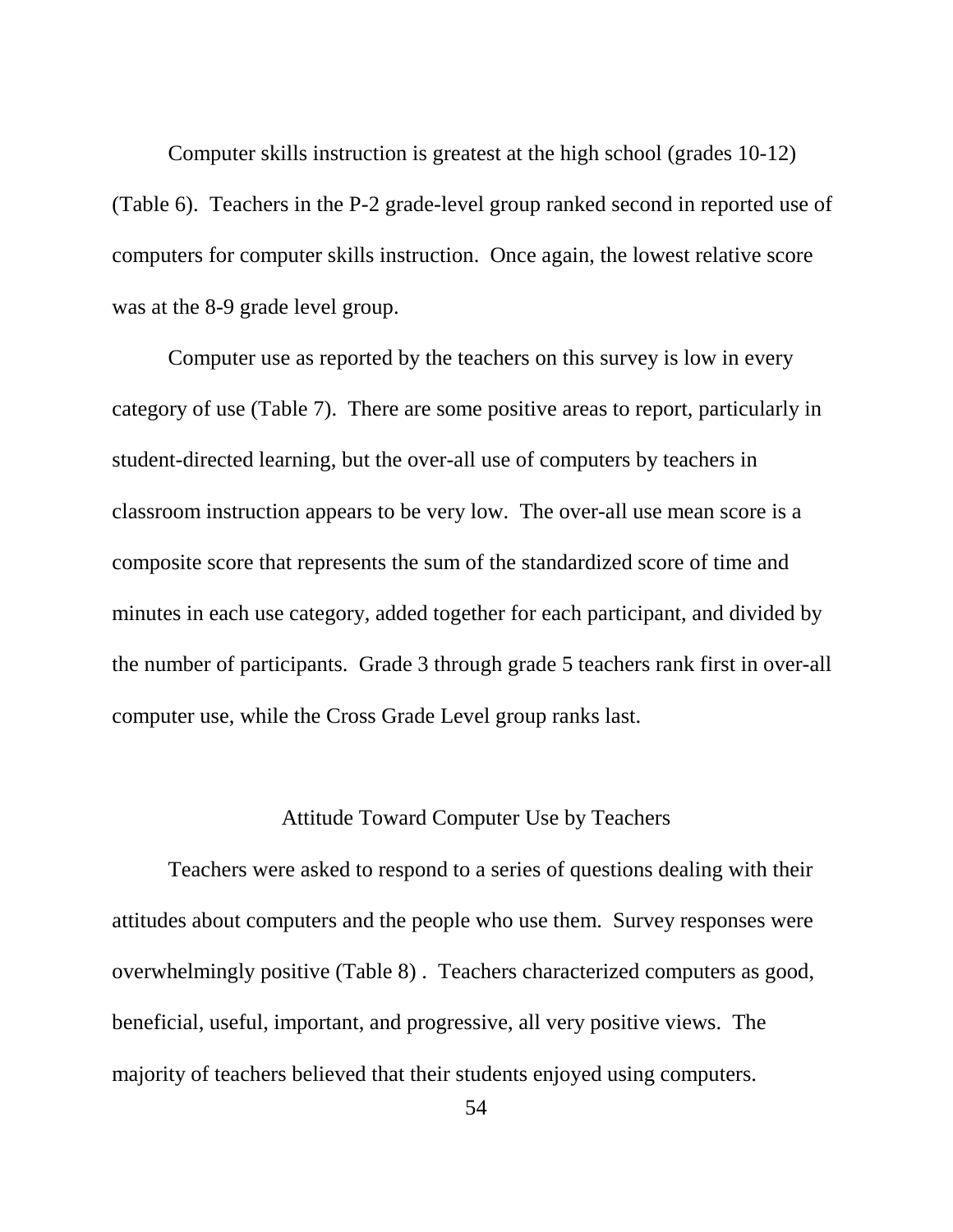#### Attitude Toward Computer Use by Teachers Grouped by Grade Level

|                                                                         |                          |         |     | <b>Preschool - Grade 2</b> |                      |                  |             |          |           | Grade 3 - Grade 5 |                |        |                  |             |
|-------------------------------------------------------------------------|--------------------------|---------|-----|----------------------------|----------------------|------------------|-------------|----------|-----------|-------------------|----------------|--------|------------------|-------------|
| <b>ITEM</b> $^{\mathrm{a}}$                                             | $\underline{\mathsf{N}}$ | Md      | Min | Max                        | м                    | <u>SD</u>        | z           | <u>N</u> | <u>Md</u> | Min               | Max            | м      | <u>SD</u>        | z           |
| 5. Bad/good                                                             | 47                       | 7.00    |     |                            | 8 6.98               | .36 <sup>1</sup> | .07         |          | 34 7.00   |                   |                | 8 6.85 |                  | $.42 - .15$ |
| 6. Compulsory/voluntary                                                 |                          | 47 6.00 |     |                            | 8 5.68               | 1.72I            | .24         |          | 34 6.00   |                   |                |        | 8 5.71 2.18      | .25         |
| 7. Mystifying/understandable                                            |                          | 47 5.00 |     |                            | $8$ 4.94 $2.00$ - 20 |                  |             |          | 34 5.50   |                   |                |        | 8 5.24 1.89 -.04 |             |
| 8. Harmful/beneficial                                                   |                          | 47 7.00 | 41  |                            | 8 6.96               | 1.271            | .06         |          | 34 8.00   | 41                |                |        | 8 6.94 1.32      | .05         |
| 9. Useless/useful                                                       |                          | 47 7.00 |     |                            | 8 6.94               |                  | $1.54 - 07$ |          | 34 8.00   |                   | 81             | 7.24   | 1.08             | .15         |
| 10. Unimportant/important                                               |                          | 47 7.00 |     |                            | 8 6.87               | 01. 1.70         |             |          | 34 7.50   | 31                |                | 8 6.71 | $1.66 - 0.09$    |             |
| 11. Regressive/progressive                                              |                          | 46 7.00 |     |                            | 8 7.09               | .35 <sub>1</sub> | .06         |          | 34 8.00   | 3                 |                | 8 6.97 |                  | $.45 - .03$ |
| 12. Students like to use computers                                      |                          | 47 4.00 | 3I  |                            | 4 3.60               | .501             | .23         |          | 34 4.00   |                   |                | 4 3.56 | .99              | .18         |
| 13. Teachers who use computers are better teachers                      |                          | 47 3.00 |     |                            | 4 2.64               | .741             | .10         |          | 34 2.00   |                   | 41             | 2.56   | .751             | .00.        |
| 14. My principal thinks teachers who use computers are better teachers  |                          | 46 3.00 |     |                            | 4 2.85               | .671             | .06         |          | 33 3.00   |                   |                | 4 2.79 |                  | $.82 - .02$ |
| 15. If I knew a piece of software had a positive effect, I would use it |                          | 46 2.00 | 21  |                            | 2 2.00               | .001             | .07         |          | 34 2.00   | $\overline{2}$    | $\overline{2}$ | 2.00   |                  | .0007       |
| <b>ATTITUDE MEAN SCORE<sup>e</sup></b>                                  |                          |         |     | $-.93$                     |                      |                  |             |          |           |                   | .41            |        |                  |             |

<sup>a</sup> Item scales are as follows:

Items 5 - 11: 1 - 8, Semantic differential scale

Items 12 -14 : 1-4, 1 = STRONGLY DISAGREE, 2 = DISAGREE, 3 = AGREE, 4 = STRONGLY AGREE

Item 15:  $1 - 2$ ,  $1 = No$ ,  $2 = Yes$ 

 $^{\text{\tiny{\rm{b}}} }$  Teachers who responded with a grade level that crossed grade-level groups (example K-5)

 $\textdegree$  Teachers who did **NOT** respond with a grade level

 $^d$  z represents the mean z score for each item by teacher group [( $\Sigma$  individual z scores)  $\div$  N]

 $^{\rm e}$  **Attitude Mean Score** = [Σ ( ${\rm z}$  score of item 5 +  ${\rm z}$  score of item 6 +  ${\rm z}$  score of item 8 +  ${\rm z}$  score of item 9 +

z score of item 10 + z score of item 11 + z score of item 12 + z score of item 13 + z score of item 14 + z score of item 15)]  $\div N$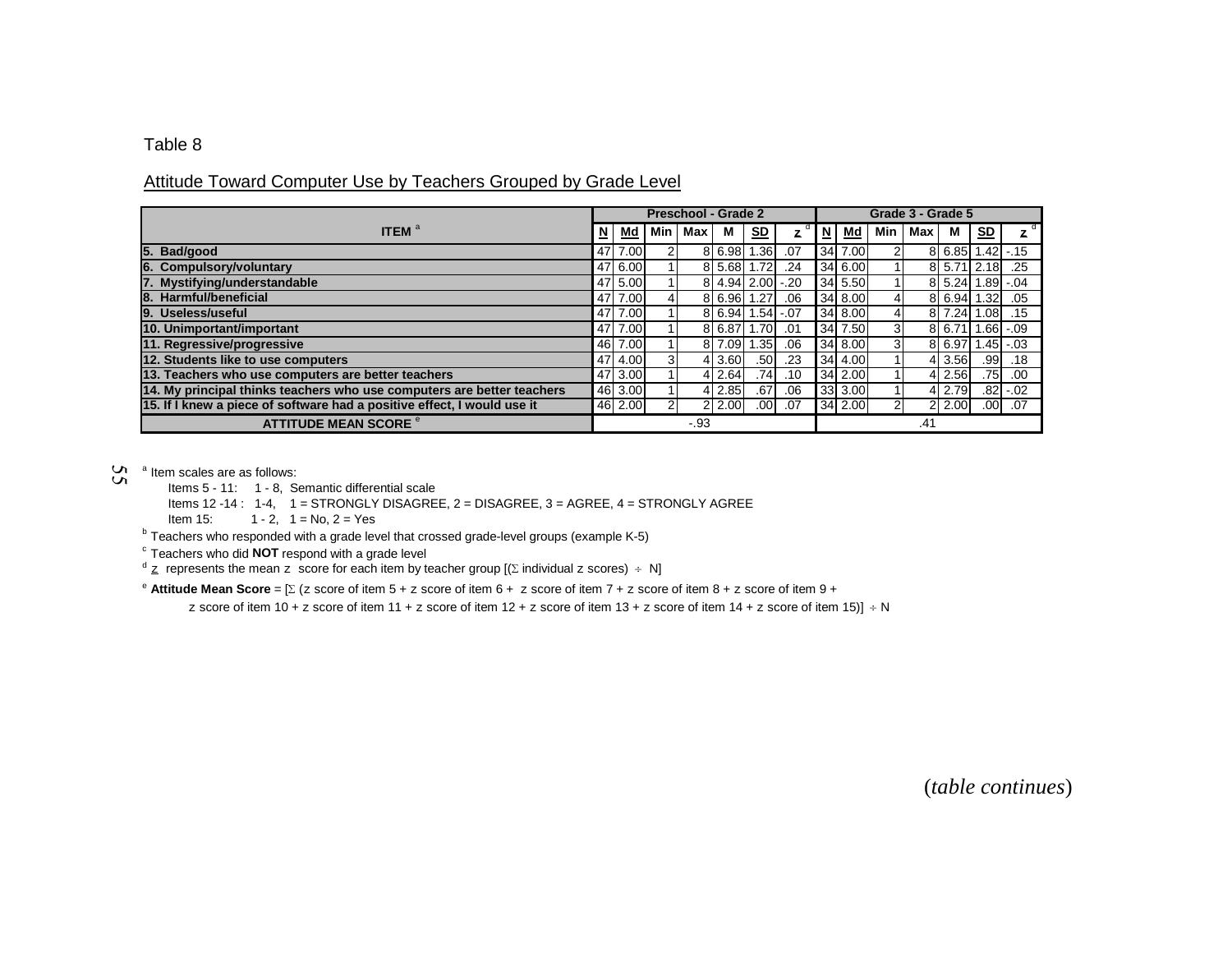#### Table 8 (continued)

|                                                                         |   |         |            | Grade 6 - Grade 7 |          |                        |              |     |           |       | Grade 8 - Grade 9 |                    |                           |                   |
|-------------------------------------------------------------------------|---|---------|------------|-------------------|----------|------------------------|--------------|-----|-----------|-------|-------------------|--------------------|---------------------------|-------------------|
| <b>ITEM</b> $^a$                                                        | N | Md      | <b>Min</b> | Max               | м        | S <sub>D</sub>         | $\mathbf{z}$ | $N$ | Md        | Min l | Max               | м                  | $\underline{\mathsf{SD}}$ | d<br>$\mathbf{z}$ |
| 5. Bad/good                                                             |   | 28 7.00 | 51         |                   |          | $816.7911.071 - .06$   |              |     | 35 7.00   |       |                   | 8 6.57 1.56        |                           | $-.21$            |
| 6. Compulsory/voluntary                                                 |   | 28 4.50 |            |                   |          | $8$   4.07  2.12  -.53 |              |     | 35 5.00   |       |                   | 8 5.11 1.92        |                           | $-0.03$           |
| 7. Mystifying/understandable                                            |   | 28 5.50 |            |                   |          | $8$ 4.11 1.87 -.11     |              |     | 35 6.00   |       |                   | 8 5.40 2.02        |                           | .05               |
| 8. Harmful/beneficial                                                   |   | 28 7.00 |            |                   |          | 8 6.54 1.80 -.24       |              |     | 35 7.00   |       |                   | 8 6.49 1.74        |                           | $-.28$            |
| 9. Useless/useful                                                       |   | 26 7.00 |            |                   |          | $816.7711.611-.19$     |              |     | 35 7.00   |       |                   | $8$ 6.80 1.51 -.16 |                           |                   |
| 10. Unimportant/important                                               |   | 28 7.00 |            |                   | 8 6.89   | 1.17                   | .03          |     | 35 7.00   |       |                   | 816.6011.82        |                           |                   |
| 11. Regressive/progressive                                              |   | 28 8.00 |            |                   | 8 7.07   | .251                   | .05          |     | 35 7.00   |       |                   | 8 6.77             |                           | $1.56 - 19$       |
| 12. Students like to use computers                                      |   | 29 4.00 |            |                   | 4 3.62   | .561                   | .26          |     | 34 3.00   |       |                   | 4 3.27             | .751                      | $-.22$            |
| 13. Teachers who use computers are better teachers                      |   | 29 2.00 |            |                   | 412.41   |                        | $.95 - 18$   |     | 35 2.00   |       |                   | 7 2.26             |                           | $.74 - .37$       |
| 14. My principal thinks teachers who use computers are better teachers  |   | 27 3.00 |            |                   | $4$ 2.74 |                        | $.66 - .09$  |     | $35$ 2.00 |       |                   | $4$ 2.51           |                           | $.78 - .40$       |
| 15. If I knew a piece of software had a positive effect, I would use it |   | 29 2.00 |            |                   | 2 2.00   | .00 <sub>l</sub>       | .07          |     | 35 2.00   |       |                   | 2 2.00             | .00.                      | .07               |
| <b>ATTITUDE MEAN SCORE<sup>e</sup></b>                                  |   |         |            | $-1.22$           |          |                        |              |     |           |       | $-1.93$           |                    |                           |                   |

<sup>a</sup> Item scales are as follows:

Items 5 - 11: 1 - 8, Semantic differential scale

Items 12 -14 : 1-4, 1 = STRONGLY DISAGREE, 2 = DISAGREE, 3 = AGREE, 4 = STRONGLY AGREE

56

Item 15:  $1 - 2$ ,  $1 = No$ ,  $2 = Yes$ 

 $^{\rm b}$  Teachers who responded with a grade level that crossed grade-level groups (example K-5)

 $\textdegree$  Teachers who did **NOT** respond with a grade level

 $d$  **z** represents the mean z score for each item by teacher group [( $\Sigma$  individual z scores) ÷ N]

e **Attitude Mean Score** = [ (z score of item 5 + z score of item 6 + z score of item 7 + z score of item 8 + z score of item 9 +

z score of item 10 + z score of item 11 + z score of item 12 + z score of item 13 + z score of item 14 + z score of item 15)] ÷ N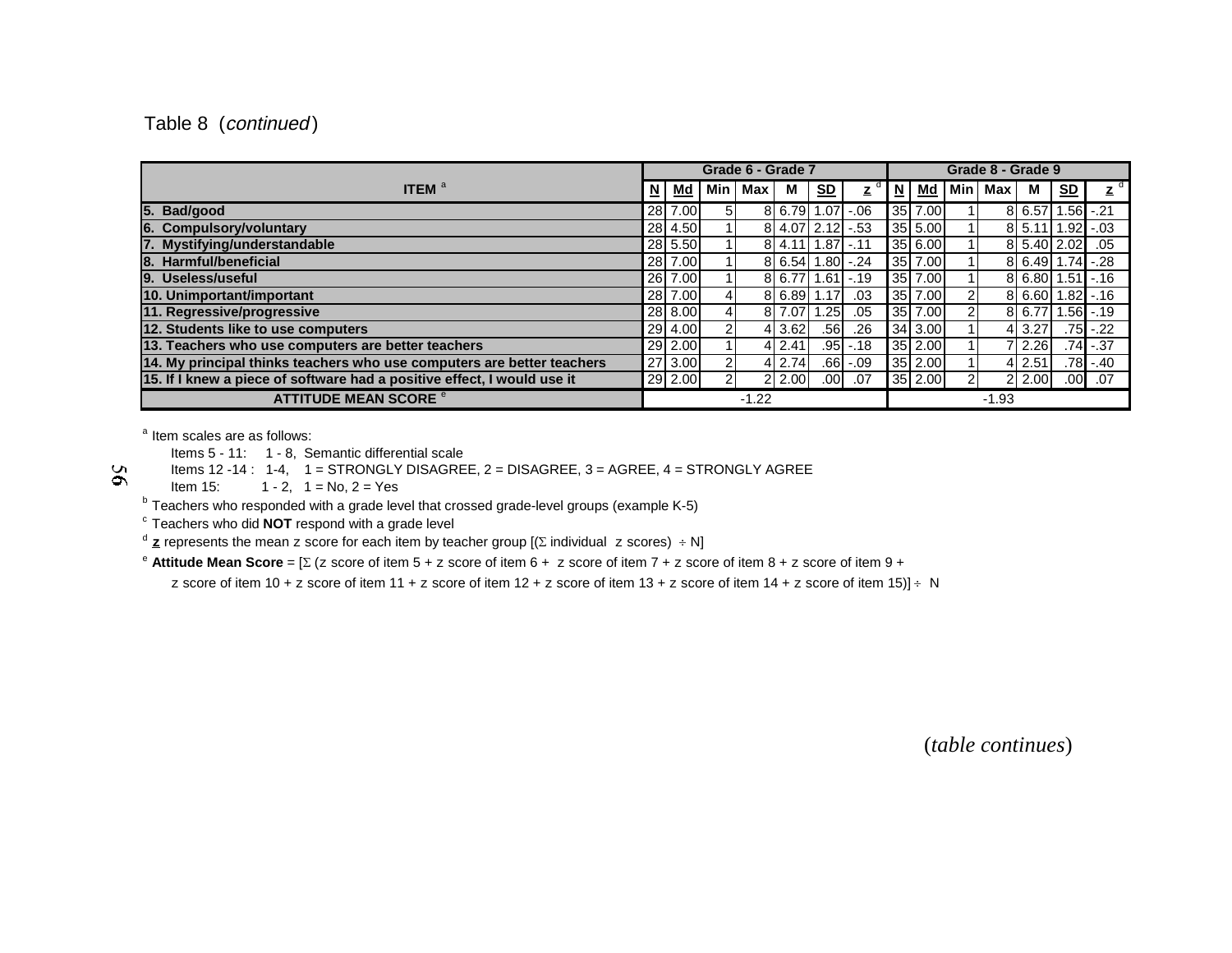#### Table 8 (continued)

|                                                                         |   |         |          | Grade 10 - Grade 12 |                     |                  |           |             |                | Cross Grade Level b |        |                 |           |
|-------------------------------------------------------------------------|---|---------|----------|---------------------|---------------------|------------------|-----------|-------------|----------------|---------------------|--------|-----------------|-----------|
| <b>ITEM</b> $^a$                                                        | N | Md      |          | Min   Max           | м                   | S <sub>D</sub>   | z         | <u>N Md</u> |                | Min Max             | М      | SD              | z         |
| 5. Bad/good                                                             |   | 54 7.00 |          |                     | 8 6.91 1.51         |                  | .02       | 24 8.00     |                |                     |        | 8 7.42 1.35 38  |           |
| 6. Compulsory/voluntary                                                 |   | 53 5.00 |          |                     | 8 4.91 2.27         |                  | 'l -.13   | 23 6.00     |                |                     |        | 8 5.52 2.15 .16 |           |
| 7. Mystifying/understandable                                            |   | 54 5.50 |          |                     | $8$ 5.24 1.94 -.04  |                  |           | 24 6.50     |                |                     |        | 8 6.46 1.41 60  |           |
| 8. Harmful/beneficial                                                   |   | 54 7.00 | 31       |                     | 8 6.87              | 1.17             | .00       | 24 8.00     |                |                     | 8 7.54 |                 | $.93$ .48 |
| 9. Useless/useful                                                       |   | 54 7.00 |          |                     | 8 7.04              | 1.39             | .01       | 24 8.00     |                |                     | 8 7.50 |                 | $.89$ .34 |
| 10. Unimportant/important                                               |   | 54 7.00 |          |                     | 8 7.07              | .261             | .14       | 24 7.50     |                |                     |        | 8 7.00 1.79 .09 |           |
| 11. Regressive/progressive                                              |   | 54 7.00 | 31       |                     | $816.8911.221 - 10$ |                  |           | 24 8.00     | 61             |                     | 8 7.58 |                 | $.58$ .44 |
| 12. Students like to use computers                                      |   | 54 3.00 |          |                     | 4 3.20              |                  | $.81$ .30 | 23 3.00     |                |                     | 4 3.48 | $.51$ .07       |           |
| 13. Teachers who use computers are better teachers                      |   | 54 3.00 |          |                     | 4 2.65              | 78               | .11       | 25 3.00     | $\overline{2}$ |                     | 4 2.88 |                 | $.78$ .40 |
| 14. My principal thinks teachers who use computers are better teachers  |   | 52 3.00 | $\Omega$ |                     | 4 2.98              | .61 <sub>1</sub> | .24       | 25 3.00     | $\mathcal{P}$  |                     | 4 2.96 | $.79$ .21       |           |
| 15. If I knew a piece of software had a positive effect, I would use it |   | 53 2.00 |          | 21                  | .981                |                  | $.14$ .22 | 24 2.00     | $\mathcal{P}$  |                     | 2 2.00 | $.00$ .07       |           |
| <b>ATTITUDE MEAN SCORE<sup>e</sup></b>                                  |   |         |          | $-64$               |                     |                  |           |             |                | 3.79                |        |                 |           |

<sup>a</sup> Item scales are as follows:

57

Items 5 - 11: 1 - 8, Semantic differential scale

Items 12 -14 :  $1-4$ ,  $1 =$  STRONGLY DISAGREE, 2 = DISAGREE, 3 = AGREE, 4 = STRONGLY AGREE

Item 15:  $1 - 2$ ,  $1 = No$ ,  $2 = Yes$ 

 $^{\text{b}}$  Teachers who responded with a grade level that crossed grade-level groups (example K-5)

 $^{\circ}$  Teachers who did **NOT** respond with a grade level<br><sup>d</sup> **z** represents the mean  $\rm z$  score for each item by teacher group [(Σ individual  $\rm z$  scores) ÷ N]

e **Attitude Mean Score** = [ (z score of item 5 + z score of item 6 + z score of item 7 + z score of item 8 + z score of item 9 +

z score of item 10 + z score of item 11 + z score of item 12 + z score of item 13 + z score of item 14 + z score of item 15)]  $\div$  N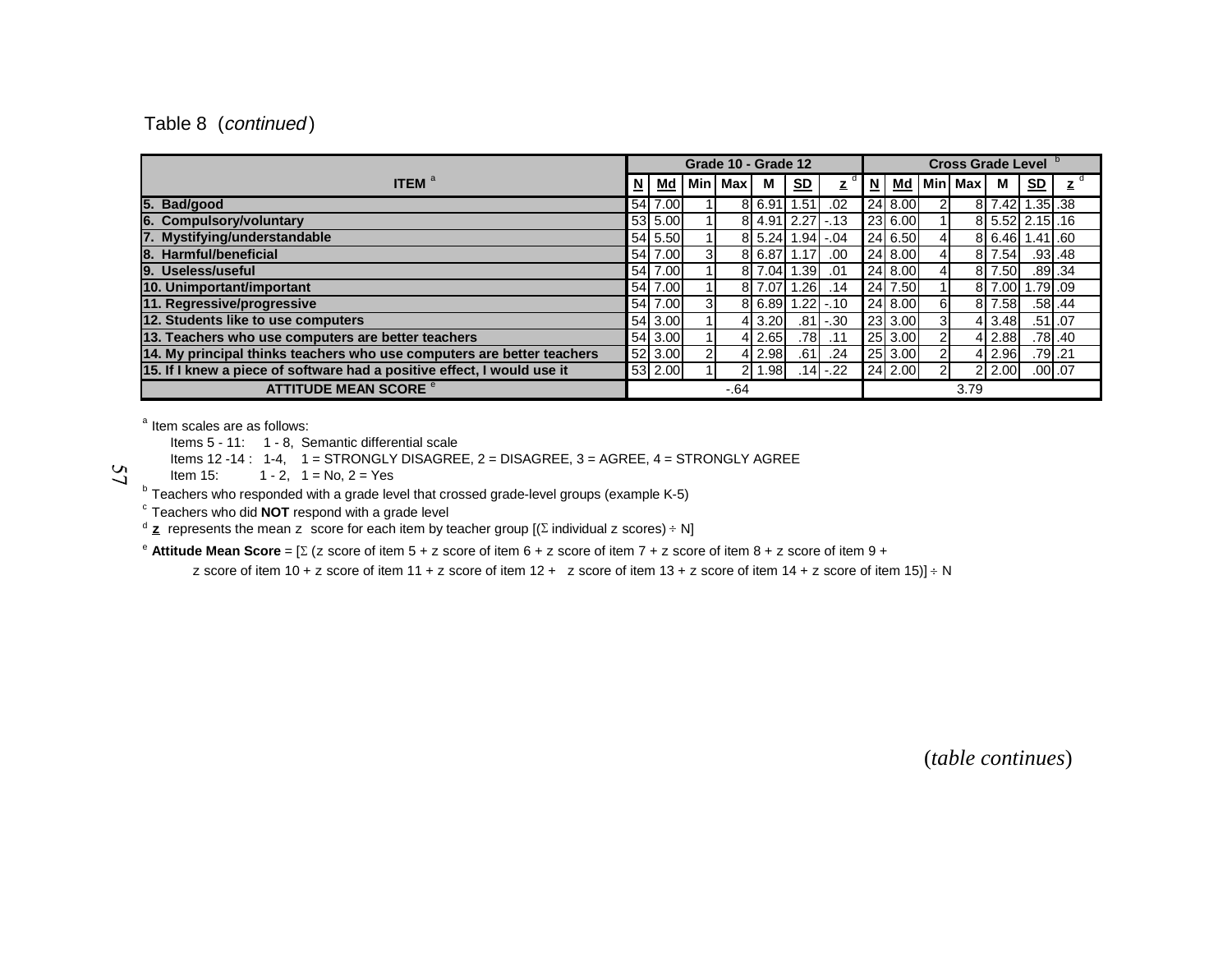#### Table 8. (continued)

|                                                                         |                    |            | <b>Undeclared</b> |          |                  |                |            |      | <b>Total Teacher Population</b> |         |                |             |
|-------------------------------------------------------------------------|--------------------|------------|-------------------|----------|------------------|----------------|------------|------|---------------------------------|---------|----------------|-------------|
| <b>ITEM</b> <sup>a</sup>                                                | Md                 | <b>Min</b> | <b>Max</b>        | M        | S <sub>D</sub>   | z              | <u>ผ</u>   | Md   | <b>Min   Max</b>                | М       | <b>SD</b>      | z           |
| Bad/good<br>15.                                                         | 9 7.00             | зı         |                   | 8 6.22   |                  | $.99 - .45$    | 231        | 7.00 |                                 |         | 8 6.87 1.43 00 |             |
| 6. Compulsory/voluntary                                                 | 9 5.00             | зI         |                   | 7 5.00   | $1.50 - 0.09$    |                | 229        | 5.00 |                                 |         | 8 5.18 2.09 00 |             |
| 7. Mystifying/understandable                                            | 9 6.00             | 21         |                   | 8 5.22   | $1.92 - 05$      |                | 231        | 6.00 |                                 |         | 8 5.31 1.92 00 |             |
| Harmful/beneficial<br>18.                                               | 9 7.00             |            |                   | 8 6.89   | .27 <sub>l</sub> | .01            | 231        | 7.00 |                                 | 8 6.87  | 1.39.00        |             |
| 9. Useless/useful                                                       | $9$ 7.00           | 51         |                   | 8 7.00   | $1.23 - 0.02$    |                | 229        | 7.00 |                                 |         | 8 7.03 1.38 00 |             |
| 10. Unimportant/important                                               | 9 7.00             |            |                   | 8 6.44   | $1.51 - 26$      |                | 231        | 7.00 |                                 |         | 8 6.85 1.56 00 |             |
| 11. Regressive/progressive                                              | $9 \mid 7.00 \mid$ | 51         |                   | 8 6.78   |                  | $.09$ .18      | <b>230</b> | 7.00 |                                 | 817.011 | $1.29$ .00     |             |
| 12. Students like to use computers                                      | 8 3.50             |            |                   | 4 3.25   |                  | $.04$ . $-.24$ | 229        | 4.00 |                                 | 3.43    |                | $.74$ .00   |
| 13. Teachers who use computers are better teachers                      | 9 2.00             |            |                   | 4 2.33 1 |                  | $.00$ 28       | 233        | 3.00 |                                 | 2.56    |                | $.80$ .00.  |
| 14. My principal thinks teachers who use computers are better teachers  | $9 \mid 3.00 \mid$ |            |                   | 4 2.56 I |                  | 1.01 -.34      | 227        | 3.00 |                                 | 2.81    |                | $.73$ $.00$ |
| 15. If I knew a piece of software had a positive effect, I would use it | 9 2.00             | 21         |                   | 2 2.00   | .00 l            | .07            | 230        | 2.00 |                                 | 2 2.00  |                | $.07$ $.00$ |
| <b>ATTITUDE MEAN SCORE <sup>e</sup></b>                                 |                    |            | $-2.04$           |          |                  |                |            |      | $-.04$                          |         |                |             |

<sup>a</sup> Item scales are as follows:

 $\overline{8}$ 

Items 5 - 11: 1 - 8, Semantic differential scale

Items 12 -14 : 1-4, 1 = STRONGLY DISAGREE, 2 = DISAGREE, 3 = AGREE, 4 = STRONGLY AGREE

Item 15:  $1 - 2$ ,  $1 = No$ ,  $2 = Yes$ 

 $^{\rm b}$  Teachers who responded with a grade level that crossed grade-level groups (example K-5)

 $\textdegree$  Teachers who did **NOT** respond with a grade level

 $^{\text{d}}$   $\mathbf z$  represents the mean  $\text{z}\;$  score for each item by teacher group [( $\Sigma$  individual  $\text{z}\;$  scores) ÷ N]

e **Attitude Mean Score** = [ (z score of item 5 + z score of item 6 + z score of item 7 + z score of item 8 + z score of item 9 +

z score of item 10 + z score of item 11 + z score of item 12 + z score of item 13 + z score of item 14 + z score of item 15)]  $\div$  N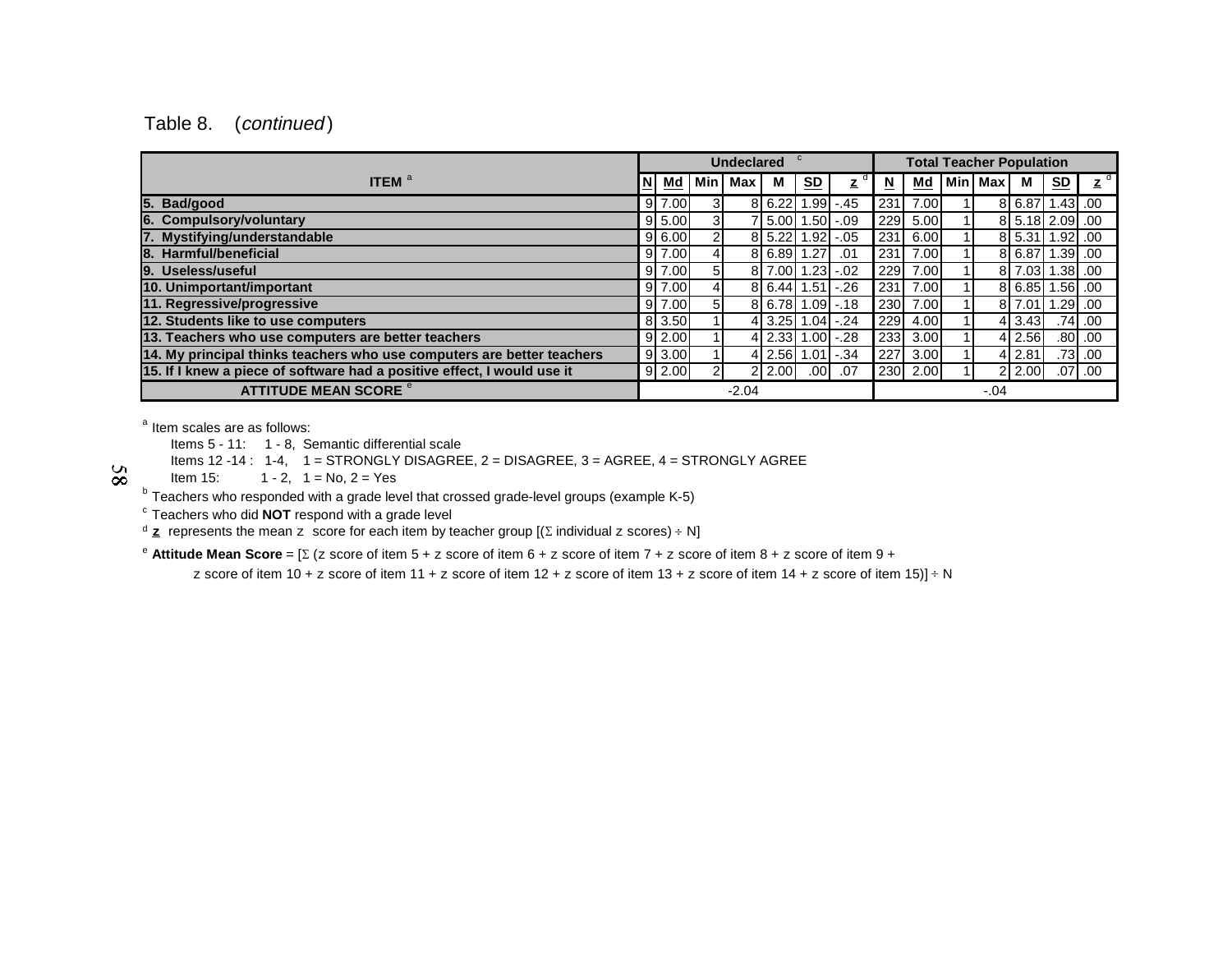And, when asked if they would use a piece of software if it could be proven that the software would increase student achievement, only one teacher out of 230 responded no (1=NO, 2=YES).

The only variance that teachers reported was in items 6, 7, and 13. The total group of respondents viewed computer use as being slightly more voluntary than compulsory ( $M = 5.18$ ,  $Md = 5.00$ ) and more understandable than mystifying ( $M =$ 5.31, Md =  $6.00$ ). However, the 6-7 grade-level group held a slightly more negative view, with computers being slightly more compulsory than voluntary (M  $= 4.07$ , Md  $= 4.5$ ) and more mystifying than understandable (M  $= 4.11$ , Md  $= 4.11$ 5.50). By far the greatest variation in response was on item 13, which asked if teachers who used computers in classroom instruction were better teachers. The

responses to this question were as follows: strongly disagree--9%, disagree--38%, agree--42%, and strongly agree--11%.The average response for the total population was almost neutral ( $M = 2.56$ ,  $SD = .80$ ,  $Md = 3.00$ , scale  $=1-4$ ). Two grade-level groups--6-7 and 8-9--did not believe that teachers who use computers are better

|                                                | <b>Relative Attitude</b><br><b>Ranking by Grade-</b><br>level Grouping<br>$(1 =$ highest) |  |  |  |  |  |  |  |  |  |  |  |  |
|------------------------------------------------|-------------------------------------------------------------------------------------------|--|--|--|--|--|--|--|--|--|--|--|--|
| Group<br>Rank<br><b>Cross Grade</b><br>$1_{-}$ |                                                                                           |  |  |  |  |  |  |  |  |  |  |  |  |
|                                                |                                                                                           |  |  |  |  |  |  |  |  |  |  |  |  |
| 2.                                             | $3-5$                                                                                     |  |  |  |  |  |  |  |  |  |  |  |  |
| 3.                                             | $10 - 12$                                                                                 |  |  |  |  |  |  |  |  |  |  |  |  |
| 4.                                             | $P-2$                                                                                     |  |  |  |  |  |  |  |  |  |  |  |  |
| 5.                                             | 6-7                                                                                       |  |  |  |  |  |  |  |  |  |  |  |  |
| რ.                                             | 8-9                                                                                       |  |  |  |  |  |  |  |  |  |  |  |  |

teachers. The relative rankings of these groups must be viewed in the total context that attitude about computers throughout the system is very high.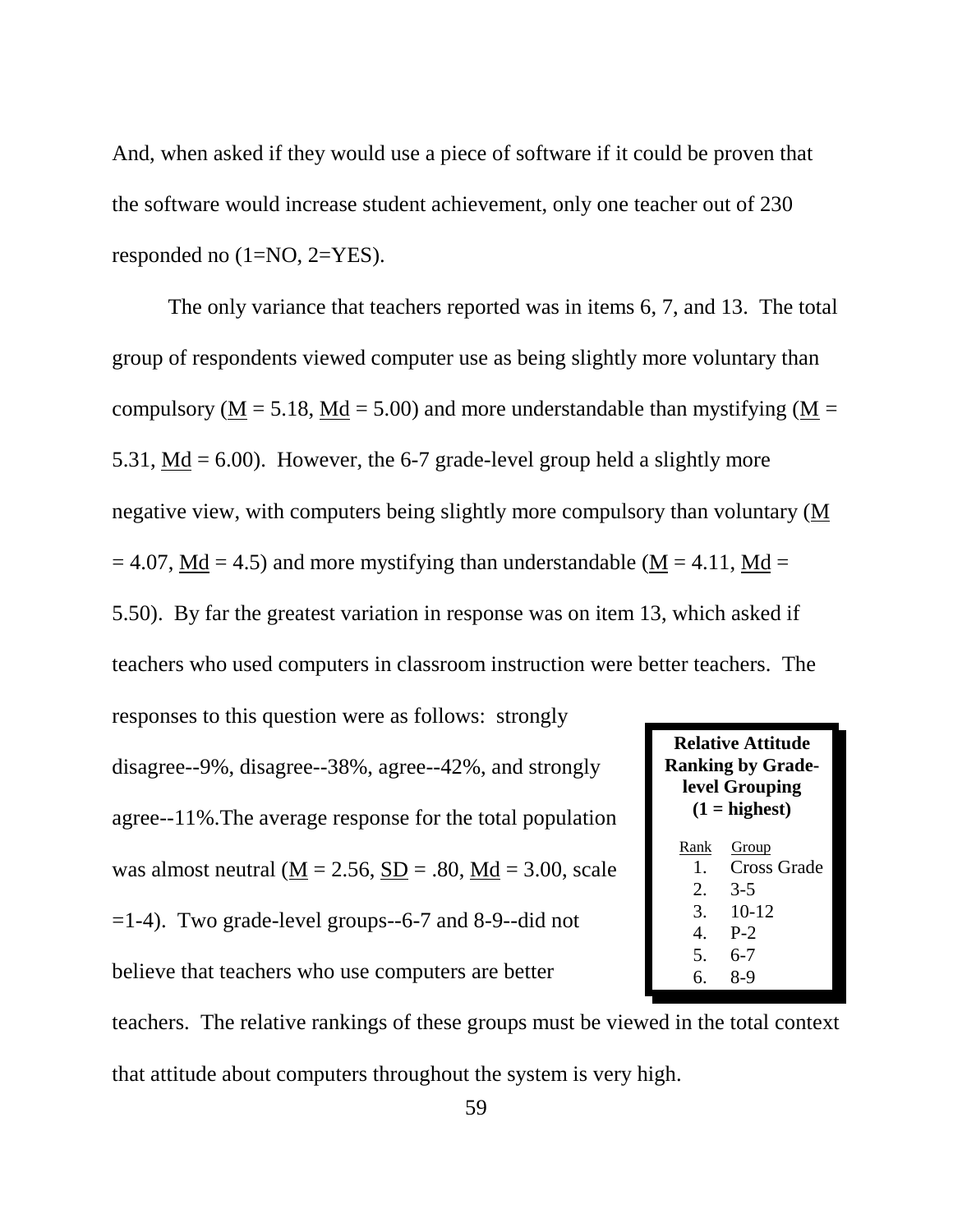#### Access to Computers by Teachers

Access is defined as the availability of computers and software. Teachers were asked how many computers were in their classrooms and the greatest number of students in the classroom during the day. A computer/student ratio was computed by dividing the number of computers by the number of students. Participants averaged 2.42 computers per classroom or 1 computer for every 8.57 students (Table 9). The number of computers per classroom by grade-level group ranges from .10 (1 computer for every 10 students) in the Cross Grade Level Group to .20 (1 computer for every 5 students) in the 10-12 grade-level group. In a classroom with a .20 computer/student ratio, if the computer is used 100 percent of classroom time by individual students, each student would only be allowed use of a computer 20 percent of the time. Of course, most computers in the school system are not used 100 percent of the time, so actual student use would be less. The number of computers per classroom gradually increases as the grade-level group increases ( $P-2 = 1.70$  per classroom,  $10-12 = 3.93$  per classroom). In relative access ranking, the 10-12 group ranked first, P-2 ranked second, and the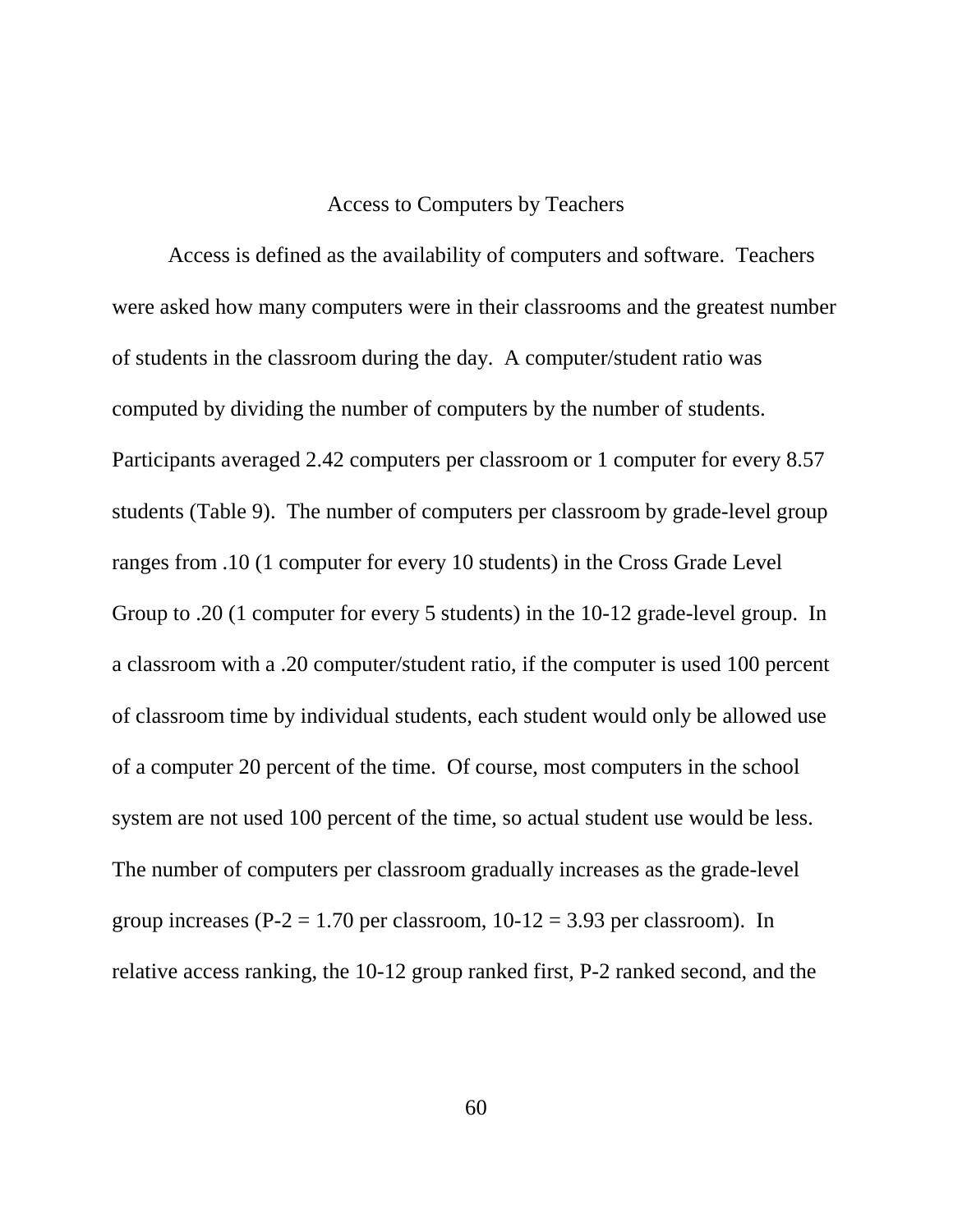#### Access to Computers by Teachers Grouped by Grade Level

|                                                                   |                         |                  |       |               | <b>Preschool - Grade 2</b> |           |             |                 |          |                 |           | Grade 3 - Grade 5 |                  |             |
|-------------------------------------------------------------------|-------------------------|------------------|-------|---------------|----------------------------|-----------|-------------|-----------------|----------|-----------------|-----------|-------------------|------------------|-------------|
| <b>ITEM</b> <sup>a</sup>                                          | $\overline{\mathsf{M}}$ | <u>Md</u>        | Min l | Max           | <u>м</u>                   | <u>SD</u> | z           | N               | Md       |                 | Min   Max | <u>м</u>          | <u>SD</u>        |             |
| 16A. Number of computers in the room in which you teach           | 47                      | .001             |       | 51            | l.70L1                     |           | l.06 -.17   | 32              | .001     |                 |           |                   | 2.19 3.77        | $-.06$      |
| 16B. Number of students in the room in which you teach            |                         | 46 19.00         |       |               | 28 17.87 5.73 -.31         |           |             |                 | 33 23.00 | 16 <sup>1</sup> |           | 30 22.06 3.47     |                  | .14         |
| <b>Computer to Student Ratio (Computed Value)</b>                 | 46I                     | .09 <sub>l</sub> | .041  |               | .131                       |           | $.16 - .02$ | <b>331</b>      | .051     |                 | .88       |                   | .171             | $-.19$      |
| 17. I have access to a computer lab                               | 47                      | 1.001            |       | 21            | .321                       |           | $.47 - .41$ | 33              | 1.00     |                 |           | .331              | ا48.             | $-38$       |
| 18. I have the equipment & software for whole class instruction   | 46I                     | 1.00             |       | $\mathcal{P}$ | .391                       | .491      | .07         | 33 <sub>l</sub> | 1.00     |                 |           | .331              |                  | $.48$ - .05 |
| 19. I have the equipment & software for student-directed learning | 46I                     | 1.00             |       | 21            | l.48l                      | .51       | .05         | 33I             | 2.00     |                 |           | .521              | .51 <sub>1</sub> | $.12 \,$    |
| 20. I have the equipment & software for drill & practice          | 47                      | 2.00             |       | 21            | 2.60                       | .501      | .08         | 32 <sub>l</sub> | 2.00     |                 |           | .72               | .46              | .33         |
| 21. I have the equipment & software to teach computer skills      | 46                      | 1.00             |       | $\mathcal{P}$ | l.43l                      |           | $.50 - 13$  | 32 <sub>l</sub> | 2.00     |                 |           | .531              | .51'             | .06         |
| 22. I have a computer at home.                                    | 47                      | 1.00             |       | 21            | l.40l                      |           | $.50 - 02$  | 33              | 1.00     |                 |           | .301              | .471             | $-.22$      |
| <b>ACCESS MEAN SCORE<sup>e</sup></b>                              |                         |                  |       | $-.24$        |                            |           |             |                 |          |                 | $-.29$    |                   |                  |             |

**a** Item scales are as follows:

Items 16A and 16B: Are open ended numerical questions

Computer to Student Ratio: The number of computers in the classroom divided by

the greatest number of students in the room during the day.

Items  $17 - 22$ :  $1 - 2$ ,  $1 = No$ ,  $2 = Yes$ 

**b** Teachers who responded with a grade level that crossed grade-level groups (example K-5)

**c** Teachers who did **NOT** respond with a grade level

**d <u>z</u>** represents the mean z score for each item by teacher group [( $\Sigma$  individual z scores) ÷ N]

**e Access Mean Score** <sup>=</sup> (z score of the computer to student ratio + z score of item 17 + z score of item 18 + z score of item 19 +

z score of item 20 + z score of item 21 + z score of item 22)] ÷ N

(*table continues*)

 $\overline{6}$ 

#### Table 9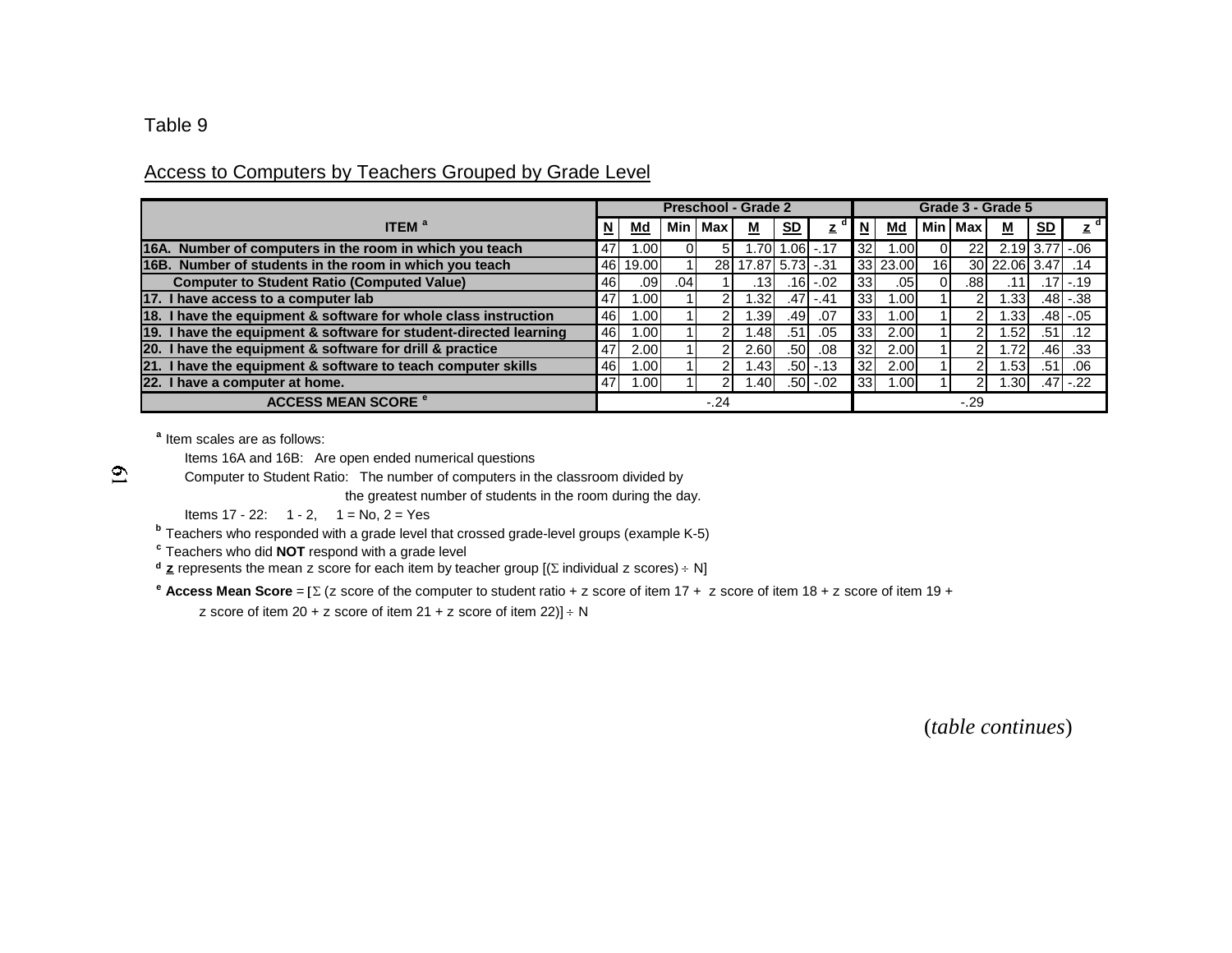#### Table 9 (continued)

|                                                                   |           |           |     |        | Grade 6 - Grade 7 |                     |              |                          |                   |     | Grade 8 - Grade 9 |                |           |              |
|-------------------------------------------------------------------|-----------|-----------|-----|--------|-------------------|---------------------|--------------|--------------------------|-------------------|-----|-------------------|----------------|-----------|--------------|
| <b>ITEM</b> <sup>a</sup>                                          | N         | <u>Md</u> | Min | Max    | <u>M</u>          | <u>SD</u>           | z            | $\underline{\mathsf{N}}$ | <u>Md</u>         | Min | Max               | <u>м</u>       | <u>SD</u> | d<br>z       |
| 16A. Number of computers in the room in which you teach           | 29        | .00       | 01  | 24     |                   | $2.35$ 4.46 $-0.02$ |              | 35 <sup>1</sup>          | 2.00              |     | 25                | 2.86           | 4.37      | .10          |
| 16B. Number of students in the room in which you teach            |           | 29 22.00  | 01  |        | 25 20.76 5.78     |                     | .00          |                          | 35 24.00          | 61  |                   | 72 23.26 10.42 |           | .27          |
| <b>Computer to Student Ratio (Computed Value)</b>                 | 28        | .05       | .04 | 0.96   |                   |                     | .19 -.09     | 35 <sup>1</sup>          |                   |     | .09 <sub>l</sub>  | .141           | .201      | .00          |
| 17. I have access to a computer lab                               | <b>26</b> | 2.00      |     |        | .581              | .501                | .11          | 35 <sub>l</sub>          | 1.00 <sub>l</sub> |     |                   | .49            |           | .51 - .07    |
| 18. I have the equipment & software for whole class instruction   | <b>29</b> | ا 00. ،   |     |        | .21               |                     | .41 - .31    | 34                       | 1.00              |     |                   | .34            |           | $.47 - .07$  |
| 19. I have the equipment & software for student-directed learning | 29        | 001       |     |        | 4٠.               |                     | $.50$ -.08   | 35 <sup>1</sup>          | 1.00 <sub>l</sub> |     |                   | ا49.           | .51       | .06          |
| 20. I have the equipment & software for drill & practice          | 29        | ∣.001     |     |        | .481              |                     | $.51$ - .14  | 35 <sub>l</sub>          | 1.00              |     |                   | .46            |           | $.51$ $-.19$ |
| 21. I have the equipment & software to teach computer skills      | 29        | ∣.001     |     |        | .341              |                     | $.48$ $-.31$ | 35 <sup>1</sup>          | 1.00              |     |                   | .46            | .51       | $1 - 09$     |
| 22. I have a computer at home.                                    | <b>29</b> | .00       |     |        | .481              | .511                | .14          | 35 <sub>l</sub>          | 1.00              |     |                   | ا46.           | .51       | .09          |
| <b>ACCESS MEAN SCORE<sup>e</sup></b>                              |           |           |     | $-.41$ |                   |                     |              |                          |                   |     | $-37$             |                |           |              |

<sup>a</sup> Item scales are as follows:

Items 16A and 16B are open ended numerical questions

Computer to Student Ratio: The number of computers in the classroom divided by the

the greatest number of students in the room during the day.

 $\mathcal{S}_{\mathcal{A}}$ 

Items  $17 - 22$ :  $1 - 2$ ,  $1 = No$ ,  $2 = Yes$ 

 $^{\rm b}$  Teachers who responded with a grade level that crossed grade-level groups (example K-5)

 $\mathrm{^c}$  Teacher who did **NOT** respond with a grade level

 $\sigma$  **z** represents the mean z score for each item by teacher group  $[(\Sigma \text{ individual } z \text{ scores}) \div N]$ 

e **Access Mean Score** <sup>=</sup> (z score of the computer to student ratio + z score of item 17 + z score of item 18 + z score of item 19 +

 $\rm z$  score of item 20 +  $\rm z$  score of item 21 +  $\rm z$   $\,$  score of item 22)]  $\rm \div$  N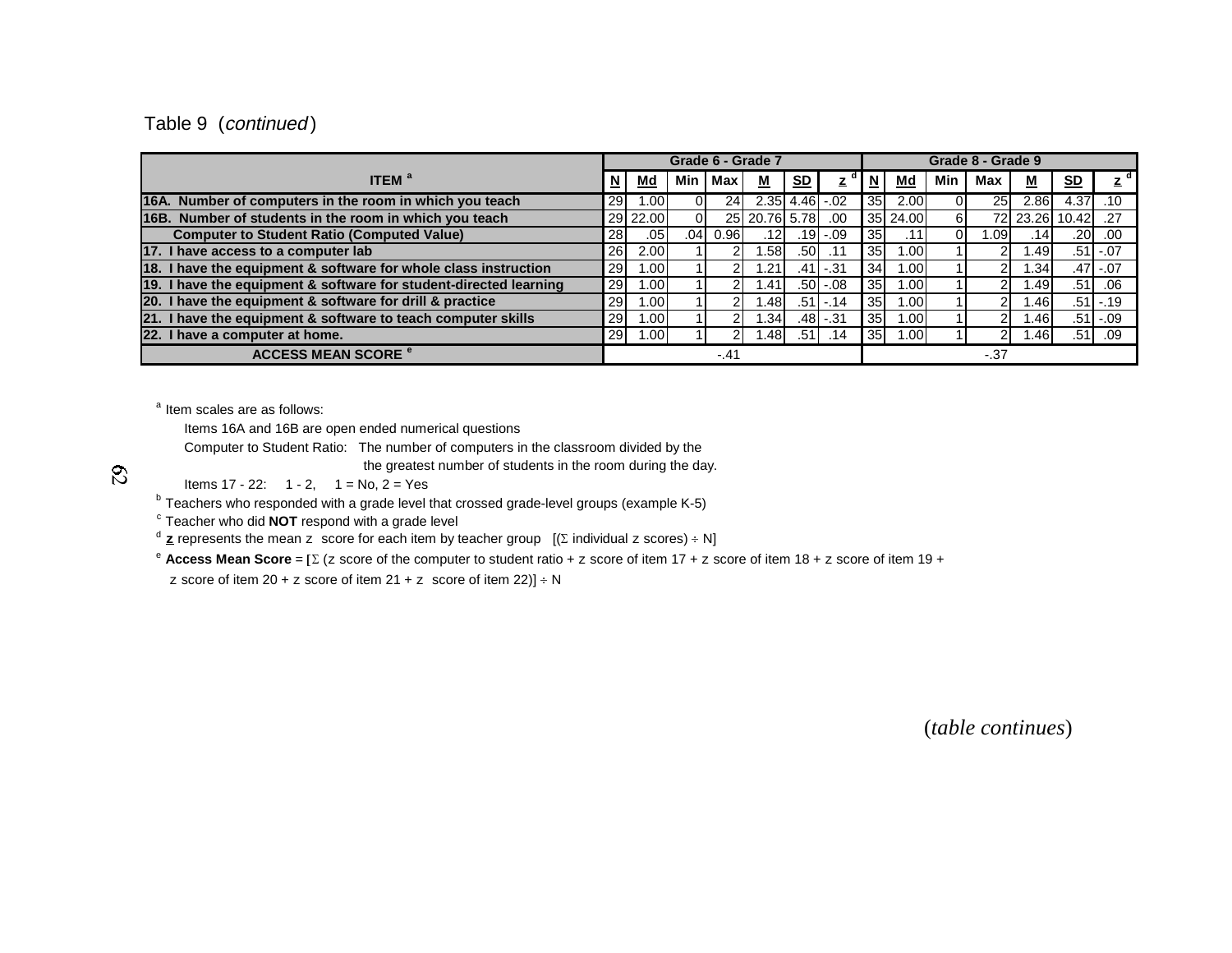#### Table 9 (continued)

|                                                                   |                 |          |                  |                 | Grade 10 - Grade 12 |                  |              |                 |          |    |           | <b>Cross Grade Level</b> |           |               |
|-------------------------------------------------------------------|-----------------|----------|------------------|-----------------|---------------------|------------------|--------------|-----------------|----------|----|-----------|--------------------------|-----------|---------------|
| <b>ITEM</b> <sup>a</sup>                                          | N               | $Md$     | Min              | <b>Max</b>      | <u>м</u>            | <u>SD</u>        | $\mathbf{z}$ | N               | Md       |    | Min   Max | <u>м</u>                 | <u>SD</u> | d<br>z        |
| 16A. Number of computers in the room in which you teach           | 53 <sub>l</sub> | 1.00     |                  | 25 <sub>l</sub> |                     | $3.93$ 6.33      | .36          | 25 <sup>1</sup> | 1.00     |    | 51        | .88                      | 1.01      | $-.37$        |
| 16B. Number of students in the room in which you teach            |                 | 53 23.00 | 61               |                 | 35 20.08 7.59 -.07  |                  |              |                 | 24 21.00 | ΟI |           | 75 23.92 19.26           |           | .34           |
| <b>Computer to Student Ratio (Computed Value)</b>                 | 53              | .081     | .03 <sub>1</sub> | .601            | .201                | .30 <sub>l</sub> | .31          | <b>231</b>      | .04      | 01 | .631      | .101                     | 14۱.      | $-.20$        |
| 17. I have access to a computer lab                               | 53 <sub>l</sub> | 2.00     |                  |                 | .891                | .321             | .73          | 25              | .00      |    |           | .401                     |           | $.50$ $-.24$  |
| 18. I have the equipment & software for whole class instruction   | 52 <sub>1</sub> | 2.00     |                  |                 | .54                 | .501             | .38          | 25              | ا00. ا   |    | ⌒         | .24                      |           | $.44$ -.02    |
| 19. I have the equipment & software for student-directed learning | 53              | 1.00l    |                  |                 | .38 <sub>1</sub>    |                  | $.49 - 15$   | 25 <sub>l</sub> | 2.00     |    | ົ         | .521                     | .51       | .13           |
| 20. I have the equipment & software for drill & practice          | 53 <sub>l</sub> | 2.00     |                  |                 | .57                 | .501             | .02          | 25              | 1.00     |    |           | ا48.                     |           | $.51$ - $.15$ |
| 21. I have the equipment & software to teach computer skills      | 53              | 2.00     |                  |                 | .68                 | .47              | .35          | 25              | 2.00     |    | 2         | .561                     | .51       | .12           |
| 22. I have a computer at home.                                    | 53              | 1.00I    |                  | 21              | .421                | .491             | .00          | 25 <sub>1</sub> | 1.00     |    | 2         | .32 <sub>0</sub>         |           | .48 -.19      |
| <b>ACCESS MEAN SCORE <sup>e</sup></b>                             |                 |          |                  | 1.56            |                     |                  |              |                 |          |    | -.51      |                          |           |               |

<sup>a</sup> Item scales are as follows:

Items 16A and 16B are open ended numerical questions

Computer to Student Ratio: The number of computers in the classroom divided by the

the greatest number of students in the room during the day.

Items  $17 - 22$ :  $1 - 2$ ,  $1 = No$ ,  $2 = Yes$ 

 $^{\text{b}}$  Teachers who responded with a grade level that crossed grade-level groups (example K-5)

 $\textdegree$  Teachers who did **NOT** respond with a grade level

 $^{\text{d}}$  **z** represents the mean z score for each item by teacher group [( $\Sigma$  individual z scores) ÷ N]

e **Access Mean Score** = (z score of the computer to student ratio + z score of item 17 + z score of item 18 + z score of item 19 +

z score of item 20 + z score of item 21 + z score of item 22)] ÷ N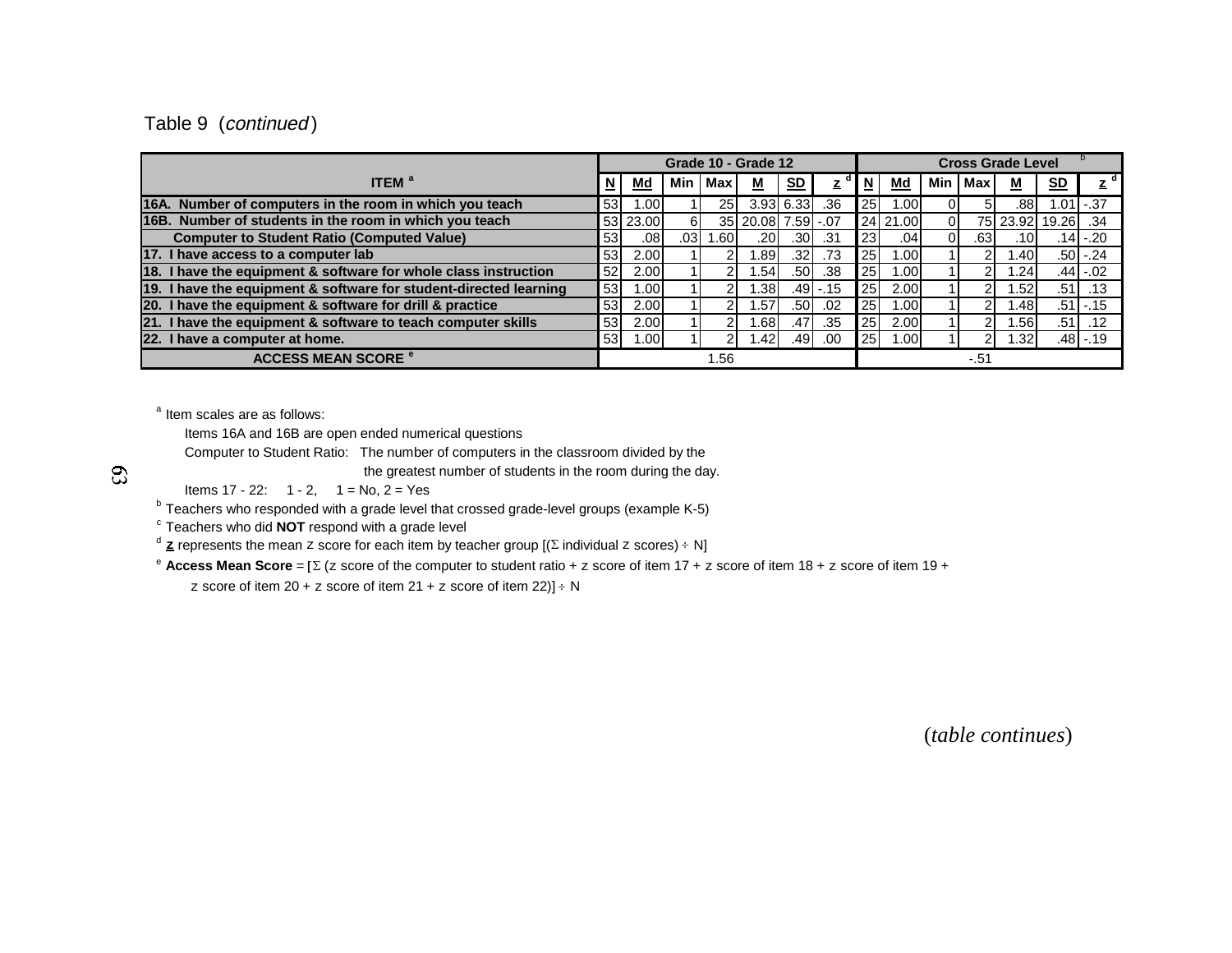#### Table 9 (continued)

|                                                                   |          |         |     | <b>Undeclared</b> |                    |           |             |                         |           |                 | <b>Total Teacher Population</b> |           |             |
|-------------------------------------------------------------------|----------|---------|-----|-------------------|--------------------|-----------|-------------|-------------------------|-----------|-----------------|---------------------------------|-----------|-------------|
| <b>ITEM</b> <sup>a</sup>                                          | N        | Md      | Min | Max               | М                  | <u>SD</u> | z           | $\overline{\mathsf{M}}$ | <u>Md</u> | Min Max         | Μ                               | <u>SD</u> | d           |
| 16A. Number of computers in the room in which you teach           | 9        | .001    |     |                   | .22                | .44       | $-.29$      | 231                     | 1.00      | 25 <sub>l</sub> | $2.42$ 4.19 .00                 |           |             |
| 16B. Number of students in the room in which you teach            |          | 9 18.00 | 51  |                   | 26 16.22 7.41 -.49 |           |             |                         | 230 22.00 |                 | 75 20.74 9.24 .00               |           |             |
| <b>Computer to Student Ratio (Computed Value)</b>                 | 9        | .10     | .04 | .20I              | .091               |           | .05 -.20    | 227                     | .07       | .61             | .14                             |           | .21 .00     |
| 17. I have access to a computer lab                               | 81       | .501    |     |                   | .501               |           | $.54$ - .04 | 228                     | 2.00      |                 | .521                            |           | $.50$ .00   |
| 18. I have the equipment & software for whole class instruction   | 9        | .001    |     |                   | .22 <sub>1</sub>   |           | .44 -.28    | 229                     | 1.00      |                 | .361                            |           | $.48$ .00   |
| 19. I have the equipment & software for student-directed learning | 9        | .001    |     | 21                | .331               |           | .50 -.24    | 231                     | $1.00 \,$ |                 | .451                            |           | $.50$ .00   |
| 20. I have the equipment & software for drill & practice          | 9        | .00     |     |                   | .44                |           | $.53 - .22$ | 231                     | 2.00      |                 | .55                             |           | $.50$ $.00$ |
| 21. I have the equipment & software to teach computer skills      | 8        | .001    |     | າ                 | .25                |           | .46 -.50    | 229                     | 2.00      |                 | .50                             |           | $.50$ .00   |
| 22. I have a computer at home.                                    | $9 \mid$ | 2.00    |     | 2                 | .67                | .50       | .51         | 232                     | 1.00      |                 | .41                             |           | $.49$ .00   |
| <b>ACCESS MEAN SCORE <sup>e</sup></b>                             |          |         |     | $-1.32$           |                    |           |             |                         |           | .07             |                                 |           |             |

<sup>a</sup> Item scales are as follows:

Items 16A and 16B are open-ended numerical questions

Computer to Student Ratio: The number of computers in the classroom divided by the

the greatest number of students in the room during the day

 $\mathfrak{D}$ 

Items 17 - 22:  $1 - 2$ ,  $1 = No$ ,  $2 = Yes$ 

 $^{\rm b}$  Teachers who responded with a grade level that crossed grade-level groups (example K-5)

 $\textdegree$  Teachers who did **NOT** respond with a grade level

 $^{\text{d}}$  **z** represents the mean  $z$  score for each item by teacher group [( $\Sigma$  individual  $z$  scores) ÷ N]

e **Access Mean Score** <sup>=</sup> (z score of the computer to student ratio + z score of item 17 + z score of item 18 + z score of item 19 +

 $\rm z$  score of item 20 +  $\rm z$  score of item 21 +  $\rm z$  score of item 22)]  $\div$  N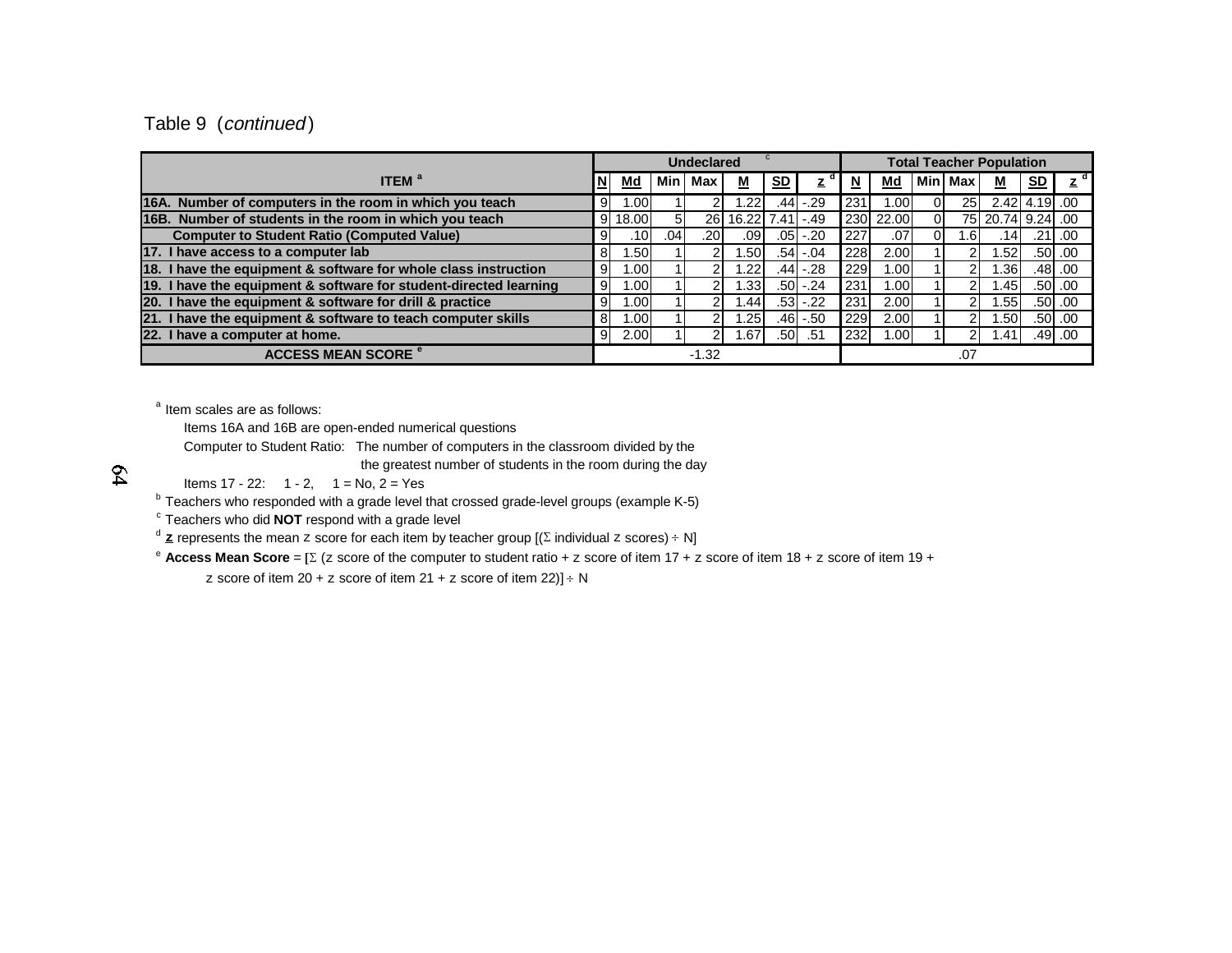cross grade level group ranked last. Half of the teachers surveyed said they did not have access to a computer lab.

When asked if they had the necessary equipment and software for whole class instruction, most teachers (64%) responded negatively  $-1 =$  $NO, 2 = YES$ . Slightly more than half of the survey

### **Relative Access Ranking by Gradelevel Group**  $(1 = \text{highest})$  Rank Group 1. 10-12 2. P-2 3. 3-5 4. 8-9 5. 6-7 6. Cross Grade

participants said they did not have the necessary equipment and software for student-directed learning. More teachers feel they have the necessary equipment for drill and practice activities, particularly teachers at the P-2 and 3-5 grade levels. About half of the teachers surveyed feel they have what they need to teach computer skills to their students.

Teachers were asked if they had a computer at home on which to work. The majority of teachers (59%) do not have a computer at home. Access is a mixed factor.

#### Training of Teachers to Use Computers

Teachers were positive about the training they had received in computer use (Table 10). Training is defined as the preparation of teachers to use computers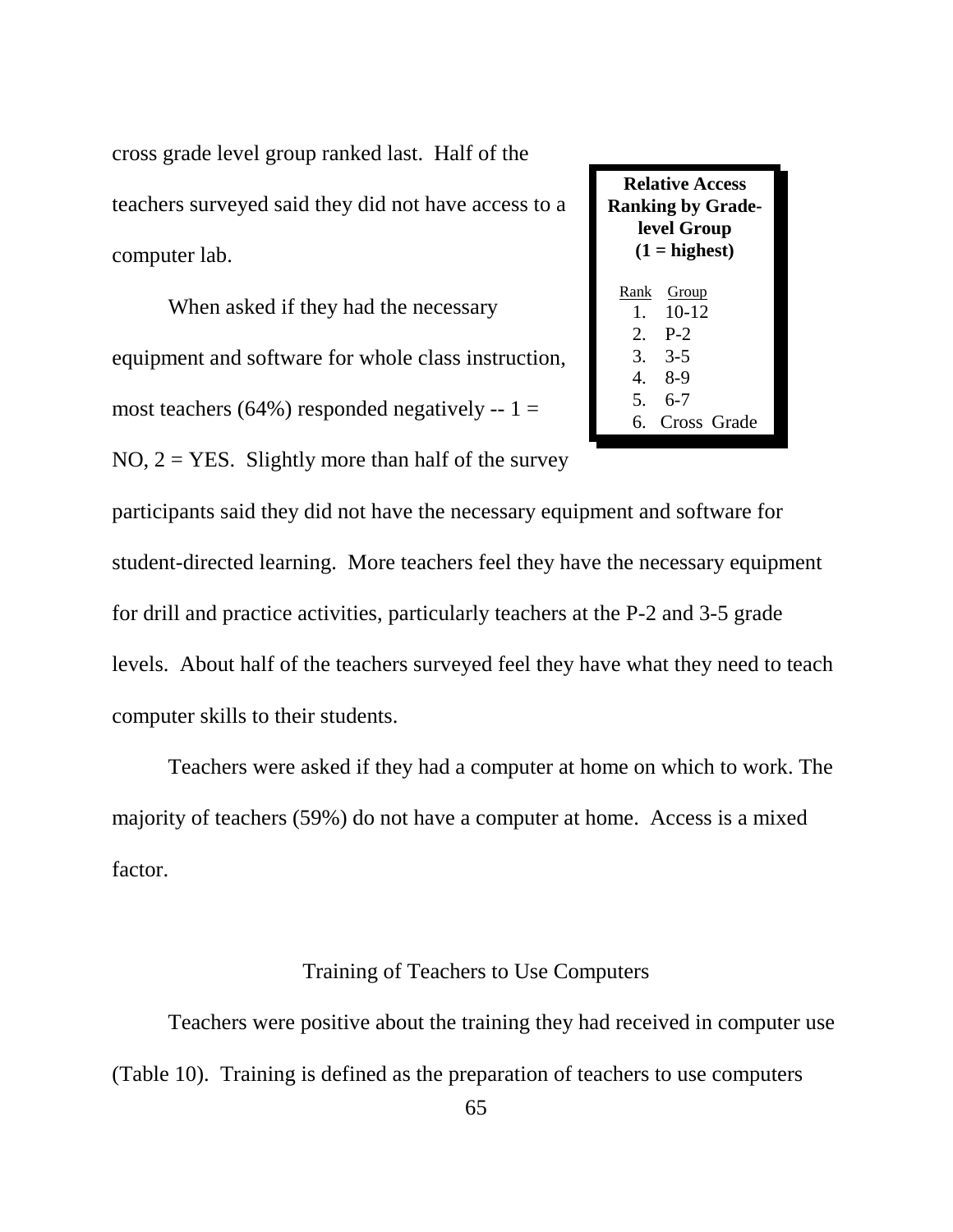Training to Use Computers by Teachers Grouped by Grade Level

|                                                                 |   |         |    |                 | <b>Preschool - Grade 2</b> |                     |           |     |         |    | Grade 3 - Grade 5 |             |                           |                               |
|-----------------------------------------------------------------|---|---------|----|-----------------|----------------------------|---------------------|-----------|-----|---------|----|-------------------|-------------|---------------------------|-------------------------------|
| <b>ITEM</b> <sup>a</sup>                                        | N | Md      |    | Min   Max       | <u>M</u>                   | SD                  | z         | . N | Md      |    | Min Max I         | M           | $\underline{\mathsf{SD}}$ | $\overline{z}^{\overline{d}}$ |
| 23. Hours of computer-related in-service                        |   | 42 2.50 | ΩI |                 |                            | 90 10.29 17.65 -.14 |           |     | 31 3.00 | ΩI |                   |             | 75 9.94 16.27 -.09        |                               |
| 24. Number of hours of computer-related college classes         |   | 45 2.00 | ΩI | 25 <sub>1</sub> | 2.36                       |                     | 1.30 - 12 |     | 33 3.00 | ΩI |                   | 8 2.76      | $2.00 - 0.07$             |                               |
| 25. School system offers computer training opportunities        |   | 47 2.00 |    |                 | 2.00                       | .00                 | .09       |     | 34 2.00 |    |                   | .97<br>2I 1 |                           | .171 -.22                     |
| 27. School system computer training has helped me use computers |   | 43 3.00 |    |                 | 2.84                       | .75                 | .31       |     | 27 3.00 |    |                   | 4 3.04      | .591                      | .13                           |
| 28. I would classify myself as                                  |   | 43 4.00 |    |                 | 3.23                       | .97                 | .10       |     | 30 4.00 |    |                   | 4 3.30      | .851                      | .17                           |
| <b>TRAINING MEAN SCORE</b>                                      |   |         |    | .16             |                            |                     |           |     |         |    | $-.17$            |             |                           |                               |

<sup>a</sup> Item scales are as follows:

Items 23 and 24 are open-ended numerical questions

Item 25:  $1 - 2$ ,  $1 = No$ ,  $2 = Yes$ 

Item 27:  $1 - 4$ ,  $1 =$  STRONGLY DISAGREE,  $2 =$  DISAGREE,  $3 =$  AGREE,  $4 =$  STRONGLY AGREE

Item 28: 1 - 4, 1 = A NON-USER, 2 = SELF TAUGHT, 3 = PEER TAUGHT, 4 = FORMALLY TRAINED (WORKSHOPS & COLLEGE CLASSES)

 $\overline{b}$  Teachers who responded to grade level crossed grade-level groups (example K-5)

Teachers who did **NOT** respond to grade level

 $d$  **z** represents the mean z score for each item by teacher group [( $\Sigma$  individual z scores) ÷ N]

 $\texttt{e}\,$  **Training Mean Score** = [Σ ( $\texttt{z}$  score of item 23 +  $\texttt{z}$  score of item 24 +  $\texttt{z}$  score of item 25 +  $\texttt{z}$  score of item 26 +  $\texttt{z}$  score of item 27)] ÷ N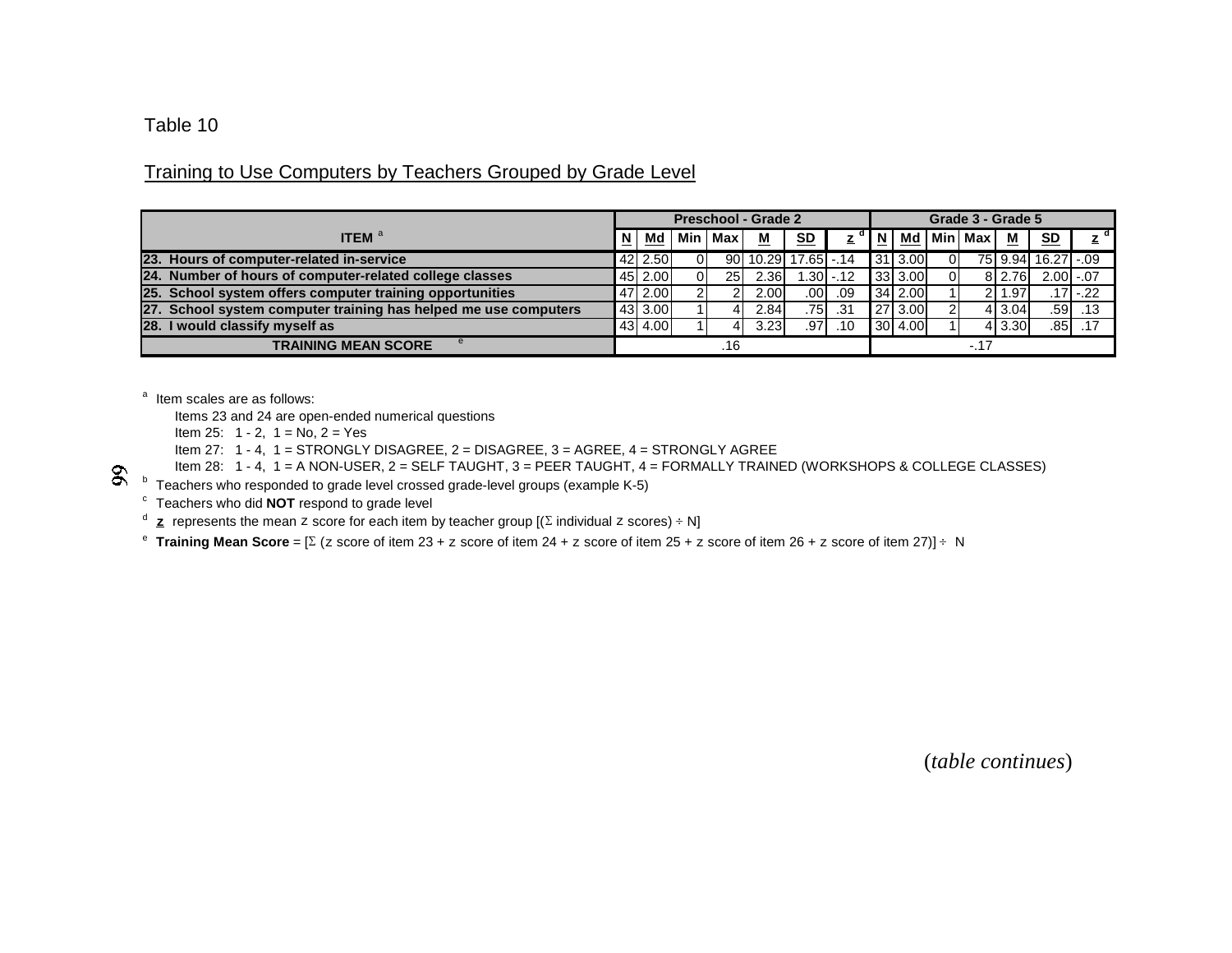#### Table 10 (continued)

|                                                                 |         |    | Grade 6 - Grade 7 |        |                    |             |         |                | Grade 8 - Grade 9  |          |                   |             |
|-----------------------------------------------------------------|---------|----|-------------------|--------|--------------------|-------------|---------|----------------|--------------------|----------|-------------------|-------------|
| <b>ITEM</b> <sup>a</sup>                                        | Md      |    | l Min I Max       | M      | <u>SD</u>          | z           |         |                | N   Md   Min   Max | M        | S <sub>D</sub>    | d l         |
| 23. Hours of computer-related in-service                        | 26 3.00 | ΟI |                   |        | 45 7.58 12.12 -.20 |             | 30 1.50 | $\overline{0}$ |                    |          | 60 9.27 16.12 .18 |             |
| 24. Number of hours of computer-related college classes         | 28 3.00 |    |                   | 12.89L |                    | $1.91 - 04$ | 33 2.00 | $\Omega$       |                    | 6 2.39   | .481              | .42         |
| 25. School system offers computer training opportunities        | 29 2.00 |    |                   | 212.00 | $.00 \mid$         | .09         | 35 2.00 | 21             |                    | 2 2.00   | .001              | .09         |
| 27. School system computer training has helped me use computers | 24 3.00 |    |                   | 4 2.88 | .741               | .11         | 22 3.00 |                |                    | 4l 2.68l |                   | $.95 - .40$ |
| 28. I would classify myself as                                  | 27 3.00 |    |                   | 4 3.00 |                    | $.00$ .13   | 30 3.00 |                |                    | 4 3.03   |                   | $.93 - 10$  |
| <b>TRAINING MEAN SCORE</b>                                      |         |    |                   |        |                    |             |         |                | .00                |          |                   |             |

<sup>a</sup> Item scales are as follows:

Items 23 and 24 are open-ended numerical questions

Item 25:  $1 - 2$ ,  $1 = No$ ,  $2 = Yes$ 

Item 27: 1 - 4, 1 = STRONGLEY DISAGREE, 2 = DISAGREE, 3 = AGREE, 4 = STRONGLY AGREE

Item 28: 1 - 4, 1 = A NON-USER, 2 = SELF TAUGHT, 3 = PEER TAUGHT, 4 = FORMALLY TRAINED (WORKSHOPS & COLLEGE CLASSES)

 $^{\circ}$  Teachers who responded with a grade level that crossed grade-level groups (example K-5)

c Teachers who did **NOT** respond to grade level

 $^{\text{d}}$  **z** represents the mean z score for each item by teacher group [( $\Sigma$  individual z scores) ÷ N]

 $\texttt{e}$  Tra**ining Mean Score** = [Σ ( $\texttt{z}$  score of item 23 +  $\texttt{z}$  score of item 24 +  $\texttt{z}$  score of item 25 +  $\texttt{z}$  score of item 26 +  $\texttt{z}$  score of item 27)]  $\texttt{+}$  N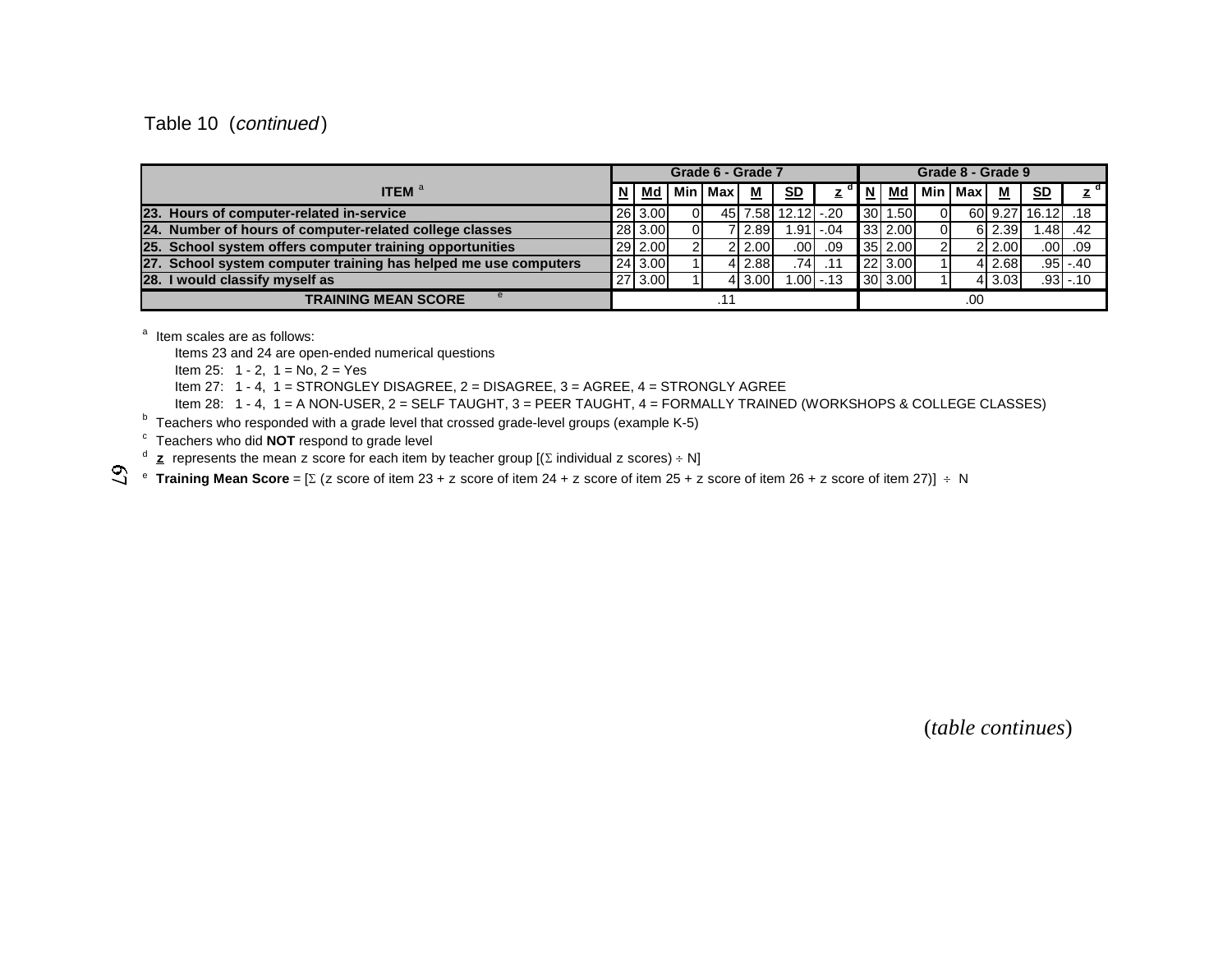Table 10 (continued)

|                                                                 |           |           | Grade 10 - Grade 12 |                     |                  |         |           | <b>Cross Grade Level</b> |                   |              |
|-----------------------------------------------------------------|-----------|-----------|---------------------|---------------------|------------------|---------|-----------|--------------------------|-------------------|--------------|
| <b>ITEM</b> <sup>6</sup>                                        | <u>Md</u> | Min   Max | м                   | <u>SD</u>           | $z^{\mathsf{a}}$ | $N$ Md  | Min   Max | <u>М</u>                 | S <sub>D</sub>    | d            |
| 23. Hours of computer-related in-service                        | 51 4.00   |           |                     | 90 12.20 19.61 -.02 |                  | 20 1.00 |           |                          | 90 11.95 21.48 35 |              |
| 24. Number of hours of computer-related college classes         | 53 2.00   | 10I       | 3.04                | $2.39 - 02$         |                  | 25 3.00 | 6         | 2.84                     |                   | $.311 - .09$ |
| 25. School system offers computer training opportunities        | 53 2.00   |           | .981                |                     | $.14$ - 11       | 25 2.00 |           | 2.00                     |                   | $.00$ . 09   |
| 27. School system computer training has helped me use computers | 33 3.00   |           | 2.73                | .91 l               | $-.39$           | 21 3.00 |           | 3.05I                    | .67               | .40          |
| 28. I would classify myself as                                  | 50 3.00   |           | 2.88                | .081                | $-.25$           | 23 4.00 |           | 3.48                     | .90               | .35          |
| <b>TRAINING MEAN SCORE</b>                                      |           | -.93      |                     |                     |                  |         | 1.10      |                          |                   |              |

<sup>a</sup> Item scales are as follows:

 $\overline{8}$ 

Items 23 and 24 are open-ended numerical questions

Item 25:  $1 - 2$ ,  $1 = No$ ,  $2 = Yes$ 

Item 27: 1 - 4, 1 = STRONGLY DISAGREE, 2 = DISAGREE, 3 = AGREE, 4 = STRONGLY DISAGREE

Item 28: 1 - 4, 1 = A NON-USER, 2 = SELF TAUGHT, 3 = PEER TAUGHT, 4 = FORMALLY TRAINED (WORKSHOPS & COLLEGE CLASSES)

 $^{\circ}$  Teachers who responded with a grade level that crossed grade-level groups (example K-5)

<sup>c</sup> Teachers who did **NOT** respond with a grade level<br><sup>d</sup> <sub>**z** represents the mean z score for each item by teacher group [(Σ individual z scores) ÷ N]</sub>

 $\texttt{e}$  Tra**ining Mean Score** = [Σ ( $\texttt{z}$  score of item 23 +  $\texttt{z}$  score of item 24 +  $\texttt{z}$  score of item 26 +  $\texttt{z}$  score of item 27)] ÷ N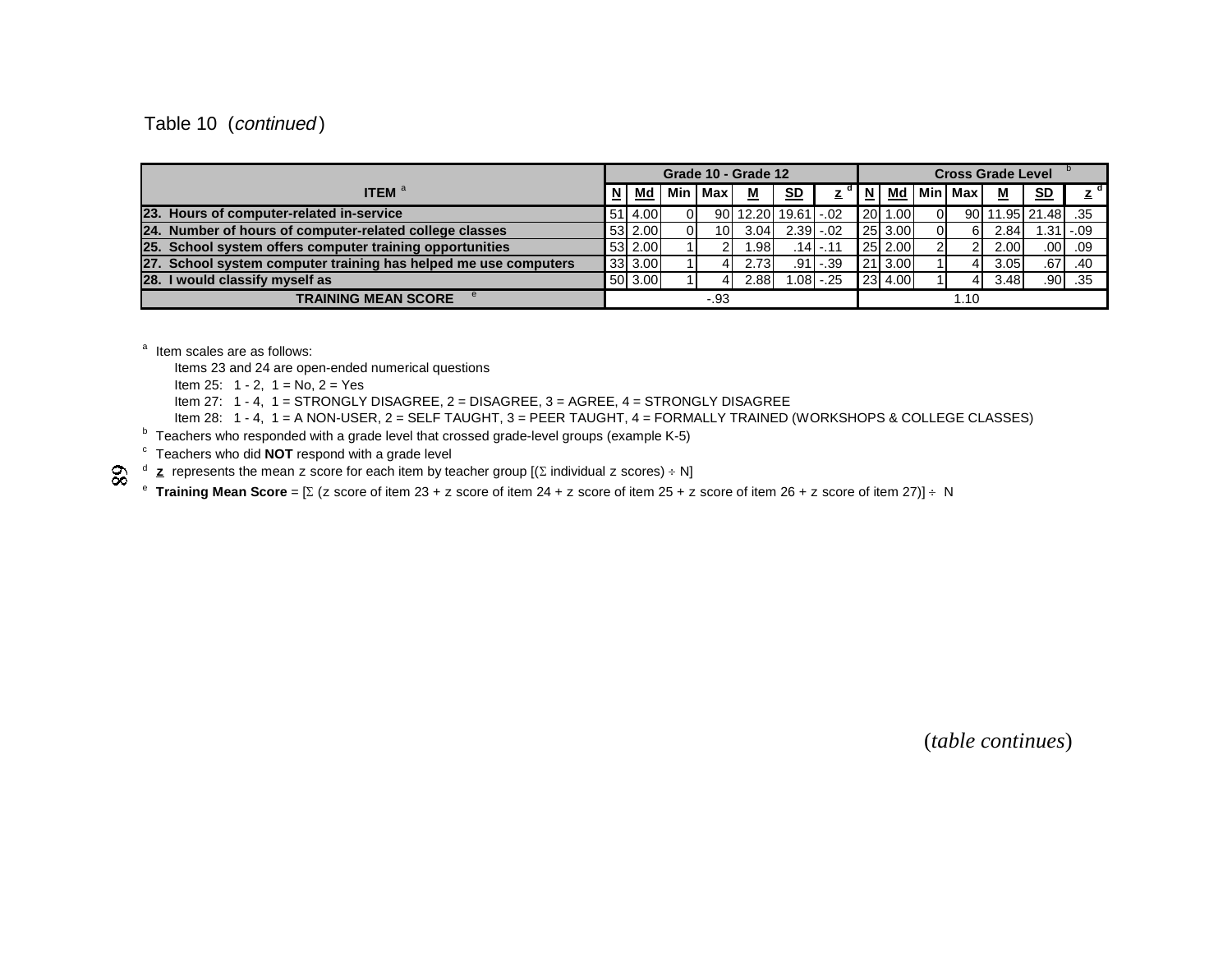Table 10 (continued)

|                                                                 |               | <b>Undeclared</b> |     |       |          |                   |     | <b>Total Teacher Population</b> |      |                |                 |                   |           |                  |
|-----------------------------------------------------------------|---------------|-------------------|-----|-------|----------|-------------------|-----|---------------------------------|------|----------------|-----------------|-------------------|-----------|------------------|
| <b>ITEM</b> <sup>8</sup>                                        |               | Md                | Min | l Max | <u>м</u> | SD                | z   | N                               | Md   |                | Min Max         | <u>м</u>          | <u>SD</u> | $\overline{z}^d$ |
| 23. Hours of computer-related in-service                        |               | 5 4.00            |     | 20I   |          | 6.20 8.07         | .18 | 205                             | 3.00 | $\overline{0}$ |                 | 90 10.28 17.26 00 |           |                  |
| 24. Number of hours of computer-related college classes         |               | $9 \, 2.00$       |     |       |          | $2.11$ 1.27 $-19$ |     | 226                             | 2.00 | $\overline{0}$ | 10 <sup>1</sup> | 2.69              |           | $.81$ .00        |
| 25. School system offers computer training opportunities        |               | $9 \, 2.00$       |     |       | 2.00I    | .001              | .09 | 232                             | 2.00 |                | 21              | ا99.              |           | $.09$ . 00.      |
| 27. School system computer training has helped me use computers |               | $9 \, 3.00$       |     |       | 2.78     | .831              | .40 | 1791                            | 3.00 |                |                 | 2.85              |           | .78 .00          |
| <b>28.</b> I<br>I would classify myself as                      |               | 9 4.00            |     |       | 3.33     | .871              | .20 | 212                             | 4.00 |                | 41              | 3.13              |           | $.99-.00$        |
| <b>TRAINING MEAN SCORE</b>                                      | .56<br>$-.07$ |                   |     |       |          |                   |     |                                 |      |                |                 |                   |           |                  |

<sup>a</sup> Item scales are as follows:

Items 23 and 24 are open-ended numerical questions

Item 25:  $1 - 2$ ,  $1 = No$ ,  $2 = Yes$ 

Item 27:  $1 - 4$ ,  $1 = STRONGLY DISAGREE$ ,  $2 = AGREE$ ,  $3 = AGREE$ ,  $4 = STRONGLY AGREE$ 

Item 28: 1 - 4, 1 = A NON-USER, 2 = SELF TAUGHT, 3 = PEER TAUGHT, 4 = FORMALLY TRAINED (WORKSHOPS & COLLEGE CLASSES)

 $^{\circ}$  Teachers who responded with a grade level that crossed grade-level groups (example K-5)

**δ** <sup>c</sup> Teachers who did **NOT** respond with a grade level<br> **δ** <sup>d</sup> **z** represents the mean z score for each item by teacher group [(Σ individual z scores) ÷ N

 $\texttt{e}$  Training Mean Score = [Σ ( $\texttt{z}$  score of item 23 +  $\texttt{z}$  score of item 24 +  $\texttt{z}$  score of item 25 +  $\texttt{z}$  score of item 26 +  $\texttt{z}$  score of item 27)]  $\texttt{+}$  N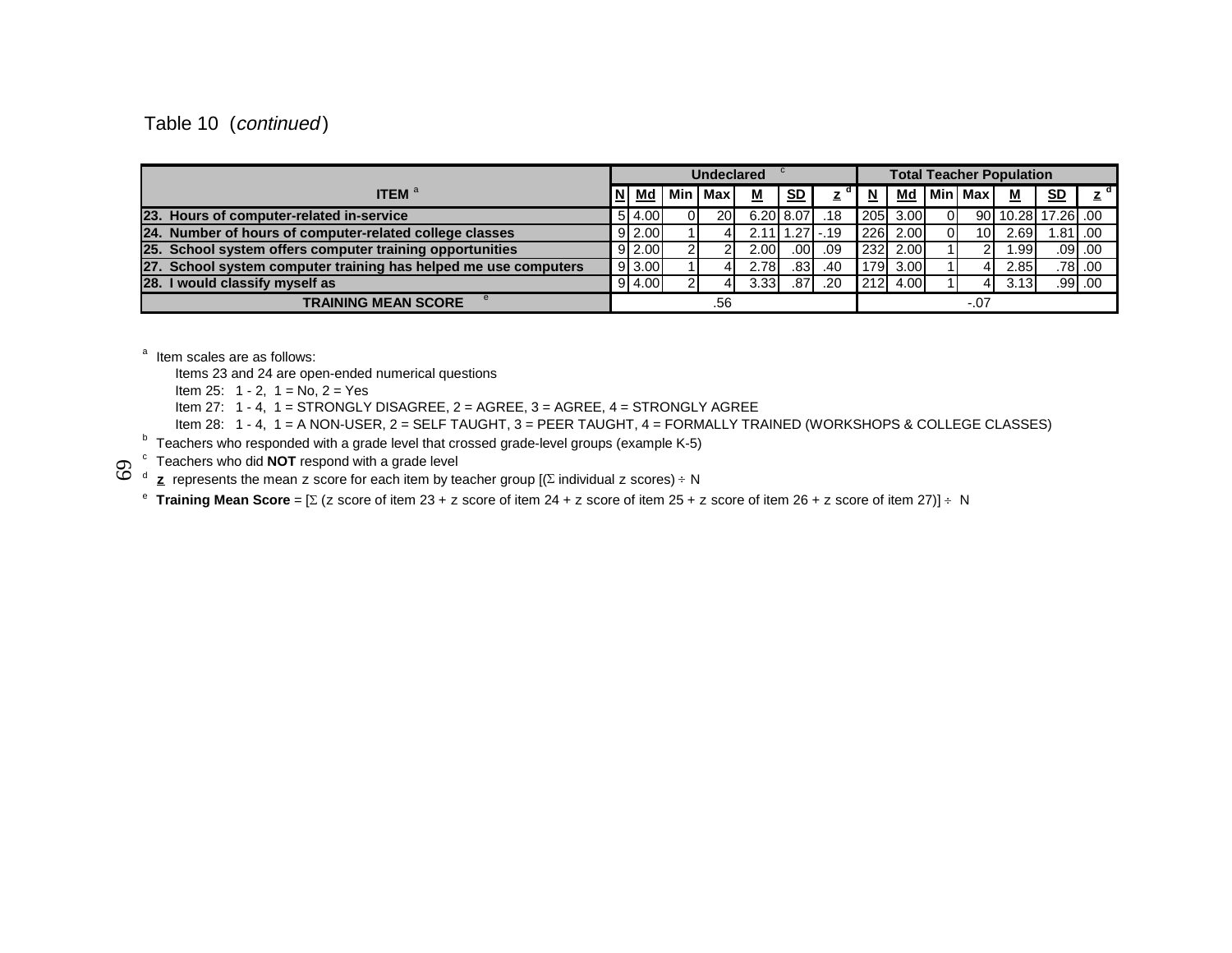in the classroom. The scores for training were universally high, so while the 10-12 grade level group had the lowest relative rank in training, it is still a fairly positive score. The total population of classroom teachers reported an average of 10.28 hours of computer-related inservice and 2.69 computer-related

**Relative Training Ranking by Gradelevel Group**  $(1 = \text{highest})$  Rank Group 1. Cross Grade 2. P-2 3. 8-9 4. 6-7 5. 3-5 6. 10-12

college classes. Grades 6-7 had the lowest amount of inservice (7.58 hours), while P-2 teachers reported the lowest average number of computer classes (2.36 classes). Only eight percent of the survey participants had received no training (Table 11).

When the participants in the survey were asked to classify their computer expertise, only 6 % of the teachers classified themselves as non-users, 26% reported they were self-taught, 18 % responded as peer-taught, and 50% considered themselves to be formally trained. The training provided by the school system appears to have made some difference in both the self-perception of teachers and use of computers in classroom instruction by teachers.

Support of Teachers in the Use of Computers

Support is defined as the assistance needed to use computers in the classroom (i.e., computer technicians, computer literate coworkers, and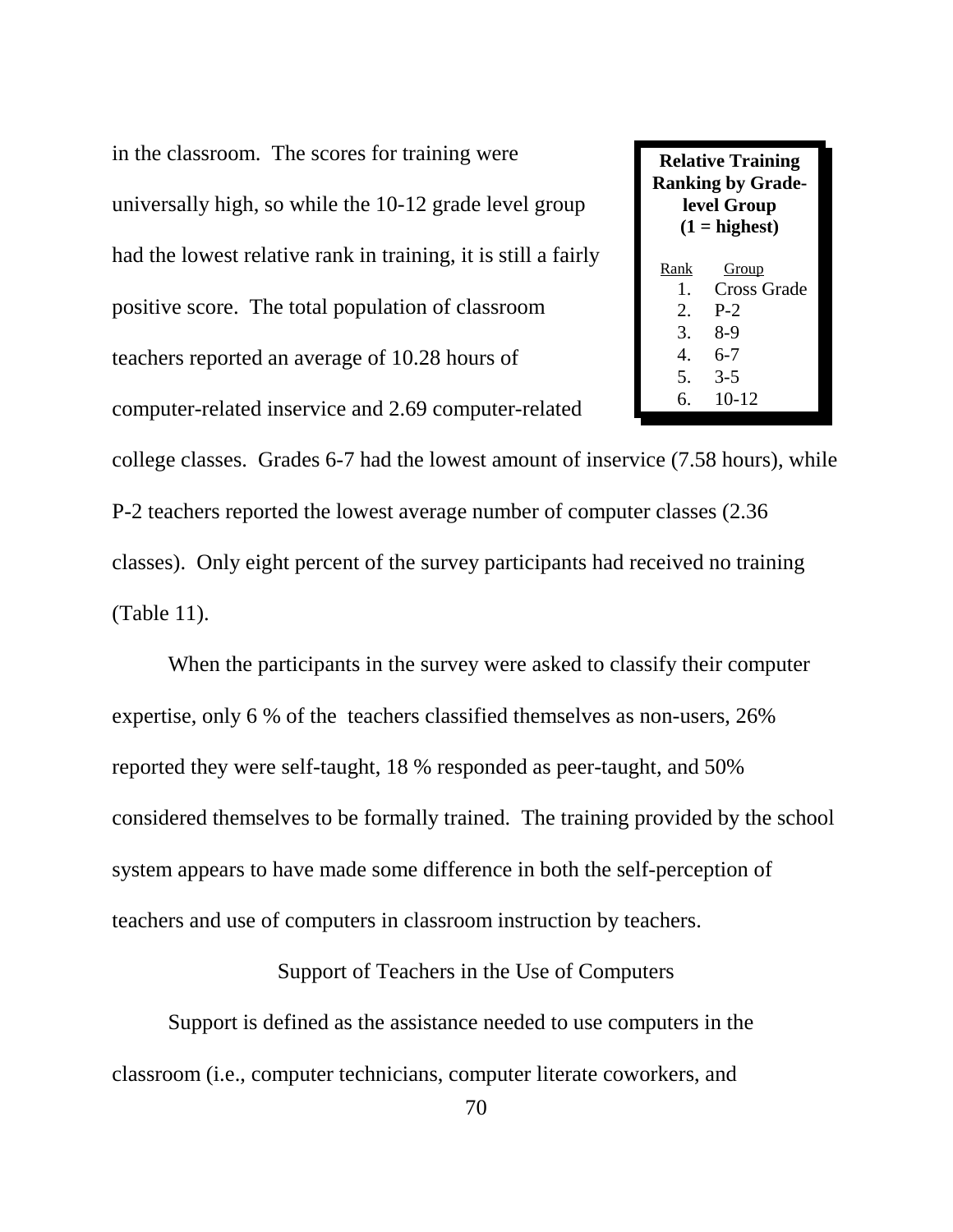# Computer Training Received by Teachers Grouped by Grade Level

|                                      | Preschool -<br>Grade 2 | Grade 3 -<br>Grade 5 | Grade 7  | Grade 9  | Grade 6 - Grade 8 - Grade 10 - | <b>Cross</b><br>Grade 12 Grade Level Undeclared |         | <b>Total Teacher</b><br>Population |
|--------------------------------------|------------------------|----------------------|----------|----------|--------------------------------|-------------------------------------------------|---------|------------------------------------|
| Type of Training                     | $N = 47$               | $N = 34$             | $N = 29$ | $N = 35$ | $N = 53$                       | $N = 24$                                        | $N = 9$ | $N = 231$                          |
| <b>No Training</b>                   |                        |                      |          |          |                                |                                                 |         |                                    |
| <b>Computer Operation and Basics</b> | 43                     | 26                   | 26       | 28       | 41                             | 24                                              |         | 196                                |
| <b>Word Processing</b>               | 22                     | 15                   | 15       | 19       | 39                             | 14                                              |         | 129                                |
| <b>Presentation Software</b>         | 6                      | 8                    | 4        | 10       | 21                             |                                                 |         | 59                                 |
| <b>Spreadsheeting</b>                | 9                      | 9                    | 6        | 12       | 18                             | 9                                               |         | 65                                 |
| <b>Database Management</b>           |                        | 5                    | 5        |          | 12                             | 6                                               |         | 42                                 |
| <b>Other</b>                         | 14                     | 13                   |          | 8        | 9                              |                                                 |         | 53                                 |

 $\geq$  Note. Numbers in the table are frequencies.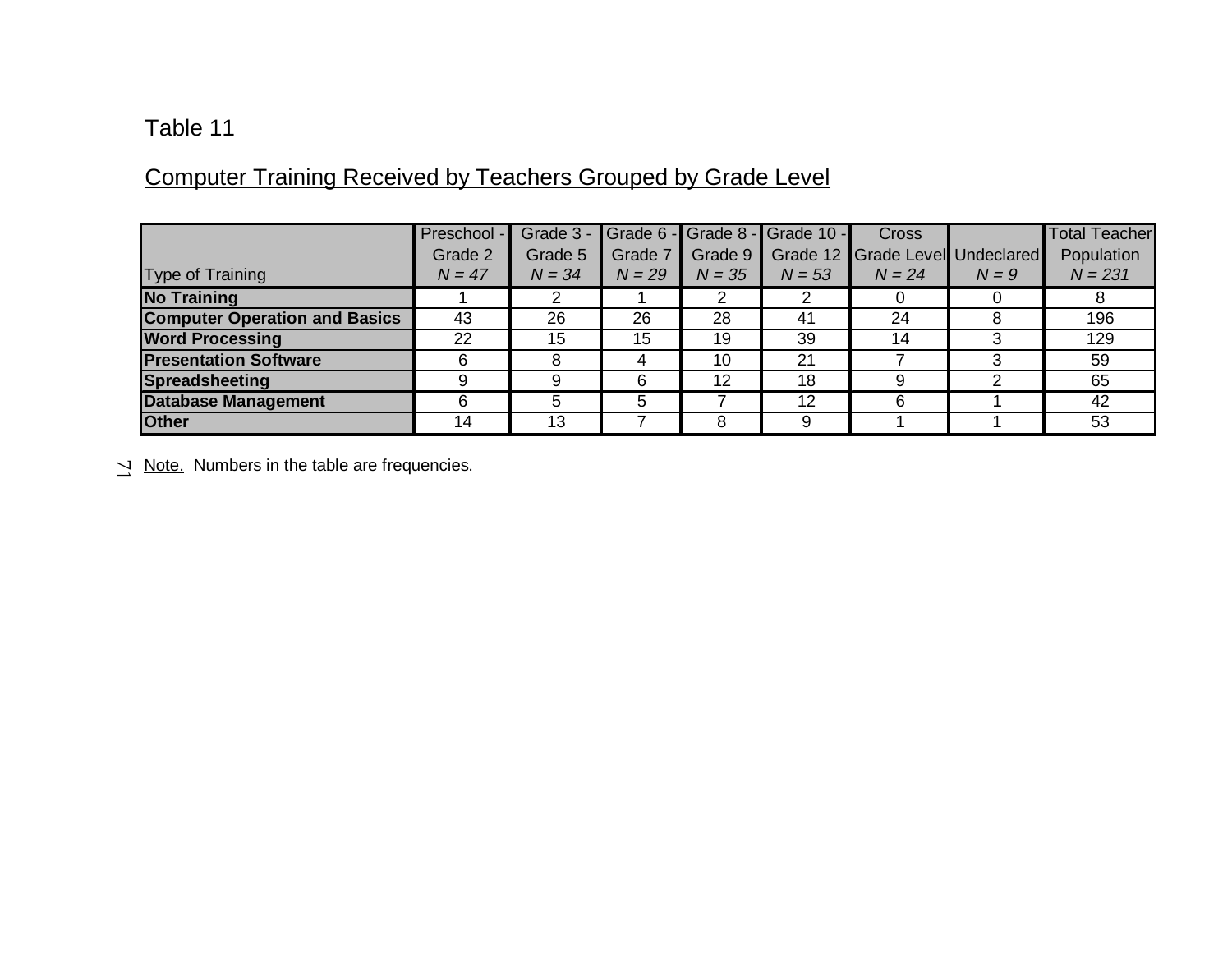administrators/others who endorse computer use) (Table 12). Communications do not seem to be a problem with regard to computer technicians. When asked if the school system had a computer technician, whom they could call with computerrelated questions, most teachers (89%) were aware that the school system employed technicians to repair computers. Almost every teacher (90%) has determined who in their building has some expertise about computers and considers them a resource for computer-related questions.

Teachers rated the speed with which computer-related questions were answered as adequate or fast (66%) and slow or nonexistent (34%). Most teachers are satisfied with rate of repair and technical support. The 8-9 and 10-12 grade level groups were less likely to rate the speed as adequate or fast.

All teachers felt a high degree of support for computer use in the classroom from their principal, the central office, the school board, and parents. Grades 6-7 had the highest relative ranking in support. The 8-9 group ranked last. Once again, the total support score was high, and a relative ranking of "last" does not indicate that teachers feel a lack of support.

|                      | <b>Relative Support</b><br><b>Ranking by Grade-</b><br>level Group<br>$(1 =$ highest) |  |  |  |  |  |  |  |  |  |  |  |
|----------------------|---------------------------------------------------------------------------------------|--|--|--|--|--|--|--|--|--|--|--|
| Rank                 | Group                                                                                 |  |  |  |  |  |  |  |  |  |  |  |
| $1_{-}$              | 6-7                                                                                   |  |  |  |  |  |  |  |  |  |  |  |
| 2.                   | $3-5$                                                                                 |  |  |  |  |  |  |  |  |  |  |  |
| 3.                   | $P-2$                                                                                 |  |  |  |  |  |  |  |  |  |  |  |
| $\mathbf{4}_{\cdot}$ | Cross Grade                                                                           |  |  |  |  |  |  |  |  |  |  |  |
| 5.                   | $10 - 12$                                                                             |  |  |  |  |  |  |  |  |  |  |  |
| 6                    | 8-9                                                                                   |  |  |  |  |  |  |  |  |  |  |  |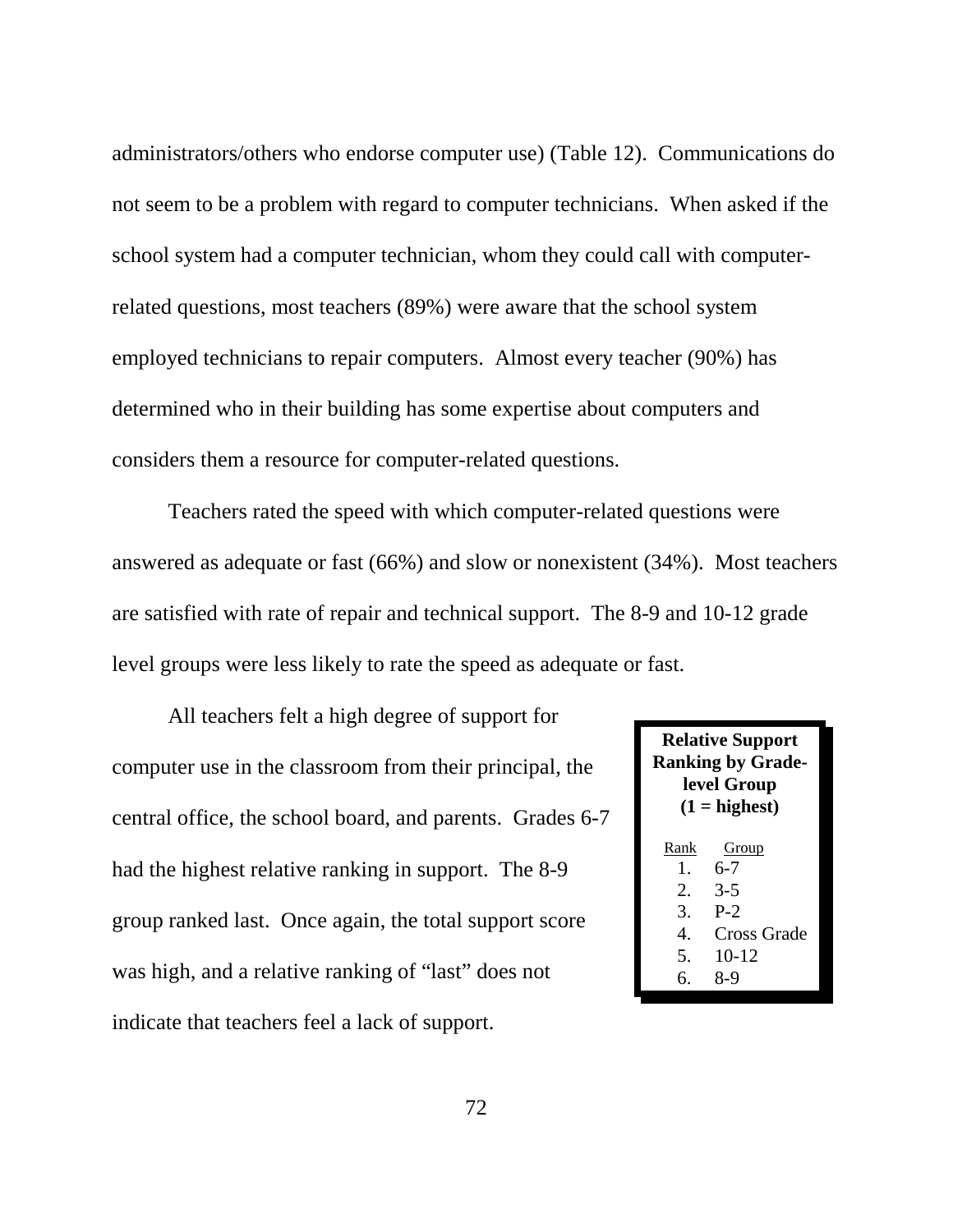# Support in the Use of Computers by Teachers Grouped by Grade Level

|                                                                            | Preschool - Grade 2 |             |      |           |                | Grade 3 - Grade 5 |                    |  |           |    |                        |                             |           |                |
|----------------------------------------------------------------------------|---------------------|-------------|------|-----------|----------------|-------------------|--------------------|--|-----------|----|------------------------|-----------------------------|-----------|----------------|
| <b>ITEM</b> <sup>a</sup>                                                   |                     | Md          |      | Min   Max | М              | SD                | $z^{\alpha}$       |  |           |    | I N I Md I Min I Max I | M                           | <u>SD</u> | z <sup>d</sup> |
| 30. The school system has a computer technician                            |                     | 47 2.00     |      |           | 2 1.89 31      |                   | .02                |  | $33$ 2.00 |    |                        | $2$ 1.91                    |           | $.29-.07$      |
| 31. There is a person in the building who can answer computer questions    |                     | 45 2.00     |      |           | 2 1.93 25      |                   | .12                |  | 34 2.00   |    |                        | $2$   1.82 $ $ .39 $ $ -.25 |           |                |
| 32. How fast do you get help with computer-related questions?              |                     | 44 3.00     |      |           |                |                   | 4 2.93 63 32       |  | 34 3.00   |    |                        | 4 2.85 70 36                |           |                |
| 33. My principal is supportive of computers in the classroom               |                     | 44 3.00     |      |           |                |                   | 4 3.07 .70 -.12    |  | 30 4.00   |    |                        | 4 3.57 .50 .23              |           |                |
| 34. The central administration is supportive of computers in the classroom |                     | $ 42 $ 3.00 |      |           |                |                   | $4$ 3.12 .74 $-04$ |  | $32$ 4.00 |    |                        | 4 3.50 67 34                |           |                |
| 35. The school board is supportive of computers in the classroom           |                     | 39 3.00     |      |           | 4 3.08 77      |                   | .01                |  | 28 3.00   |    |                        | 4 3.43 .50 .20              |           |                |
| 36. Parents are supportive of computers in the classroom                   |                     | 42 3.00     |      |           | 4 3.24 .58 .15 |                   |                    |  | 30 3.00   | зI |                        | 4 3.47 51 3.47              |           |                |
| <b>SUPPORT MEAN SCORE</b>                                                  | .37                 |             | 1.21 |           |                |                   |                    |  |           |    |                        |                             |           |                |

<sup>a</sup> Item scales are as follows:

Items 30 and 31:  $1 - 2$ ,  $1 = No$ ,  $2 = Yes$ 

Items 32 - 36: 1 - 4, 1 = STRONGLY DISAGREE, 2 = DISAGREE, 3 = AGREE, 4 = STRONGLY AGREE

<sup>b</sup> Teachers who responded with a grade level that crossed grade-level groups (example K-5)

 $\textdegree$  Teachers who did **NOT** respond with a grade level

 $^{\text{d}}$   $\frac{\text{z}}{\text{z}}$  represents the mean z score for each item by teacher group [( $\Sigma$  individual z scores) ÷ N

e **Support Mean Score** = [ (z score of Item 30 + z score of item 31 + z score of item 32 + z score of item 33 + z score of item 34 +

z score of item 35 + z score of item 36)]  $\div$  N

 $\mathbb{Z}$ 

(*table continues*)

Table 12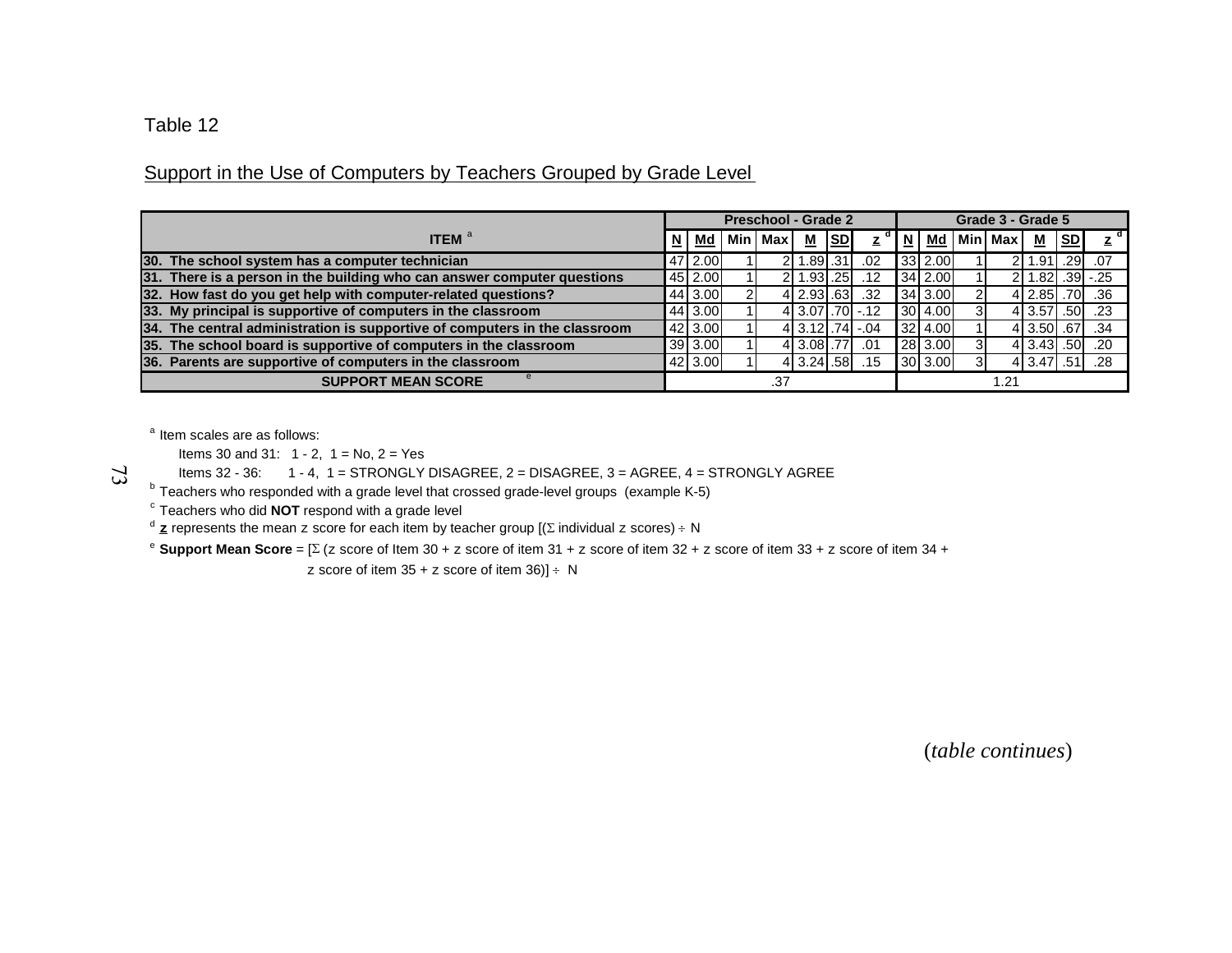Table 12 (continued)

|                                                                            | Grade 6 - Grade 7 |         |  |                |                |    | Grade 8 - Grade 9         |        |              |  |           |                                          |    |                           |
|----------------------------------------------------------------------------|-------------------|---------|--|----------------|----------------|----|---------------------------|--------|--------------|--|-----------|------------------------------------------|----|---------------------------|
| <b>ITEM</b> $^a$                                                           |                   |         |  | Md   Min   Max | М              | SD | $\mathbf{z}^{\mathsf{a}}$ | 'I N I | Md           |  | Min   Max | $\underline{\mathsf{M}}$                 | SD | $\mathbf{z}^{\mathsf{d}}$ |
| 30. The school system has a computer technician                            |                   | 29 2.00 |  |                |                |    | .86. 35. <b>38.</b> 08    |        | 35 2.00      |  |           | $211.94$ . 24, 18                        |    |                           |
| 31. There is a person in the building who can answer computer questions    |                   | 29 2.00 |  |                |                |    | .901 - 311 - 01           |        | $34 \, 2.00$ |  |           | 2 1.91 .29 .04                           |    |                           |
| 32. How fast do you get help with computer-related questions?              |                   | 29 3.00 |  |                | 4 2.86 69 37   |    |                           |        | 29 3.00      |  |           | 4 2.59 .73 -.29                          |    |                           |
| 33. My principal is supportive of computers in the classroom               |                   | 29 3.00 |  |                | 4 3.34 48      |    | .33                       |        | 33 3.00      |  |           | $4$   3.21   .48   .03                   |    |                           |
| 34. The central administration is supportive of computers in the classroom |                   | 28 3.00 |  |                | 4 3.39 .50     |    | .33                       |        | 28 3.00      |  |           | $413.11$ .63 $-35$                       |    |                           |
| 35. The school board is supportive of computers in the classroom           |                   | 24 3.00 |  |                | $4$ 3.49 $.51$ |    | .30 <sub>1</sub>          |        | 24 3.00      |  |           | $4$ 3.04 .62 $-32$                       |    |                           |
| 36. Parents are supportive of computers in the classroom                   |                   | 27 3.00 |  |                | 4 3.30 .54     |    | .37                       |        | 23 3.00      |  |           | $4 \overline{)3.13 \overline{.34}}$ - 51 |    |                           |
| <b>SUPPORT MEAN SCORE</b>                                                  | 1.71              |         |  |                |                |    |                           |        | $-1.24$      |  |           |                                          |    |                           |

<sup>a</sup> Item scales are as follows:

 $\mathcal{I}$ 

Items 30 and 31:  $1 - 2$ ,  $1 = No$ ,  $2 = Yes$ 

Items 32 - 36: 1 - 4, 1 = STRONGLY DISAGREE, 2 = DISAGREE, 3 = AGREE, 4 = STRONGLY AGREE

<sup>b</sup> Teachers who responded with a grade level that crossed grade-level groups (example K-5)

 $\textdegree$  Teachers who did **NOT** respond with a grade level

 $^{\text{d}}$  **z** represents the mean  $z$  score for each item by teacher group [( $\Sigma$  individual  $z$  scores) ÷ N

e **Support Mean Score** = [ (z score of Item 30 + z score of item 31 + z score of item 32 + z score of item 33 + z score of item 34 +

z score of item 35 + z score of item 36)] ÷ N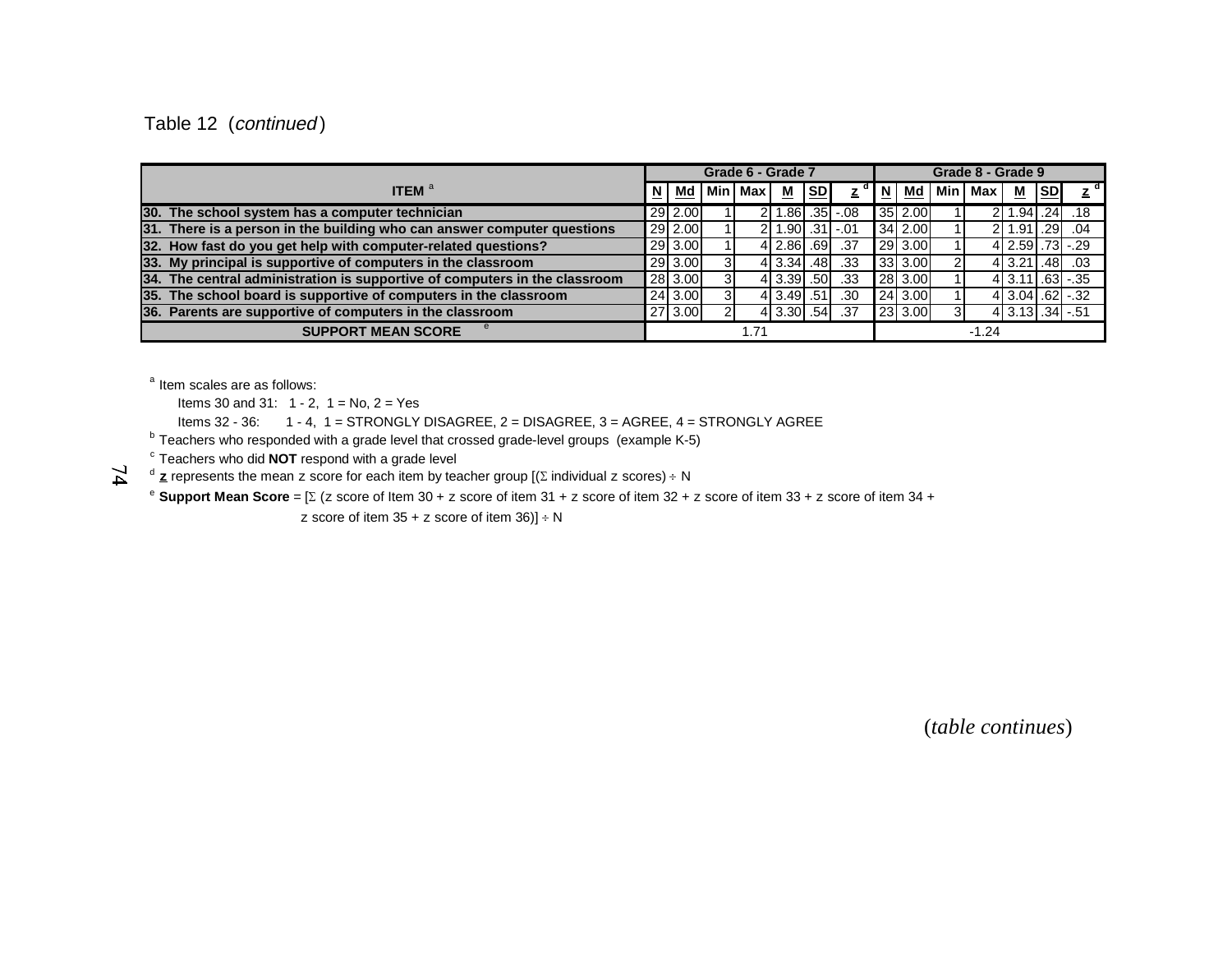Table 12 (continued)

|                                                                            | Grade 10 - Grade 12 |         |     |       |                |    | Cross Grade Leve <sup>o</sup> |       |             |     |         |                |    |                          |
|----------------------------------------------------------------------------|---------------------|---------|-----|-------|----------------|----|-------------------------------|-------|-------------|-----|---------|----------------|----|--------------------------|
| <b>ITEM</b> $^{\mathrm{a}}$                                                | . N                 | Md      | Min | Max l | −              | SD | $\mathbf{z}$                  | . N ' | l Md        | Min | l Max I | −              | SD | $z^{d}$                  |
| 30. The school system has a computer technician                            |                     | 52 2.00 |     |       |                |    | $1.81$ . $40$ . $25$          |       | $25$ 2.00   |     |         |                |    | 10. 28. 1.92             |
| 31. There is a person in the building who can answer computer questions    |                     | 51 2.00 |     |       | $1.92$ . $27$  |    | .08                           |       | $25$   2.00 |     |         |                |    | $1.88$ . $33$ . $06$     |
| 32. How fast do you get help with computer-related questions?              |                     | 40 3.00 |     |       |                |    | $4$ 2.65 .70 $-42$            |       | 19 3.00     |     |         |                |    | $4$   2.79   .54   $-23$ |
| 33. My principal is supportive of computers in the classroom               |                     | 44 3.00 |     |       |                |    | $4$ 3.23 .42 $-35$            |       | $23$ 3.00   |     |         |                |    | 4 3.44 51 15             |
| 34. The central administration is supportive of computers in the classroom |                     | 45 3.00 |     |       |                |    | $4$ 3.13 $.55$ $-.24$         |       | 23 3.00     |     |         | $4$ 3.48 .51   |    | .26                      |
| 35. The school board is supportive of computers in the classroom           |                     | 41 3.00 |     |       | 4 3.22 57 -.07 |    |                               |       | 19 3.00     |     |         |                |    | $4$ 3.26 .45 $-04$       |
| 36. Parents are supportive of computers in the classroom                   |                     | 43 3.00 |     |       |                |    | $4$   3.12  .32  -.18         |       | 22 3.00     |     |         | 4 3.09 .53 .01 |    |                          |
| <b>SUPPORT MEAN SCORE</b>                                                  | -.93<br>.02         |         |     |       |                |    |                               |       |             |     |         |                |    |                          |

<sup>a</sup> Item scales are as follows:

Items 30 and 31:  $1 - 2$ ,  $1 = No$ ,  $2 = Yes$ 

Items 32 - 36: 1 - 4, 1 = STRONGLY DISAGREE, 2 = DISAGREE, 3 = AGREE, 4 = STRONGLY AGREE

 $^{\circ}$  Teachers who responded with a grade level that crossed grade-level groups (example K-5)

 $\mathrm{^{\circ}}$  Teachers who did **NOT** respond with a grade level

 $72$  $^{\text{d}}$   $\underline{\mathbf{z}}$  represents the mean  $z$  score for each item by teacher group [( $\Sigma$  individual  $z$  scores) ÷ N

e **Support Mean Score** = [ (z score of Item 30 + z score of item 31 + z score of item 32 + z score of item 33 + z score of item 34 +

z score of item  $35 + z$  score of item  $36$ ] ÷ N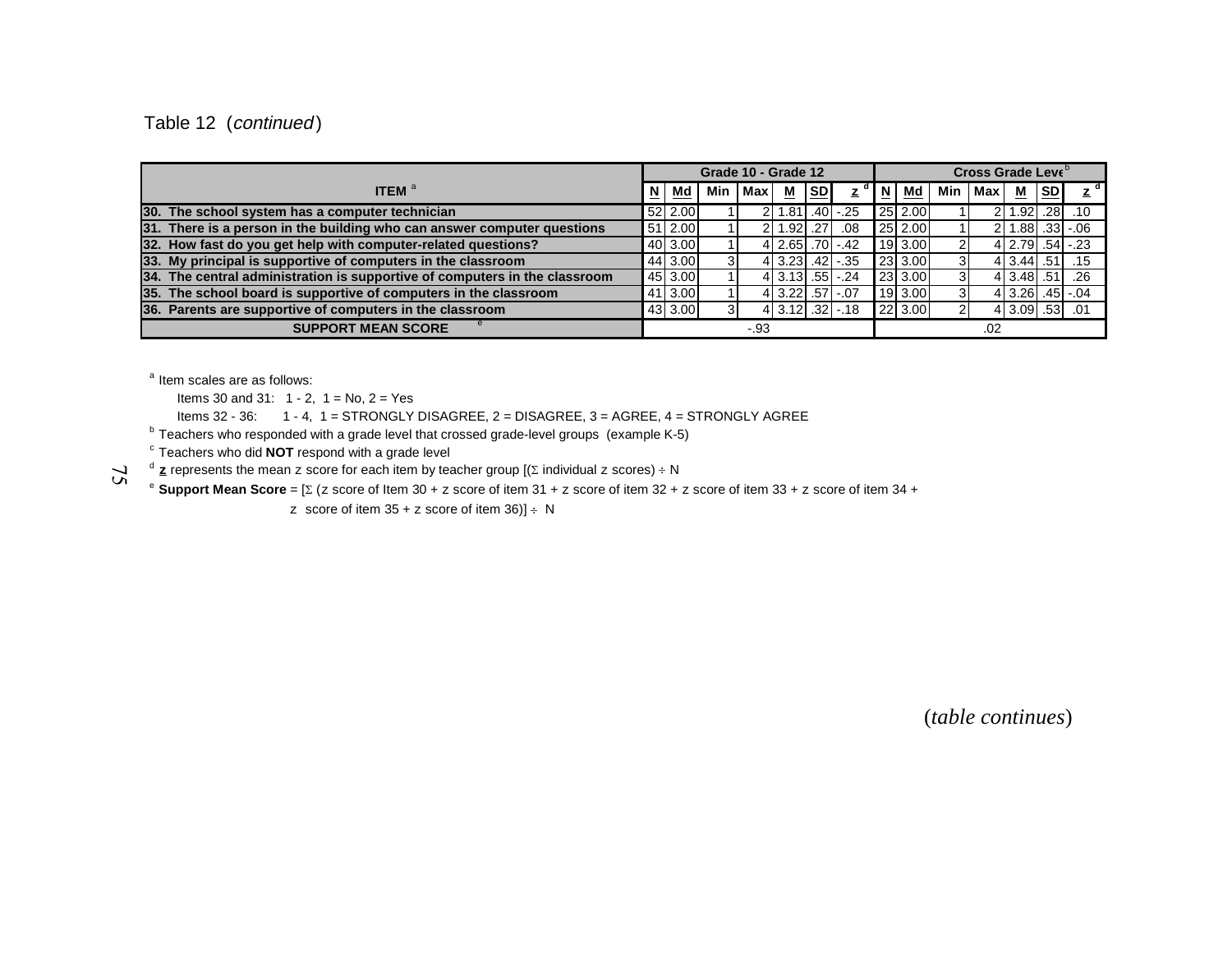# Table 12 (continued)

|                                                                            | Undeclared <sup>c</sup> |                    |   |         |                         | <b>Total Teacher Population</b> |     |   |          |  |           |                  |            |  |
|----------------------------------------------------------------------------|-------------------------|--------------------|---|---------|-------------------------|---------------------------------|-----|---|----------|--|-----------|------------------|------------|--|
| <b>ITEM</b> $^a$                                                           |                         | Md                 |   | Min Max | <u>м</u>                | SD                              | z   | N | Md       |  | Min   Max | M                | <u> SD</u> |  |
| 30. The school system has a computer technician                            |                         | 9 2.00             |   |         | 2 2.00 00               |                                 | .10 |   | 230 2.00 |  |           | 2 1.89 32 .00    |            |  |
| 31. There is a person in the building who can answer computer questions    |                         | 8 2.00             |   |         | $2$   1.88  .35  -.06   |                                 |     |   | 226 2.00 |  |           | $2$ 1.90 .30 .00 |            |  |
| 32. How fast do you get help with computer-related questions?              |                         | $9 \, 2.00$        |   |         | $4$   2.44   .88   -.23 |                                 |     |   | 204 3.00 |  |           | 4 2.77 69 00     |            |  |
| 33. My principal is supportive of computers in the classroom               |                         | $9 \mid 3.00 \mid$ |   |         | 4 3.33 .50              |                                 | .15 |   | 212 3.00 |  |           | 4 3.28 .55 .00   |            |  |
| 34. The central administration is supportive of computers in the classroom |                         | $9 \, 3.00$        |   |         | 3 2.78 67               |                                 | .26 |   | 207 3.00 |  |           | $4$ 3.24 .64 .00 |            |  |
| 35. The school board is supportive of computers in the classroom           |                         | 8 3.00             |   |         | $3 3.00 $ .00. -.04     |                                 |     |   | 183 3.00 |  |           | $4$ 3.22 .60 .00 |            |  |
| 36. Parents are supportive of computers in the classroom                   |                         | 8 3.00             | 3 |         | 4 3.13 35               |                                 | .01 |   | 195 3.00 |  |           | 4 3.22 48 .00    |            |  |
| <b>SUPPORT MEAN SCORE</b>                                                  | .53                     |                    |   | .09     |                         |                                 |     |   |          |  |           |                  |            |  |

<sup>a</sup> Item scales are as follows:

Items 30 and 31:  $1 - 2$ ,  $1 = No$ ,  $2 = Yes$ 

Items  $32 - 36$ : 1 - 4, 1 = STRONGLY DISAGREE, 2 = DISAGREE, 3 = AGREE, 4 = STRONGLY AGREE

 $^{\rm b}$  Teachers who responded with a grade level that crossed grade-level groups (example K-5)

 $\textdegree$  Teachers who did **NOT** respond with a grade level

 $\sigma$  **z** represents the mean z score for each item by teacher group [( $\Sigma$  individual z scores) ÷ N

<sup>e</sup> Support Mean Score = [ $\Sigma$  (z score of Item 30 + z score of item 31 + z score of item 32 + z score of item 33 + z score of item 34 +

 $z$  score of item 35 +  $z$  score of item 36)]  $\div$  N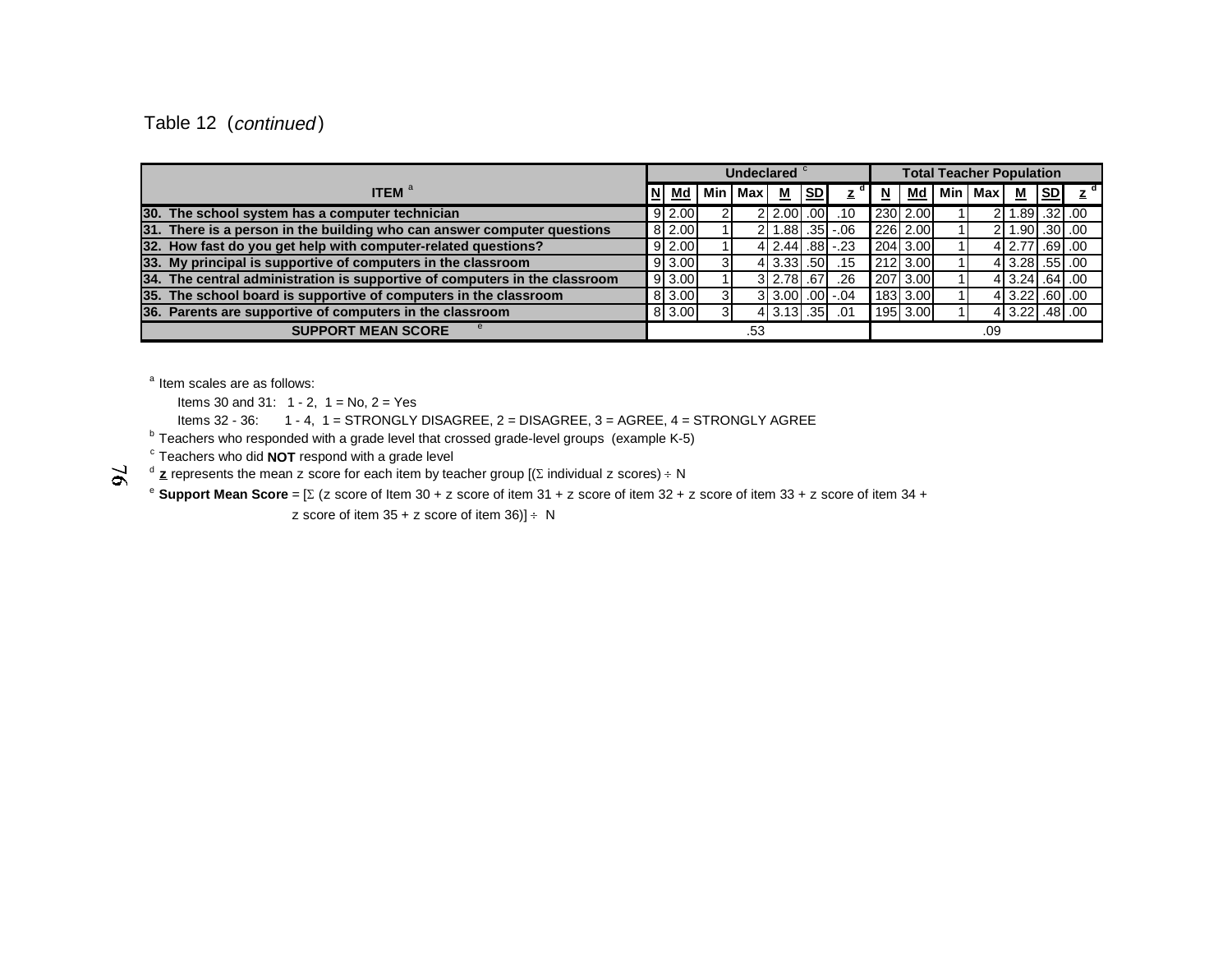#### Prediction of Teacher Computer Use

Multiple regression analysis was used to determine which factors were the best predictors of computer use. Predictor variables were regressed on each criterion variable: whole class instruction, student-directed learning, drill and practice, computer skills instruction, and over-all computer use. This analysis was done for each grade-level group as well as all classroom teachers.

#### Grades P-2

Two significant predictors were identified from the regression analysis for grade level group P-2 in computer skills instruction (Table 13). Support and age were found to be predictors of computer skills instruction use. Age appears to be the best predictor of computer skills instruction use, and the relationship is negative. In other words, the older the teacher, the less amount of computer skills instruction has been received. The regression analyses to identify predictors of whole class instruction, student-directed learning, drill and practice, and over-all computer use produced no significant predictors (Tables D1 - D4, Appendix D).

#### Grades 3-5

Training and Support appear to be the significant predictors of over-all computer use for grade-level group 3-5 (Table 14). Training is highly predictive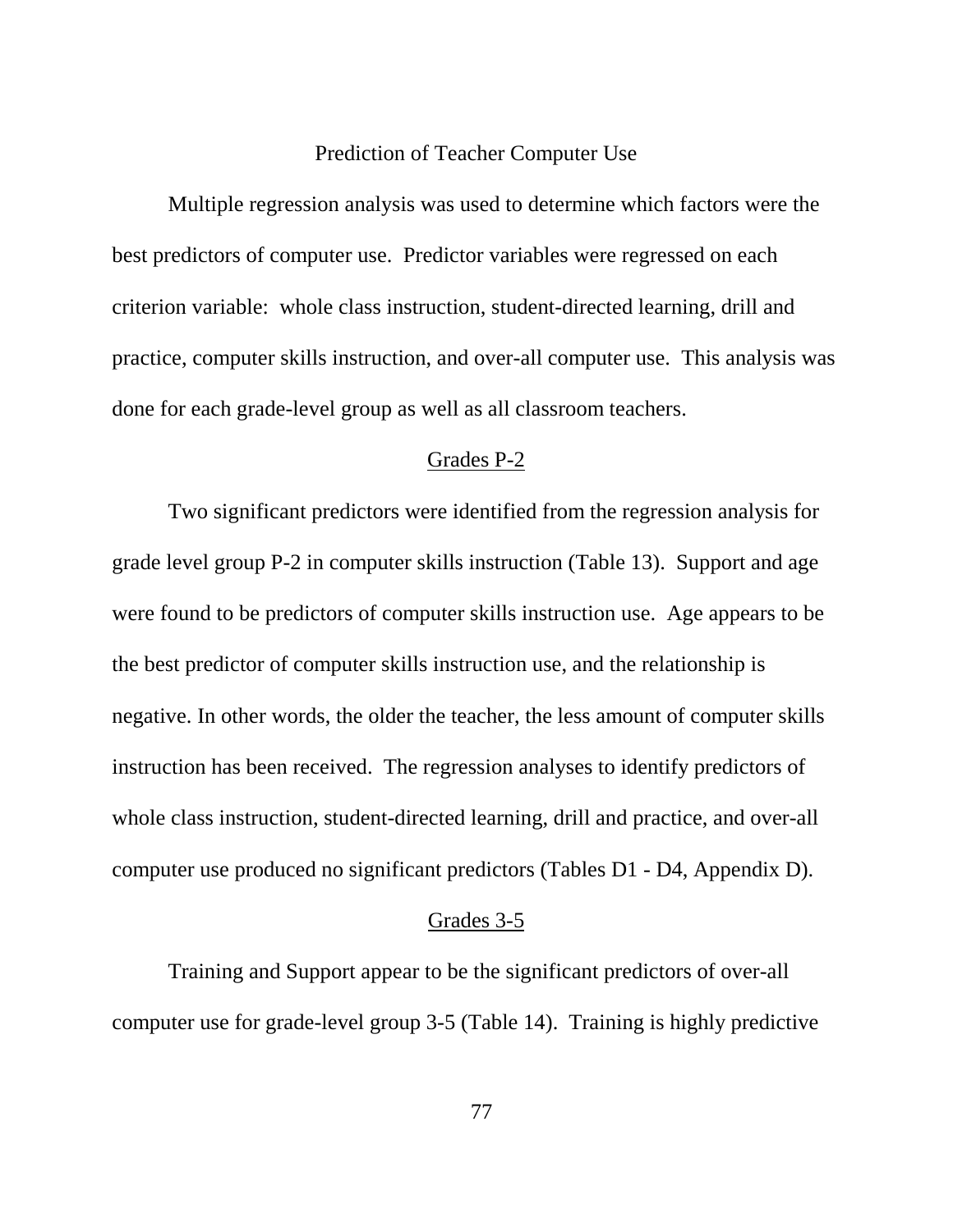Prediction of Computer Use in Computer Skills Instruction for Preschool - Grade 2 Teachers, N = 33<sup>a</sup>

Computer Skills Use = .12 - .02 Attitude + .05 Access + .16 Training + .15 Support - .72 Age - .38 Retirement <sup>b</sup>

\_\_\_\_\_\_\_\_\_\_\_\_\_\_\_\_\_\_\_\_\_\_\_\_\_\_\_\_\_\_\_\_\_\_\_\_\_\_\_\_\_\_\_\_\_\_\_\_\_\_\_\_\_\_\_\_\_\_\_\_\_\_\_\_\_\_\_\_\_\_\_\_\_\_\_\_\_\_\_\_\_\_\_\_\_\_\_\_\_\_\_\_\_\_\_\_\_\_\_\_

R-Sq .31

| <b>Analysis of Variance</b> |    |       |           |      |     |  |  |  |  |  |
|-----------------------------|----|-------|-----------|------|-----|--|--|--|--|--|
| Source                      | df | SS    | <b>MS</b> |      |     |  |  |  |  |  |
| Regression                  | 6  | 18.81 | 3.14      | 1.91 | .12 |  |  |  |  |  |
| Error                       | 26 | 42.62 | 1.64      |      |     |  |  |  |  |  |
| Total                       | 32 | 61.42 |           |      |     |  |  |  |  |  |

 $\mathbf{87}$ 

Regression Analysis

| Predictor  |       | SD  |         | p.  |
|------------|-------|-----|---------|-----|
| Constant   | .12   | .29 | .42     | .68 |
| Attitude   | $-02$ | .05 | - 36    | .72 |
| Access     | .05   | .06 | .71     | .48 |
| Training   | .16   | .17 | .91     | .37 |
| Support    | .15   | .06 | 2.64    | .01 |
| Age        | $-72$ | .33 | $-2.17$ | .04 |
| Retirement | $-38$ | .53 | $-72$   | .48 |
|            |       |     |         |     |

 $\frac{a}{b}$  Listwise deletion of subjects with missing data.<br><sup>b</sup> Gender is (essentially) constant.

<sup>b</sup> Gender has been removed from the equation.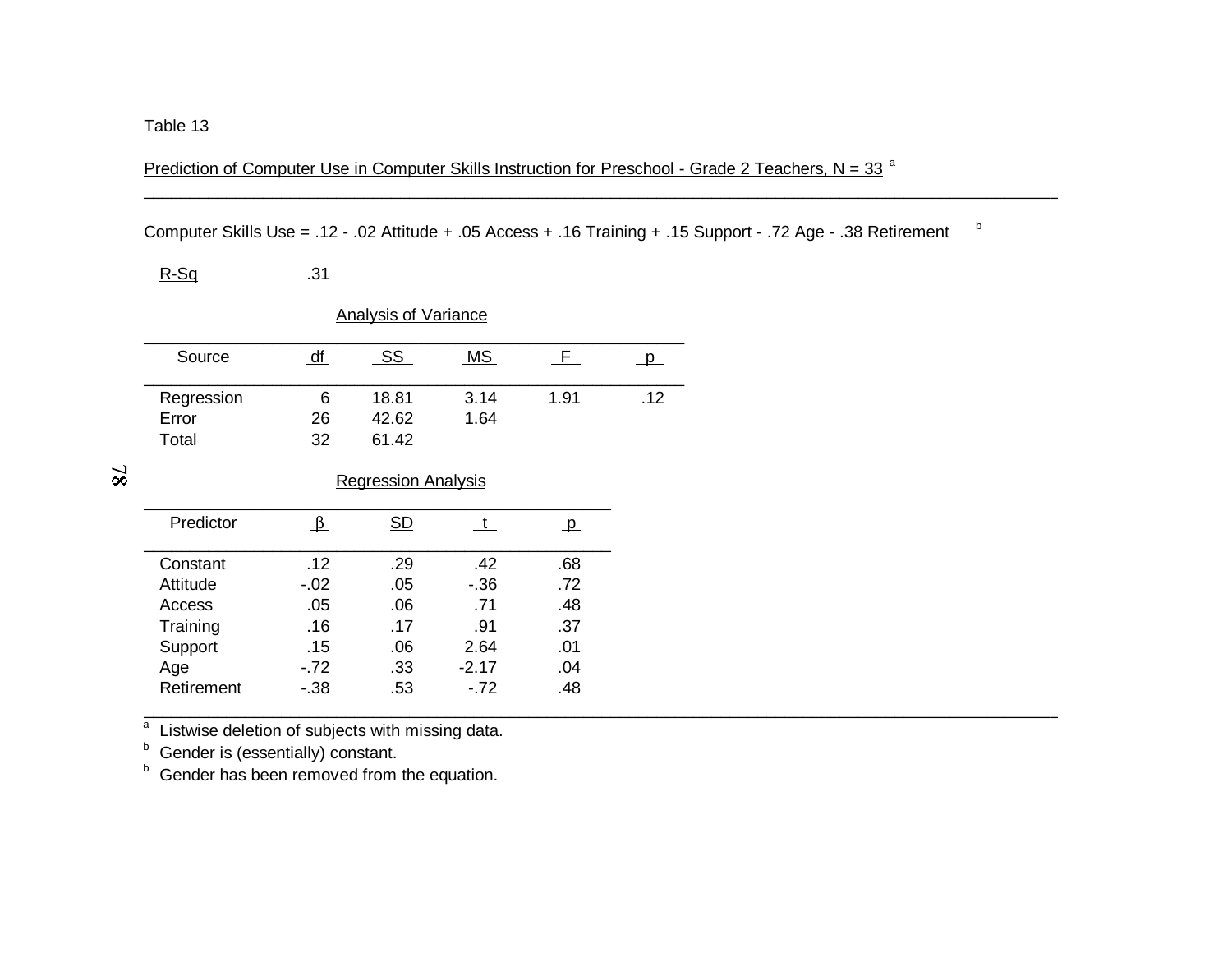Prediction of Over-All Computer Use for Grade  $3$  - Grade 5 Teachers, N = 20  $^a$ 

Computer Use = 1.34 + .02 Attitude + .07 Access + .87 Training - 1.05 Support - .16 Age + .55 Gender - .05 Retirement

\_\_\_\_\_\_\_\_\_\_\_\_\_\_\_\_\_\_\_\_\_\_\_\_\_\_\_\_\_\_\_\_\_\_\_\_\_\_\_\_\_\_\_\_\_\_\_\_\_\_\_\_\_\_\_\_\_\_\_\_\_\_\_\_\_\_\_\_\_\_\_\_\_\_\_\_\_\_\_\_\_\_\_\_\_\_\_\_\_\_\_\_\_\_\_\_\_\_\_\_\_\_\_\_

\_\_\_\_\_\_\_\_\_\_\_\_\_\_\_\_\_\_\_\_\_\_\_\_\_\_\_\_\_\_\_\_\_\_\_\_\_\_\_\_\_\_\_\_\_\_\_\_\_\_\_\_\_\_\_\_\_\_\_\_\_\_\_\_\_\_\_\_\_\_\_\_\_\_\_\_\_\_\_\_\_\_\_\_\_\_\_\_\_\_\_\_\_\_\_\_\_\_\_\_\_\_\_\_

R-Sq .59

|                              |                 | <b>Analysis of Variance</b> |               |          |          |
|------------------------------|-----------------|-----------------------------|---------------|----------|----------|
| Source                       | $\overline{df}$ | <u>SS</u>                   | MS            | F.       | $\Box$ p |
| Regression<br>Error<br>Total | 7<br>12<br>19   | 97.11<br>66.76<br>163.87    | 13.87<br>5.56 | 2.49     | .08      |
|                              |                 | <b>Regression Analysis</b>  |               |          |          |
| Predictor                    | B.              | <u>SD</u>                   | $\mathbf{t}$  | $\Box$ p |          |
| Constant                     | 1.34            | .83                         | 1.61          | .13      |          |
| Attitude                     | .02             | .16                         | .12           | .90      |          |
| Access                       | .07             | .18                         | .40           | .69      |          |
| Training                     | .87             | .27                         | 3.23          | .01      |          |
| Support                      | $-1.05$         | .34                         | $-3.07$       | .01      |          |
| Age                          | $-16$           | .95                         | $-17$         | .87      |          |
| Gender                       | .55             | 1.10                        | .50           | .63      |          |
| Retirement                   | $-0.05$         | 1.07                        | $-0.05$       | .96      |          |

<sup>a</sup> Listwise deletion of subjects with missing data.

 $\mathfrak{L}$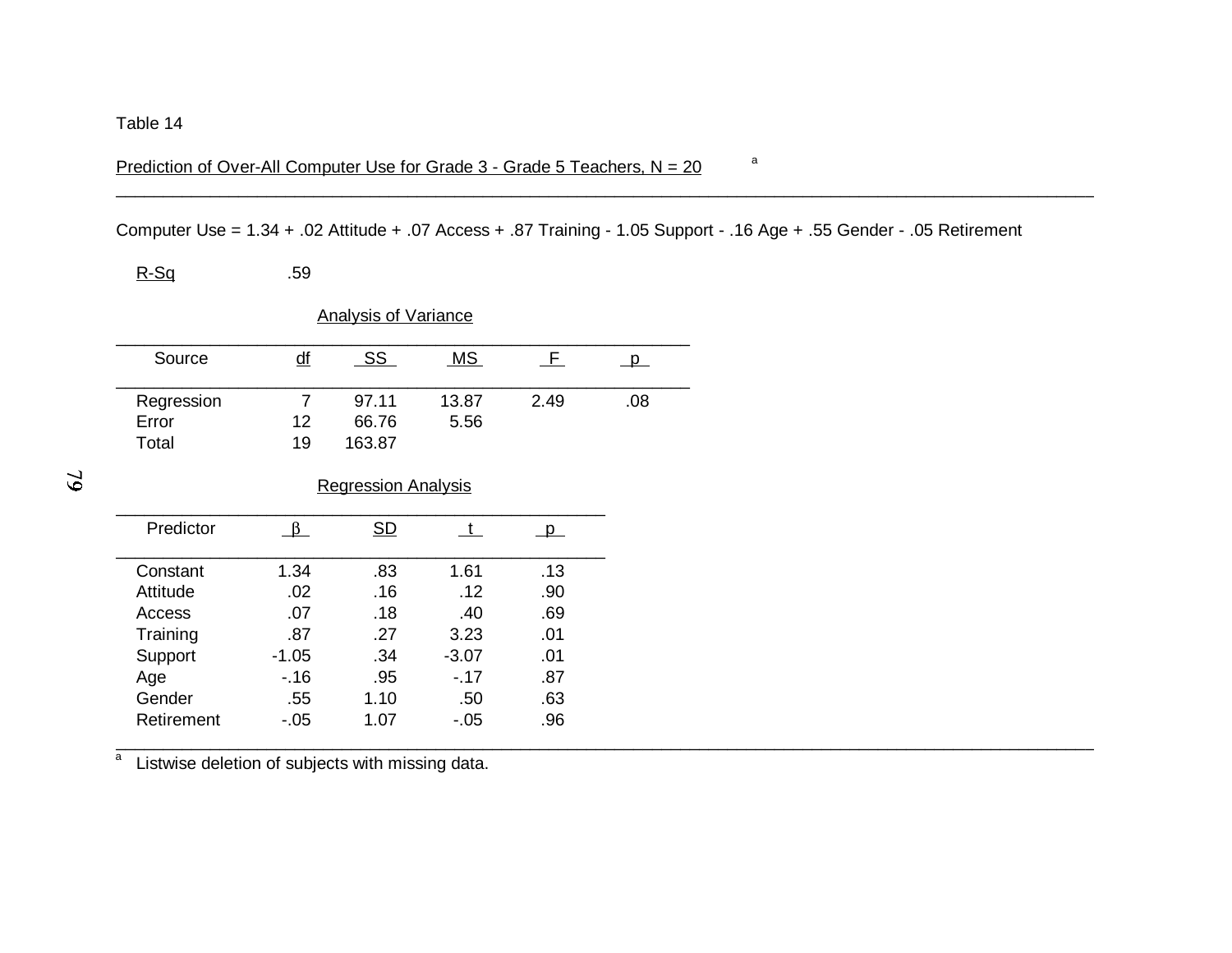of over-all computer use in this grade-level group. This is a strong argument for training at the 3-5 level. Support is an unexplained but strongly negative predictor of over-all computer use. The greater the support, the less the prediction of use. The regression analyses to identify predictors of whole class instruction, student directed learning, drill and practice, and computer skills instruction use produced no significant predictors (Tables D5 - D8, Appendix D).

#### Grades 6-7

Training is a strong predictor of both whole class instruction (.78) and student-directed learning (.68) at the 6-7 level (Tables 15 &16). Attitude at the 6- 7 grade-level group is a predictor (.16) of drill and practice use (Table 17). Training is obviously an area of concentration needed at this grade-level group. The regression analyses to identify predictors of computer skills instruction, and over-all computer use produced no significant predictors (Tables D9 - D10, Appendix D).

#### Grades 8-9

In grades 8 and 9, training is the best predictor of computer skills instruction (Table 18). This was the only significant predictor for the 8-9 group. For every standard deviation unit of change in training, a predicted .28 standard deviation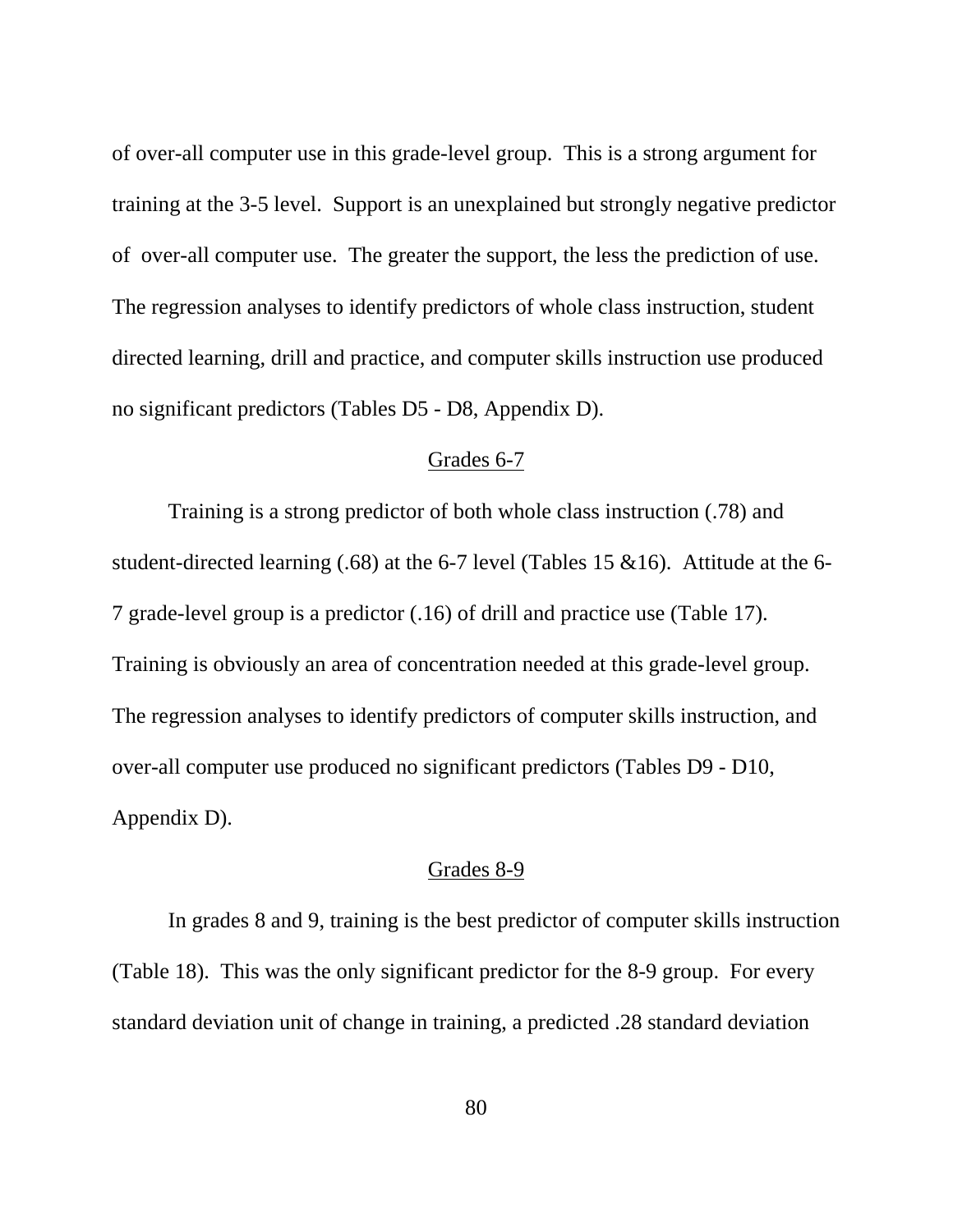Prediction of Computer Use in Whole Class Instruction for Grade 6 - Grade 7 Teachers, N = 15  $a$ 

Whole Class Instruction Use = -.70 + .08 Attitude - .06 Access + .78 Training + .13 Support - .45 Age + .59 Retirement b

\_\_\_\_\_\_\_\_\_\_\_\_\_\_\_\_\_\_\_\_\_\_\_\_\_\_\_\_\_\_\_\_\_\_\_\_\_\_\_\_\_\_\_\_\_\_\_\_\_\_\_\_\_\_\_\_\_\_\_\_\_\_\_\_\_\_\_\_\_\_\_\_\_\_\_\_\_\_\_\_\_\_\_\_\_\_\_\_\_\_\_\_\_\_\_\_\_\_\_\_\_\_\_\_\_\_\_\_

| R-Sq | .68 |
|------|-----|
|------|-----|

|            |    | <b>Analysis of Variance</b> |      |      |     |
|------------|----|-----------------------------|------|------|-----|
| Source     |    | SS                          | МS   |      |     |
| Regression | 6  | 32.92                       | 5.49 | 2.79 | .09 |
| Error      | 8  | 15.72                       | 1.97 |      |     |
| Total      | 14 | 48.65                       |      |      |     |

 $\overline{\mathbf{8}}$ 

#### Regression Analysis

|        | SD  |         |     |
|--------|-----|---------|-----|
| $-.70$ | .59 | $-1.19$ | -27 |
| .08    | .09 | .93     | .38 |
| $-06$  | .11 | $-54$   | .61 |
| .78    | .25 | 3.18    | .01 |
| .13    | .17 | .80     | .45 |
| - 45   | .62 | $-72$   | .49 |
| .59    | .60 | .98     | .36 |
|        |     |         |     |

a<br>a Listwise deletion of subjects with missing data. a

b<sup>o</sup> Gender is (essentially) constant.

<sup>b</sup> Gender has been removed from the equation.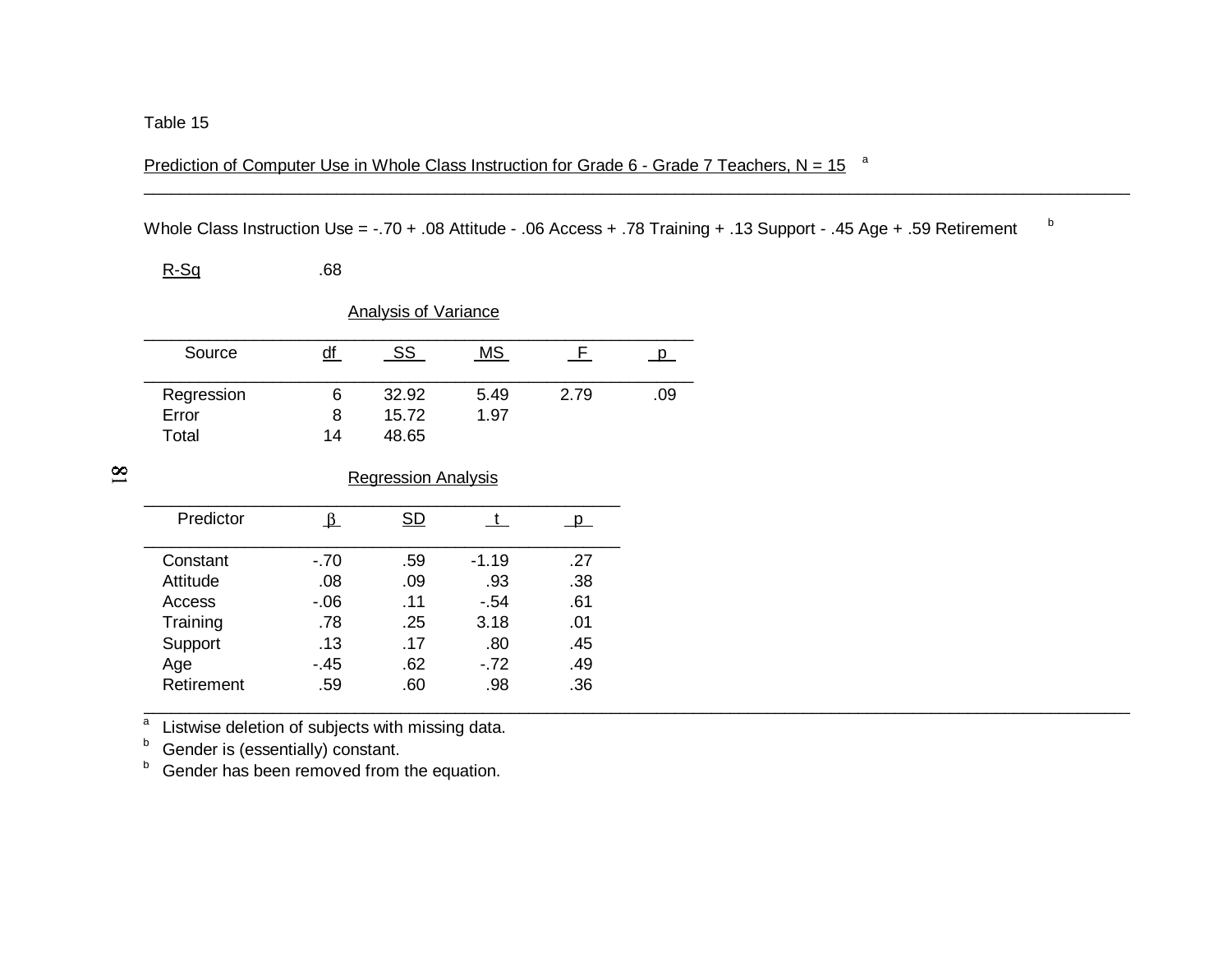Prediction of Computer Use in Student-Directed Learning for Grade 6 - Grade 7 Teachers, N =  $14^{-a}$ 

Student-Directed Learning Use = -.40 - .01 Attitude + .06 Access + .68 Training + .01 Support - 1.37 Age - .17 Retirement <sup>b</sup>

\_\_\_\_\_\_\_\_\_\_\_\_\_\_\_\_\_\_\_\_\_\_\_\_\_\_\_\_\_\_\_\_\_\_\_\_\_\_\_\_\_\_\_\_\_\_\_\_\_\_\_\_\_\_\_\_\_\_\_\_\_\_\_\_\_\_\_\_\_\_\_\_\_\_\_\_\_\_\_\_\_\_\_\_\_\_\_\_\_\_\_\_\_\_\_\_\_\_\_\_\_\_\_\_\_\_\_\_\_\_

 $R-Sq$  .67

| <b>Analysis of Variance</b>  |           |                        |              |      |     |
|------------------------------|-----------|------------------------|--------------|------|-----|
| Source                       | <u>df</u> | SS                     | МS           |      |     |
| Regression<br>Error<br>Total | 6<br>13   | 16.72<br>8.34<br>25.06 | 2.79<br>1.19 | 2.34 | .15 |

 $82$ 

Regression Analysis

|         | SD  |         |     |
|---------|-----|---------|-----|
| $-40$   | .42 | -.95    | .38 |
| $-01$   | .07 | - 16    | .88 |
| .06     | .11 | .55     | .60 |
| .68     | .26 | 2.57    | .04 |
| .01     | .14 | .05     | .96 |
| $-1.37$ | .68 | $-2.01$ | .09 |
| $-17$   | .53 | - 31    | .76 |
|         |     |         |     |

 $\frac{a}{b}$  Listwise deletion of subjects with missing data.<br> $\frac{b}{b}$  Gender is (essentially) constant.

<sup>b</sup> Gender has been removed from the equation.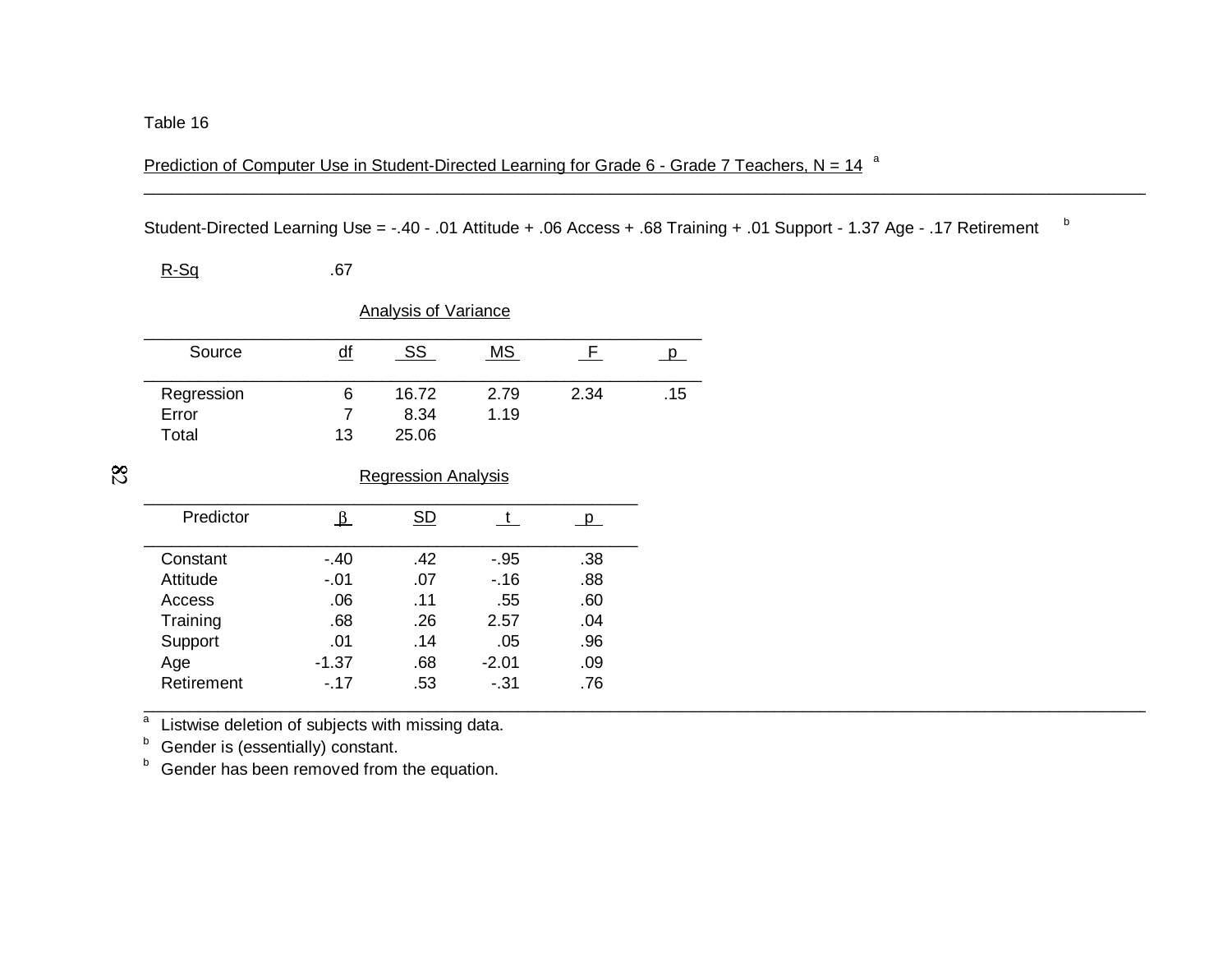#### Prediction of Computer Use in Drill and Practice for Grade 6 - Grade 7 Teachers,  $N = 14$ <sup>a</sup>

Drill and Practice Use = .84 + .16 Attitude - .20 Access - .03 Training - .23 Support + .24 Age - .47 Retirement b

\_\_\_\_\_\_\_\_\_\_\_\_\_\_\_\_\_\_\_\_\_\_\_\_\_\_\_\_\_\_\_\_\_\_\_\_\_\_\_\_\_\_\_\_\_\_\_\_\_\_\_\_\_\_\_\_\_\_\_\_\_\_\_\_\_\_\_\_\_\_\_\_\_\_\_\_\_\_\_\_\_\_\_\_\_\_\_\_\_\_\_\_\_\_\_\_\_\_\_\_\_

| <b>Analysis of Variance</b> |           |           |           |      |     |
|-----------------------------|-----------|-----------|-----------|------|-----|
| Source                      | <u>df</u> | <b>SS</b> | <b>MS</b> |      |     |
| Regression                  | 6         | 21.08     | 3.51      | 3.61 | .06 |
| Error                       |           | 6.82      | .97       |      |     |
| Total                       | 11        | 27.90     |           |      |     |

 $\infty$ 

#### Regression Analysis

| Predictor  |       | SD  |         |     |
|------------|-------|-----|---------|-----|
| Constant   | .84   | .40 | 2.11    | .07 |
| Attitude   | .16   | .06 | 2.61    | .04 |
| Access     | $-20$ | .09 | $-2.16$ | .07 |
| Training   | $-03$ | .18 | $-18$   | .86 |
| Support    | $-23$ | .11 | $-2.00$ | .09 |
| Age        | .24   | .45 | .53     | .61 |
| Retirement | $-47$ | .57 | -.81    | .44 |
|            |       |     |         |     |

a<br>a Listwise deletion of subjects with missing data. a

bGender is (essentially) constant.

R-Sq .76

bGender has been removed from the equation.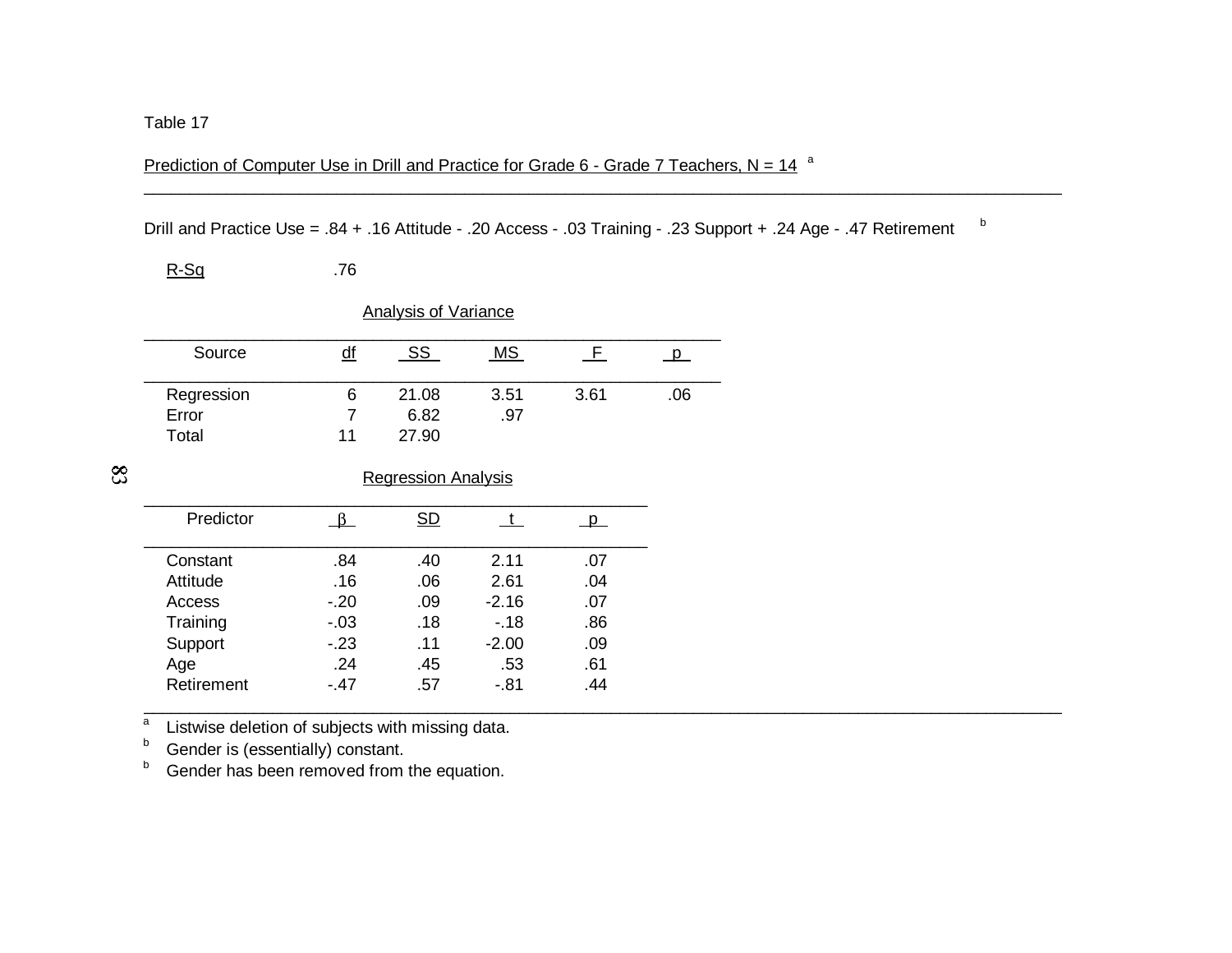#### Prediction of Computer Use in Computer Skills Instruction for Grade 8 - Grade 9 Teachers,  $N = 20$

#### Computer Skills Use = -.62 + .00 Attitude + .04 Access + .28 Training - .04 Support - .44 Age + .09 Gender - .14 Retirement

R-Sq .90

|  | Analvsis of Variance |
|--|----------------------|
|  |                      |

| Source     | uı | SS    | ΜS   |       |     |
|------------|----|-------|------|-------|-----|
| Regression |    | 47.35 | 6.76 | 15.38 | .00 |
| Error      | 12 | 5.28  | .44  |       |     |
| Total      | 19 | 52.62 |      |       |     |

#### Regression Analysis

| $\frac{8}{4}$ | Predictor  |        | SD  |         |     |  |
|---------------|------------|--------|-----|---------|-----|--|
|               | Constant   | -.62   | .21 | $-2.90$ | .01 |  |
|               | Attitude   | .00    | .03 | $-.14$  | .89 |  |
|               | Access     | .04    | .05 | .71     | .49 |  |
|               | Training   | .28    | .04 | 6.37    | .00 |  |
|               | Support    | $-.04$ | .05 | $-.77$  | .46 |  |
|               | Age        | $-.44$ | .32 | $-1.36$ | .20 |  |
|               | Gender     | .09    | .14 | .65     | .53 |  |
|               | Retirement | $-.14$ | .28 | $-.52$  | .61 |  |
|               |            |        |     |         |     |  |

a<br>a Listwise deletion of subjects with missing data. a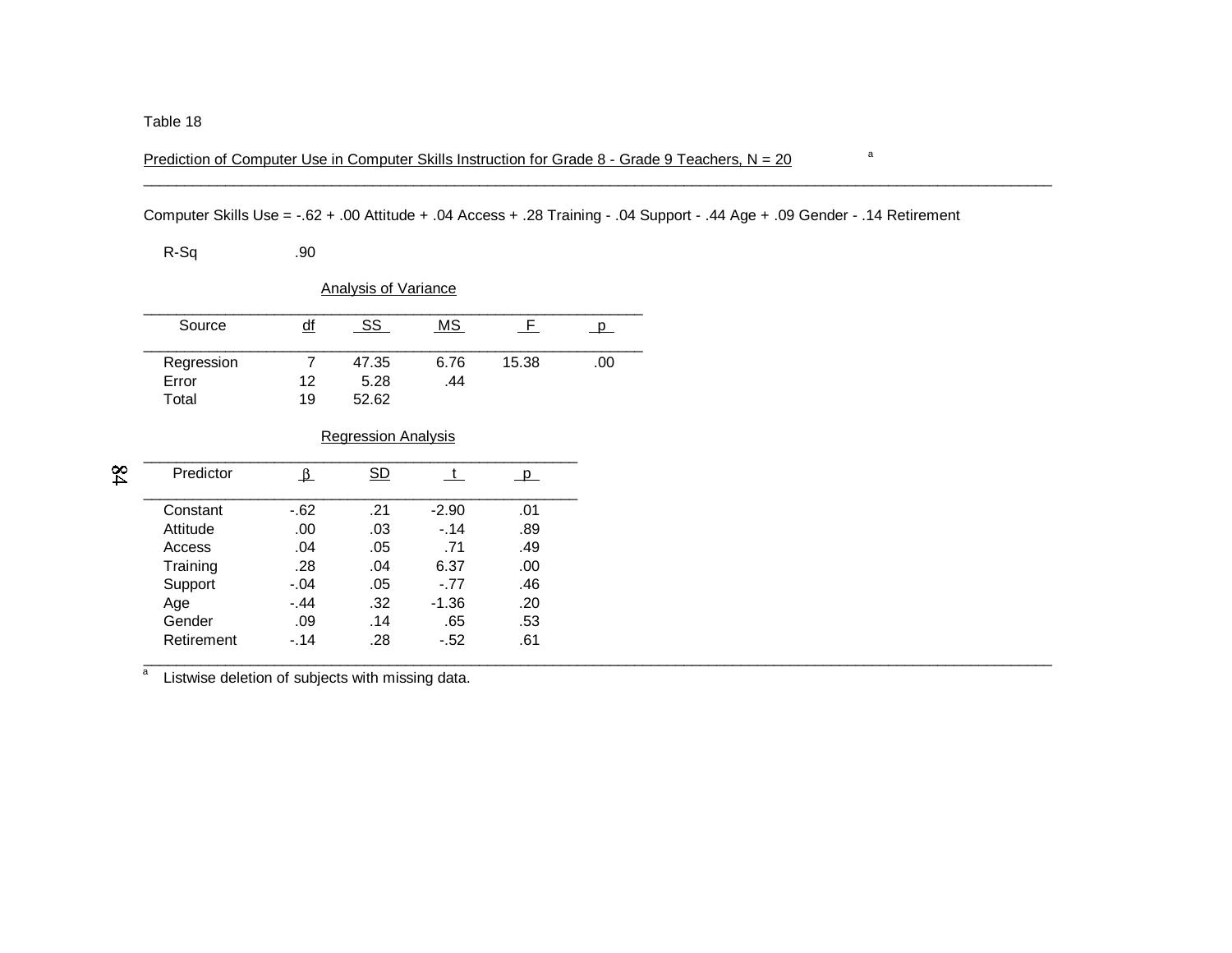unit of use in computer skills instruction should occur. The regression analyses to identify predictors of whole class instruction, student directed learning, drill and practice, and over-all computer use produced no significant predictors (Tables D11 - D14, Appendix D).

#### Grades 10-12

At the 10-12 grade level, attitude is a fairly weak but significant predictor (.09) of student-directed learning (Table 19); access is a somewhat stronger predictor (.27) of computer skills instruction (Table 20). At this level more emphasis should be placed on attitude and access in order to improve computer use. The regression analyses to identify predictors of whole class instruction, drill and practice, and over-all computer use produced no significant predictors (Tables D15 - D17, Appendix D).

#### Cross Grade Level

The cross grade level group has three useful predictors for computer skills instruction use (Table 21); they are attitude (.16), access (.08), and gender (.27). The higher the attitude and access, the greater the prediction of computer skills instruction. Female teachers in this group were more likely to predict use in computer skills instruction. The difficulty with this group is targeting the teachers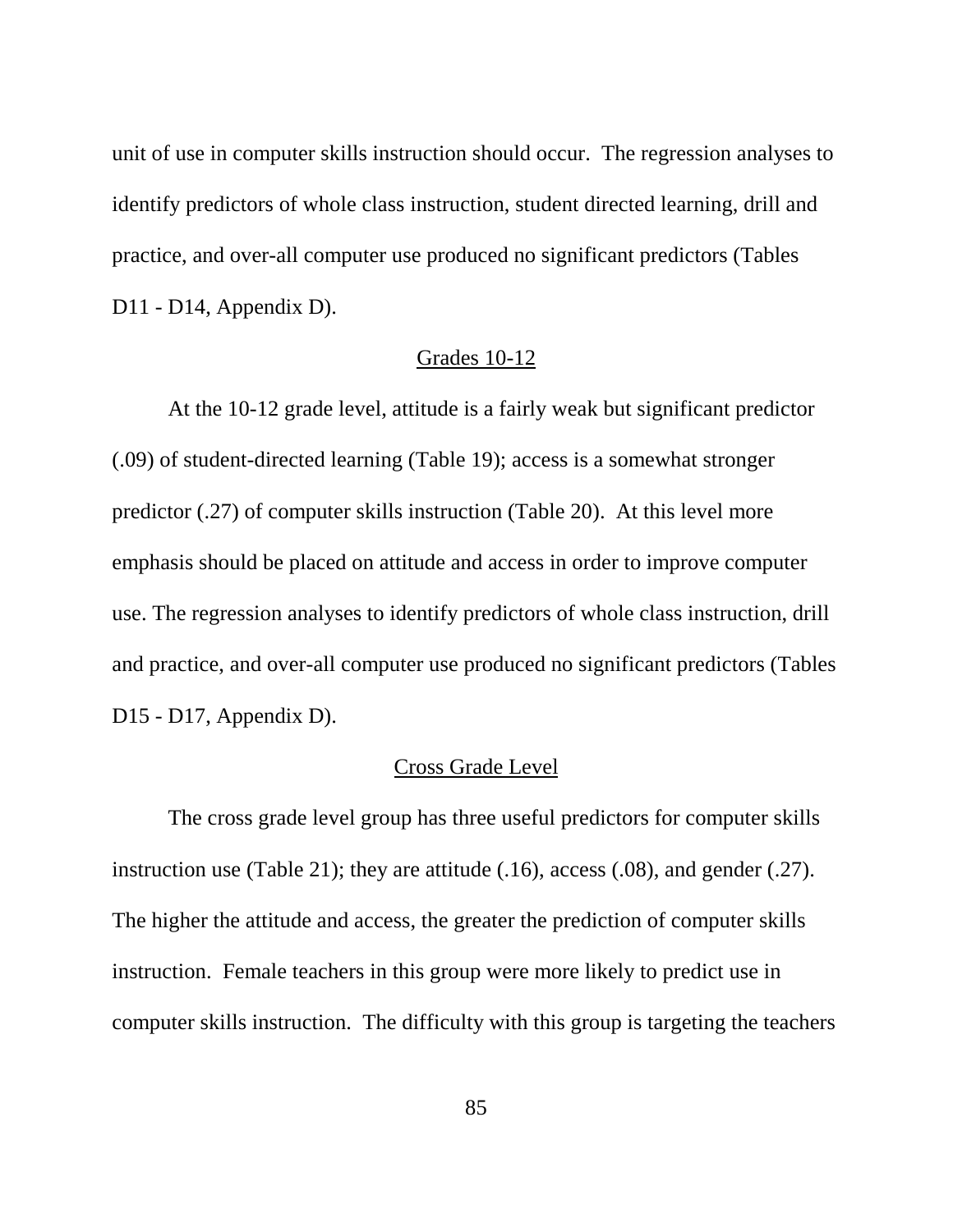Prediction of Computer Use in Student-Directed Learning for Grade 10 - Grade 12 Teachers, N =  $38$ <sup>a</sup>

Student-Directed Learning Use = .47 + .09 Attitude + 12 Access - .08 Training + .01 Support + .50 Age + .07 Gender + .28 Retirement

\_\_\_\_\_\_\_\_\_\_\_\_\_\_\_\_\_\_\_\_\_\_\_\_\_\_\_\_\_\_\_\_\_\_\_\_\_\_\_\_\_\_\_\_\_\_\_\_\_\_\_\_\_\_\_\_\_\_\_\_\_\_\_\_\_\_\_\_\_\_\_\_\_\_\_\_\_\_\_\_\_\_\_\_\_\_\_\_\_\_\_\_\_\_\_\_\_\_\_\_\_\_\_\_\_\_\_\_\_\_\_

 $R-Sq$  .34

| Analysis of Variance |          |                |              |      |     |
|----------------------|----------|----------------|--------------|------|-----|
| Source               |          | SS             | MS           |      |     |
| Regression           |          | 21.84<br>42.47 | 3.12<br>1.42 | 2.20 | .06 |
| Error<br>Total       | 30<br>37 | 64.31          |              |      |     |

 $\overline{98}$ 

Regression Analysis

| Predictor  |         | SD  |         |     |  |
|------------|---------|-----|---------|-----|--|
| Constant   | .47     | .29 | 1.59    | .12 |  |
| Attitude   | .09     | .04 | 2.28    | .03 |  |
| Access     | .12     | .06 | 1.82    | .08 |  |
| Training   | $-0.08$ | .07 | $-1.13$ | .27 |  |
| Support    | .01     | .05 | .16     | .87 |  |
| Age        | .50     | .41 | 1.23    | .23 |  |
| Gender     | .07     | .19 | .40     | .69 |  |
| Retirement | .28     | .34 | .81     | .43 |  |
|            |         |     |         |     |  |

z<br>Listwise deletion of subjects with missing data.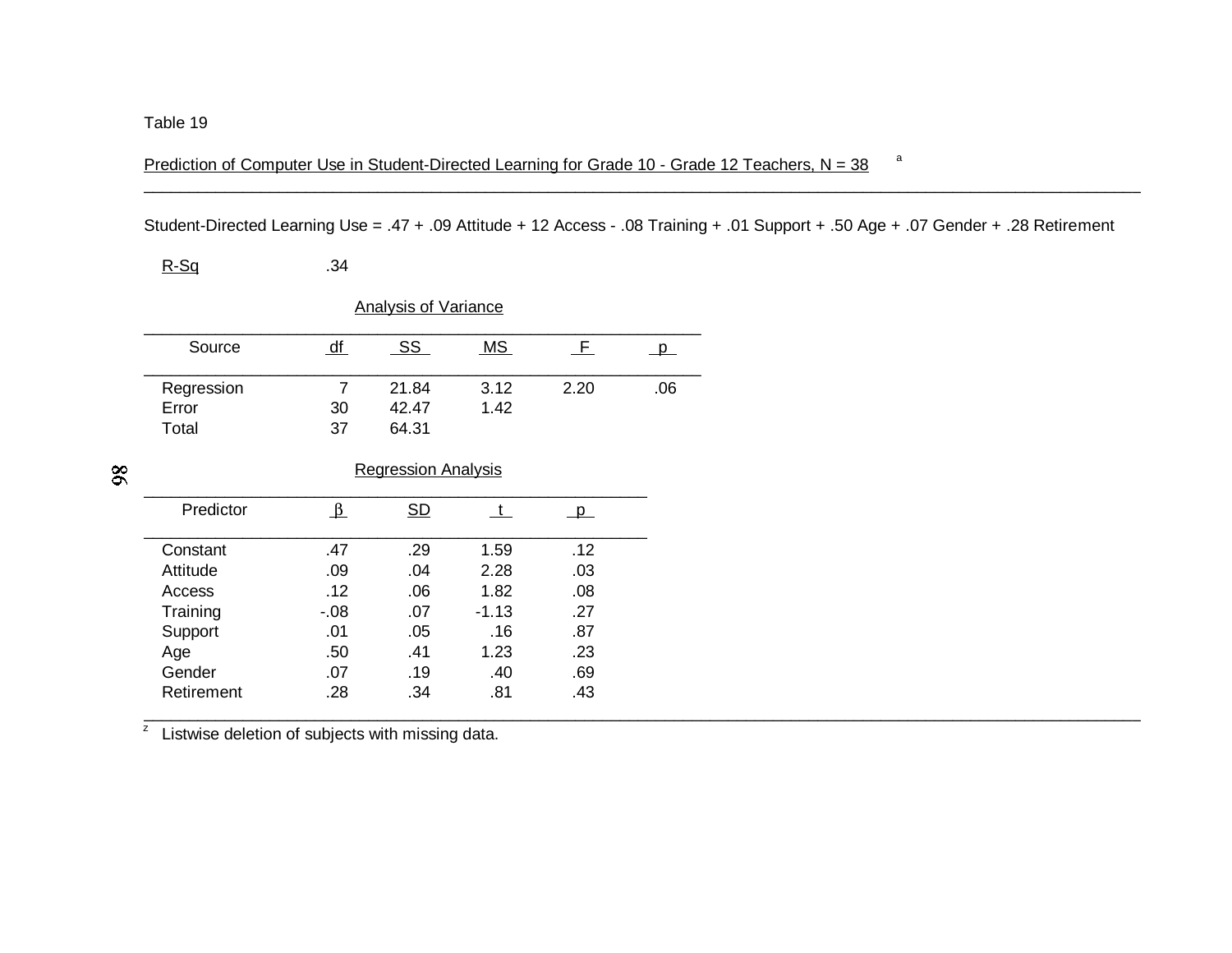Prediction of Computer Use in Computer Skills Instruction for Grade 10 - Grade 12 Teachers,  $N = 38$ 

Computer Skills Use = -.21 + .02 Attitude + .27 Access + .05 Training + .04 Support + .26 Age - .12 Gender + .06 Retirement

\_\_\_\_\_\_\_\_\_\_\_\_\_\_\_\_\_\_\_\_\_\_\_\_\_\_\_\_\_\_\_\_\_\_\_\_\_\_\_\_\_\_\_\_\_\_\_\_\_\_\_\_\_\_\_\_\_\_\_\_\_\_\_\_\_\_\_\_\_\_\_\_\_\_\_\_\_\_\_\_\_\_\_\_\_\_\_\_\_\_\_\_\_\_\_\_\_\_\_\_\_\_\_\_\_\_\_\_\_\_\_\_\_\_

 $R-Sq$  .31

|                              |          | <b>Analysis of Variance</b> |              |      |     |
|------------------------------|----------|-----------------------------|--------------|------|-----|
| Source                       | df       | SS                          | <b>MS</b>    |      |     |
| Regression<br>Error<br>Total | 30<br>37 | 10.10<br>89.33<br>129.43    | 5.73<br>2.98 | 1.92 | .10 |

 $\overline{S}$ 

| <b>Regression Analysis</b> |  |
|----------------------------|--|
|                            |  |
|                            |  |

| Predictor  |       | SD  |       |     |
|------------|-------|-----|-------|-----|
| Constant   | $-21$ | .42 | $-49$ | .63 |
| Attitude   | .02   | .06 | .27   | .79 |
| Access     | .27   | .09 | 3.03  | .01 |
| Training   | .05   | .10 | .53   | .60 |
| Support    | .04   | .09 | .44   | .66 |
| Age        | .26   | .59 | .44   | .66 |
| Gender     | $-12$ | .26 | $-46$ | .65 |
| Retirement | -.06  | .48 | $-12$ | .90 |
|            |       |     |       |     |

a Listwise deletion of subjects with missing data.<br>a Listwise deletion of subjects with missing data.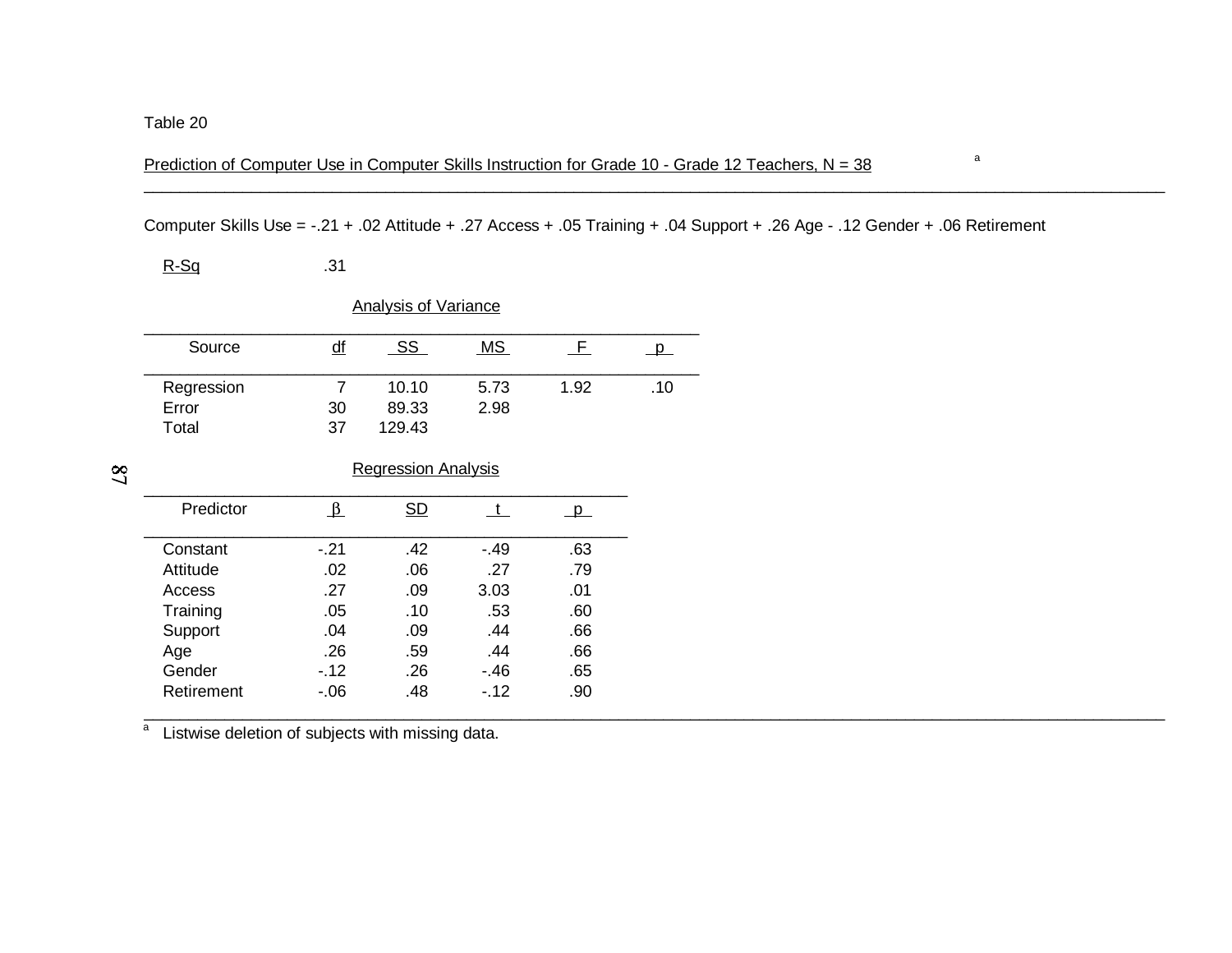Prediction of Computer Use in Computer Skills Instruction for Cross Grade Level Teachers,  $N = 17$  a

Computer Skills Use = -1.08 + .16 Attitude + .08 Access - .05 Training + .03 Support + .33 Age + .27 Gender + .37 Retirement

\_\_\_\_\_\_\_\_\_\_\_\_\_\_\_\_\_\_\_\_\_\_\_\_\_\_\_\_\_\_\_\_\_\_\_\_\_\_\_\_\_\_\_\_\_\_\_\_\_\_\_\_\_\_\_\_\_\_\_\_\_\_\_\_\_\_\_\_\_\_\_\_\_\_\_\_\_\_\_\_\_\_\_\_\_\_\_\_\_\_\_\_\_\_\_\_\_\_\_\_\_\_\_\_\_\_\_\_\_\_\_\_\_\_

R-Sq .85

| <b>Analysis of Variance</b> |    |       |      |      |     |  |  |  |
|-----------------------------|----|-------|------|------|-----|--|--|--|
| Source                      | df | SS    | MS.  |      |     |  |  |  |
| Regression                  |    | 8.75  | 1.25 | 6.99 | .01 |  |  |  |
| Error                       | 9  | 1.61  | .18  |      |     |  |  |  |
| Total                       | 16 | 10.36 |      |      |     |  |  |  |

 $88$ 

#### Regression Analysis

| Predictor  |         | <b>SD</b> |         |     |
|------------|---------|-----------|---------|-----|
| Constant   | $-1.08$ | .18       | $-5.99$ | .00 |
| Attitude   | .16     | .04       | 4.13    | .00 |
| Access     | .08     | .03       | 2.59    | .03 |
| Training   | - 05    | .06       | $-83$   | .43 |
| Support    | .03     | .04       | .62     | .55 |
| Age        | .33     | .20       | 1.62    | .14 |
| Gender     | .27     | .11       | 2.42    | .04 |
| Retirement | .37     | -22       | 1.67    | .13 |
|            |         |           |         |     |

and a contribution of subjects with missing data.<br>a clistwise deletion of subjects with missing data. a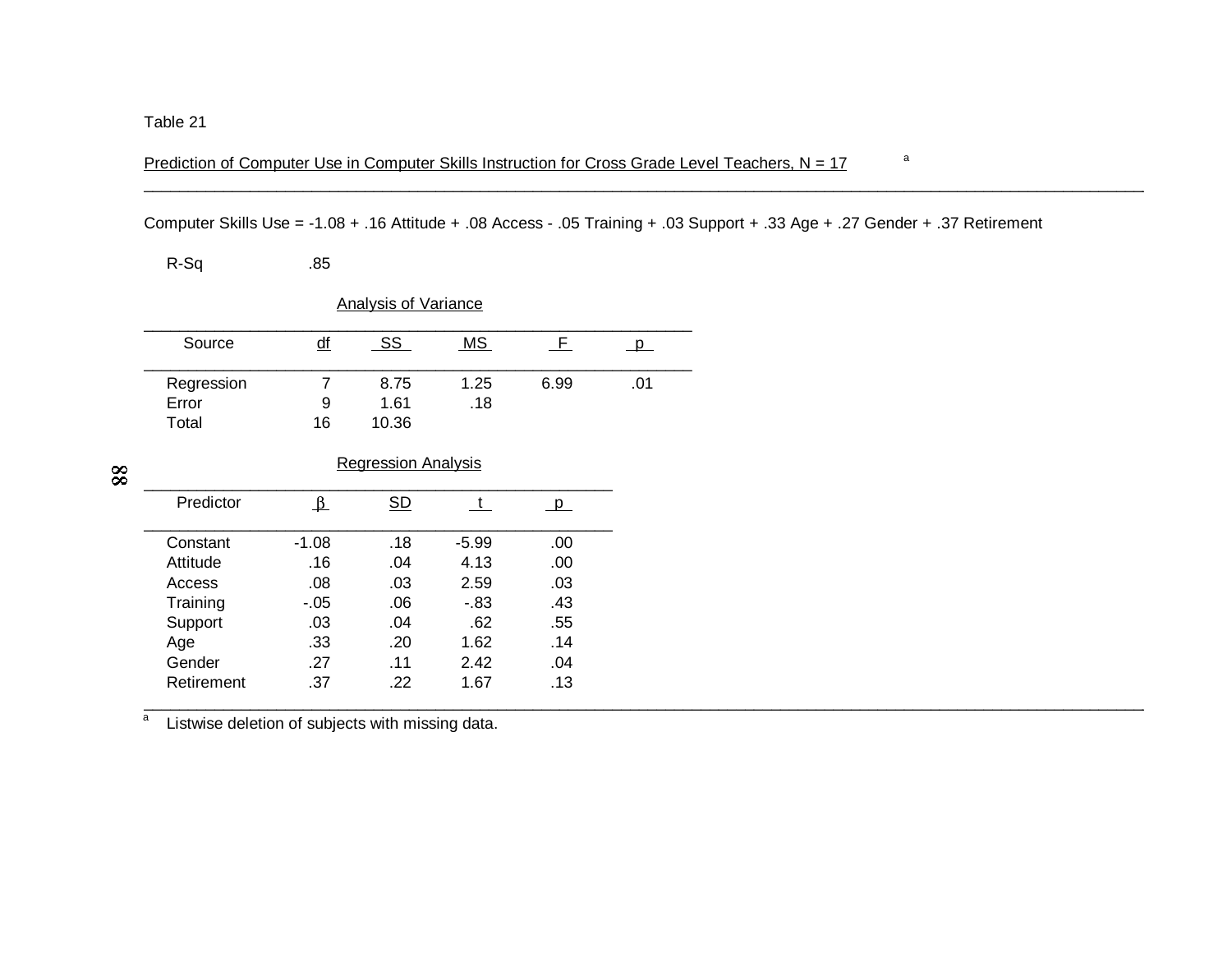who comprise the group. It is a somewhat artificial grouping, although itinerant and specialty teachers would be members of this group. The regression analyses to identify predictors of whole class instruction, student-directed learning, drill and practice, and over-all computer use produced no significant predictors (Tables D<sub>18</sub> - D<sub>21</sub>, Appendix D).

#### All Classroom Teachers

The regression analyses to identify predictors of computer use for all the classroom teachers who responded to the survey found four significant predictors. Gender (.39) is a good predictor of drill and practice use (Table 22). Access (.13) and training (.11) are moderate predictors of computer skills instruction use (Table 23). Gender (.80) is a very strong predictor of over-all computer use (Table 24). The regression analyses to identify predictors of whole class instruction and student-directed learning use produced no significant predictors (Tables D22 - D23, Appendix D).

#### Correlation of Criterion and Predictor Variables

All of the coefficients indicate moderate to very high correlations between over-all computer use and whole class instruction, student-directed learning, drill and practice, and computer skills instruction (Table 25). These correlations are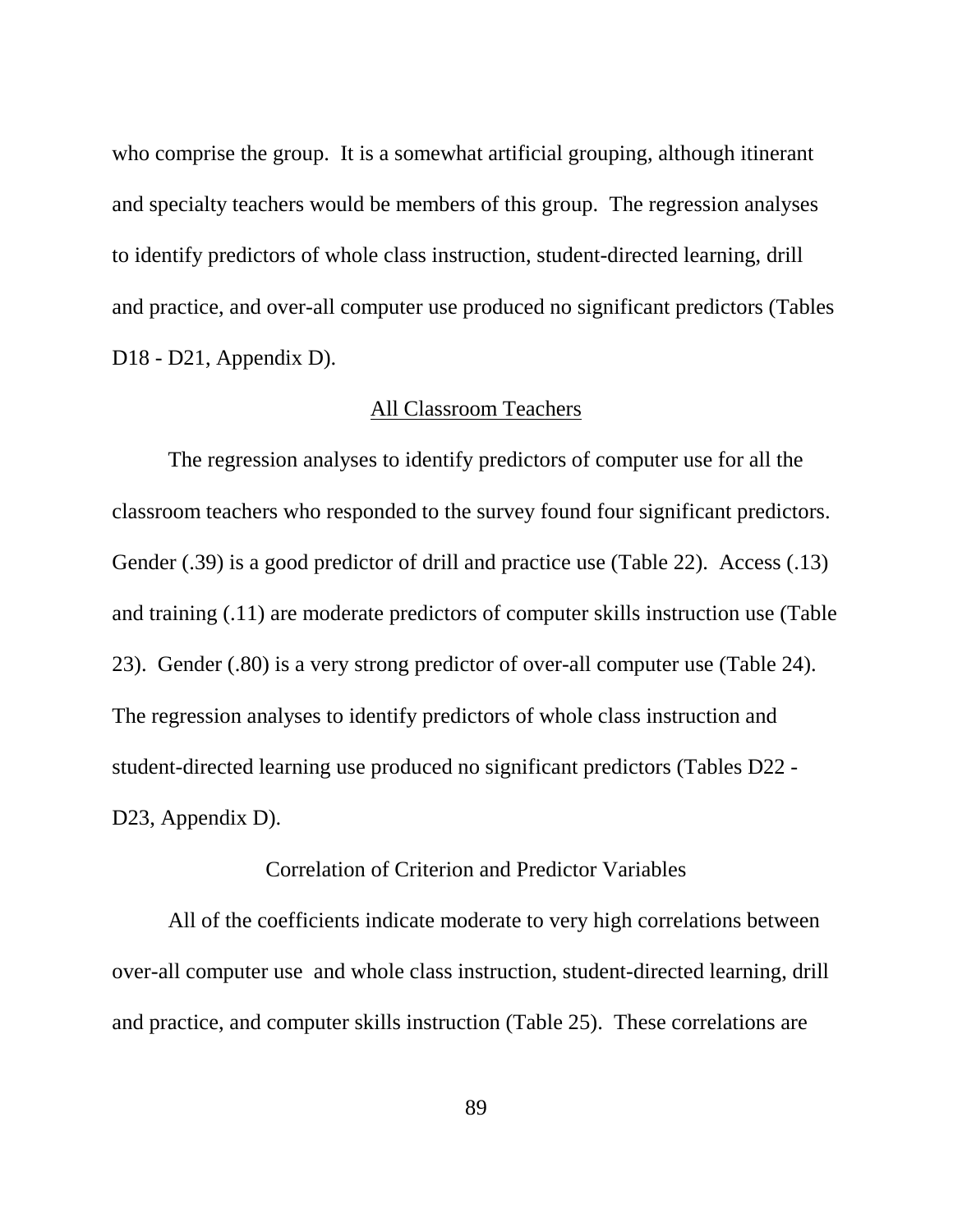Prediction of Computer Use in Drill and Practice for All Classroom Teachers,  $N = 144$ <sup>a</sup>

Drill and Practice Use = .00 + .04 Attitude + .00 Access + .04 Training + .03 Support + .09 Age + .39 Gender + .00 Retirement

R-Sq .13

| <b>Analysis of Variance</b> |     |        |           |      |     |  |  |
|-----------------------------|-----|--------|-----------|------|-----|--|--|
| Source                      | df  | SS     | <u>MS</u> |      |     |  |  |
| Regression                  |     | 46.98  | 6.71      | 2.85 | .01 |  |  |
| Error                       | 136 | 320.41 | 2.36      |      |     |  |  |
| Total                       | 143 | 367.39 |           |      |     |  |  |

 $\delta$ 

## Regression Analysis

| Predictor  |      | SD  |      |      |
|------------|------|-----|------|------|
| Constant   | .00. | .13 | .03  | .98  |
| Attitude   | .04  | .02 | 1.57 | .12  |
| Access     | .00. | .04 | .13  | .90  |
| Training   | .04  | .05 | .82  | .42  |
| Support    | .03  | .03 | .95  | .35  |
| Age        | .09  | .20 | .44  | .66  |
| Gender     | .39  | .13 | 2.98 | .00  |
| Retirement | .00  | .21 | .00  | 1.00 |
|            |      |     |      |      |

a<br>a Listwise deletion of subjects with missing data. a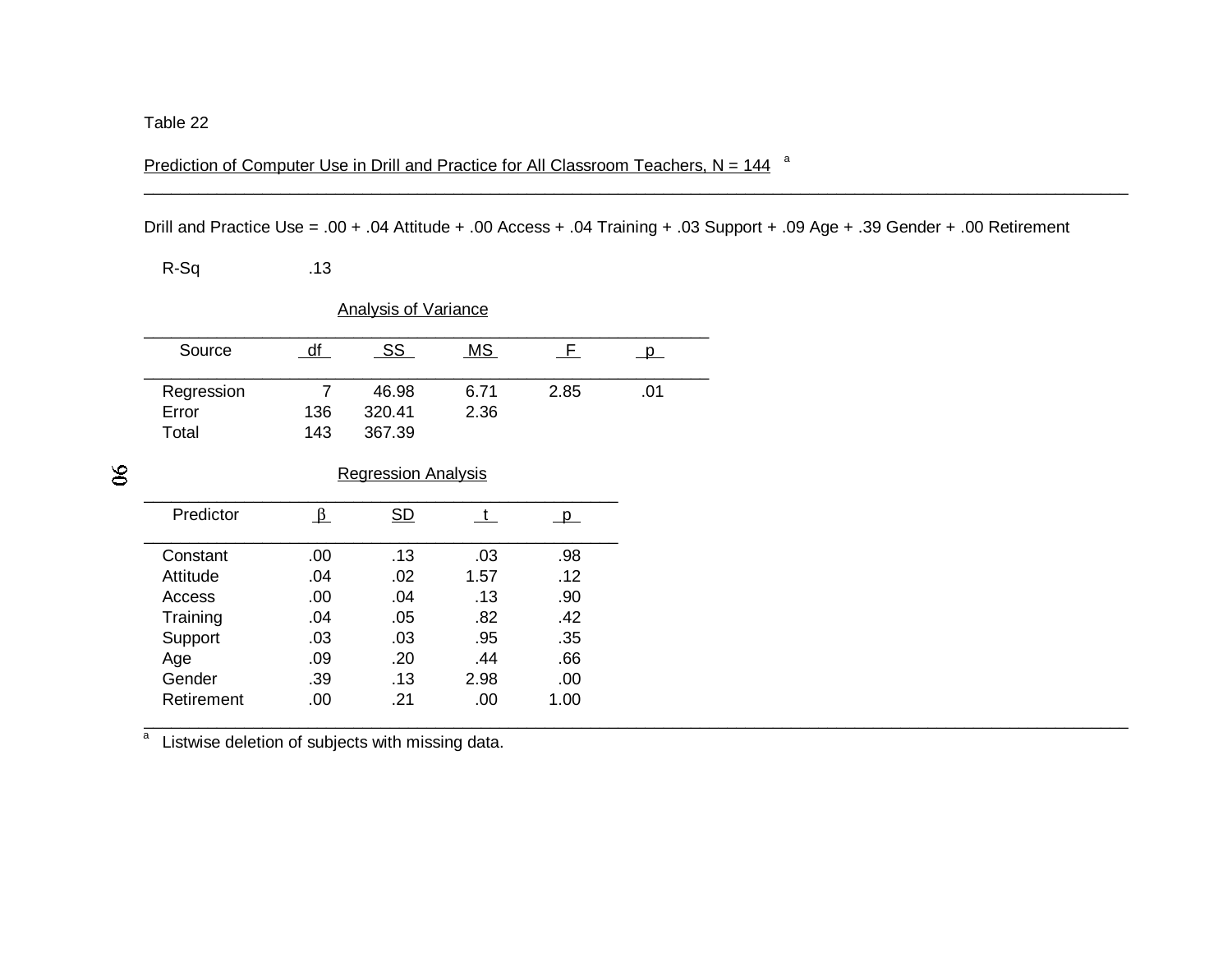Prediction of Computer Use in Computer Skills Instruction for All Classroom Teachers,  $N = 149$ <sup>a</sup>

Computer Skills Use = -.11 + .01 Attitude + .13 Access + .11 Training + .06 Support - .25 Age + .09 Gender - .33 Retirement

\_\_\_\_\_\_\_\_\_\_\_\_\_\_\_\_\_\_\_\_\_\_\_\_\_\_\_\_\_\_\_\_\_\_\_\_\_\_\_\_\_\_\_\_\_\_\_\_\_\_\_\_\_\_\_\_\_\_\_\_\_\_\_\_\_\_\_\_\_\_\_\_\_\_\_\_\_\_\_\_\_\_\_\_\_\_\_\_\_\_\_\_\_\_\_\_\_\_\_\_\_\_\_\_\_\_\_\_\_\_\_

 $R-Sq$  .20

|            |                | <b>Analysis of Variance</b> |              |          |                         |
|------------|----------------|-----------------------------|--------------|----------|-------------------------|
| Source     | df             | SS                          | MS           | F.       | $\overline{\mathsf{p}}$ |
| Regression | $\overline{7}$ | 75.48                       | 10.78        | 5.01     | .00                     |
| Error      | 141            | 303.20                      | 2.15         |          |                         |
| Total      | 148            | 378.68                      |              |          |                         |
|            |                |                             |              |          |                         |
|            |                | <b>Regression Analysis</b>  |              |          |                         |
| Predictor  | $\beta$        | SD                          | $\mathbf{t}$ | $\Box$ p |                         |
| Constant   | $-.11$         | .12                         | $-0.87$      | .38      |                         |
| Attitude   | .01            | .02                         | .56          | .58      |                         |
| Access     | .13            | .03                         | 4.01         | .00      |                         |
| Training   | .11            | .04                         | 2.43         | .02      |                         |
| Support    | .06            | .03                         | 1.83         | .07      |                         |
| Age        | $-25$          | .19                         | -1.31        | .19      |                         |
| Gender     | .09            | .12                         | .73          | .47      |                         |
| Retirement | $-33$          | .19                         | $-1.75$      | .08      |                         |

a<br>a Listwise deletion of subjects with missing data. a

 $\mathfrak{D}1$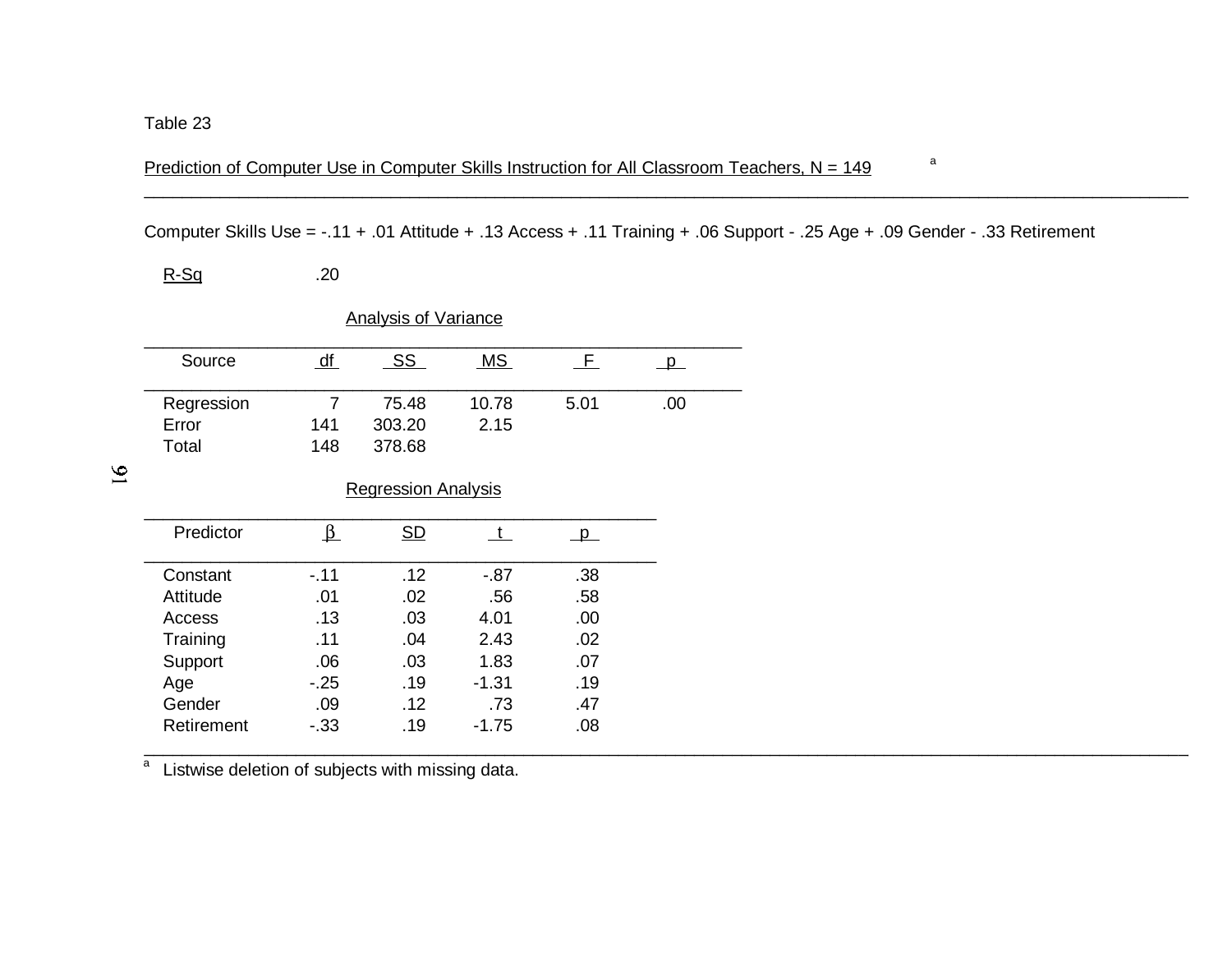Prediction of Over-all Computer Use for All Classroom Teachers,  $N = 129$ <sup>a</sup>

Computer Use = -.47 + .03 Attitude + .10 Access + .13 Training + .07 Support - .72 Age + .80 Gender - .84 Retirement

 $R-Sq$  .10

| <b>Analysis of Variance</b>  |                              |                |                            |          |  |  |  |
|------------------------------|------------------------------|----------------|----------------------------|----------|--|--|--|
| df                           | <u>SS</u>                    | MS             | -F.                        | <b>p</b> |  |  |  |
| $\overline{7}$<br>121<br>128 | 162.46<br>1457.51<br>1619.97 | 23.21<br>12.05 | 1.93                       | .07      |  |  |  |
|                              |                              |                |                            |          |  |  |  |
| $\overline{v}$               | $\underline{\mathsf{SD}}$    | t              | $\Box$ p                   |          |  |  |  |
| $-.47$                       | .31                          | $-1.53$        | .13                        |          |  |  |  |
| .03                          | .06                          | .56            | .57                        |          |  |  |  |
| .10                          | .09                          | 1.11           | .27                        |          |  |  |  |
| .13                          | .11                          | 1.25           | .21                        |          |  |  |  |
| .07                          | .08                          | .79            | .43                        |          |  |  |  |
| $-.72$                       | .50                          | $-1.42$        | .16                        |          |  |  |  |
| .80                          | .31                          | 2.57           | .01                        |          |  |  |  |
| - 84                         | .50                          | -1.67          | .10                        |          |  |  |  |
|                              |                              |                | <b>Regression Analysis</b> |          |  |  |  |

<del>a</del><br>a Listwise deletion of subjects with missing data.

 $\mathfrak{D}2$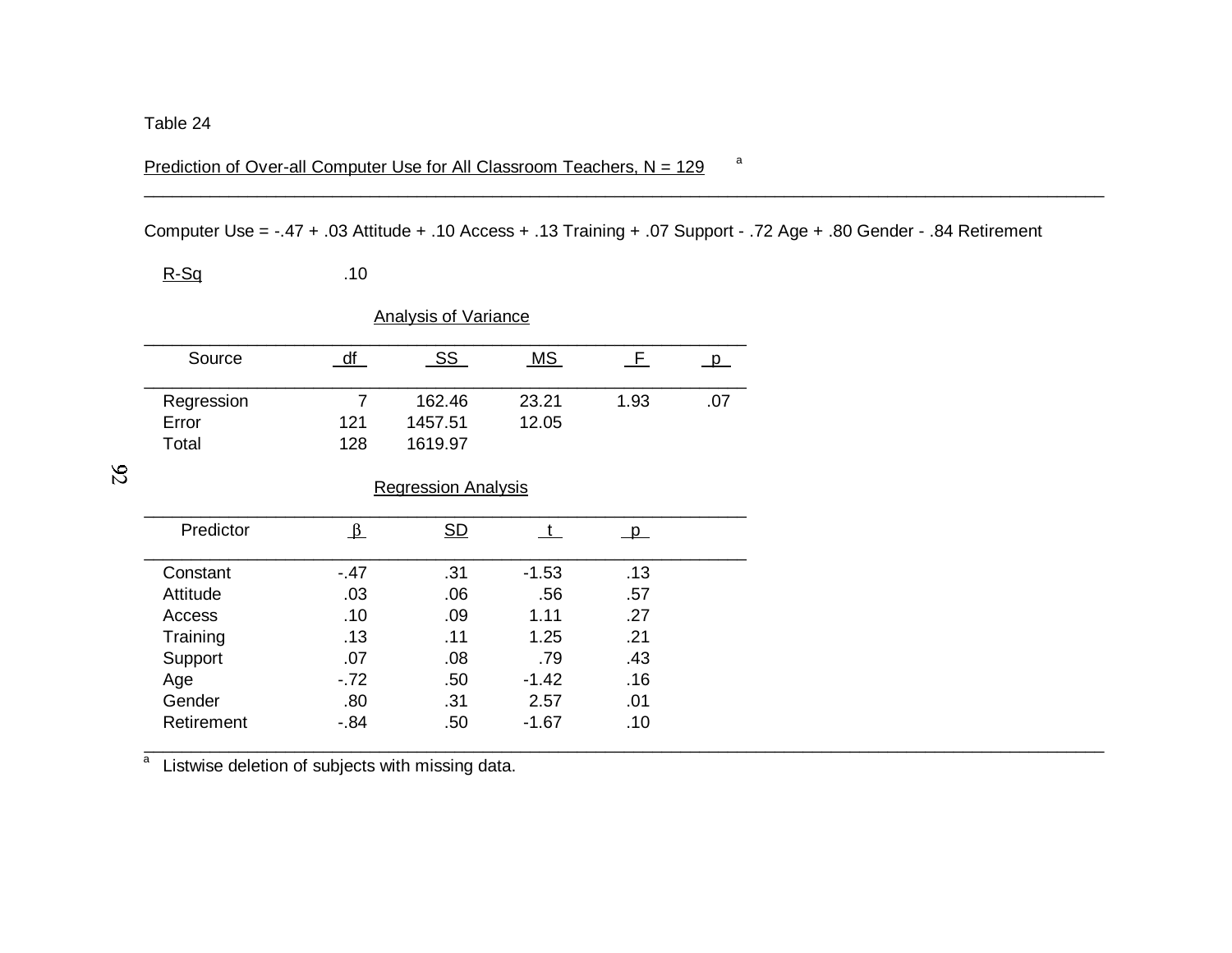Pearson Coefficients for Relationships Among All Variables, All Classroom Teachers

|                                    | Over-all<br>Use | Whole<br>class<br>instruction | Student-<br>directed<br>learning | Drill and<br>practice | Computer<br>skills<br>instruction | Attitude | Access | Training | Support | Age     | Gender |
|------------------------------------|-----------------|-------------------------------|----------------------------------|-----------------------|-----------------------------------|----------|--------|----------|---------|---------|--------|
| <b>Whole Class Instruction</b>     | .67             |                               |                                  |                       |                                   |          |        |          |         |         |        |
| Student-Directed Learning          | .62             | .27                           |                                  |                       |                                   |          |        |          |         |         |        |
| <b>Drill and Practice</b>          | .68             | .16                           | .25                              |                       |                                   |          |        |          |         |         |        |
| <b>Computer Skills Instruction</b> | .72             | .29                           | .27                              | .43                   |                                   |          |        |          |         |         |        |
| Attitude                           | .22             | .13                           | .09                              | .24                   | .20                               |          |        |          |         |         |        |
| Access                             | .24             | .23                           | .07                              | .19                   | .37                               | .24      |        |          |         |         |        |
| Training                           | .18             | .14                           | $-.04$                           | .19                   | .27                               | .21      | .13    |          |         |         |        |
| Support                            | .14             | .01                           | .09                              | .19                   | .19                               | .18      | .15    | .22      |         |         |        |
| Age                                | .05             | .00                           | .15                              | .12                   | .07                               | $-16$    | $-06$  | .18      | .21     |         |        |
| Gender                             | .12             | .06                           | $-.01$                           | .22                   | .05                               | .23      | $-08$  | .12      | .03     | $-0.08$ |        |
| <b>Years Until Retirement</b>      | $-.12$          | .02                           | $-.16$                           | $-.11$                | $-.14$                            | .15      | .08    | $-.02$   | $-.09$  | $-.70$  | .20    |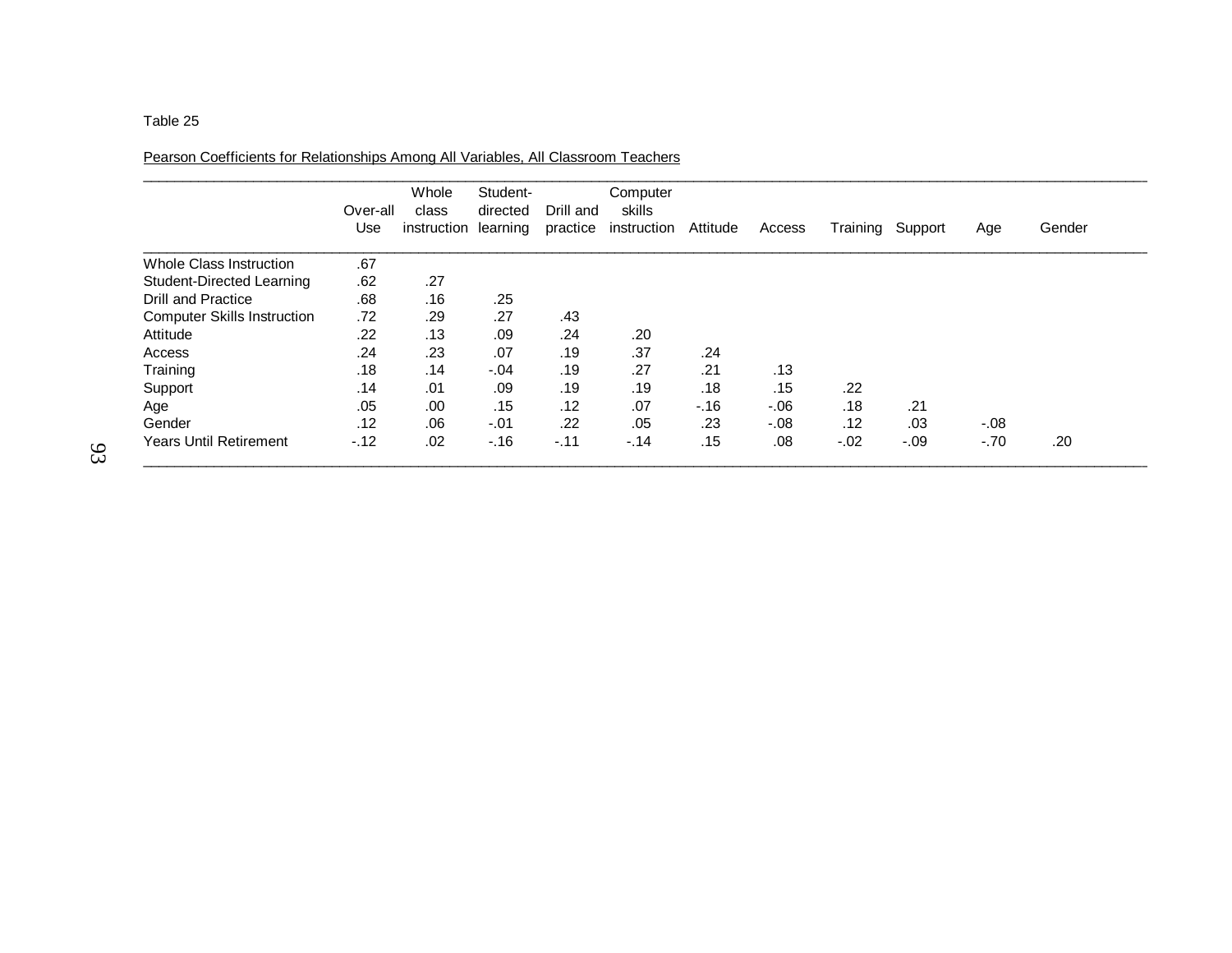meaningless, however, since the over-all computer use score is a composite of the other four. Another correlation finding across all of the grade-level groups is a moderately negative to strongly negative correlation between age and years remaining until retirement. This finding is exactly opposite of expected results; however, it should be noted that in scaling years to retirement (1-5), the smallest value represents the teachers closest to retirement, with the largest value the teachers farthest from retirement. This coding of the years to retirement creates an impression that the farther a teacher is from retirement, the greater the age. In fact, the correlation shows a moderate to strong correlation of years remaining until retirement and age. To restate the correlation, the greater a person's age, the more likely she is to be close to retirement. This logic may explain the demographic data.

In the correlation analysis for all classroom teachers, the correlation coefficients were as follows: student-directed learning and whole class instruction (.27), drill and practice and whole class instruction (.25), computer skills instruction and whole class instruction (.29), computer skills instruction and drill and practice (.43), and drill and practice and whole class instruction (.16). These coefficients are all low but significant, with the exception of drill and practice and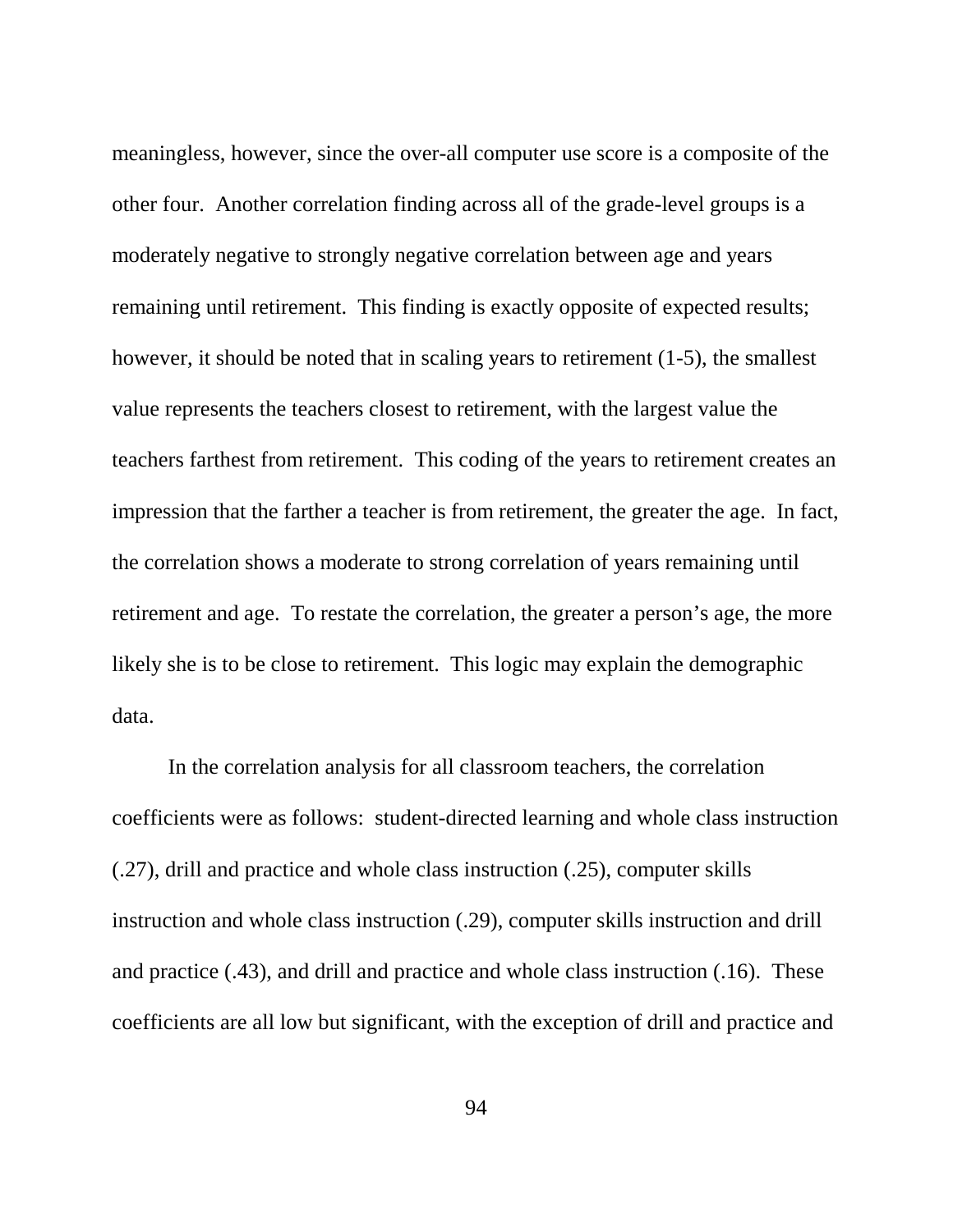whole class instruction, which is borderline low and negligible. Correlation analyses tables are in Appendix F.

### Recommended Training Opportunities

Item 29 on the survey was an open-ended question that asked the participants to list computer training opportunities they would like to see offered by the school system. Table 26 is a matrix of the responses to item 29. The responses were categorized by major themes and subthemes. The frequency of response for each theme was tallied and recorded in the matrix. The responses were also sorted by grade-level grouping. All of the grade-level groups, except for 3-5 teachers, listed Internet training as the number one response. Teachers in grades 3-5 chose Internet training as their second choice. Their number one training concern dealt more with the logistics of the training, when and where training was offered. Training on ways to incorporate the Virginia Standards of Learning was the second choice of the P-2 teachers. Grade 6 and 7 teachers listed four topics with equal frequency response rates: classroom instruction training, application software training, classroom management training, and presentation software training. Classroom instructional training, such as training in application software and software exploration, tied for second place in the frequency of responses by grade 8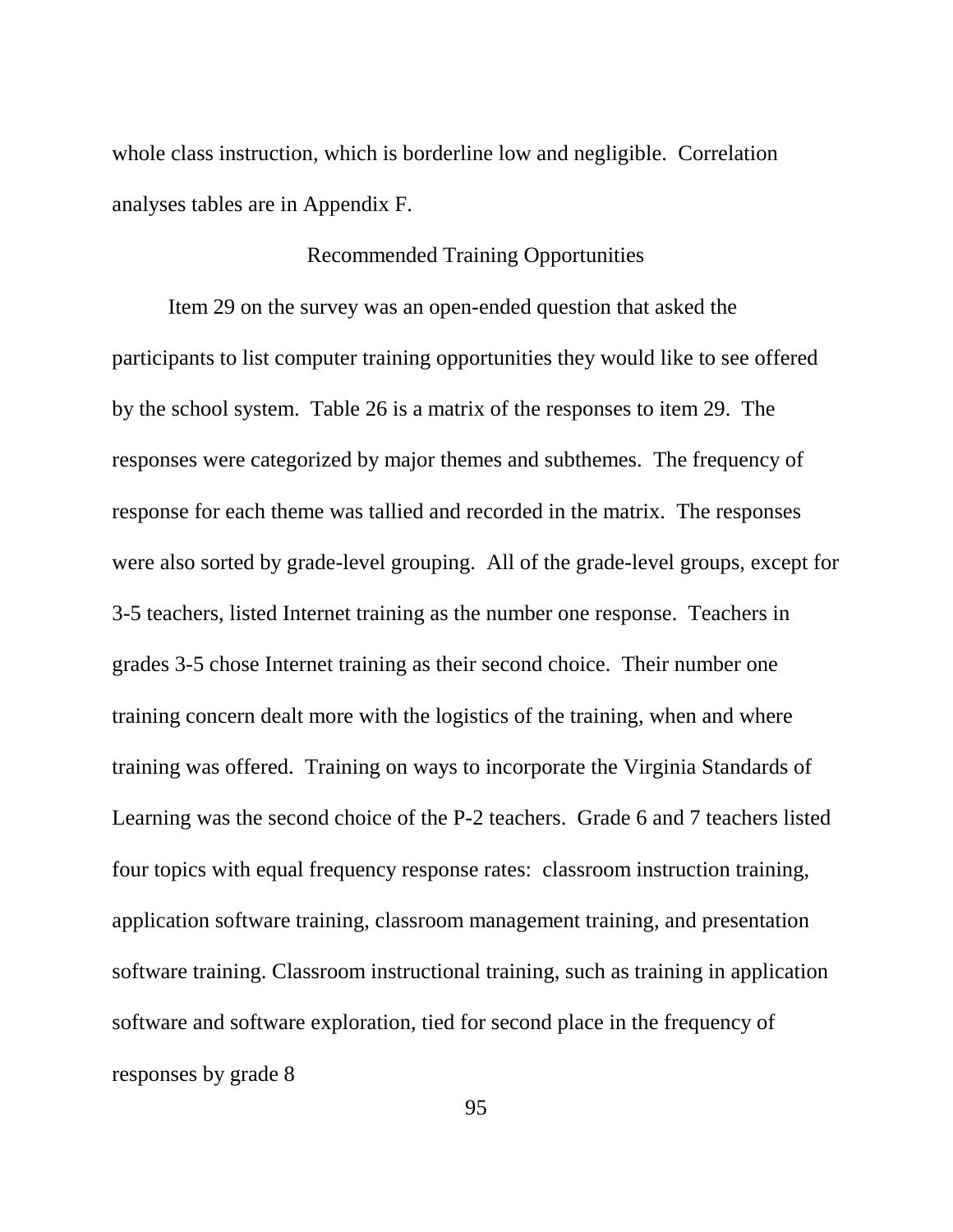### Matrix of Suggested Training Opportunities by Teacher Groups

|                                       |                                            | <b>Total</b>    |                |                |                                                   |                |                  | Pre-Gr 2   Gr 3 - Gr 5   Gr 6 - Gr 7   Gr 8 - Gr 9   Gr 10 - Gr 12   Cross Grade Level |
|---------------------------------------|--------------------------------------------|-----------------|----------------|----------------|---------------------------------------------------|----------------|------------------|----------------------------------------------------------------------------------------|
|                                       |                                            |                 |                |                | Responses Responses Responses Responses Responses |                | <b>Responses</b> | <b>Responses</b>                                                                       |
| <b>Major Themes</b>                   | <b>Subthemes</b>                           | $N = 108$       | $N = 24$       | $N = 18$       | $N = 14$                                          | $N = 13$       | $N = 28$         | $N = 7$                                                                                |
| Internet                              |                                            | 40              | 6              | 5              | $\overline{5}$                                    | 6              | 16               | $\overline{2}$                                                                         |
|                                       | <b>Internet Use</b>                        | 34              | $\overline{4}$ | 5              | 4                                                 | 5              | 14               | $\overline{2}$                                                                         |
|                                       | Internet Classroom Application             | $\overline{4}$  | $\overline{2}$ |                |                                                   | $\mathbf{1}$   | $\mathbf{1}$     |                                                                                        |
|                                       | Web Page Production                        | $\mathbf{1}$    |                |                | $\mathbf{1}$                                      |                |                  |                                                                                        |
|                                       | e-mail Usage                               | $\mathbf{1}$    |                |                |                                                   |                | $\mathbf{1}$     |                                                                                        |
| <b>Standards of Learning</b>          |                                            | 11              | 5              | $\overline{4}$ |                                                   |                | $\mathbf{1}$     |                                                                                        |
|                                       | Integration of SOL's Across the Curriculum | $\overline{9}$  | 3              | $\overline{4}$ |                                                   |                | $\mathbf{1}$     |                                                                                        |
|                                       | Teaching SOL's with a Limited Number       |                 |                |                |                                                   |                |                  |                                                                                        |
|                                       | of Computers                               | $\overline{2}$  | $\overline{2}$ |                |                                                   |                |                  |                                                                                        |
| <b>Classroom Instruction Training</b> |                                            | $\overline{11}$ | $\overline{4}$ | $\overline{1}$ | $\overline{2}$                                    | $\overline{2}$ |                  | $\mathbf{1}$                                                                           |
|                                       | <b>Instructional Needs</b>                 | 5               |                |                | $\overline{2}$                                    | $\mathbf{1}$   |                  | $\mathbf{1}$                                                                           |
|                                       | Young Students                             | $\overline{4}$  | 3              | 1              |                                                   |                |                  |                                                                                        |
|                                       | Reading                                    | $\mathbf{1}$    |                |                |                                                   | $\overline{1}$ |                  |                                                                                        |
|                                       | <b>Whole Class Instruction</b>             | 1               | $\mathbf{1}$   |                |                                                   |                |                  |                                                                                        |
| <b>Basic Skills</b>                   |                                            | 8               | $\overline{2}$ |                | $\mathbf{1}$                                      | $\mathbf{1}$   | $\overline{2}$   |                                                                                        |
| <b>Windows</b>                        |                                            | 8               | 1              | 1              |                                                   |                | 6                |                                                                                        |
|                                       | Windows                                    | $\overline{2}$  |                |                |                                                   |                | $\overline{2}$   |                                                                                        |
|                                       | Windows 95                                 | 6               | $\mathbf{1}$   | $\mathbf{1}$   |                                                   |                | $\overline{4}$   |                                                                                        |
| <b>Software Discovery</b>             |                                            | 7               | $\overline{2}$ |                | $\overline{2}$                                    | 2              |                  | 1                                                                                      |
|                                       | Software Experimentation                   | $\overline{4}$  | $\mathbf{1}$   |                |                                                   | $\overline{2}$ |                  | $\mathbf{1}$                                                                           |
|                                       | List of Good Application Software          | 3               | $\mathbf{1}$   |                | $\overline{2}$                                    |                |                  |                                                                                        |
| <b>Classroom Management</b>           |                                            | 8               | $\overline{2}$ |                | $\overline{2}$                                    | $\mathbf{1}$   | $\mathbf{1}$     |                                                                                        |
|                                       | Management                                 | 4               | 1              |                | $\overline{2}$                                    | 1              |                  |                                                                                        |
|                                       | Integration                                | $\mathbf{1}$    | $\mathbf{1}$   |                |                                                   |                |                  |                                                                                        |
|                                       | Lessons                                    | $\overline{2}$  |                |                |                                                   |                | $\mathbf{1}$     |                                                                                        |
|                                       | IEP's                                      | $\mathbf{1}$    |                |                |                                                   |                |                  |                                                                                        |
| <b>Presentation Software</b>          |                                            | $\overline{4}$  | $\mathbf{1}$   |                | $\overline{2}$                                    |                | $\overline{1}$   |                                                                                        |
| Word                                  |                                            | 3               | 1              |                | 1                                                 |                | 1                |                                                                                        |
| Math                                  |                                            | 3               |                |                | 1                                                 | $\mathbf{1}$   | -1               |                                                                                        |
| Excel                                 |                                            | $\overline{2}$  |                | 1              | 1                                                 |                |                  |                                                                                        |
| Access                                |                                            | $\overline{2}$  |                | $\overline{1}$ | $\overline{1}$                                    |                |                  |                                                                                        |
| Set-up & Fixing Computers             |                                            | $\overline{2}$  | $\mathbf{1}$   |                |                                                   |                |                  |                                                                                        |
| <b>Computer Aided Music</b>           |                                            | $\overline{1}$  |                |                |                                                   |                |                  | $\mathbf{1}$                                                                           |
| <b>AutoCad Lt</b>                     |                                            | 1               |                |                |                                                   | $\mathbf{1}$   |                  |                                                                                        |
| Science                               |                                            | 1               |                |                | $\mathbf{1}$                                      |                |                  |                                                                                        |
| <b>Social Studies</b>                 |                                            | $\mathbf{1}$    |                |                | $\overline{1}$                                    |                |                  |                                                                                        |
| <b>Time</b>                           |                                            | $\mathbf{1}$    |                |                | $\mathbf{1}$                                      |                |                  |                                                                                        |
|                                       |                                            |                 |                |                |                                                   |                |                  |                                                                                        |
| <b>Photos</b>                         |                                            | $\mathbf{1}$    |                |                |                                                   |                | $\mathbf{1}$     |                                                                                        |
| Mitchell On-Demand                    |                                            | $\mathbf{1}$    |                |                |                                                   |                | $\mathbf{1}$     |                                                                                        |
| <b>Network</b>                        |                                            | 1               |                |                |                                                   |                | 1                |                                                                                        |

(*table continues*)

96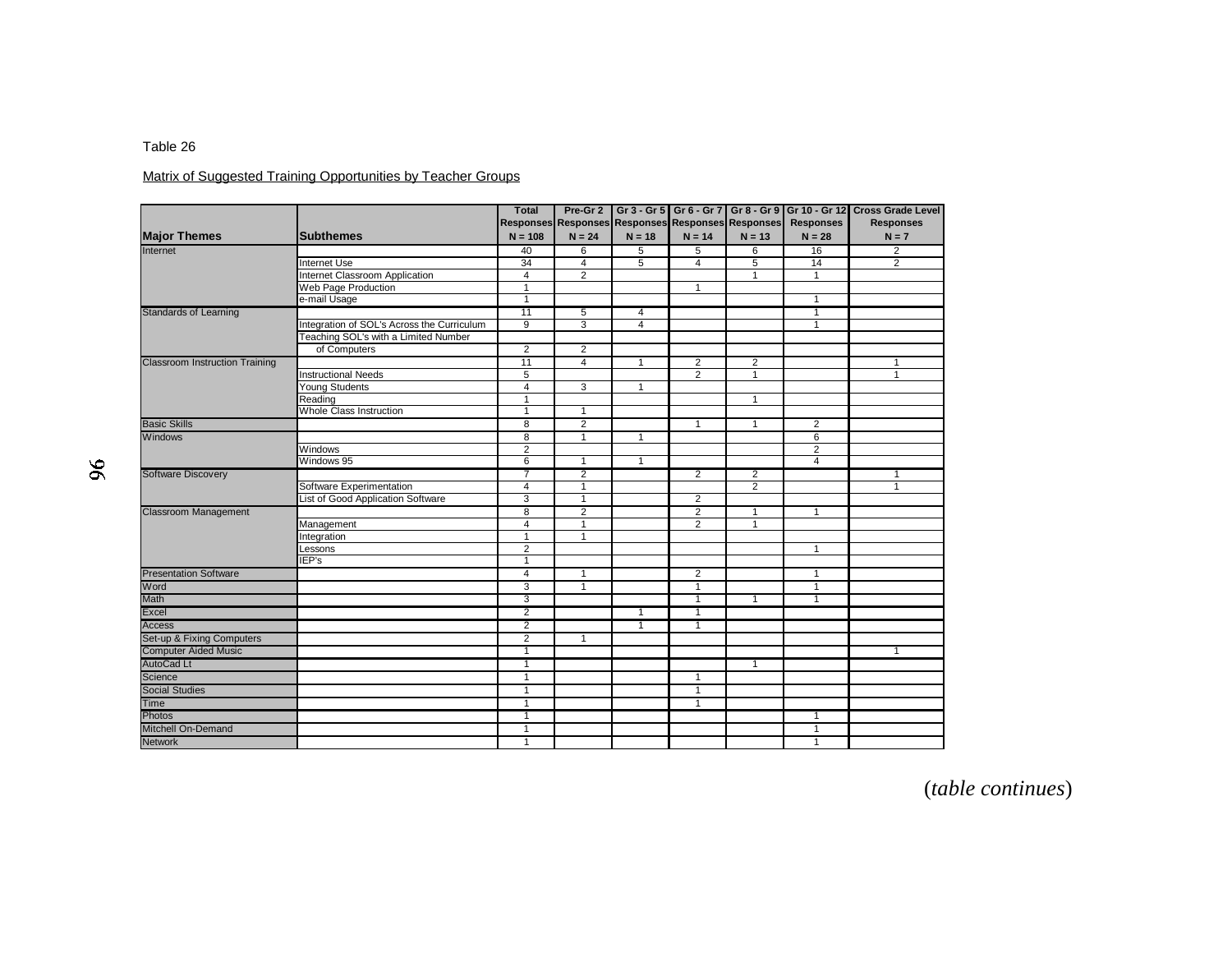| Table 26 (continued) |
|----------------------|
|                      |

|                              |                                 | <b>Total</b>                                      |               |            |          |          | Pre-Gr 2   Gr 3 - Gr 5   Gr 6 - Gr 7   Gr 8 - Gr 9   Gr 10 - Gr 12 | <b>Cross Grade Level</b> |
|------------------------------|---------------------------------|---------------------------------------------------|---------------|------------|----------|----------|--------------------------------------------------------------------|--------------------------|
|                              |                                 | Responses Responses Responses Responses Responses |               |            |          |          | <b>Responses</b>                                                   | <b>Responses</b>         |
| <b>Major Themes</b>          | <b>Subthemes</b>                | $N = 108$                                         | $N = 24$      | $N = 18$   | $N = 14$ | $N = 13$ | $N = 28$                                                           | $N = 7$                  |
| When, Where, or How Training |                                 |                                                   |               |            |          |          |                                                                    |                          |
| Should be Conducted          |                                 | 10                                                | $\mathcal{P}$ | 6          |          |          | з                                                                  |                          |
|                              | When                            |                                                   |               | $\sqrt{2}$ |          |          |                                                                    |                          |
|                              | Where                           | -1                                                |               | 4          |          |          |                                                                    |                          |
|                              | How                             | 3                                                 |               |            |          |          |                                                                    |                          |
| No Specific Suggestion       |                                 | 13                                                |               | 4          |          |          |                                                                    |                          |
|                              | Any Help                        | 4                                                 |               | າ          |          |          |                                                                    |                          |
|                              | None                            |                                                   |               |            |          |          |                                                                    |                          |
|                              | <b>Continue Current Classes</b> | 3                                                 |               |            |          |          |                                                                    |                          |
|                              | Fun Uses of the Computer        |                                                   |               |            |          |          |                                                                    |                          |
|                              | Other                           | -1                                                |               |            |          |          |                                                                    |                          |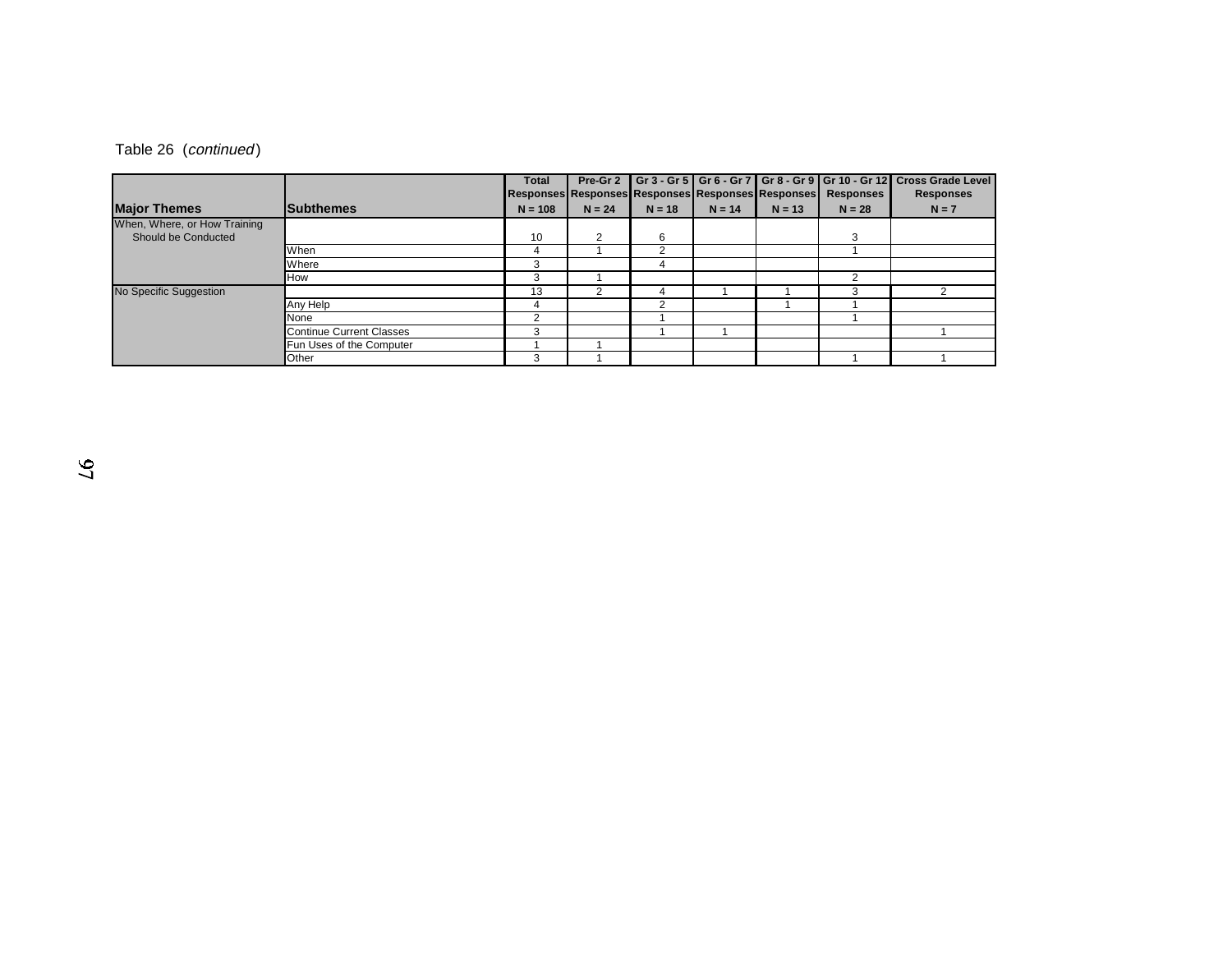and 9 teachers. Teachers in grades 10-12 listed Windows training (Windows and Windows '95) as their second choice.

The group of all classroom teachers (all survey participants) chose the following training issues in order of frequency (most to least): Internet training, Standards of Learning training, classroom instruction training, basic skills training, Windows training, classroom management training, and training in software discovery. Teachers at all levels seemed to be concerned with staying current (Internet training), integration of the computer into regular classroom activities (SOL's, classroom instruction), basic computer operation (Windows, basic skills), and training in applications specific to their subject and grade level.

### Barriers to Computer Use

Item 42 on the survey was an open-ended question which asked teachers to list barriers to computer use in the classroom. Table 27 is a list of responses by major themes and subthemes. The frequency of each response was tallied and recorded in the matrix by grade-level grouping. In every grade-level group, access to hardware was the number one barrier. Hardware access barriers included the high computer/student ratio, need for more computers, access to the Internet, quality of computers in the classrooms, and variety of computers found in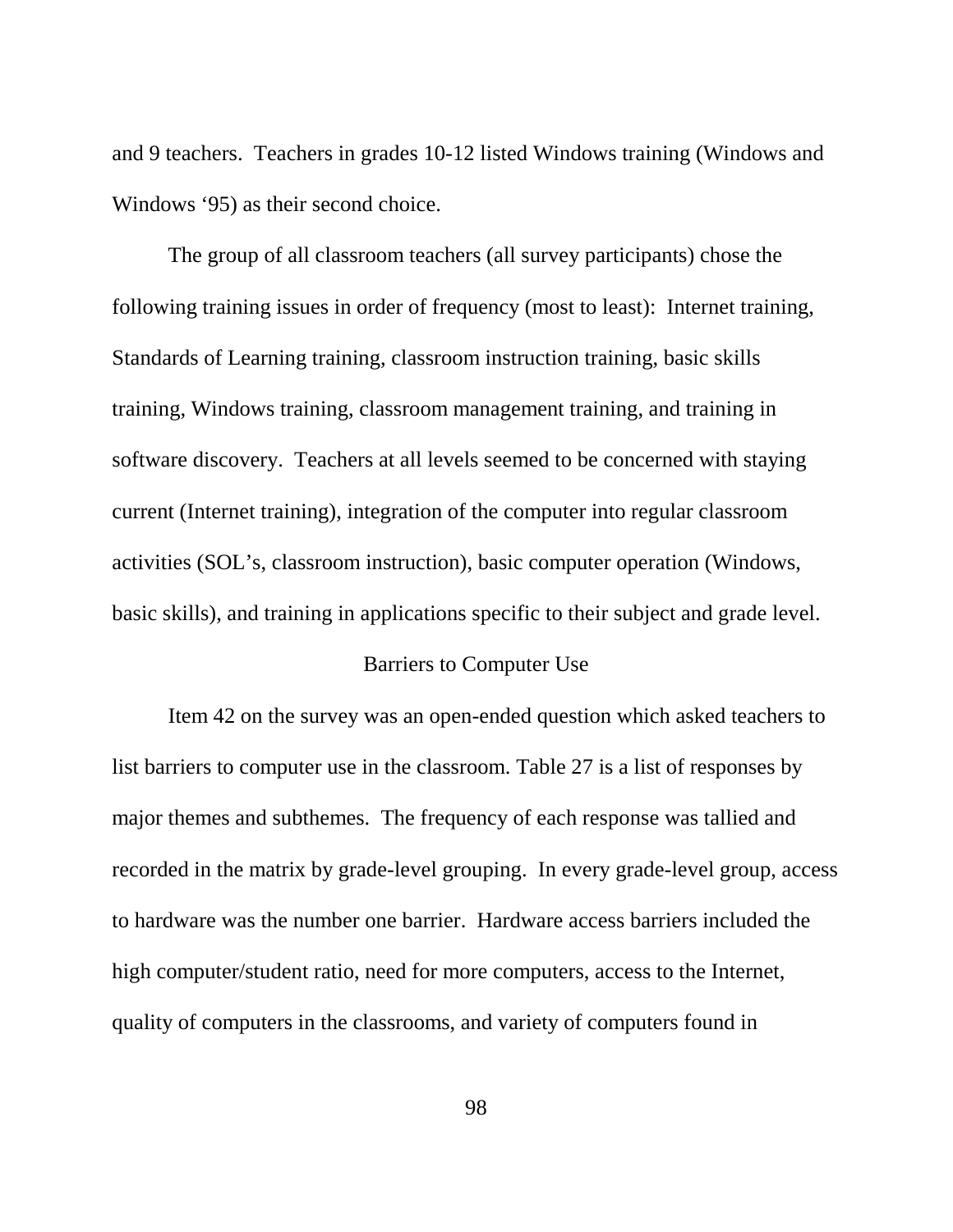### Matrix of Barriers to Computer Use by Teacher Groups

|                     |                                            | <b>Total</b>    |                |                                                   |                         |                |                  | Pre-Gr 2 Gr 3 - Gr 5 Gr 6 - Gr 7 Gr 8 - Gr 9 Gr 10 - Gr 12 Cross Grade Level |
|---------------------|--------------------------------------------|-----------------|----------------|---------------------------------------------------|-------------------------|----------------|------------------|------------------------------------------------------------------------------|
|                     |                                            |                 |                | Responses Responses Responses Responses Responses |                         |                | <b>Responses</b> | <b>Responses</b>                                                             |
| <b>Major Themes</b> | <b>Subthemes</b>                           | $N = 206$       | $N = 46$       | $N = 31$                                          | $N=28$                  | $N = 27$       | $N = 47$         | $N = 21$                                                                     |
| Access (Hardware)   |                                            | 184             | 36             | 26                                                | 33                      | 27             | 41               | 17                                                                           |
|                     | Student/Computer Ratio                     | 61              | 11             | 10                                                | 6                       | 13             | 16               | 3                                                                            |
|                     | More Access                                | 59              | 14             | 10                                                | 11                      | 8              | $\overline{7}$   | 8                                                                            |
|                     | Peripherals                                | 27              | 4              |                                                   | 10                      | 2              | $\overline{7}$   | 3                                                                            |
|                     | <b>Internet Access</b>                     | 14              | $\mathbf{1}$   | $\overline{2}$                                    | $\overline{2}$          | 3              | 6                |                                                                              |
|                     | <b>Quality of Computers</b>                | 9               | $\overline{2}$ | $\overline{2}$                                    | $\mathbf{1}$            |                | 4                |                                                                              |
|                     | <b>Computer Application</b>                | 5               | $\overline{2}$ | $\mathbf{1}$                                      |                         |                | $\mathbf{1}$     | $\mathbf{1}$                                                                 |
|                     | Operation of Computers                     | 3               |                | $\mathbf{1}$                                      | $\mathbf{1}$            | $\mathbf{1}$   |                  |                                                                              |
|                     | Network                                    | $\overline{2}$  |                |                                                   | $\mathbf{1}$            |                |                  | $\mathbf{1}$                                                                 |
|                     | <b>Location of Computers</b>               | $\overline{1}$  | $\mathbf{1}$   |                                                   |                         |                |                  |                                                                              |
|                     | Laptop Access                              | $\mathbf{1}$    |                |                                                   |                         |                |                  | $\mathbf{1}$                                                                 |
| Access (Software)   |                                            | 69              | 11             | 6                                                 | 9                       | 15             | 16               | 6                                                                            |
|                     | Integration of Software Into Curriculum    | 36              | 4              | $\overline{2}$                                    | $\overline{5}$          | 12             | 8                | 3                                                                            |
|                     | More Software                              | $\overline{25}$ | 6              | $\overline{4}$                                    | $\overline{4}$          | $\overline{2}$ | $\overline{7}$   | $\overline{2}$                                                               |
|                     | Other                                      | $\overline{4}$  | $\mathbf{1}$   |                                                   |                         | $\mathbf{1}$   |                  | $\mathbf{1}$                                                                 |
|                     | Purchasing                                 | $\overline{3}$  |                |                                                   |                         |                |                  |                                                                              |
|                     | <b>Quality of Computers</b>                | $\overline{1}$  |                |                                                   |                         |                | $\overline{1}$   |                                                                              |
| Training            |                                            | 41              | 9              | 9                                                 | $\overline{2}$          |                | 17               |                                                                              |
|                     | Adequacy of Teacher Skills                 | 20              | $\overline{4}$ | $\overline{4}$                                    |                         |                | 10               |                                                                              |
|                     | <b>Technology SOL Training</b>             | 5               | $\overline{2}$ | $\mathbf{1}$                                      |                         |                | $\overline{2}$   |                                                                              |
|                     | <b>Need More Training</b>                  | 5               | 2              | 3                                                 |                         |                |                  |                                                                              |
|                     | Classroom Application                      | 5               | $\mathbf{1}$   |                                                   | $\mathbf{1}$            |                | $\overline{c}$   |                                                                              |
|                     | <b>Teacher Initiative to Take Training</b> | $\overline{4}$  |                | $\mathbf{1}$                                      |                         |                | $\overline{2}$   |                                                                              |
|                     | <b>Timing of Training</b>                  | $\overline{2}$  |                |                                                   | $\mathbf{1}$            |                | 1                |                                                                              |
| <b>Facilities</b>   |                                            | 37              | 8              | 10                                                | $\overline{2}$          | 5              | 5                |                                                                              |
|                     | Physical Space for Computers               | $\overline{27}$ | $\overline{7}$ | 8                                                 | $\overline{2}$          | $\overline{4}$ | 5                |                                                                              |
|                     | Wiring                                     | $\overline{7}$  | 1              | $\mathbf{1}$                                      |                         |                |                  |                                                                              |
|                     | _ocation                                   | $\overline{2}$  |                | $\mathbf{1}$                                      |                         |                |                  |                                                                              |
|                     | <b>Teachers Changing Classes</b>           | $\overline{1}$  |                |                                                   |                         | $\mathbf{1}$   |                  |                                                                              |
| Time (Teacher)      |                                            | 32              | 17             | 9                                                 | $\overline{2}$          |                | 2                | $\mathbf{1}$                                                                 |
|                     | Time                                       | $\overline{20}$ | 10             | 7                                                 | $\mathbf{1}$            |                | $\overline{2}$   |                                                                              |
|                     | <b>Time to Practice</b>                    | 5               | $\overline{4}$ |                                                   |                         |                |                  | $\mathbf{1}$                                                                 |
|                     | Time to Plan                               | $\overline{2}$  | $\mathbf{1}$   | $\mathbf{1}$                                      |                         |                |                  |                                                                              |
|                     | Time for Training                          | $\overline{2}$  |                | $\mathbf{1}$                                      |                         |                |                  |                                                                              |
|                     | <b>Preparation Time</b>                    | $\overline{2}$  | $\mathbf{1}$   |                                                   | $\mathbf{1}$            |                |                  |                                                                              |
|                     | <b>Unencumbered Time</b>                   | $\mathbf{1}$    | $\mathbf{1}$   |                                                   |                         |                |                  |                                                                              |
| Time (Classroom)    |                                            | 29              | 9              | 6                                                 | 6                       | 1              | 5                | 1                                                                            |
|                     | Time in the Schedule                       | 17              | 6              | $\overline{2}$                                    | $\overline{\mathbf{4}}$ | $\mathbf{1}$   | 3                | $\mathbf{1}$                                                                 |
|                     | Pressure to Cover SOL's                    | 8               | 2              | $\overline{2}$                                    | $\overline{2}$          |                | 2                |                                                                              |
|                     | Time for Individual Instruction            | 3               | $\mathbf{1}$   | $\mathbf{1}$                                      |                         |                |                  |                                                                              |
|                     | Limited Time                               | $\mathbf{1}$    |                | 1                                                 |                         |                |                  |                                                                              |

66

(*table continues*)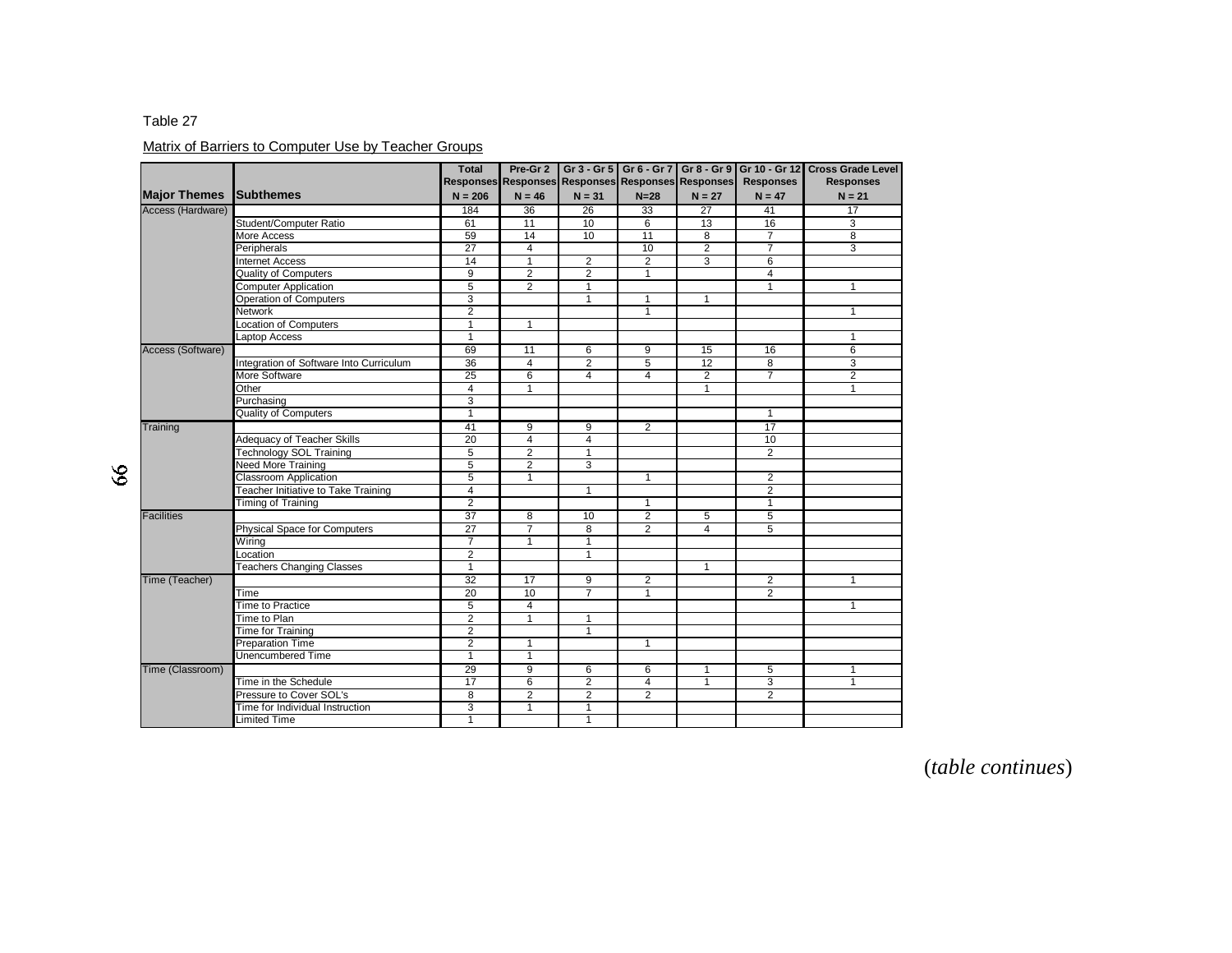### Table 27 (Continued)

|                     |                                           | <b>Total</b>   |                         |                                                   |                |                |                  | Pre-Gr 2   Gr 3 - Gr 5   Gr 6 - Gr 7   Gr 8 - Gr 9   Gr 10 - Gr 12   Cross Grade Level |
|---------------------|-------------------------------------------|----------------|-------------------------|---------------------------------------------------|----------------|----------------|------------------|----------------------------------------------------------------------------------------|
|                     |                                           |                |                         | Responses Responses Responses Responses Responses |                |                | <b>Responses</b> | <b>Responses</b>                                                                       |
| <b>Major Themes</b> | Subcategories                             | $N = 206$      | $N = 46$                | $N = 31$                                          | $N=28$         | $N = 27$       | $N = 47$         | $N = 21$                                                                               |
| Procedural          |                                           | 25             | 4                       | 5                                                 | $\mathbf{1}$   | 4              |                  | 2                                                                                      |
|                     | Maturity of Students                      | $\overline{8}$ |                         | $\overline{3}$                                    |                | $\overline{2}$ | $\overline{1}$   | $\blacktriangleleft$                                                                   |
|                     | <b>Teaching Computer Skills with</b>      |                |                         |                                                   |                |                |                  |                                                                                        |
|                     | One Computer in a Classroom               | $\overline{7}$ | $\overline{2}$          | $\overline{2}$                                    | $\mathbf{1}$   |                | $\mathbf{1}$     | $\mathbf{1}$                                                                           |
|                     | Student Computer Training in Lower Grades | $\overline{7}$ |                         |                                                   |                | 2              | 5                |                                                                                        |
|                     | <b>Teacher Expectations</b>               | $\mathbf{1}$   | 1                       |                                                   |                |                |                  |                                                                                        |
|                     | Scheduling                                | $\mathbf{1}$   |                         |                                                   |                |                |                  |                                                                                        |
|                     | <b>Testing</b>                            | $\mathbf{1}$   | $\mathbf{1}$            |                                                   |                |                |                  |                                                                                        |
| Support             |                                           | 21             | $\overline{7}$          | 4                                                 |                | 3              | 5                |                                                                                        |
|                     | Computer Repair                           | 9              | $\overline{\mathbf{c}}$ | $\overline{2}$                                    |                | $\mathbf{1}$   | 3                |                                                                                        |
|                     | Computer Lab Teacher                      | 3              | 3                       |                                                   |                |                |                  |                                                                                        |
|                     | Knowledgable Person in the Building       | $\overline{2}$ | $\overline{1}$          |                                                   |                | $\mathbf{1}$   |                  |                                                                                        |
|                     | Classroom Aide                            | $\overline{2}$ | $\mathbf{1}$            |                                                   |                |                |                  |                                                                                        |
|                     | <b>Technology Specialist</b>              | $\mathbf{1}$   |                         | $\mathbf{1}$                                      |                |                |                  |                                                                                        |
|                     | Computer Teacher                          | $\mathbf{1}$   |                         | $\mathbf{1}$                                      |                |                |                  |                                                                                        |
|                     | Untrained Technicians                     | $\mathbf{1}$   |                         |                                                   |                | 1              | 1                |                                                                                        |
|                     | <b>Computer Technicians</b>               | $\mathbf{1}$   |                         |                                                   |                |                |                  |                                                                                        |
|                     | <b>Central Office Support</b>             | $\mathbf{1}$   |                         |                                                   |                |                | $\mathbf{1}$     |                                                                                        |
| <b>Access Lab</b>   |                                           | 18             | 6                       | 4                                                 |                | 4              | 3                | $\overline{2}$                                                                         |
|                     | Need a Lab                                | 13             | 6                       | 4                                                 |                | $\mathbf{1}$   | $\mathbf{1}$     | $\mathbf{1}$                                                                           |
|                     | <b>Scheduling Current Lab</b>             | 5              |                         |                                                   |                | 3              | $\overline{2}$   | $\mathbf{1}$                                                                           |
| Money               |                                           | 17             |                         | 1                                                 | $\overline{4}$ | 5              | $\overline{2}$   | $\overline{4}$                                                                         |
|                     | Need Money for Technology                 | 5              |                         | 1                                                 |                | 3              |                  | $\mathbf{1}$                                                                           |
|                     | Cost of Equipment, Software, & Supplies   | 9              |                         |                                                   | 3              | $\overline{2}$ | $\mathbf{1}$     | 3                                                                                      |
|                     | <b>Funding Procedures</b>                 | 3              |                         |                                                   | $\mathbf{1}$   |                | $\mathbf{1}$     |                                                                                        |
| <b>Attitude</b>     |                                           | $\overline{9}$ | $\overline{2}$          | 1                                                 | $\mathbf{1}$   | 1              | 3                | 1                                                                                      |
|                     | Computers are a Distraction               | $\overline{2}$ | $\mathbf{1}$            | 1                                                 |                |                |                  |                                                                                        |
|                     | No Use for Computers                      | $\overline{1}$ |                         |                                                   |                |                |                  | $\mathbf{1}$                                                                           |
|                     | Other Subjects More Important             | $\mathbf{1}$   | 1                       |                                                   |                |                |                  |                                                                                        |
|                     | Too Much Time Spent on Computers          | $\mathbf{1}$   |                         |                                                   |                | $\mathbf{1}$   |                  |                                                                                        |
|                     | Fear of Computers                         | $\mathbf{1}$   |                         |                                                   | $\mathbf{1}$   |                |                  |                                                                                        |
|                     | Computers are OK                          | $\mathbf{1}$   |                         |                                                   |                |                | 1                |                                                                                        |
|                     | <b>Teacher Resistance to Computers</b>    | $\overline{1}$ |                         |                                                   |                |                | $\mathbf{1}$     |                                                                                        |
|                     | <b>Student Attitudes</b>                  | $\overline{1}$ |                         |                                                   |                |                | $\overline{1}$   |                                                                                        |
| Other               |                                           | $\overline{4}$ | $\mathbf{1}$            | $\mathbf{1}$                                      |                |                | $\overline{2}$   |                                                                                        |
|                     | <b>Materials</b>                          | $\overline{2}$ | 1                       | $\mathbf{1}$                                      |                |                |                  |                                                                                        |
|                     | Unusual Circumstances                     | $\mathbf{1}$   |                         |                                                   |                |                | 1                |                                                                                        |
|                     | None                                      | $\mathbf{1}$   |                         |                                                   |                |                | $\mathbf{1}$     |                                                                                        |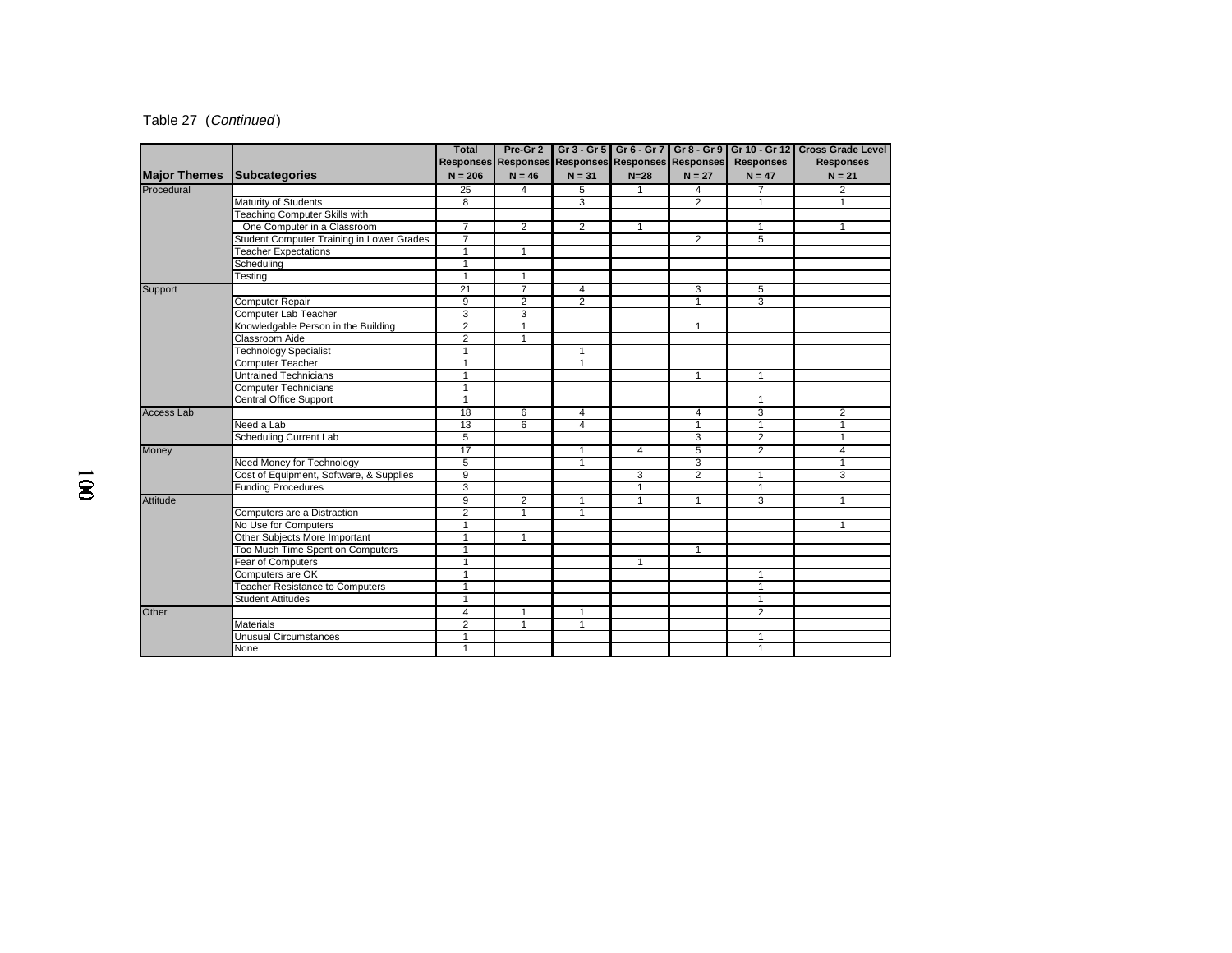classrooms. Preschool through grade 2 teachers listed teacher time as the second largest barrier: time to practice, time to plan, preparation time, and unencumbered time. Teachers in grades 3-5 listed facilities -- physical space in their classrooms for computers -- as the second most frequent barrier to computer use. Grades 6-7 and grades 8-9 teachers cited access to software as the second largest barrier. Teachers in grades P-2 and 10-12 responded with software access as their third choice. The teachers at the 10-12 grade-level listed training as the third most frequent response. The need for more software that integrates with the curriculum was the major complaint. Grade-level 3-5 teachers listed teacher time as their third choice. Classroom time, time in the daily schedule, and pressure to cover the Standards of Learning were barriers listed by grade 6-7 teachers. Physical space, a facilities issue, was the third most frequently listed barrier by 8-9 grade teachers.

The total teacher response listed in order of frequency is as follows: access to hardware, access to software, training, facilities, teacher time, and classroom time.

# Strategies Recommended by Teachers

Five grade-level focus groups, consisting of four to seven teachers, met during the months of February and March, 1998. A short description of the gradelevel findings from the quantitative phase of the study was shared with the group.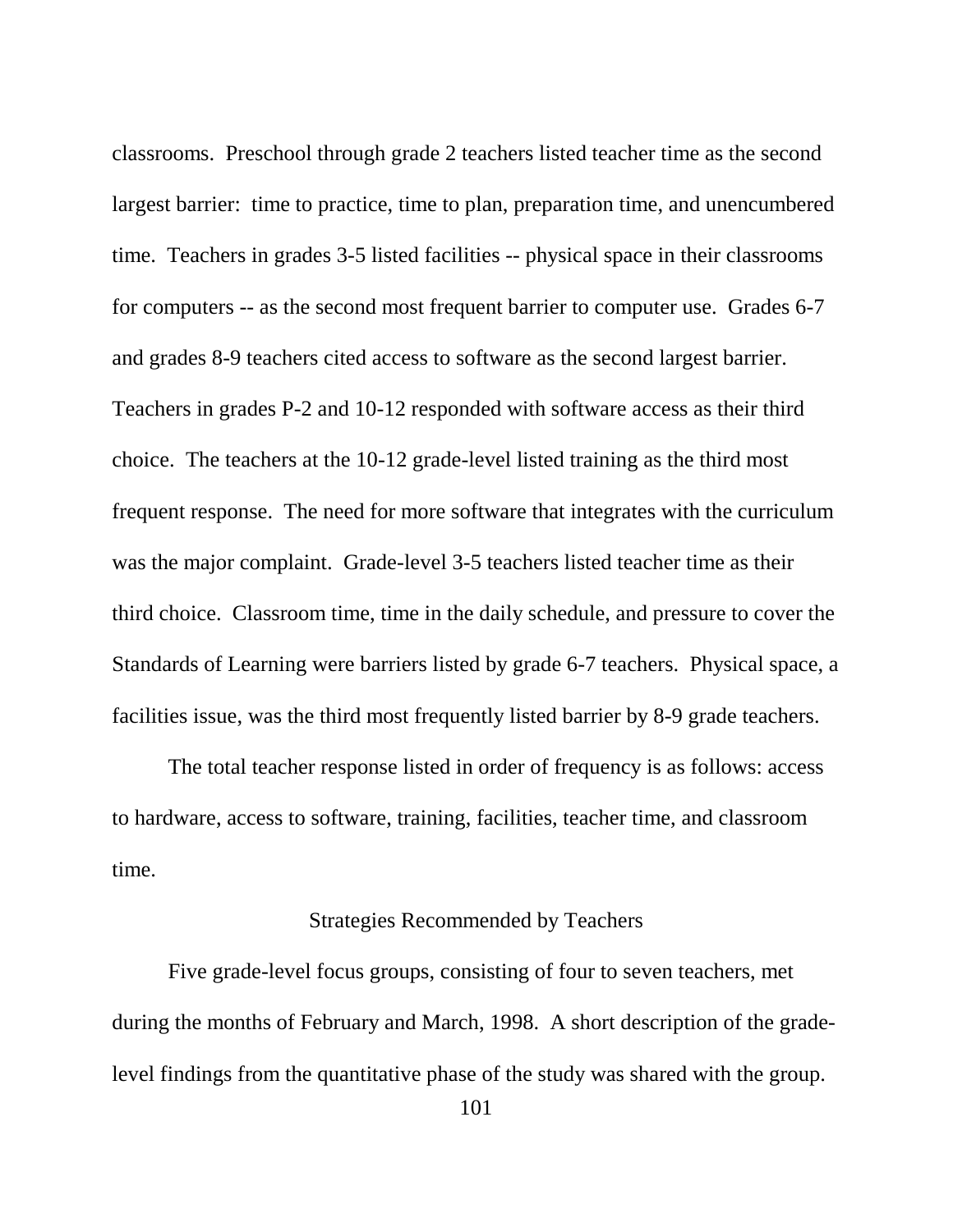The findings were specific to the grade-level that the focus group represented. This overview included a short discussion of the demographic data, descriptive statistics, relative ranking by standardized scores, results of the multiple regression analyses, training-received matrix, suggested-training matrix, and the barriers to computer use matrix. The results from the Nominal Group Process during these focus groups are lists of prioritized strategies suggested by teachers from each grade-level group.

The P-2 focus group's first suggestions were training oriented; train teachers in classroom management techniques for computer instruction and provide classroom teachers, not computer technicians, as the trainers for computer classes and workshops (Table 28). The participants expressed the need for a published list of available P-2 application software. Providing trained computer "coaches" in each school who would have half of their contract day devoted to computer training and consulting was the next strategy. These "coaches" would be paid a stipend for the extra time and training which the job would require. Teachers in the preschool through grade 2 focus group suggested that each school be provided a computer lab to aid teachers in the instruction of computer skills. Providing substitutes for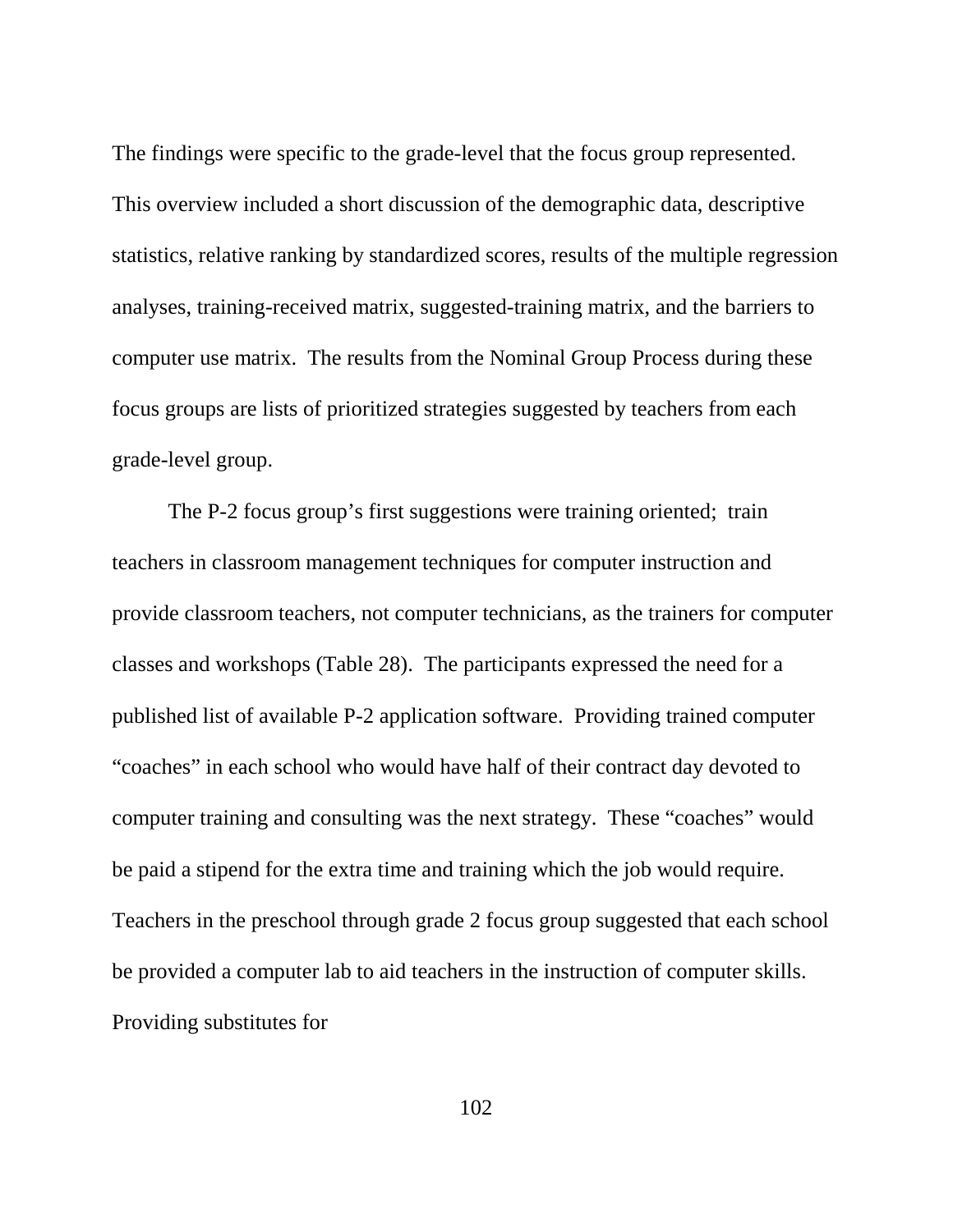$\overline{a}$ 

 $\overline{a}$ 

Results of Preschool - Grade 2 Nominal Group Process

Strategies to improve computer use in classroom instruction

1. Provide training with teachers--not technicians--as trainers in classroom management and scheduling practices:

> How to manage a class with 20 students and one computer for computer instruction. \*\* 1 \*\*

- 2. Provide teachers with a list of good software being used in the other elementary schools. \*\* 2 \*\*
- 3. Provide trained computer "mentors" or "coaches" in each school: A person with 1/2 day devoted just to technology. A stipend for training and extra duties.  $** 3 **$
- 4. Provide computer labs in each school to permit SOL technology training. \*\* 4 \*\*
- 5. Provide teachers with the time to learn what is available on the computer by providing substitutes for teachers during training and sharing times.  $** 5$  \*\*
- 6. Investigate and set up a high school student/parent/industry volunteer program (i.e., student interns, parent volunteers, industry and business partnerships) to help preschoolgrade 2 teachers with computer instruction:
	- to take students beyond drill and practice. to provide individualized instruction for students. \*\* 6 \*\*
- 7. Provide inservice by computer hardware and software vendors to explain the types of hardware and software available that are applicable for preschool - grade 2.  $** 7**$
- 8. Provide each classroom with big screen televisions and the equipment to hookup the computer for whole class instruction.

\*\* # \*\* Denotes priority rank by nominal group participants. Items without a priority rank were suggested strategies but were not among the priority choices

(*table continues*)

 $\overline{a}$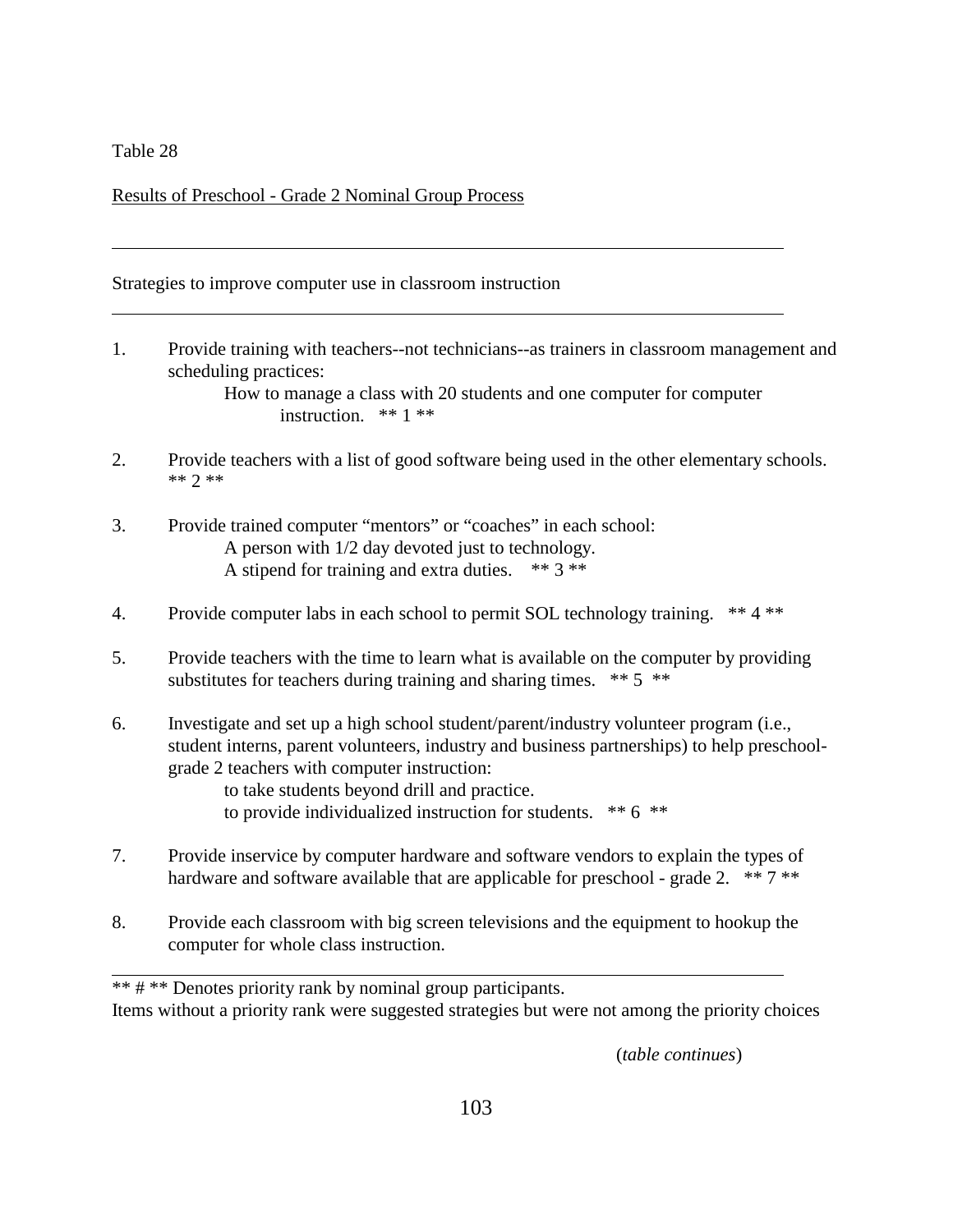Table 28 (*continued*)

 $\overline{a}$ 

 $\overline{a}$ 

Results of Preschool - Grade 2 Nominal Group Process (continued)

Strategies to improve computer use in classroom instruction

9. Provide facilities, furniture, wiring, "space" and equipment to support newer technologies in every classroom.

 $\overline{a}$ 

10. Provide training or workshops in computer basics (i.e., hardware setup, installation and removal of software, troubleshooting)

\*\* # \*\* Denotes priority rank by nominal group participants. Items without a priority rank were suggested strategies but were not among the priority choices.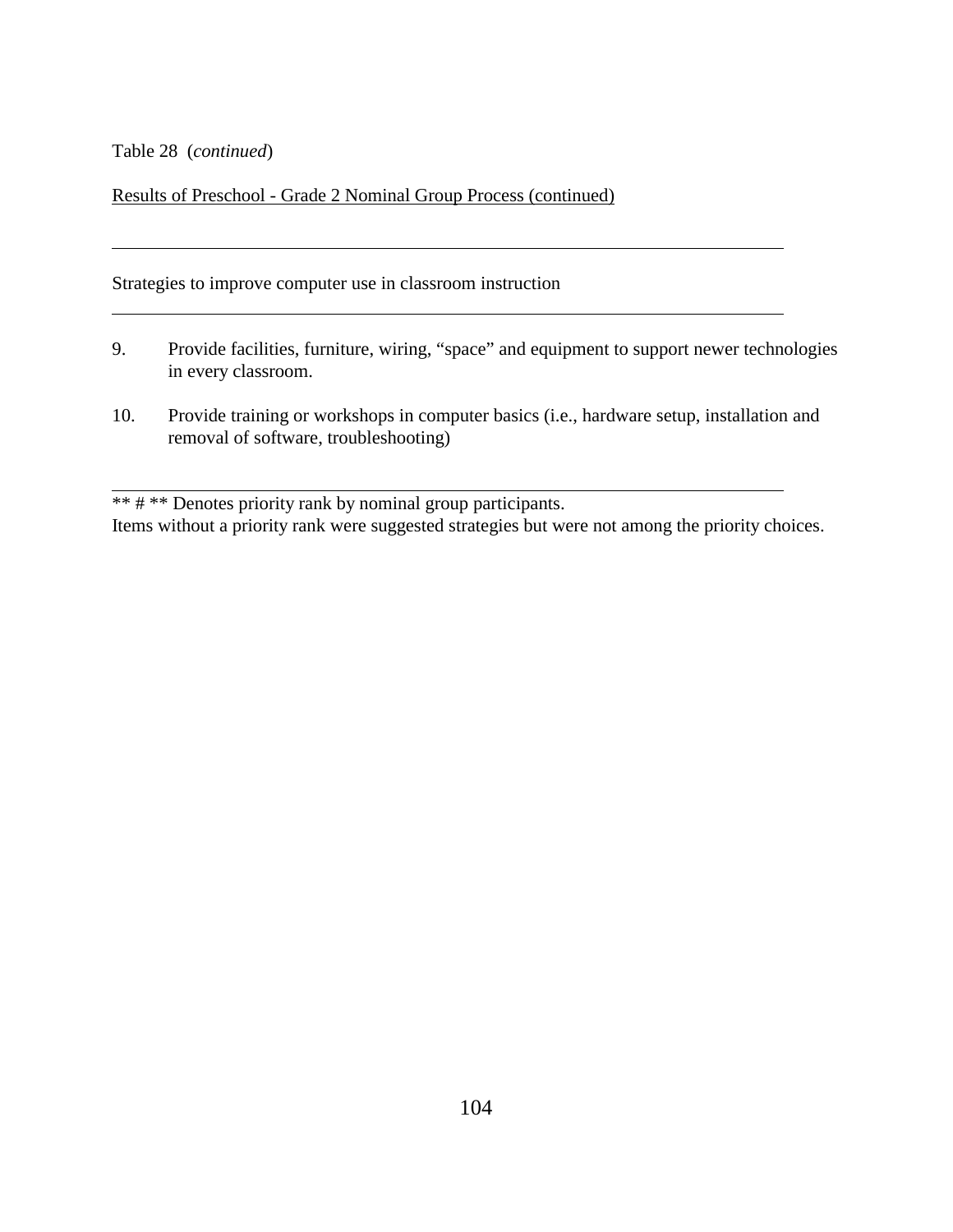teachers as a method of providing time for training and sharing was another priority strategy. The group also suggested a student, parent, and industry volunteer program to help teachers provide individualized computer instruction for students. The final prioritized strategy was an annual update session for P-2 teachers by hardware and software vendors about the new equipment and programs on the market.

The focus group of 3-5 teachers listed training as the number one strategy (Table 29). Training was divided into some suggested grade-specific training topics (i.e., teaching in a one-computer classroom and teaching SOL's using computers) and suggested training logistics (i.e., times, places, and out-of-class assignments). Access to labs was the second most important strategy of the 3-5 group. Labs were seen as a necessity to address the Standards of Learning. The third strategy was to hire a support person (i.e., teacher, technician, "coach") in every building to provide technology assistance for teachers. The last prioritized suggestion was to provide a list of good software appropriate for grades three through five.

The sixth and seventh grade focus group chose as their first priority providing more money to purchase hardware and software (Table 30). Training in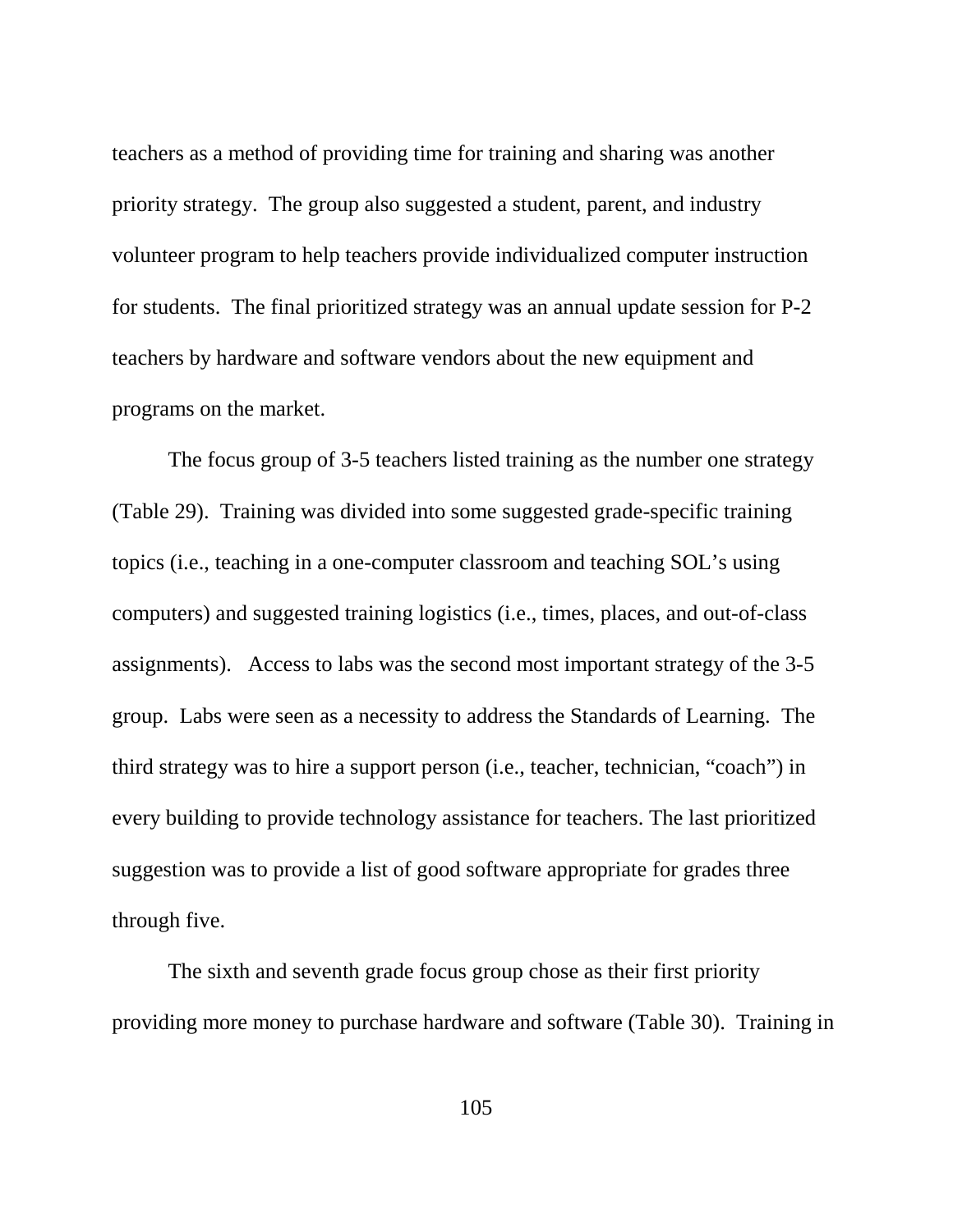$\overline{a}$ 

 $\overline{a}$ 

Results of Grade 3 - Grade 5 Nominal Group Process

Strategies to improve computer use in classroom instruction

1. Mandatory participation by teachers in grade level appropriate computer training. \*\* 1 \*\*

> Suggested topics: Scheduling one computer in a classroom with 20-25 students Teaching the Standards of Learning using computers Training should: Occur at varied and reasonable times Occur at the individual schools Include reasonable out-of-class assignments for teachers working during the day. Address teacher requested issues

 $\overline{a}$ 

- 2. Provide computer labs at each school (Must have labs to address the technology Standards of Learning) \*\* 2 \*\*
- 3. Provide a technology teacher/technician/"coach" at each school available during the day to answer questions and provide support.  $** 3**$
- 4. Provide each teacher with a list of good software appropriate for grades 3-5 \*\* 4 \*\*
- 5. Provide more application software for grades 3-5.
- 6. Provide hardware that can address the Standards of Learning and current classroom applications.
- 7. Provide big screen televisions with computer connections (AVerKey). Suggestion: Provide a cart with a big screen television, AVerKey, and computer that can be moved between classrooms.
- 8. Provide adequate planning time for teachers (Must have access to a computer and software during this time).

\*\* # \*\* Denotes priority rank by nominal group participants.

Items without a priority rank were suggested strategies but were not among the priority choices (*table continues*)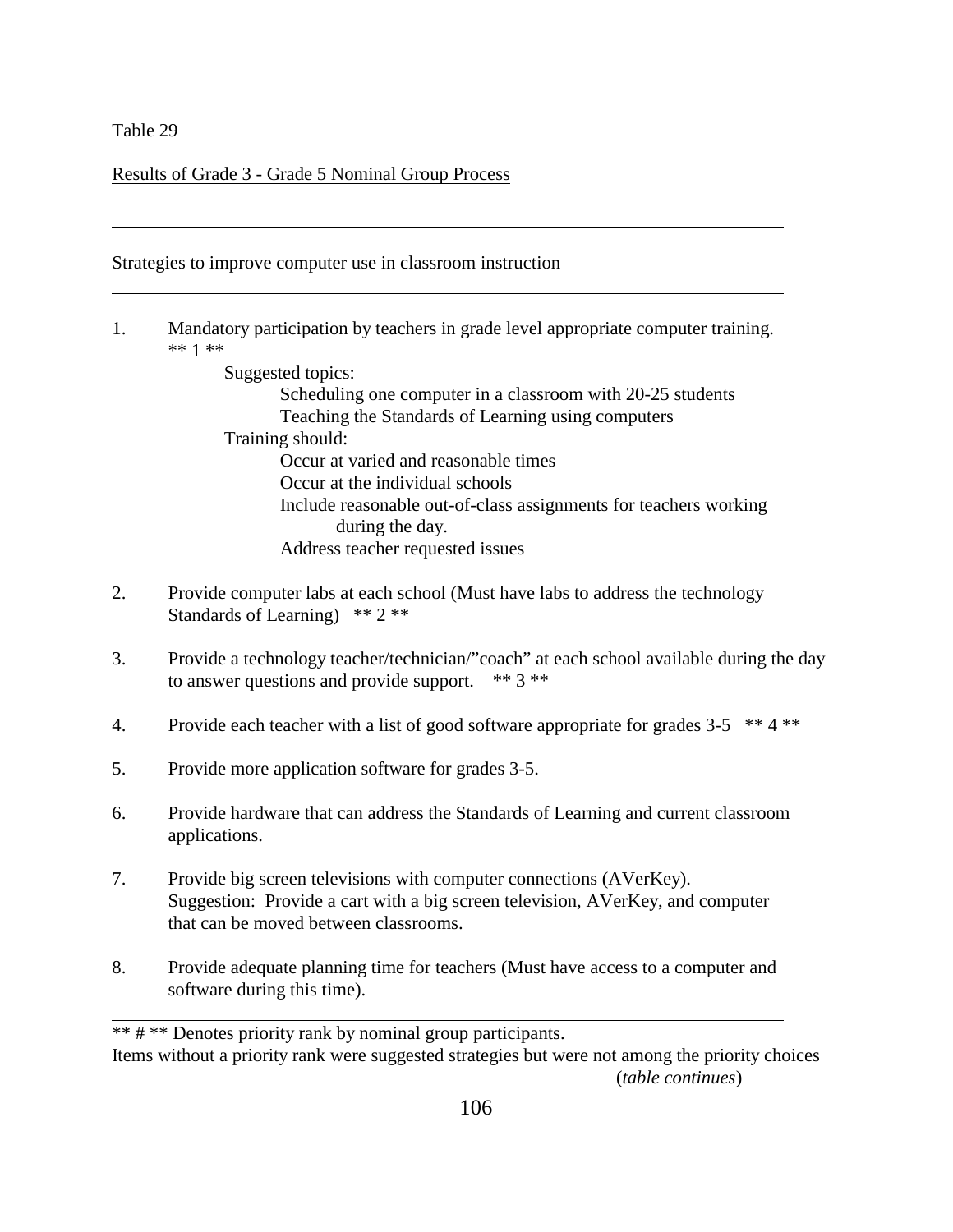$\overline{a}$ 

 $\overline{a}$ 

 $\overline{a}$ 

Strategies to improve computer use in classroom instruction

- 9. Ask teachers, on a regular basis, for technology suggestions.
	- Make a list of the suggestions.
	- Act on the suggestions
- 10. Adjust master schedules to allow access to labs and classrooms equipped for whole class instruction.

\*\* # \*\* Denotes priority rank by nominal group participants. Items without a priority rank were suggested strategies but were not among the priority choices.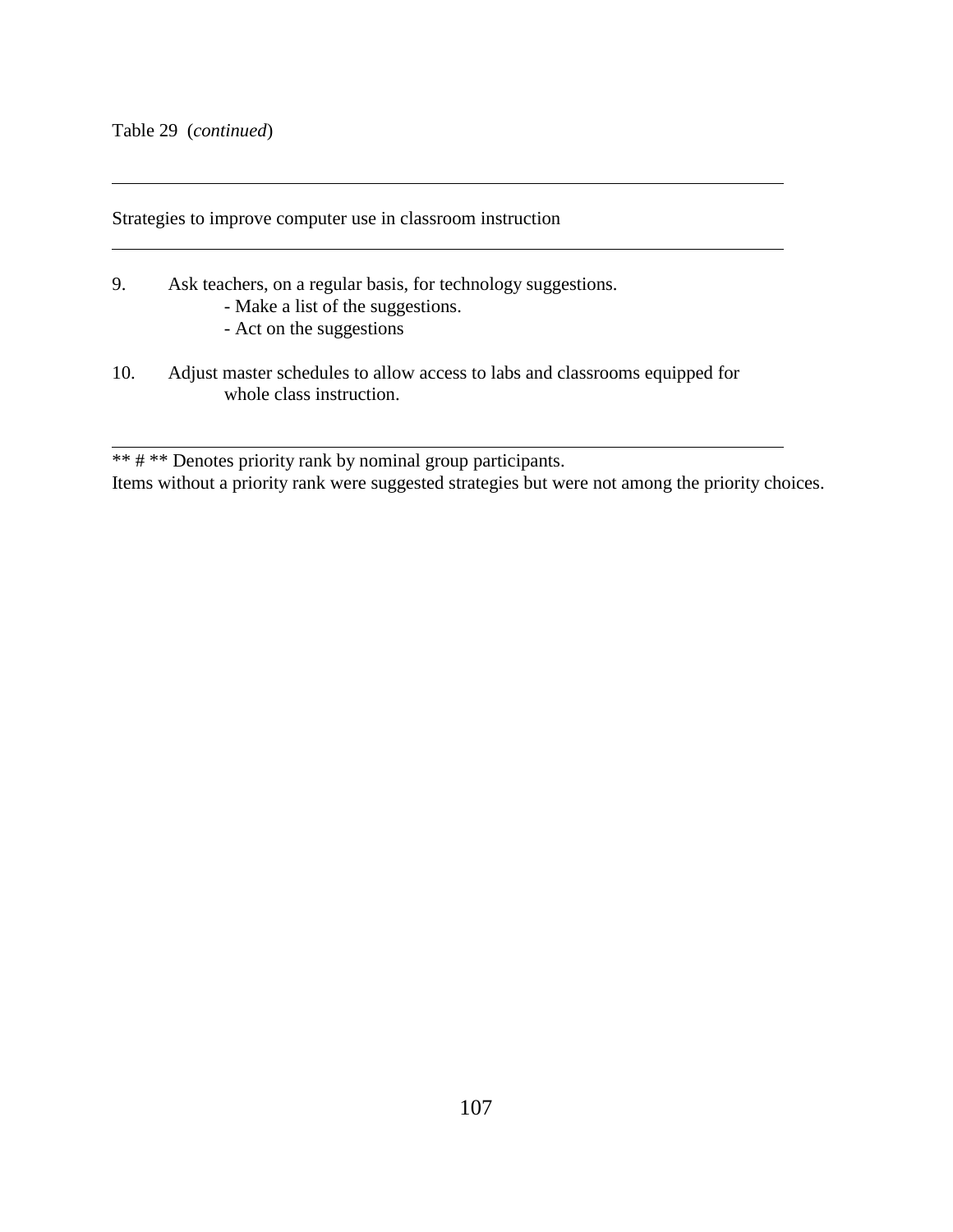$\overline{a}$ 

 $\overline{a}$ 

Results of Grade 6 - Grade 7 Nominal Group Process

Strategies to improve computer use in classroom instruction

- 1. Provide money for the purchase of more hardware and software. \*\* 1 \*\*
- 2. Provide more training in the hardware and software necessary for all types of computer use in the classroom. \*\* 2 \*\*

 $\overline{a}$ 

- 3. Improve communication within the building by providing technology lists (i.e., items, number available, checkout procedures, contact person, checkout period). \*\* 3 \*\*
- 4. Send students home for a half day to provide unencumbered time for staff development and training.  $** 4**$
- 5. Provide classroom materials (i.e., video, software, CD-ROM) available from the textbook publishers which correlate with the textbooks and the Virginia Standards of Learning. \*\*  $4$  \*\*
- 6. Provide staff development by hardware and software vendors to inform teachers about current technology and software in the marketplace. \*\* 4 \*\*
- 7. Designate a person or persons in each building to oversee check out of equipment and software.
- 8. Provide classroom teachers access to technology and computer labs and training in the use of the equipment in the labs.
- 9. Provide facilities, furniture, wiring, and equipment to support newer technologies.

\*\* # \*\* Denotes priority rank by nominal group participants. Items without a priority rank were suggested strategies but were not among the priority choices.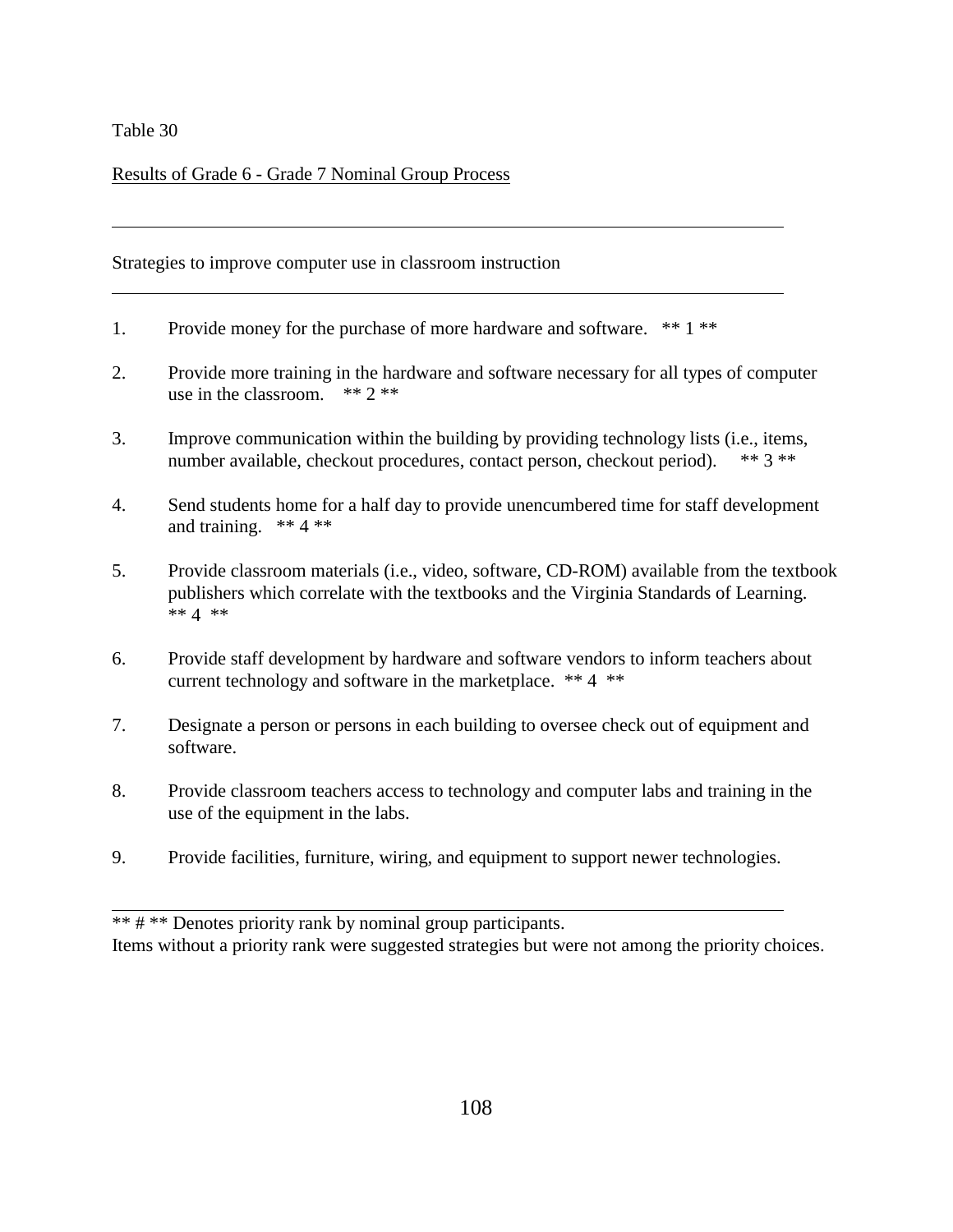the hardware and software specific for the grade 6-7 classroom was the second strategy listed. The third strategy for the 6-7 focus group was to provide a list of technology equipment and software for teachers (i.e., item, number available, check-out procedure, contact person, check-out period). Three strategies tied for the final priority position. First, the calendar should include days when students would be sent home for half a day to provide unencumbered time for staff development and training. Second, Carroll County Public Schools should provide materials (i.e., videos, software, CD-ROMs) available from textbook publishers which correlate with the SOL's. And finally, hardware and software vendors should be invited, on a annual basis to provide staff development for teachers regarding current technology and software in the marketplace.

The eighth and ninth grade focus group chose training which is grade and department specific as the first priority strategy (Table 31). The second suggestion was to leave one computer in every classroom and move all other computers to a lab for use by all teachers on a sign-up basis. School system provision of software that integrates with the curriculum and correlates with the Standards of Learning was the third strategy. Fourth, teachers should be provided with an unencumbered technology period, other than their planning period, to train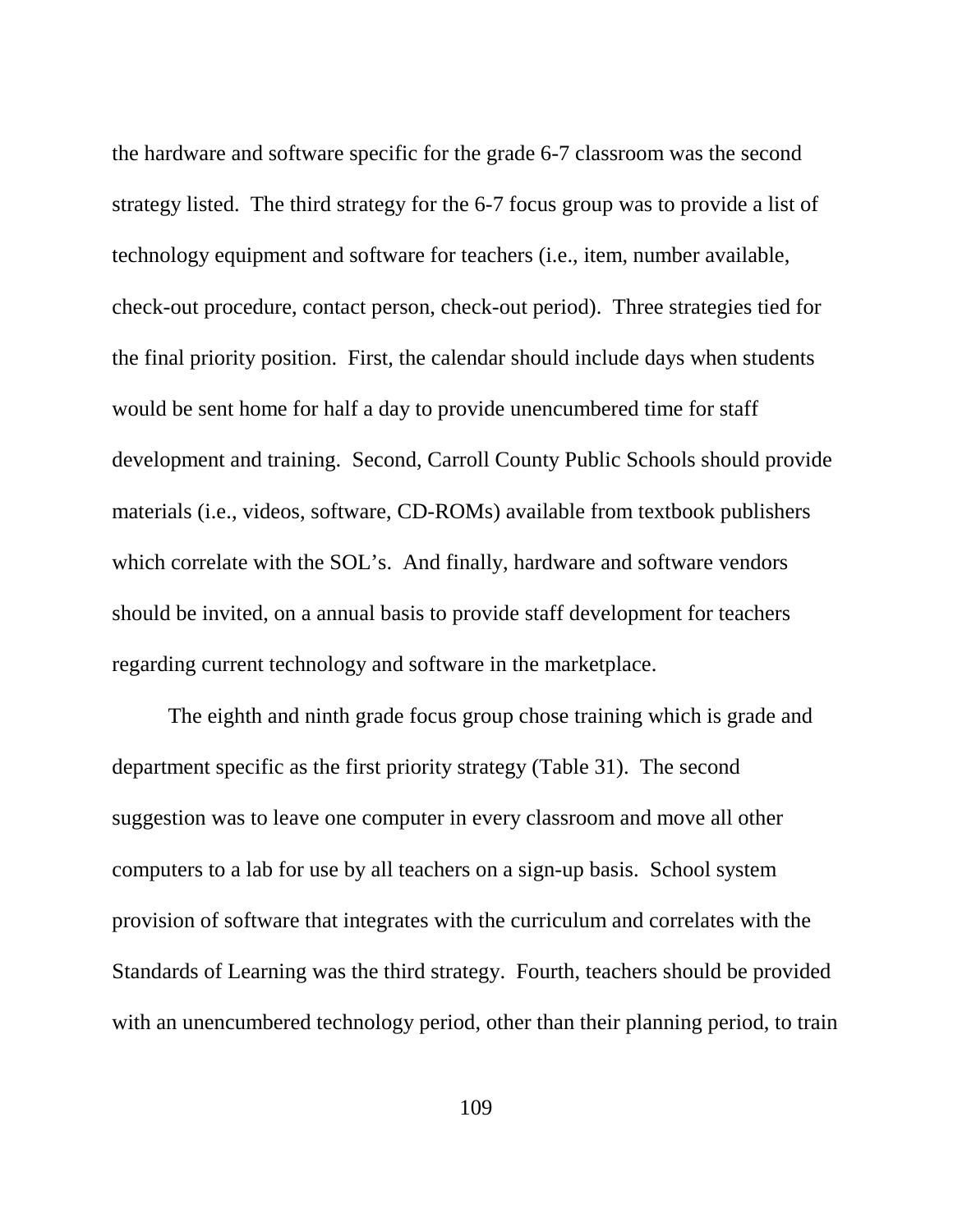$\overline{a}$ 

 $\overline{a}$ 

Results of Grade 8 - Grade 9 Nominal Group Process

Strategies to improve computer use in classroom instruction

1. Provide teacher training specific to the department (curriculum) and grade level taught. \*\* 1 \*\*

 $\overline{a}$ 

- 2. Take "extra" computers out of classrooms and create another computer lab with a technician. Teachers could sign up to use of the lab. (Each classroom should be left with at least 1 networked computer) \*\* 2 \*\*
- 3. Provide software that integrates with the curriculum and the Standards of Learning. \*\* 3 \*\*
- 4. Arrange teacher schedules to provide a planning period AND a technology time. \*\* 4 \*\*
- 5. Provide every teacher with an individual classroom equipped with a computer and a printer.  $** 5 **$
- 6. Provide training in ways to teach a class of 20-30 students using 1-3 computers.
- 7. Standardize all computers in the building with the same versions of operating systems (i.e., Windows 3.1, Windows '95) and software (i.e., Word 6.0).
- 8. Provide time and training in ways to evaluate software.
- 9. Provide, through the media center, a list of available software with curriculum area, grade level, hardware requirements, and teacher evaluations.
- 10. Provide trained technicians during the school day in every school.

\*\* # \*\* Denotes priority rank by nominal group participants. Items without a priority rank were suggested strategies but were not among the priority choices.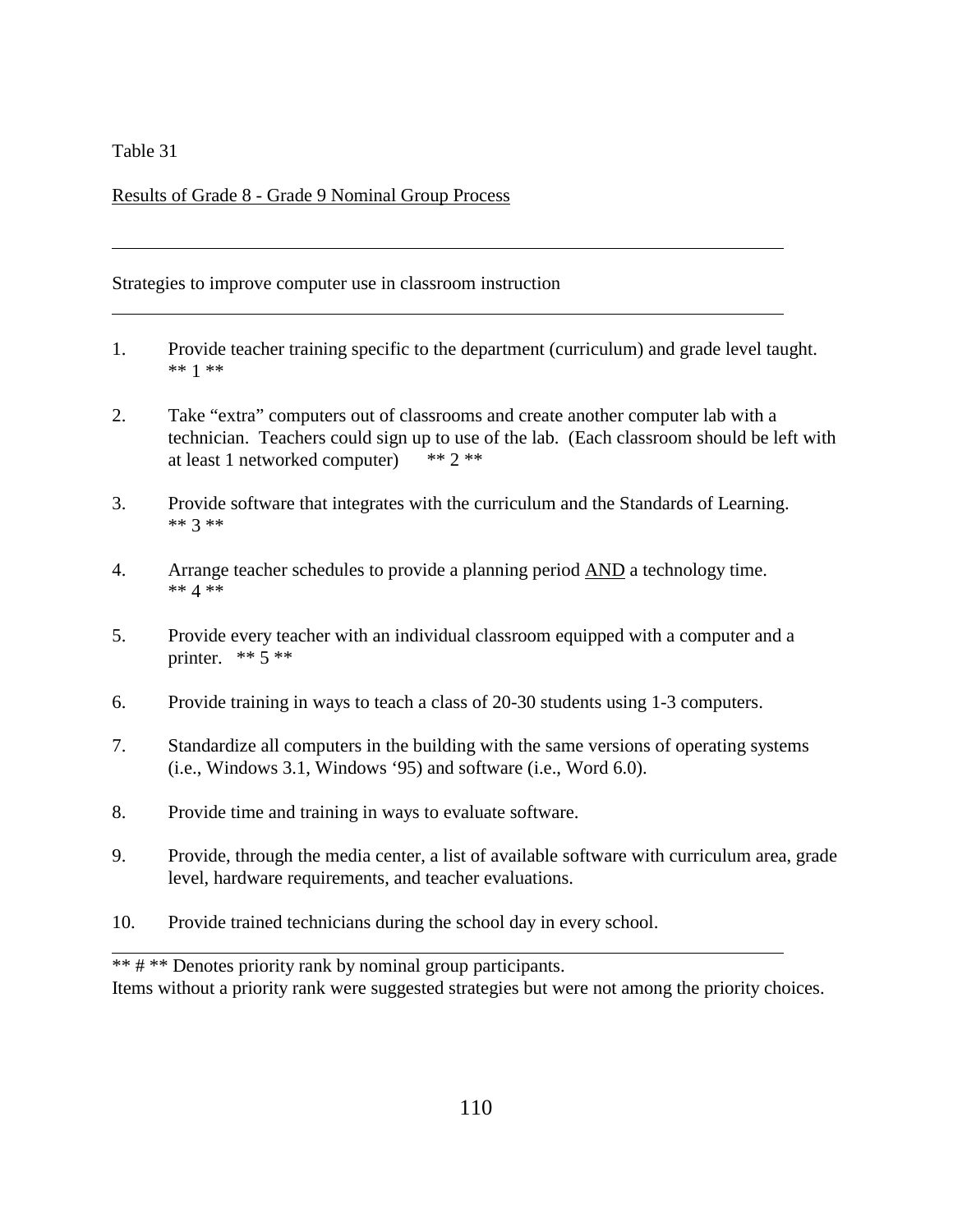and prepare for integrating the technology into classroom instruction. Finally, every teacher should be provided an individual classroom equipped with a computer and a printer to allow for integration of computer use into the curriculum.

The grade-level 10-12 focus group determined training to be the main strategy (Table 32). The training strategy was divided into specific training topics (i.e., basic computer skills, teaching in a one computer classroom, computers as time managers, applications of software available), logistics (i.e., training should be time appropriate and conducted by classroom teachers--not technicians), and communication (i.e., provide a list of available software and provide quick references and videos). Providing subject appropriate software that addresses varied learning styles of students was the second strategy. The third priority of the 10-12 focus group teachers was to update the hardware and software in the labs at the high school. Searching and applying for technology grants and providing support in a timely manner were the fourth and fifth strategies.

The teachers in every focus group were responsive to the request for suggested strategies. The participants voiced an understanding of the importance of computers to the future of their students. Many participants expressed a desire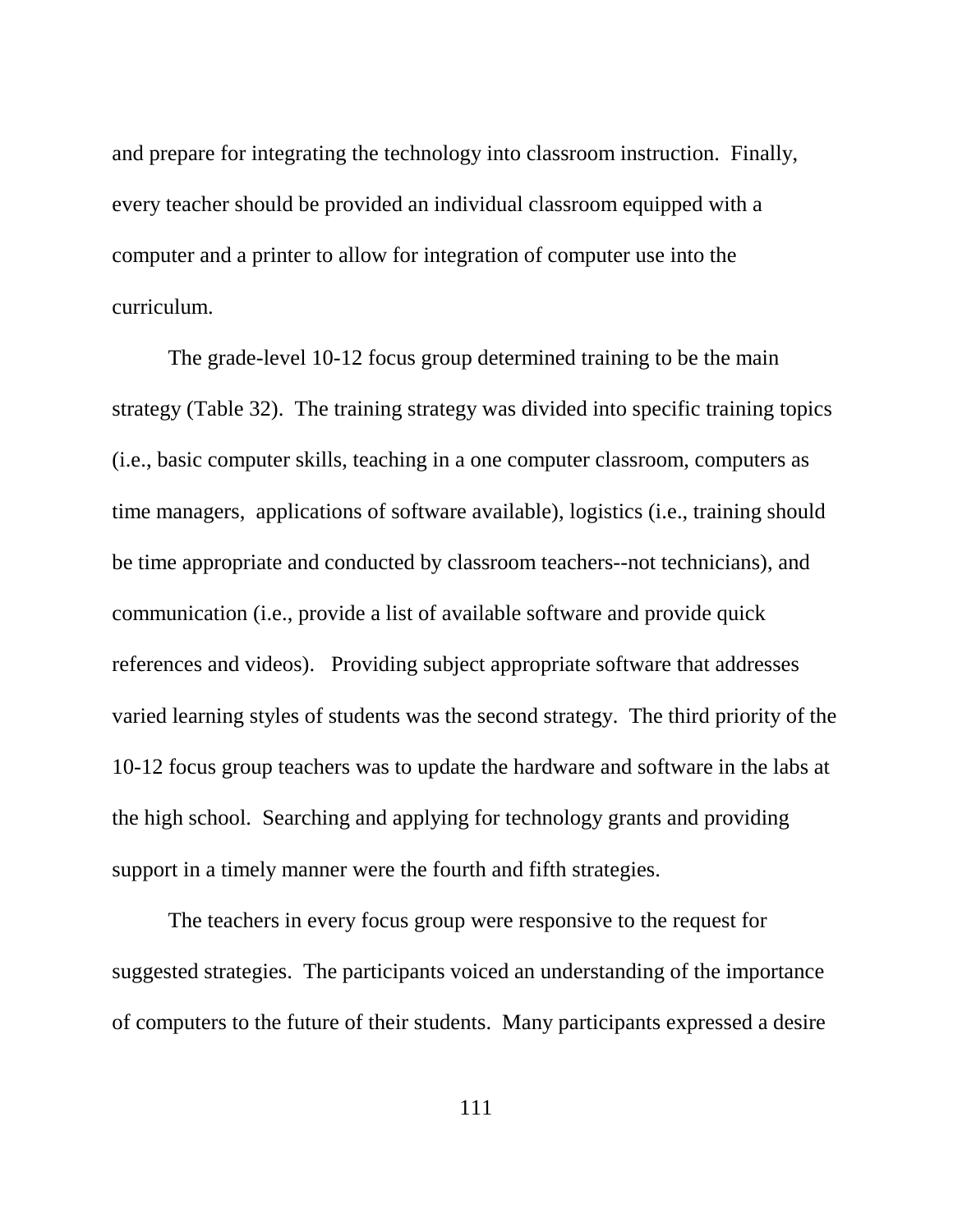$\overline{a}$ 

 $\overline{a}$ 

Results of Grade 10 - Grade 12 Nominal Group Process

Strategies to improve computer use in classroom instruction

1. Provide mandatory inservice and training to develop basic skills for technology-resistant personnel.  $** 1 **$ 

 $\overline{a}$ 

Suggested training:

Teaching with a single computer and a class of 20-30 students, Using computers as time managers (productivity tools), Using application software currently available to teachers. Communication suggestions: Provide a list of the software available to teachers, Provide quick references and videos about software available. Training should: Be time appropriate, Be conducted by practicing classroom teachers.

- 2. Provide appropriate software (i.e., subject specific, learning styles sensitive). \*\* 2 \*\*
- 3. Provide labs with up-to-date hardware and software. \*\* 3 \*\*
- 4. Search and apply for technology grants. \*\* 4 \*\*
- 5. Provide timely support. \*\* 4 \*\*
- 6. Provide supervised practice for students until they are comfortable on their own.

\*\* # \*\* Denotes priority rank by nominal group participants.

Items without a priority rank were suggested strategies but were not among the priority choices.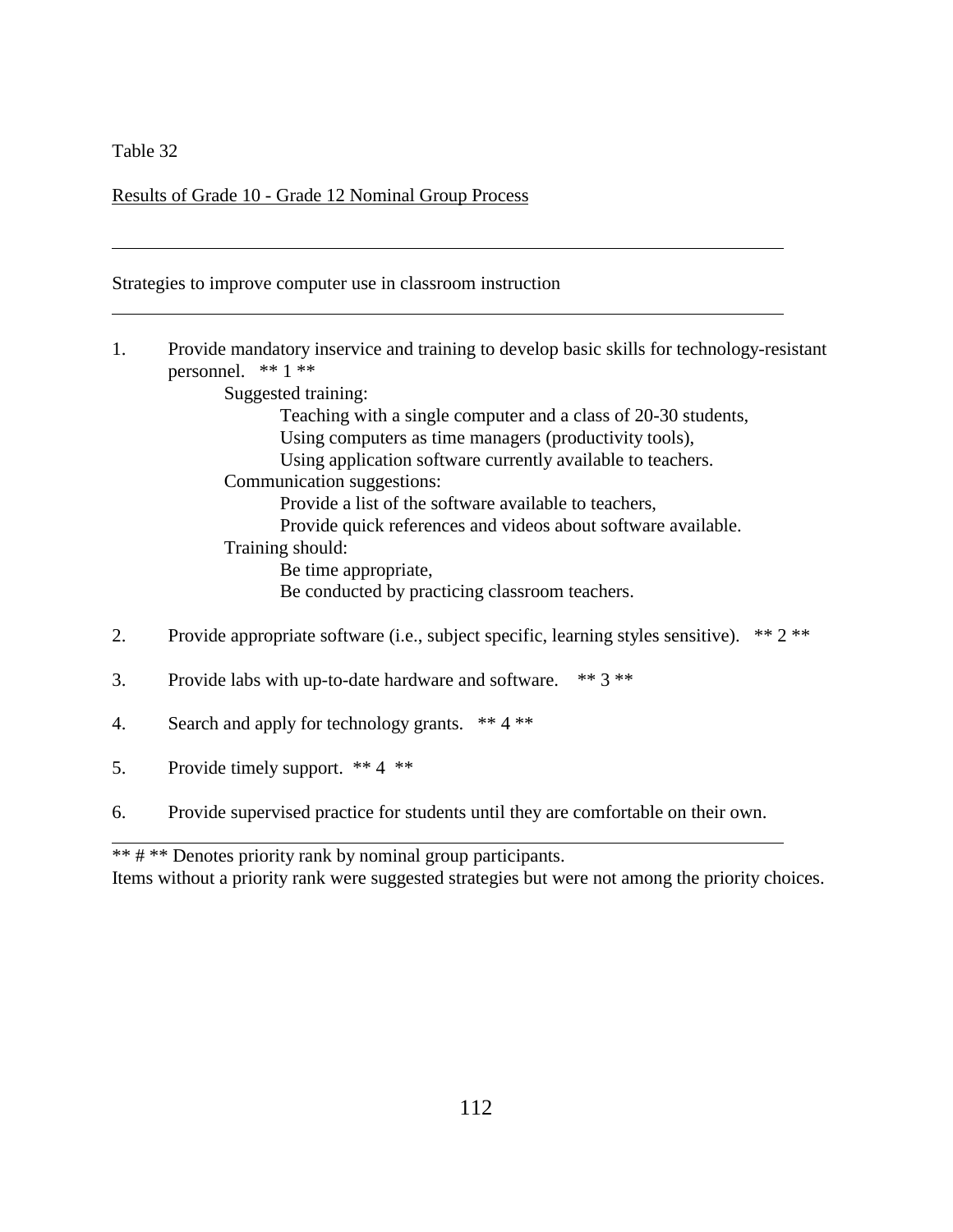to feel more comfortable with the use of computers in the classroom. Some participants expressed frustration with the lack of access to computers. A few participants cited feelings of inadequacy in their ability to use computers effectively with their students.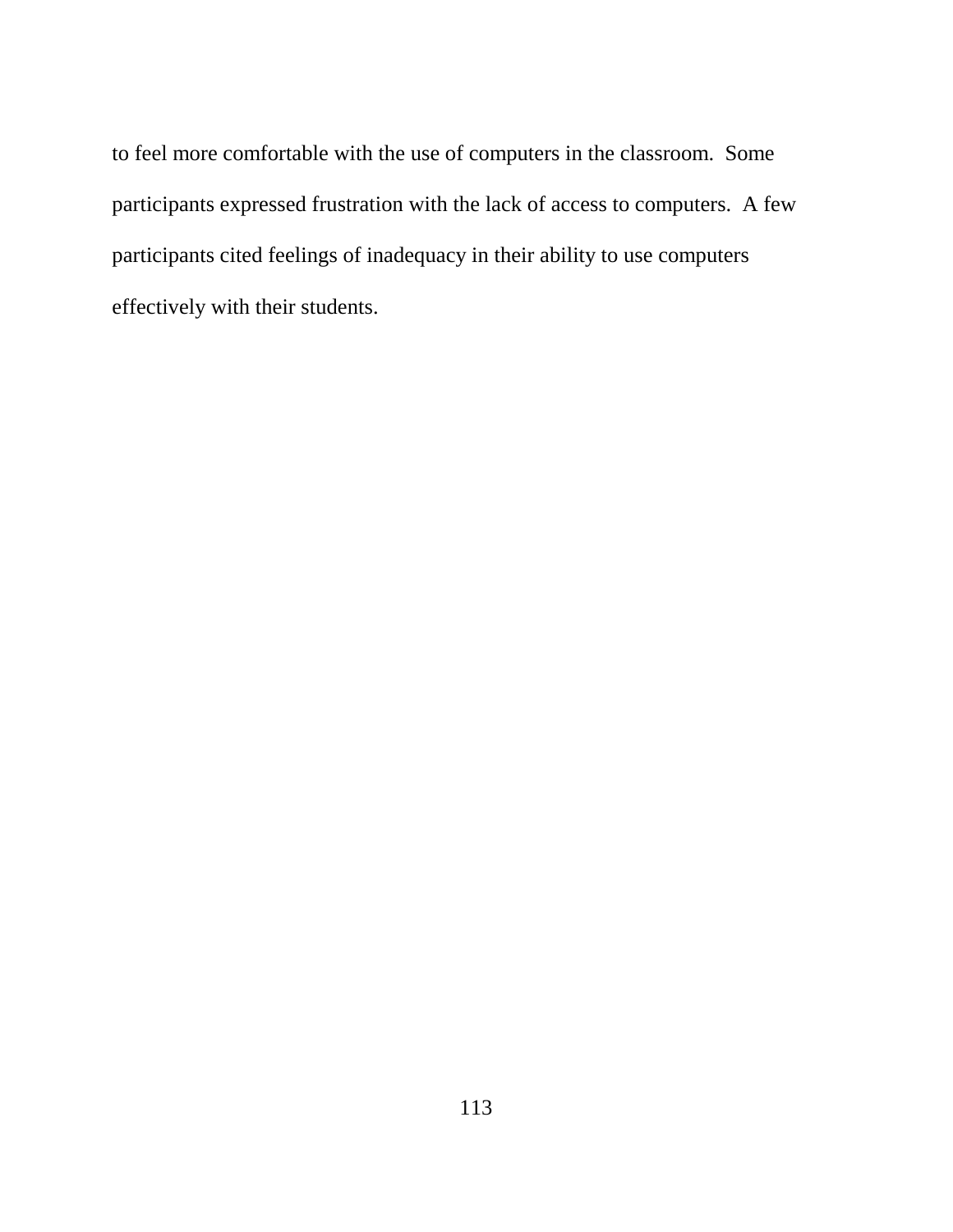### CHAPTER IV

# CONCLUSIONS, DISCUSSION OF FINDINGS, DISCUSSION OF MEASUREMENT ISSUES, AND IMPLICATIONS

Which factors predict computer use by teachers in classroom instruction? What training opportunities would teachers like to see offered by the school system? What do teachers see as barriers to computer use in classroom instruction? What strategies do teachers suggest to improve computer use in classroom instruction? The answers to all these questions are different at different grade levels. Therefore, the conclusions section of this study is divided into grade-level groups. The discussion of findings is organized around the criterion and predictor variables, teacher suggested training opportunities, teacher suggested barriers, and teacher suggested strategies. The discussion of measurement issues is divided into sections on computer use, scales, combined concepts, and validity of the use measure. Discussing the implications for the school system and implications for further study summarizes the chapter.

## **Conclusions**

Multiple regression analyses, frequency response matrices, and focus group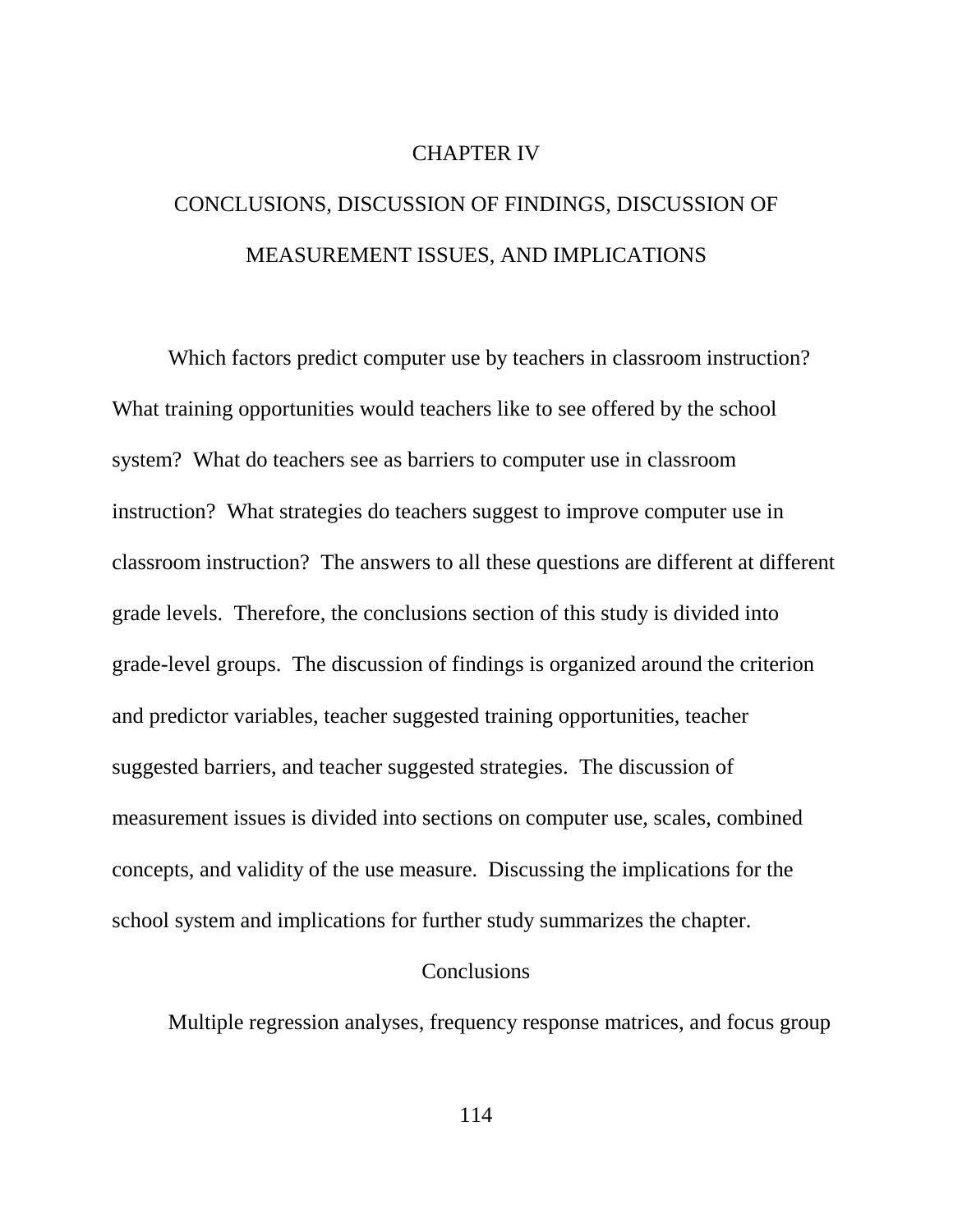meetings using the nominal group technique were all utilized in analyzing the data. Across all these methods similar factors began to surface as important (Table 33).

## Grades Preschool-2

In the P-2 grade-level group, the factors that appear to make a difference in computer use are age, support, access, and training. Regression analyses found age and support to be significant predictors of computer use. Age, a negative predictor of computer skills instruction, is difficult to influence. Support, a positive predictor of computer skills instruction, was also listed as a strategy by the P-2 focus group. The strategy, providing a computer or technology "coach" in each school, bolsters the conclusion that support is an important factor in computer use at these grade levels. Training, the highest priority strategy suggested by the teachers in the P-2 focus group, could be a method of influencing these other factors. Access had the highest frequency of response as a barrier to computer use.

## Grades 3-5

Training and access are the major factors related to computer use in the 3-5 grade- level group. Regression analysis found training to be a high positive predictor of over-all computer use. Training was the highest priority strategy for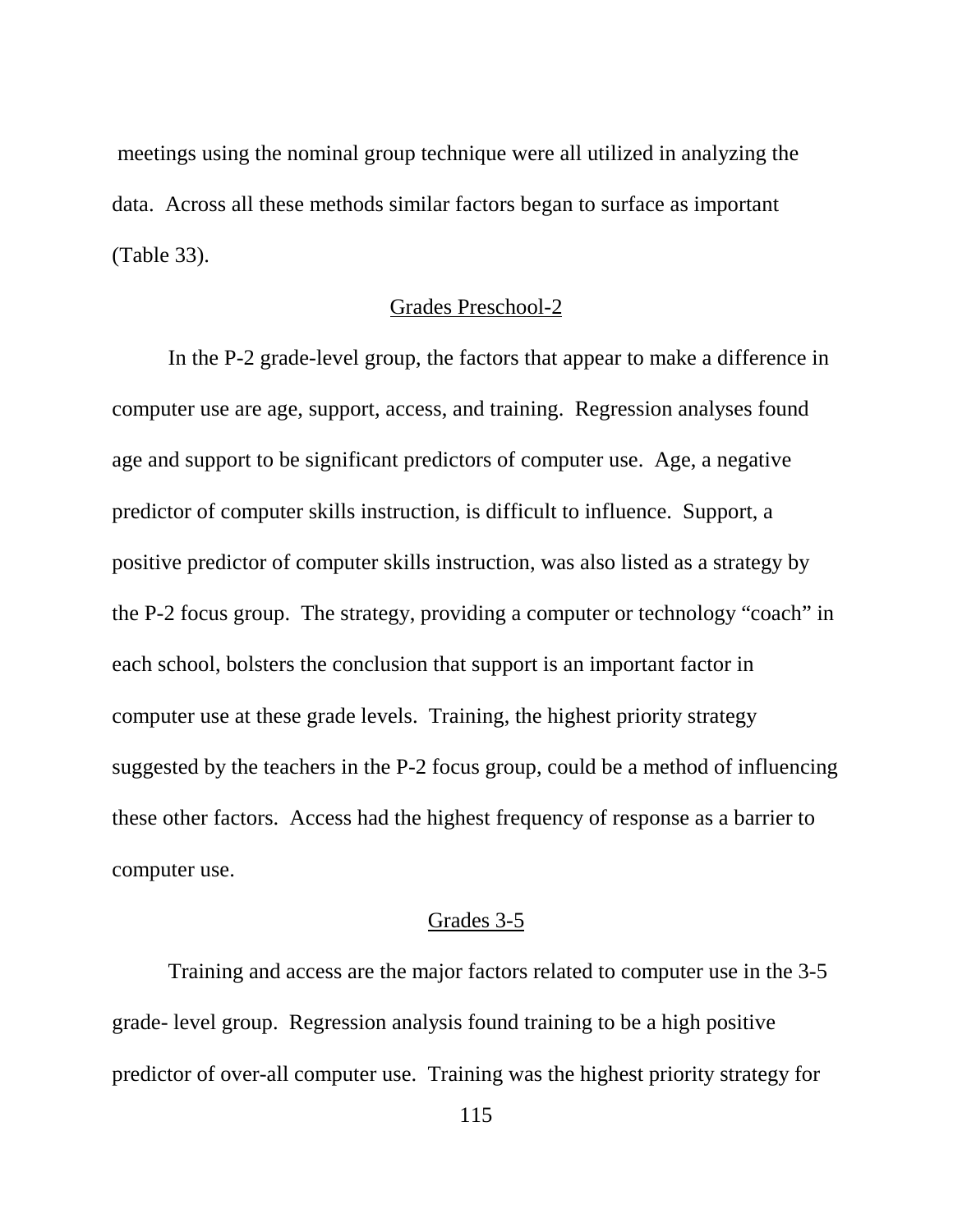Summary of Regression Analyses, Barriers Frequency-Response Matrix, and Prioritized Strategies

|                               | $\mathbf{1}$                       | $\overline{2}$                     | 3                                  |
|-------------------------------|------------------------------------|------------------------------------|------------------------------------|
| Grades preschool - 2          |                                    |                                    |                                    |
| <b>Regression analysis</b>    |                                    |                                    |                                    |
| Criterion                     | <b>Computer Skills Instruction</b> | <b>Computer Skills Instruction</b> |                                    |
| Predictor                     | $(-)$ Age                          | Support                            |                                    |
| <b>Barriers</b>               | Access (hardware)                  | Time (teacher)                     | Access (software)                  |
| Strategies                    | Training                           | Software list                      | Technology "coaches"               |
| Grades 3-5                    |                                    |                                    |                                    |
| Regression analysis           |                                    |                                    |                                    |
| Criterion                     | Over-all Computer Use              | Over-all Computer Use              |                                    |
| Predictor                     | (-) Support                        | Training                           |                                    |
| <b>Barriers</b>               | Access (hardware)                  | <b>Facilities</b>                  | Training/Time(teacher)             |
| <b>Strategies</b>             | Training                           | <b>Computer labs</b>               | Technology "coaches"               |
| Grades 6-7                    |                                    |                                    |                                    |
| <b>Regression analysis</b>    |                                    |                                    |                                    |
| Criterion                     | Whole class instruction            | Student-directed learning          | Drill and practice                 |
| Predictor                     | Training                           | Training                           | Attitude                           |
| <b>Barriers</b>               | Access (hardware)                  | Access (software)                  | Time (classroom)                   |
| <b>Strategies</b>             | Money                              | Training                           | <b>Equipment list</b>              |
| Grades 8-9                    |                                    |                                    |                                    |
| <b>Regression analysis</b>    |                                    |                                    |                                    |
| Criterion                     | Computer skills instruction        |                                    |                                    |
| Predictor                     | Training                           |                                    |                                    |
| <b>Barriers</b>               | Access (hardware)                  | Access (software)                  | <b>Facilities</b>                  |
| <b>Strategies</b>             | Training                           | <b>Computer labs</b>               | Appropriate software               |
| <b>Grades 10-12</b>           |                                    |                                    |                                    |
| Regression analysis           |                                    |                                    |                                    |
| Criterion                     | Computer skills instruction        | Student-directed learning          |                                    |
| Predictor                     | Access                             | Attitude                           |                                    |
| <b>Barriers</b>               | Access (hardware)                  | Training                           | Access (software)                  |
| Strategies                    | Training                           | Appropriate Software               | Computer labs                      |
| <b>Cross Grade Level</b>      |                                    |                                    |                                    |
| Regression analysis           |                                    |                                    |                                    |
| Criterion                     | Computer skills instruction        | Computer skills instruction        | Computer skills instruction        |
| Predictor                     | Gender                             | Attitude                           | Access                             |
| <b>Barriers</b>               | Access (hardware)                  | Access (software)                  | Money                              |
| <b>Strategies</b>             | N/F                                | N/F                                | N/F                                |
| <b>All Classroom Teachers</b> |                                    |                                    |                                    |
| Regression analysis           |                                    |                                    |                                    |
| Criterion                     | Over-all Computer Use              | <b>Drill and Practice</b>          | <b>Computer Skills Instruction</b> |
| Predictor                     | Gender                             | Gender                             | Access/Training                    |
| <b>Barriers</b>               | Access (hardware)                  | Access (software)                  | Training                           |
| <b>Strategies</b>             | N/F                                | N/F                                | N/F                                |

Note. 1-3, 1 = highest regression coefficient ( $\beta$ ), highest frequency response, and first priority.

 $2$  = second highest regression coefficient ( $\beta$ ), second highest frequency response, and second priority.

 $3$  = third highest regression coefficient ( $\beta$ ), third highest frequency response, and third priority.

 $*$  = No other significant entries in this area.

N/F = No focus groups were held for these grade-level groups.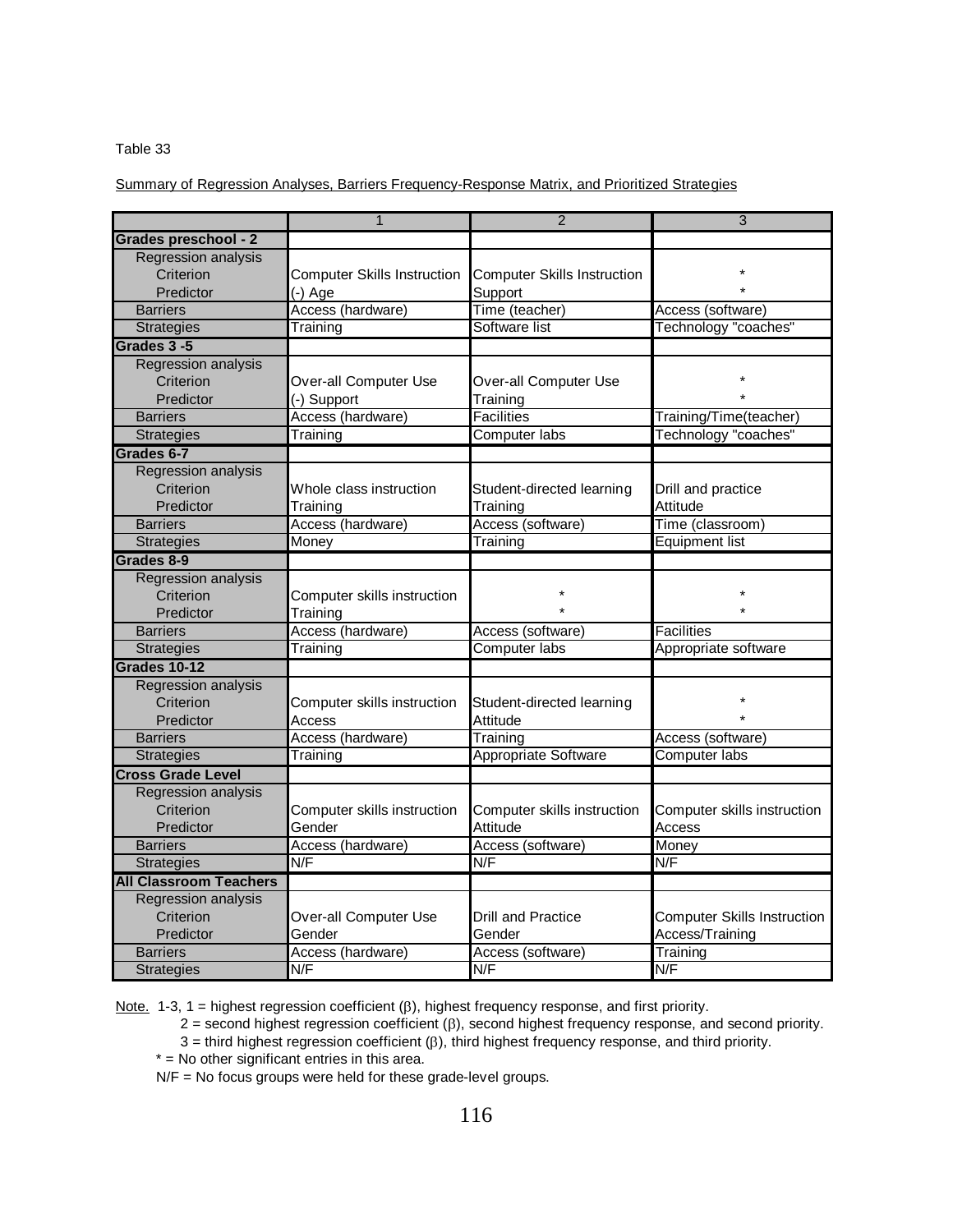the 3-5 focus group and the third highest barrier response by participants of the survey. Training appropriate for each grade level and methods of teaching the Standards of Learning using a computer were specifically cited. All of these findings support training as an important factor of computer use. Access was the barrier most often listed by survey participants. Support was found to be a high negative predictor of over-all computer use. The finding related to support is contrary to the literature and appears to have little practical validity.

## Grades 6 and 7

Regression analyses and focus group strategies both indicate training as an important factor in computer use for this grade-level group. Training was found to be a positive predictor of whole class instruction and drill and practice. The teachers of the 6-7 grade-level focus group listed training as the second highest priority strategy for improving computer use in classroom instruction. Access had the largest response as a barrier to computer use, and money was listed as the highest priority strategy. The findings point to training as the major factor related to computer use for the sixth and seventh grades.

### Grades 8-9

Regression analyses and focus group strategies indicate training as the major factor related to computer use. Regression analysis found training to be a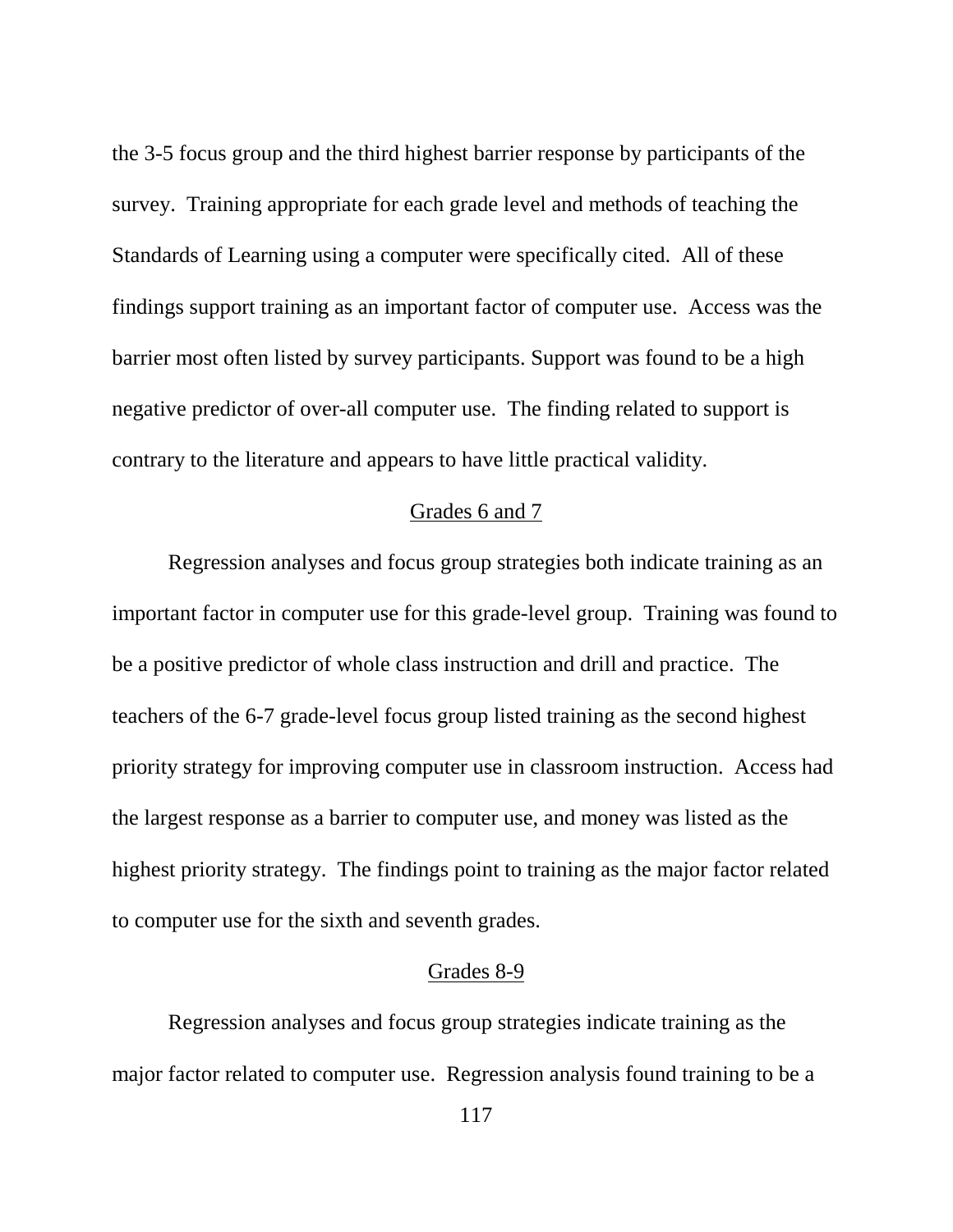positive predictor of computer skills instruction at the eighth and ninth grade levels. Focus group participants for these grade levels listed training specific to departments and grade levels as the highest priority strategy. Access, once again, had the largest response as a barrier by survey participants.

### Grades 10-12

Attitude, access, and training are the factors related to computer use at the 10-12 grade levels. Regression analyses found that attitude was a positive predictor of student-directed learning and access a positive predictor of computer skills instruction. Access was chosen, by frequency response, as the greatest barrier for this grade-level group. Training was the highest priority strategy listed by the participants in the 10-12 focus group. Training was also the second most frequent response as a barrier to computer use.

# All Classroom Teachers

Through regression analyses, gender was found to be a significant positive predictor of both drill and practice and over-all computer use for all classroom teachers. Access and training were positive predictors of computer skills instruction for all classroom teachers. Access was the most frequent barrier response from survey participants.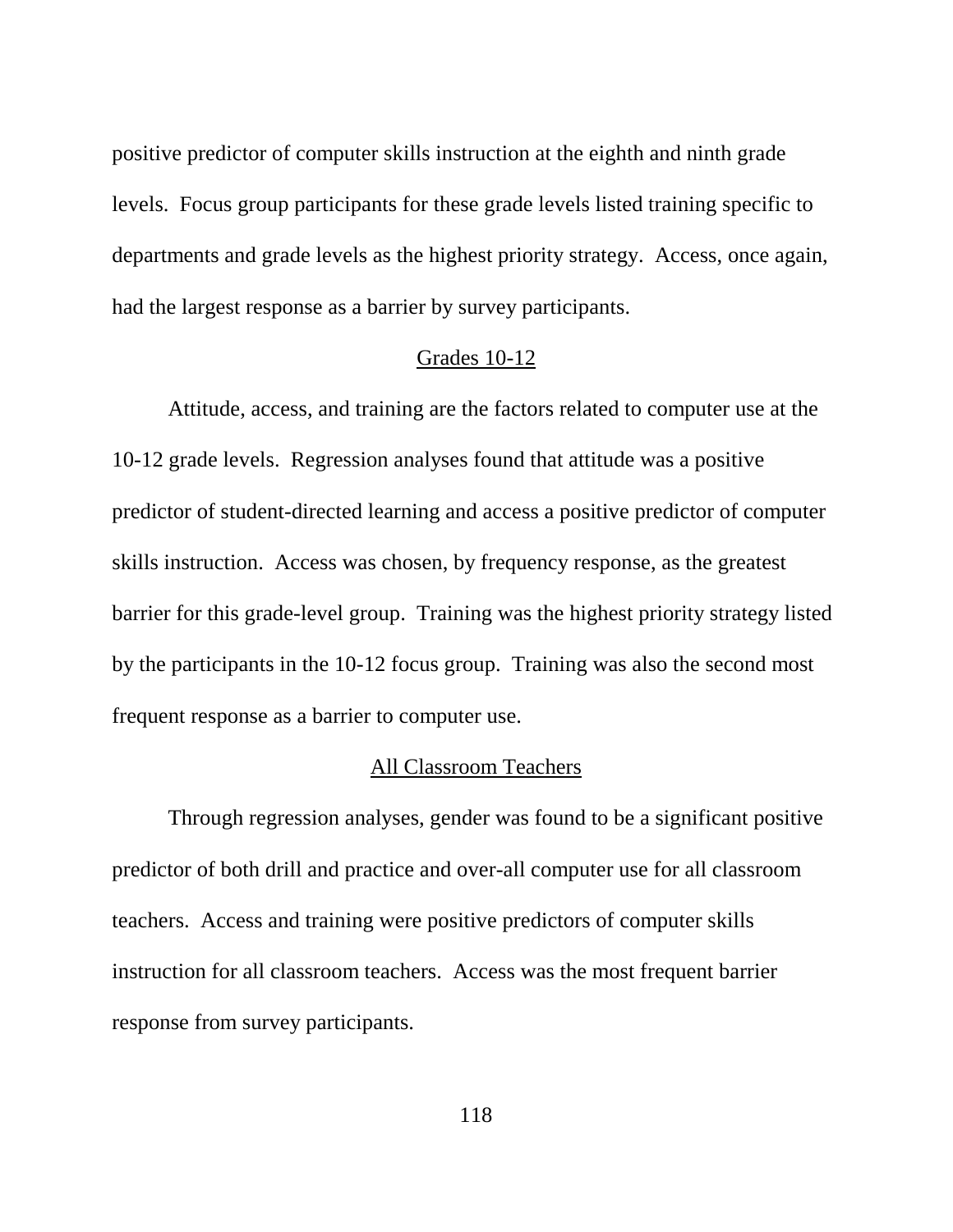### Discussion of Findings

### Whole Class Instruction

It is not surprising that the 10-12 grade-level group had the highest relative rank in whole class instruction. Many of the classes offered at the high school are directly related to the use of the computer as an integral part of the curriculum. These particular classes have the necessary equipment and software available to present the information to the whole class. These teachers use computers in this fashion on a daily basis.

The cross grade-level group had the lowest relative rank in whole class instruction. Many of these teachers are itinerant teachers traveling between schools or between classes. Not having a classroom of their own makes it difficult to arrange all the necessary equipment in the right room at the right time for the class. Until every class is comparably equipped, cross grade-level teachers cannot be expected to improve their whole class instruction use.

# Student Directed Learning

Grade 10 through grade 12 teachers are the highest users of computers for student-directed learning. Teachers in the 10-12 group assign projects which anticipate the need to use electronic research and word processing. There is a lab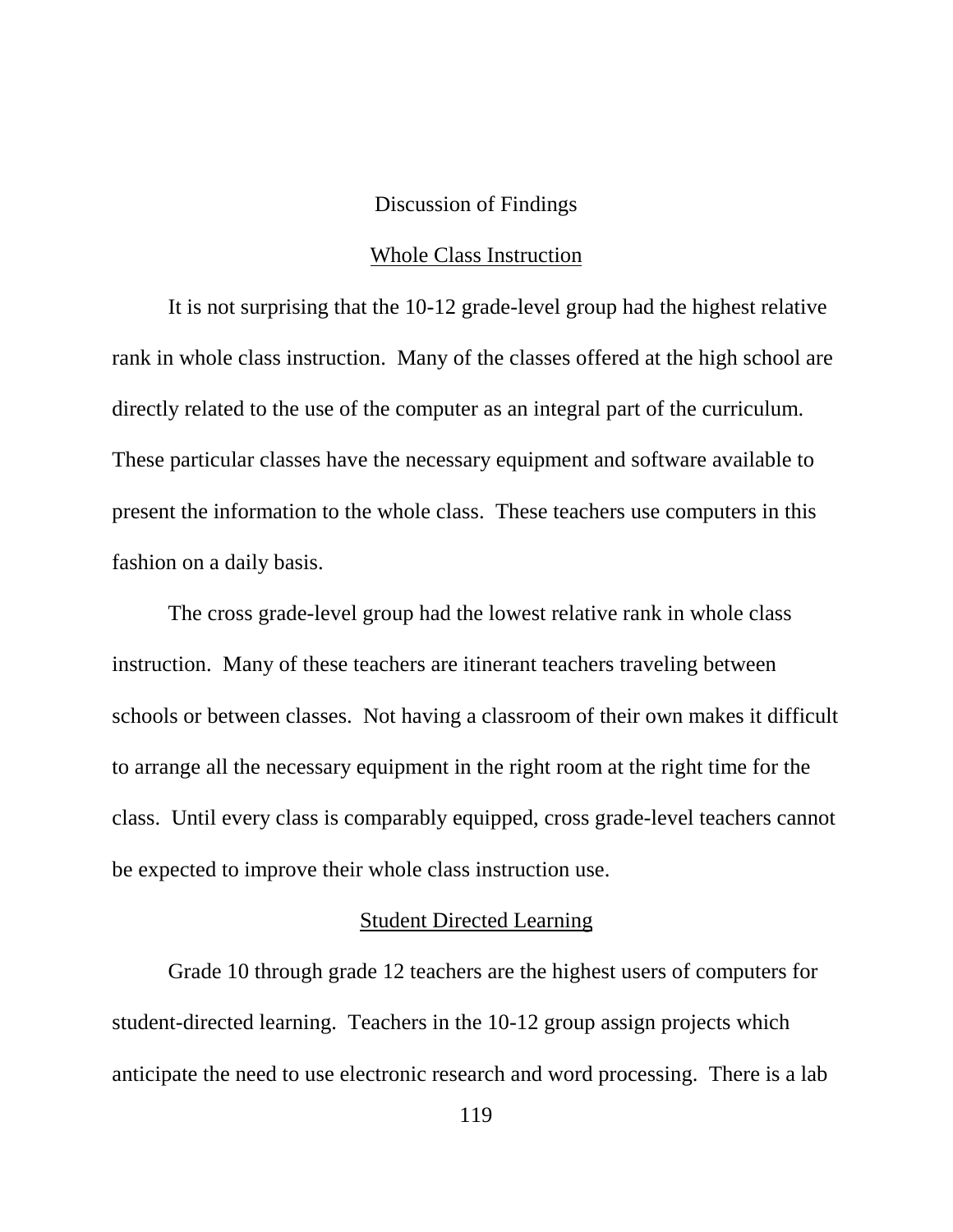available at the high school where English or social studies teachers may take their classes to work on word processing and research papers. The library has electronic encyclopedias and databases available for research purposes. It follows that high school teachers would feel more comfortable than teachers at othe r grade levels assigning a project that would require the student to work independently using the computer resources available.

One explanation for the 6-7 group being high users could be that the two schools which serve sixth and seventh grade students have computer labs specifically designed to teach computer skills and introduce technology issues. While the responses of the teachers in these labs were removed due to their extremely high use skewing the results, the teachers in these schools expect that their students have a certain level of competence because of the students' experiences in these labs. Once again, this added confidence creates a more favorable climate in which a teacher may assign student-directed use of computers.

In both groups 3-5 and 6-7 the schools are participants in a program called Accelerated Reader (AR). The AR program is a reading program that tests students on books they have read. The computer software keeps a score for each student based upon the number of books read and the score received on computer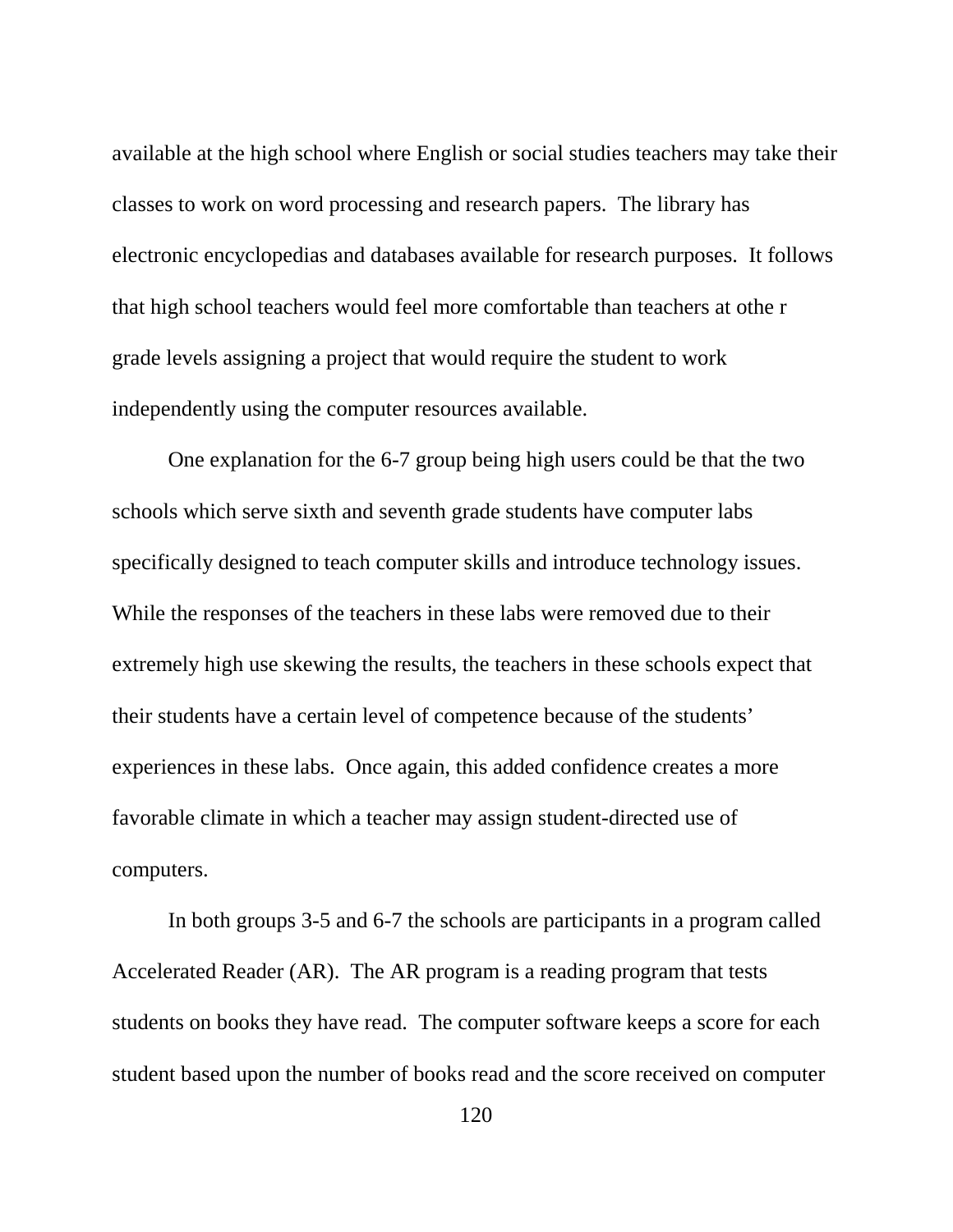generated tests. This is a heavily used piece of software in schools with grades K-5 and K-7. It is assumed that teachers reported the AR program as studentdirected learning since students generally use the computer and software without supervision from the classroom teacher. This would help explain the high scores in student-directed learning at the 3-5 and 6-7 levels.

Preschool through grade 2 teachers often do not feel that their students have the computer skills necessary to use computers without direct supervision. Once again, cross-grade-level teachers do not have available rooms or equipment with which to assign student projects.

### Drill and Practice

Teachers in the P-2 and 3-5 grade-level groups ranked first and second in drill and practice use. Teachers in these grade levels spend more time than teachers in other grade-level groups teaching and reinforcing basic language arts and math skills. The reinforcement of these basic skills is easily handled through computer software. It is a convenient way in which to assign an individual student some reinforcement practice.

High school teachers (grades 10-12) ranked third in drill and practice use. One explanation of this may be the high percentage of special education faculty at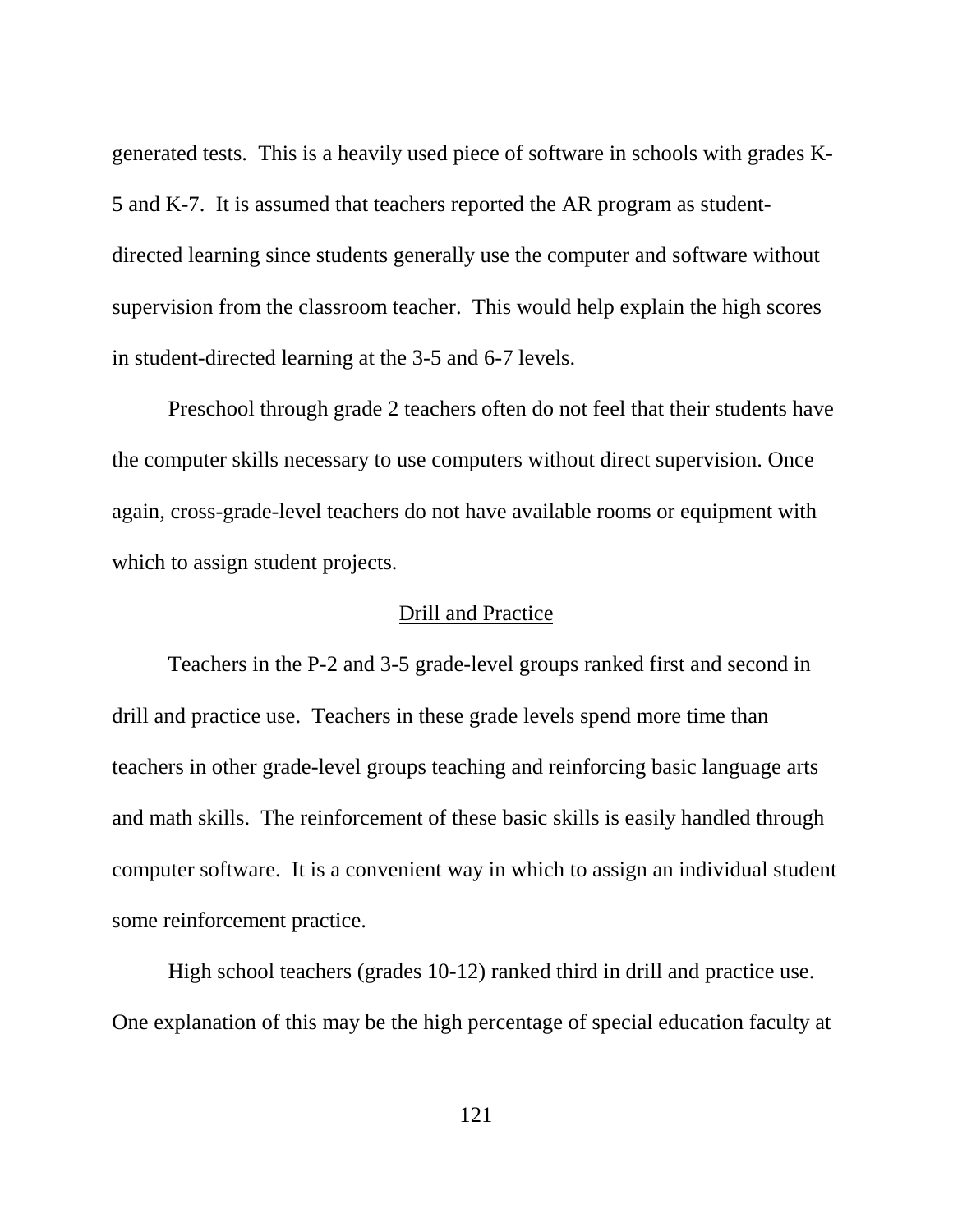the high school. These teachers often use drill and practice software to strengthen math and language arts skills. Eighth and ninth grade teachers ranked last in drill and practice.

### Computer Skills Instruction

The 10-12 grade-level group ranked first in computer skills instruction. The high school offers several courses with curricula based on specific software. Word processing, spreadsheeting, database management, presentation software, electronic accounting, auto mechanics parts ordering, drafting, printing, electronics, art, and computer math are all examples of classes that have some or all of the curriculum based upon some degree of computer skills instruction. Teachers at the P-2 and 3-5 grade levels ranked second and third in computer skills instruction. Teachers at these grade levels are beginning to introduce computers as learning tools. Teaching computer skills is more intensive at the P-2 level and gradually decreasing with each new level 3-5, 6-7, and 8-9. The emphasis in the Virginia Standards of Learning on technology skills assessment at grade 5 and grade 8 will place more pressure on teachers to teach computer skills instruction at these levels.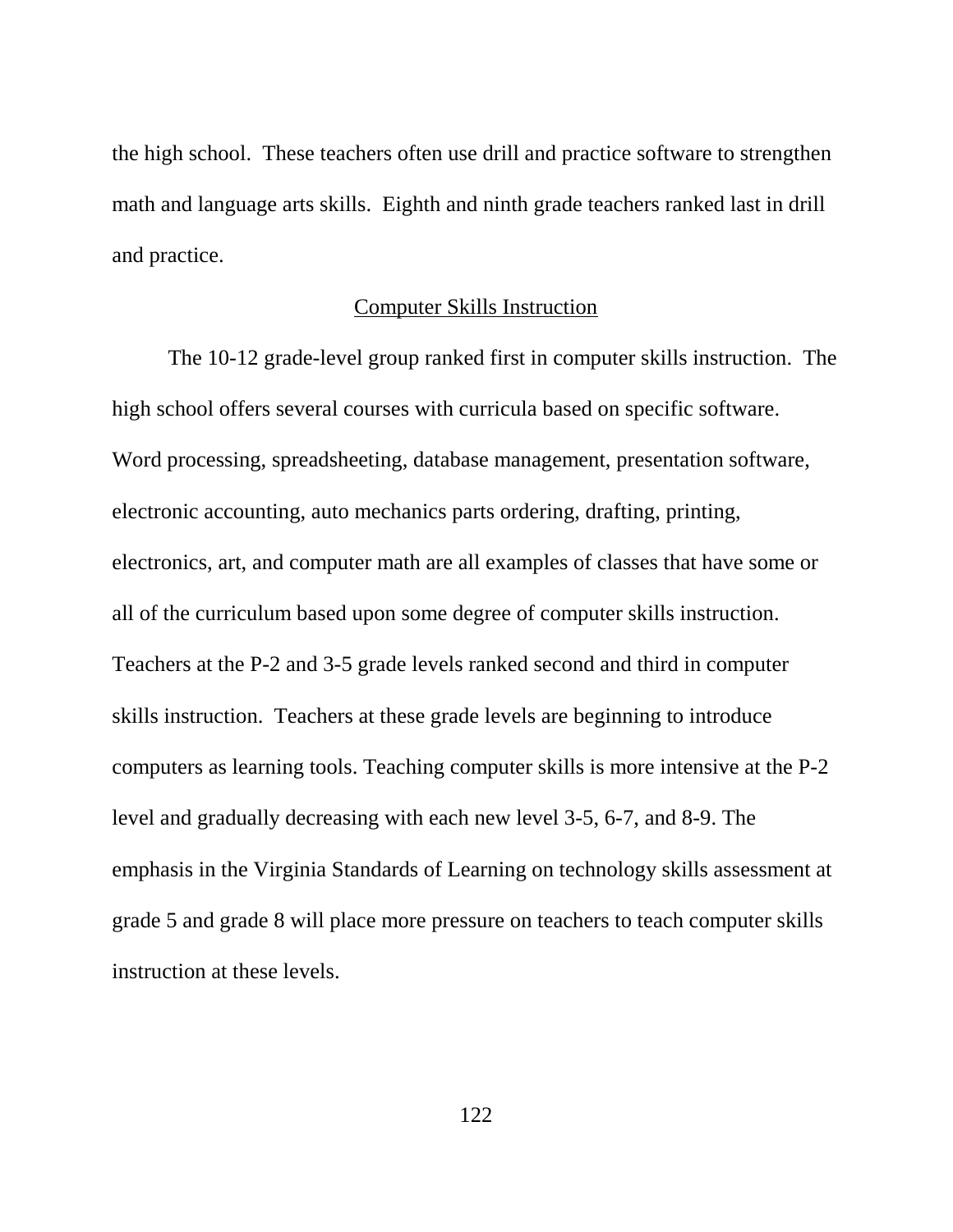### Attitude and Computer Use

Attitude toward computers by Carroll County teachers is favorable across all grade levels. Teacher responses, however, to questions about computers being voluntary or compulsory and understandable or mystifying were much less definitive. These answers are understandably more varied in response. Teachers may feel very positive about the need for computers and the benefit of computers in society and the classroom, but still have reservations about their personal ability to use them. Teachers are feeling the pressure to use computers in the classroom. However, whether use is seen as compulsory or voluntary may be related to personal ability to use computers.

Are teachers who use computers in classroom instruction better teachers? Since computer use is low, it would be very difficult for a teacher to answer that they do not use computers in classroom instruction and then later in the survey respond that they believe teachers who use computers in classroom instruction are better teachers. Obviously, there are master teachers in the profession who do not use computers. And, while it is not the purpose of this study to suggest that teachers who use computers in the classroom are better teachers, it is easy to see the conflict these two questions would have caused a nonusing teacher.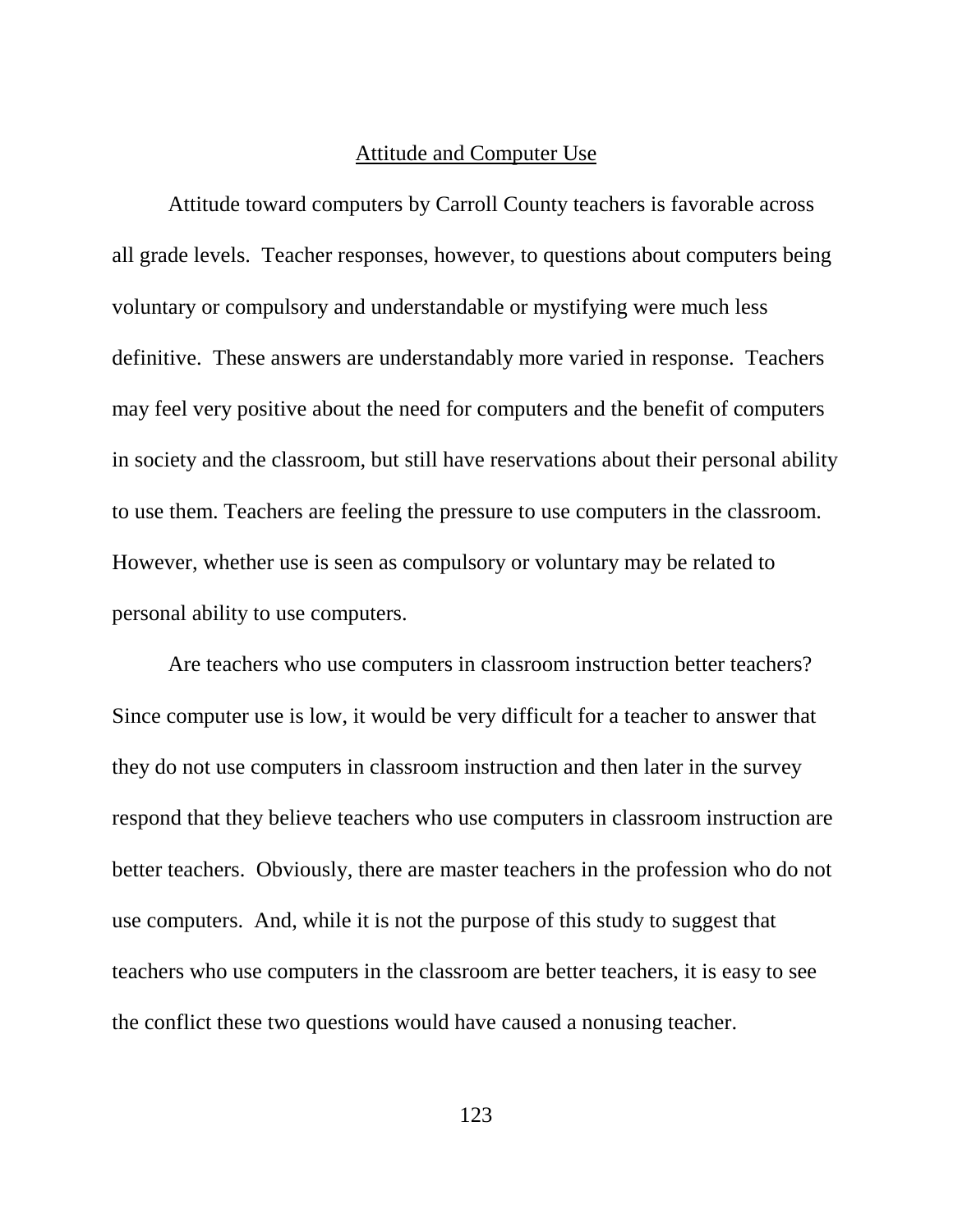This study found that teacher attitudes about computers are high. Russek (1991) and researchers at Field Research Corporation (1995) concluded that teachers had favorable attitudes toward computers. This study supports that conclusion. Rogers (1995) reported that attitude determined whether a person was willing to try new innovations. Assuming these results to be accurate, teachers in Carroll County appear to be willing to try using computers in classroom instruction.

### Training and Computer Use

Communication about training offered by the school system does not appear to be a problem. Most teachers (99%) were aware that the school system provides training. Teachers reported (77%) that the training provided by the school system has been beneficial for using computers in classroom instruction. This is a little surprising considering that the majority of teacher training has focused upon personal productivity software, such as DOS, Windows, word processing, spreadsheeting, database management, and presentation. If teachers feel that the training has been beneficial to classroom instruction, then there obviously has been some transference of skills and use from personal productivity to classroom use. It should be noted that except for a few classes directly targeted for certain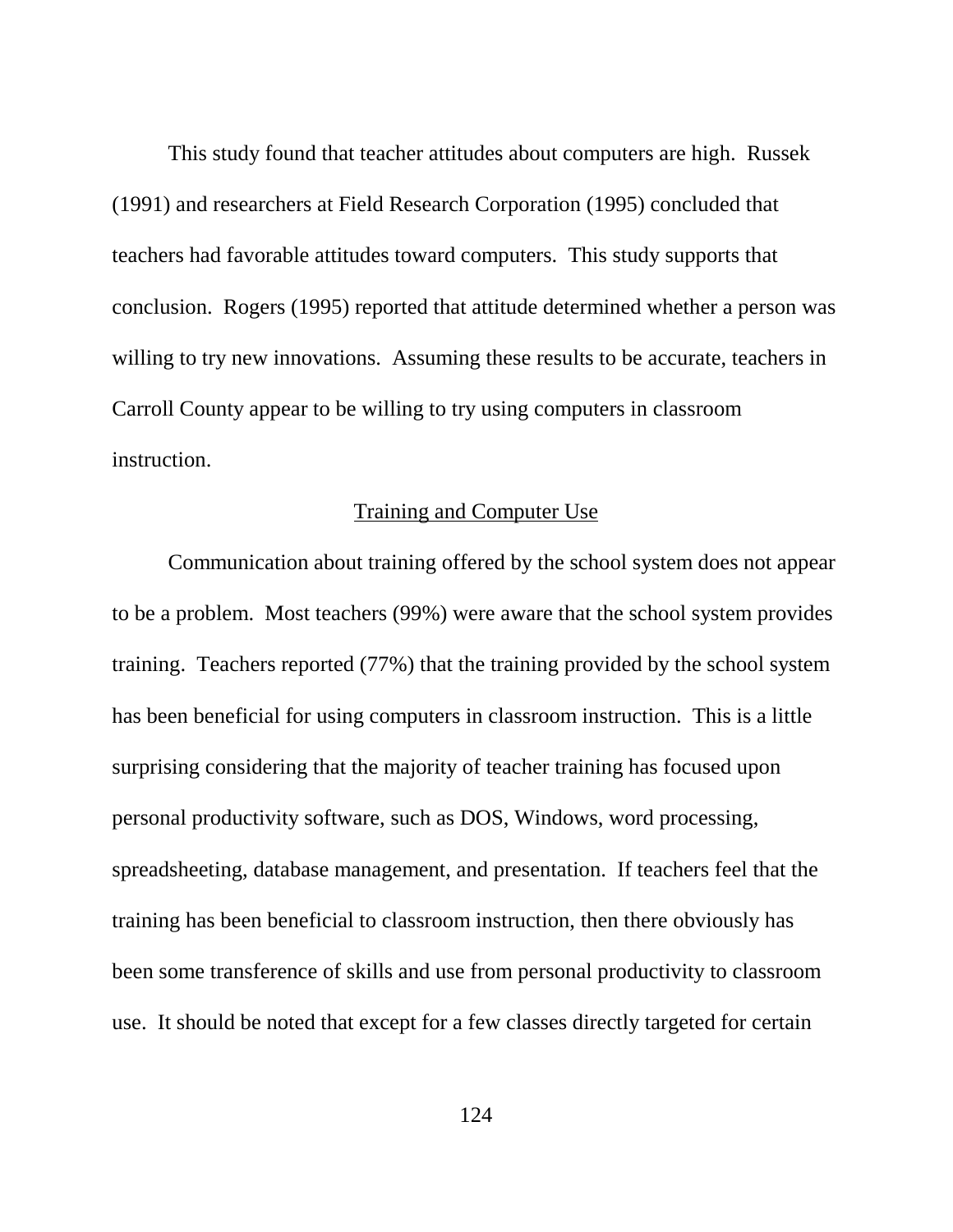groups (The One Computer Classroom K-5), there have been few classes provided which teach classroom applications.

One factor related to computer use that appeared in all grade-level groups was training. In some grade-level groups, such as the grade 6-7 group, it was a factor determined to be important to use by every type of analysis. In the 10-12 grade-level group, it did not appear in any of the statistical analysis but was the highest priority strategy suggested by the teachers in the focus group. If increased computer use is the desired outcome, school board members could spend more resources (i.e., money, time, personnel) on training.

The types of computer training offered to teachers in Carroll County, with few exceptions, have been related to the mechanics of operating computers and ways to increase teacher personal productivity (i.e., word processing, spreadsheeting). This is consistent with the U.S. Congress, Office of Technology Assessment (1995) report. The intent was to encourage teachers to use computers for their own personal use, assuming that teachers would transfer that knowledge to classroom applications. Teachers do not have the time for the type of planning it takes to transfer those skills to the classroom. Teachers need specialized training targeted to the grade level and the curriculum they teach. Training **cannot** be "one-size-fits-all." This is the most important finding of this study.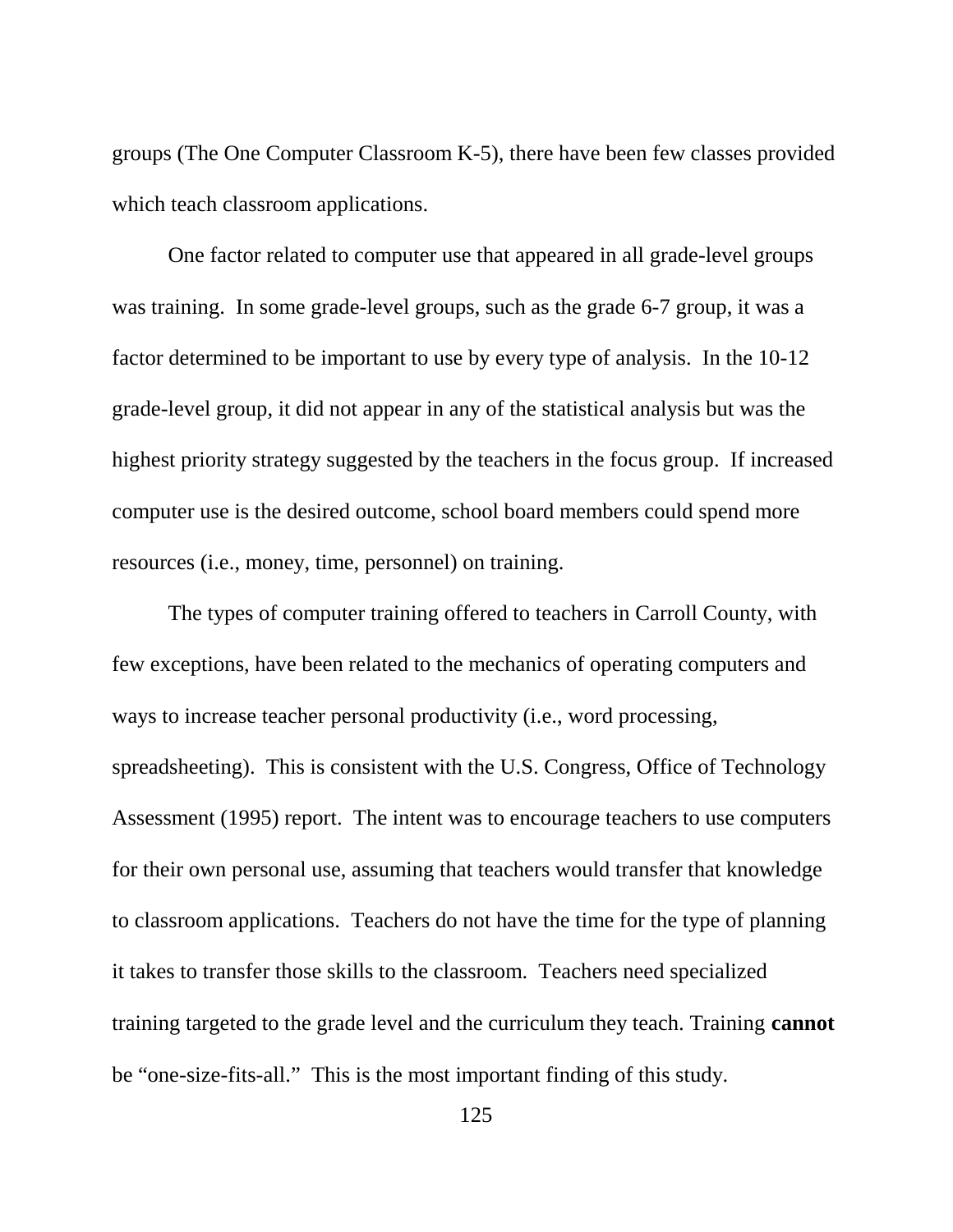#### Access and Computer Use

The school system placed a new multimedia computer in most classrooms within the last two or three years, so most classrooms have at least one relatively current machine available. The other computers available to teachers in their classrooms tend to be a mixture of very old Disk Operating System (DOS) machines and slightly newer DOS or Windows machines. These machines were purchased by state, school system (local), individual school, or Parent-Teacher Organization initiatives. In some cases businesses, industries, or parents donated the computers. These observations are only to highlight the wide variety of computers, operating systems, and ages of machines. While access is relatively low for all classroom teachers, it becomes an even more critical issue due to the quality of the machines included in the average.

The K-5 elementary schools do not have computer labs available. In one instance, a principal has concentrated a large number of older computers into one classroom and designated one teacher as the technology teacher, but the school system has not provided computer labs at grade levels P-2 or 3-5. Grade levels 6- 7, 8-9 and 10-12 have computer labs within the schools; however, these labs are heavily used and teachers often find random scheduling of the lab is either impossible or so cumbersome as to be not worth the effort.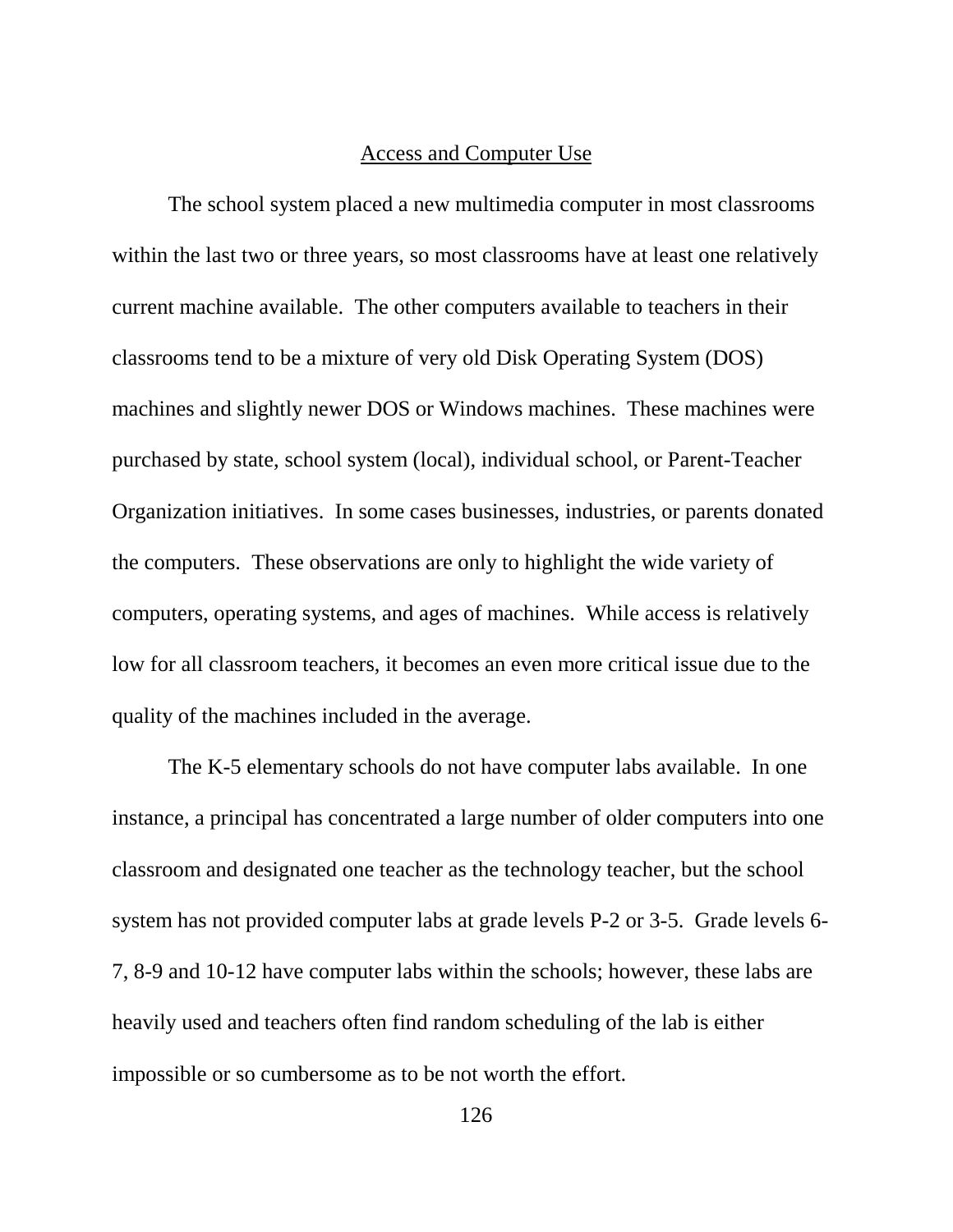Teachers reported (64%) that they did not have the necessary equipment and software for whole class instruction. This would appear to be either a communication or scheduling problem since every school was provided at least one set, and, in most instances, several sets, of the equipment to connect a computer to a television. All of the newer multimedia computers came equipped with presentation software which may be used for this purpose.

When asked if they had the necessary equipment and software for studentdirected learning, 55% of the teachers respond negatively  $(1 = NO, 2 = YES)$ . Remember that student-directed learning was the largest area of use. Every library in the system has an age-appropriate computerized encyclopedia and at least one database for location of periodicals. At the time of the administration of the survey, approximately half of the schools had been wired and networked to enable teachers and students to access the electronic library resources from the classroom. Lack of communication about the electronic resources in the library and lack of access for students and teachers in schools that had not been networked to these resources may help explain the low score.

Often technicians install software and hardware, train the person who has the greatest responsibility for use, and expect that person to communicate to the rest of the staff the availability of the new technology. The final step of the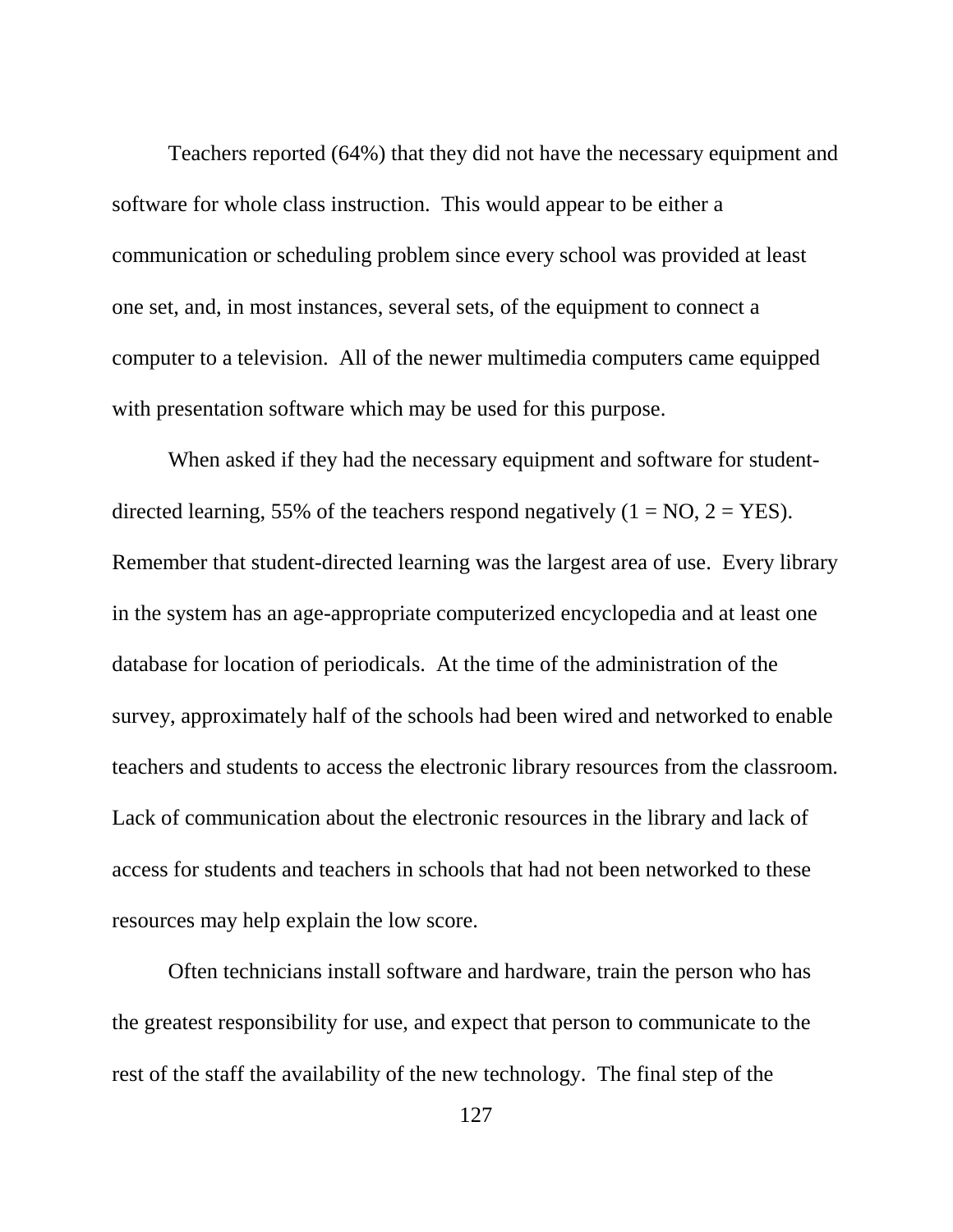process is often overlooked, delayed, overcome by the daily minutia of teaching, or hurriedly explained in a faculty meeting. This leaves the classroom teachers with, at best, a limited understanding of the possibilities of the new technology.

Another possible reason for such low scores may be that teachers are anticipating the arrival of Internet access. They have been bombarded by the media and education publications about the potential of this technology. Teachers have been told for the past year that their schools will have access to the Internet, and they are still anxiously waiting for the connection. All of these issues may have caused teachers to respond that they do not have the necessary equipment and software to use computers for student-directed learning.

Fifty-five percent of respondents reported that they had the necessary equipment and software for drill and practice computer use. Drill and practice software has been available for many years, and much of the software will run on older machines. It is a type of computer use that generally requires the least amount of teacher supervision. The P-2 and 3-5 grade-level teachers concentrate on teaching the basics. For many students this requires a lot of remediation, drill, and practice in basic language arts and math skills. These uses are easily programmed and have the least sophisticated hardware and software requirements,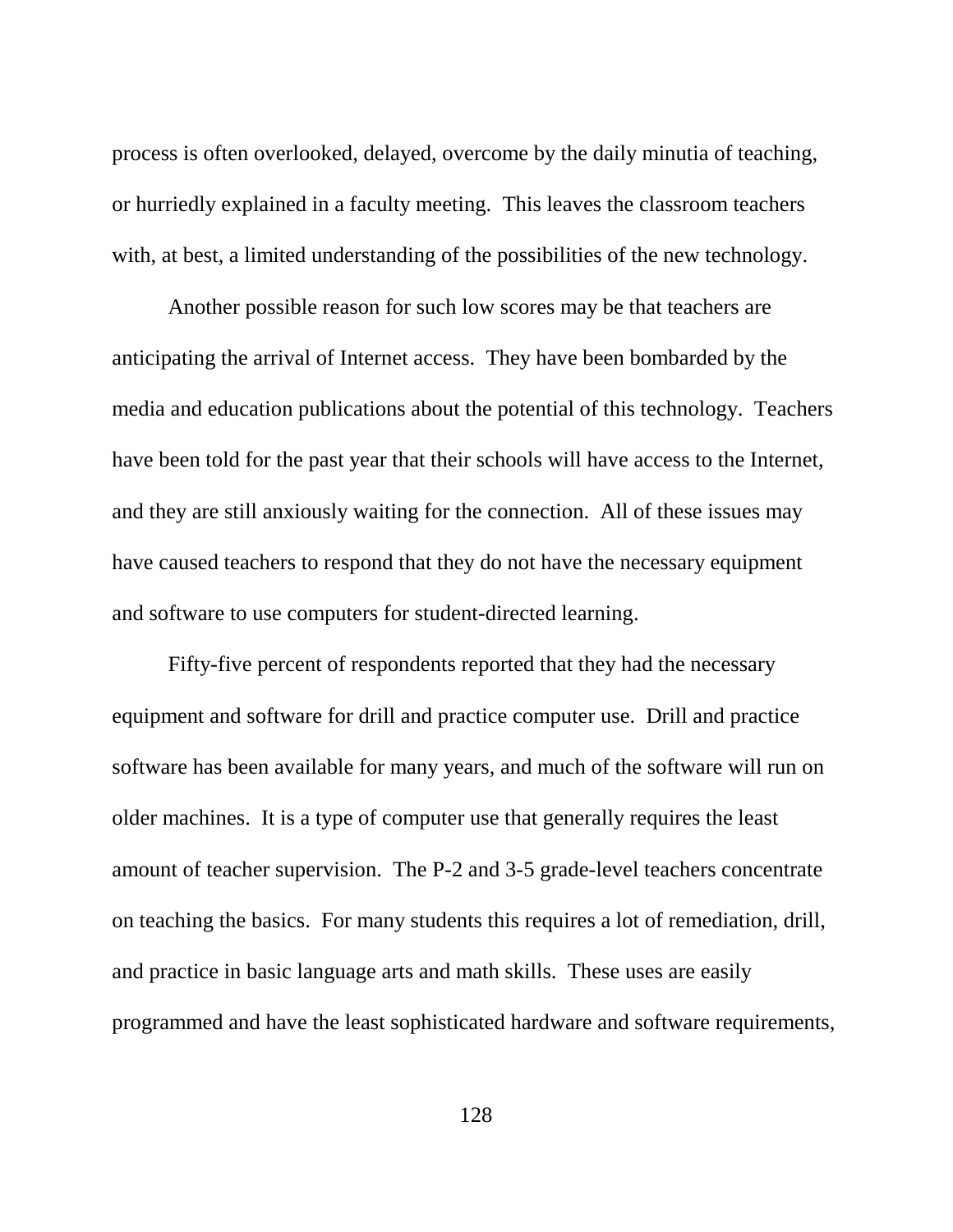so it is logical that teachers feel they have more of the necessary equipment and software.

Half of the teachers surveyed (50%) responded that they had the necessary equipment and software to teach computer skills. The more basic skills such as vocabulary and parts of the computer are skills that can be taught in a whole class situation with only one or two machines in the room. However, keyboarding, programming, word processing, spreadsheeting, and other more sophisticated skills become problematic when a teacher has 20 to 25 students and only two or three machines. Many teachers are overwhelmed by the conflict between their charge to teach these skills and the reality of their classroom.

Only 41% of Carroll County teachers have a home computer. Teachers do most of their planning and preparation for class at home. There are not enough hours in the school day for extensive professional thought and reflection, let alone planning. For teachers to incorporate a new technology such as computers into their teaching, they must learn to use computers personally. Before teachers can make those kinds of changes in lifestyle and teaching, they need to have access to all the tools at home where they may make those adjustments at their own individual pace.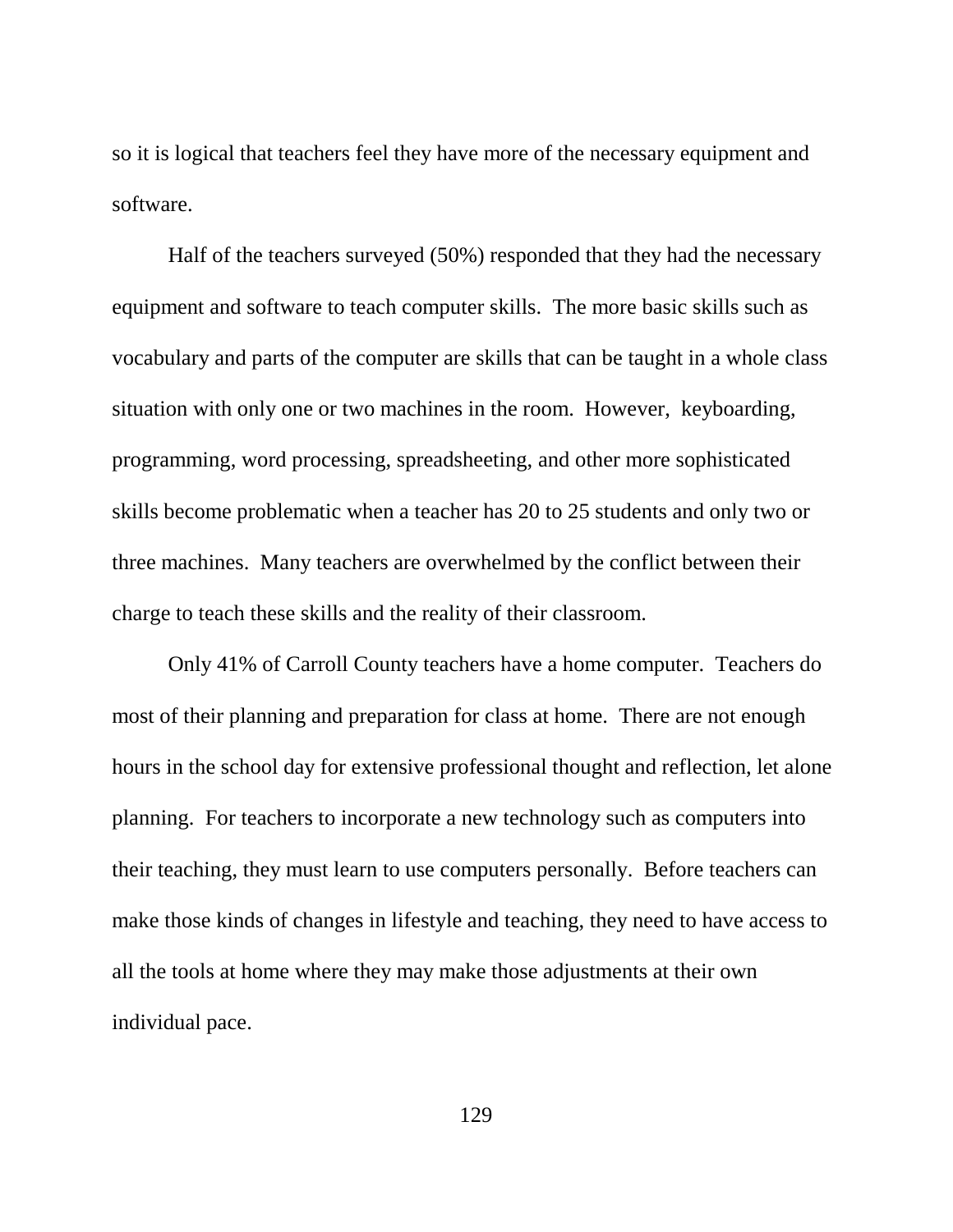Access is a major issue around which discussions about computer use seem to coalesce. In fact, it would be hard to argue that more access is needed when almost every classroom in the system has a computer and fewer than half of those computers were used in a typical week. Computer use is low throughout the school system. Access is also low throughout the school system. The results of this study are remarkably consistent with the Reilly (1996), Field Research Corporation (1995), and Russek (1991) studies in the literature review.

Providing more access to an already underutilized resource may not be a wise use of time and money. If the scenario were to occur where computer use were extremely high and access were extremely low, then a major push to increase access would be logical. This is not to say that computer purchases should be stopped. There must always be an organized system of replacement; otherwise, in the not too distant future, the cost of replacing the complete inventory of computers would be staggering.

At the 10-12 grade-level group, access was determined to be a factor in computer use. At the high school, the issue of replacement needs to be addressed. The access that teachers are requesting involves upgrading computers and labs that already exist, not adding computers.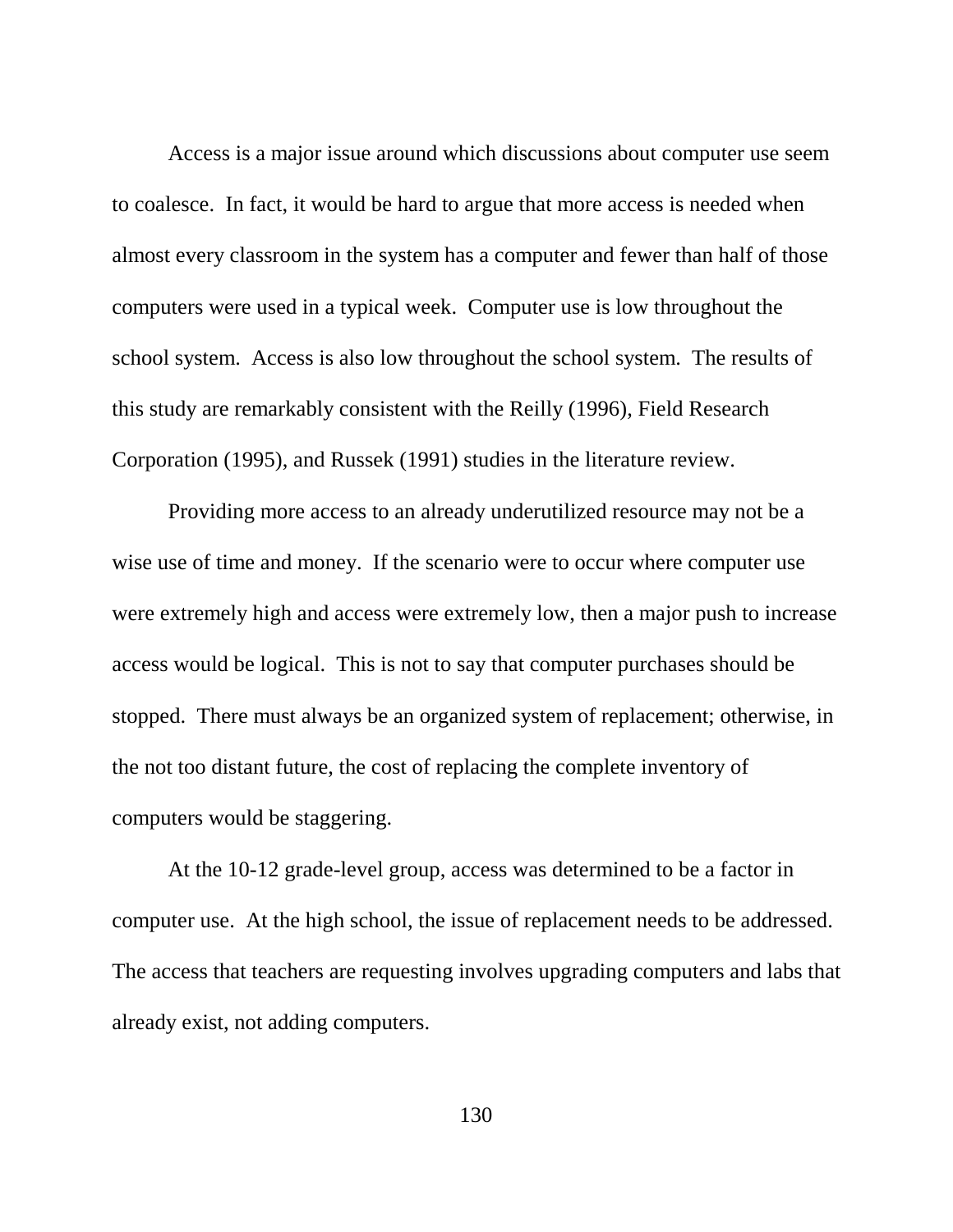#### Support and Computer Use

During the administration of the survey, more than one participant pointed out that while they were aware that the school system employed a technician (89%), they had been told not to contact the technician. Teachers have been told to refer problems via written requests for service through a contact person in the school. The contact person would then send a request to the Coordinator of Computer Services (the central office contact) who would schedule the technicians for the requested service. The intention of the procedure was to organize repair requests and provide a paper trail to track requests and responses. The unintended result was a perceived sluggishness of bureaucracy and lack of personal attention.

Ninety percent of the teachers who responded to the survey have found a person in the school to use as a resource for computer questions. It would follow that a resource person available to classroom teachers must be extremely important. The current arrangement of volunteer resource persons is an obvious advantage to the teachers in the school; however, it is a clear disadvantage for the person who has become the resource because of the added responsibility for which there is no pay and no specialized training. A resource person, technology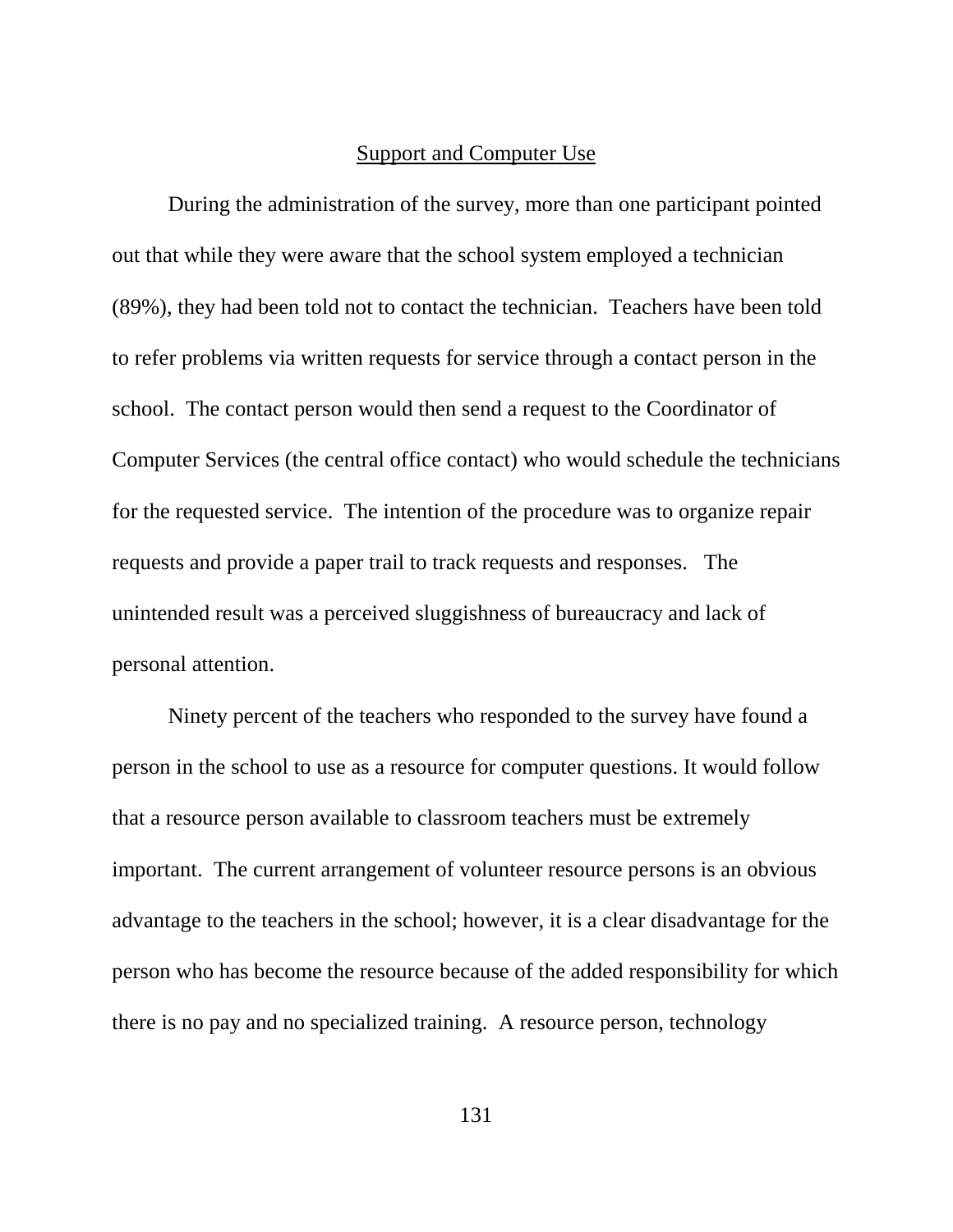"coach", paid and trained by the school system might provide teachers with a better source of computer information.

High school teachers (grades 10-12) had the lowest relative rank for support. This may be due to a higher concentration of computers, a higher use, or a greater sophistication of use. The high concentration of computers increases the likelihood that one or more of those computers are in need of service. Higher use would also put a greater premium on the computers being operational. If they are used daily, then every day that they are not working is a problem. The greater sophistication of use increases the possibility that repairs will be more complex.

Carroll County Public Schools data corresponds to the results reported by OTA (1995) researchers, citing that technicians are not available in each school. However, mean scores for individual support questions are high at all grade levels. This is not consistent with the Field Research Corporation (1995) survey, where 54% of the respondents felt there was not enough support to integrate computers into curriculum.

### Age and Computer Use

Age was not a consistent factor related to computer use. It was determined to be a negative predictor in the P-2 grade-level group. Years until retirement was found to have a negative correlation with most types of use at the 6-7 grade-level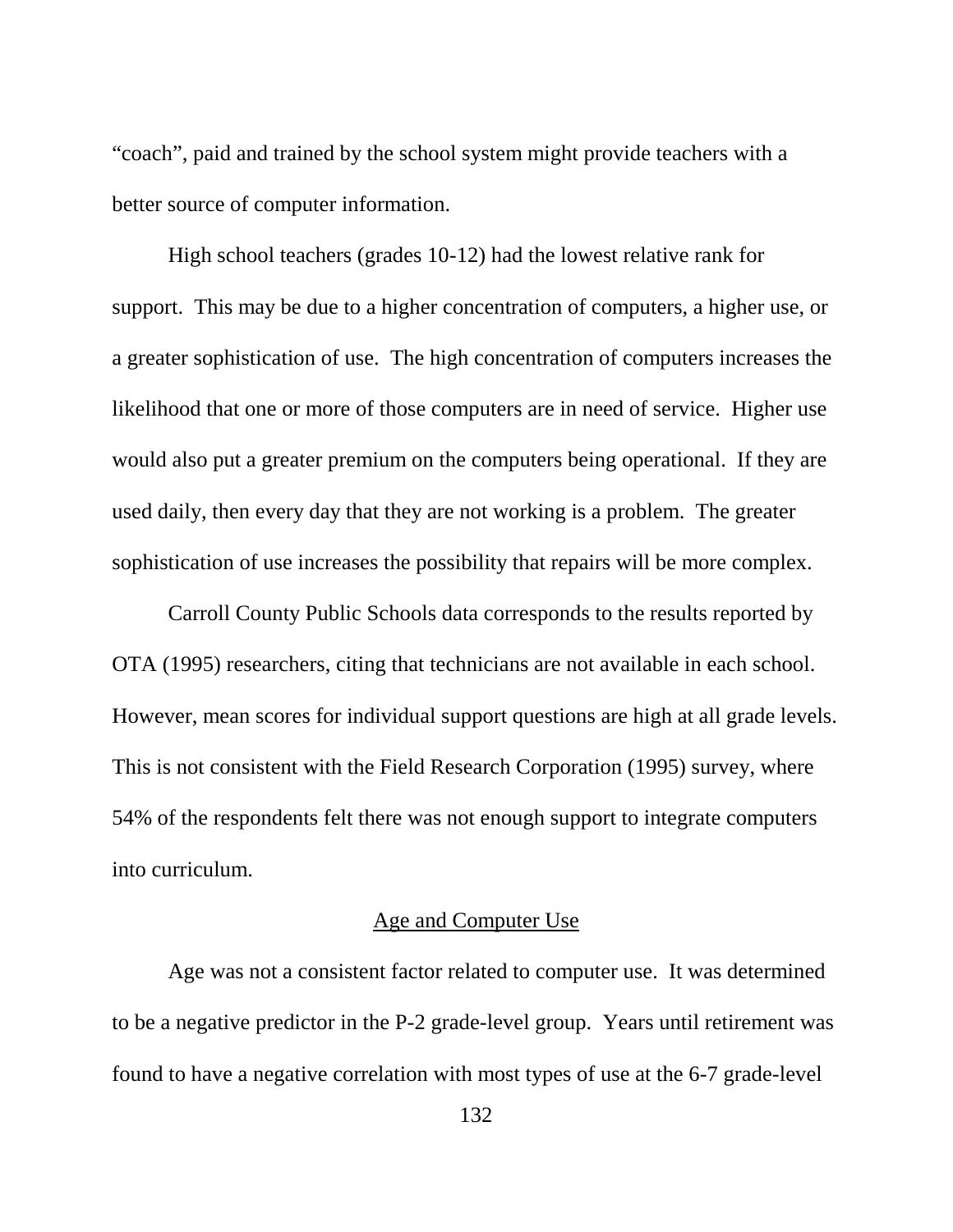group. In other grade-level groups, years remaining until retirement was positively correlated. The research on age as a factor related to computer use is conflicting (Hayden, 1995, Comber 1997). This study also found conflicting results with regard to age and years remaining until retirement and computer use.

#### Gender and Computer Use

This study found gender to be a significant predictor of drill and practice and over-all computer use for all classroom teachers. The literature is conflicting with regard to gender. Comber (1995) and Kay (1989) found males to be more likely to use computers. Gordon (1993) found no significant difference between computer usage by males and females. This study suggests the female teachers in Carroll County Public Schools are more likely to utilize computers in classroom instruction than males. Due to the conflicting findings between this study and the literature, there needs to be more research on the question of gender with regard to computer use.

## Open-ended Questions

The two open-ended questions item 29 and item 42, were added after the first pilot test. These became the source of some of the richest data. Item 29 asked for suggested training opportunities, and while the answers were not totally unexpected, there were some interesting trends. Internet training was the number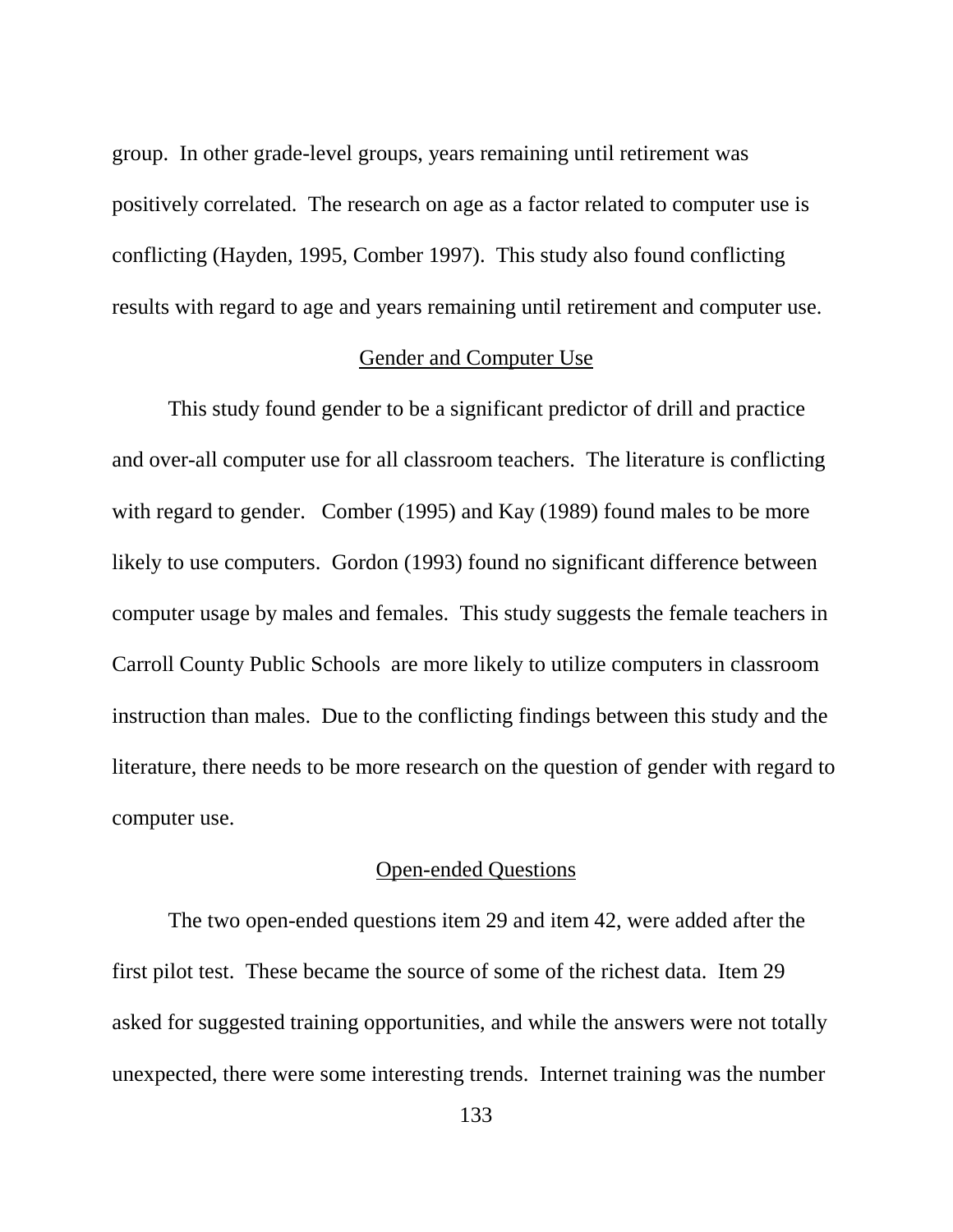one answer across all grade levels. Considering that none of the schools had access to the Internet at the time of the survey, it seemed odd to the researcher. It should be noted that all the teachers in Carroll County have been expecting Internet access for more than a year. This can probably be explained by the anticipation of Internet access in the near future. The other consistent issue on the minds of teachers is the pressure to integrate the Virginia Standards of Learning objectives into the curriculum. Many teachers have misgivings about their own level of competence and feel timid about teaching computer skills to their students. Specifically targeted training is the only way to dispel these feelings of inadequacy.

Item 42 asked teachers to list things that they considered being barriers to computer use in the classroom. The Matrix of Barriers to Computer Use by Teacher Groups (Table 27) is an excellent way to display and understand the data; however, it cannot give the reader a feel for the richness and expressive nature of the raw data. Responses were very polite, but very direct and to the point.

Teachers feel the need for more computers, better quality computers, less variety in type and operation, more peripherals (i.e., printers, scanners), and access to the Internet. There is a major concern about the quality of available software.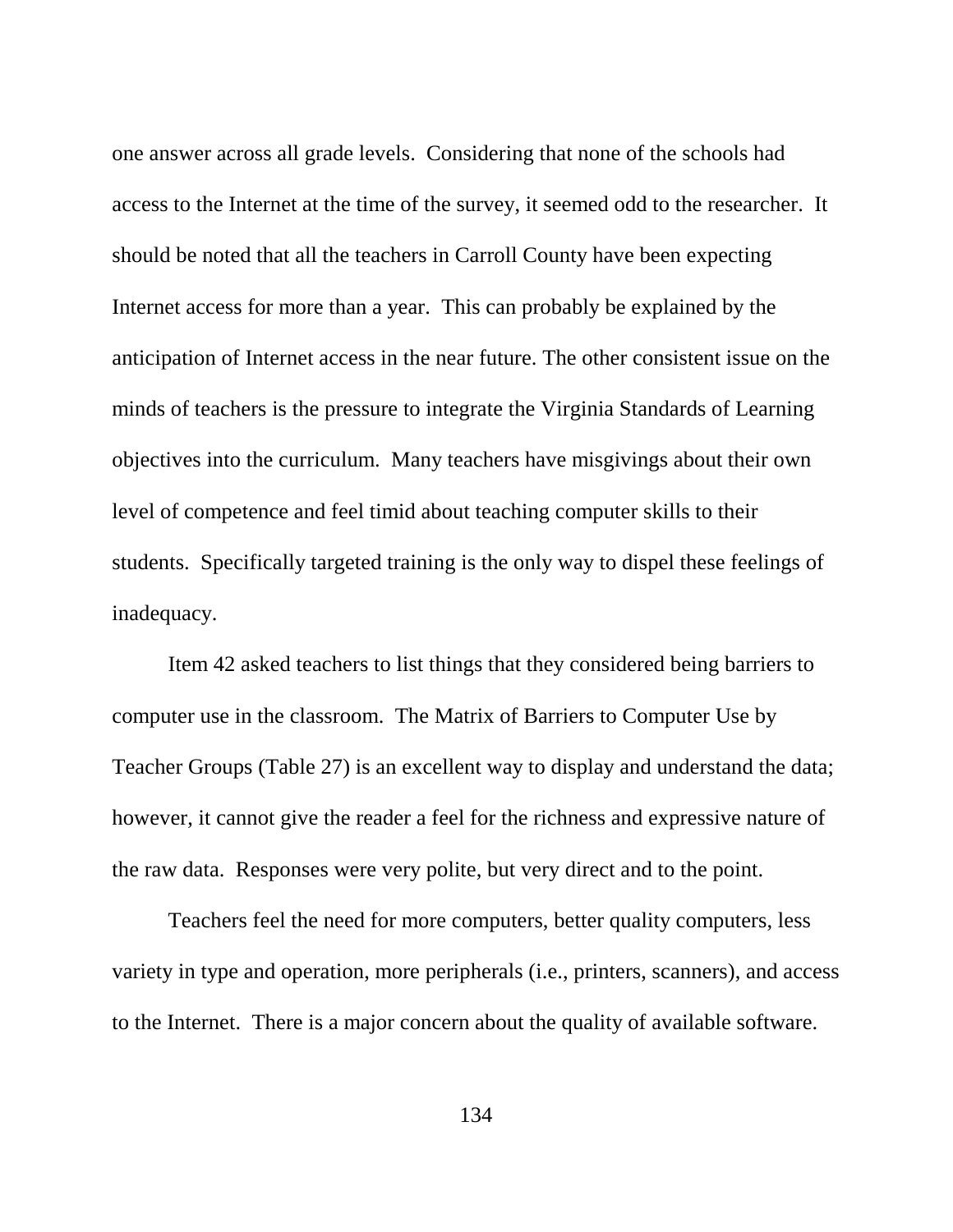Teachers need software that integrates with their curriculum in order to implement computers as learning tools in the classroom.

The citing of facilities as a barrier to computer use is often nothing more than the lack of space for computers in many classrooms. Most of the classrooms in which these teachers are teaching were designed and built during the 1950's and 1960's, when computers in classrooms were not a consideration. These classrooms were designed for student desks, not computer tables, printer carts, television hook-ups, or Internet connections. Placing new technologies in these old rooms often creates problems. Teaching is a time-intensive activity. The daily schedule leaves little time for planning, preparation, reflection, or professional development. Teachers are expected to learn and integrate new technologies during the teaching day. Another issue related to time is scheduling. The teaching day is already completely full of academic requirements. Teachers see computers as just one more thing with which to deal in an already overburdened day. Until teachers are trained in ways to integrate computers into the current curriculum, computers will be viewed as added burdens rather than teaching tools.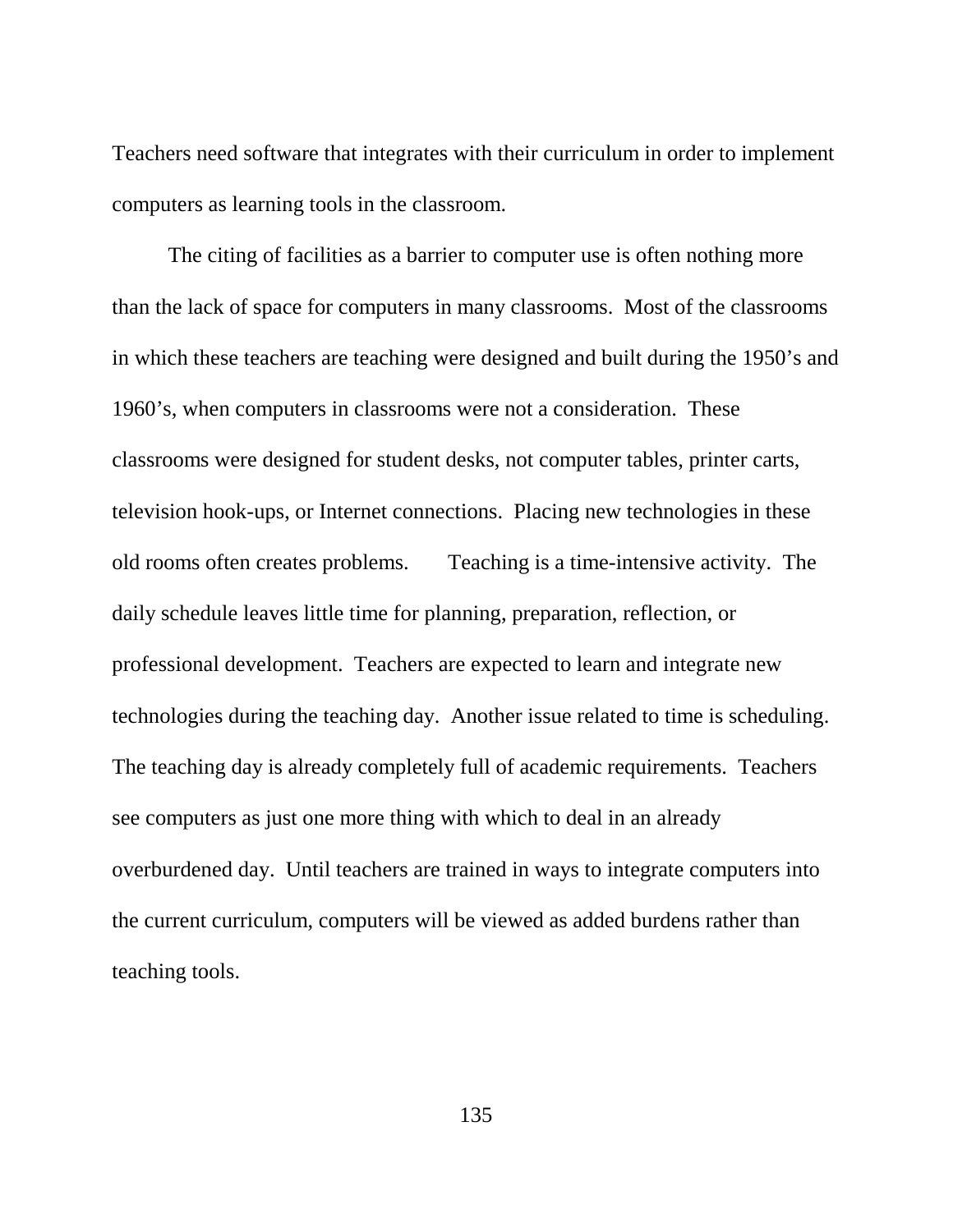#### Focus Groups

The most positive experiences for the researcher during this study were the focus groups. Teachers were asked by their principals to meet with the researcher after school to discuss computer issues. Most of the participants did not remember participating in the survey until after some discussion of the process. At the start of the meeting, an agenda was distributed to the participants, and the researcher explained the purpose of the meeting. For the first fifteen minutes the researcher shared the results of the survey in very condensed format (see Appendix E). Then a Nominal Group Technique was utilized for participants to prioritize a list of strategies. The process, lists, sharing, and discussions that ensued were enlightening. Participants seemed empowered through involvement in suggesting strategies to solve the issues of computer use.

The teachers in every focus group seemed intently interested in the results of the survey. Most of the participants voiced an understanding of the importance of computers to the future of their students. Many participants expressed a desire to feel more comfortable with the use of computers in the classroom. Some teachers expressed frustration with the lack of access. And a few participants explained their feelings of inadequacy in their ability to use computers effectively with their students.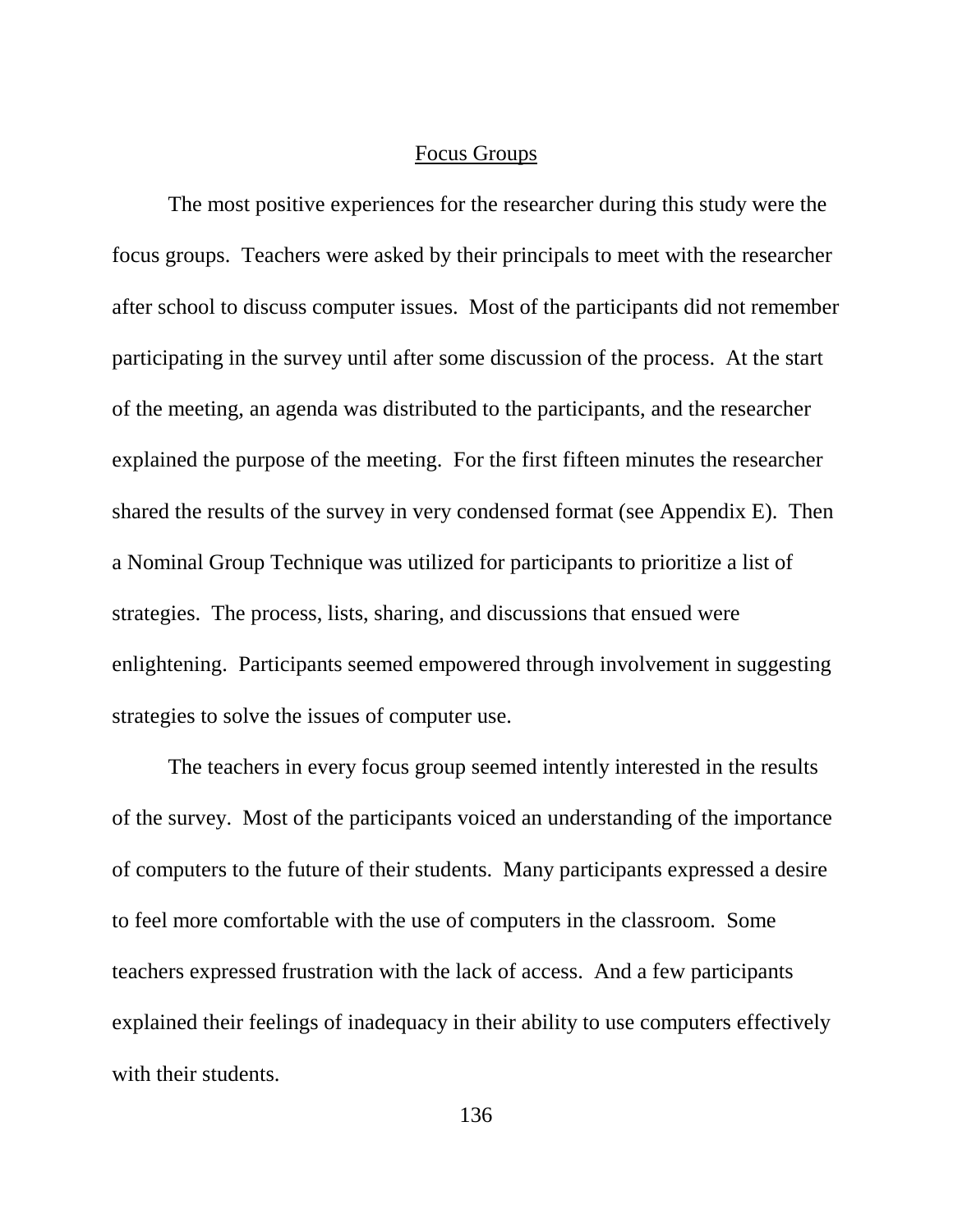In each focus group, after the strategies were listed on the flipchart, the group was given an opportunity to discuss the individual strategies for further clarification. These discussions resulted in better descriptions of the strategies and often began a rich dialogue between the participants in which they began to share ideas. The act of prioritizing the strategies enabled each participant to decide what issues were most important to her practice. The teachers involved in the focus groups seemed appreciative of the opportunity to have some input into some possible solutions. They seemed happy to be heard.

The prioritized list of strategies, by grade-level group, may be the most important product of this study. It is a list of strategies designed by classroom teachers, in order of importance, specifically targeted for the grade-level group. Most previous computer initiatives have been targeted either for all teachers or for elementary or secondary teachers. It is obvious from these grade-level group strategy lists that computer issues are not the same for all teachers.

#### Discussion of Measurement Issues

#### Measurement of Computer Use

The measurement of computer use in this study relies on the recollections of teachers about the number of times their computers were used and the number of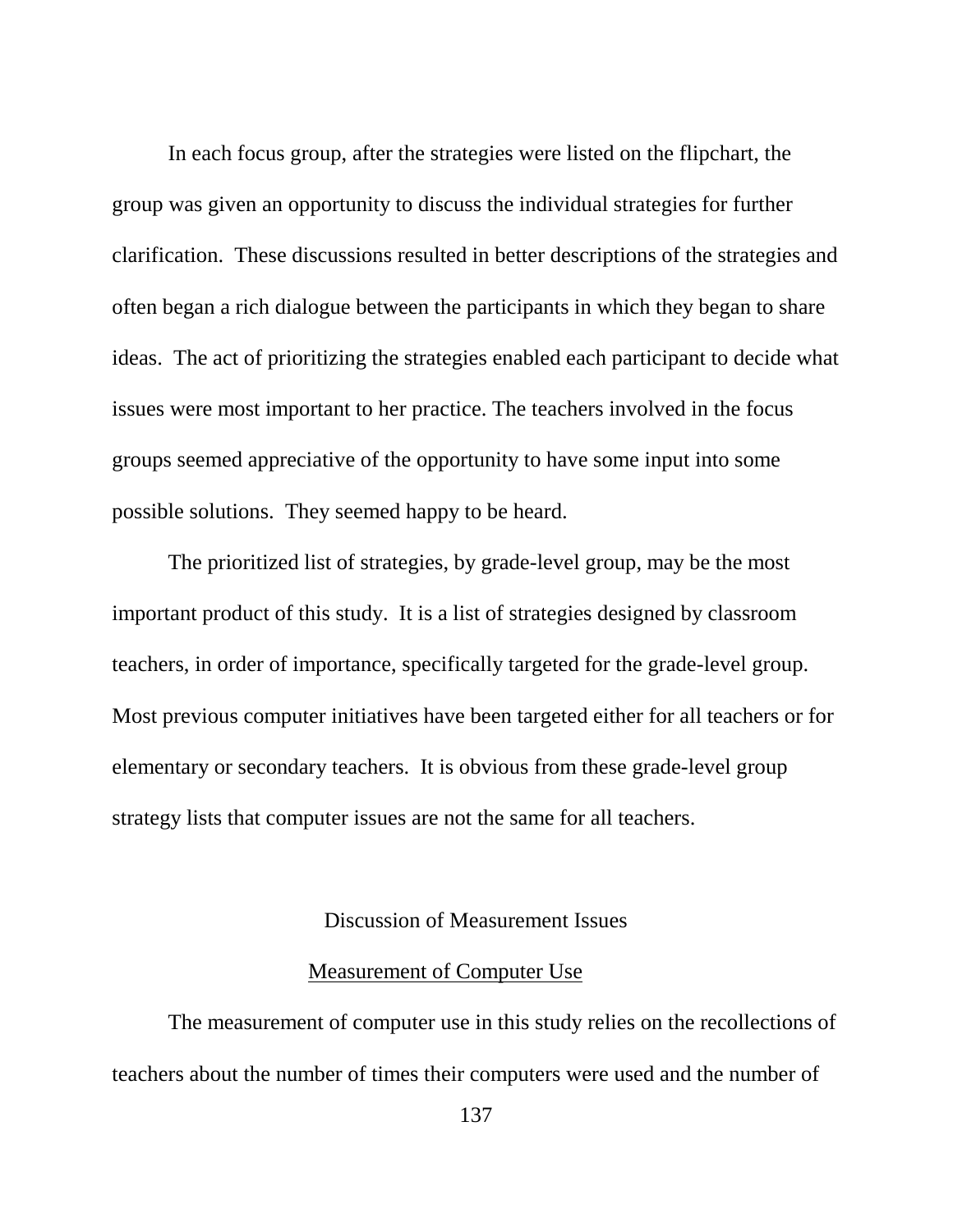minutes their computers were used in a typical week (5 teaching days) for four different types of computer use. The accuracy of such a measure is suspect at best. There was no way to determine how "typical" was the previous week. The researcher was unaware of any major disruptions to the schedules in the week prior to the survey. The large population of teachers (241) should have lessened the effect of any individual classroom anomalies. In a survey of this type, there is the danger of participants overestimating their use due to a pro-computer bias. Participants were cautioned about the danger of overestimation and asked to answer as truthfully at they could. If there was overestimation on the part of the teachers in this survey, computer use in Carroll County is nonexistent; i.e., it would be hard to imagine any overestimation in view of the low amounts of use reported.

It should also be mentioned that prior to running the descriptive statistics, multiple regression analyses, and correlations, outliers were removed. The major outliers were assumed to be responses of computer lab teachers (i.e., business, word processing, keyboarding). These teachers who use the computer every period of every day were inadvertently included in the survey. The purpose of the survey was to determine classroom teacher use, not computer lab use. Any replication of this study should exclude computer lab teachers from the survey.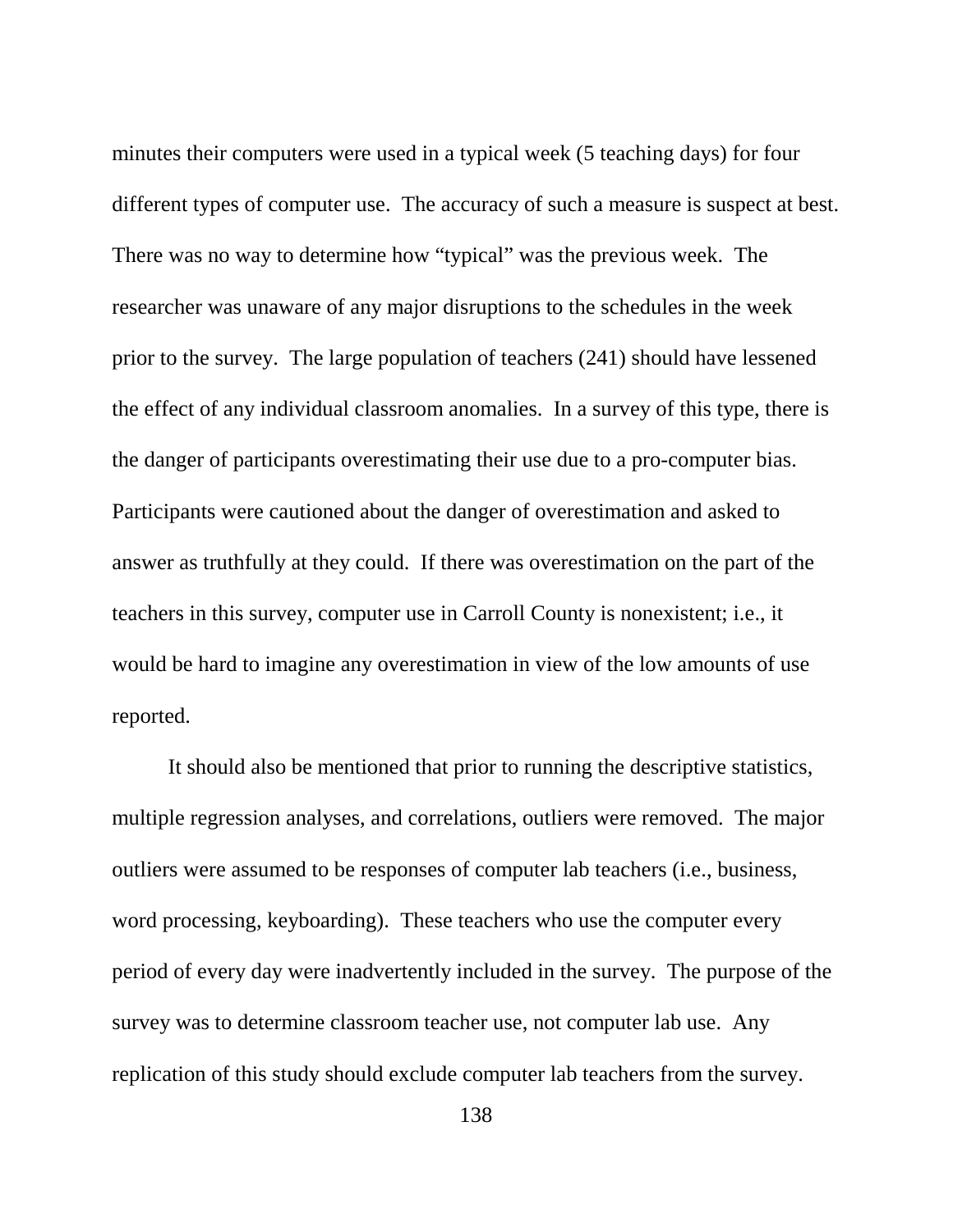#### Combining Scales

Throughout the survey there are a number of scales used to measure responses. For example, within the section that measures attitude there were three different scales used for eleven questions. The scales range from 1 - 8 (measuring the range of response using a semantic differential format), 1-4 (measuring the range of response using a Likert scale), and 1-2 (measuring a simple  $1 = NO$ ,  $2 =$ YES response). The researcher dealt with these varying scales by standardizing all the data before computing scores or analyzing the data.

## Combining Scores

Scores were computed for use, attitude, access, training, and support. Use scores were computed for whole class instruction, student-directed learning, drill and practice, and computer skills instruction. In each case, scores were computed from the original standardized z score. Variability becomes a greater concern because the over-all computer use score is a composite of all the types of use. Once again, the researcher returned to the original standardized scores to compute the over-all computer use mean score.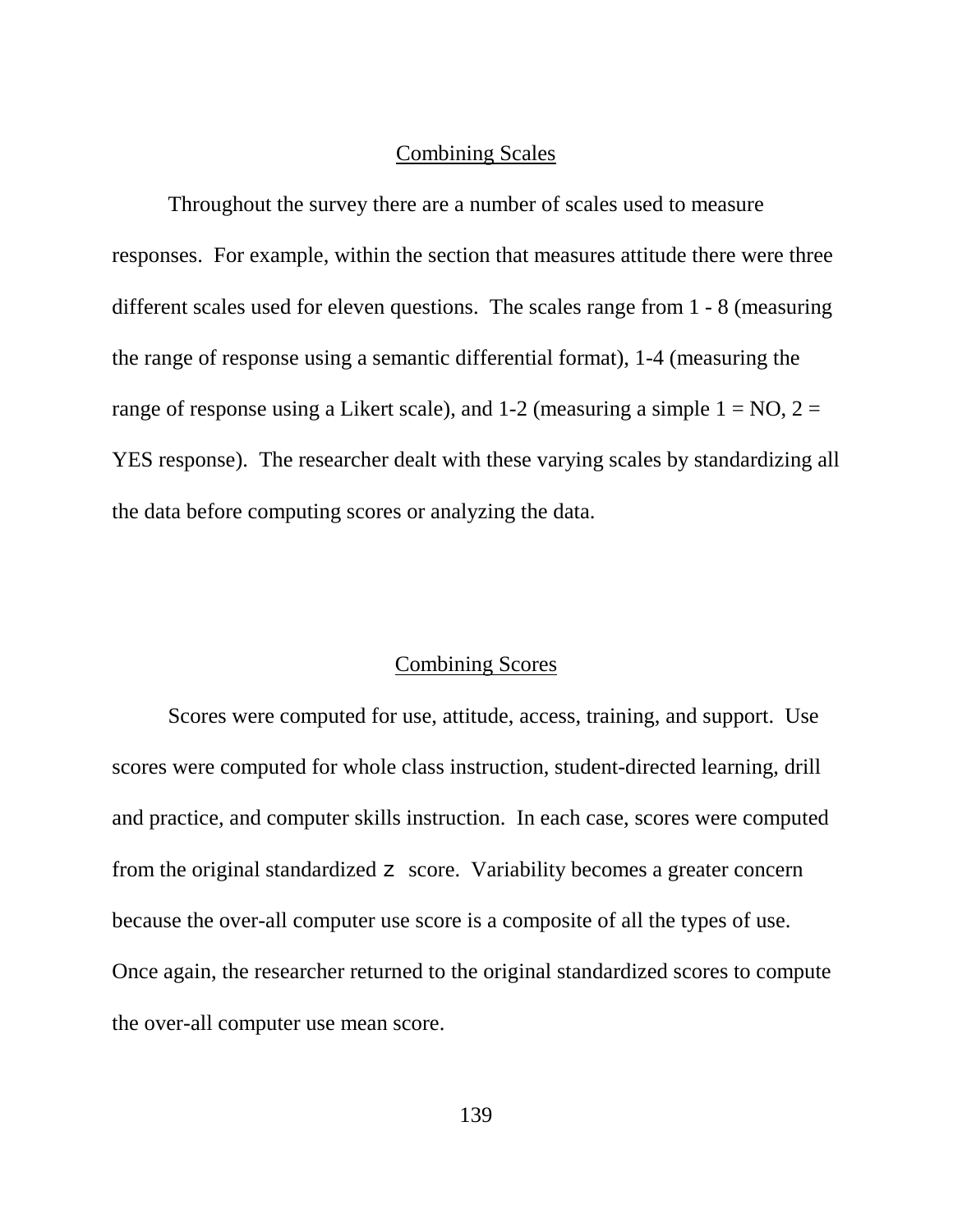Another example of this problem occurred in the computed score for support. Two concepts are included in the support mean score: first, availability and speed of computer repair and technicians; and second, the endorsement of computers in the classroom by others (i.e., principals, central office staff, school board members, parents). The responses to the questions related to the support of computers in classroom instruction by principals, central office staff, school board members, and parents were so overwhelmingly positive that the support mean score may be skewed to reflect a higher support score than truly exists. The experience of frustration with overdue repairs and service leads to a question of practical validity. This might explain the discrepancy between the findings of this study and the literature.

Another example of combining concepts occurred in the attitude section of the survey instrument. The first seven items in the attitude section were based on the semantic differential developed by Osgood (1965) in which participants were asked to rank opposite concepts regarding how they viewed computers (scale = 1- 8) (i.e., bad/good, voluntary/compulsory, understandable/mystifying, beneficial/harmful, useful/useless, important/unimportant, progressive/regressive). The intent was to identify a positive or negative attitude on the part of the participant with regard to computers. The last four questions asked about the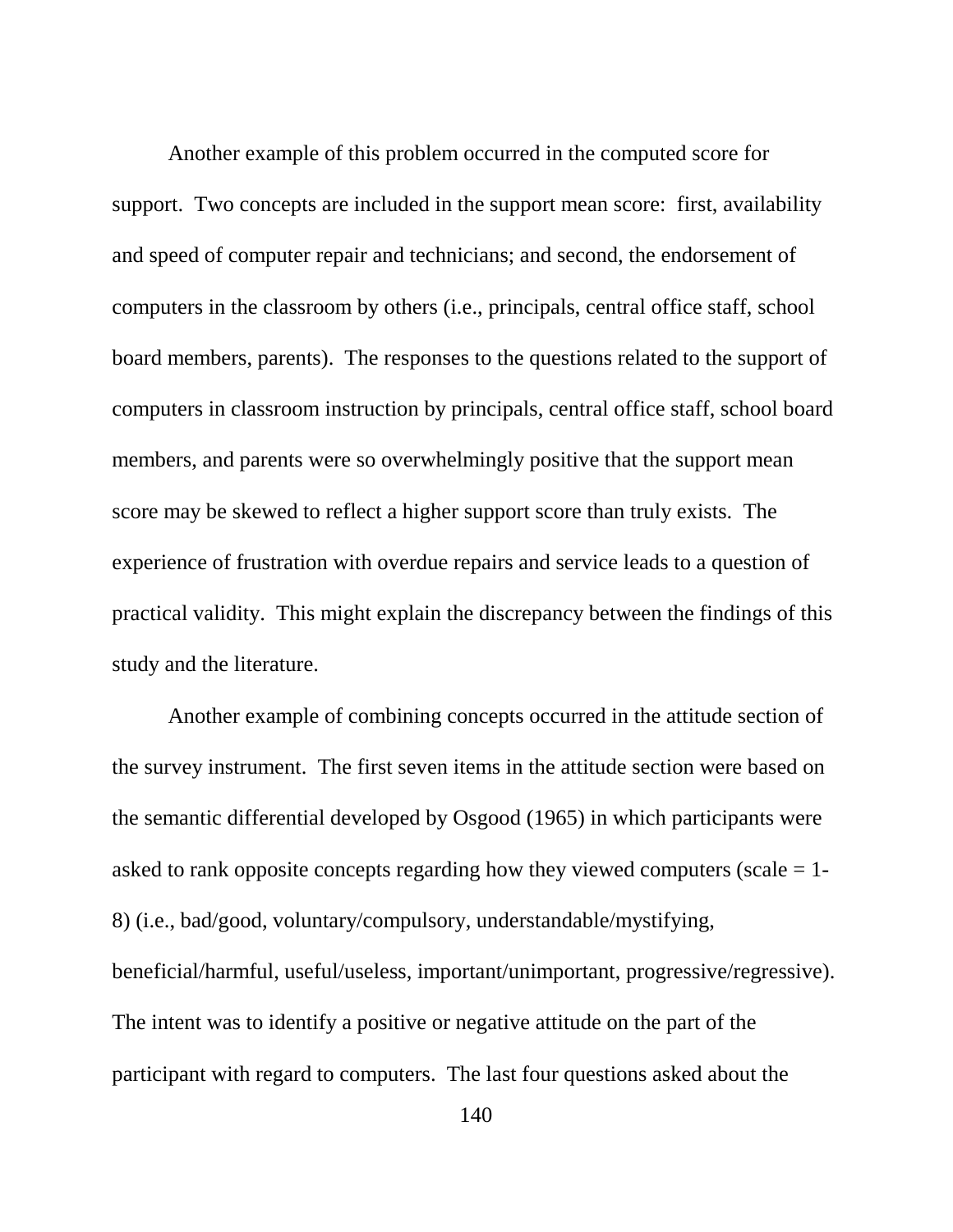attitudes of others and gave a hypothetical situation; i.e., students like to use computers, teachers who use computers are better teachers, principals think teachers who use computers are better teachers, and would you use a piece of software if you knew it had a positive effect on achievement. The researcher felt that the last four questions added to the concept of attitudes about computer use. These questions added the concept of the attitudes of others within the working environment of the teacher being a factor related to the teacher's attitude. These last questions could be said to misrepresent the concept of teacher attitude about computer use and should be noted as an issue in future studies.

#### Validity of the Use Measure

The over-all computer use mean score is a composite of four measures of use (i.e., whole class instruction, student-directed learning, drill and practice, computer skills instruction). To test the validity of the over-all use score, the researcher ran correlations between all the types of use. At first glance it would appear that they are almost collinear; however, it is not logical to check correlations between the four types of use and the over-all computer use score precisely because it is a composite of the other four scores.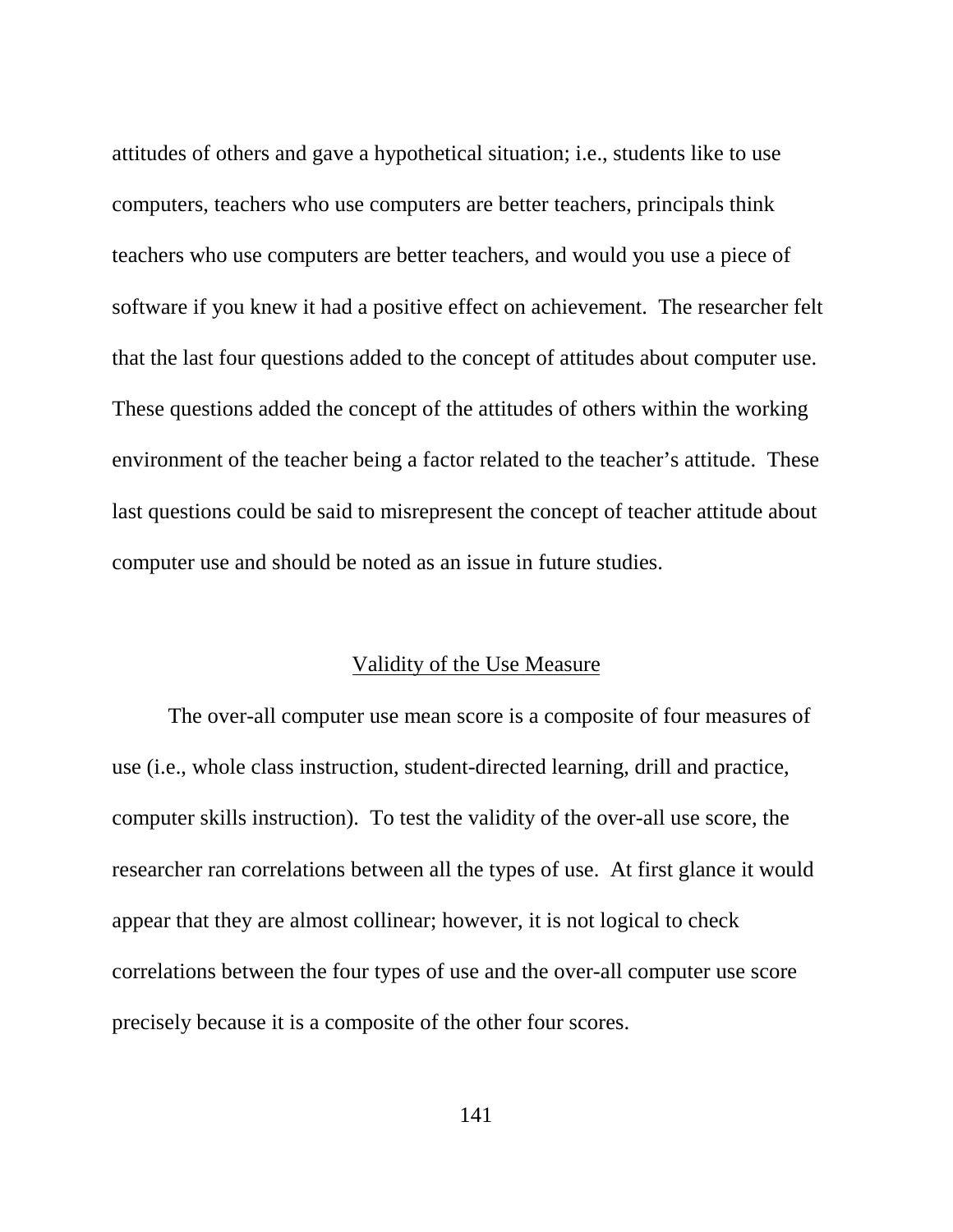The test of the over-all computer score is in the correlations between the four types of computer use. In the correlation analyses of all classroom teachers (see Table 25), the results were as follows: student-directed learning and whole class instruction (.27), drill and practice and whole class instruction (.16), drill and practice and student-directed learning (.25), computer skills instruction and whole class instruction (.29), computer skills instruction and student-directed learning (.27), and computer skills instruction and drill and practice (.43). These are all low but significant correlations, with the exception of drill and practice and whole class instruction (.16) which is borderline low and negligible. What is noteworthy is the closeness of the coefficients and the significance. Because all but one of the correlations are significant, the computer use scales seem to be measuring aspects of a single construct -- over-all computer use.

#### Implications for the School System

Carroll County Public Schools have been very fortunate to have had and continue to have a Board of Supervisors, a School Board, a superintendent, central office staff, and community members who have been very supportive of technology. Relatively large amounts of money and personnel time have been dedicated to placing computers and technology into classrooms. This was a huge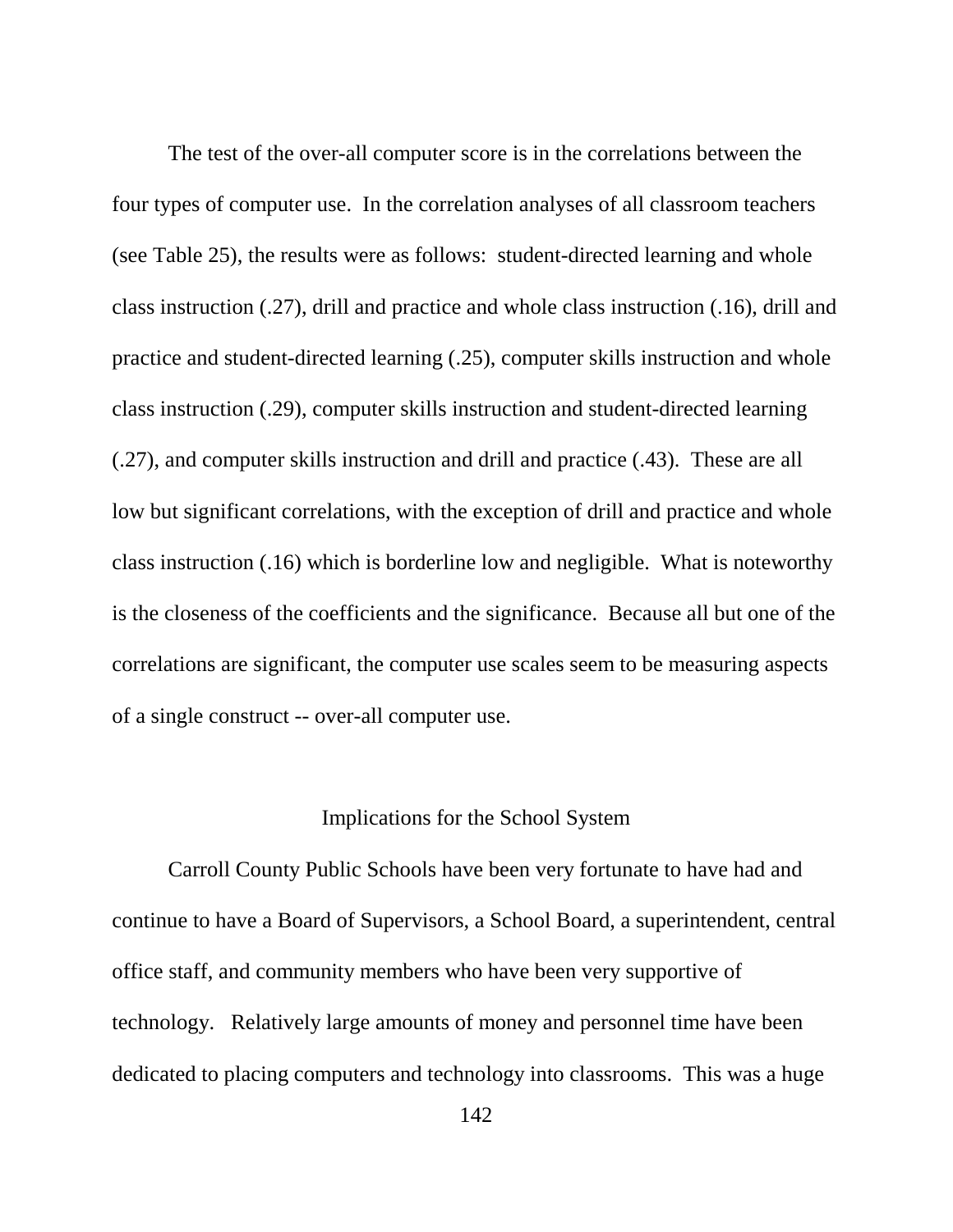task requiring electrical wiring and rewiring, terminating network connections, server and hub installations, multimedia computer installations in practically every classroom, and training.

This study found computer use in Carroll County Public Schools to be low. The implications of the study support the research by Hodas (1993) who reported that for a technology to be accepted in an organization, there must be a match between the organizational values and the technology values. This study suggests a mismatch of values exists between the integration of computer use into classroom instruction and the organizational values of Carroll County Public Schools. Integration of computer use into classroom instruction requires that a high value be placed on training. Learning any new technology is a training intensive proposition.

In industry, if a programmer needs to learn to use a new piece of equipment or software, no resource is too great. Time off from work, salary plus benefits, and expenses (i.e., travel, hotels, meals) are never questioned. Training may take days, weeks, or even months. The employee is then expected to be able to perform the tasks learned during the training. In education, if a new technology (i.e., computers) is to be integrated into classroom instruction, a two-hour inservice is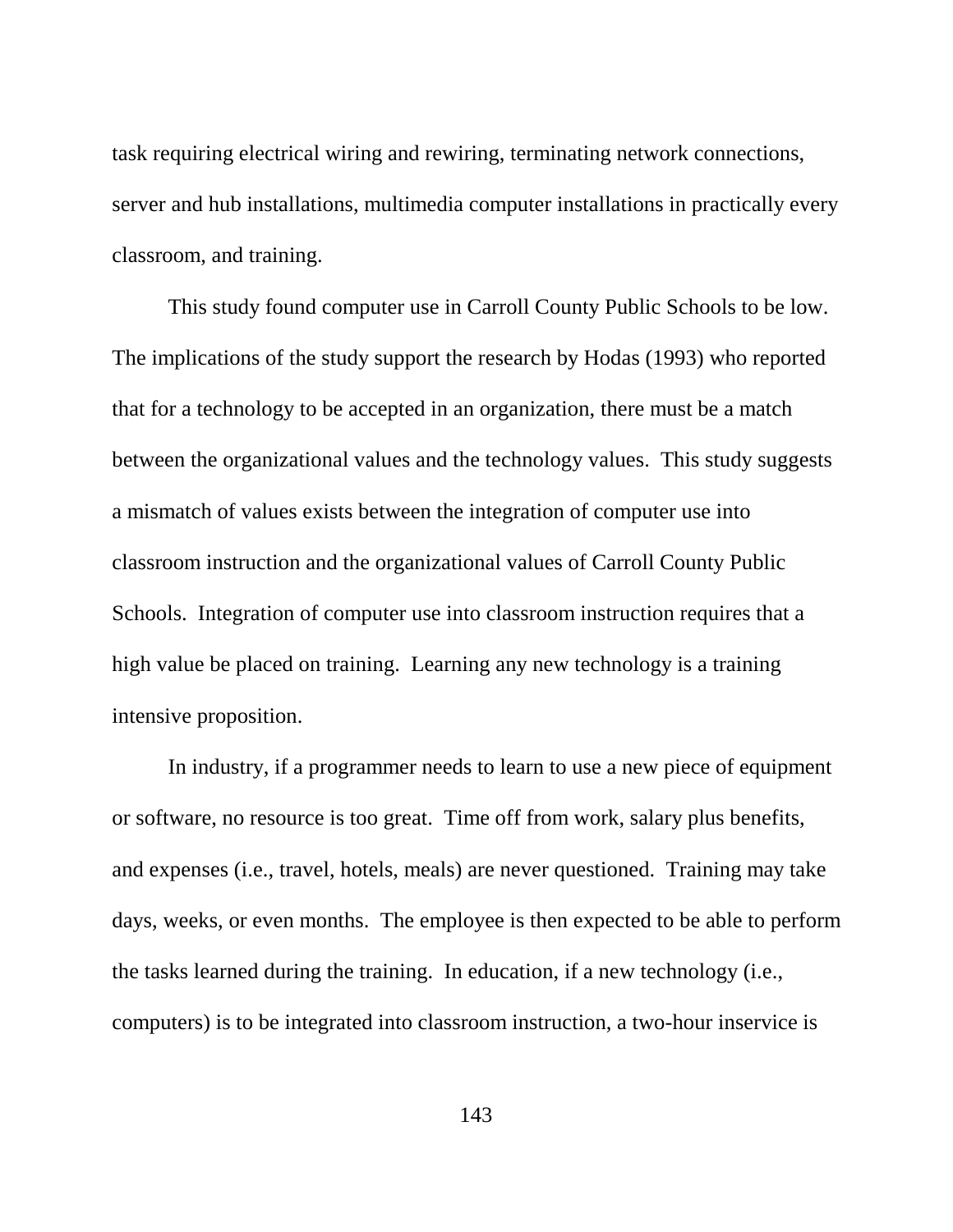planned after school. It is not difficult to discern which organization places the greater value on the technology.

 The computer is one of the most amazing tools ever conceived by man. It is, however, a complicated technology that places a high value on training. If the school board members, superintendent, central office staff, and principals of Carroll County Public Schools are truly interested in computer use and integration into classroom instruction, a new organizational value should be placed on training. This would require some new and radical budget changes. It would require that a much larger percentage of the technology budget be spent on training. Computer repair, computer replacement, and support contracts would have to continue, but procuring new computers and equipment would be halted for a time (e.g., year, budget period, biennium).

Training could begin before the start of school. During the summer, teachers who were classified as non-users or beginners could be required to attend (with pay) a basic computer skills class with a classroom teacher as the instructor. During the opening workshops at the beginning of the school year, vendors could be invited to display new hardware and software by grade level and curriculum. There could be one for each grade level, preschool through grade 12. They could be scheduled by curriculum area, concentrate on math the first year and on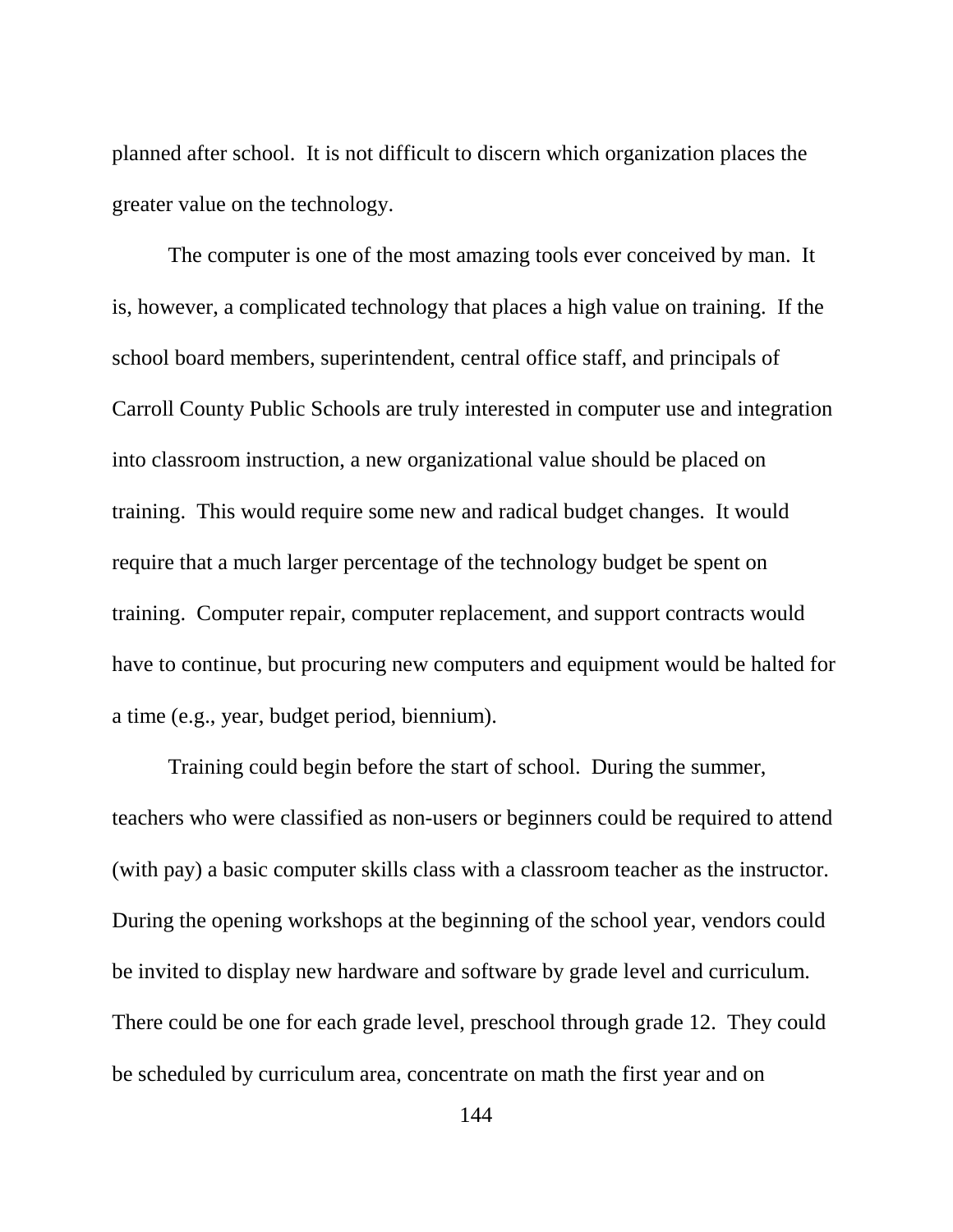language arts the second year. After teachers have chosen the software that fits the curriculum, a series of training sessions with classroom teachers as trainers could be arranged. These sessions could be scheduled for half day each week during a semester. Substitutes could be used to cover classes while teachers were being trained. A second group could be trained during the second semester. Meeting a half day per week would allow the teachers to try what they have learned and return to class the next week to share experiences and problems. Ten classes could be taught per semester, with one in the morning and one in the afternoon Monday through Friday. During the next summer a cadre of teachertrainers would be sent to software companies to train (salary plus expenses) in the use of new software packages for the next round of training. Teacher evaluation forms could be changed to include computer use as an observation goal.

At the end of the first year, a study similar to this could be conducted to measure computer use in classroom instruction. If a significant increase were recorded, the process could be repeated until an acceptable amount of use was attained. A significant change in the organizational value of computer training would be realized. When teachers see the value that the school board members, superintendent, central office staff, and principals have placed on computer training, they will place a new value on the need for computer integration into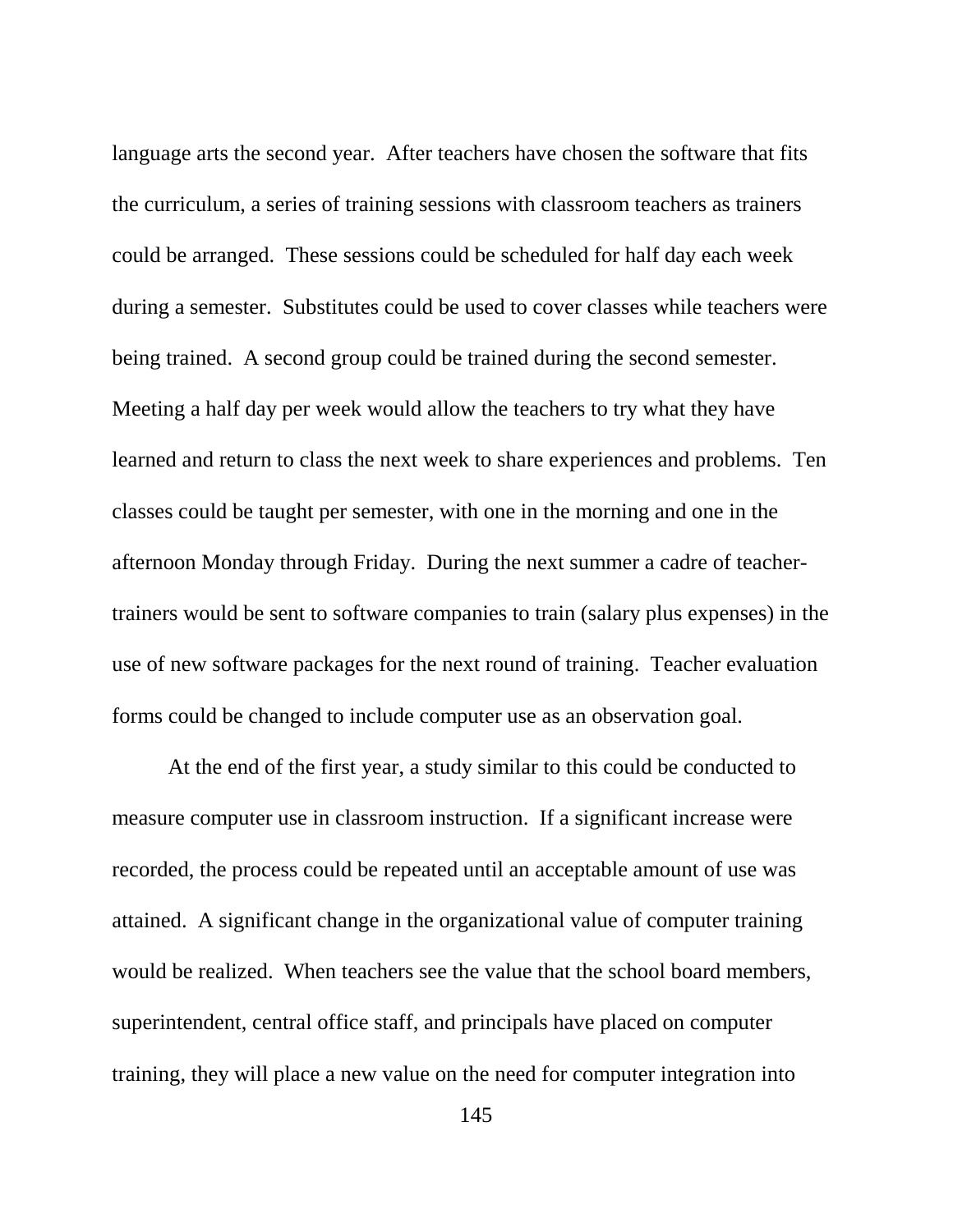classroom instruction. Once the values of the technology and the school system match, computer use in classroom instruction should improve.

## Implications for Further Research

One possibility for further study would be to repeat this study after an intervention is attempted. The project would become a practical action research project. In the model previously suggested, once the intervention--the period of intensive training--was concluded, another study could be conducted to determine if there was any increase in computer use.

Another major implication for further study is the development of an accurate instrument to measure computer use. Such an instrument would be an invaluable tool in the planning and budget preparation processes. School board members, superintendents, budget directors, and facilities directors across Virginia and the United States would be interested in an accurate method of measuring computer use. This would provide data upon which to base decisions regarding the purchase of equipment.

Finally, a major implication for study is the development of a training model that could be duplicated in other school districts, regions, states, and the nation. A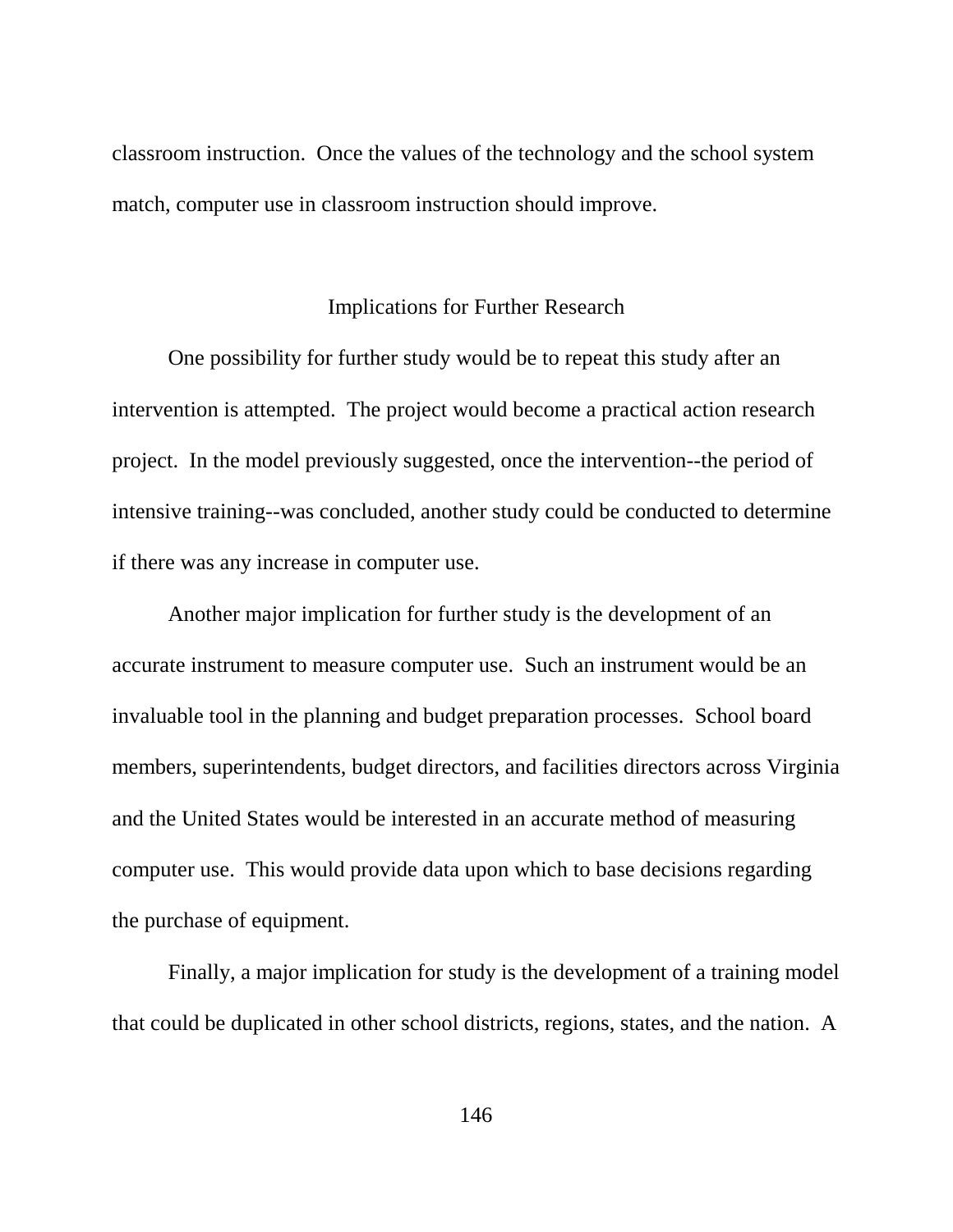training model similar to the model described in the previous section, once perfected, could be an invaluable tool for other school districts.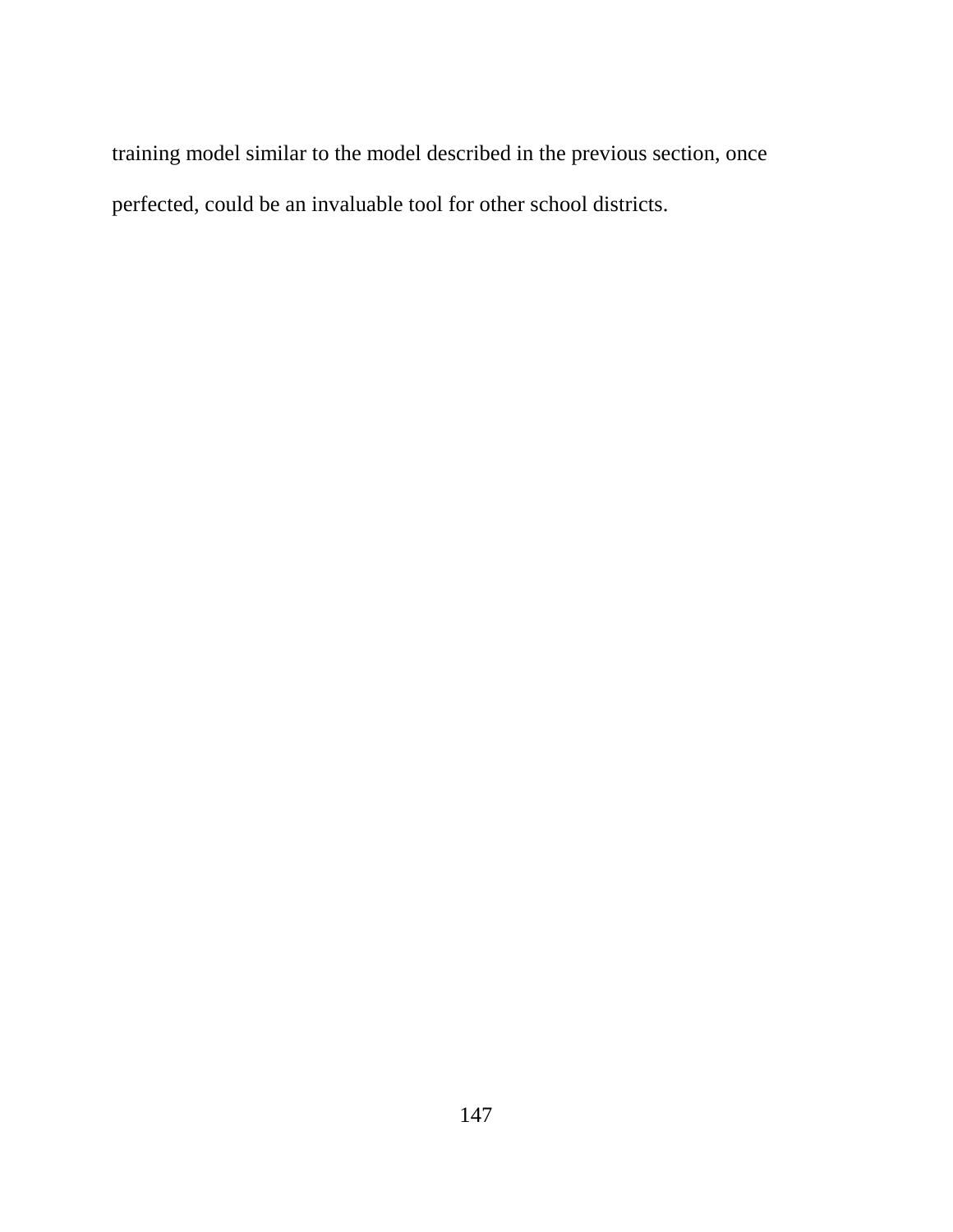## REFERENCES

Askov, E. N., & Means, T. S. (1993). A state survey of computer usage in adult literacy programs. Journal of Reading, 36, 658-659.

Bangert-Drowns, R. L., Kulik, J. A., & Kulik, C. C. (1985). Effectiveness of computer-based education in secondary schools. Journal of Computer Based Instruction, 12(3), 59-68.

Center for Applied Special Technology. (1996, October). The role of online communications in schools: A national study. Peabody, MA: Available FTP: Hostname: www.cast.org Directory: stsstudy.html

Center of Excellence for Computer Applications. (1988, September). Summary of computer usage and inventory of computer utilization in curriculum FY 1987-88 Chattanooga, Tennessee: University of Tennessee (ERIC Document Reproduction Service No. ED 303161)

Clinton, W. J. (1996) State of the union address (Presented to a joint session of the United States Congress) Washington, DC: Available FTP: Hostname: www.law.uoknor.edu Directory: hist/state96.html

Confer, C. N. (1985). Drives and motivation. In G. A. Kimble & K. Schlesinger (Eds.), Topics in the history of psychology: Vol. 2 (pp. 151-189). New York: Lawrence.

Comber, C., Colley, A., Hargreaves, D. J., & Dorn L. (1997). The effects of age, gender and computer experience upon computer attitudes. Educational Research, 39(2), 123-133.

David, J. L. (1996). Developing and spreading accomplished teaching: Policy lessons from a unique partner. In C. Fisher, D. C. Dwyer, & K. Yocam (Eds.), Education & technology: Reflections on computing in classrooms. San Francisco: Jossey-Bass.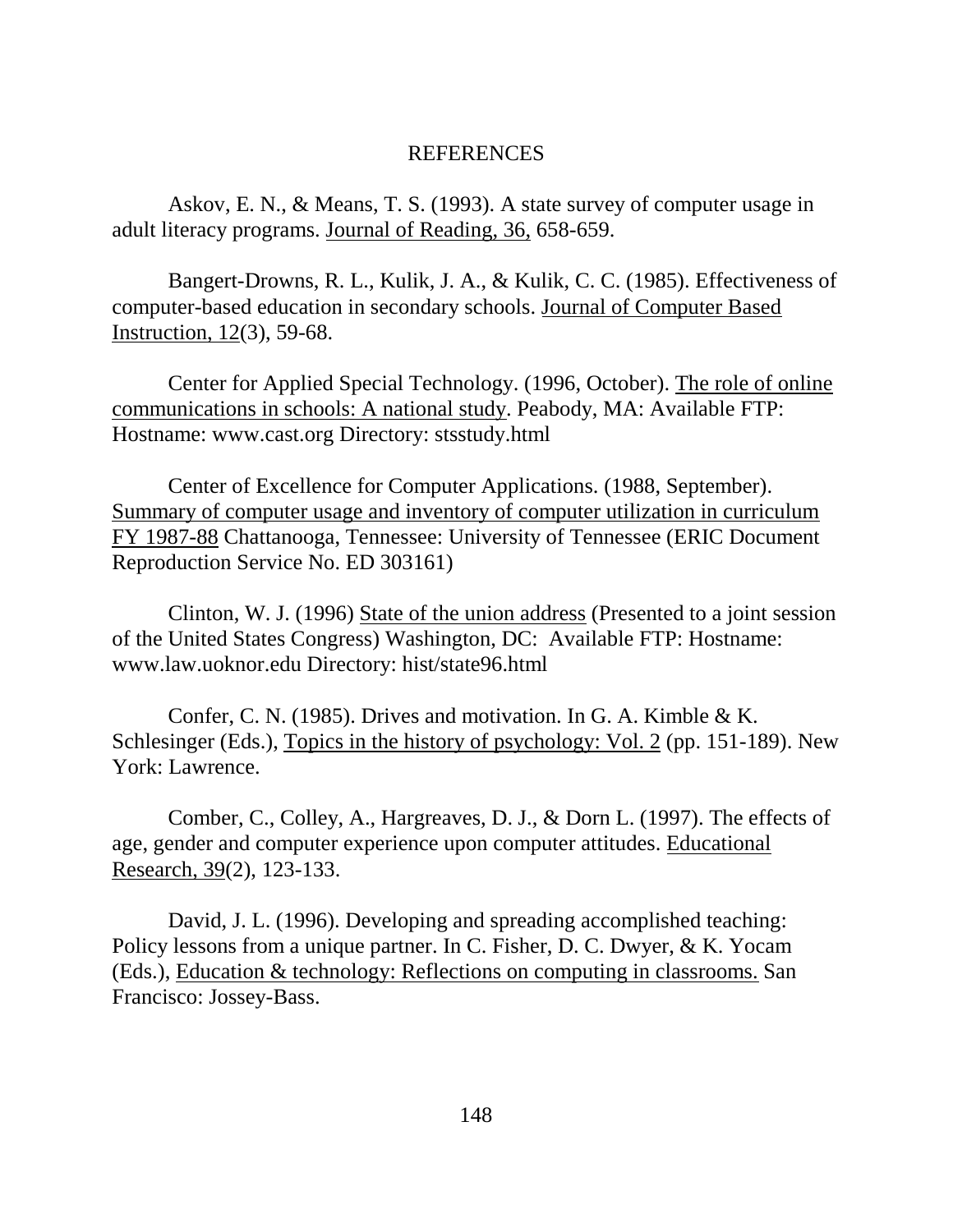Dillman, D. A. (1978). Mail and telephone surveys: The total design method. New York: Wiley-Interscience.

Field Research Corporation. (1995, December). 1995 tenth planet teachers and technology survey. Available FTP: Hostname: tenthplanet.com Directory: Company/news/95survey/summary.html

Florida State University. (1993). A survey of computer usage in adult education programs (Available from the Division of Vocational, Adult, and Community Education, Bureau of Career Development and Educational Improvement, Florida Education Center, Tallahassee, FL 32399-0400). (ERIC Document Reproduction Service No. ED 357 212)

Fullan, M. G. (1991). The new meaning of educational change (2nd ed.). New York: Teachers College Press.

Goodlad, J. I. (1984). A place called school: Prospects for the future. New York: McGraw-Hill.

Gordon, H. R. (1993). Analysis of the computer anxiety levels of secondary technical education teachers in West Virginia (Submitted to: Marshall University Research Committee in fulfillment of the Research for Summer 1992 Research Grant) Marshall, WV. (ERIC Document Reproduction Service No. ED 357 218)

Hayden, M. A. (1995). The structure and correlates of technological efficacy Meridian,Mississippi: Mississippi State, Department of Technology and Education. (ERIC Document Reproduction Service No. ED 391 466)

Henderson, D. L., & Renfrow, R. (1994). Computers in schools of southeast Texas in 1994 Huntsville, TX: Sam Houston State University. (ERIC Document Reproduction Service No. ED 369 735)

Hodas, S. (1993). Technology refusal and the organizational culture of schools Seattle: Horse Horse Lion Lion. (ERIC Document Reproduction Service No. ED 366 328)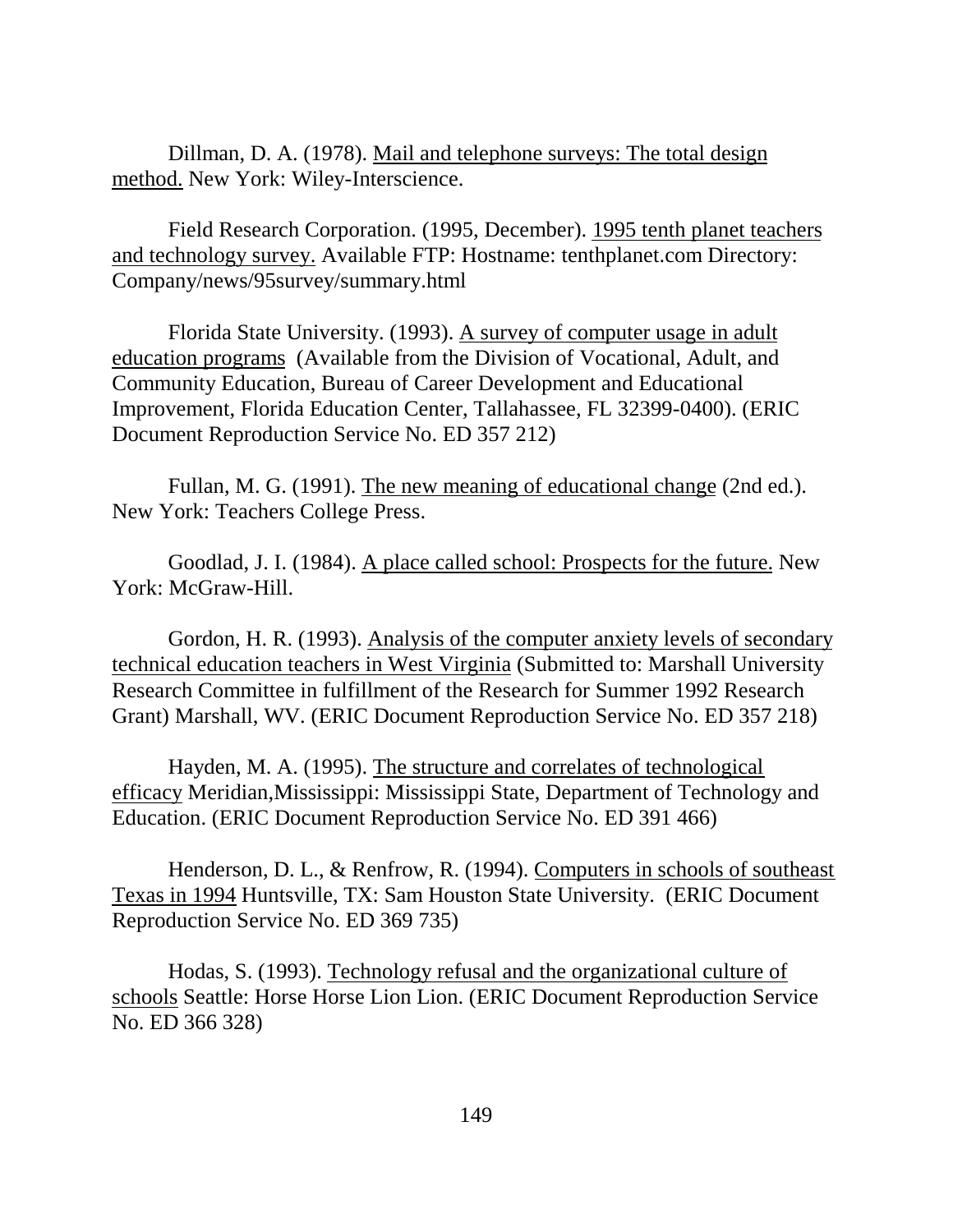Hoover, L. H. (1997). Determining staff development needs to achieve computer technology competence by instructional personnel in Gloucester county public schools. Unpublished doctoral dissertation, Virginia Polytechnic Institute and University, Blacksburg.

Honeyman, D. S., & White, W. J. (1987). Computer anxiety in educators learning to use the computer: A preliminary report. Journal of Research on Computing in Education, 20(2), 129-138.

Kay, R. (1989). Gender differences in computer attitudes, literacy, locus of control, and commitment. Journal of Research on Computing in Education, 21(3), 307-316.

Kimble, G. A. (1985). Overview: The chronology. In G. A. Kimble & K. Schlesinger (Eds.), Topics in the history of psychology: Vol. 2 (pp. 18-19). Hillsdale, NJ: Erlbaum.

Kirby, P. C., Wilson, D., & Smith-Gratto, K. (1988). Survey of computer usage in Louisiana Schools New Orleans, LA: University of New Orleans. (ERIC Document Reproduction Service No. ED 305 899)

Kerlinger, F. N. (1973). Foundations of behavioral research. New York: Holt, Rinehart and Winston.

Kerlinger, F. N., & Pedhazur, E. J. (1973). Multiple regression in behavioral research. New York: Holt, Rinehart and Winston.

Lewin, K. (1935). Environmental forces in child behavior and development (D. K. Adams & K. E. Zener, Trans.). A dynamic theory of personality: Selected papers (pp. 66-113). New York: McGraw-Hill Book Company.

Matarazzo, R. G., & Gardner, A. M. (1985). Approaches to personality theory. In G. A. Kimble & K. Schlesinger (Eds.), Topics in the history of psychology: Vol. 2 (pp. 353-355). Hillsdale, NJ: Erlbaum.

Means, B., Blando, J., Olson, K., Meddleton, T., Remz, A., & Zorfass, J. (1993), Using technology to support education reform (OR Publication No. OR-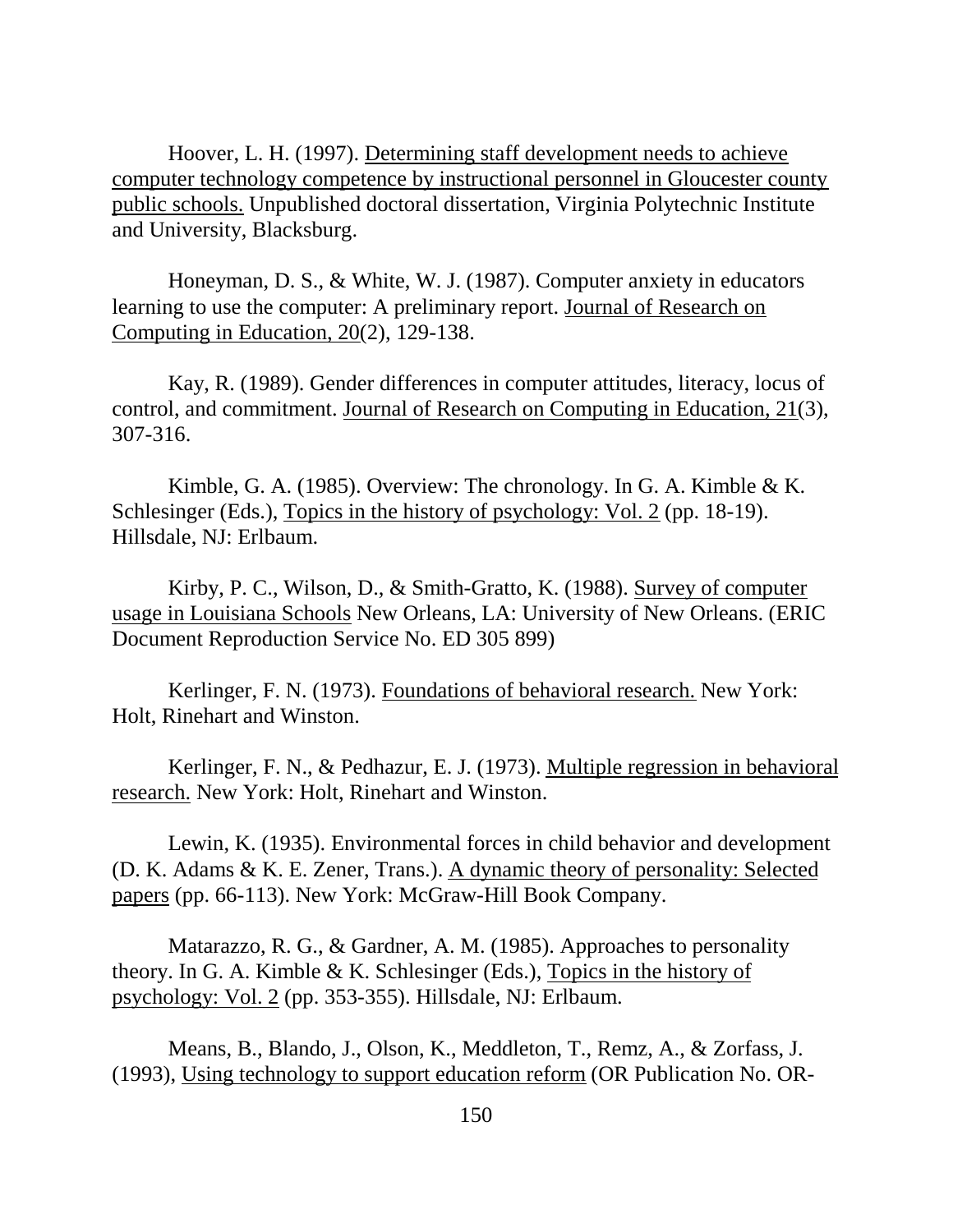93-3231) Washington, DC: U.S. Government Printing Office. (ERIC Document Reproduction Service No. ED 364 220)

MINITAB Statistical Software 11.0 [Computer Software]. (1997). State College, PA: MINITAB.

Morris, W. (Ed.). (1969). The American heritage dictionary of the English language. Boston: Houghton Mifflin.

National Association of Secondary School Principals. (1996, February). Breaking ranks: Changing an American institution Reston, VA: Author.

Osgood, C. E., Suci, G. J., & Tannenbaum, P. H. (1965). The Measurement of meaning Urbana: University of Illinois Press.

Reilly, B. (1996). New technologies, new literacies, new problems. In C. Fisher, D. C. Dwyer, & K. Yocam (Eds.), Education & technology: Reflections on computing in classrooms. San Francisco: Jossey-Bass.

Rogers, E. M. (1995). Diffusion of innovations (4th ed.). New York: The Free Press.

Russek, G. E., & Weinberg, S. L. (1991). Mixed methods in a study of implementation of technology-based materials in the elementary classroom. (ERIC Document Reproduction Service No. ED 335 360)

Sandholtz, J. H., & Ringstaff, C. (1996). Conversation: An essential element of teacher development. In C. Fisher, D. C. Dwyer, & K. Yocam (Eds.), Education & technology: Reflections on computing in classrooms. San Francisco: Jossey-Bass.

Thorndike, R. M. (1978). Correlational procedures for research. New York: Gardner Press.

U.S. Congress, Office of Technology Assessment. (1995). Teachers and technology: Making the connection (OTA-EHR-616). Washington, DC: U.S. Government Printing Office.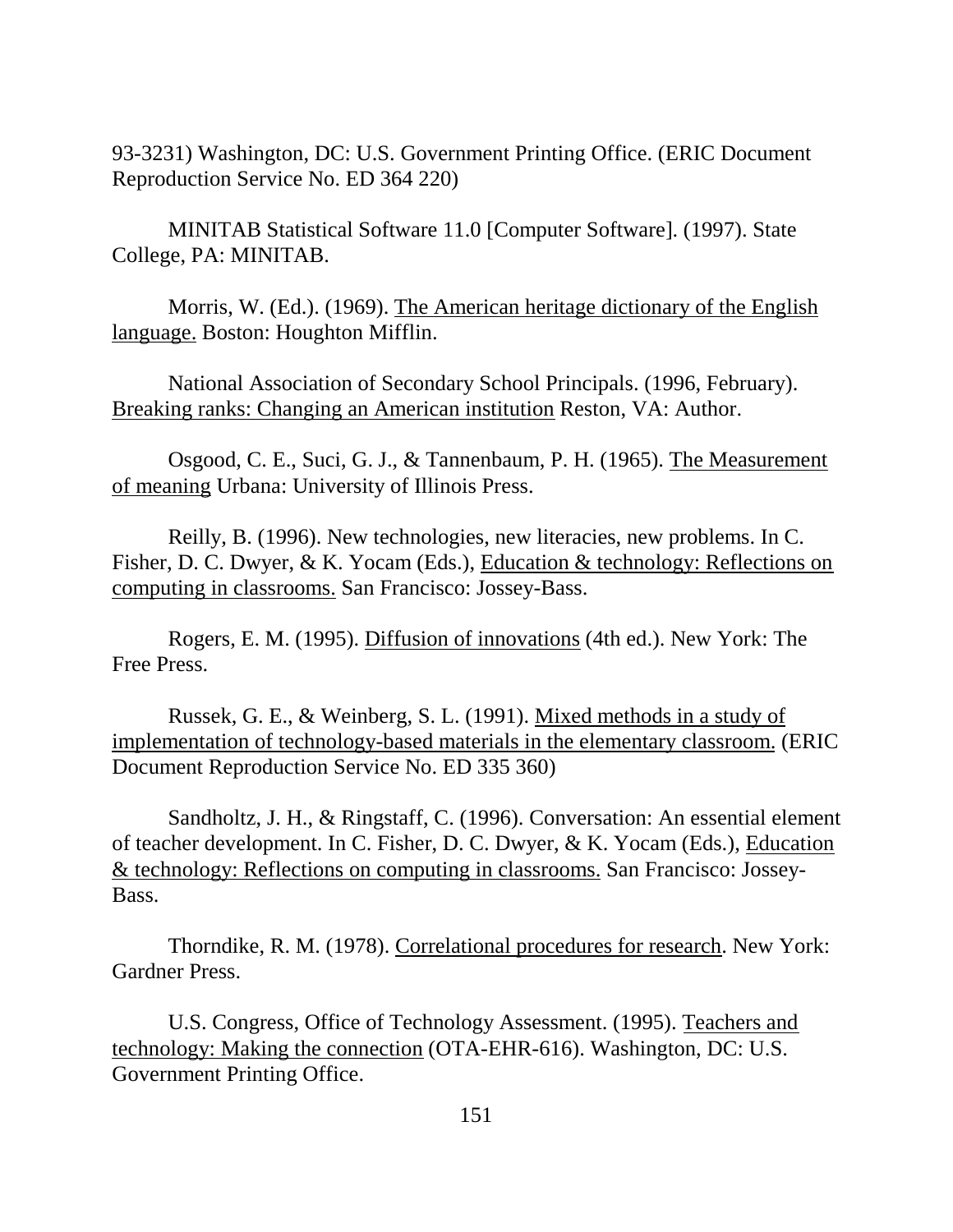U.S. Department of Labor. (1992). Skills and tasks for jobs: A SCANS report for America 2000 (DOL Publication No. O-307-898 QL 3). Washington, DC: U.S. Government Printing Office.

Van de Ven, A. H. (1974). Group decision making and effectiveness: An experimental study. Kent, OH: Kent State University Press.

Virginia Department of Education. (1996). Six-year educational technology plan for Virginia (Presented to: The Virginia Board of Education). Richmond, VA: Virginia Educational Technology Advisory Committee in cooperation with the Division of Technology.

Wirthlin Group. (1989). The computer report card: How teachers grade computers in the classroom. TechTrends, 34, 30-35.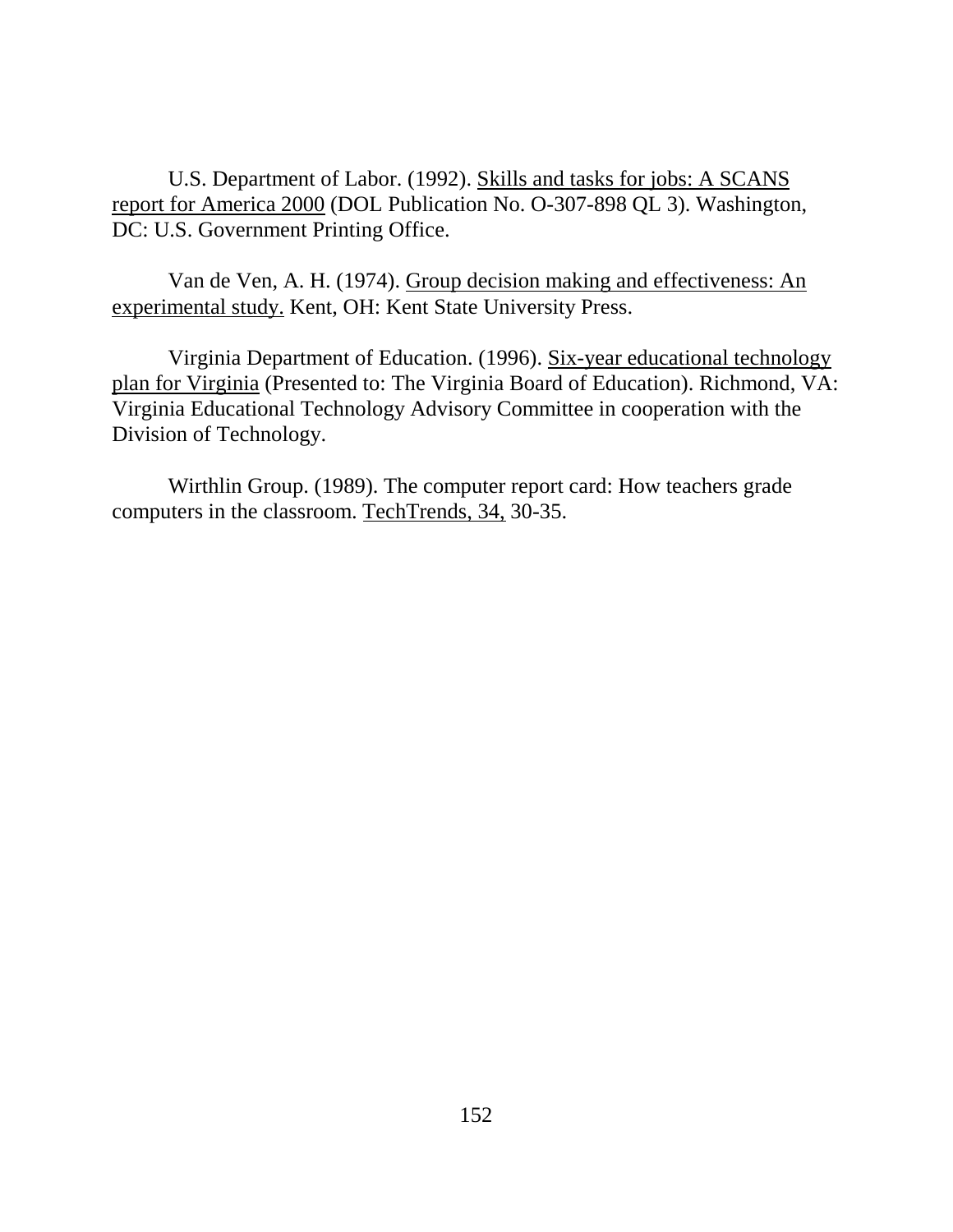## APPENDIX A

The Survey Instrument:

Factors Related to Use of Computers

in Classroom Instruction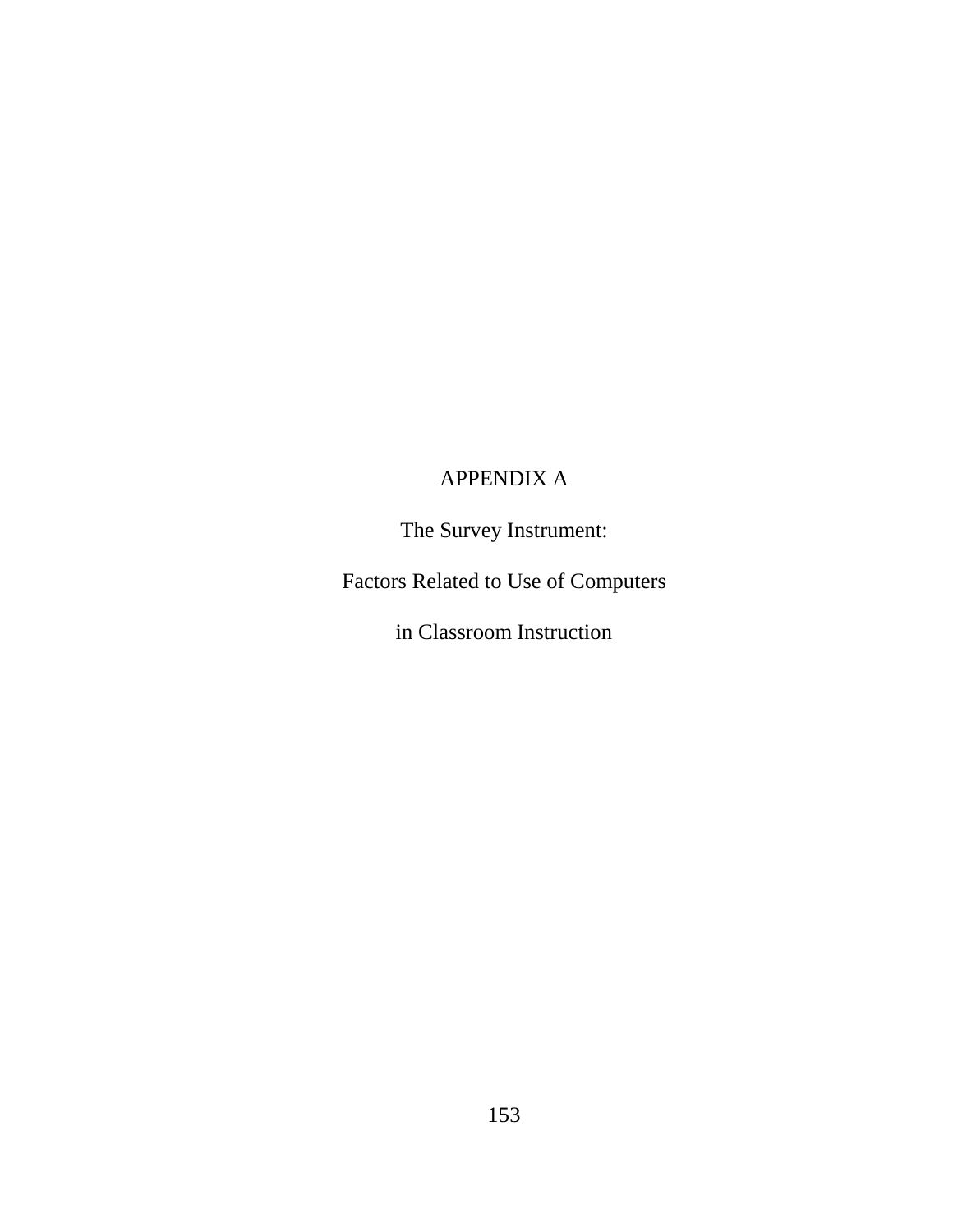# **FACTORS RELATED TO USE OF COMPUTERS IN CLASSROOM INSTRUCTION**

## **A Survey**

**(15 minute response time)**

**This survey is an effort to determine the amount of computer use by teachers in classroom instruction. The results of the survey will be used to make recommendations about how Carroll County Public Schools may better serve its teaching staff with regard to computer use in classroom instruction. The responses to this survey will be kept anonymous. You are under no obligation to answer this survey. Computer use in classroom instruction is defined below.**

**Four types of computer use are included in this survey:**

- **1. whole class instruction use of the computer with an overhead projector, television, or other large group presentation device.**
- **2. student-directed learning use of the computer in student assigned projects such as reports, information searches using electronic encyclopedias or the Internet, or presentation production.**
- **3. drill and practice use of the computer by students to practice or learn academic skills or facts such as multiplication tables, addition, verb use, and the alphabet.**
- **4. computer skills use of the computer to teach students keyboarding, word processing, spreadsheeting, database management, or presentation software.**

## **Please answer questions 1-4 with these definitions in mind.**

1A. In the past week (5 teaching days), estimate how many **times** you have used a computer for **whole class instruction**.

**NUMBER OF TIMES** 

1B. Estimate the average number of minutes per **whole class instruction** activity.

MINUTES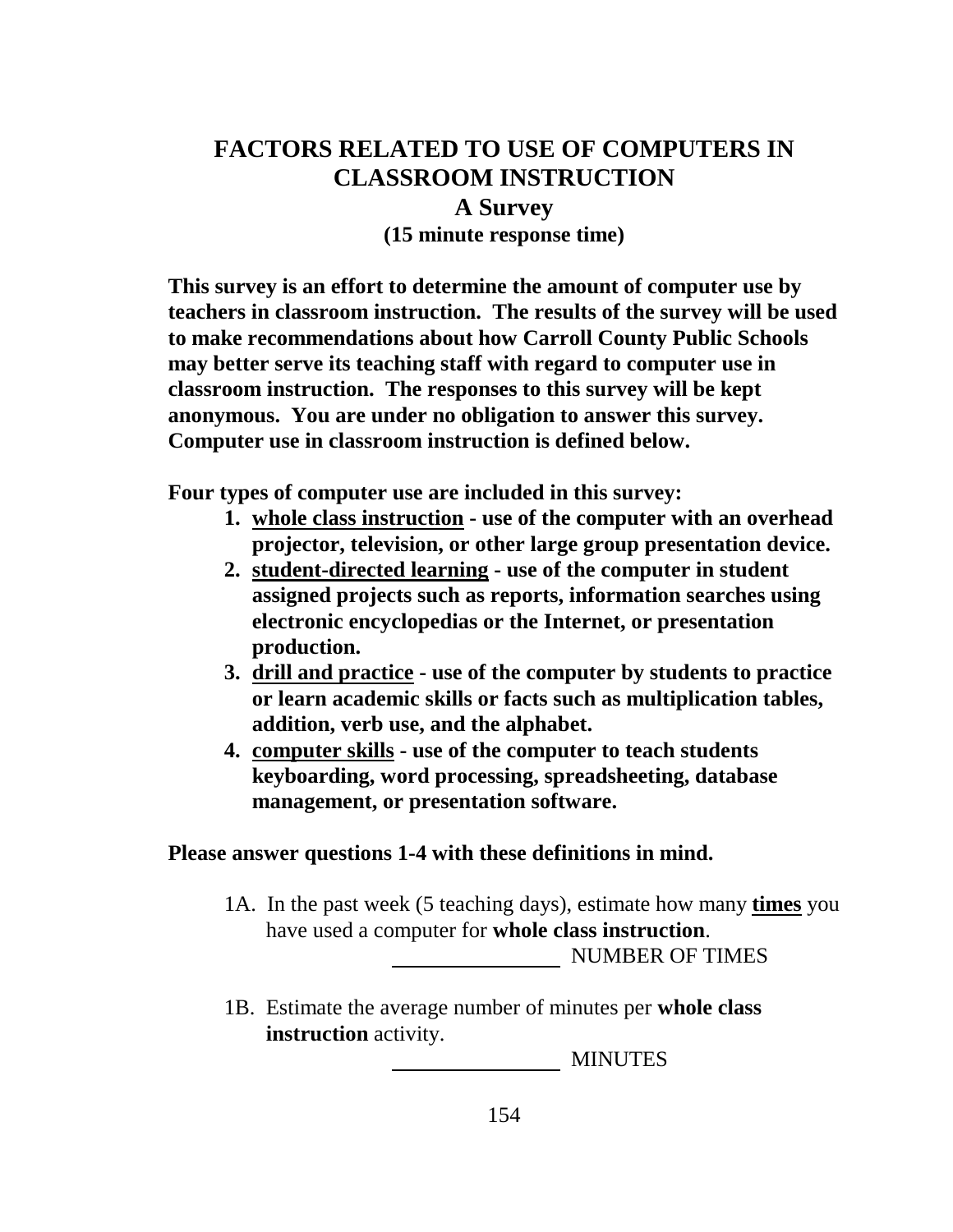| 2A. In the past week (5 teaching days), estimate how many times you<br>have assigned a student or the whole class a student-directed<br>learning activity requiring the use of a computer.<br><b>NUMBER OF TIMES</b> |  |  |  |  |  |  |  |
|----------------------------------------------------------------------------------------------------------------------------------------------------------------------------------------------------------------------|--|--|--|--|--|--|--|
| 2B. Estimate the average number of minutes per student-directed                                                                                                                                                      |  |  |  |  |  |  |  |
| learning activity.                                                                                                                                                                                                   |  |  |  |  |  |  |  |
| <b>MINUTES</b>                                                                                                                                                                                                       |  |  |  |  |  |  |  |
| 3A. In the past week (5 teaching days), estimate how many times you<br>have assigned a student or the whole class a drill and practice<br>activity requiring the use of a computer.<br><b>NUMBER OF TIMES</b>        |  |  |  |  |  |  |  |
| 3B. Estimate the average number of minutes per drill and practice<br>activity.<br><b>MINUTES</b>                                                                                                                     |  |  |  |  |  |  |  |
| 4A. In the past week (5 teaching days), estimate how many times you<br>have assigned a student or the whole class an activity to teach<br><b>computer skills</b> requiring the use of a computer.<br>NUMBER OF TIMES |  |  |  |  |  |  |  |
| 4B. Estimate the average number of minutes per computer skills<br>activity.                                                                                                                                          |  |  |  |  |  |  |  |

MINUTES

**Another important part of understanding computer use by teachers in classroom instruction has to do with the factors related to computer use. So, next we would like to ask some questions about the following factors: attitudes, access, training, and support. Attitudes are defined as teacher beliefs and feelings about the use of computers in classroom instruction. Questions 5-15 are about attitudes.**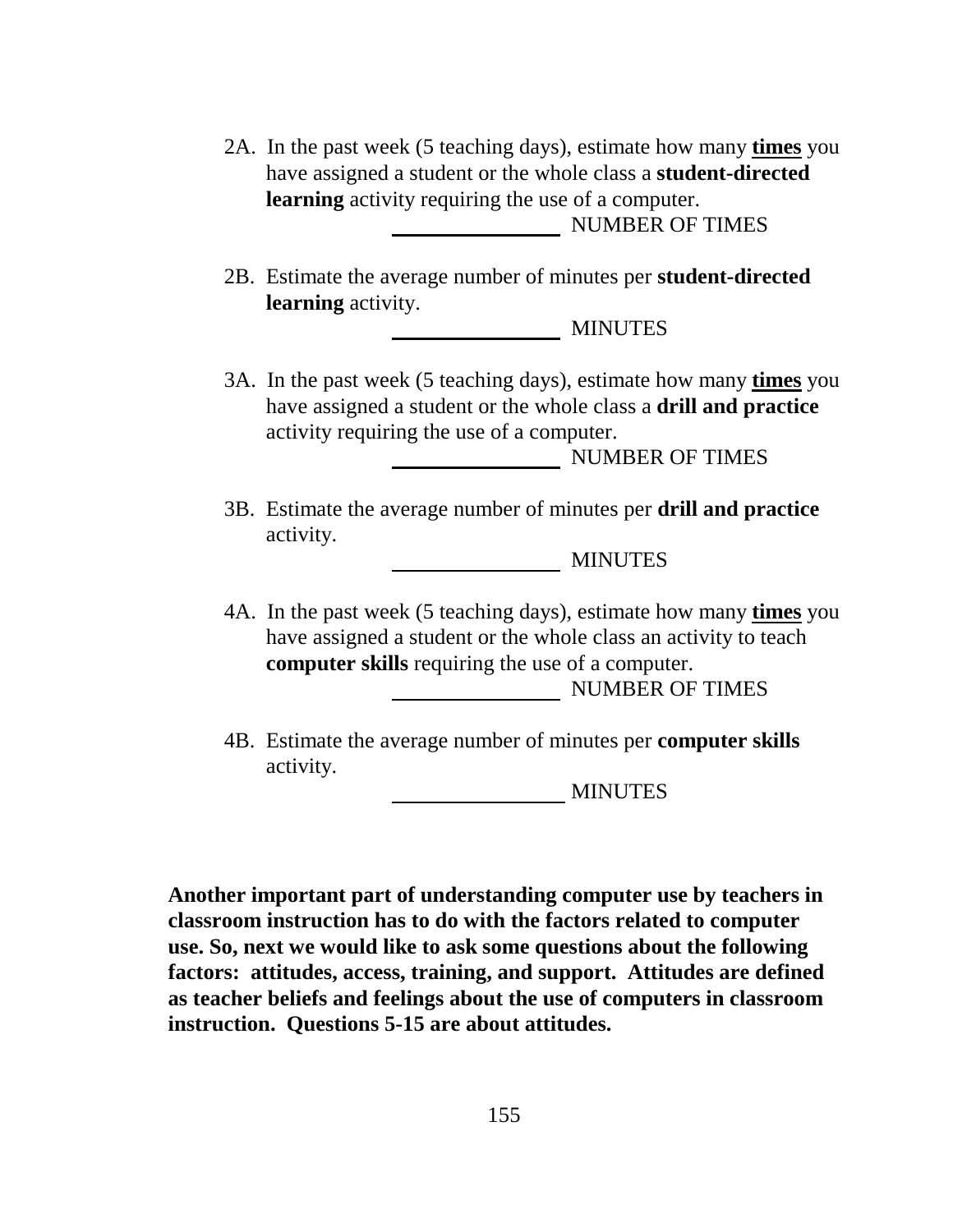## **WHEN YOU THINK OF COMPUTERS, HOW DO YOU SEE THEM?**

| (Please rate your responses by placing an X above the number.) |                |   |                |   |                |                |                |                             |   |             |  |
|----------------------------------------------------------------|----------------|---|----------------|---|----------------|----------------|----------------|-----------------------------|---|-------------|--|
| 5.                                                             | bad            |   |                |   |                |                |                |                             |   | good        |  |
|                                                                |                |   | 2              | 3 | $\overline{4}$ | 5 <sup>5</sup> | 6              |                             | 8 |             |  |
| 6.                                                             | compulsory     |   |                |   |                |                |                |                             |   | voluntary   |  |
|                                                                |                | 1 | 2              | 3 | $\overline{4}$ | 5              | 6              |                             | 8 |             |  |
| 7.                                                             | understandable |   |                |   |                |                |                |                             |   | mystifying  |  |
|                                                                |                | 8 | 7              | 6 | 5              | $\overline{4}$ | $\mathfrak{Z}$ | $\overline{2}$              |   |             |  |
| 8.                                                             | harmful        |   |                |   |                |                |                |                             |   | beneficial  |  |
|                                                                |                |   | $\overline{2}$ | 3 | $\overline{4}$ | 5              | 6              |                             | 8 |             |  |
| 9.                                                             | useless        |   |                |   |                |                |                |                             |   | useful      |  |
|                                                                |                |   | 2              | 3 | $\overline{4}$ | 5              | 6              |                             | 8 |             |  |
| 10.                                                            | important      |   |                |   |                |                |                |                             |   | unimportant |  |
|                                                                |                | 8 | 7              | 6 | 5              | $\overline{4}$ | 3 <sup>1</sup> | 2                           | 1 |             |  |
| 11.                                                            | progressive    |   |                |   |                |                |                |                             |   | regressive  |  |
|                                                                |                | 8 | 7              | 6 | 5              | $\overline{4}$ | 3              | $\mathcal{D}_{\mathcal{L}}$ |   |             |  |

12. I believe students in my class like to use computers. (Circle one)

- 1 STRONGLY DISAGREE
- 2 DISAGREE
- 3 AGREE
- 4 STRONGLY AGREE
- 13. I believe teachers who use computers in classroom instruction are better teachers. (Circle one)
	- 1 STRONGLY DISAGREE
	- 2 DISAGREE
	- 3 AGREE
	- 4 STRONGLY AGREE
- 14. I believe my principal thinks teachers who use computers in classroom instruction are better teachers. (Circle one)
	- 1 STRONGLY DISAGREE
	- 2 DISAGREE
	- 3 AGREE
	- 4 STRONGLY AGREE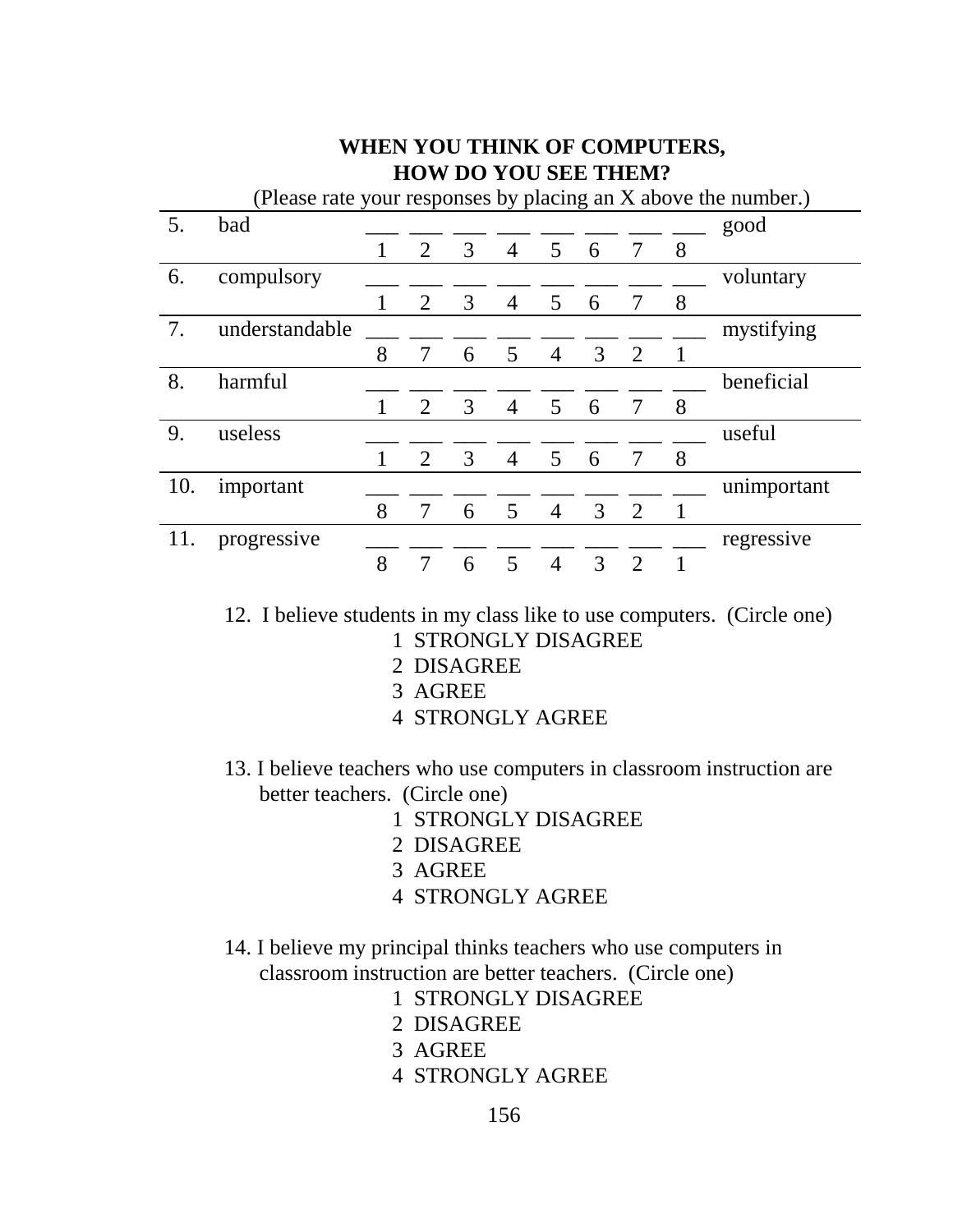- 15. I believe if I knew a piece of software had a positive effect on student achievement, I would use it. (Circle one)
	- 1 NO
	- 2 YES

**Next, we would like to ask about your access to computers. Access is defined as the availability of computers and software. Questions 16- 22 are about access.**

- 16A. How many computers, **that will run the software you wish to use**, are in the room in which you teach? (If you teach in different rooms during the day, please answer using the room that has the largest number of computers.) NUMBER OF COMPUTERS
- 16B. During the teaching day, what is the largest number of students you have in this classroom at any one time? NUMBER OF STUDENTS
- 17. I have access to a computer lab for use with my classes. (Circle one)
	- 1 NO 2 YES
- 18. I have **both** the necessary equipment **and** software available in my classroom, a computer lab, the library, or elsewhere to use a computer for **whole class instruction**. (Circle one)
	- 1 NO 2 YES
- 19. I have **both** the necessary equipment **and** software available in my classroom, a computer lab, the library, or elsewhere for my students to access electronic encyclopedias, the Internet, presentation software, **or** other programs for **student-directed learning**. (Circle one)

$$
\begin{array}{c}\n1 \text{ NO} \\
2 \text{ YES}\n\end{array}
$$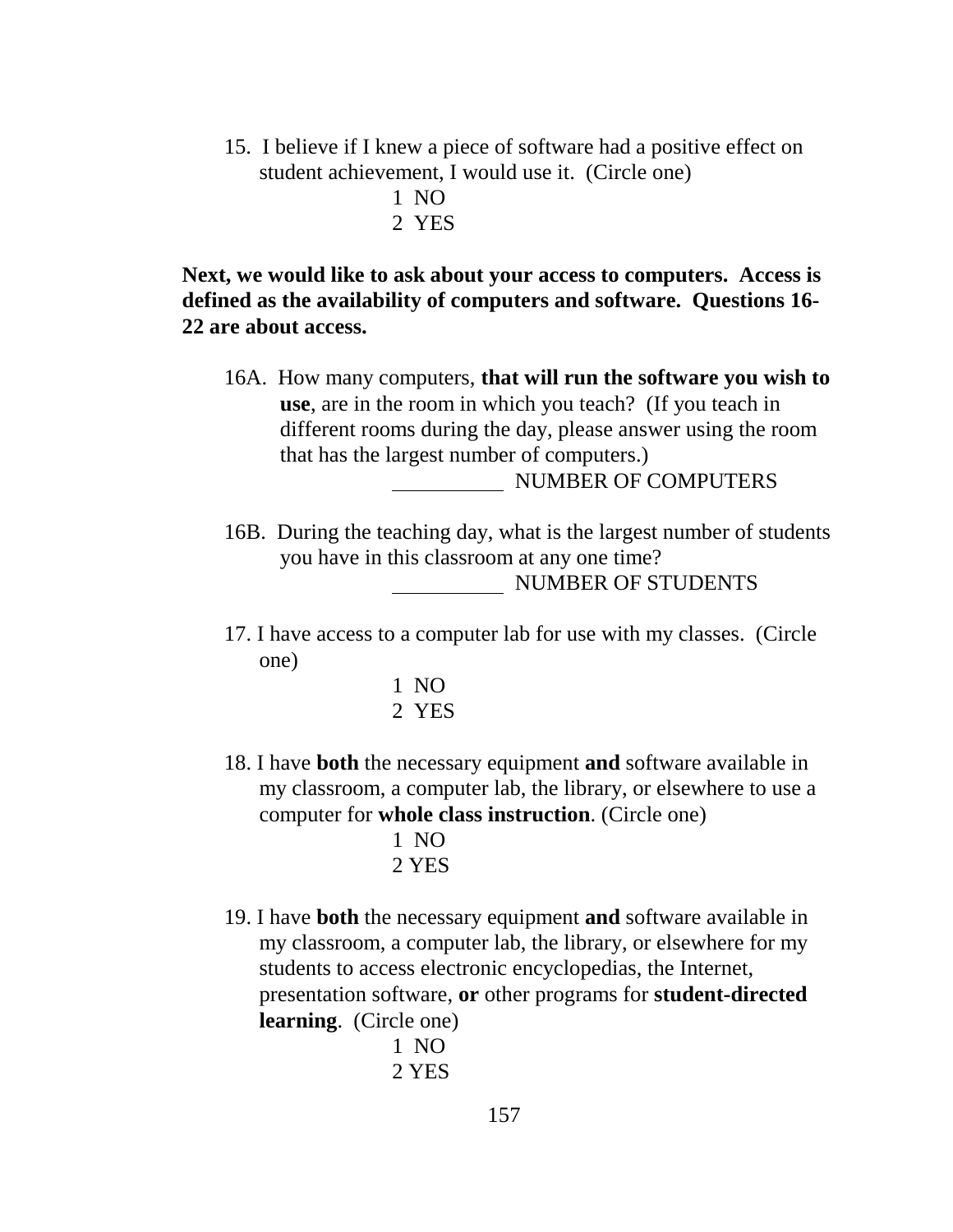- 20. I have **both** the necessary equipment **and** software available in my classroom, a computer lab, the library, or elsewhere to assign my students **drill and practice** activities using the computer. (Circle one)
	- 1 NO 2 YES
- 21. I have **both** the necessary equipment **and** software available in my classroom, a computer lab, the library, or elsewhere to teach my students **computer skills**. (Circle one)
	- 1 NO 2 YES
- 22. I have a computer at home that will run the software I wish to use. (Circle one)
	- 1 NO 2 YES

**Our next concern is training. Training is the preparation of teachers to use computers in the classroom. Training is the subject of questions 23- 29.**

23. How many hours of computer-related in-service have you participated in?

NUMBER OF HOURS

- 24. How many computer-related college classes have you taken? NUMBER OF CLASSES
- 25. The school system offers computer training opportunities? (Circle one)
	- 1 NO 2 YES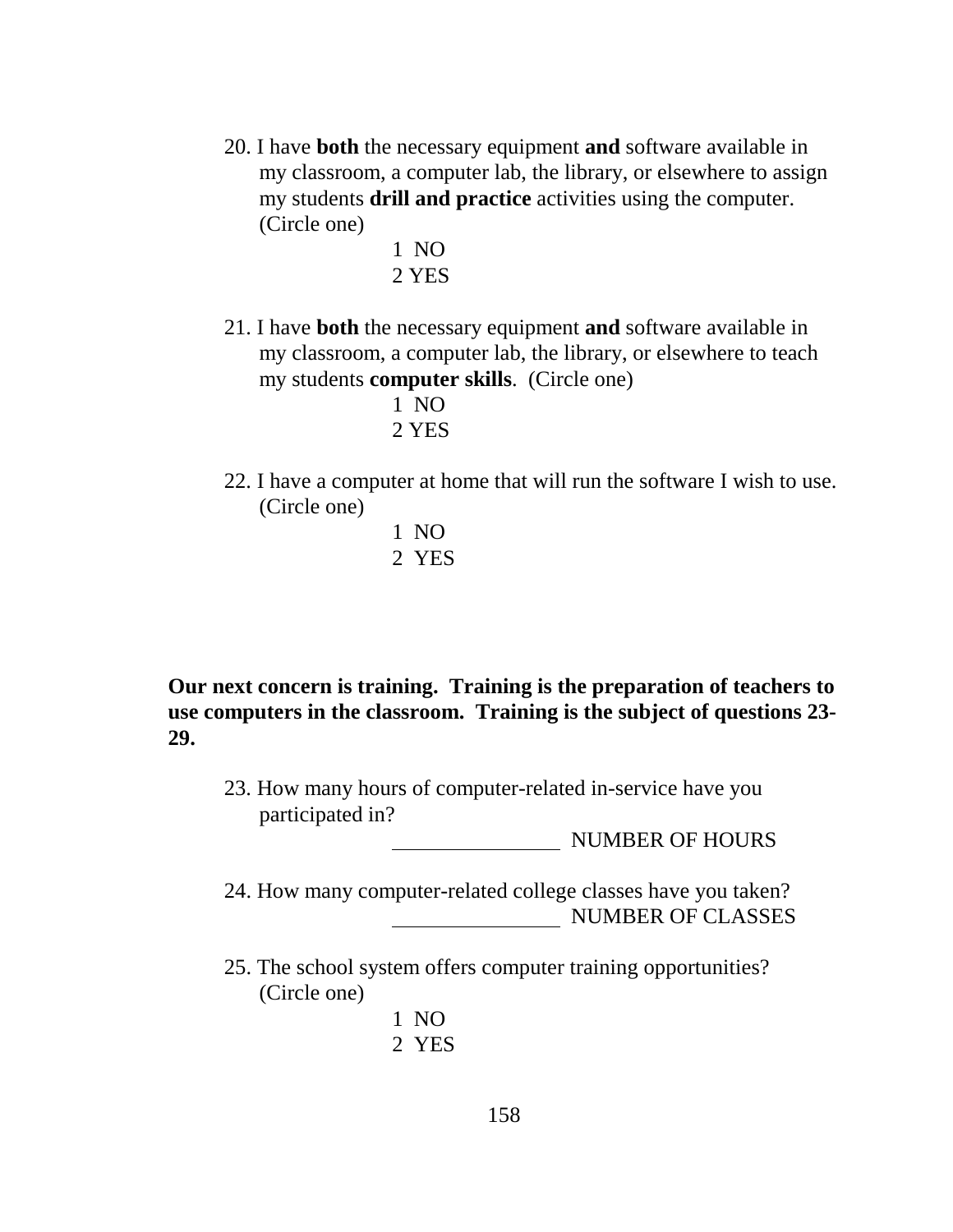- 26. The computer training I have received has been in the following areas: (Circle all that apply)
	- 1 NO TRAINING
	- 2 COMPUTER OPERATION AND BASICS (DOS, Windows, Windows95, etc.)
	- 3 WORD PROCESSING (Word, WordPerfect, etc.)
	- 4 PRESENTATION SOFTWARE (PowerPoint, etc.)
	- 5 SPREADSHEETING (Excel, Lotus, etc.)
	- 6 DATABASE MANAGEMENT (Access, Dbase, etc.)
	- 7 Other (Please specify):
- 27. The computer training offered by the school system has helped me to use computers in my teaching. (Circle one)
	- 1 STRONGLY DISAGREE
	- 2 DISAGREE

- 3 AGREE
- 4 STRONGLY AGREE
- I HAVE NOT PARTICIPATED IN THE TRAINING OFFERED BY THE SCHOOL
	- **SYSTEM**
- 28. I would classify my computer training as one of the following: (Circle one) I am ...
	- 1 A NON-USER
	- 2 SELF TAUGHT
	- 3 PEER TAUGHT

- 4 FORMALLY TRAINED (WORKSHOPS & COLLEGE CLASSES)
- 29. Please list any suggested computer training opportunities you would like to have offered by the school system: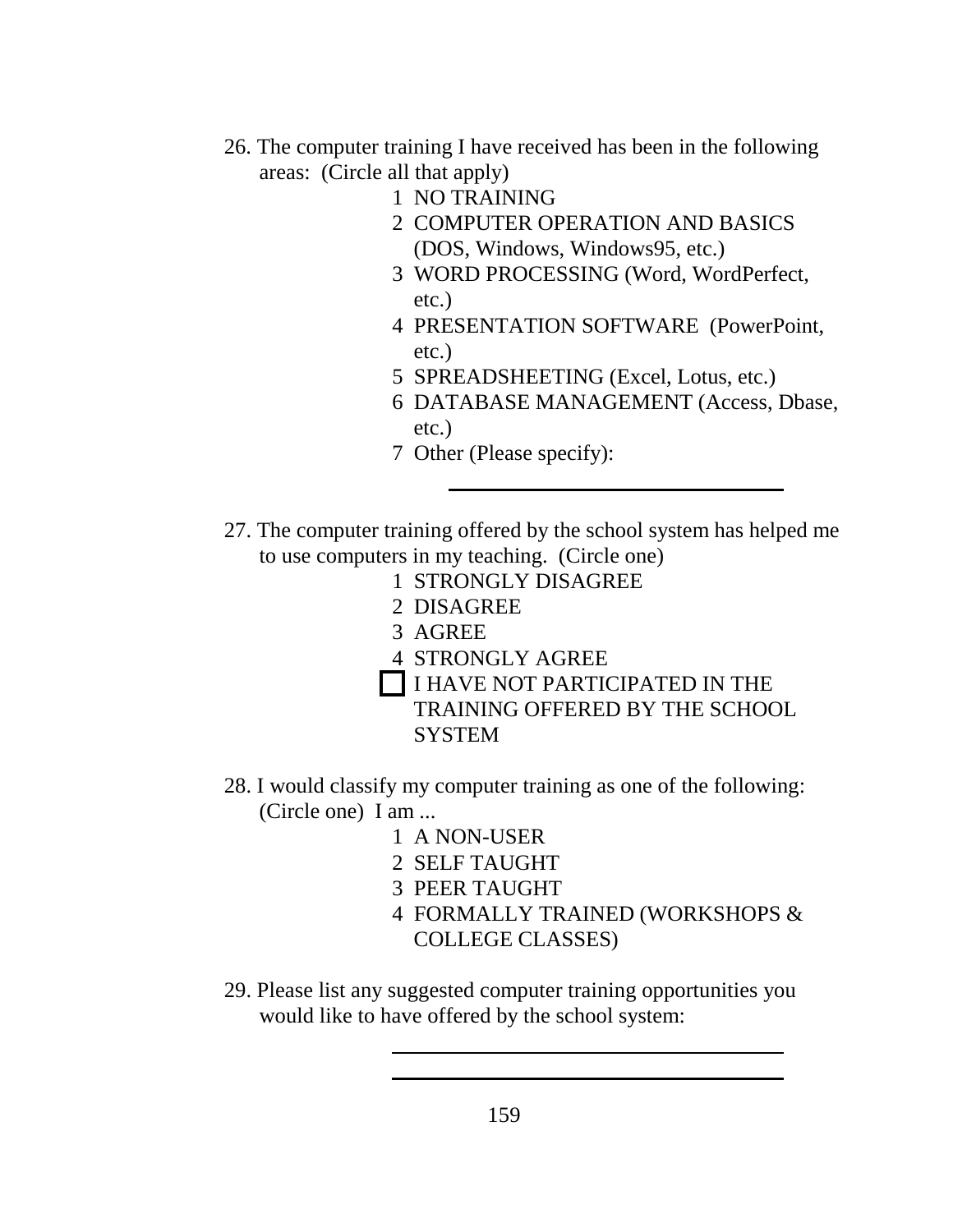**Another factor related to the use of computers by teachers is support. Support is the help needed to use computers in the classroom; i.e., computer technicians, computer literate coworkers, and administrators who endorse computer use. Questions 30-36 are about support.**

- 30. The **school system** has a computer technician I can call with computer-related questions and problems. (Circle one)
	- 1 NO
	- 2 YES
- 31. There is a person in my building with enough computer expertise to answer my computer-related questions? (Circle one)
	- 1 NO
	- 2 YES
- 32. How fast do you get help with your computer when you need it? (Circle one)
	- 1 NON-EXISTENT
	- 2 SLOW
	- 3 ADEQUATE
	- 4 FAST
	- I HAVE NOT ASKED ANY COMPUTER-
	- RELATED QUESTIONS
- 33. My principal is supportive of computers in the classroom. (Circle one)
	- 1 STRONGLY DISAGREE
	- 2 DISAGREE
	- 3 AGREE
	- 4 STRONGLY AGREE
	- DON'T KNOW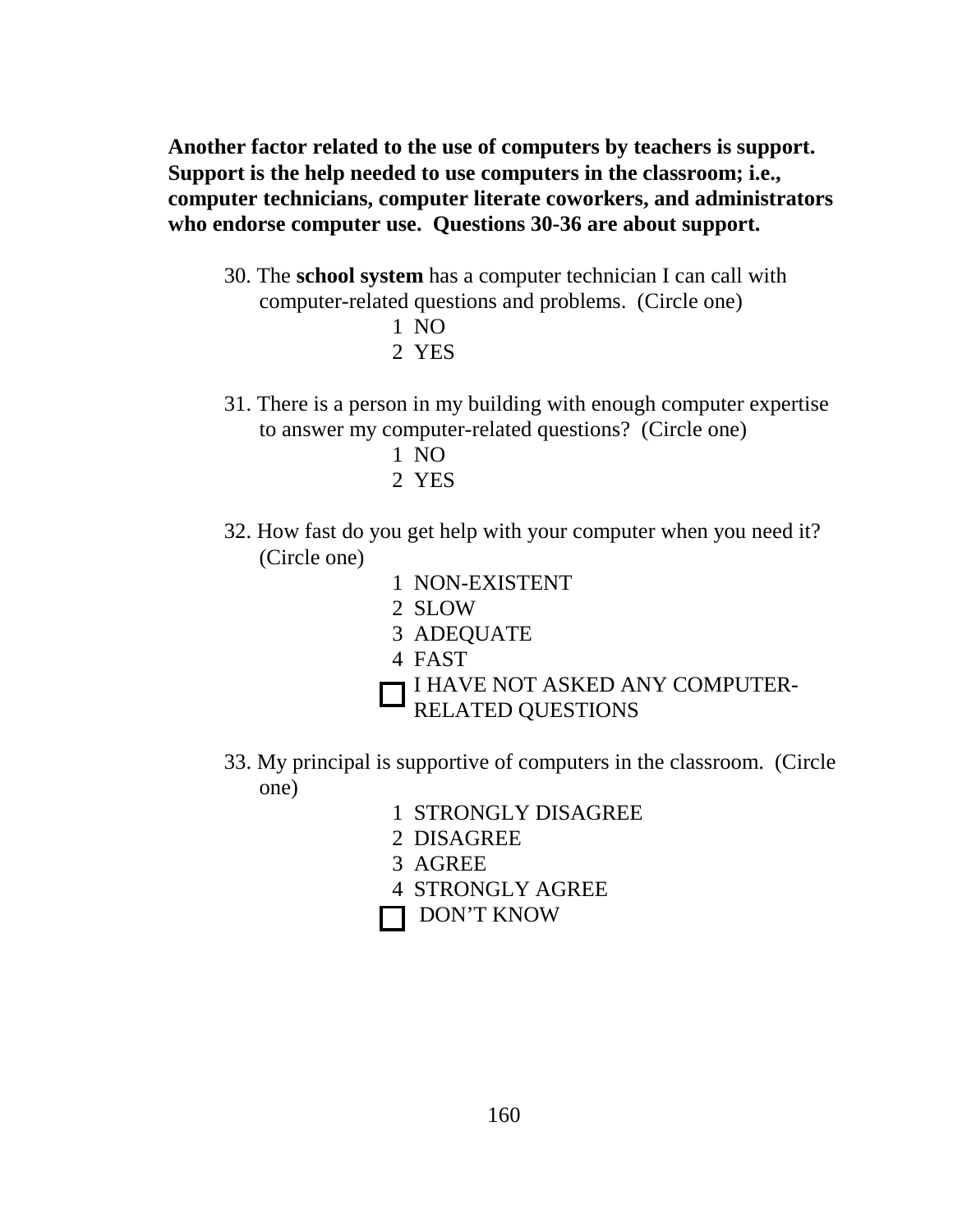- 34. The central administration is supportive of computers in the classroom. (Circle one)
	- 1 STRONGLY DISAGREE
	- 2 DISAGREE
	- 3 AGREE
	- 4 STRONGLY AGREE
	- DON'T KNOW
- 35. The School Board is supportive of computers in the classroom. (Circle one)
	- 1 STRONGLY DISAGREE
	- 2 DISAGREE
	- 3 AGREE
	- 4 STRONGLY AGREE
	- DON'T KNOW
- 36. Parents are supportive of computers in the classroom. (Circle one)
	- 1 STRONGLY DISAGREE
	- 2 DISAGREE
	- 3 AGREE
	- 4 STRONGLY AGREE
		- DON'T KNOW

**Finally, we would like to ask some questions about yourself to help interpret the results.**

37. What was your age at last birthday?

YEARS

38. What grade level(s) do you currently teach? GRADE LEVEL

39. What curriculum area do you currently spend most of your day teaching? (Please specify)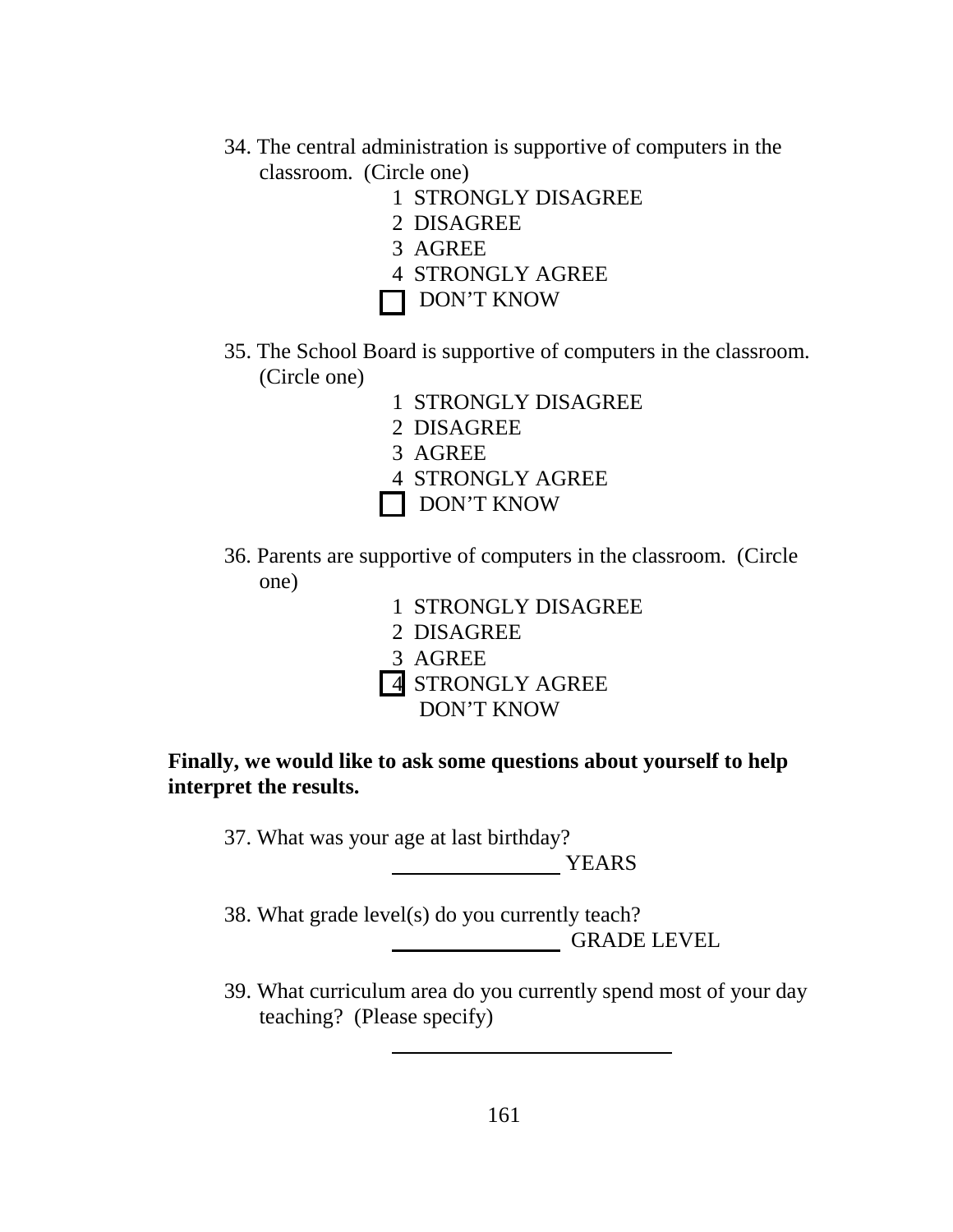40. What is your gender? (Circle one) 1 MALE 2 FEMALE

- 41. How many years until you plan to retire? (Circle one) 1 1-3 YEARS 2 4-6 YEARS
	- 3 7-9 YEARS
	- 4 10-12 YEARS
	- 5 MORE THAN 12 YEARS
- 42. Please list things that you consider to be barriers to computer use in the classroom. (Please specify)

**Thank you for your time. The responses to this survey will be analyzed and the overall results made available to every school.**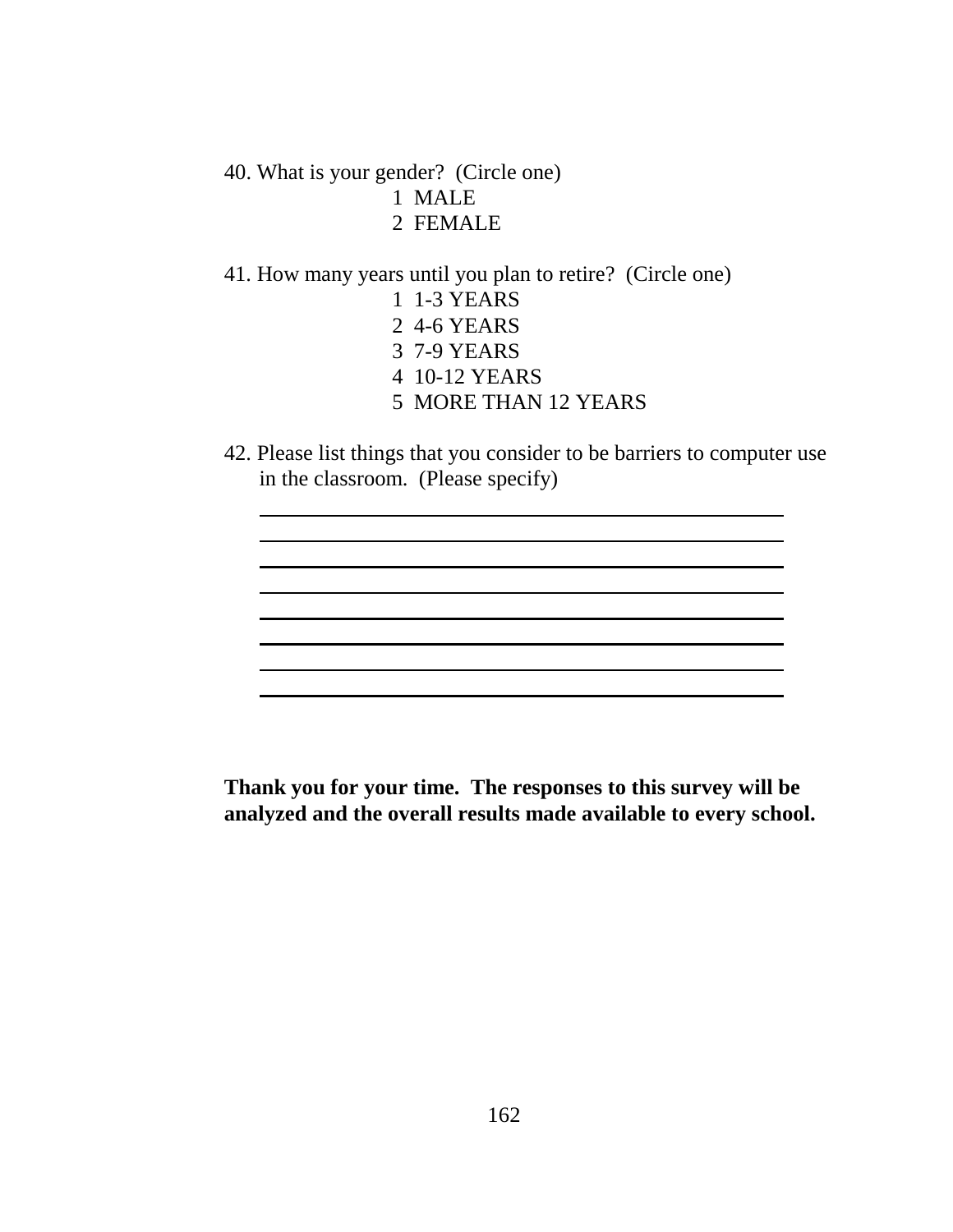# APPENDIX B

Content Validity Questionnaire:

Factors Related to Computer Use by

Teachers in Classroom Instruction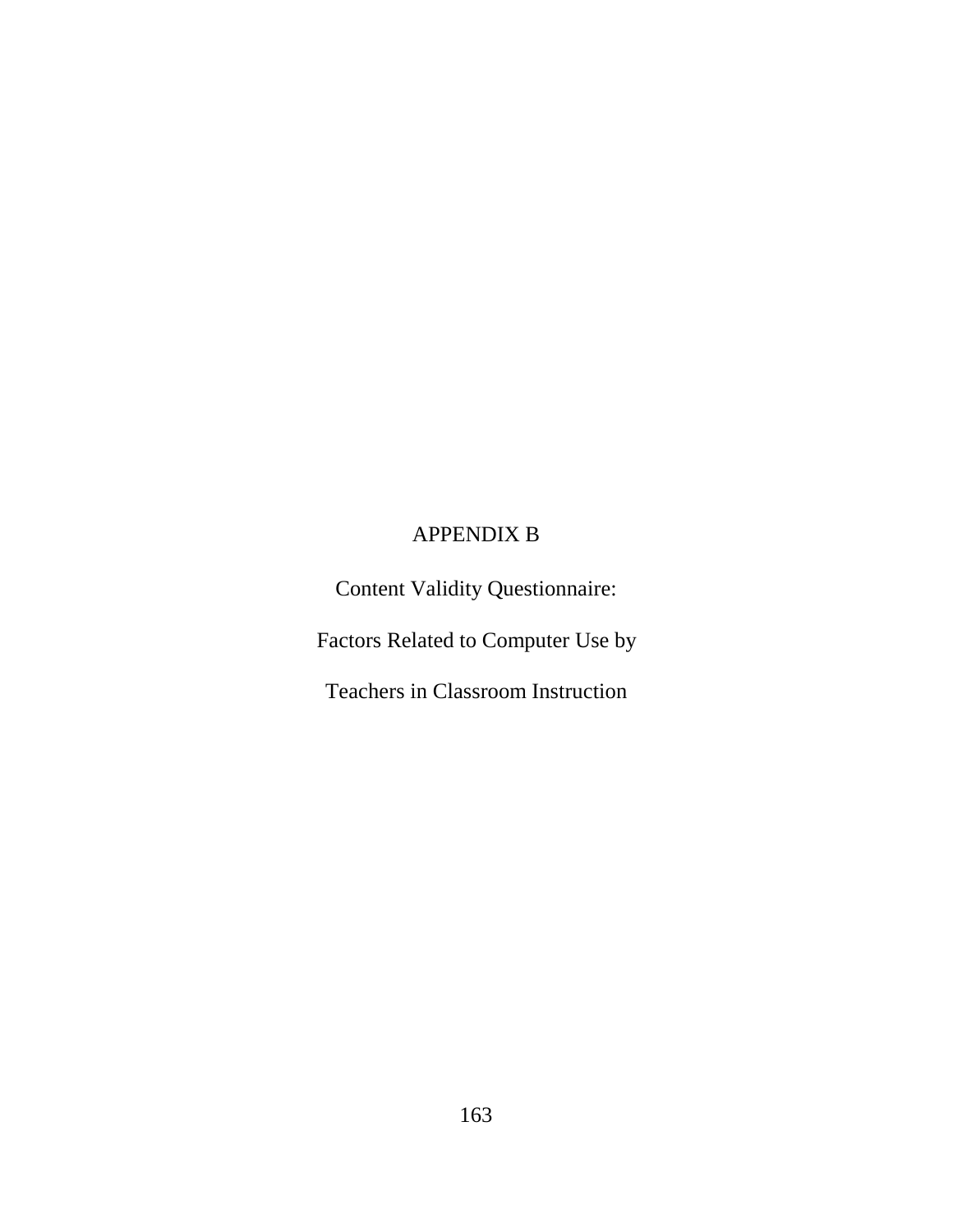# **CONTENT VALIDITY**

# **Factors Related to Computer Use by Teachers in Classroom Instruction**

| <b>Item</b><br>No. | <b>Validity of</b><br><b>Question (Does the</b><br>question address<br>the content area?)<br><b>Circle One</b> | <b>Concerns About the</b><br><b>Question</b> | <b>Suggested</b><br><b>Corrections</b> |
|--------------------|----------------------------------------------------------------------------------------------------------------|----------------------------------------------|----------------------------------------|
|                    | <b>COMPUTER</b>                                                                                                |                                              |                                        |
|                    | <b>USAGE BY</b>                                                                                                |                                              |                                        |
|                    | <b>TEACHERS IN</b>                                                                                             |                                              |                                        |
|                    | <b>CLASSROOM</b>                                                                                               |                                              |                                        |
|                    | <b>INSTRUCTION</b>                                                                                             |                                              |                                        |
| $\mathbf{1}$       | Y<br>N<br><b>or</b>                                                                                            |                                              |                                        |
| $\overline{2}$     | Y<br>$\mathbf N$<br><sub>or</sub>                                                                              |                                              |                                        |
| 3                  | Y<br>$\mathbf N$<br><sub>or</sub>                                                                              |                                              |                                        |
| 4                  | Y<br>N<br>or                                                                                                   |                                              |                                        |
| 5                  | Y<br>$\mathbf N$<br><sub>or</sub>                                                                              |                                              |                                        |
| 6                  | Y<br>$\mathbf N$<br><sub>or</sub>                                                                              |                                              |                                        |
| $\tau$             | Y<br>$\mathbf N$<br><sub>or</sub>                                                                              |                                              |                                        |
| 8                  | Y<br>N<br><sub>or</sub>                                                                                        |                                              |                                        |
|                    | <b>TEACHER</b>                                                                                                 |                                              |                                        |
|                    | <b>ATTITUDES</b>                                                                                               |                                              |                                        |
|                    | <b>ABOUT THE USE</b>                                                                                           |                                              |                                        |
|                    | OF COMPUTERS                                                                                                   |                                              |                                        |
| 9                  | Y<br>N<br><b>or</b>                                                                                            |                                              |                                        |
| 10                 | Y<br>$\mathbf N$<br><sub>or</sub>                                                                              |                                              |                                        |
| 11                 | Y<br>$\mathbf N$<br><sub>or</sub>                                                                              |                                              |                                        |
| 12                 | Y<br>$\mathbf N$<br><sub>or</sub>                                                                              |                                              |                                        |
| 13                 | Y<br>$\mathbf N$<br><b>or</b>                                                                                  |                                              |                                        |
| 14                 | Y<br>$\mathbf N$<br><b>or</b>                                                                                  |                                              |                                        |
| 15                 | Y<br>$\mathbf N$<br><b>or</b>                                                                                  |                                              |                                        |
| 16                 | $\mathbf Y$<br>${\bf N}$<br><b>or</b>                                                                          |                                              |                                        |
| 17                 | Y<br>${\bf N}$<br><b>or</b>                                                                                    |                                              |                                        |
| 18                 | $\mathbf Y$<br>${\bf N}$<br><b>or</b>                                                                          |                                              |                                        |
| 19                 | $\mathbf Y$<br>${\bf N}$<br><b>or</b>                                                                          |                                              |                                        |
| 20                 | Y<br>${\bf N}$<br><b>or</b>                                                                                    |                                              |                                        |
| 21                 | Y<br>${\bf N}$<br><b>or</b>                                                                                    |                                              |                                        |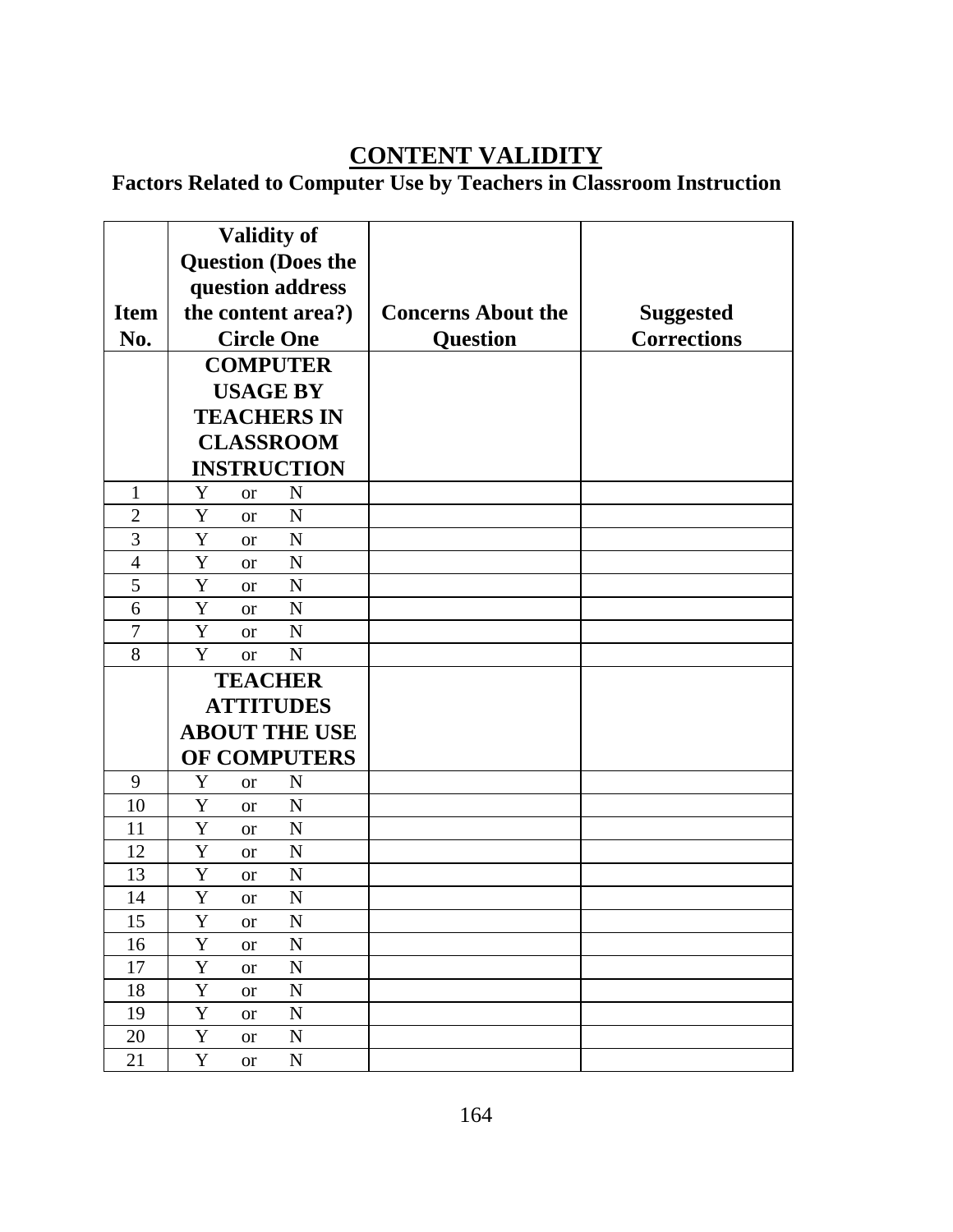| <b>Item</b><br>No. | <b>Validity of</b><br><b>Question (Does the</b><br>question address<br>the content area?)<br><b>Circle One</b> | <b>Concerns About the</b><br><b>Question</b> | <b>Suggested</b><br><b>Corrections</b> |
|--------------------|----------------------------------------------------------------------------------------------------------------|----------------------------------------------|----------------------------------------|
|                    | <b>TEACHER AND</b><br><b>STUDENT</b><br><b>ACCESS TO</b>                                                       |                                              |                                        |
|                    | <b>COMPUTERS</b>                                                                                               |                                              |                                        |
| 22                 | Y<br>N<br><b>or</b>                                                                                            |                                              |                                        |
| 23                 | $\mathbf N$<br>Y<br><b>or</b>                                                                                  |                                              |                                        |
| 24                 | $\mathbf N$<br>Y<br><b>or</b>                                                                                  |                                              |                                        |
| 25                 | Y<br>$\mathbf N$<br><b>or</b>                                                                                  |                                              |                                        |
| 26                 | $\mathbf N$<br>Y<br><b>or</b>                                                                                  |                                              |                                        |
| 27                 | Y<br>$\mathbf N$<br><b>or</b>                                                                                  |                                              |                                        |
| 28                 | Y<br>$\mathbf N$<br><b>or</b>                                                                                  |                                              |                                        |
| 29                 | Y<br>$\mathbf N$<br><b>or</b>                                                                                  |                                              |                                        |
|                    | <b>TRAINING OF</b><br><b>TEACHERS IN</b><br><b>COPUTER USE</b>                                                 |                                              |                                        |
| 30                 | Y<br>$\mathbf N$<br><b>or</b>                                                                                  |                                              |                                        |
| 31<br>32           | Y<br>$\mathbf N$<br><b>or</b><br>$\mathbf Y$<br>${\bf N}$                                                      |                                              |                                        |
| 33                 | <b>or</b><br>${\bf N}$<br>$\mathbf Y$                                                                          |                                              |                                        |
| 34                 | <b>or</b><br>$\mathbf Y$<br>${\bf N}$                                                                          |                                              |                                        |
|                    | <b>or</b>                                                                                                      |                                              |                                        |
| 35                 | $\mathbf Y$<br>${\bf N}$<br><b>or</b>                                                                          |                                              |                                        |
| 36                 | Y<br>${\bf N}$<br><b>or</b>                                                                                    |                                              |                                        |
|                    |                                                                                                                |                                              |                                        |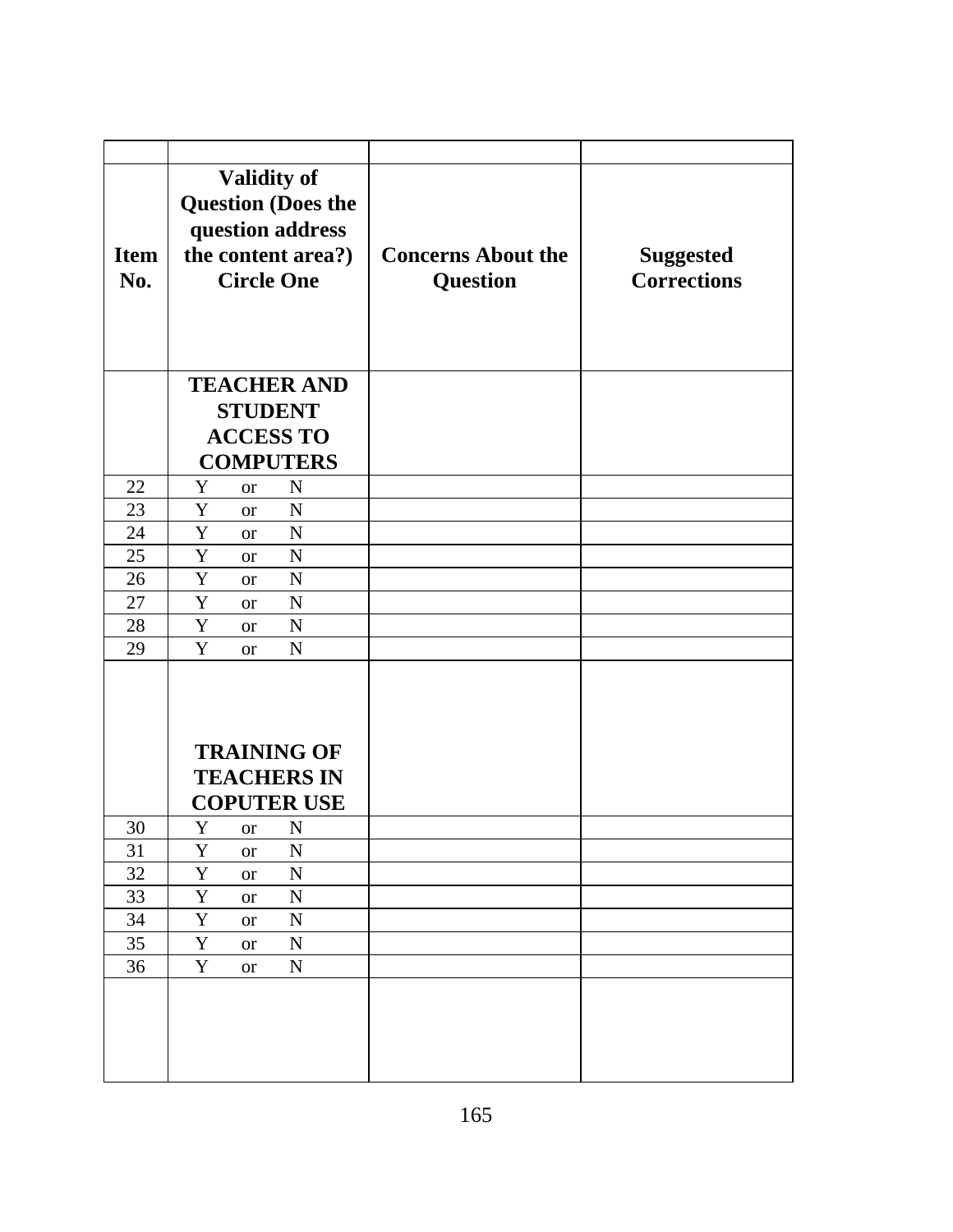|             | <b>SUPPORT OF</b>                 |                           |                    |
|-------------|-----------------------------------|---------------------------|--------------------|
|             | <b>TEACHERS IN</b>                |                           |                    |
|             | <b>THE USE OF</b>                 |                           |                    |
|             | <b>COMPUTERS</b>                  |                           |                    |
|             | <b>FOR</b>                        |                           |                    |
|             | <b>CLASSROOM</b>                  |                           |                    |
|             | <b>INSTRUCTION</b>                |                           |                    |
| 37          | Y<br>N<br><b>or</b>               |                           |                    |
| 38          | Y<br>$\mathbf N$<br><b>or</b>     |                           |                    |
| 39          | Y<br>$\mathbf N$<br><b>or</b>     |                           |                    |
| 40          | Y<br>$\mathbf N$<br><b>or</b>     |                           |                    |
| 41          | Y<br>$\mathbf N$<br><b>or</b>     |                           |                    |
| 42          | Y<br>$\mathbf N$<br><b>or</b>     |                           |                    |
| 43          | Y<br>$\mathbf N$<br><b>or</b>     |                           |                    |
|             | <b>Validity of</b>                |                           |                    |
|             | <b>Question (Does the</b>         |                           |                    |
|             | question address                  |                           |                    |
| <b>Item</b> | the content area?)                | <b>Concerns About the</b> | <b>Suggested</b>   |
|             |                                   |                           |                    |
| No.         | <b>Circle One</b>                 | <b>Question</b>           | <b>Corrections</b> |
|             | <b>SUPPORT OF</b>                 |                           |                    |
|             | <b>TEACHERS IN</b>                |                           |                    |
|             | <b>THE USE OF</b>                 |                           |                    |
|             | <b>COMPUTERS</b>                  |                           |                    |
|             |                                   |                           |                    |
|             | <b>FOR</b>                        |                           |                    |
|             | <b>CLASSROOM</b>                  |                           |                    |
|             | <b>INSTRUCTION</b>                |                           |                    |
|             | (Continued)                       |                           |                    |
| 44          | Y<br>$\mathbf N$<br><sub>or</sub> |                           |                    |
|             | <b>DEMOGRAPHICS</b><br>AGE        |                           |                    |
| 45          | $\mathbf N$<br>Y<br><b>or</b>     |                           |                    |
|             | <b>GRADE LEVEL</b>                |                           |                    |
|             | <b>TAUGHT</b>                     |                           |                    |
| 46          | ${\bf N}$<br>Y<br><b>or</b>       |                           |                    |
|             |                                   |                           |                    |
|             |                                   |                           |                    |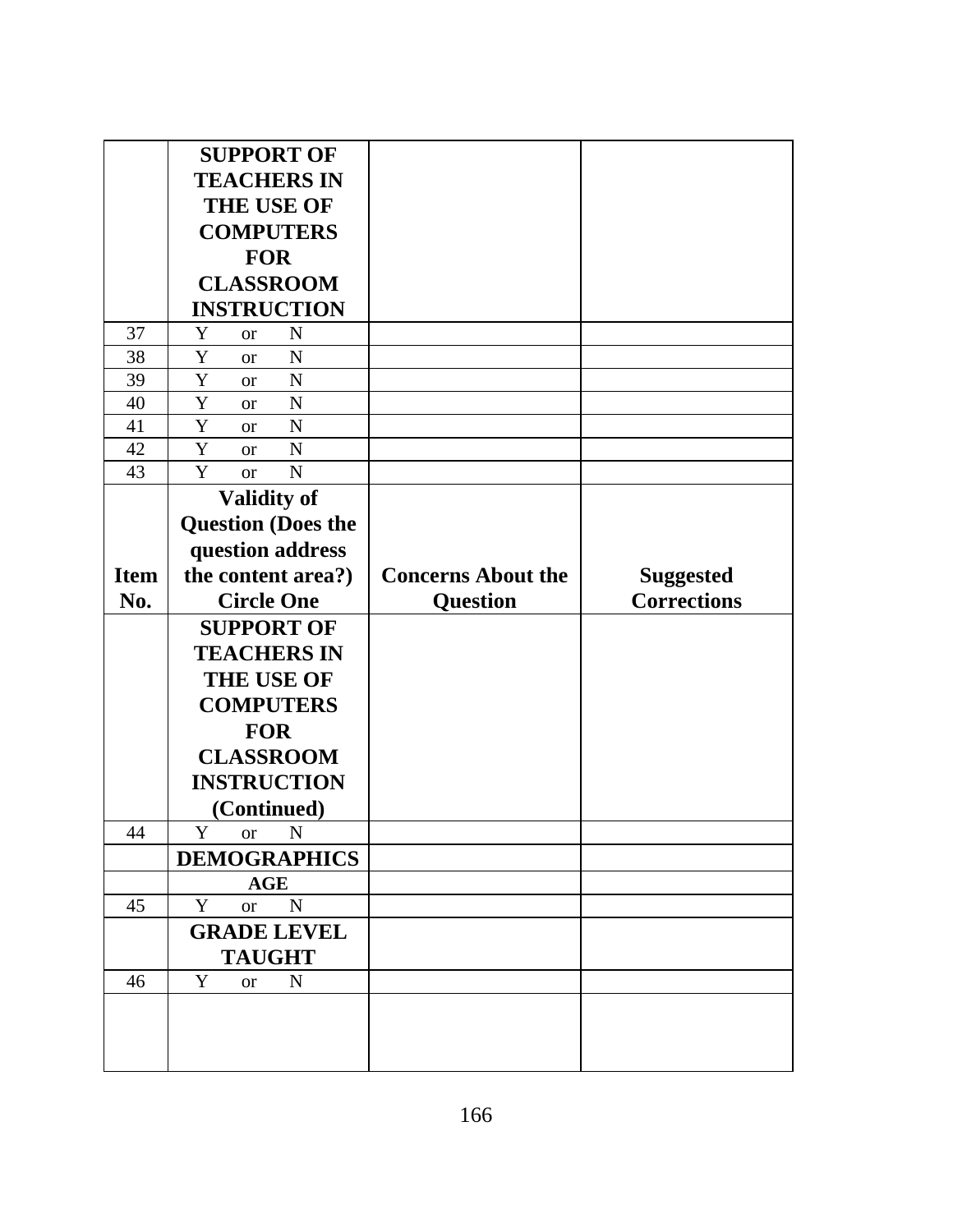|    | <b>CURRICULUM</b>                 |       |
|----|-----------------------------------|-------|
|    | <b>TEACHING</b>                   |       |
|    | <b>AREA</b>                       |       |
| 47 | Y<br>$\mathbf N$<br><sub>or</sub> |       |
|    | <b>GENDER</b>                     |       |
| 48 | Y<br>$\mathbf N$<br><sub>or</sub> |       |
|    | <b>YEARS TO</b>                   |       |
|    | <b>RETIREMENT</b>                 |       |
| 49 | Y<br>$\mathbf N$<br><b>or</b>     |       |
|    |                                   |       |
|    |                                   |       |
|    |                                   |       |
|    |                                   |       |
|    | <b>BARRIERS TO</b>                |       |
|    | <b>COMPUTER USE</b>               |       |
|    | <b>BY TEACHERS</b>                |       |
|    | <b>IN CLASSROOM</b>               |       |
|    | <b>INSTRUCTION</b>                |       |
| 50 | Y<br>N<br><sub>or</sub>           |       |
|    | <b>Reviewer Name:</b>             | Date: |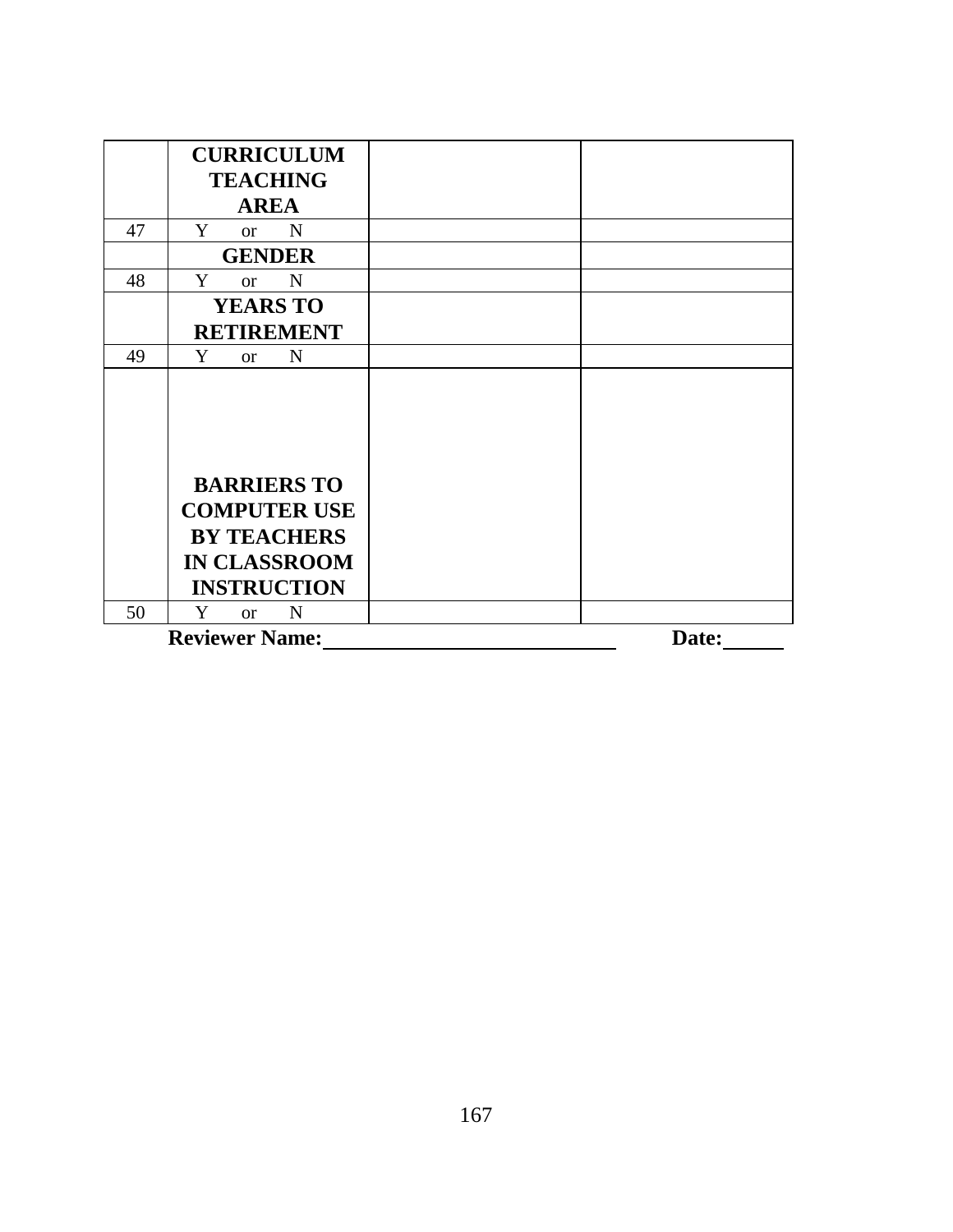# APPENDIX C

Survey Introduction Script:

Factors Related to Computer Use by

Teachers in Classroom Instruction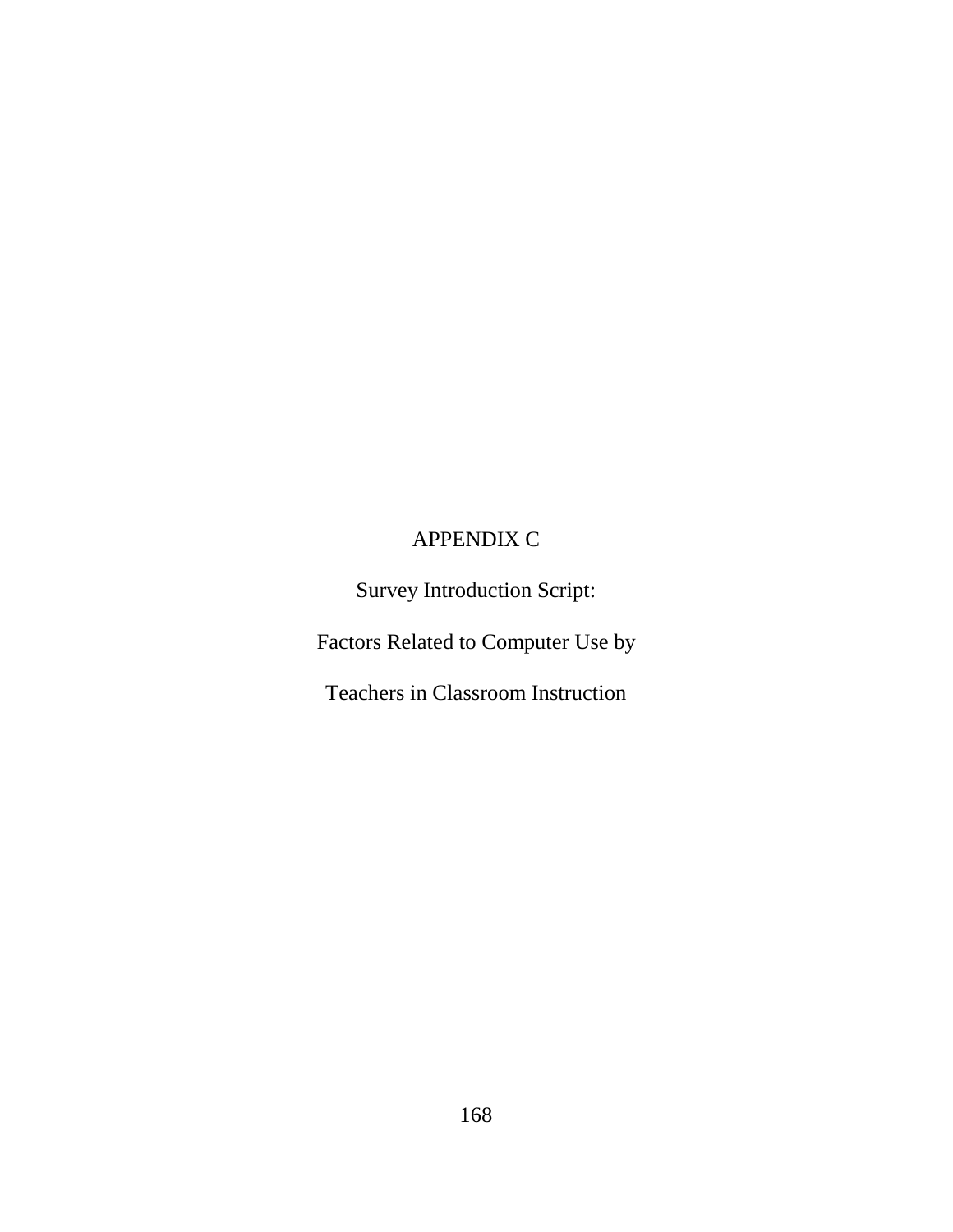# **FACTORS RELATED TO COMPUTER USE BY TEACHERS IN CLASSROOM INSTRUCTION**

by Strader E. Blankenship

# **SURVEY INTRODUCTION SCRIPT**

Good afternoon, I'm Strader Blankenship and I'm seeking your help in gathering some information on how teachers are using computers in their classrooms in Carroll County. I'm trying to identify factors associated with computer use so that our school system can work on ways that will facilitate your teaching.

Your responses will be kept confidential and anonymous. I will not be able to connect your responses with you. Please be honest in your responses.

You do not have to participate in this survey, but the information will be used to help you with your use of computers in the classroom. This survey takes approximately 15 minutes to complete.

Are there any questions?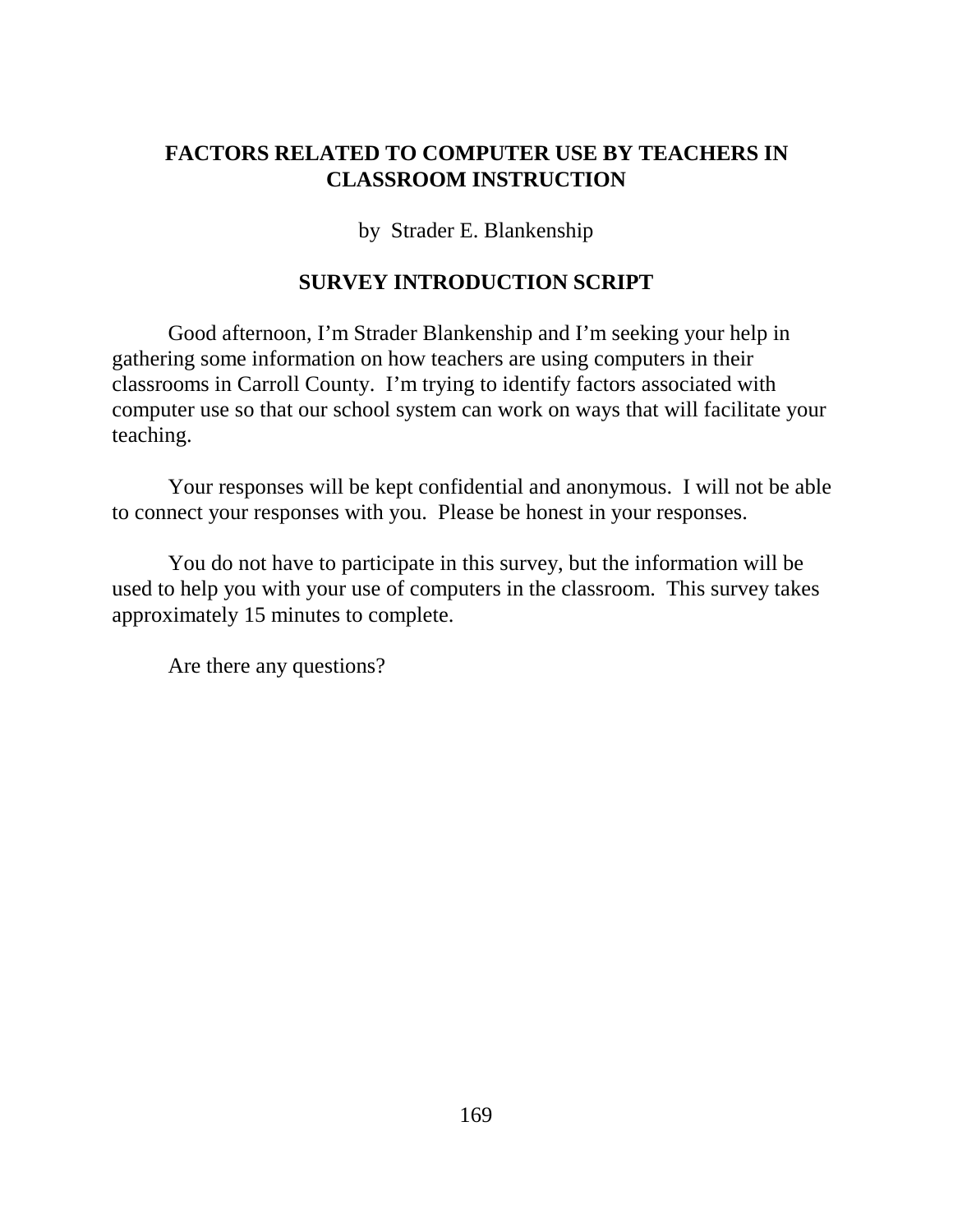# APPENDIX D

Regression Analyses:

Tables of Insignificant Results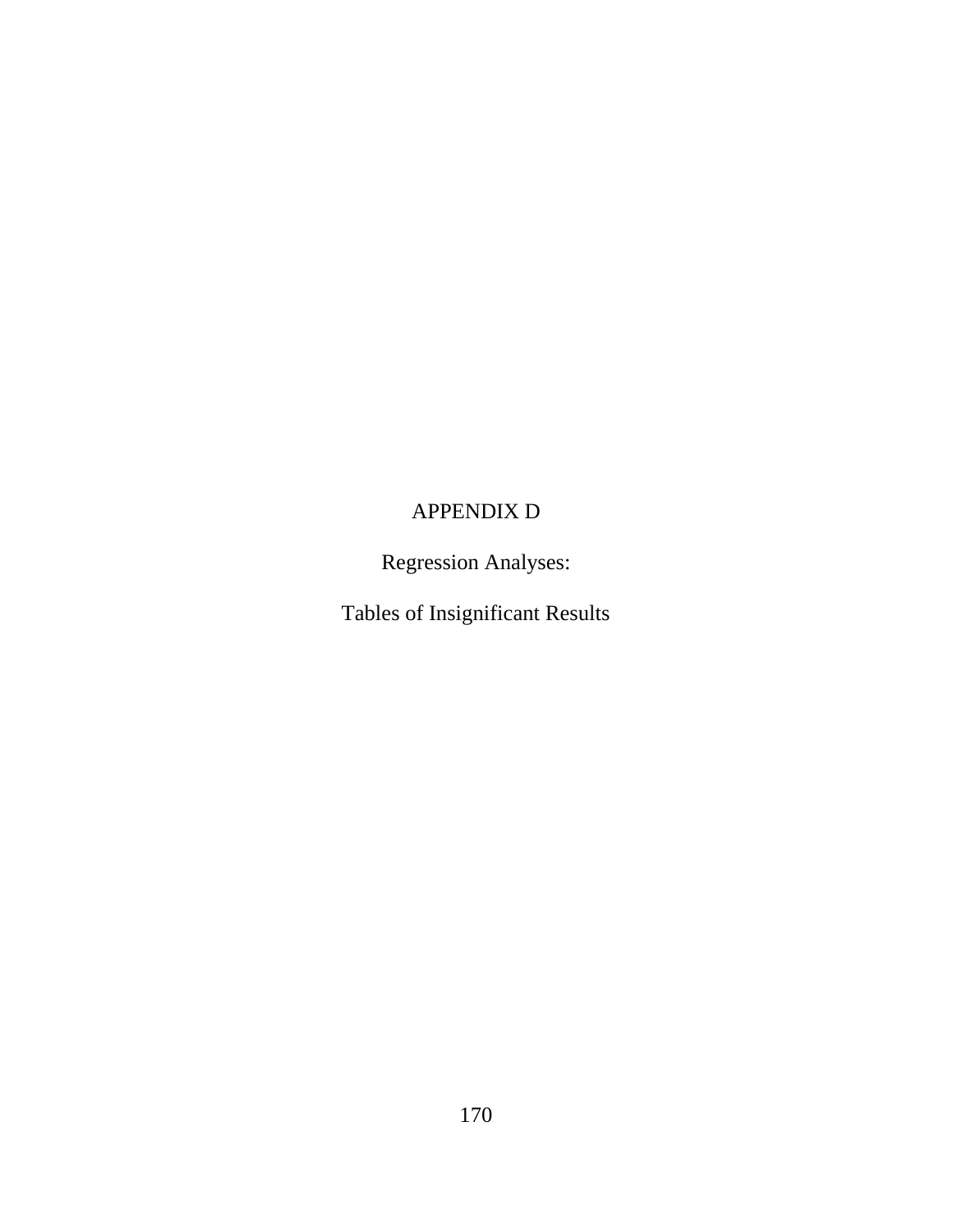## Prediction of Computer Use in Whole Class Instruction for Preschool - Grade 2 Teachers,  $N = 32$  and

Whole Class Instruction Use = .15 + .04 Attitude - .06 Access - .20 Training + .03 Support + .07 Age - .13 Retirement b

R-Sq .05

Analysis of Variance

| Source     | <u>df</u> | SS     | <u>MS</u> |     | ₽   |
|------------|-----------|--------|-----------|-----|-----|
| Regression | 6         | 4.64   | .77       | .20 | .97 |
| Error      | 25        | 96.64  | 3.87      |     |     |
| Total      | 31        | 101.28 |           |     |     |

### Regression Analysis

| Predictor  |         | <b>SD</b> |       |     |
|------------|---------|-----------|-------|-----|
| Constant   | .15     | .45       | .34   | .74 |
| Attitude   | .04     | .07       | .56   | .58 |
| Access     | $-0.06$ | .10       | $-56$ | .58 |
| Training   | $-.20$  | .27       | $-76$ | .46 |
| Support    | .03     | .09       | .39   | .70 |
| Age        | .07     | .51       | .14   | .89 |
| Retirement | $-13$   | .82       | $-16$ | .87 |

 $\frac{a}{b}$  Listwise deletion of subjects with missing data.<br>  $\frac{b}{b}$  Gender is (essentially) constant.<br>  $\frac{b}{b}$  Gender has been removed from the equation.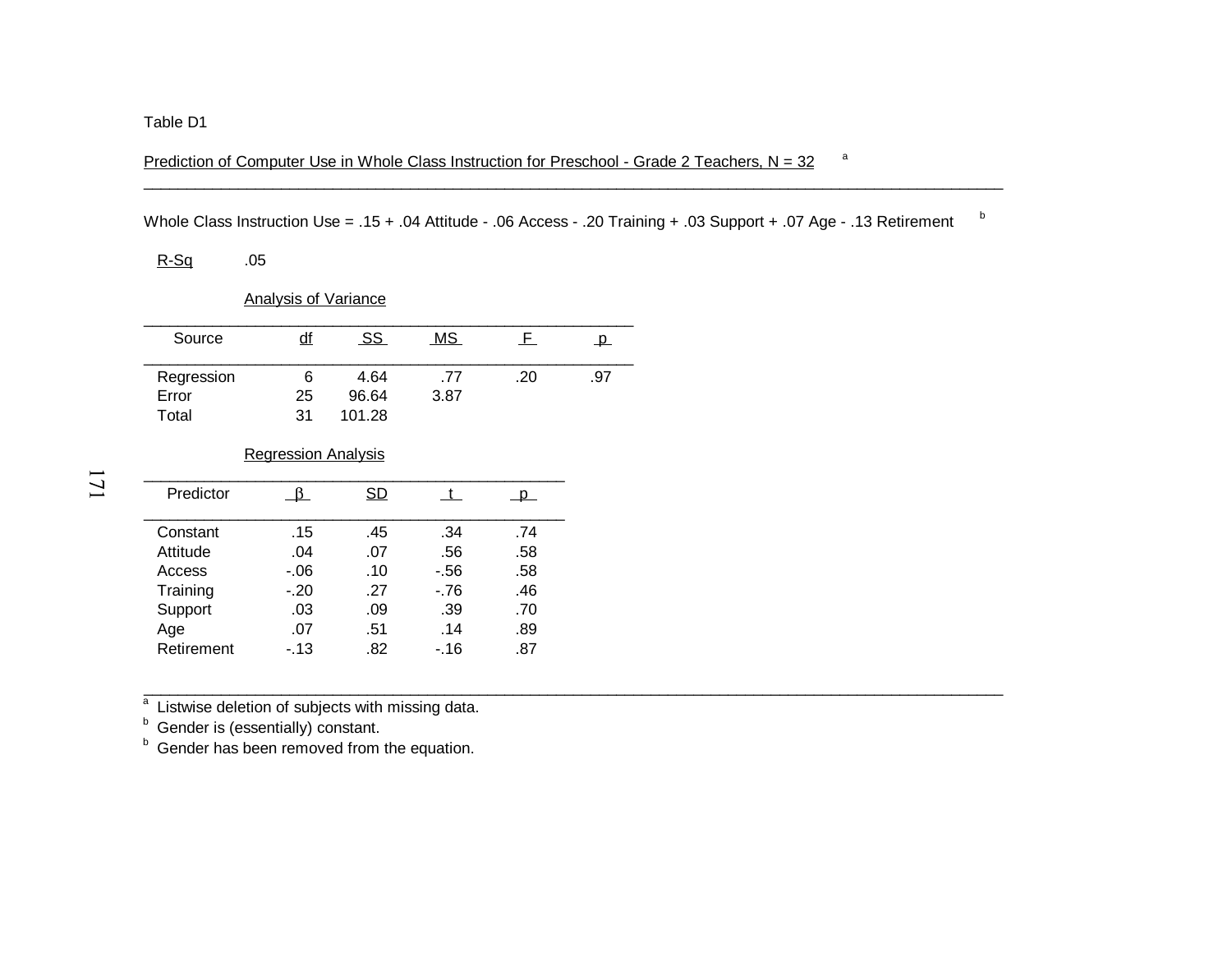Prediction of Computer Use in Student-Directed Learning for Preschool - Grade 2 Teachers,  $N = 30$ <sup>a</sup>

Student-Directed Learning Use = -1.06 + .06 Attitude - .02 Access - .06 Training + .00 Support + .60 Age + .61 Retirement <sup>b</sup>

 $\mathcal{L}_\mathcal{L} = \mathcal{L}_\mathcal{L} = \mathcal{L}_\mathcal{L} = \mathcal{L}_\mathcal{L} = \mathcal{L}_\mathcal{L} = \mathcal{L}_\mathcal{L} = \mathcal{L}_\mathcal{L} = \mathcal{L}_\mathcal{L} = \mathcal{L}_\mathcal{L} = \mathcal{L}_\mathcal{L} = \mathcal{L}_\mathcal{L} = \mathcal{L}_\mathcal{L} = \mathcal{L}_\mathcal{L} = \mathcal{L}_\mathcal{L} = \mathcal{L}_\mathcal{L} = \mathcal{L}_\mathcal{L} = \mathcal{L}_\mathcal{L}$ 

 $R-Sq$  .17

| <b>Analysis of Variance</b> |    |            |           |     |     |  |  |
|-----------------------------|----|------------|-----------|-----|-----|--|--|
| Source                      | df | <u>_SS</u> | <u>MS</u> | F.  | p.  |  |  |
| Regression                  | 6  | 7.22       | 1.20      | .77 | .60 |  |  |
| Error                       | 23 | 35.85      | 1.56      |     |     |  |  |
| Total                       | 29 | 43.07      |           |     |     |  |  |

### Regression Analysis

| Predictor  |         | SD  |         |     |
|------------|---------|-----|---------|-----|
| Constant   | $-1.06$ | .29 | $-3.71$ | .00 |
| Attitude   | .06     | .05 | 1.14    | .27 |
| Access     | $-.02$  | .07 | $-.32$  | .75 |
| Training   | $-06$   | .17 | $-37$   | .72 |
| Support    | .00     | .06 | .02     | .98 |
| Age        | .60     | .33 | 1.82    | .08 |
| Retirement | .61     | .53 | 1.15    | .26 |
|            |         |     |         |     |

<del>△</del> Listwise deletion of subject with missing data.<br><sup>b</sup> Gender is (essentially) constant.

<sup>b</sup> Gender has been removed from the equation.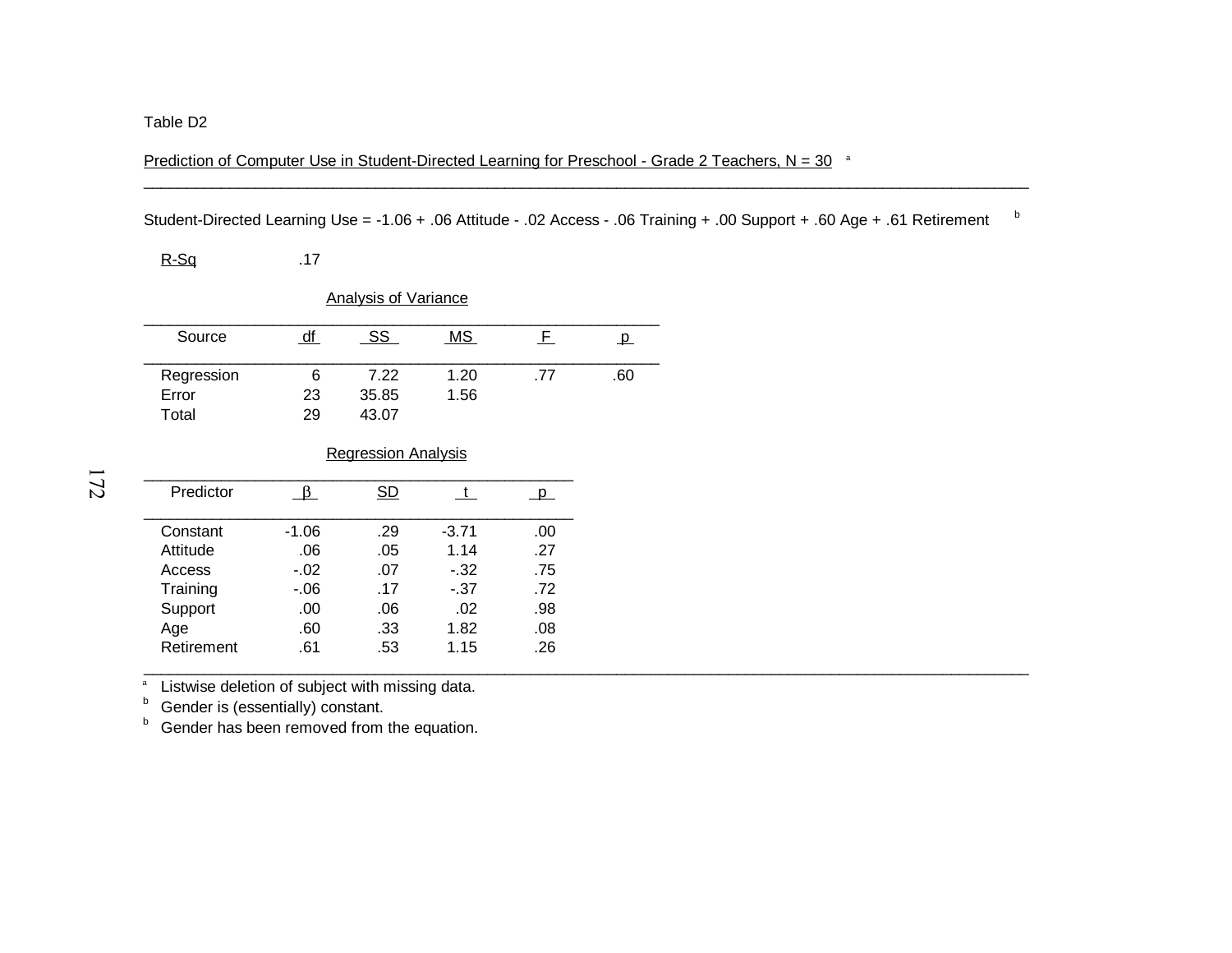Prediction of Computer Use in Drill and Practice for Preschool - Grade 2 Teachers,  $N = 31<sup>a</sup>$ 

Drill and Practice Use = .52 + .07 Attitude - .03 Access + .12 Training + .14 Support + .09 Age + .24 Retirement b

 $.74$ 

\_\_\_\_\_\_\_\_\_\_\_\_\_\_\_\_\_\_\_\_\_\_\_\_\_\_\_\_\_\_\_\_\_\_\_\_\_\_\_\_\_\_\_\_\_\_\_\_\_\_\_\_\_\_\_\_\_\_\_\_\_\_\_\_\_\_\_\_\_\_\_\_\_\_\_\_\_\_\_\_\_\_\_\_\_\_\_\_\_\_\_\_\_\_\_\_\_\_\_

| $R-Sq$                      | .22                        |       |           |              |     |  |  |  |  |
|-----------------------------|----------------------------|-------|-----------|--------------|-----|--|--|--|--|
| <b>Analysis of Variance</b> |                            |       |           |              |     |  |  |  |  |
| Source                      | df                         | SS    | <u>MS</u> | F            | D   |  |  |  |  |
| Regression                  | 6                          | 19.67 | 3.28      | 1.12         | .38 |  |  |  |  |
| Error                       | 24                         | 70.12 | 2.92      |              |     |  |  |  |  |
| Total                       | 30                         | 89.80 |           |              |     |  |  |  |  |
|                             | <b>Regression Analysis</b> |       |           |              |     |  |  |  |  |
| Predictor                   | <u>ß</u>                   | SD    | t.        | $\mathbf{p}$ |     |  |  |  |  |
| Constant                    | .52                        | .40   | 1.30      | .21          |     |  |  |  |  |
| Attitude                    | .07                        | .07   | 1.10      | .28          |     |  |  |  |  |
| Access                      | $-.03$                     | .09   | - 38      | .71          |     |  |  |  |  |
| Training                    | .12                        | .24   | .52       | .61          |     |  |  |  |  |
| Support                     | .14                        | .08   | 1.80      | .08          |     |  |  |  |  |
|                             |                            |       |           |              |     |  |  |  |  |

Age .09 .45 .21 .84

Retirement .24 .71 .34

 $\frac{1}{2}$  Listwise deletion of subject with missing data.<br>  $\frac{1}{2}$  Gender is (essentially) constant.<br>  $\frac{1}{2}$  Gender has been removed from the equation.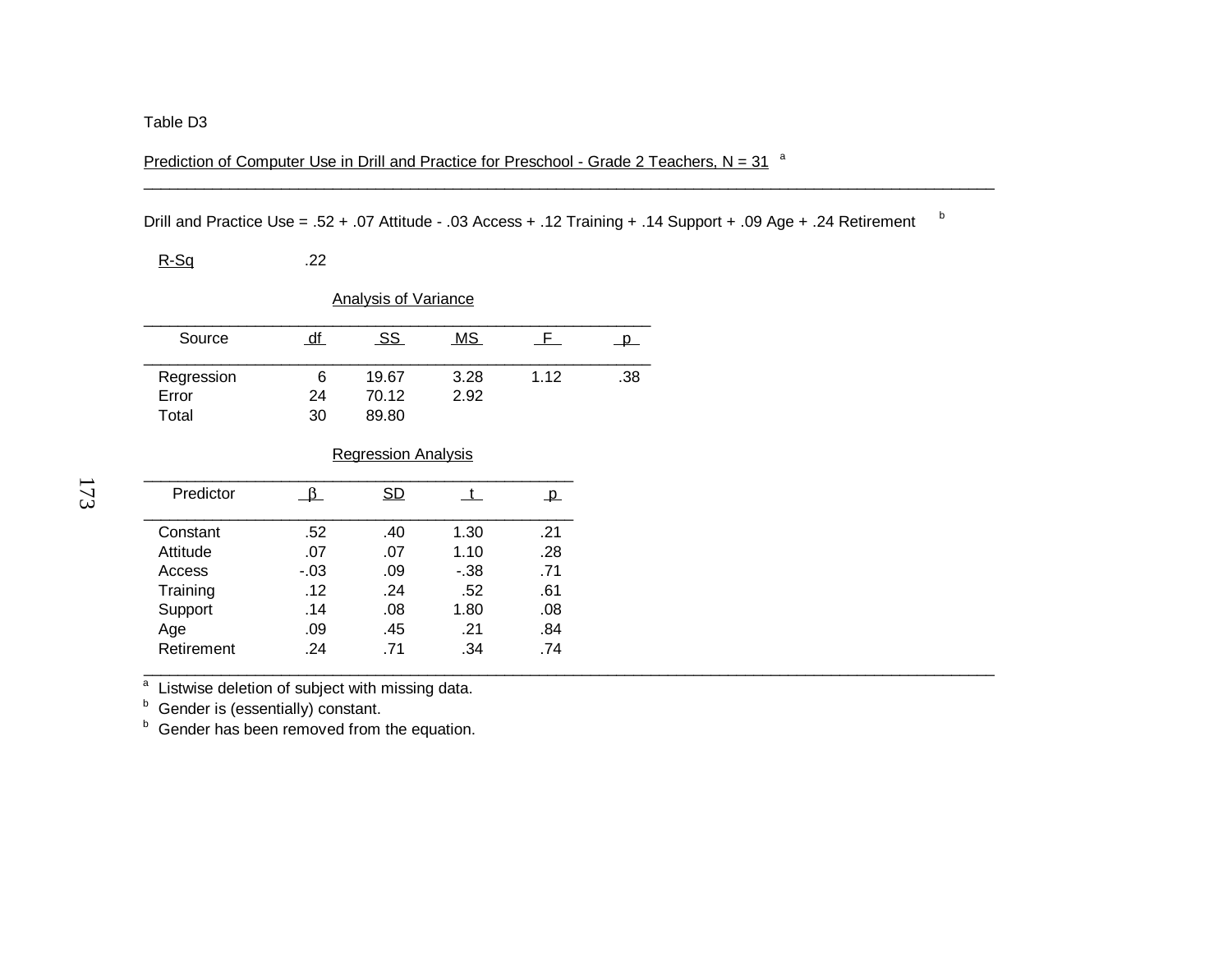## Prediction of Over-all Computer Use for Preschool - Grade 2 Teachers,  $N = 29$ <sup>a</sup>

Computer Use = -.11 + .10 Attitude - .17 Access + .09 Training + .30 Support - .15 Age + .46 Retirement <sup>b</sup>

 $.77$ 

| $R-Sq$     | .20             |                             |           |             |              |
|------------|-----------------|-----------------------------|-----------|-------------|--------------|
|            |                 | <b>Analysis of Variance</b> |           |             |              |
| Source     | $\overline{df}$ | <u>_SS_</u>                 | <b>MS</b> | $\_$ F $\_$ | $\mathsf{p}$ |
| Regression | 6               | 73.40                       | 12.23     | .91         | .51          |
| Error      | 22              | 296.90                      | 13.50     |             |              |
| Total      | 28              | 370.30                      |           |             |              |
|            |                 | <b>Regression Analysis</b>  |           |             |              |
| Predictor  | $\frac{1}{2}$   | SD                          | t         | p.          |              |
| Constant   | $-.11$          | .86                         | $-13$     | .90         |              |
| Attitude   | .10             | .15                         | .71       | .49         |              |
| Access     | $-17$           | .20                         | -.86      | .40         |              |
| Training   | .09             | .52                         | .18       | .86         |              |
| Support    | .30             | .16                         | 1.82      | .08         |              |
| Age        | $-.15$          | .99                         | $-.15$    | .88         |              |

a Listwise deletion of subjects with missing data.<br><sup>b</sup> Gender is (essentially) constant.

Retirement .46 1.57 .29

<sup>b</sup> Gender has been removed from the equation.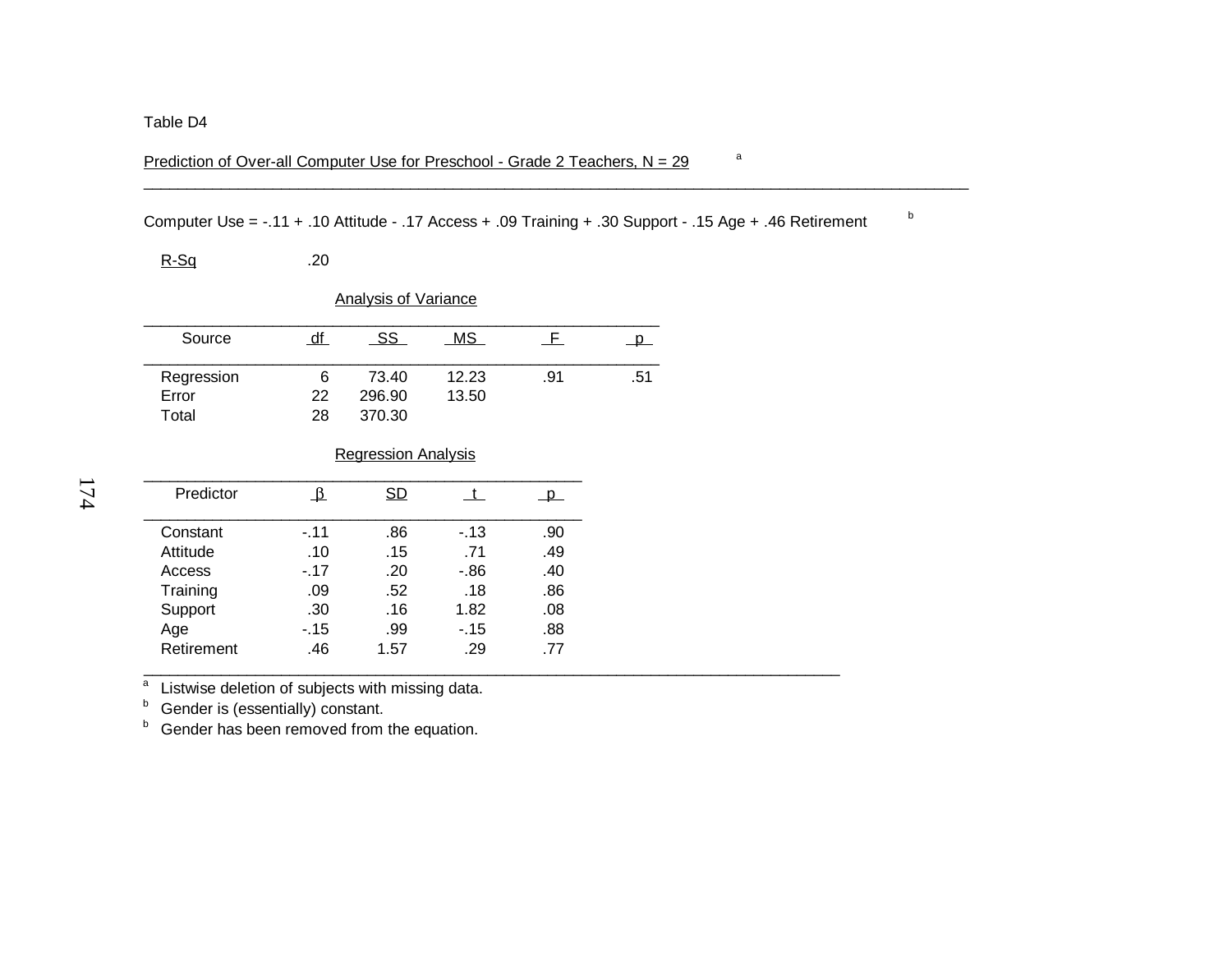Prediction of Computer Use in Whole Class Instruction for Grade  $3$  - Grade 5 Teachers, N = 24  $a$ 

Whole Class Instruction Use = -.50 - .04 Attitude - .09 Access + .21 Training - .06 Support - .50 Age + .43 Gender - .55 Retirement

| <u>R-Sq</u>                 | .41     |                            |              |             |                         |  |  |  |
|-----------------------------|---------|----------------------------|--------------|-------------|-------------------------|--|--|--|
| <b>Analysis of Variance</b> |         |                            |              |             |                         |  |  |  |
| Source                      | df      | <u>SS_</u>                 | MS           | $\_$ F $\_$ | $\overline{\mathsf{P}}$ |  |  |  |
| Regression                  | 7       | 9.26                       | 1.32         | 1.59        | .21                     |  |  |  |
| Error                       | 16      | 13.28                      | .83          |             |                         |  |  |  |
| Total                       | 23      | 22.54                      |              |             |                         |  |  |  |
|                             |         |                            |              |             |                         |  |  |  |
|                             |         | <b>Regression Analysis</b> |              |             |                         |  |  |  |
|                             |         |                            |              |             |                         |  |  |  |
| Predictor                   | $\beta$ | SD                         | $\mathbf{t}$ | $p_{-}$     |                         |  |  |  |
|                             |         |                            |              |             |                         |  |  |  |
| Constant                    | $-.50$  | .28                        | $-1.81$      | .09         |                         |  |  |  |
| Attitude                    | $-.04$  | .05                        | $-69$        | .50         |                         |  |  |  |
| Access                      | $-.09$  | .07                        | $-1.37$      | .19         |                         |  |  |  |
| Training                    | .21     | .10                        | 2.02         | .06         |                         |  |  |  |
| Support                     | $-06$   | .08                        | $-.71$       | .49         |                         |  |  |  |
| Age                         | $-.50$  | .30                        | $-1.65$      | .12         |                         |  |  |  |
| Gender                      | .43     | .41                        | 1.05         | .31         |                         |  |  |  |
| Retirement                  | $-.55$  | .33                        | $-1.65$      | .12         |                         |  |  |  |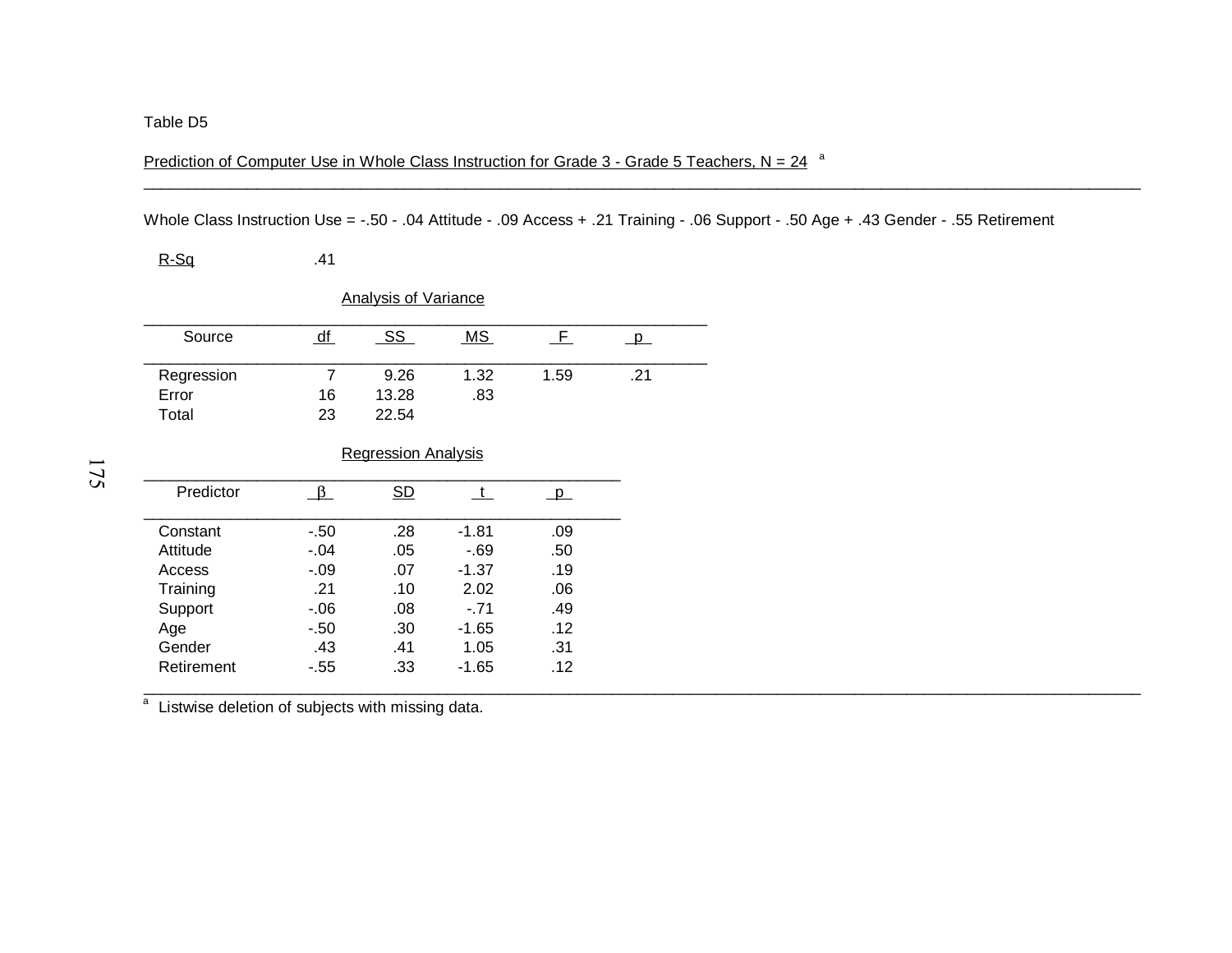Prediction of Computer Use in Student-Directed Learning for Grade  $3$  - Grade 5 Teachers, N = 26  $\cdot$  a

Student-Directed Learning Use = .02 - .04 Attitude + .02 Access + .01 Training + .03 Support + .22 Age + .19 Gender + .19 Retirement

 $R-Sq$  .10

| <b>Analysis of Variance</b> |    |       |           |     |     |  |  |
|-----------------------------|----|-------|-----------|-----|-----|--|--|
| Source                      | df | -SS   | <u>MS</u> |     |     |  |  |
| Regression                  |    | 2.40  | .34       | .28 | .95 |  |  |
| Error                       | 18 | 22.19 | 1.23      |     |     |  |  |
| Total                       | 25 | 24.59 |           |     |     |  |  |

### Regression Analysis

| Predictor  |        | SD  |      |     |
|------------|--------|-----|------|-----|
| Constant   | .02    | .28 | .06  | .95 |
| Attitude   | $-.04$ | .06 | -.66 | .52 |
| Access     | .02    | .08 | .23  | .82 |
| Training   | .01    | .11 | .12  | .91 |
| Support    | .03    | .08 | .41  | .69 |
| Age        | .22    | .34 | .64  | .53 |
| Gender     | .19    | .44 | .42  | .68 |
| Retirement | .19    | .38 | .49  | .63 |
|            |        |     |      |     |

a Listwise deletion of subjects with missing data.<br>a Listwise deletion of subjects with missing data.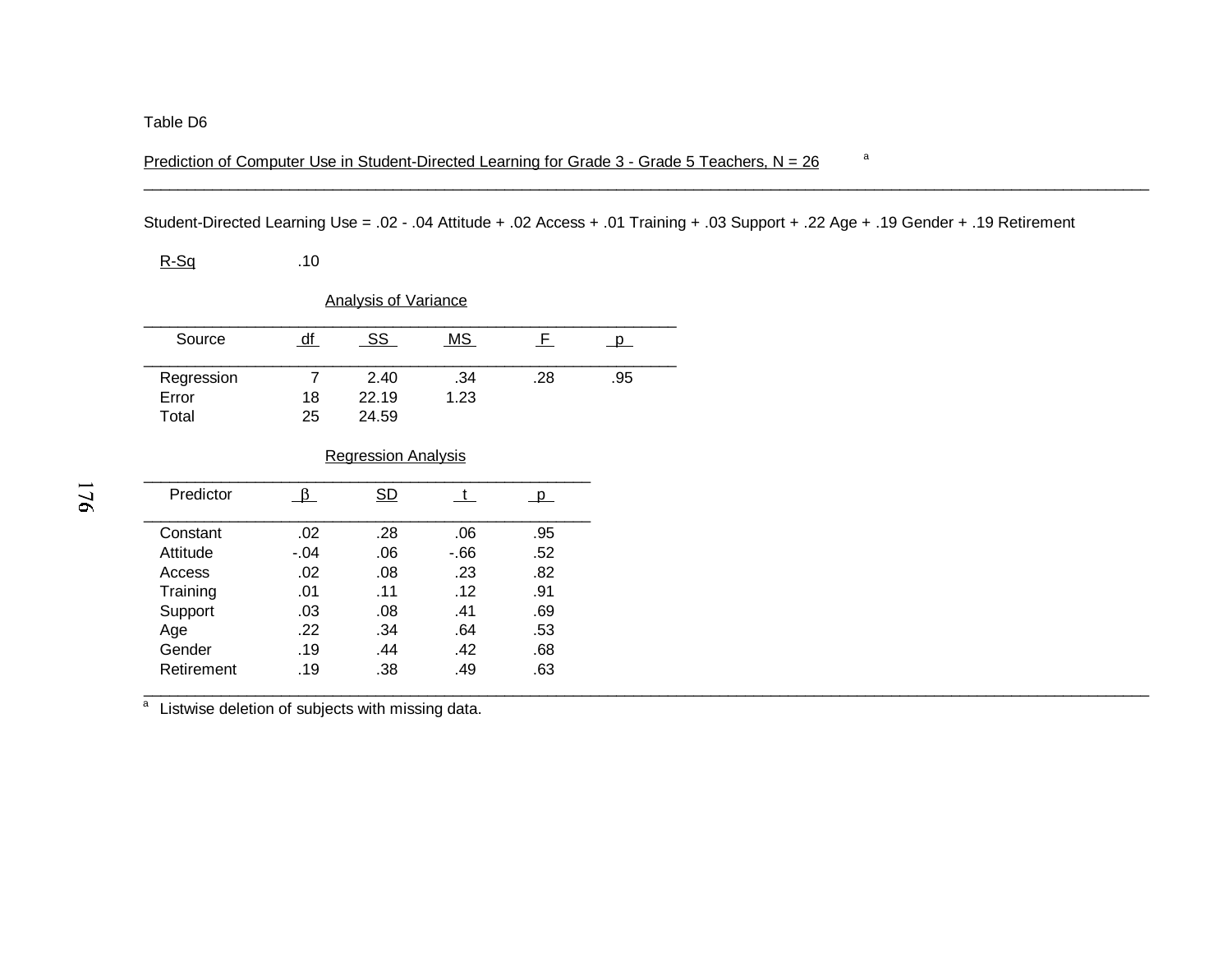Prediction of Computer Use in Drill and Practice for Grade  $3$  - Grade 5 Teachers, N = 22  $a$ 

Drill and Practice Use = 1.06 + .08 Attitude + .19 Access + .25 Training - .34 Support - .23 Age - .41 Gender + .09 Retirement

.68

.93

\_\_\_\_\_\_\_\_\_\_\_\_\_\_\_\_\_\_\_\_\_\_\_\_\_\_\_\_\_\_\_\_\_\_\_\_\_\_\_\_\_\_\_\_\_\_\_\_\_\_\_\_\_\_\_\_\_\_\_\_\_\_\_\_\_\_\_\_\_\_\_\_\_\_\_\_\_\_\_\_\_\_\_\_\_\_\_\_\_\_\_\_\_\_\_\_\_\_\_\_\_\_\_\_\_\_\_\_

\_\_\_\_\_\_\_\_\_\_\_\_\_\_\_\_\_\_\_\_\_\_\_\_\_\_\_\_\_\_\_\_\_\_\_\_\_\_\_\_\_\_\_\_\_\_\_\_\_\_\_\_\_\_\_\_\_\_\_\_\_\_\_\_\_\_\_\_\_\_\_\_\_\_\_\_\_\_\_\_\_\_\_\_\_\_\_\_\_\_\_\_\_\_\_\_\_\_\_\_\_\_\_\_\_\_\_\_

R-Sq .25 Analysis of Variance Source df SS MS F p Regression 7 26.33 3.76 .65 .71 Error 14 81.08 5.79 Total 21 107.40 Regression Analysis Predictorr <u>β SD t</u> p Constant 1.06 .66 1.60  $.13$ Attitude .08 .14 .62 .55 Access .19 .18 1.07  $.30$ Training .25 .25 1.02 .33 Support -.34 .23 -1.46 .17 Age -.23 .87 -.26 .80

<sup>a</sup> Listwise deletion of subjects with missing data.

Gender -.41 1.00 -.42

Retirement .09 1.00 .09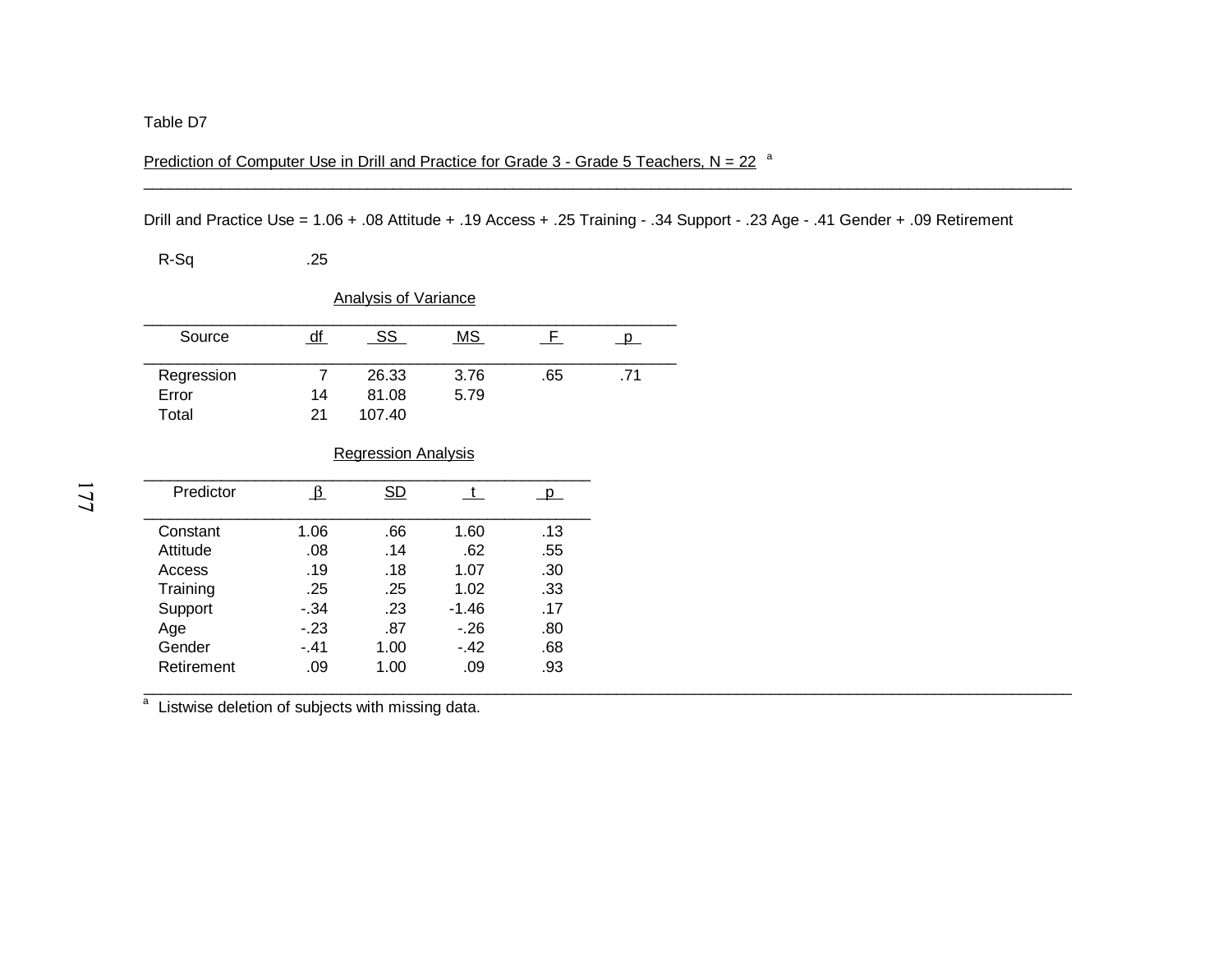Prediction of Computer Use in Computer Skills Instruction for Grade 3 - Grade 5 Teachers, N = 26<sup>a</sup>

Computer Skills Use = .54 + .17 Attitude + .10 Access + .14 Training - .05 Support + .27 Age - .82 Gender + .31 Retirement

\_\_\_\_\_\_\_\_\_\_\_\_\_\_\_\_\_\_\_\_\_\_\_\_\_\_\_\_\_\_\_\_\_\_\_\_\_\_\_\_\_\_\_\_\_\_\_\_\_\_\_\_\_\_\_\_\_\_\_\_\_\_\_\_\_\_\_\_\_\_\_\_\_\_\_\_\_\_\_\_\_\_\_\_\_\_\_\_\_\_\_\_\_\_\_\_\_\_\_\_\_\_\_\_\_\_\_

| <u>R-Sq</u>                 | .23    |                            |        |                         |     |  |  |  |  |
|-----------------------------|--------|----------------------------|--------|-------------------------|-----|--|--|--|--|
| <b>Analysis of Variance</b> |        |                            |        |                         |     |  |  |  |  |
| Source                      | df     | <u>SS</u>                  | MS     | $-F$                    | p   |  |  |  |  |
| Regression                  | 7      | 23.42                      | 3.35   | .76                     | .63 |  |  |  |  |
| Error                       | 18     | 79.11                      | 4.40   |                         |     |  |  |  |  |
| Total                       | 25     | 102.53                     |        |                         |     |  |  |  |  |
|                             |        |                            |        |                         |     |  |  |  |  |
|                             |        | <b>Regression Analysis</b> |        |                         |     |  |  |  |  |
|                             |        |                            |        |                         |     |  |  |  |  |
| Predictor                   | ß.     | SD                         | t.     | $\overline{\mathsf{p}}$ |     |  |  |  |  |
|                             |        |                            |        |                         |     |  |  |  |  |
| Constant                    | .54    | .53                        | 1.01   | .33                     |     |  |  |  |  |
| Attitude                    | .17    | .11                        | 1.62   | .12                     |     |  |  |  |  |
| Access                      | .10    | .14                        | .71    | .49                     |     |  |  |  |  |
| Training                    | .14    | .21                        | .65    | .53                     |     |  |  |  |  |
| Support                     | $-.05$ | .15                        | $-.30$ | .76                     |     |  |  |  |  |
| Age                         | .27    | .65                        | .42    | .68                     |     |  |  |  |  |
| Gender                      | $-.82$ | .84                        | $-.97$ | .34                     |     |  |  |  |  |
| Retirement                  | .31    | .72                        | .44    | .67                     |     |  |  |  |  |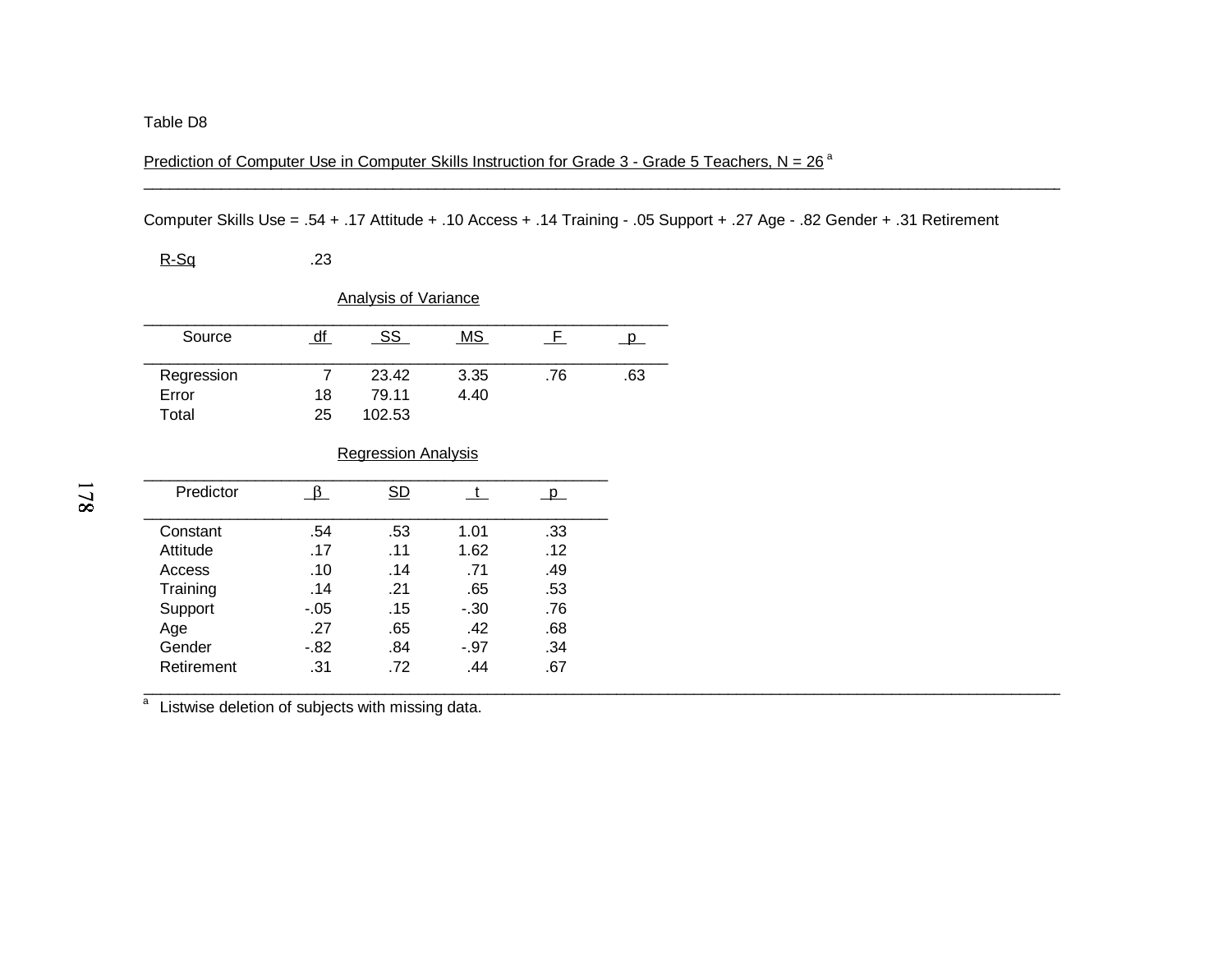Prediction of Computer Use in Computer Skills Instruction for Grade 6 - Grade 7 Teachers, N =  $13$ <sup>a</sup>

Computer Skills Use = -.77 - .05 Attitude - .02 Access - .25 Training - .09 Support + .28 Age + .18 Retirement <sup>b</sup>

.68

 $R-Sq$  .55 Analysis of Variance Source df SS MS F p \_\_\_\_\_\_\_\_\_\_\_\_\_\_\_\_\_\_\_\_\_\_\_\_\_\_\_\_\_\_\_\_\_\_\_\_\_\_\_\_\_\_\_\_\_\_\_\_\_\_\_\_\_\_\_\_\_\_\_\_\_ Regression 6 2.95 .49 1.20 .42 Error 6 2.47 .41Total 12 5.42 Regression Analysis Predictor $\beta$  SD t p Constant -.77 .26 -2.97  $.03$ Attitude -.05 .04 -1.35 .22 Access -.02 .06 -.28 .79 Training -.25 .16 -1.50 .18

Support -.09 .09 -.95 .38 Age .28 .43 .66 .54

aListwise deletion of subjects with missing data.

Retirement .18 .41 .43

bGender is (essentially) constant.

bGender has been removed from the equation.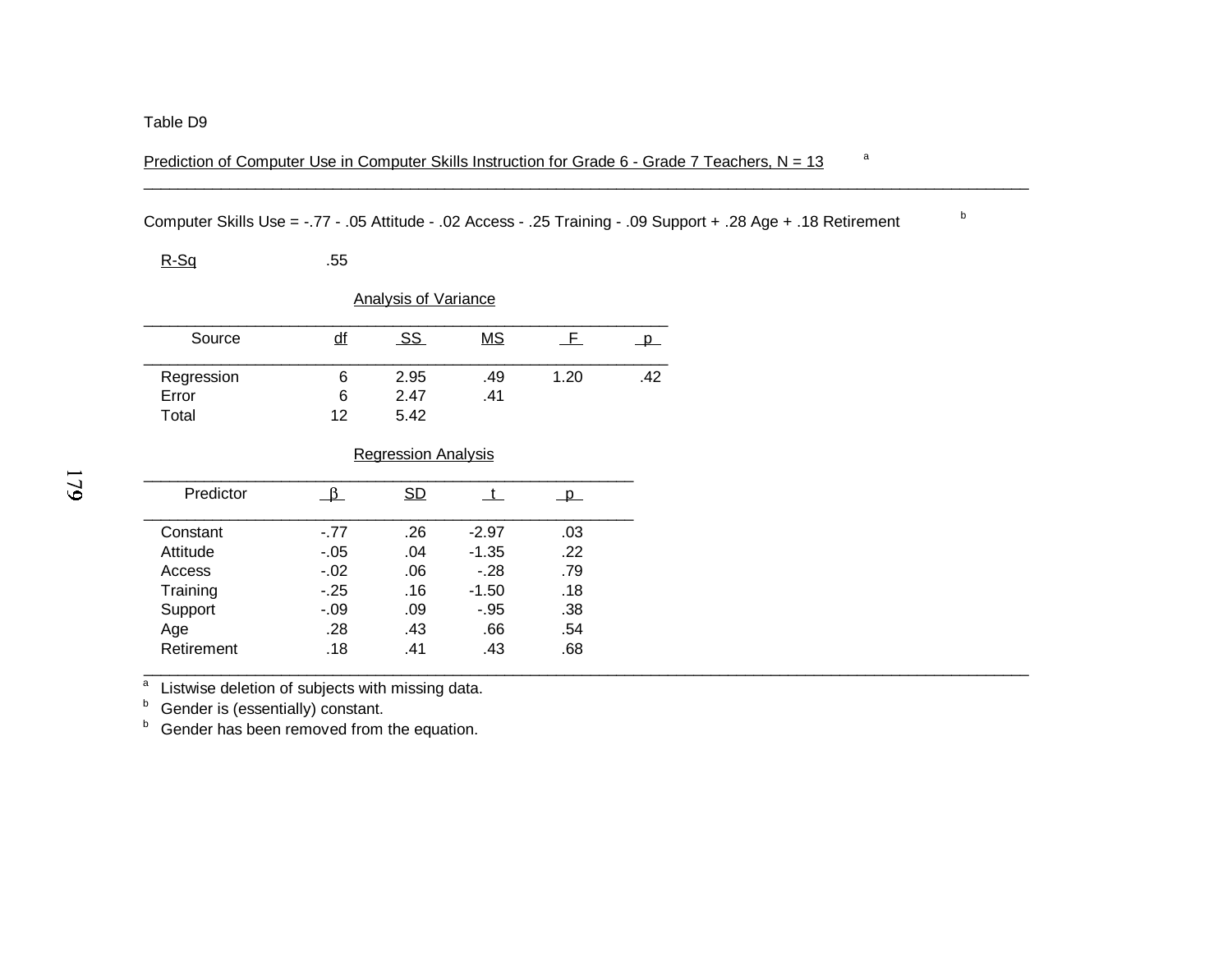## Prediction of Over-all Computer Use for Grade 6 - Grade 7 Teachers,  $N = 12$ <sup>a</sup>

Computer Use = -.88 + .16 Attitude - .24 Access + .90 Training - .23 Support - .84 Age - .08 Retirement <sup>b</sup>

\_\_\_\_\_\_\_\_\_\_\_\_\_\_\_\_\_\_\_\_\_\_\_\_\_\_\_\_\_\_\_\_\_\_\_\_\_\_\_\_\_\_\_\_\_\_\_\_\_\_\_\_\_\_\_\_\_\_\_\_\_\_\_\_\_\_\_\_\_\_\_\_\_\_\_\_\_\_\_\_\_\_\_\_\_\_\_\_\_\_\_\_\_\_\_\_\_\_

| $R-Sq$                      | .64              |                            |        |              |              |  |  |  |  |
|-----------------------------|------------------|----------------------------|--------|--------------|--------------|--|--|--|--|
| <b>Analysis of Variance</b> |                  |                            |        |              |              |  |  |  |  |
| Source                      | $\underline{df}$ | $\_SS$                     | MS     | E            | $\mathsf{p}$ |  |  |  |  |
| Regression                  | 6                | 54.78                      | 9.13   | 1.50         | .34          |  |  |  |  |
| Error                       | 5                | 30.49                      | 6.10   |              |              |  |  |  |  |
| Total                       | 11               | 85.27                      |        |              |              |  |  |  |  |
|                             |                  |                            |        |              |              |  |  |  |  |
|                             |                  | <b>Regression Analysis</b> |        |              |              |  |  |  |  |
| Predictor                   | ⊥£               | SD                         | t.     | <sub>p</sub> |              |  |  |  |  |
| Constant                    | $-0.88$          | 1.12                       | $-78$  | .47          |              |  |  |  |  |
| Attitude                    | .16              | .16                        | 1.00   | .36          |              |  |  |  |  |
| Access                      | $-.24$           | .25                        | $-.96$ | .38          |              |  |  |  |  |
| Training                    | .90              | .63                        | 1.44   | .21          |              |  |  |  |  |
| Support                     | $-.23$           | .38                        | $-.62$ | .56          |              |  |  |  |  |
| Age                         | $-0.84$          | 1.74                       | $-.48$ | .65          |              |  |  |  |  |
| Retirement                  | $-.08$           | 1.58                       | $-.05$ | .96          |              |  |  |  |  |

 $\frac{a}{b}$  Listwise deletion of subjects with missing data.<br>  $\frac{b}{c}$  Gender is (essentially) constant.<br>  $\frac{b}{c}$  Gender has been removed from the equation.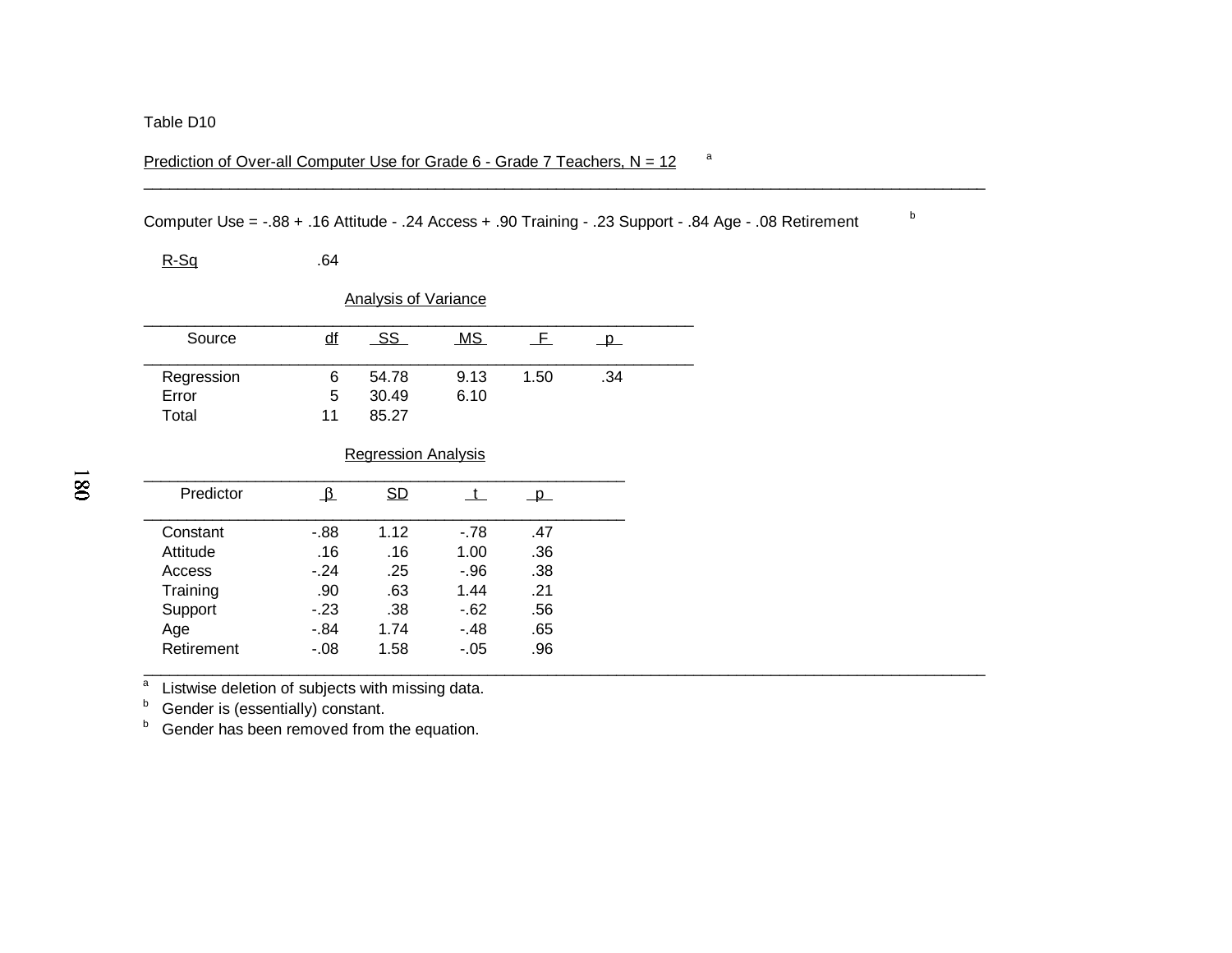Prediction of Computer Use in Whole Class Instruction for Grade 8 - Grade 9 Teachers,  $N = 20$ <sup>a</sup>

Whole Class Instruction Use = -.20 - .09 Attitude - .01 Access + .19 Training - .02 Support - 1.12 Age + .29 Gender - .35 Retirement

 $.55$ 

 $.71$ 

| <u>R-Sq</u>                 | .36               |                            |              |                         |              |  |  |  |
|-----------------------------|-------------------|----------------------------|--------------|-------------------------|--------------|--|--|--|
| <b>Analysis of Variance</b> |                   |                            |              |                         |              |  |  |  |
| Source                      | $\underline{df}$  | SS                         | MS           | F                       | $\mathsf{p}$ |  |  |  |
| Regression                  | 7                 | 33.40                      | 4.77         | .97                     | .49          |  |  |  |
| Error                       | $12 \overline{ }$ | 59.03                      | 4.92         |                         |              |  |  |  |
| Total                       | 19                | 92.44                      |              |                         |              |  |  |  |
|                             |                   | <b>Regression Analysis</b> |              |                         |              |  |  |  |
| Predictor                   | ழ                 | SD                         | $\mathsf{t}$ | $\overline{\mathsf{p}}$ |              |  |  |  |
| Constant                    | $-.20$            | .71                        | $-.28$       | .79                     |              |  |  |  |
| Attitude                    | $-.09$            | .12                        | $-.78$       | .45                     |              |  |  |  |
| Access                      | $-.01$            | .18                        | $-.05$       | .96                     |              |  |  |  |
| Training                    | .19               | .15                        | 1.27         | .23                     |              |  |  |  |
| Support                     | $-.02$            | .16                        | $-16$        | .88                     |              |  |  |  |
| Age                         | $-1.12$           | 1.07                       | $-1.04$      | .32                     |              |  |  |  |

a<br>a Listwise deletion of subjects with missing data. a

Gender .29 .47 .62

Retirement -.35 .92 -.38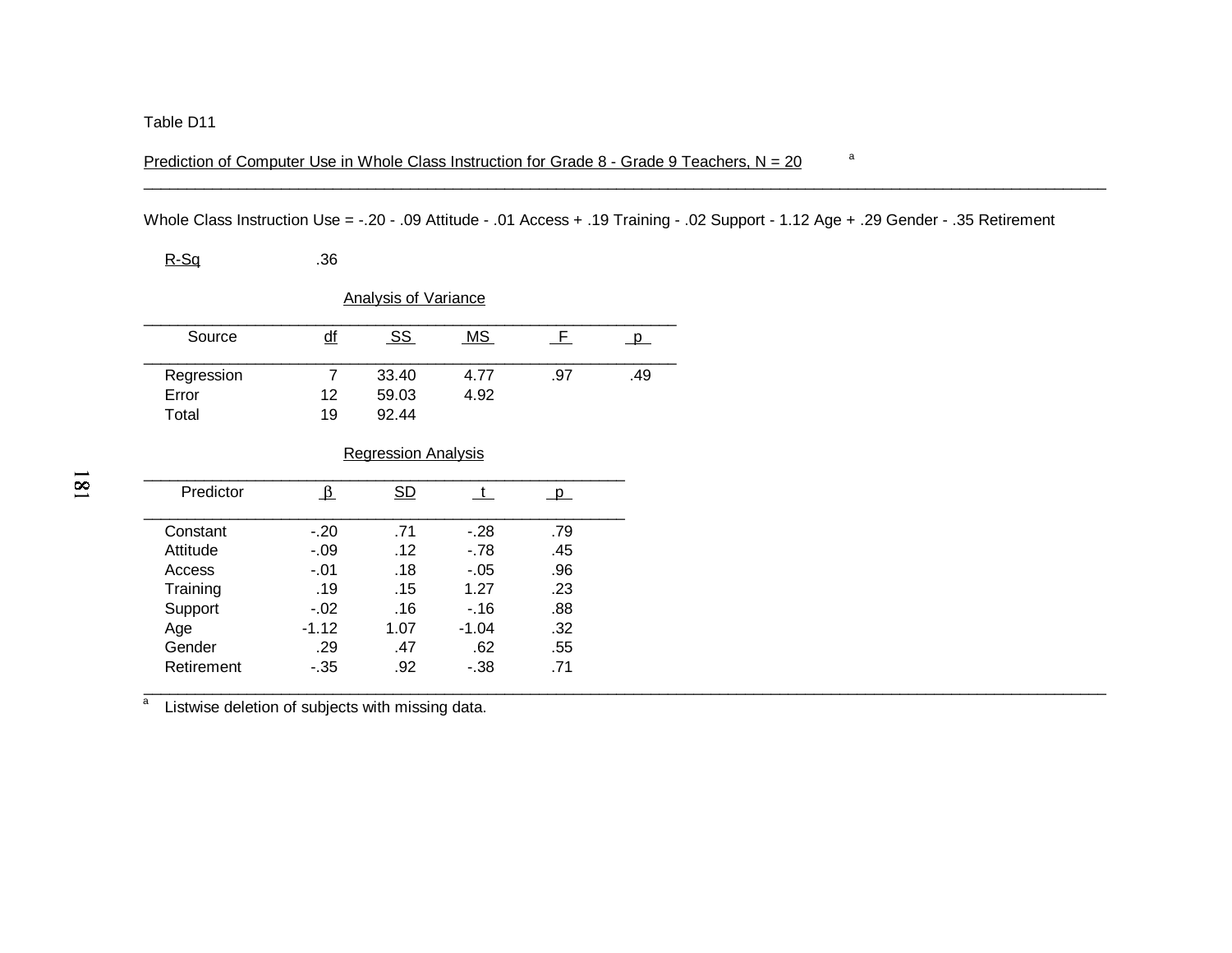Prediction of Computer Use in Student-Directed Learning for Grade 8 - Grade 9 Teachers, N = 20 **<sup>a</sup>**

Student-Directed Learning Use = -.52 - .07 Attitude - .11 Access + .03 Training - .09 Support + .00 Age - .17 Gender + .39 Retirement

\_\_\_\_\_\_\_\_\_\_\_\_\_\_\_\_\_\_\_\_\_\_\_\_\_\_\_\_\_\_\_\_\_\_\_\_\_\_\_\_\_\_\_\_\_\_\_\_\_\_\_\_\_\_\_\_\_\_\_\_\_\_\_\_\_\_\_\_\_\_\_\_\_\_\_\_\_\_\_\_\_\_\_\_\_\_\_\_\_\_\_\_\_\_\_\_\_\_\_\_\_\_\_\_\_\_\_\_\_\_\_\_\_

| $R-Sq$     | .16                    |                             |        |              |     |
|------------|------------------------|-----------------------------|--------|--------------|-----|
|            |                        | <b>Analysis of Variance</b> |        |              |     |
| Source     | $\underline{df}$       | <u>_SS_</u>                 | MS     | <u>_E</u>    | p   |
| Regression | $\overline{7}$         | 11.05                       | 1.58   | .33          | .92 |
| Error      | 12                     | 57.11                       | 4.76   |              |     |
| Total      | 19                     | 68.17                       |        |              |     |
|            |                        | <b>Regression Analysis</b>  |        |              |     |
| Predictor  | $\frac{\beta}{\alpha}$ | SD                          | t      | $\mathsf{p}$ |     |
| Constant   | $-52$                  | .70                         | $-75$  | .47          |     |
| Attitude   | $-.07$                 | .11                         | -.65   | .53          |     |
| Access     | $-.11$                 | .18                         | -.65   | .53          |     |
| Training   | .03                    | .15                         | .20    | .85          |     |
| Support    | $-.09$                 | .14                         | $-63$  | .54          |     |
| Age        | .00                    | .88                         | .00.   | 1.00         |     |
| Gender     | $-.17$                 | .50                         | $-.34$ | .74          |     |
| Retirement | .39                    | .83                         | .47    | .65          |     |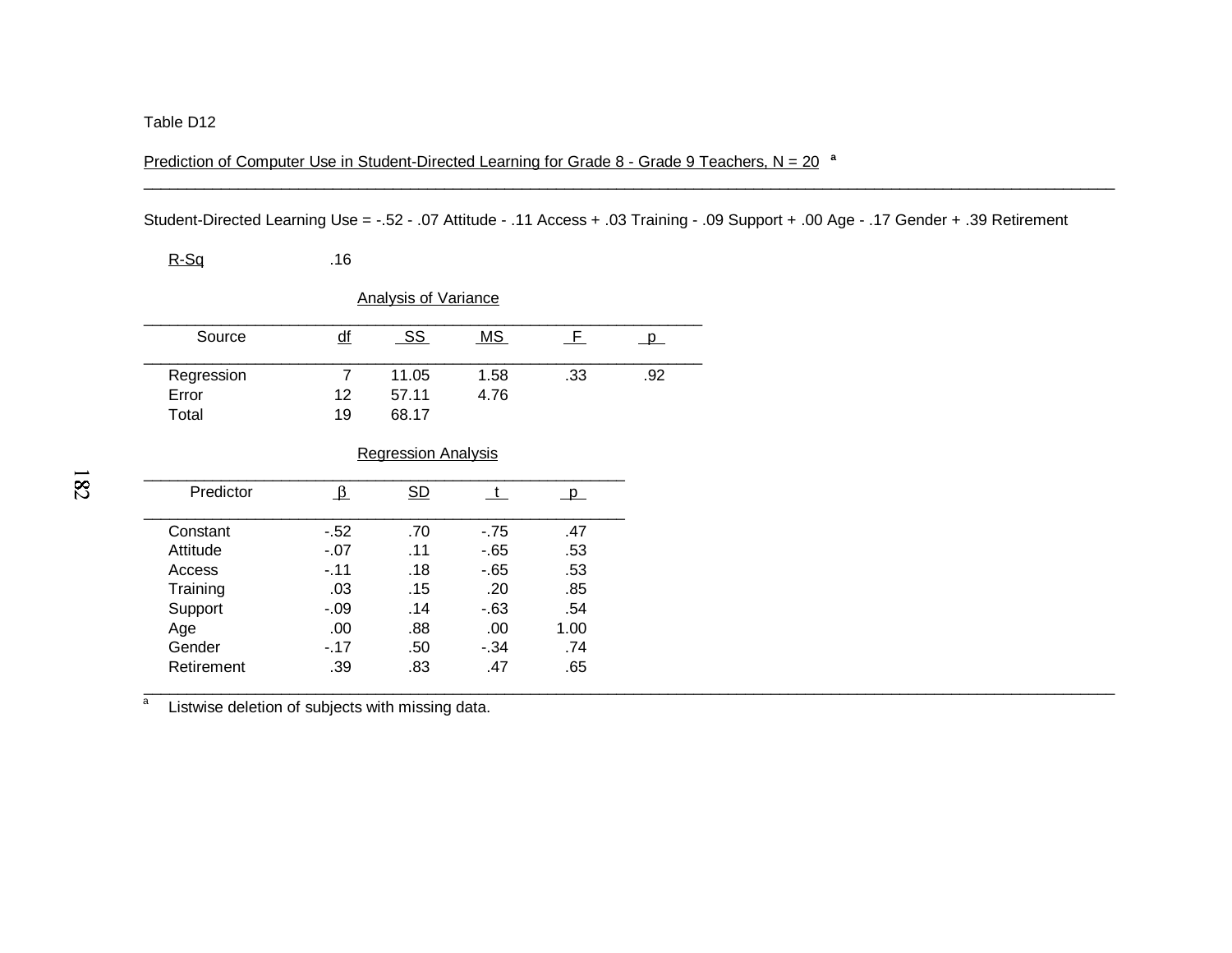Prediction of Computer Use in Drill and Practice for Grade 8 - Grade 9 Teachers,  $N = 21$ <sup>a</sup>

Drill and Practice Use = -.27 - .04 Attitude - .01 Access + .09 Training + .07 Support - .40 Age + .45 Gender - .32 Retirement

| $R-Sq$                       | .39                     |                             |              |              |              |
|------------------------------|-------------------------|-----------------------------|--------------|--------------|--------------|
|                              |                         | <b>Analysis of Variance</b> |              |              |              |
| Source                       | df                      | <u>SS</u>                   | MS           | $\mathsf{F}$ | $\mathsf{p}$ |
| Regression<br>Error<br>Total | 7<br>13<br>20           | 10.36<br>16.48<br>26.84     | 1.48<br>1.27 | 1.17         | .38          |
|                              |                         | <b>Regression Analysis</b>  |              |              |              |
| Predictor                    | $\overline{\mathbb{F}}$ | SD                          | t            | <u>_p_</u>   |              |
| Constant                     | $-.27$                  | .34                         | $-.80$       | .44          |              |
| Attitude                     | $-.04$                  | .06                         | $-66$        | .52          |              |
| Access                       | $-.01$                  | .09                         | $-.10$       | .92          |              |
| Training                     | .09                     | .07                         | 1.15         | .27          |              |
|                              |                         |                             |              |              |              |

# Support .07 .07 .95 .36<br>Age .40 .45 .88 .39 Age -.40 .45 -.88 .39 Gender .45 .24 1.87  $.08$ Retirement -.32 .43 -.75  $.47$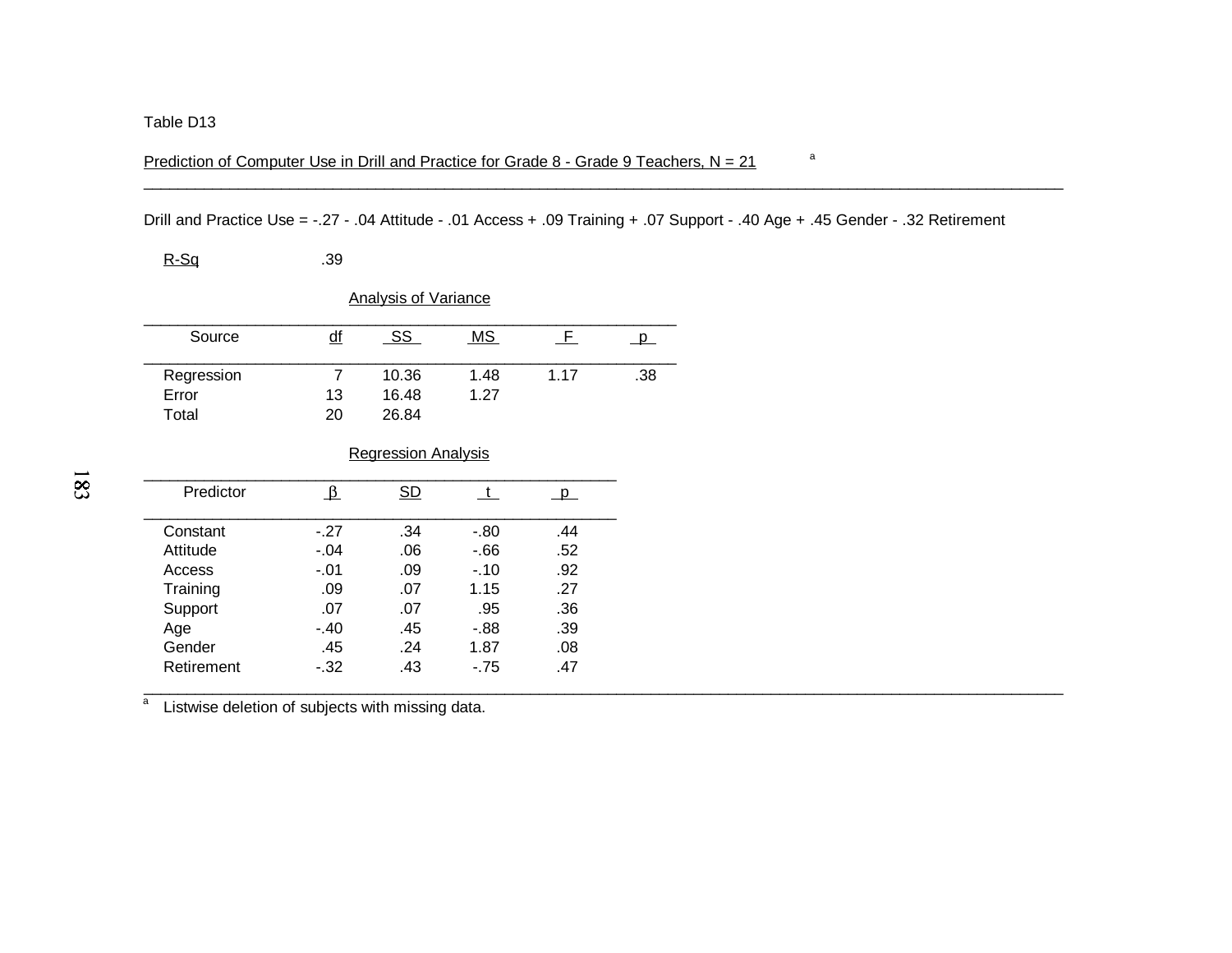### Prediction of Over-all Computer Use for Grade 8 - Grade 9 Teachers,  $N = 19$  and

Computer Use = -1.89 - .24 Attitude - .11 Access + .57 Training + .03 Support - 2.79 Age + .65 Gender - .92 Retirement

\_\_\_\_\_\_\_\_\_\_\_\_\_\_\_\_\_\_\_\_\_\_\_\_\_\_\_\_\_\_\_\_\_\_\_\_\_\_\_\_\_\_\_\_\_\_\_\_\_\_\_\_\_\_\_\_\_\_\_\_\_\_\_\_\_\_\_\_\_\_\_\_\_\_\_\_\_\_\_\_\_\_\_\_\_\_\_\_\_\_\_\_\_\_\_\_\_\_\_\_\_\_\_

 $R-Sq$  .46 Analysis of Variance Source df SS MS F p Regression 7 202.12 28.87 1.35 .32<br>Error 11 235.34 21.39 11 235.34 Total 18 437.46 Regression Analysis Predictor r <u>β SD t</u> p

| Predictor  |         | SD.  |         |     |  |
|------------|---------|------|---------|-----|--|
| Constant   | $-1.89$ | 1.56 | $-1.21$ | .25 |  |
| Attitude   | $-.24$  | .25  | $-.98$  | .35 |  |
| Access     | $-.11$  | .37  | $-0.30$ | .77 |  |
| Training   | .57     | .32  | 1.81    | .10 |  |
| Support    | .03     | .35  | .10     | .92 |  |
| Age        | $-2.79$ | 2.28 | $-1.22$ | .25 |  |
| Gender     | .65     | 1.07 | .61     | .56 |  |
| Retirement | $-.92$  | 1.94 | $-48$   | .64 |  |
|            |         |      |         |     |  |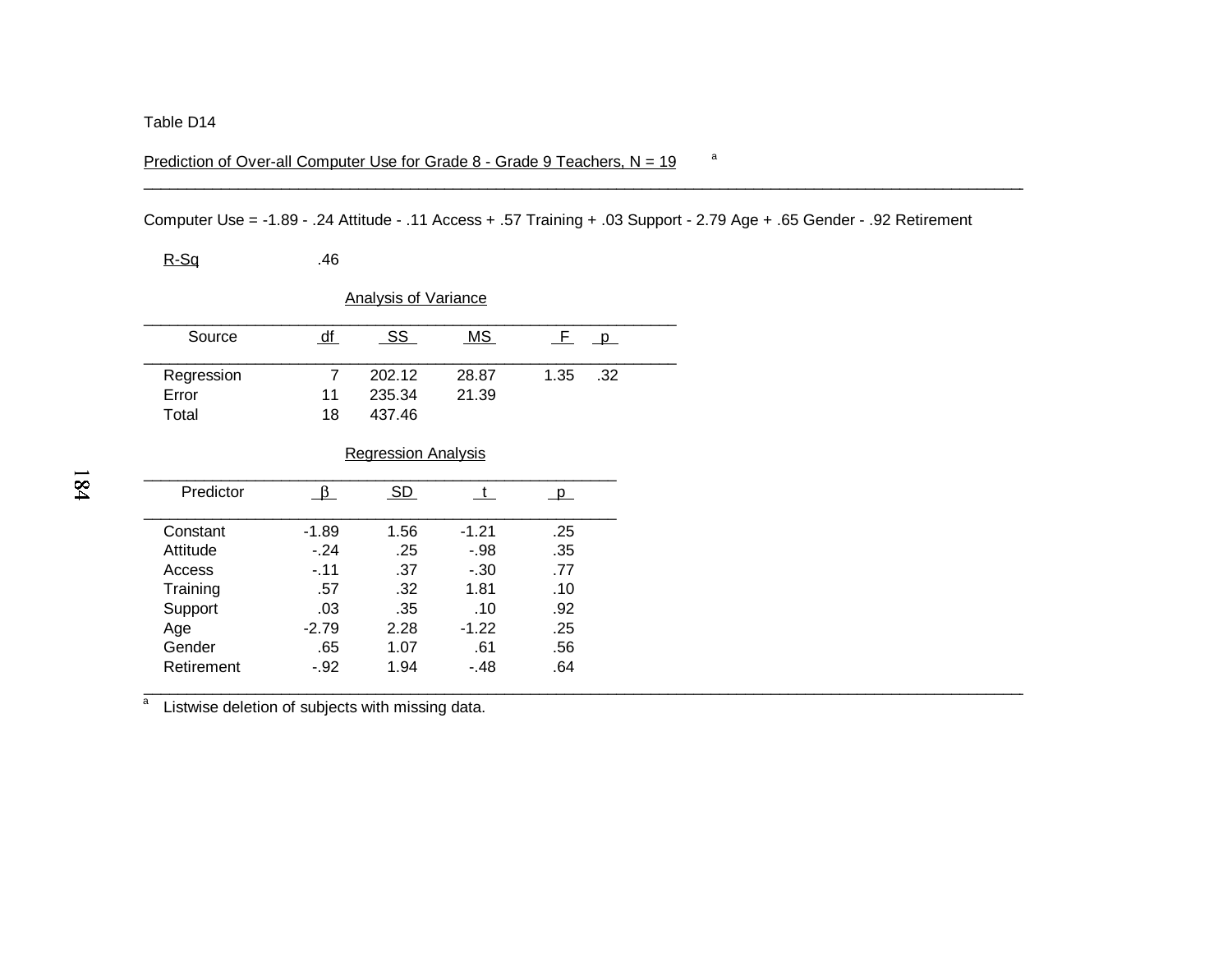Prediction of Computer Use in Whole Class Instruction for Grade 10 - Grade 12 Teachers,  $N = 36^{-a}$ 

Whole Class Instruction Use = .52 + .00 Attitude - .04 Access + .00 Training + .07 Support - .44 Age + .45 Gender - .25 Retirement

\_\_\_\_\_\_\_\_\_\_\_\_\_\_\_\_\_\_\_\_\_\_\_\_\_\_\_\_\_\_\_\_\_\_\_\_\_\_\_\_\_\_\_\_\_\_\_\_\_\_\_\_\_\_\_\_\_\_\_\_\_\_\_\_\_\_\_\_\_\_\_\_\_\_\_\_\_\_\_\_\_\_\_\_\_\_\_\_\_\_\_\_\_\_\_\_\_\_\_\_\_\_\_\_\_\_\_\_\_\_

R-Sq .15

| <b>Analysis of Variance</b> |    |       |      |     |     |  |  |
|-----------------------------|----|-------|------|-----|-----|--|--|
| Source                      | df | SS    | MS.  | H.  |     |  |  |
| Regressior                  |    | 12.48 | 1.78 | .69 | .68 |  |  |
| Error                       | 28 | 71.86 | 2.57 |     |     |  |  |
| Total                       | 35 | 84.34 |      |     |     |  |  |

### Regression Analysis

|        | SD  |        |     |
|--------|-----|--------|-----|
| .52    | .40 | 1.30   | .21 |
| .00    | .05 | $-.01$ | .99 |
| $-.04$ | .10 | $-.37$ | .72 |
| .00    | .10 | .02    | .98 |
| .07    | .07 | 1.01   | .32 |
| $-.44$ | .54 | -.81   | .43 |
| .45    | .27 | 1.66   | .11 |
| $-25$  | .51 | $-.49$ | .63 |
|        |     |        |     |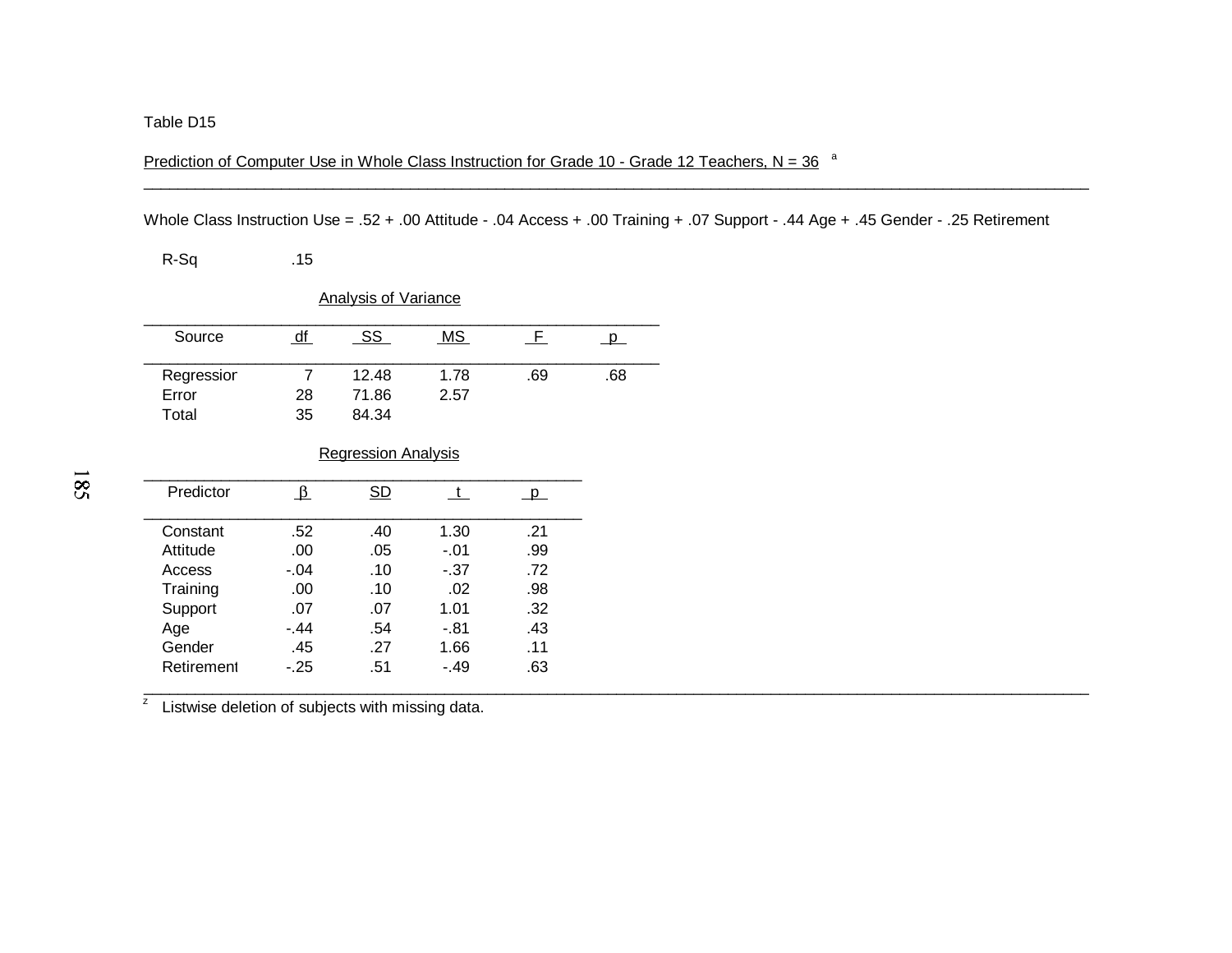Prediction of Computer Use in Drill and Practice for Grade 10 - Grade 12 Teachers,  $N = 37$  a

Drill and Practice Use = -.53 + .06 Attitude + .04 Access - .02 Training - .04 Support + .11 Age + .12 Gender - .03 Retirement

\_\_\_\_\_\_\_\_\_\_\_\_\_\_\_\_\_\_\_\_\_\_\_\_\_\_\_\_\_\_\_\_\_\_\_\_\_\_\_\_\_\_\_\_\_\_\_\_\_\_\_\_\_\_\_\_\_\_\_\_\_\_\_\_\_\_\_\_\_\_\_\_\_\_\_\_\_\_\_\_\_\_\_\_\_\_\_\_\_\_\_\_\_\_\_\_\_\_\_\_\_\_\_\_\_\_\_\_

R-Sq .14

| <b>Analysis of Variance</b> |    |       |      |      |     |  |  |
|-----------------------------|----|-------|------|------|-----|--|--|
| Source                      | df | - SS  | MS.  | . E. |     |  |  |
| Regression                  |    | 6.13  | .88  | .66  | .71 |  |  |
| Error                       | 29 | 38.71 | 1.34 |      |     |  |  |
| Total                       | 36 | 44.84 |      |      |     |  |  |

### Regression Analysis

| Predictor  |        | SD  |         |     |
|------------|--------|-----|---------|-----|
| Constant   | $-53$  | .29 | $-1.86$ | .07 |
| Attitude   | .06    | .04 | 1.54    | .14 |
| Access     | .04    | .06 | .62     | .54 |
| Training   | $-.02$ | .07 | $-31$   | .76 |
| Support    | $-.04$ | .06 | $-69$   | .49 |
| Age        | .11    | .40 | .28     | .78 |
| Gender     | .12    | .18 | .69     | .49 |
| Retirement | $-.03$ | .34 | $-.08$  | .94 |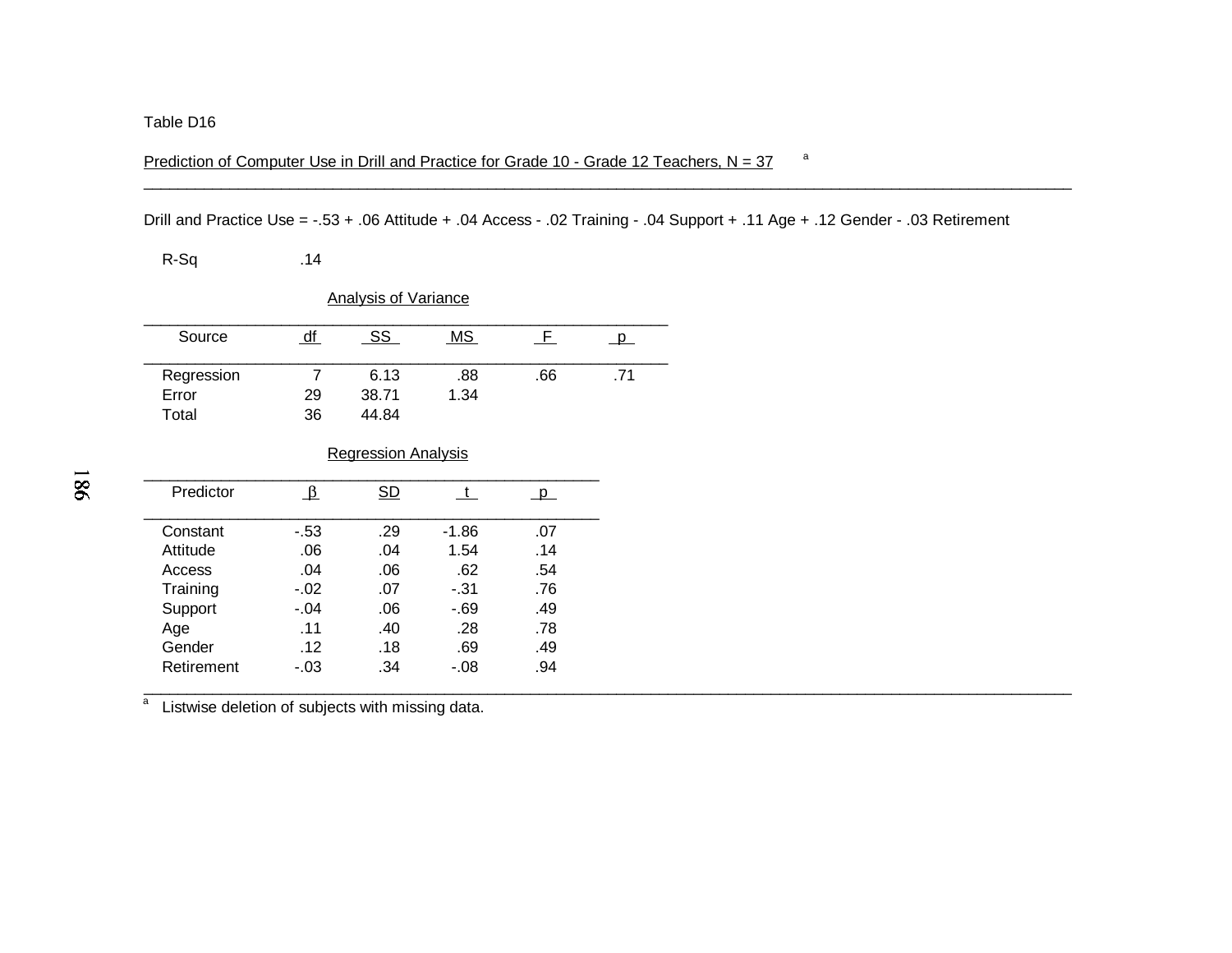## Prediction of Over-all Computer Use for Grade 10 - Grade 12 Teachers,  $N = 32$ <sup>a</sup>

Computer Use = .01 + .18 Attitude + .28 Access - .16 Training + .03 Support + .36 Age + .42 Gender + .06 Retirement

 $.97$ 

\_\_\_\_\_\_\_\_\_\_\_\_\_\_\_\_\_\_\_\_\_\_\_\_\_\_\_\_\_\_\_\_\_\_\_\_\_\_\_\_\_\_\_\_\_\_\_\_\_\_\_\_\_\_\_\_\_\_\_\_\_\_\_\_\_\_\_\_\_\_\_\_\_\_\_\_\_\_\_\_\_\_\_\_\_\_\_\_\_\_\_\_\_\_\_\_\_\_\_\_\_\_\_\_\_\_\_\_

| R-Sq       | .28                       |                             |        |          |     |
|------------|---------------------------|-----------------------------|--------|----------|-----|
|            |                           | <b>Analysis of Variance</b> |        |          |     |
| Source     | $\underline{df}$          | <u>_SS_</u>                 | MS     | E        | p   |
| Regression | 7                         | 102.70                      | 14.67  | 1.33     | .28 |
| Error      | 24                        | 265.55                      | 11.06  |          |     |
| Total      | 31                        | 368.25                      |        |          |     |
|            |                           | <b>Regression Analysis</b>  |        |          |     |
| Predictor  | $\mathbf{\mathbf{\beta}}$ | SD                          | t      | $\Box$ p |     |
| Constant   | .01                       | .85                         | .01    | .99      |     |
| Attitude   | .18                       | .12                         | 1.48   | .15      |     |
| Access     | .28                       | .24                         | 1.14   | .27      |     |
| Training   | $-16$                     | .22                         | $-.71$ | .48      |     |
| Support    | .03                       | .19                         | .16    | .87      |     |
| Age        | .36                       | 1.63                        | .22    | .83      |     |
| Gender     | .42                       | .62                         | .67    | .51      |     |

a<br>a Listwise deletion of subjects with missing data.

Retirement .06 1.43 .04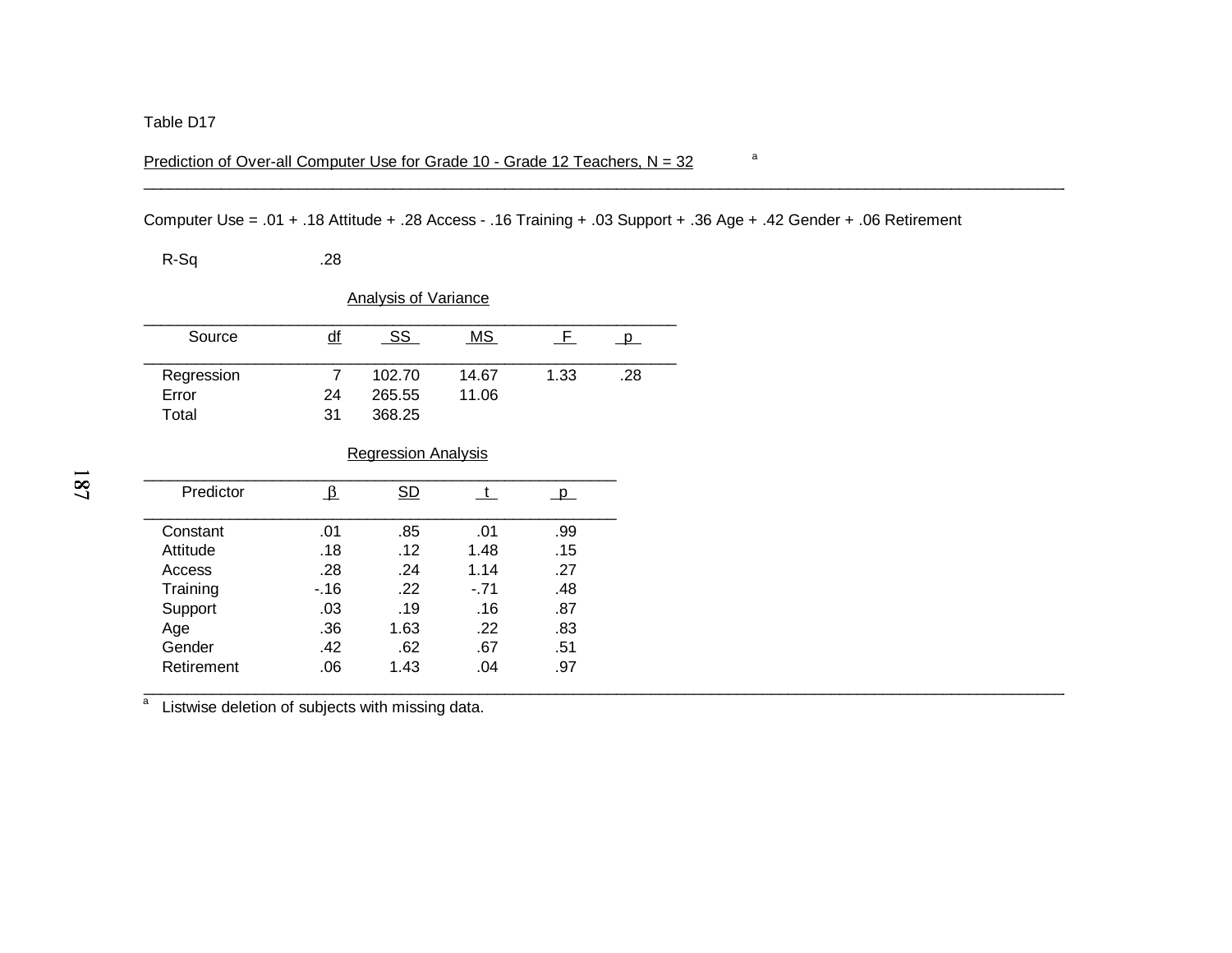Prediction of Computer Use in Whole Class Instruction for Cross Grade Level Teachers,  $N = 16^{-a}$ 

Whole Class Instruction Use = -.86 + .00 Attitude + .00 Access + .00 Training - .00 Support - .00 Age + .00 Gender - .00 Retirement

\_\_\_\_\_\_\_\_\_\_\_\_\_\_\_\_\_\_\_\_\_\_\_\_\_\_\_\_\_\_\_\_\_\_\_\_\_\_\_\_\_\_\_\_\_\_\_\_\_\_\_\_\_\_\_\_\_\_\_\_\_\_\_\_\_\_\_\_\_\_\_\_\_\_\_\_\_\_\_\_\_\_\_\_\_\_\_\_\_\_\_\_\_\_\_\_\_\_\_\_\_\_\_\_\_\_\_\_\_

## $R-Sq$   $*$

|            |    | <b>Analysis of Variance</b> |     |         |         |
|------------|----|-----------------------------|-----|---------|---------|
| Source     | df | <u>SS</u>                   | MS  |         |         |
| Regression |    | .00                         | .00 | $\star$ | $\star$ |
| Error      |    | .00                         | .00 |         |         |
| Total      | 15 | .00                         |     |         |         |

### Regression Analysis

| Predictor  |      | SD  |         |         |
|------------|------|-----|---------|---------|
| Constant   | -.86 | .00 | $\star$ | $\star$ |
| Attitude   | .00  | .00 | $\star$ | $\star$ |
| Access     | .00  | .00 | $\star$ | $\star$ |
| Training   | .00  | .00 | $\star$ | $\star$ |
| Support    | .00  | .00 | $\star$ | $\star$ |
| Age        | .00  | .00 | $\star$ | $\star$ |
| Gender     | .00  | .00 | $\star$ | $\star$ |
| Retirement | .00  | .00 | $\star$ | $\star$ |
|            |      |     |         |         |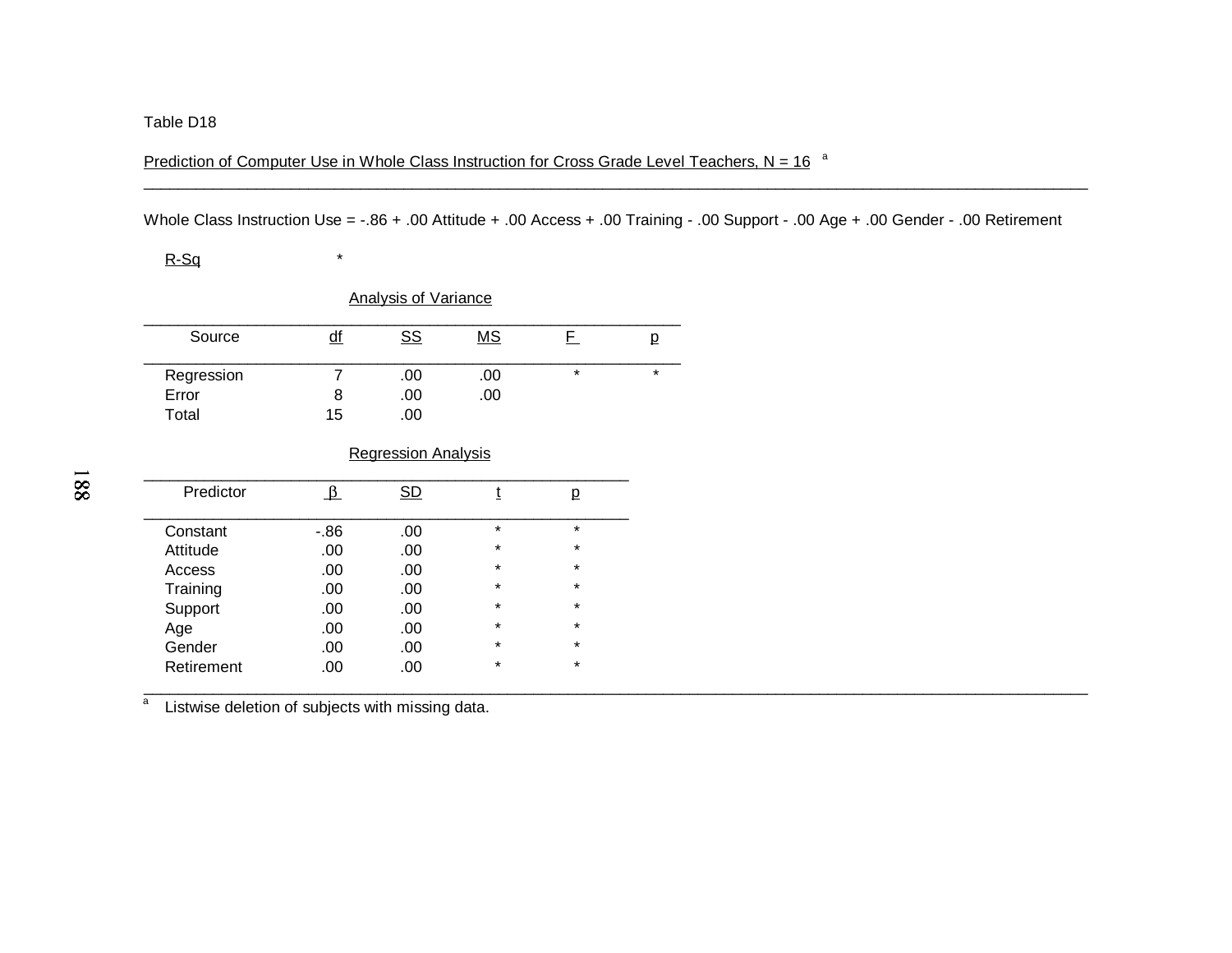Prediction of Computer Use in Student-Directed Learning for Cross Grade Level Teachers,  $N = 16^{-a}$ 

Student-Directed Learning Use = -.07 - .08 Attitude + .06 Access - .06 Training - .11 Support + .02 Age + .12 Gender - .31 Retirement

 $.78$ 

| <u>R-Sq</u> | .32       |                             |        |              |          |  |
|-------------|-----------|-----------------------------|--------|--------------|----------|--|
|             |           | <b>Analysis of Variance</b> |        |              |          |  |
| Source      | df        | <u>_SS_</u>                 | MS     | $\mathsf{F}$ | $\Box$ p |  |
| Regression  | 7         | 9.28                        | 1.33   | .55          | .78      |  |
| Error       | 8         | 19.42                       | 2.43   |              |          |  |
| Total       | 15        | 28.71                       |        |              |          |  |
|             |           | <b>Regression Analysis</b>  |        |              |          |  |
| Predictor   | <u>_β</u> | SD                          | t      | <sub>p</sub> |          |  |
| Constant    | $-.07$    | .73                         | $-.09$ | .93          |          |  |
| Attitude    | -.08      | .18                         | $-.46$ | .66          |          |  |
| Access      | .06       | .14                         | .47    | .65          |          |  |
| Training    | -.06      | .22                         | $-26$  | .80          |          |  |

Training -.06 .22 -.26 .80 Support -.11 .15 -.74 .48<br>Age .02 .75 .03 .98 Age .02 .75 .03 .98 Gender .12 .41 .29

Retirement -.31 .83 -.37 .72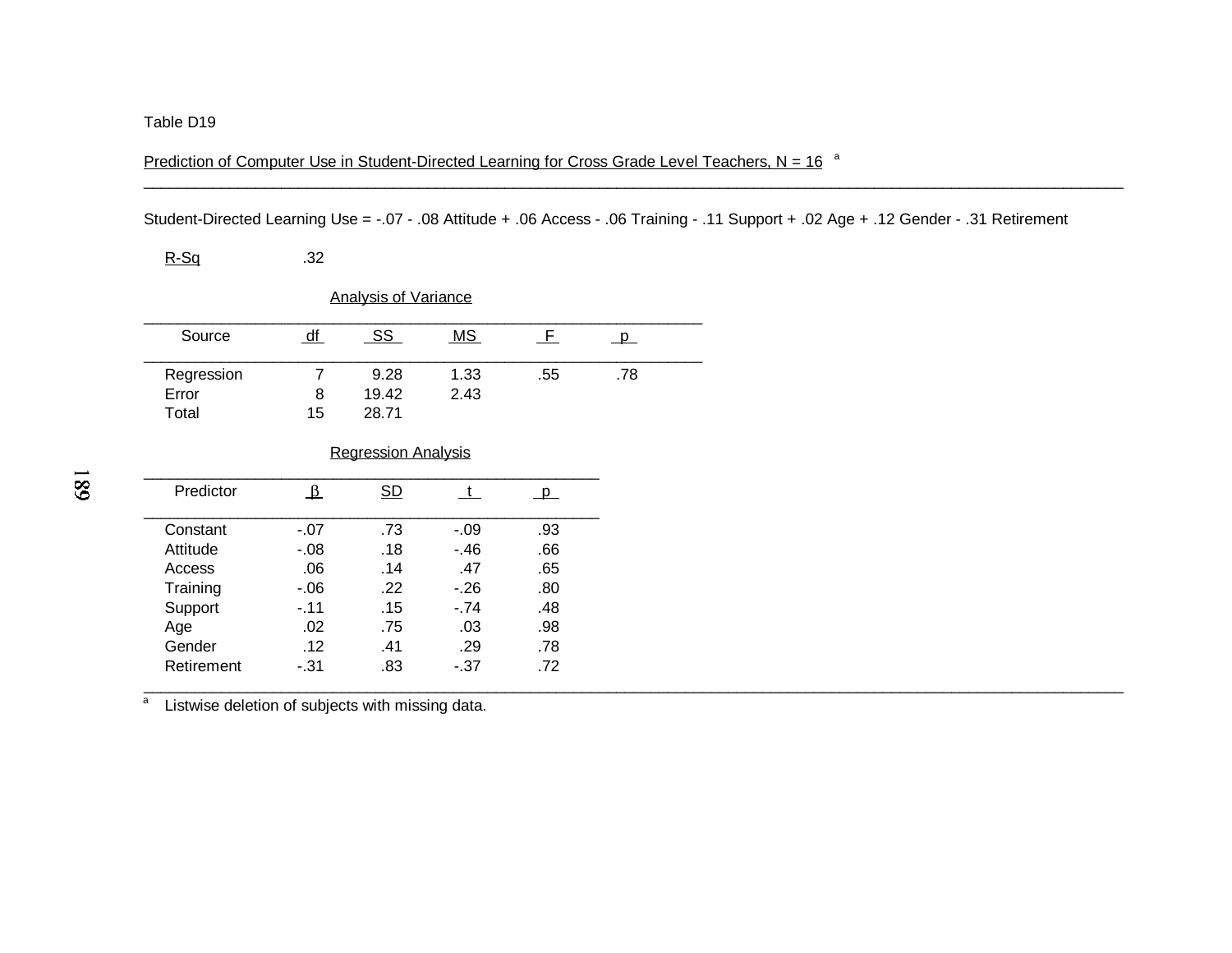## Prediction of Computer Use in Drill and Practice for Cross Grade Level Teachers,  $N = 17$ <sup>a</sup>

Drill and Practice Use = -.81 + .14 Attitude + .11 Access - .06 Training + .12 Support + .92 Age + .48 Gender + .84 Retirement

\_\_\_\_\_\_\_\_\_\_\_\_\_\_\_\_\_\_\_\_\_\_\_\_\_\_\_\_\_\_\_\_\_\_\_\_\_\_\_\_\_\_\_\_\_\_\_\_\_\_\_\_\_\_\_\_\_\_\_\_\_\_\_\_\_\_\_\_\_\_\_\_\_\_\_\_\_\_\_\_\_\_\_\_\_\_\_\_\_\_\_\_\_\_\_\_\_\_\_\_\_\_\_\_\_

 $R-Sq$  .82

| <b>Analysis of Variance</b> |                            |                            |             |          |          |  |
|-----------------------------|----------------------------|----------------------------|-------------|----------|----------|--|
| Source                      | df                         | SS                         | MS          | $\_F$    | <b>p</b> |  |
| Regression<br>Error         | 7<br>9                     | 29.19<br>6.64              | 4.17<br>.74 | 5.65     | .01      |  |
| Total                       | 16                         | 35.83                      |             |          |          |  |
|                             |                            | <b>Regression Analysis</b> |             |          |          |  |
| Predictor                   | $\mathbf{\mathbf{\Delta}}$ | SD                         | t.          | $\Box$ p |          |  |
| Constant                    | $-0.81$                    | .37                        | $-2.20$     | .06      |          |  |
| Attitude                    | .14                        | .08                        | 1.84        | .10      |          |  |
| Access                      | .11                        | .06                        | 1.84        | .10      |          |  |
| Training                    | $-0.06$                    | .12                        | $-.54$      | .60      |          |  |
| Support                     | .12                        | .08                        | 1.46        | .18      |          |  |
| Age                         | .92                        | .42                        | 2.21        | .06      |          |  |
| Gender                      | .48                        | .23                        | 2.11        | .06      |          |  |
| Retirement                  | .84                        | .45                        | 1.86        | .10      |          |  |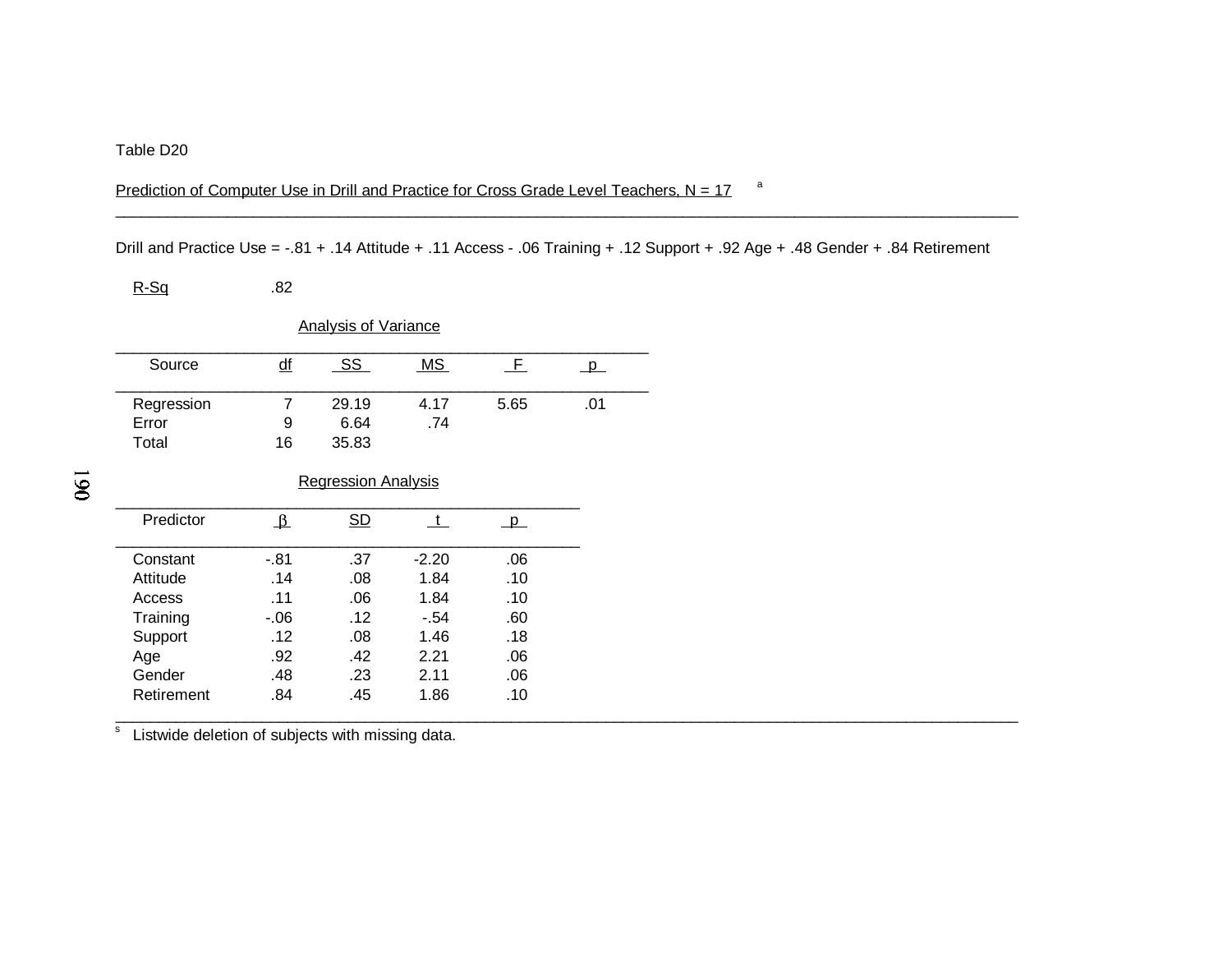## Prediction of Over-all Computer Use for Cross Grade Level Teachers,  $N = 15$ <sup>a</sup>

## Computer Use = -2.52 + .11 Attitude + .18 Access - .14 Training + .02 Support + 1.28 Age + .82 Gender + .81 Retirement

\_\_\_\_\_\_\_\_\_\_\_\_\_\_\_\_\_\_\_\_\_\_\_\_\_\_\_\_\_\_\_\_\_\_\_\_\_\_\_\_\_\_\_\_\_\_\_\_\_\_\_\_\_\_\_\_\_\_\_\_\_\_\_\_\_\_\_\_\_\_\_\_\_\_\_\_\_\_\_\_\_\_\_\_\_\_\_\_\_\_\_\_\_\_\_\_\_\_\_\_\_\_\_\_\_

R-Sq .51

| <b>Analysis of Variance</b> |                  |       |      |      |     |  |
|-----------------------------|------------------|-------|------|------|-----|--|
| Source                      | $\underline{df}$ | -SS   | MS.  | H.   |     |  |
| Regression                  |                  | 40.24 | 5.75 | 1.02 | .49 |  |
| Error                       |                  | 39.51 | 5.64 |      |     |  |
| Total                       | 14               | 79.75 |      |      |     |  |

### Regression Analysis

| Predictor  |         | SD    |         |     |  |
|------------|---------|-------|---------|-----|--|
| Constant   | $-2.52$ | 1.12  | $-2.25$ | .06 |  |
| Attitude   | .11     | .30   | .37     | .73 |  |
| Access     | .18     | -21   | .88     | .41 |  |
| Training   | $-.14$  | .40   | - 36    | .73 |  |
| Support    | .02     | .24   | .09     | .93 |  |
| Age        | 1.28    | 1.19  | 1.08    | .32 |  |
| Gender     | .82     | .64   | 1.28    | .24 |  |
| Retirement | .81     | 1.284 | .63     | .55 |  |
|            |         |       |         |     |  |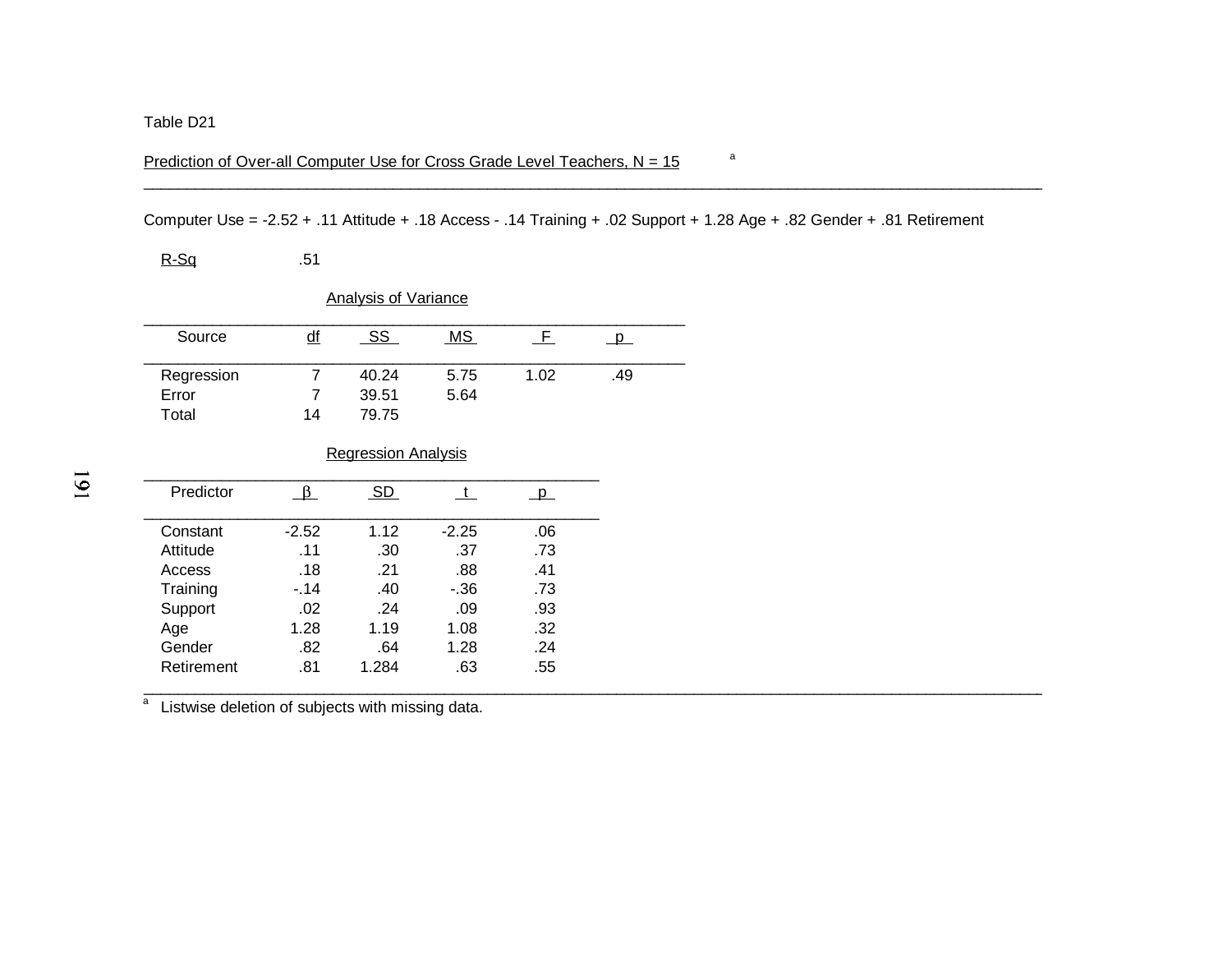### Prediction of Computer Use in Whole Class Instruction for All Classroom Teachers,  $N = 145$ <sup>a</sup>

Whole Class Instruction Use = -.07 + .01 Attitude + .02 Access + .07 Training - .01 Support - .35 Age + .24 Gender - .25 Retirement

 $.09$ 

 $R-Sq$  .06

| <b>Analysis of Variance</b>  |                       |                            |              |              |              |  |
|------------------------------|-----------------------|----------------------------|--------------|--------------|--------------|--|
| Source                       | df                    | <u>_SS_</u>                | MS           | F.           | $\mathsf{p}$ |  |
| Regression<br>Error<br>Total | 7<br>137<br>144       | 23.23<br>343.62<br>366.84  | 3.32<br>2.51 | 1.32         | .24          |  |
|                              |                       | <b>Regression Analysis</b> |              |              |              |  |
| Predictor                    | $\mathbf{\mathbb{F}}$ | SD                         | t            | $\mathsf{p}$ |              |  |
| Constant                     | $-.07$                | .13                        | -.50         | .61          |              |  |
| Attitude                     | .01                   | .03                        | .21          | .83          |              |  |
| Access                       | .02                   | .04                        | .49          | .63          |              |  |
| Training                     | .07                   | .05                        | 1.53         | .13          |              |  |
| Support                      | $-.01$                | .03                        | $-15$        | .88          |              |  |
| Age                          | $-35$                 | .21                        | $-1.72$      | .09          |              |  |

Age -.35 .21 -1.72 .09

Retirement -.25 .21 -1.22 .23

a<br>a Listwise deletion of subjects with missing data. a

Gender .24 .14 1.73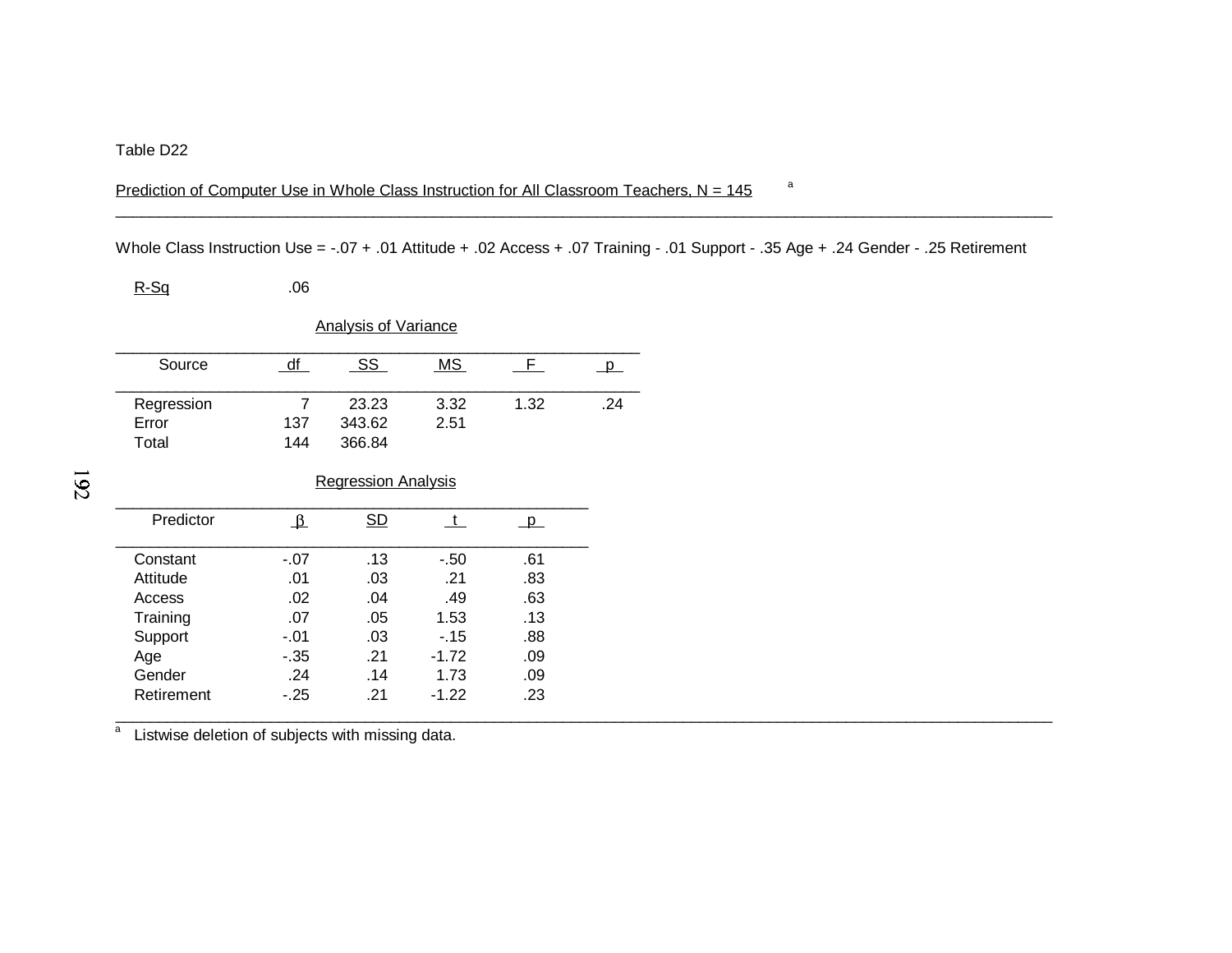## Prediction of Computer Use in Student-Directed Learning for All Classroom Teachers,  $N = 146$ <sup>a</sup>

Student-Directed Learning Use = -.15 + .01 Attitude + .04 Access - .08 Training - .02 Support + .20 Age - .01 Gender + .05 Retirement

 $.92$ 

 $R-Sq$  .04

|            |                            | <b>Analysis of Variance</b> |           |              |     |
|------------|----------------------------|-----------------------------|-----------|--------------|-----|
| Source     | df                         | SS                          | <b>MS</b> | F.           | D   |
| Regression | 7                          | 11.43                       | 1.63      | .80          | .59 |
| Error      | 138                        | 283.25                      | 2.05      |              |     |
| Total      | 145                        | 294.68                      |           |              |     |
|            |                            | <b>Regression Analysis</b>  |           |              |     |
| Predictor  | $\mathbf{\mathbf{\Delta}}$ | SD                          | t.        | $\mathsf{p}$ |     |
| Constant   | $-.15$                     | .12                         | $-1.26$   | .21          |     |
| Attitude   | .01                        | .02                         | .50       | .62          |     |
| Access     | .04                        | .03                         | 1.29      | .20          |     |
| Training   | -.08                       | .04                         | -1.80     | .07          |     |
| Support    | $-.02$                     | .03                         | $-63$     | .53          |     |

Support -.02 .03 -.63 .53<br>Age .20 .19 1.08 .28 Age .20 .19 1.08 .28

Retirement .05 .18 .27 .79

a<br>a Listwise deletion of subjects with missing data. a

Gender -.01 .12 -.10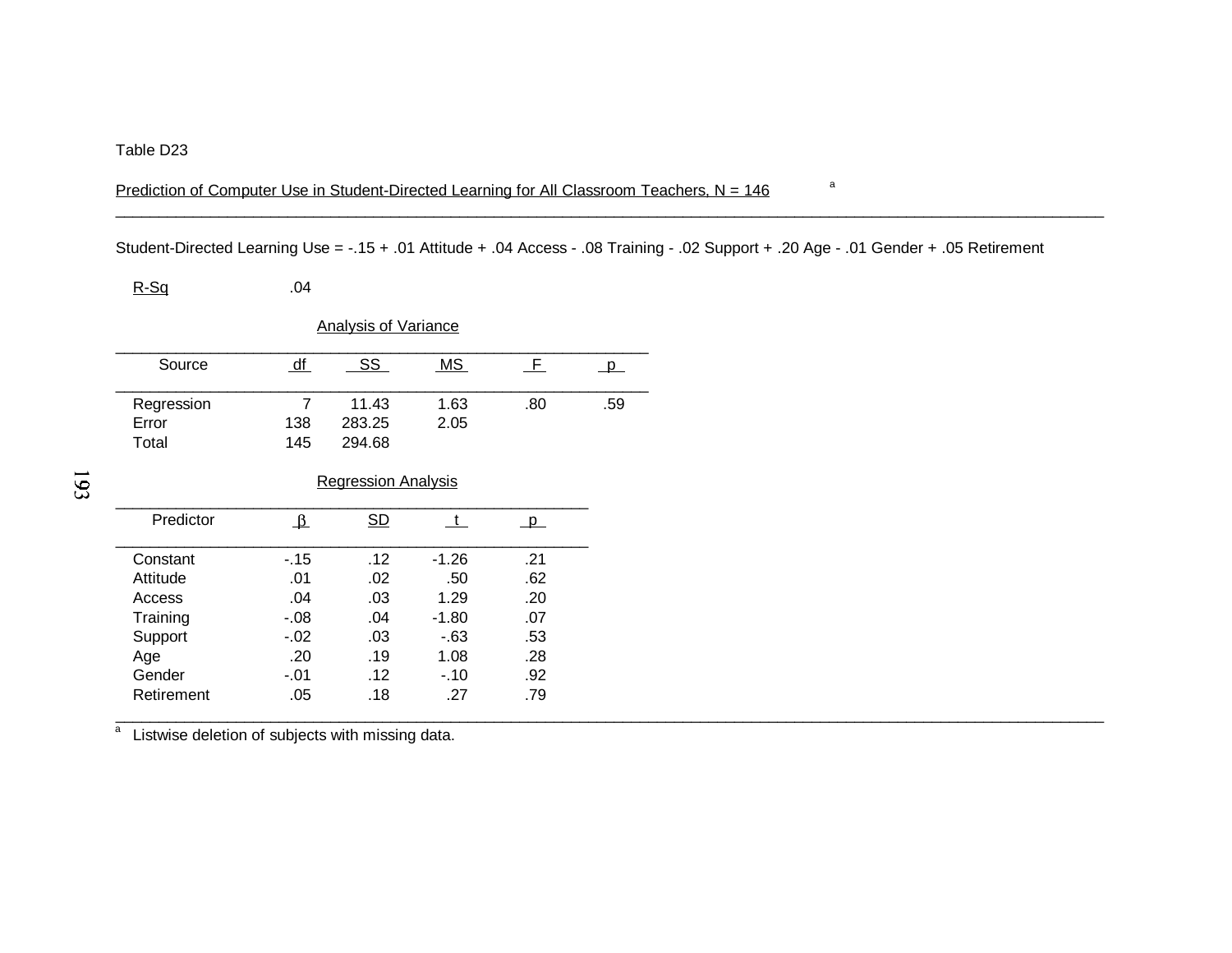# APPENDIX E

Focus Group Agendas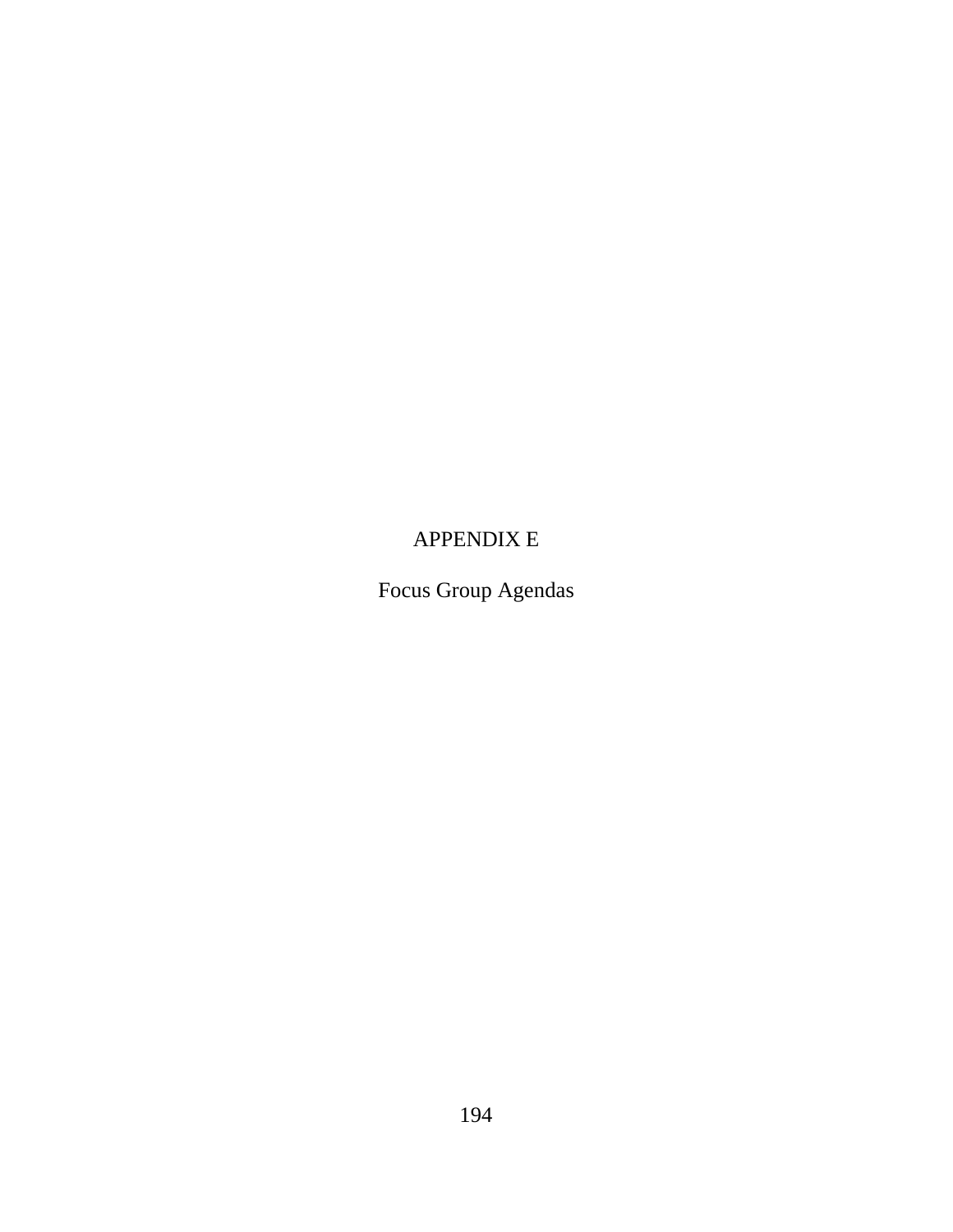# **Preschool - Grade 2 Focus Group 4:00 - 4:45**

### I. Report of Results (20 Minutes)

A. Relative Use: Preschool - Grade 2 Grade 3 - Grade 5

Grade 6 - Grade 7 Grade 8 - Grade 9 Grade 10 - Grade 12 Cross Grade Level

|    |                                    | <b>Rank Among All Groups</b>                                                                                                                                                                                                                                                                                                                                                                                                                                                        |
|----|------------------------------------|-------------------------------------------------------------------------------------------------------------------------------------------------------------------------------------------------------------------------------------------------------------------------------------------------------------------------------------------------------------------------------------------------------------------------------------------------------------------------------------|
|    | Whole Class Instruction            |                                                                                                                                                                                                                                                                                                                                                                                                                                                                                     |
|    | <b>Student-Directed Learning</b>   | 5                                                                                                                                                                                                                                                                                                                                                                                                                                                                                   |
|    | Drill and Practice                 |                                                                                                                                                                                                                                                                                                                                                                                                                                                                                     |
|    | <b>Computer Skills Instruction</b> | $\mathcal{D}_{\mathcal{L}}$                                                                                                                                                                                                                                                                                                                                                                                                                                                         |
|    | Over-all Computer Use              | $\mathcal{D}_{\mathcal{A}}^{\mathcal{A}}(\mathcal{A}) = \mathcal{D}_{\mathcal{A}}^{\mathcal{A}}(\mathcal{A}) = \mathcal{D}_{\mathcal{A}}^{\mathcal{A}}(\mathcal{A}) = \mathcal{D}_{\mathcal{A}}^{\mathcal{A}}(\mathcal{A}) = \mathcal{D}_{\mathcal{A}}^{\mathcal{A}}(\mathcal{A}) = \mathcal{D}_{\mathcal{A}}^{\mathcal{A}}(\mathcal{A}) = \mathcal{D}_{\mathcal{A}}^{\mathcal{A}}(\mathcal{A}) = \mathcal{D}_{\mathcal{A}}^{\mathcal{A}}(\mathcal{A}) = \mathcal{D}_{\mathcal{A}}$ |
| B. | <b>Relative Factor Score</b>       |                                                                                                                                                                                                                                                                                                                                                                                                                                                                                     |
|    | Attitude                           |                                                                                                                                                                                                                                                                                                                                                                                                                                                                                     |
|    | Access                             | $\mathcal{D}$                                                                                                                                                                                                                                                                                                                                                                                                                                                                       |
|    | Training                           | 2                                                                                                                                                                                                                                                                                                                                                                                                                                                                                   |
|    | Support                            | 3                                                                                                                                                                                                                                                                                                                                                                                                                                                                                   |

- C. Computer Training Received By Preschool Grade 2 (See Table E1)
- D. Matrix of Suggested Training Opportunities By Preschool Grade 2 (See Table  $E2$
- E. Matrix of Barriers to Computer Use by Preschool Grade 2 (See Table E3)
- F. Regression Analysis of Preschool Grade 2 Responses The only result of any significance with regard to this group is that **support has a high predictability of teaching computer skills use and age has a high negative predictability of teaching computer skills use**. I found **no** significant predictability of any other factors on student-directed learning, drill and practice, computer skills instruction, or over-all computer use.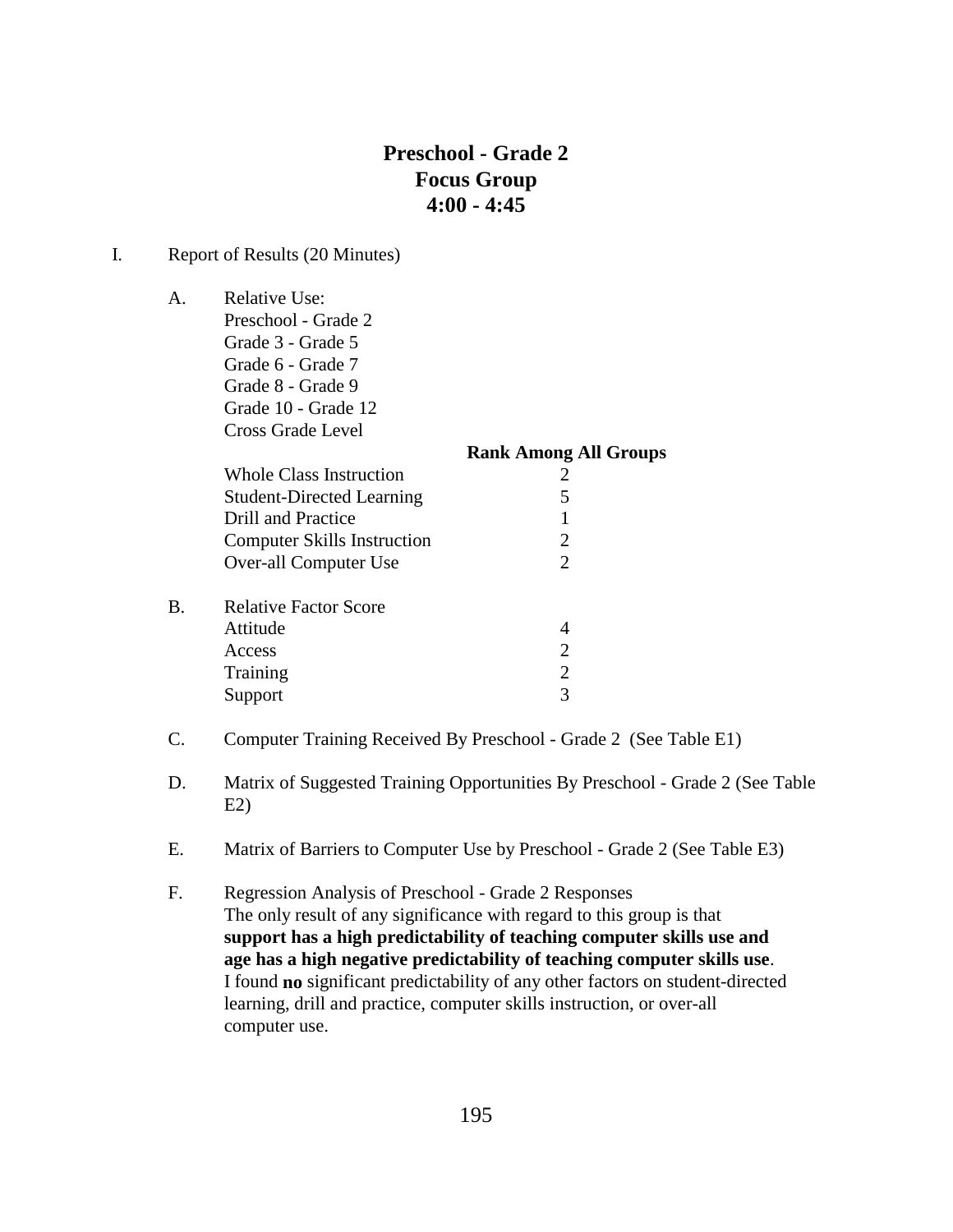- II. Strategies to increase computer use by teachers in classroom instruction. (10 Minutes) The participants of this focus group will be kept confidential.
	- A. Each participant will spend 5 to 10 minutes considering the reported results and writing a list of 5 or more strategies to improve computer use in the classroom.
	- B. When the strategies are listed the participant is to sit quietly until the group is finished.
- III. Roundtable Listing (5 10 Minutes)
	- A. Each participant will give one strategy on their list. The facilitator will write the strategy on the easel.
	- B. The next person will give a strategy on their list, the strategy must by different from any on the easel. If there are no new strategies on their list they will pass to the next participant.
	- C. This Roundtable will continue until all strategies have been listed on the easel.
- IV. Roundtable Discussion (5 10 Minutes)
	- A. Participants will be asked if any strategy needs to be clarified by the originator.
	- B. All participants will be free to expand on any strategy.
	- C. The group will be asked to see if there is any overlap in the suggestions.
- V. Prioritizing Strategies (5 10 Minutes)
	- A. Once the list has been collapsed as much as possible, participants will be asked to pick their top three choices and prioritize them in 1,2,3 order.
	- B. Each persons first, second, and third choice will be noted on the easel.
	- C. The strategy with the greatest number of first place votes will be first, the strategy with the greatest number of second place votes will be second, etc.
	- D. Ties will be noted.
- VI. The results of this focus group will be written in the results of my study and passed on to the School Board, Technology Task Force, and presented to the principals of Carroll County Public Schools.
- VII. Thank you for your time and participation.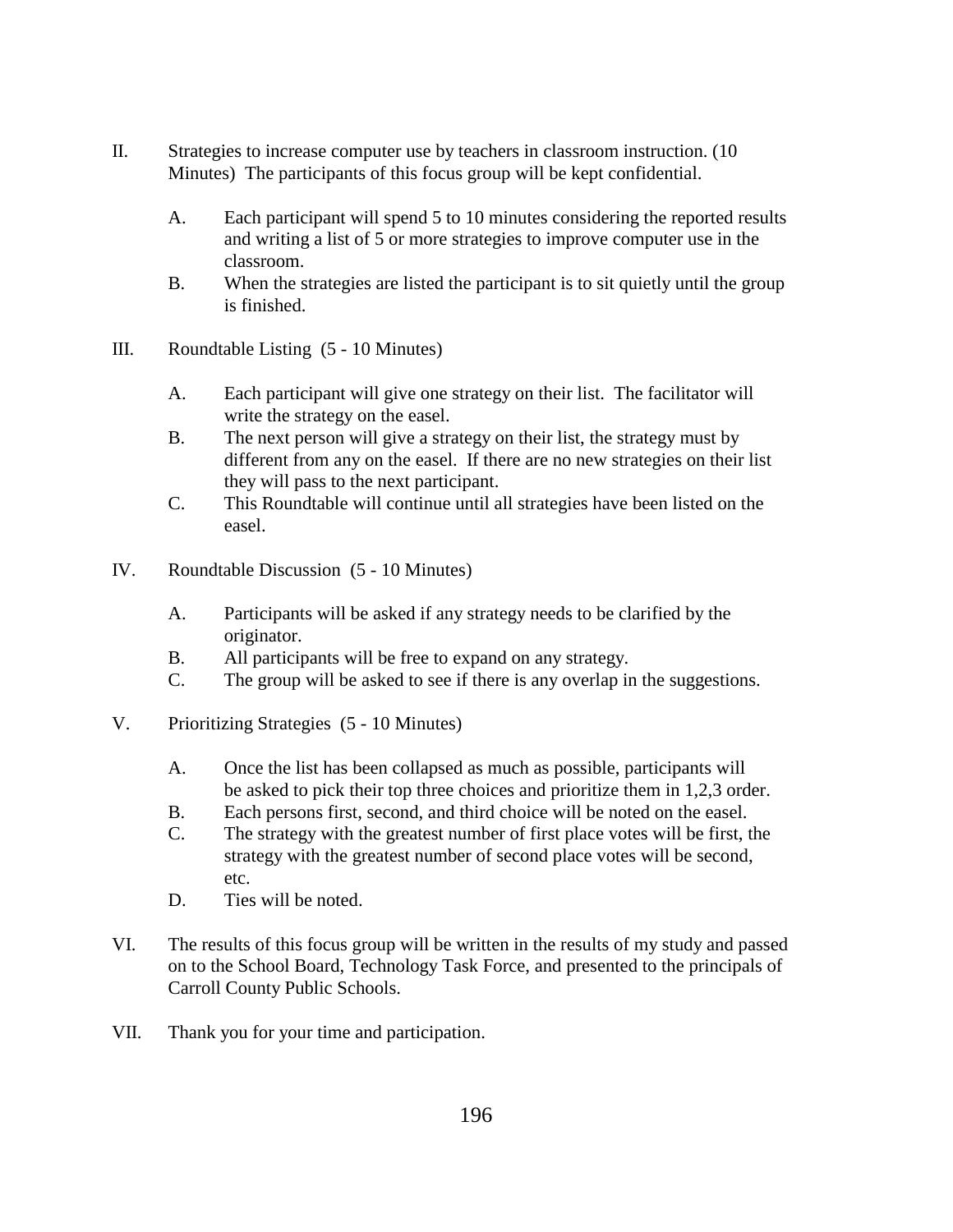## Table E1

# Computer Training Received by Teachers Grouped by Grade Level (P-2)

| <b>Type of Training</b>              | <b>Preschool -</b><br><b>Grade 2</b><br>$N = 47$ | <b>Total Teacher</b><br><b>Population</b><br>$N = 231$ |
|--------------------------------------|--------------------------------------------------|--------------------------------------------------------|
| <b>No Training</b>                   |                                                  |                                                        |
| <b>Computer Operation and Basics</b> | 43                                               | 196                                                    |
| <b>Word Processing</b>               | 22                                               | 129                                                    |
| <b>Presentation Software</b>         | 6                                                | 59                                                     |
| <b>Spreadsheeting</b>                | 9                                                | 65                                                     |
| <b>Database Management</b>           | 6                                                | 42                                                     |
| <b>Other</b>                         | 14                                               | 53                                                     |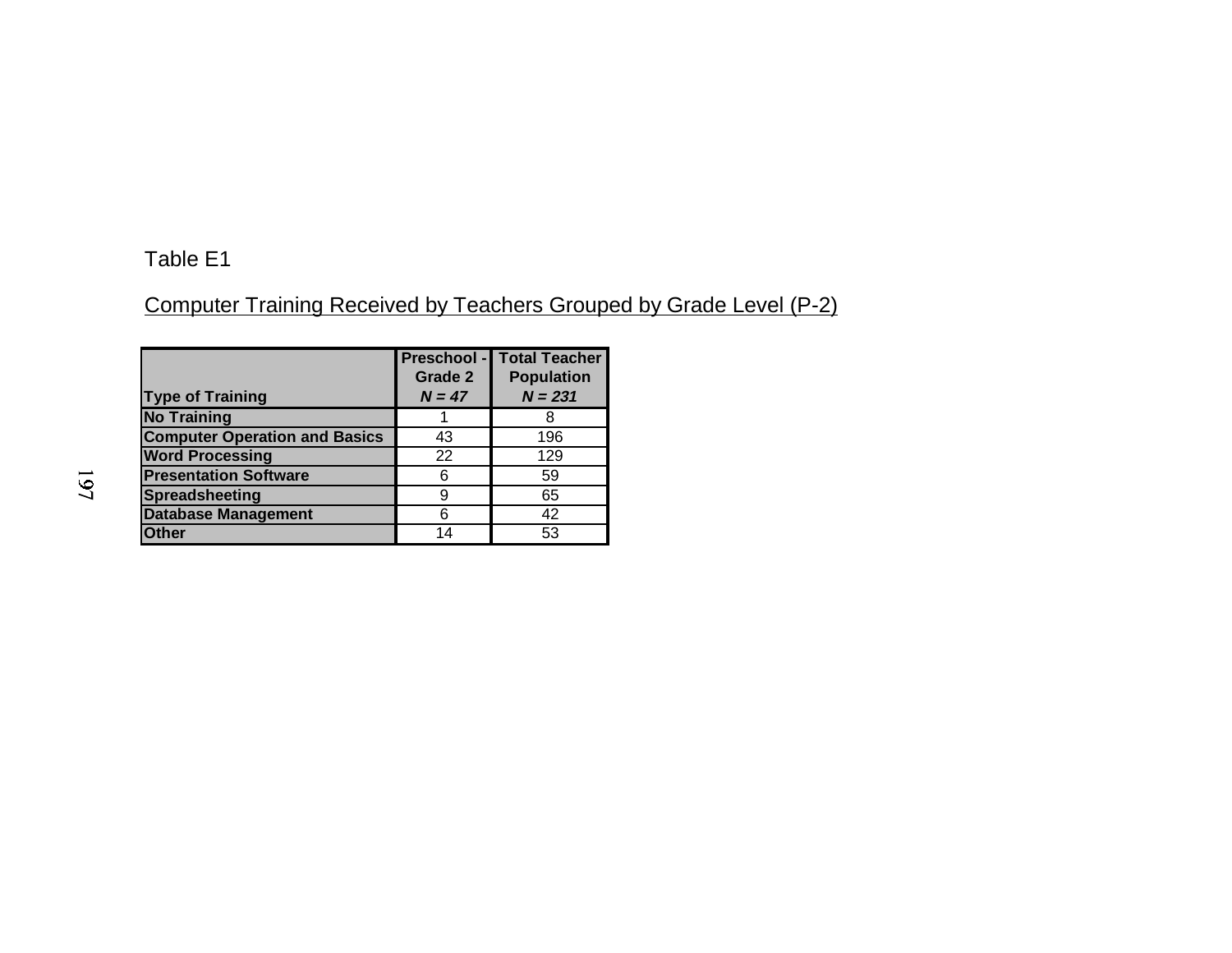### Matrix of Suggested Training Opportunities by Teacher Groups (P-2)

|                                         |                                            | <b>Total</b>            | Pre-Gr 2                   |
|-----------------------------------------|--------------------------------------------|-------------------------|----------------------------|
|                                         |                                            |                         | <b>Responses Responses</b> |
| <b>Major Themes</b>                     | <b>Subthemes</b>                           | $N = 108$               | $N = 24$                   |
| Internet                                |                                            | 40                      | 6                          |
|                                         | Internet Use                               | 34                      | 4                          |
|                                         | <b>Internet Classroom Application</b>      | 4                       | $\overline{2}$             |
|                                         | <b>Web Page Production</b>                 | $\mathbf{1}$            |                            |
|                                         | e-mail Usage                               | 1                       |                            |
| SOL's                                   |                                            | 11                      | 5                          |
|                                         | Integration of SOL's Across the Curriculum | 9                       | 3                          |
|                                         | Teaching SOL's with a Limited Number       |                         |                            |
|                                         | of Computers                               | $\overline{2}$          | 2                          |
| <b>Classroom Instruction</b>            |                                            | 11                      | 4                          |
|                                         | <b>Instructional Needs</b>                 | 5                       |                            |
|                                         | Young Students                             | $\overline{4}$          | 3                          |
|                                         | Reading                                    | 1                       |                            |
|                                         | <b>Whole Class Instruction</b>             | 1                       | 1                          |
| <b>Basic Skills</b>                     |                                            | $\overline{8}$          | $\overline{2}$             |
| <b>Windows</b>                          |                                            | $\overline{\mathbf{8}}$ | 1                          |
|                                         | Windows                                    | 2                       |                            |
|                                         | Windows 95                                 | 6                       | 1                          |
| <b>Software Discovery</b>               |                                            | 7                       | $\overline{2}$             |
|                                         | Software Experimentation                   | 4                       | 1                          |
|                                         | List of Good Application Software          | 3                       | 1                          |
| <b>Classroom Management</b>             |                                            | $\overline{8}$          | $\overline{2}$             |
|                                         | Management                                 | 4                       | 1                          |
|                                         | Integration                                | 1                       | 1                          |
|                                         | Lessons                                    | $\overline{2}$          |                            |
|                                         | EPIS                                       | 1                       |                            |
| <b>Presentation Software</b>            |                                            | 4                       | 1                          |
| Word                                    |                                            | 3                       | 1                          |
| Math                                    |                                            | 3                       |                            |
| Excel                                   |                                            | $\overline{2}$          |                            |
| <b>Access</b>                           |                                            | 2                       |                            |
| Set-up & Fixing Computers               |                                            | $\overline{2}$          | 1                          |
| <b>Computer Aided Music Instruction</b> |                                            | 1                       |                            |
| <b>AutoCad Lt</b>                       |                                            | 1                       |                            |
| Science                                 |                                            | 1                       |                            |
| <b>Social Studies</b>                   |                                            | 1                       |                            |
| <b>Time</b>                             |                                            | 1                       |                            |
| Photos                                  |                                            | 1                       |                            |
| <b>Mitchell On-Demand</b>               |                                            | 1                       |                            |
| <b>Network</b>                          |                                            | 1                       |                            |
| When, Where, or How Training            |                                            |                         |                            |
| Should be Conducted                     |                                            | 10                      | 2                          |
|                                         | When                                       | 4                       | 1                          |
|                                         | Where                                      | 3                       |                            |
|                                         | How                                        | 3                       | 1                          |
| No Specific Suggestion                  |                                            | 13                      | 2                          |
|                                         | Any Help                                   | 4                       |                            |
|                                         | None                                       | $\overline{2}$          |                            |
|                                         | <b>Continue Current Classes</b>            | 3                       |                            |
|                                         | Fun Uses of the Computer                   | 1                       | 1                          |
|                                         | Other                                      | 3                       | $\mathbf{1}$               |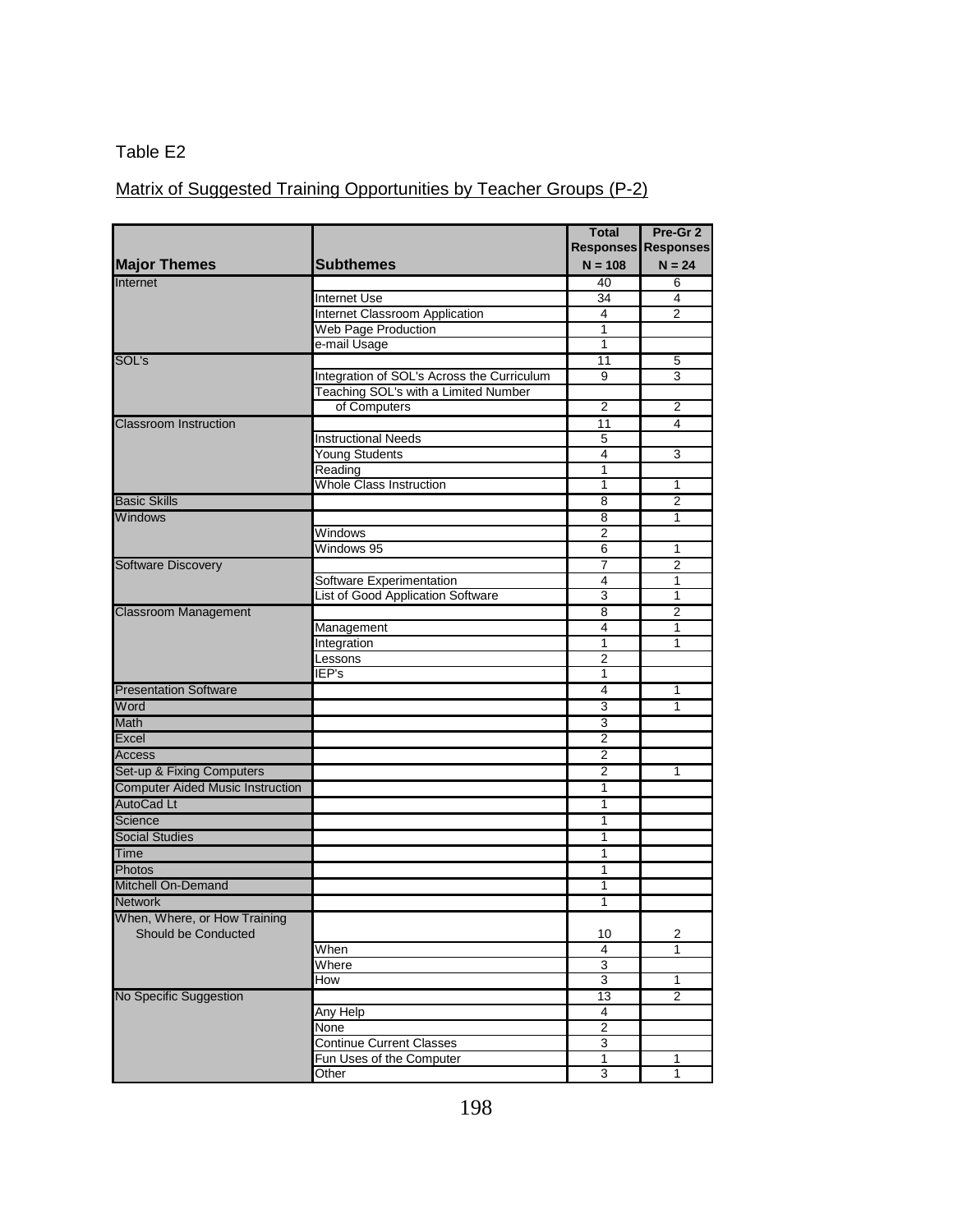# Matrix of Barriers to Computer Use by Teacher Groups (P-2)

|                     |                                            | <b>Total</b>    | Pre-Gr <sub>2</sub>        |
|---------------------|--------------------------------------------|-----------------|----------------------------|
|                     |                                            |                 | <b>Responses Responses</b> |
| <b>Major Themes</b> | <b>Subthemes</b>                           | $N = 206$       | $N = 46$                   |
| Access (Hardware)   |                                            | 184             | 36                         |
|                     | Student/Computer Ratio                     | 61              | 11                         |
|                     | More Access                                | 59              | 14                         |
|                     | Peripherals                                | $\overline{27}$ | 4                          |
|                     | <b>Internet Access</b>                     | 14              | 1                          |
|                     | <b>Quality of Computers</b>                | 9               | $\overline{2}$             |
|                     | <b>Computer Application</b>                | $\overline{5}$  | $\overline{2}$             |
|                     | Operation of Computers                     | $\overline{3}$  |                            |
|                     | <b>Network</b>                             | $\overline{2}$  |                            |
|                     | <b>Location of Computers</b>               | 1               | 1                          |
|                     | <b>Laptop Access</b>                       | 1               |                            |
| Access (Software)   |                                            | 69              | 11                         |
|                     | Integration of Software Into Curriculum    | 36              | 4                          |
|                     | <b>More Software</b>                       | 25              | 6                          |
|                     | Other                                      | 4               | 1                          |
|                     | Purchasing                                 | $\overline{3}$  |                            |
|                     | <b>Quality of Computers</b>                | 1               |                            |
| Training            |                                            | 41              | 9                          |
|                     | Adequacy of Teacher Skills                 | 20              | $\overline{\mathbf{4}}$    |
|                     | Technology SOL Training                    | 5               | $\overline{2}$             |
|                     | <b>Need More Training</b>                  | 5               | $\overline{2}$             |
|                     | <b>Classroom Application</b>               | $\overline{5}$  | 1                          |
|                     | <b>Teacher Initiative to Take Training</b> | 4               |                            |
|                     | Timing of Training                         | $\overline{2}$  |                            |
| <b>Facilities</b>   |                                            | $\overline{37}$ | 8                          |
|                     | Physical Space for Computers               | 27              | 7                          |
|                     | Wiring                                     | 7               | 1                          |
|                     | Location                                   | 2               |                            |
|                     | <b>Teachers Changing Classes</b>           | 1               |                            |
| Time (Teacher)      |                                            | $\overline{32}$ | 17                         |
|                     | Time                                       | 20              | 10                         |
|                     | <b>Time to Practice</b>                    | 5               | 4                          |
|                     | Time to Plan                               | $\overline{2}$  | 1                          |
|                     | <b>Time for Training</b>                   | $\overline{2}$  |                            |
|                     | <b>Preparation Time</b>                    | $\mathbf 2$     | 1                          |
|                     | <b>Unencumbered Time</b>                   | $\mathbf{1}$    | $\mathbf{1}$               |
| Time (Classroom)    |                                            | 29              | 9                          |
|                     | Time in the Schedule                       | 17              | 6                          |
|                     | Pressure to Cover SOL's                    | 8               | $\overline{c}$             |
|                     | Time for Individual Instruction            | 3               | 1                          |
|                     | <b>Limited Time</b>                        | $\mathbf{1}$    |                            |

(*table continues*)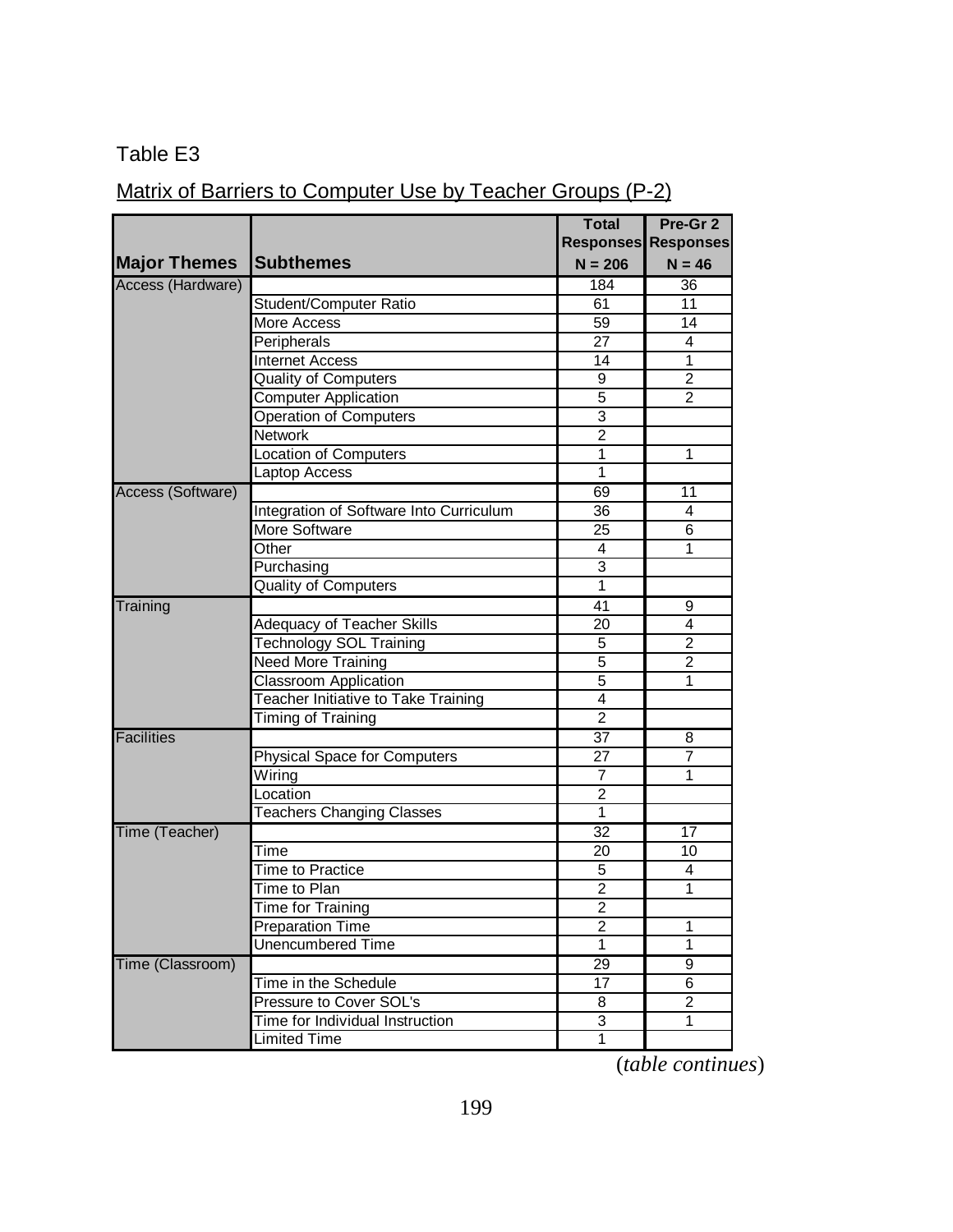| Table E3. | (Continued) |
|-----------|-------------|
|-----------|-------------|

|                     |                                                  | <b>Total</b>    | Pre-Gr 2                   |
|---------------------|--------------------------------------------------|-----------------|----------------------------|
|                     |                                                  |                 | <b>Responses Responses</b> |
| <b>Major Themes</b> | <b>Subthemes</b>                                 | $N = 206$       | $N = 46$                   |
| Procedural          |                                                  | 25              | 4                          |
|                     | Maturity of Students                             | 8               |                            |
|                     | <b>Teaching Computer Skills with</b>             |                 |                            |
|                     | One Computer in a Classroom                      | $\overline{7}$  | $\overline{2}$             |
|                     | <b>Student Computer Training in Lower Grades</b> | $\overline{7}$  |                            |
|                     | <b>Teacher Expectations</b>                      | 1               | 1                          |
|                     | Scheduling                                       | 1               |                            |
|                     | Testing                                          | 1               | 1                          |
| Support             |                                                  | $\overline{21}$ | 7                          |
|                     | Computer Repair                                  | 9               | $\overline{2}$             |
|                     | <b>Computer Lab Teacher</b>                      | $\overline{3}$  | 3                          |
|                     | Knowledgable Person in the Building              | $\overline{2}$  | 1                          |
|                     | <b>Classroom Aide</b>                            | $\overline{2}$  | 1                          |
|                     | <b>Technology Specialist</b>                     | 1               |                            |
|                     | <b>Computer Teacher</b>                          | 1               |                            |
|                     | <b>Untrained Technicians</b>                     | $\overline{1}$  |                            |
|                     | <b>Computer Technicians</b>                      | 1               |                            |
|                     | Central Office Support                           | 1               |                            |
| <b>Access Lab</b>   |                                                  | $\overline{18}$ | 6                          |
|                     | Need a Lab                                       | 13              | 6                          |
|                     | <b>Scheduling Current Lab</b>                    | $\overline{5}$  |                            |
| Money               |                                                  | $\overline{17}$ |                            |
|                     | Need Money for Technology                        | $\overline{5}$  |                            |
|                     | Cost of Equipment, Software, & Supplies          | $\overline{9}$  |                            |
|                     | <b>Funding Procedures</b>                        | $\overline{3}$  |                            |
| <b>Attitude</b>     |                                                  | $\overline{9}$  | 2                          |
|                     | Computers are a Distraction                      | $\overline{2}$  | 1                          |
|                     | No Use for Computers                             | 1               |                            |
|                     | Other Subjects More Important                    | 1               | 1                          |
|                     | Too Much Time Spent on Computers                 | 1               |                            |
|                     | Fear of Computers                                | 1               |                            |
|                     | Computers are OK                                 | 1               |                            |
|                     | <b>Teacher Resistance to Computers</b>           | 1               |                            |
|                     | <b>Student Attitudes</b>                         | 1               |                            |
| Other               |                                                  | 4               | 1                          |
|                     | <b>Materials</b>                                 | $\overline{2}$  | 1                          |
|                     | <b>Unusual Circumstances</b>                     | 1               |                            |
|                     | None                                             | 1               |                            |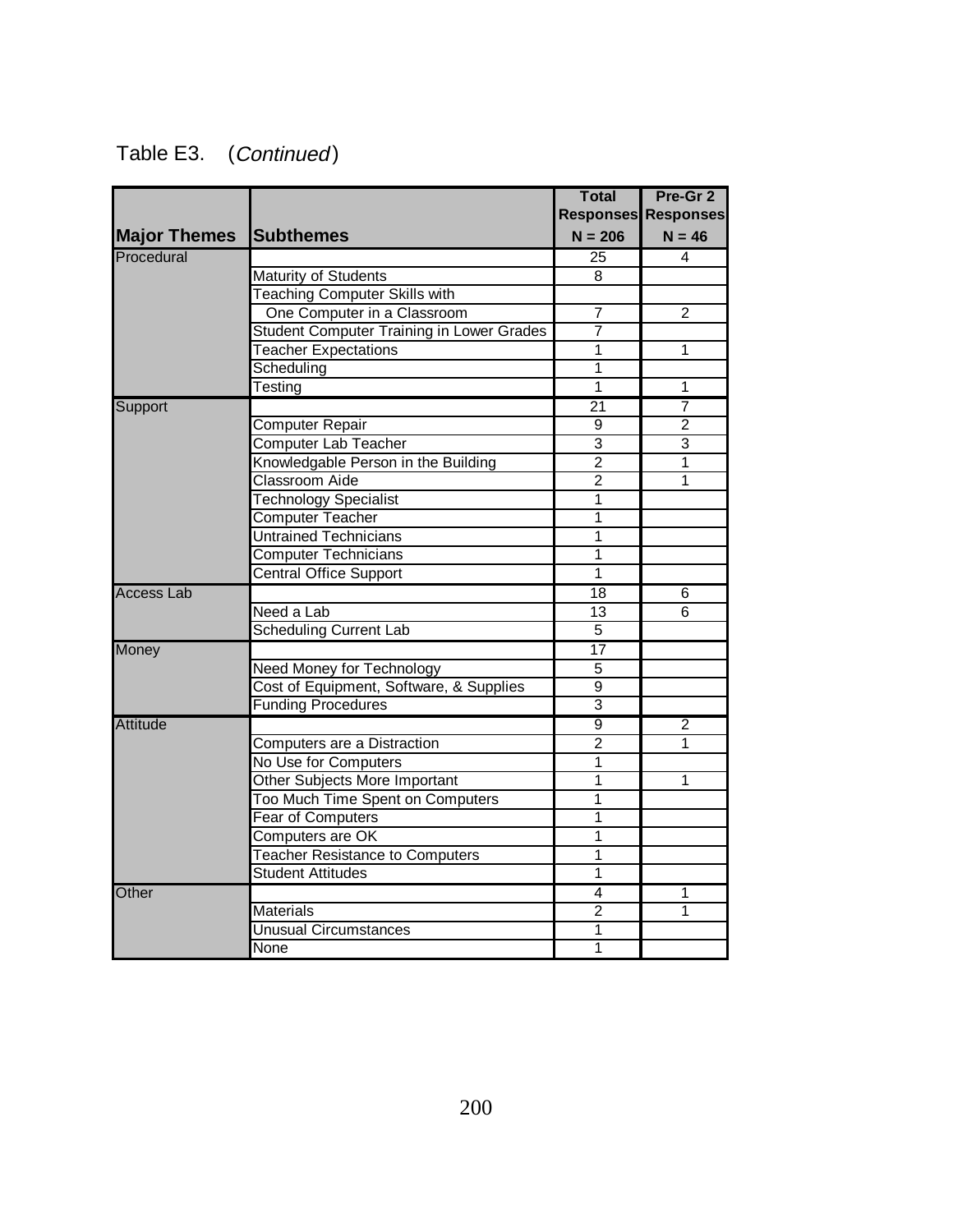## **Grade 3 - Grade 5 Focus Group 4:00 - 4:45**

#### I. Report of Results (20 Minutes)

A. Relative Use:

Preschool - Grade 2 Grade 3 - Grade 5 Grade 6 - Grade 7 Grade 8 - Grade 9 Grade 10 - Grade 12 Cross Grade Level

|    |                                    | <b>Rank Among All Groups</b> |
|----|------------------------------------|------------------------------|
|    | Whole Class Instruction            |                              |
|    | <b>Student-Directed Learning</b>   | 3                            |
|    | Drill and Practice                 | $\mathcal{D}_{\cdot}$        |
|    | <b>Computer Skills Instruction</b> | 3                            |
|    | Over-all Computer Use              |                              |
| B. | <b>Relative Factor Score</b>       |                              |
|    | Attitude                           | $\mathcal{D}_{\mathcal{L}}$  |
|    | Access                             | 3                            |
|    | Training                           | 5                            |
|    | Support                            |                              |

- C. Computer Training Received By Grade 3 Grade 5 (See Table E4)
- D. Matrix of Suggested Training Opportunities By Grade 3 Grade 5 (See Table E5)
- E. Matrix of Barriers to Computer Use by Grade 3 Grade 5 (See Table E6)
- F. Regression Analysis of Grade 3 Grade 5 Responses The only result of any significance with regard to this group is that **training has a high predictability of over-all computer use** and **support has a high predictability of over-all computer use**. I found **no**  significant predictability of any other factors on student-directed learning, drill and practice, computer skills instruction, or over-all computer use.
- II. Strategies to increase computer use by teachers in classroom instruction. (10 Minutes) The participants of this focus group will be kept confidential.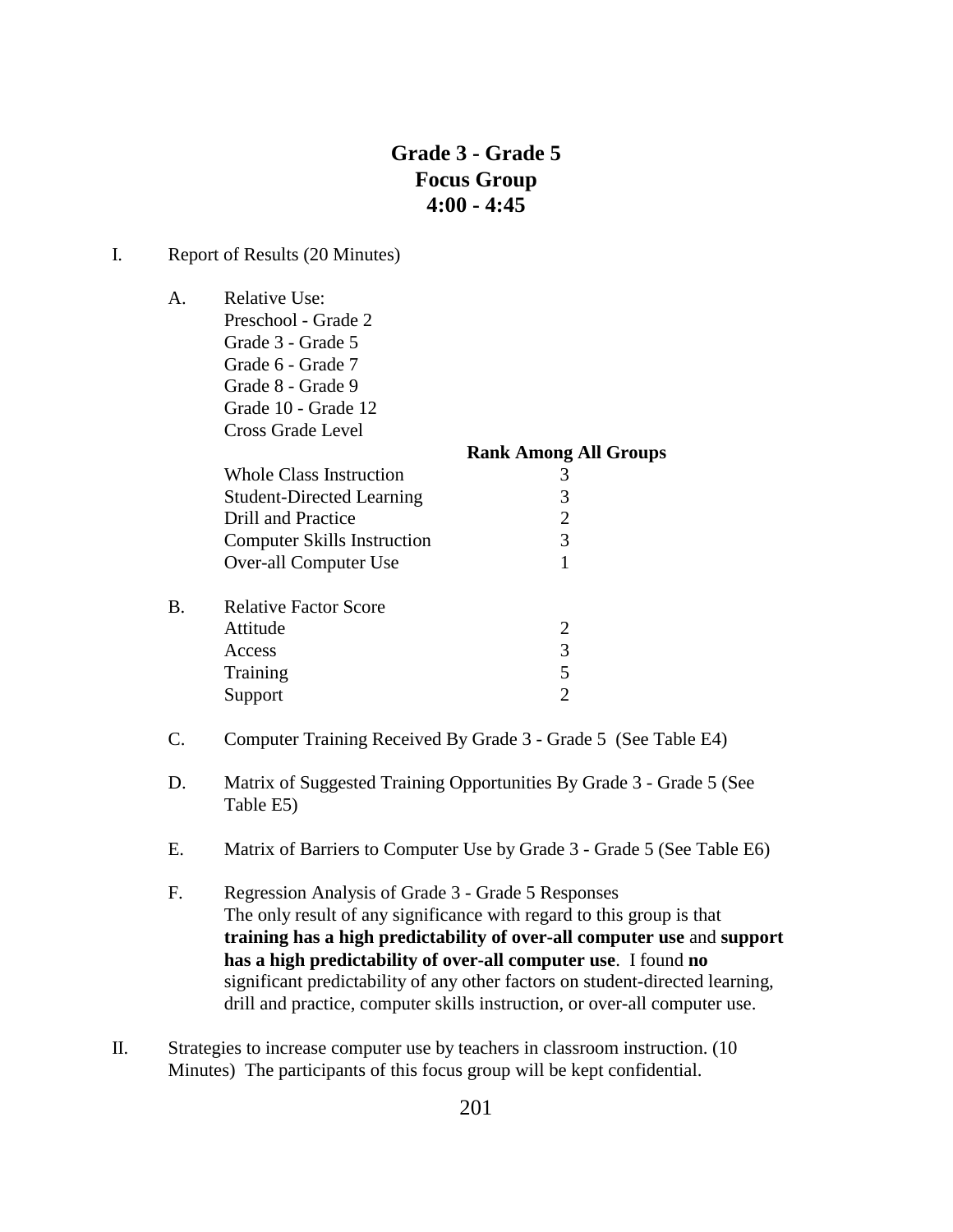- A. Each participant will spend 5 to 10 minutes considering the reported results and writing a list of 5 or more strategies to improve computer use in the classroom.
- B. When the strategies are listed the participant is to sit quietly until the group is finished.
- III. Roundtable Listing (5 10 Minutes)
	- A. Each participant will give one strategy on their list. The facilitator will write the strategy on the easel.
	- B. The next person will give a strategy on their list, the strategy must by different from any on the easel. If there are no new strategies on their list they will pass to the next participant.
	- C. This Roundtable will continue until all strategies have been listed on the easel.
- IV. Roundtable Discussion (5 10 Minutes)
	- A. Participants will be asked if any strategy needs to be clarified by the originator.
	- B. All participants will be free to expand on any strategy.
	- C. The group will be asked to see if there is any overlap in the suggestions.
- V. Prioritizing Strategies (5 10 Minutes)
	- A. Once the list has been collapsed as much as possible, participants will be asked to pick their top three choices and prioritize them in 1,2,3 order.
	- B. Each persons first, second, and third choice will be noted on the easel.
	- C. The strategy with the greatest number of first place votes will be first, the strategy with the greatest number of second place votes will be second, etc.
	- D. Ties will be noted.
- VI. The results of this focus group will be written in the results of my study and passed on to the School Board, Technology Task Force, and presented to the principals of Carroll County Public Schools.
- VII. Thank you for your time and participation.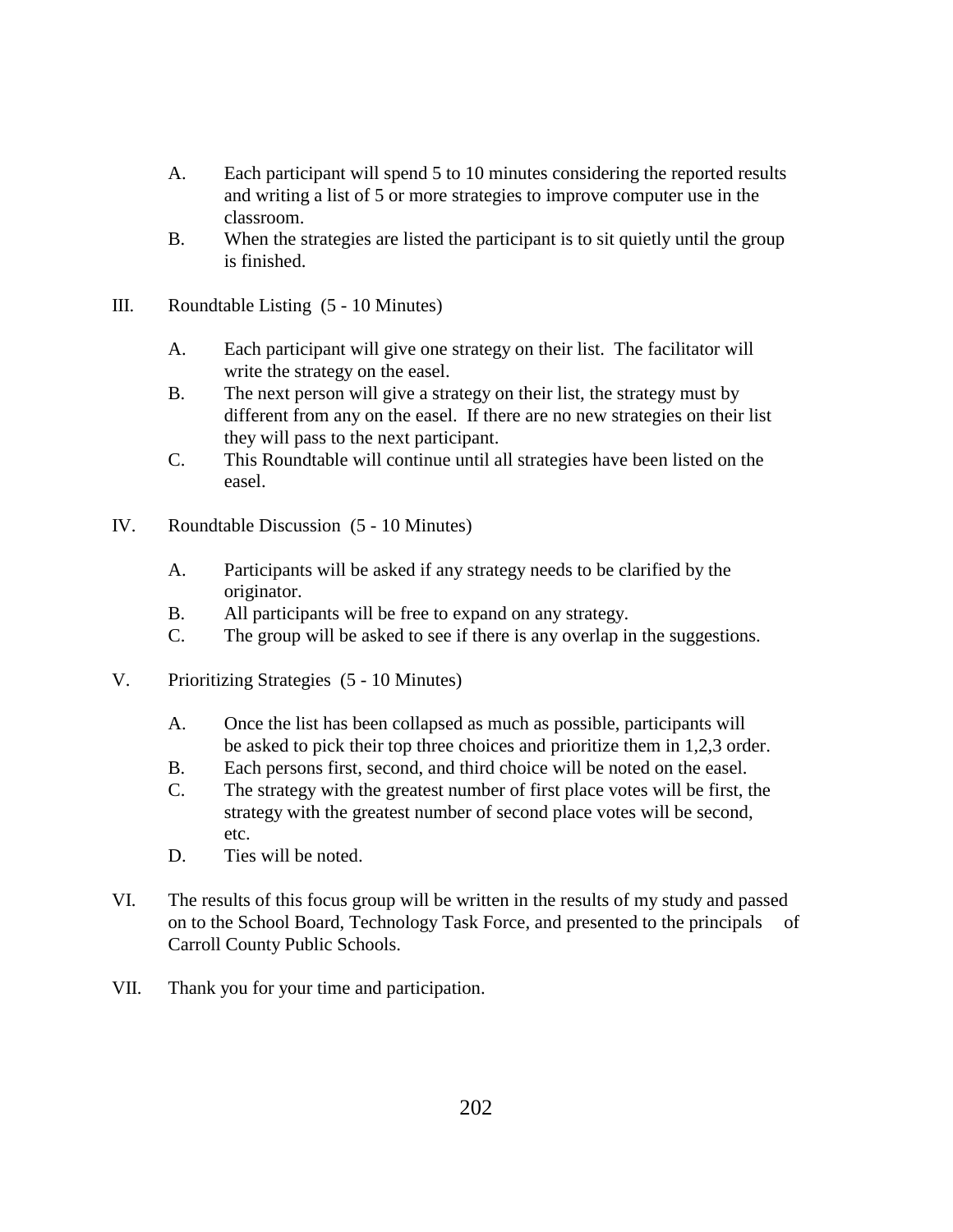# Computer Training Received by Teachers Grouped by Grade Level (3-5)

| <b>Type of Training</b>              | Grade 3 -<br>Grade 5<br>$N = 34$ | <b>Total Teacher</b><br><b>Population</b><br>$N = 231$ |
|--------------------------------------|----------------------------------|--------------------------------------------------------|
| <b>No Training</b>                   | 2                                |                                                        |
| <b>Computer Operation and Basics</b> | 26                               | 196                                                    |
| <b>Word Processing</b>               | 15                               | 129                                                    |
| <b>Presentation Software</b>         | 8                                | 59                                                     |
| Spreadsheeting                       | 9                                | 65                                                     |
| <b>Database Management</b>           | 5                                | 42                                                     |
| <b>Other</b>                         | 13                               | 53                                                     |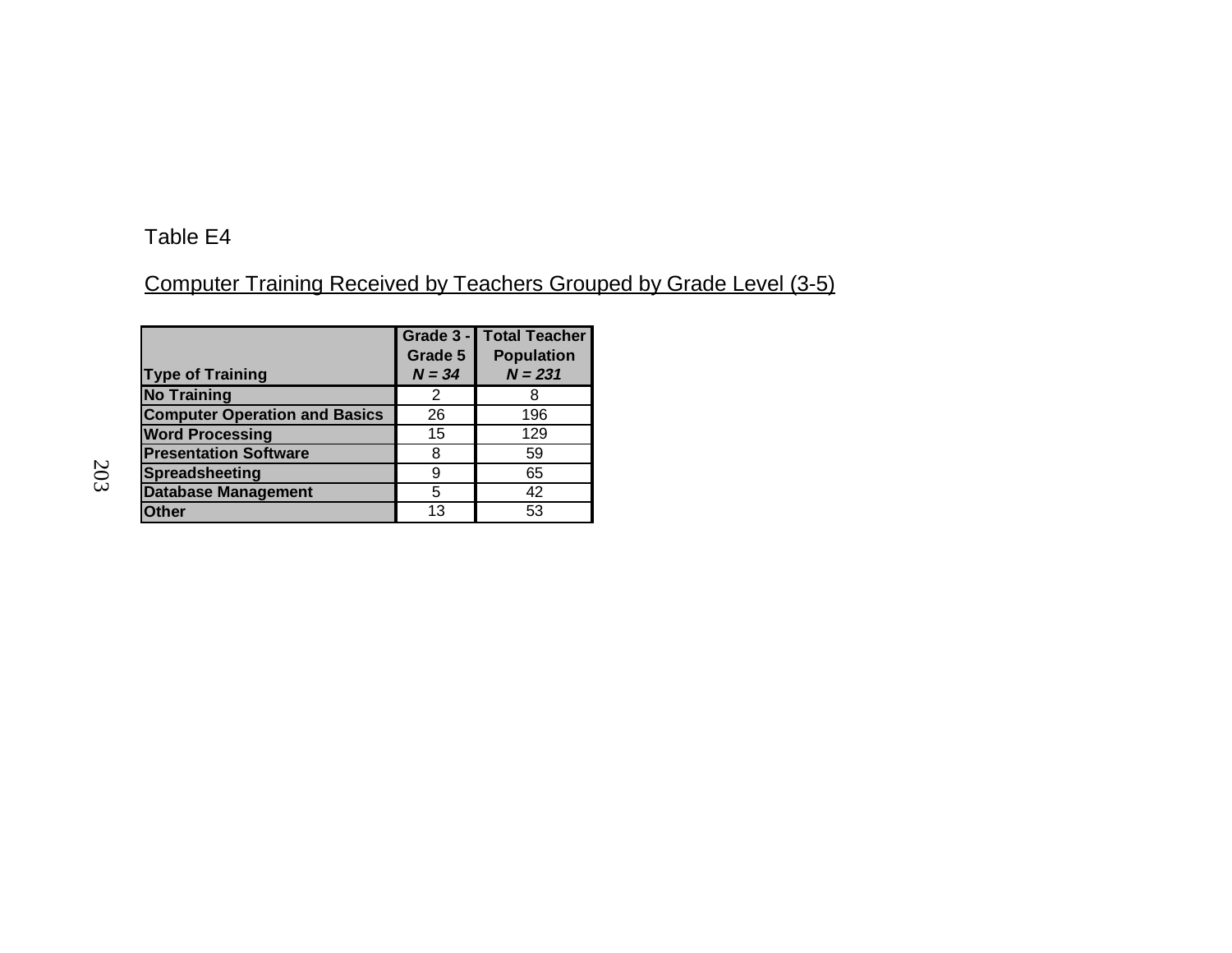## Matrix of Suggested Training Opportunities by Teacher Groups (3-5)

|                                         |                                            | <b>Total</b>            | Gr 3 - Gr 5                |
|-----------------------------------------|--------------------------------------------|-------------------------|----------------------------|
|                                         |                                            |                         | <b>Responses Responses</b> |
| <b>Major Themes</b>                     | <b>Subthemes</b>                           | $N = 108$               | $N = 18$                   |
| Internet                                |                                            | 40                      | 5                          |
|                                         | Internet Use                               | 34                      | 5                          |
|                                         | Internet Classroom Application             | 4                       |                            |
|                                         | Web Page Production                        | $\overline{1}$          |                            |
|                                         | e-mail Usage                               | 1                       |                            |
| SOL's                                   |                                            | $\overline{11}$         | 4                          |
|                                         | Integration of SOL's Across the Curriculum | 9                       | 4                          |
|                                         | Teaching SOL's with a Limited Number       |                         |                            |
|                                         | of Computers                               | $\overline{2}$          |                            |
| <b>Classroom Instruction</b>            |                                            | $\overline{11}$         | 1                          |
|                                         | <b>Instructional Needs</b>                 | 5                       |                            |
|                                         | <b>Young Students</b>                      | $\overline{\mathbf{4}}$ | 1                          |
|                                         | Reading                                    | $\overline{1}$          |                            |
|                                         | Whole Class Instruction                    | 1                       |                            |
| <b>Basic Skills</b>                     |                                            | 8                       |                            |
| <b>Windows</b>                          |                                            | $\overline{8}$          | 1                          |
|                                         | Windows                                    | 2                       |                            |
|                                         | Windows 95                                 | 6                       | 1                          |
| <b>Software Discovery</b>               |                                            | 7                       |                            |
|                                         | Software Experimentation                   | 4                       |                            |
|                                         | List of Good Application Software          | 3                       |                            |
| <b>Classroom Management</b>             |                                            | $\overline{8}$          |                            |
|                                         | Management                                 | 4                       |                            |
|                                         | Integration                                | 1                       |                            |
|                                         | Lessons                                    | $\overline{2}$          |                            |
|                                         | IEP's                                      | 1                       |                            |
| <b>Presentation Software</b>            |                                            | $\overline{4}$          |                            |
| Word                                    |                                            | 3                       |                            |
| Math                                    |                                            | 3                       |                            |
| Excel                                   |                                            | $\overline{2}$          | 1                          |
| <b>Access</b>                           |                                            | 2                       | 1                          |
| Set-up & Fixing Computers               |                                            | $\overline{2}$          |                            |
|                                         |                                            | 1                       |                            |
| <b>Computer Aided Music Instruction</b> |                                            |                         |                            |
| <b>AutoCad Lt</b>                       |                                            | 1                       |                            |
| Science                                 |                                            | 1                       |                            |
| <b>Social Studies</b>                   |                                            | $\overline{1}$          |                            |
| <b>Time</b>                             |                                            | 1                       |                            |
| <b>Photos</b>                           |                                            | 1                       |                            |
| Mitchell On-Demand                      |                                            | $\overline{1}$          |                            |
| <b>Network</b>                          |                                            | 1                       |                            |
| When, Where, or How Training            |                                            |                         |                            |
| Should be Conducted                     |                                            | 10                      | 6                          |
|                                         | When                                       | 4                       | 2                          |
|                                         | Where                                      | 3                       | 4                          |
|                                         | How                                        | 3                       |                            |
| No Specific Suggestion                  |                                            | 13                      | $\overline{4}$             |
|                                         | Any Help                                   | 4                       | $\overline{2}$             |
|                                         | None                                       | 2                       | 1                          |
|                                         | <b>Continue Current Classes</b>            | 3                       | 1                          |
|                                         | Fun Uses of the Computer                   | $\mathbf{1}$            |                            |
|                                         | Other                                      | 3                       |                            |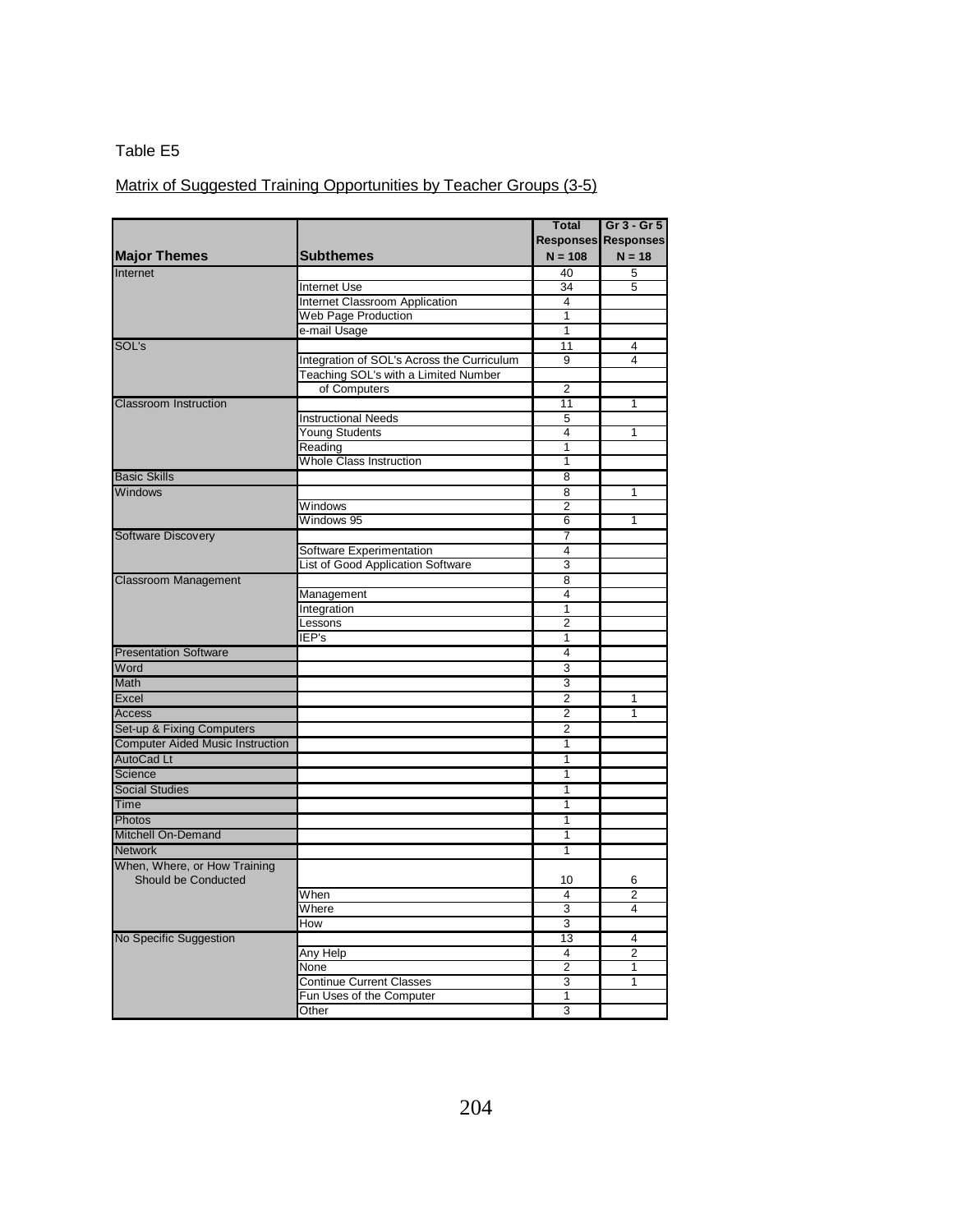# Matrix of Barriers to Computer Use by Teacher Groups (3-5)

|                     |                                            | <b>Total</b>    | Gr 3 - Gr 5                |
|---------------------|--------------------------------------------|-----------------|----------------------------|
|                     |                                            |                 | <b>Responses Responses</b> |
| <b>Major Themes</b> | <b>Subthemes</b>                           | $N = 206$       | $N = 31$                   |
| Access (Hardware)   |                                            | 184             | 26                         |
|                     | Student/Computer Ratio                     | 61              | 10                         |
|                     | More Access                                | 59              | 10                         |
|                     | Peripherals                                | 27              |                            |
|                     | <b>Internet Access</b>                     | 14              | $\overline{2}$             |
|                     | <b>Quality of Computers</b>                | 9               | $\overline{c}$             |
|                     | <b>Computer Application</b>                | $\overline{5}$  | 1                          |
|                     | Operation of Computers                     | $\overline{3}$  | 1                          |
|                     | Network                                    | $\overline{2}$  |                            |
|                     | Location of Computers                      | 1               |                            |
|                     | Laptop Access                              | 1               |                            |
| Access (Software)   |                                            | 69              | 6                          |
|                     | Integration of Software Into Curriculum    | 36              | 2                          |
|                     | More Software                              | 25              | 4                          |
|                     | Other                                      | 4               |                            |
|                     | Purchasing                                 | 3               |                            |
|                     | <b>Quality of Computers</b>                | $\mathbf{1}$    |                            |
| Training            |                                            | 41              | 9                          |
|                     | <b>Adequacy of Teacher Skills</b>          | 20              | 4                          |
|                     | <b>Technology SOL Training</b>             | 5               | 1                          |
|                     | <b>Need More Training</b>                  | 5               | 3                          |
|                     | Classroom Application                      | 5               |                            |
|                     | <b>Teacher Initiative to Take Training</b> | 4               | 1                          |
|                     | Timing of Training                         | $\overline{2}$  |                            |
| Facilities          |                                            | 37              | 10                         |
|                     | <b>Physical Space for Computers</b>        | 27              | 8                          |
|                     | Wiring                                     | $\overline{7}$  | $\overline{1}$             |
|                     | Location                                   | $\overline{2}$  | 1                          |
|                     | <b>Teachers Changing Classes</b>           | 1               |                            |
| Time (Teacher)      |                                            | 32              | 9                          |
|                     | Time                                       | 20              | $\overline{7}$             |
|                     | <b>Time to Practice</b>                    | $\overline{5}$  |                            |
|                     | Time to Plan                               | $\overline{2}$  | 1                          |
|                     | <b>Time for Training</b>                   | $\overline{2}$  | 1                          |
|                     | <b>Preparation Time</b>                    | $\overline{c}$  |                            |
|                     | <b>Unencumbered Time</b>                   | 1               |                            |
| Time (Classroom)    |                                            | $\overline{29}$ | 6                          |
|                     | Time in the Schedule                       | 17              | $\overline{2}$             |
|                     | Pressure to Cover SOL's                    | 8               | $\overline{2}$             |
|                     | Time for Individual Instruction            | $\overline{3}$  | $\overline{1}$             |
|                     | Limited Time                               | $\overline{1}$  | $\overline{1}$             |

(*table continues*)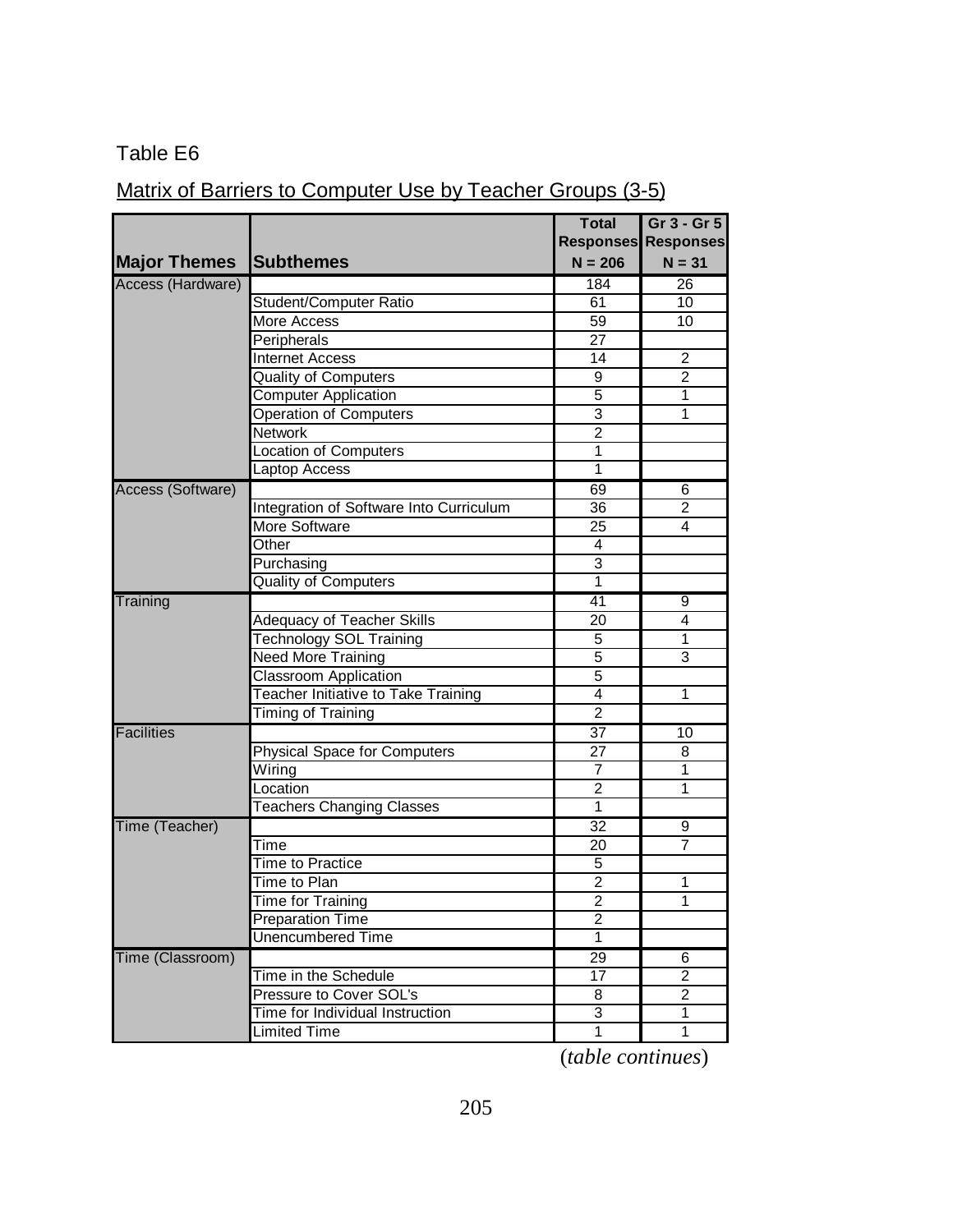|                     |                                           | <b>Total</b>              | Gr 3 - Gr 5                |
|---------------------|-------------------------------------------|---------------------------|----------------------------|
|                     |                                           |                           | <b>Responses Responses</b> |
| <b>Major Themes</b> | <b>Subthemes</b>                          | $N = 206$                 | $N = 31$                   |
| Procedural          |                                           | $\overline{25}$           | 5                          |
|                     | <b>Maturity of Students</b>               | 8                         | $\overline{3}$             |
|                     | <b>Teaching Computer Skills with</b>      |                           |                            |
|                     | One Computer in a Classroom               | 7                         | $\overline{2}$             |
|                     | Student Computer Training in Lower Grades | $\overline{7}$            |                            |
|                     | <b>Teacher Expectations</b>               | $\overline{1}$            |                            |
|                     | Scheduling                                | 1                         |                            |
|                     | Testing                                   | $\overline{1}$            |                            |
| Support             |                                           | $\overline{21}$           | 4                          |
|                     | Computer Repair                           | 9                         | $\overline{2}$             |
|                     | <b>Computer Lab Teacher</b>               | $\overline{3}$            |                            |
|                     | Knowledgable Person in the Building       | $\overline{2}$            |                            |
|                     | <b>Classroom Aide</b>                     | $\overline{2}$            |                            |
|                     | <b>Technology Specialist</b>              | 1                         | 1                          |
|                     | Computer Teacher                          | 1                         | 1                          |
|                     | <b>Untrained Technicians</b>              | $\overline{1}$            |                            |
|                     | <b>Computer Technicians</b>               | 1                         |                            |
|                     | <b>Central Office Support</b>             | 1                         |                            |
| <b>Access Lab</b>   |                                           | $\overline{18}$           | 4                          |
|                     | Need a Lab                                | $\overline{13}$           | 4                          |
|                     | <b>Scheduling Current Lab</b>             | $\overline{5}$            |                            |
| Money               |                                           | $\overline{17}$           | $\overline{1}$             |
|                     | Need Money for Technology                 | $\overline{5}$            | 1                          |
|                     | Cost of Equipment, Software, & Supplies   | $\overline{9}$            |                            |
|                     | <b>Funding Procedures</b>                 | $\overline{\overline{3}}$ |                            |
| Attitude            |                                           | 9                         | 1                          |
|                     | Computers are a Distraction               | $\overline{2}$            | $\overline{1}$             |
|                     | No Use for Computers                      | $\overline{1}$            |                            |
|                     | Other Subjects More Important             | 1                         |                            |
|                     | Too Much Time Spent on Computers          | 1                         |                            |
|                     | <b>Fear of Computers</b>                  | $\overline{1}$            |                            |
|                     | Computers are OK                          | $\overline{1}$            |                            |
|                     | <b>Teacher Resistance to Computers</b>    | $\overline{1}$            |                            |
|                     | <b>Student Attitudes</b>                  | $\overline{1}$            |                            |
| Other               |                                           | 4                         | 1                          |
|                     | <b>Materials</b>                          | $\overline{2}$            | $\overline{1}$             |
|                     | <b>Unusual Circumstances</b>              | 1                         |                            |
|                     | None                                      | $\overline{1}$            |                            |
|                     |                                           |                           |                            |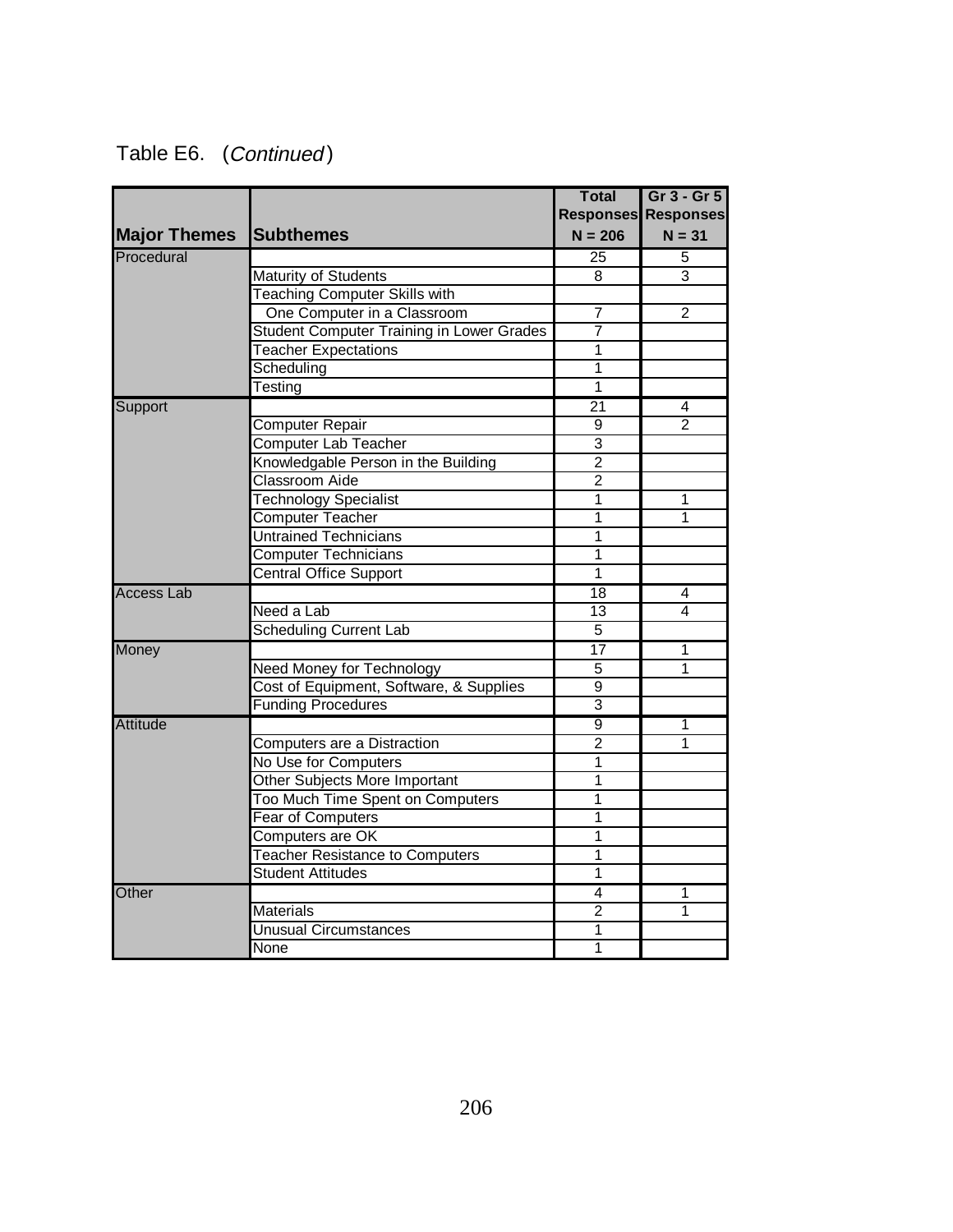## **Grade 6 - Grade 7 Focus Group 4:00 - 5:00**

**Rank Among All Groups**

#### I. Report of Results (20 Minutes)

A. Relative Use: Preschool - Grade 2

Grade 3 - Grade 5 Grade 6 - Grade 7 Grade 8 - Grade 9 Grade 10 - Grade 12 Cross Grade Level

> Whole Class Instruction 5 Student-Directed Learning 2 Drill and Practice 4 Computer Skill Instruction 4 Over-all Computer Use 4

- B. Relative Factor Score Attitude 5 Access 5 Training 3 Support 1
- C. Computer Training Received By Grade 6 Grade 7 (See Table E7)
- D. Matrix of Suggested Training Opportunities By Grade 6 Grade 7 (See Table E8)
- E. Matrix of Barriers to Computer Use by Grade 6 Grade 7 (See Table E9)
- F. Regression Analysis of Grade 6 Grade 7 Responses The only result of any significance with regard to this group is that **training has a high predictability of whole class instruction use, training has a high predictability of student-directed learning use, and attitude has a high predictability of drill and practice use**. I found **no** significant predictability of any other factors on student-directed learning, drill and practice, computer skills instruction, or over-all computer use.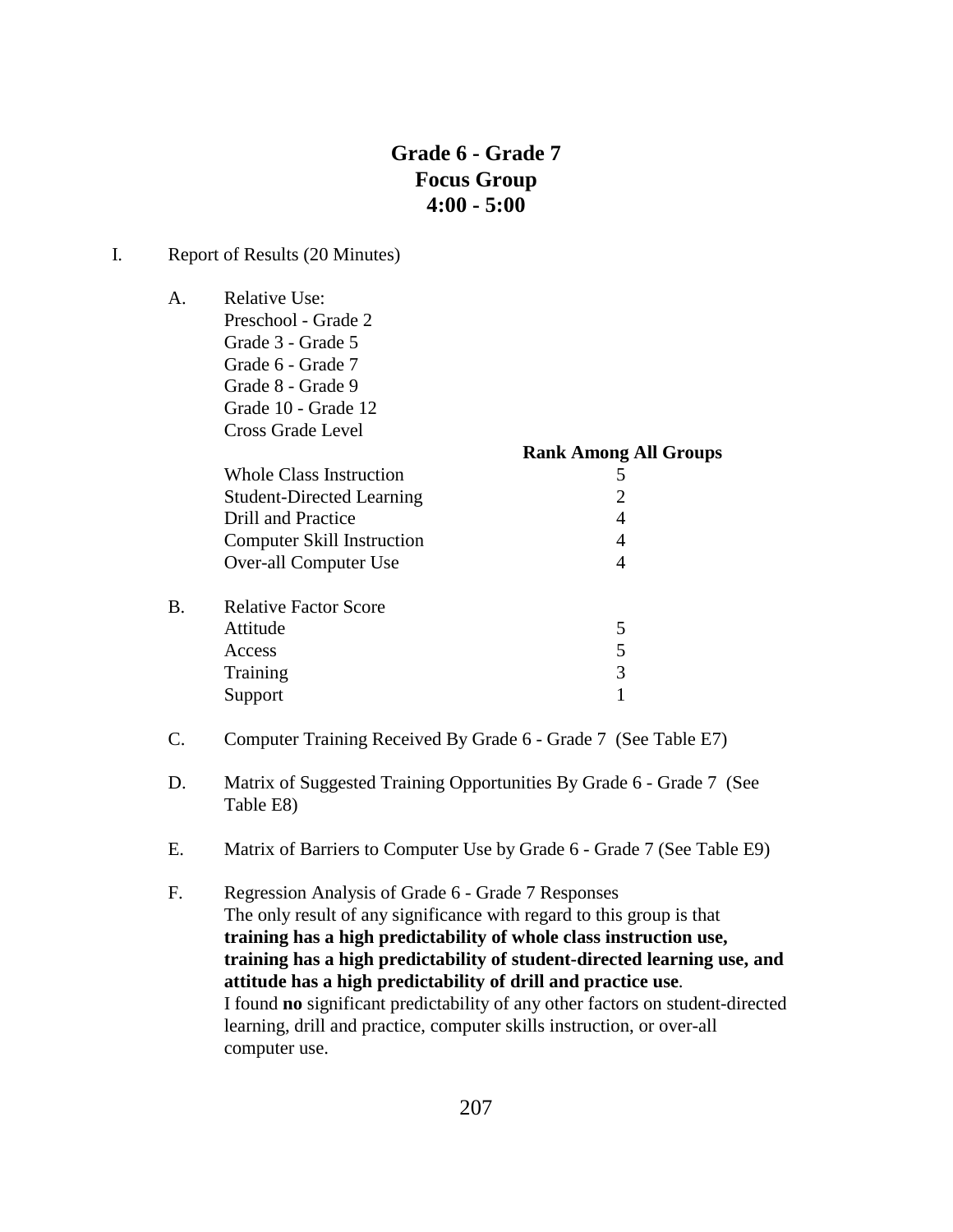- II. Strategies to increase computer use by teachers in classroom instruction. (10 Minutes) The participants of this focus group will be kept confidential.
	- A. Each participant will spend 5 to 10 minutes considering the reported results and writing a list of 5 or more strategies to improve computer use in the classroom.
	- B. When the strategies are listed the participant is to sit quietly until the group is finished.
- III. Roundtable Listing (5 10 Minutes)
	- A. Each participant will give one strategy on their list. The facilitator will write the strategy on the easel.
	- B. The next person will give a strategy on their list, the strategy must by different from any on the easel. If there are no new strategies on their list they will pass to the next participant.
	- C. This Roundtable will continue until all strategies have been listed on the easel.
- IV. Roundtable Discussion (5 10 Minutes)
	- A. Participants will be asked if any strategy needs to be clarified by the originator.
	- B. All participants will be free to expand on any strategy.
	- C. The group will be asked to see if there is any overlap in the suggestions.
- V. Prioritizing Strategies (5 10 Minutes)
	- A. Once the list has been collapsed as much as possible, participants will be asked to pick their top three choices and prioritize them in 1,2,3 order.
	- B. Each persons first, second, and third choice will be noted on the easel.
	- C. The strategy with the greatest number of first place votes will be first, the strategy with the greatest number of second place votes will be second, etc.
	- D. Ties will be noted.
- VI. The results of this focus group will be written in the results of my study and passed on to the School Board, Technology Task Force, and presented to the principals of Carroll County Public Schools.
- VII. Thank you for your time and participation.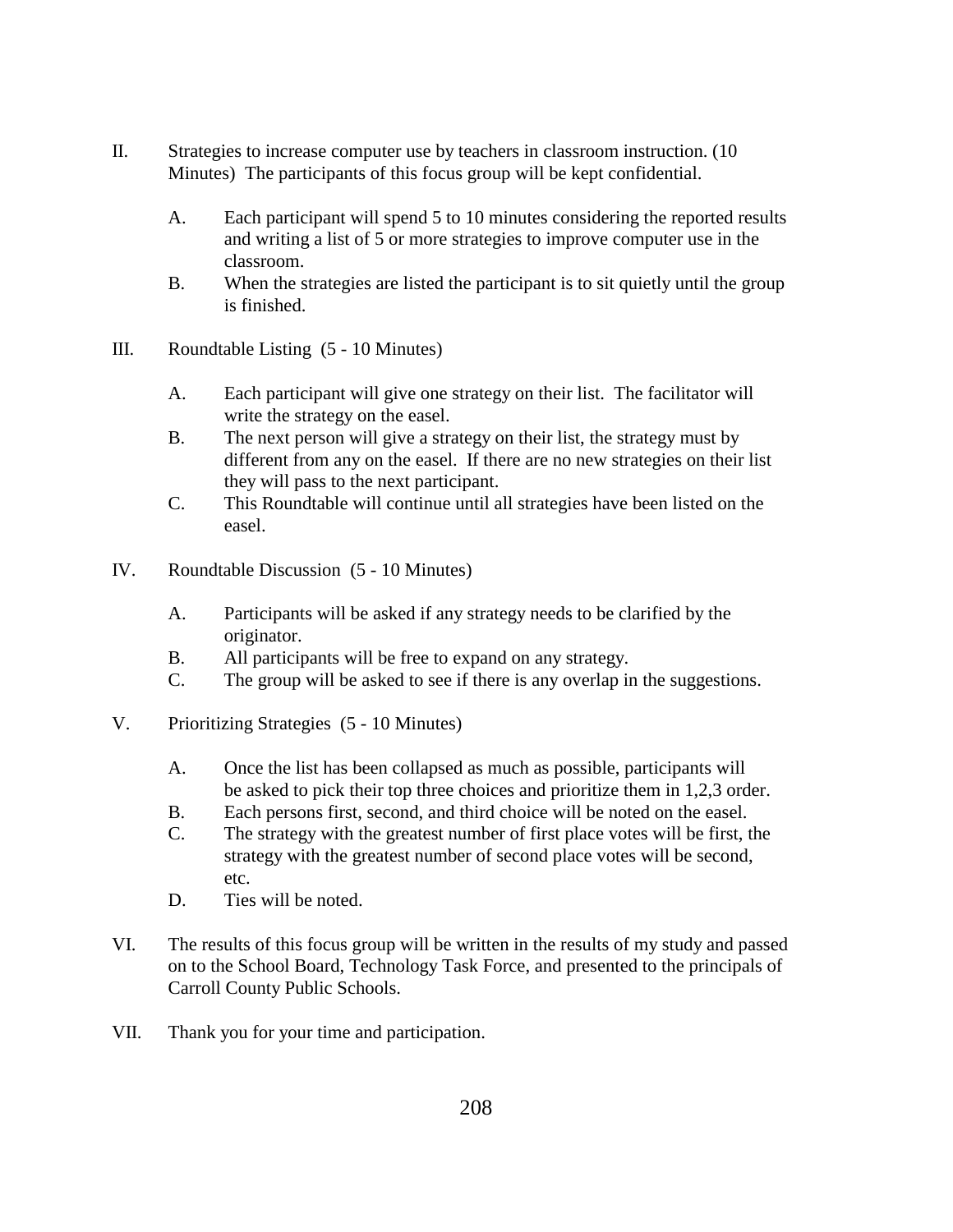Computer Training Received by Teachers Grouped by Grade Level (6-7)

| <b>Type of Training</b>              | Grade 6 -<br>Grade 7<br>$N = 29$ | Total Teacher<br><b>Population</b><br>$N = 231$ |
|--------------------------------------|----------------------------------|-------------------------------------------------|
| <b>No Training</b>                   |                                  |                                                 |
| <b>Computer Operation and Basics</b> | 26                               | 196                                             |
| <b>Word Processing</b>               | 15                               | 129                                             |
| <b>Presentation Software</b>         |                                  | 59                                              |
| Spreadsheeting                       | 6                                | 65                                              |
| <b>Database Management</b>           | 5                                | 42                                              |
| <b>Other</b>                         |                                  | 53                                              |

209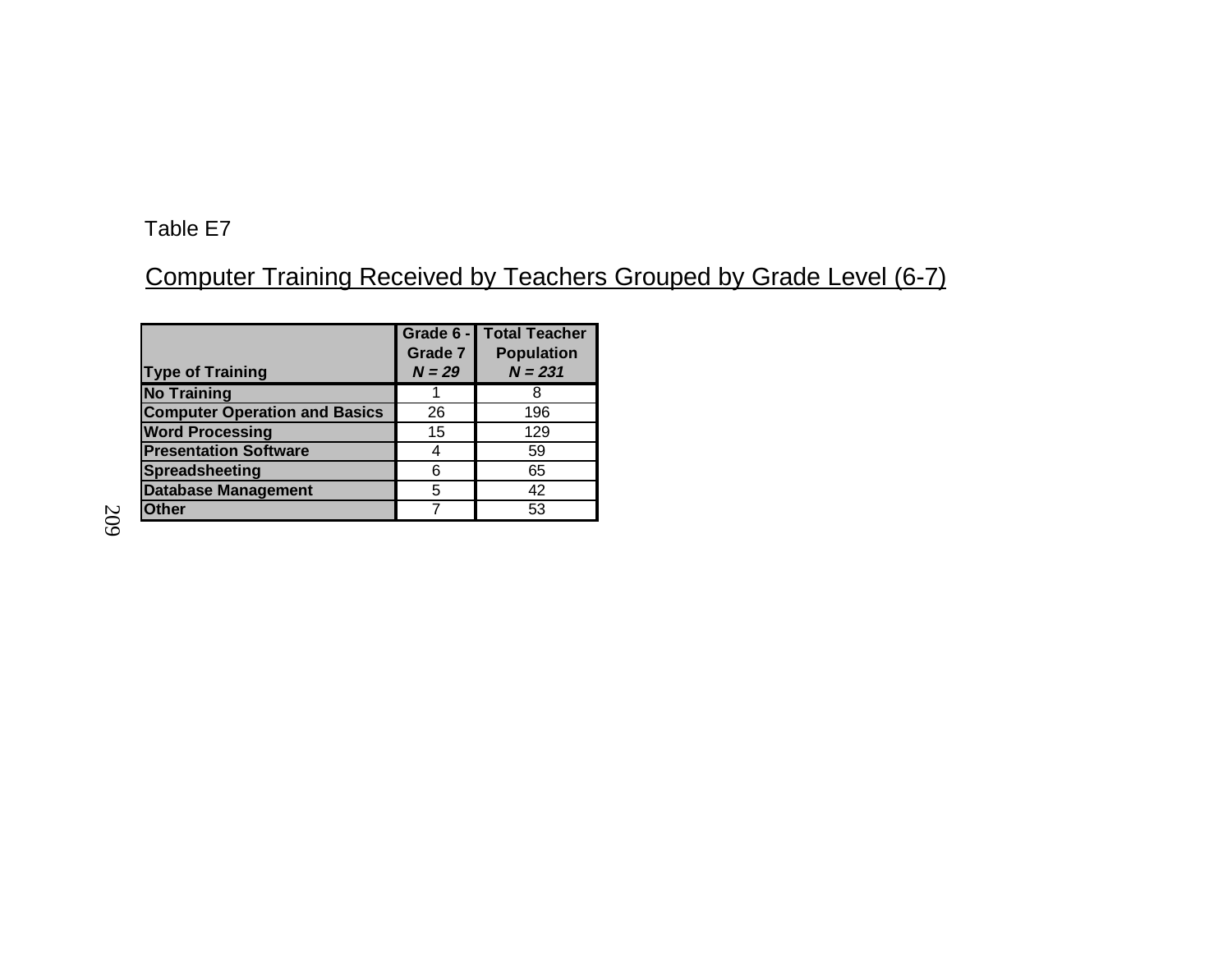# Matrix of Suggested Training Opportunities by Teacher Groups (6-7)

|                                                     |                                            | <b>Total</b>            | Gr 6 - Gr 7                |
|-----------------------------------------------------|--------------------------------------------|-------------------------|----------------------------|
|                                                     |                                            |                         | <b>Responses Responses</b> |
| <b>Major Themes</b>                                 | <b>Subthemes</b>                           | $N = 108$               | $N = 14$                   |
| Internet                                            |                                            | 40                      | 5                          |
|                                                     | <b>Internet Use</b>                        | $\overline{34}$         | 4                          |
|                                                     | <b>Internet Classroom Application</b>      | 4                       |                            |
|                                                     | Web Page Production                        | $\mathbf{1}$            | 1                          |
|                                                     | e-mail Usage                               | 1                       |                            |
| SOL's                                               |                                            | 11                      |                            |
|                                                     | Integration of SOL's Across the Curriculum | 9                       |                            |
|                                                     | Teaching SOL's with a Limited Number       |                         |                            |
|                                                     | of Computers                               | $\overline{2}$          |                            |
| Classroom Instruction                               |                                            | 11                      | 2                          |
|                                                     | <b>Instructional Needs</b>                 | 5                       | 2                          |
|                                                     | Young Students                             | 4                       |                            |
|                                                     | Reading                                    | $\overline{1}$          |                            |
|                                                     | <b>Whole Class Instruction</b>             | 1                       |                            |
| <b>Basic Skills</b>                                 |                                            | $\overline{\mathbf{8}}$ | 1                          |
| <b>Windows</b>                                      |                                            | 8                       |                            |
|                                                     | Windows                                    | $\overline{2}$          |                            |
|                                                     | Windows 95                                 | 6                       |                            |
| Software Discovery                                  |                                            | 7                       | 2                          |
|                                                     | <b>Software Experimentation</b>            | 4                       |                            |
|                                                     | List of Good Application Software          | 3                       | $\overline{2}$             |
| <b>Classroom Management</b>                         |                                            | 8                       | 2                          |
|                                                     | Management                                 | 4                       | $\overline{2}$             |
|                                                     | Integration                                | 1                       |                            |
|                                                     | Lessons                                    | $\overline{2}$          |                            |
|                                                     | IEP's                                      | 1                       |                            |
| <b>Presentation Software</b>                        |                                            | 4                       | $\overline{2}$             |
| Word                                                |                                            | 3                       | 1                          |
| <b>Math</b>                                         |                                            | 3                       | 1                          |
| Excel                                               |                                            | $\overline{2}$          | 1                          |
| <b>Access</b>                                       |                                            | $\overline{2}$          | 1                          |
| Set-up & Fixing Computers                           |                                            | $\overline{2}$          |                            |
| <b>Computer Aided Music Instruction</b>             |                                            | 1                       |                            |
| <b>AutoCad Lt</b>                                   |                                            | 1                       |                            |
| Science                                             |                                            | 1                       | 1                          |
| <b>Social Studies</b>                               |                                            | 1                       | 1                          |
| <b>Time</b>                                         |                                            | 1                       | 1                          |
|                                                     |                                            | 1                       |                            |
| Photos                                              |                                            |                         |                            |
| <b>Mitchell On-Demand</b>                           |                                            | 1                       |                            |
| <b>Network</b>                                      |                                            | 1                       |                            |
| When, Where, or How Training<br>Should be Conducted |                                            | 10                      |                            |
|                                                     | When                                       | 4                       |                            |
|                                                     | Where                                      | 3                       |                            |
|                                                     | How                                        | $\overline{3}$          |                            |
| No Specific Suggestion                              |                                            | 13                      | 1                          |
|                                                     | Any Help                                   | 4                       |                            |
|                                                     | None                                       | $\overline{2}$          |                            |
|                                                     | <b>Continue Current Classes</b>            | 3                       | 1                          |
|                                                     | Fun Uses of the Computer                   | 1                       |                            |
|                                                     | Other                                      | $\overline{3}$          |                            |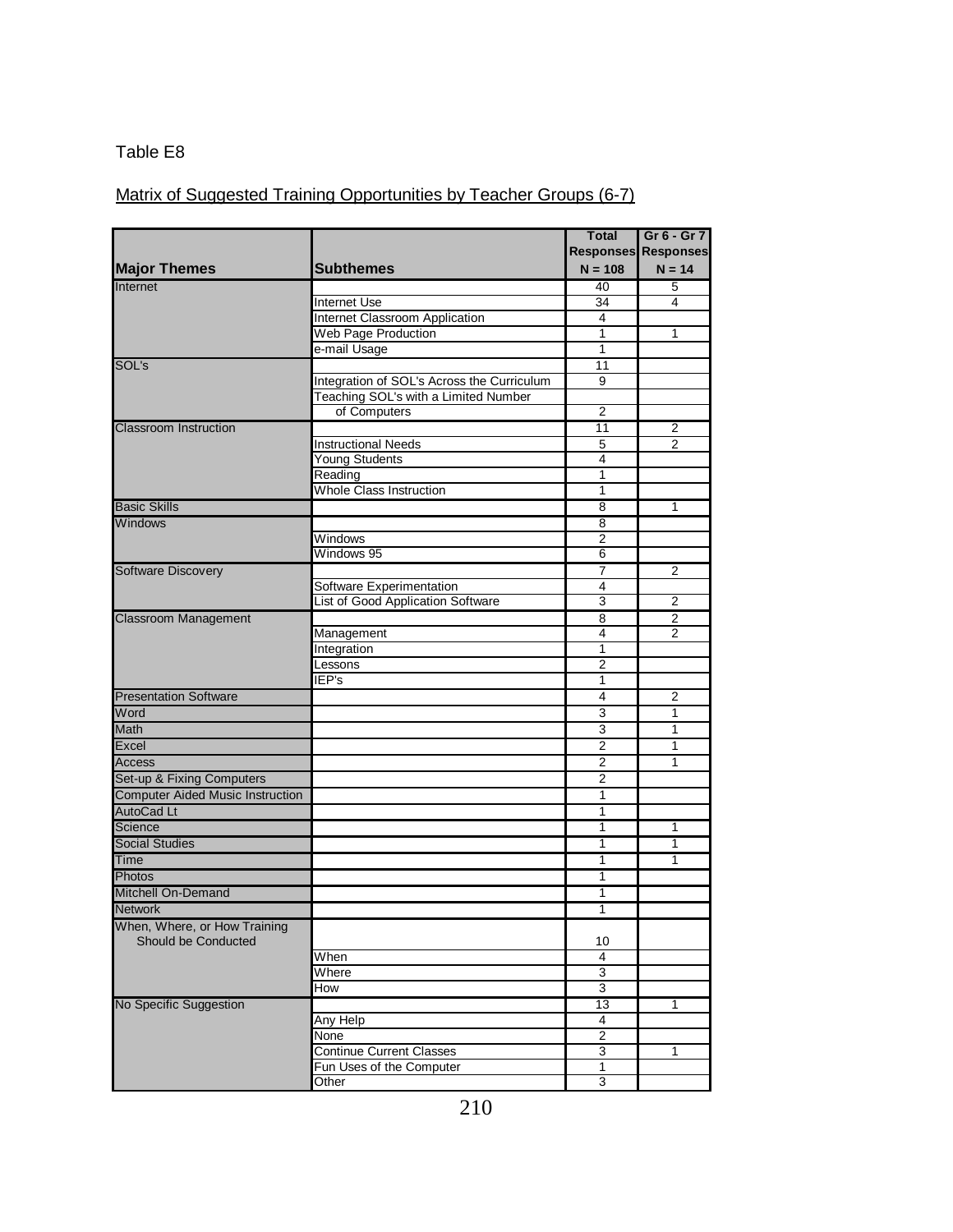# Matrix of Barriers to Computer Use by Teacher Groups (6-7)

|                     |                                         | <b>Total</b>    | Gr 6 - Gr 7                |
|---------------------|-----------------------------------------|-----------------|----------------------------|
|                     |                                         |                 | <b>Responses Responses</b> |
| <b>Major Themes</b> | Subthemes                               | $N = 206$       | $N = 28$                   |
| Access (Hardware)   |                                         | 184             | 33                         |
|                     | Student/Computer Ratio                  | 61              | 6                          |
|                     | <b>More Access</b>                      | 59              | $\overline{11}$            |
|                     | Peripherals                             | 27              | $\overline{10}$            |
|                     | <b>Internet Access</b>                  | 14              | 2                          |
|                     | <b>Quality of Computers</b>             | $\overline{9}$  | 1                          |
|                     | <b>Computer Application</b>             | 5               |                            |
|                     | <b>Operation of Computers</b>           | 3               | 1                          |
|                     | Network                                 | $\overline{2}$  | 1                          |
|                     | Location of Computers                   | 1               |                            |
|                     | Laptop Access                           | 1               |                            |
| Access (Software)   |                                         | 69              | 9                          |
|                     | Integration of Software Into Curriculum | 36              | 5                          |
|                     | More Software                           | $\overline{25}$ | 4                          |
|                     | Other                                   | 4               |                            |
|                     | Purchasing                              | $\overline{3}$  |                            |
|                     | Quality of Computers                    | 1               |                            |
| Training            |                                         | 41              | $\overline{2}$             |
|                     | <b>Adequacy of Teacher Skills</b>       | 20              |                            |
|                     | <b>Technology SOL Training</b>          | 5               |                            |
|                     | <b>Need More Training</b>               | $\overline{5}$  |                            |
|                     | Classroom Application                   | $\overline{5}$  | 1                          |
|                     | Teacher Initiative to Take Training     | $\overline{4}$  |                            |
|                     | <b>Timing of Training</b>               | $\overline{2}$  | 1                          |
| <b>Facilities</b>   |                                         | 37              | $\overline{2}$             |
|                     | <b>Physical Space for Computers</b>     | 27              | $\mathfrak{p}$             |
|                     | Wiring                                  | 7               |                            |
|                     | .ocation                                | $\overline{2}$  |                            |
|                     | <b>Teachers Changing Classes</b>        | 1               |                            |
| Time (Teacher)      |                                         | $\overline{32}$ | 2                          |
|                     | Time                                    | 20              | 1                          |
|                     | <b>Time to Practice</b>                 | $\overline{5}$  |                            |
|                     | Time to Plan                            | $\overline{2}$  |                            |
|                     | <b>Time for Training</b>                | $\overline{2}$  |                            |
|                     | <b>Preparation Time</b>                 | $\overline{2}$  | 1                          |
|                     | <b>Unencumbered Time</b>                | 1               |                            |
| Time (Classroom)    |                                         | 29              | 6                          |
|                     | Time in the Schedule                    | 17              | 4                          |
|                     | Pressure to Cover SOL's                 | 8               | $\mathcal{P}$              |
|                     | Time for Individual Instruction         | 3               |                            |
|                     | Limited Time                            | 1               |                            |

(*table continues*)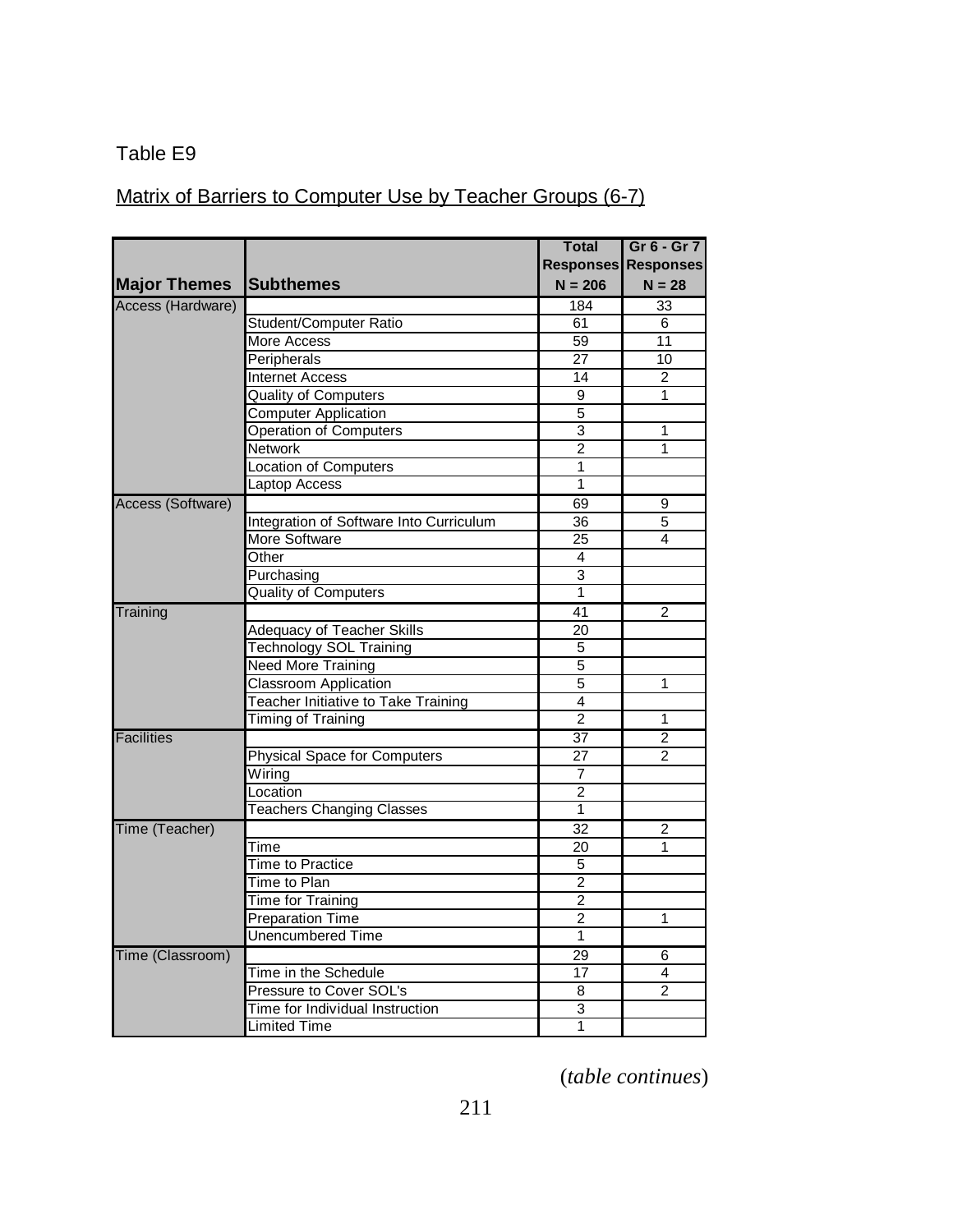# Table E9. (Continued)

|                     |                                                  | <b>Total</b>    | Gr 6 - Gr 7                |
|---------------------|--------------------------------------------------|-----------------|----------------------------|
|                     |                                                  |                 | <b>Responses Responses</b> |
| <b>Major Themes</b> | <b>Subthemes</b>                                 | $N = 206$       | $N = 28$                   |
| Procedural          |                                                  | $\overline{25}$ | 1                          |
|                     | Maturity of Students                             | 8               |                            |
|                     | <b>Teaching Computer Skills with</b>             |                 |                            |
|                     | One Computer in a Classroom                      | 7               | 1                          |
|                     | <b>Student Computer Training in Lower Grades</b> | $\overline{7}$  |                            |
|                     | <b>Teacher Expectations</b>                      | $\overline{1}$  |                            |
|                     | Scheduling                                       | $\overline{1}$  |                            |
|                     | Testing                                          | 1               |                            |
| Support             |                                                  | 21              |                            |
|                     | <b>Computer Repair</b>                           | $\overline{9}$  |                            |
|                     | Computer Lab Teacher                             | $\overline{3}$  |                            |
|                     | Knowledgable Person in the Building              | $\overline{2}$  |                            |
|                     | <b>Classroom Aide</b>                            | $\overline{2}$  |                            |
|                     | <b>Technology Specialist</b>                     | $\overline{1}$  |                            |
|                     | Computer Teacher                                 | $\mathbf 1$     |                            |
|                     | <b>Untrained Technicians</b>                     | 1               |                            |
|                     | <b>Computer Technicians</b>                      | 1               |                            |
|                     | <b>Central Office Support</b>                    | 1               |                            |
| <b>Access Lab</b>   |                                                  | $\overline{18}$ |                            |
|                     | Need a Lab                                       | $\overline{13}$ |                            |
|                     | <b>Scheduling Current Lab</b>                    | $\overline{5}$  |                            |
| Money               |                                                  | $\overline{17}$ | 4                          |
|                     | <b>Need Money for Technology</b>                 | 5               |                            |
|                     | Cost of Equipment, Software, & Supplies          | 9               | 3                          |
|                     | <b>Funding Procedures</b>                        | 3               | 1                          |
| <b>Attitude</b>     |                                                  | $\overline{9}$  | 1                          |
|                     | Computers are a Distraction                      | $\overline{2}$  |                            |
|                     | No Use for Computers                             | 1               |                            |
|                     | Other Subjects More Important                    | 1               |                            |
|                     | Too Much Time Spent on Computers                 | 1               |                            |
|                     | <b>Fear of Computers</b>                         | $\overline{1}$  | 1                          |
|                     | Computers are OK                                 | 1               |                            |
|                     | <b>Teacher Resistance to Computers</b>           | $\mathbf 1$     |                            |
|                     | <b>Student Attitudes</b>                         | $\overline{1}$  |                            |
| Other               |                                                  | 4               |                            |
|                     | <b>Materials</b>                                 | $\overline{2}$  |                            |
|                     | <b>Unusual Circumstances</b>                     | 1               |                            |
|                     | None                                             | $\overline{1}$  |                            |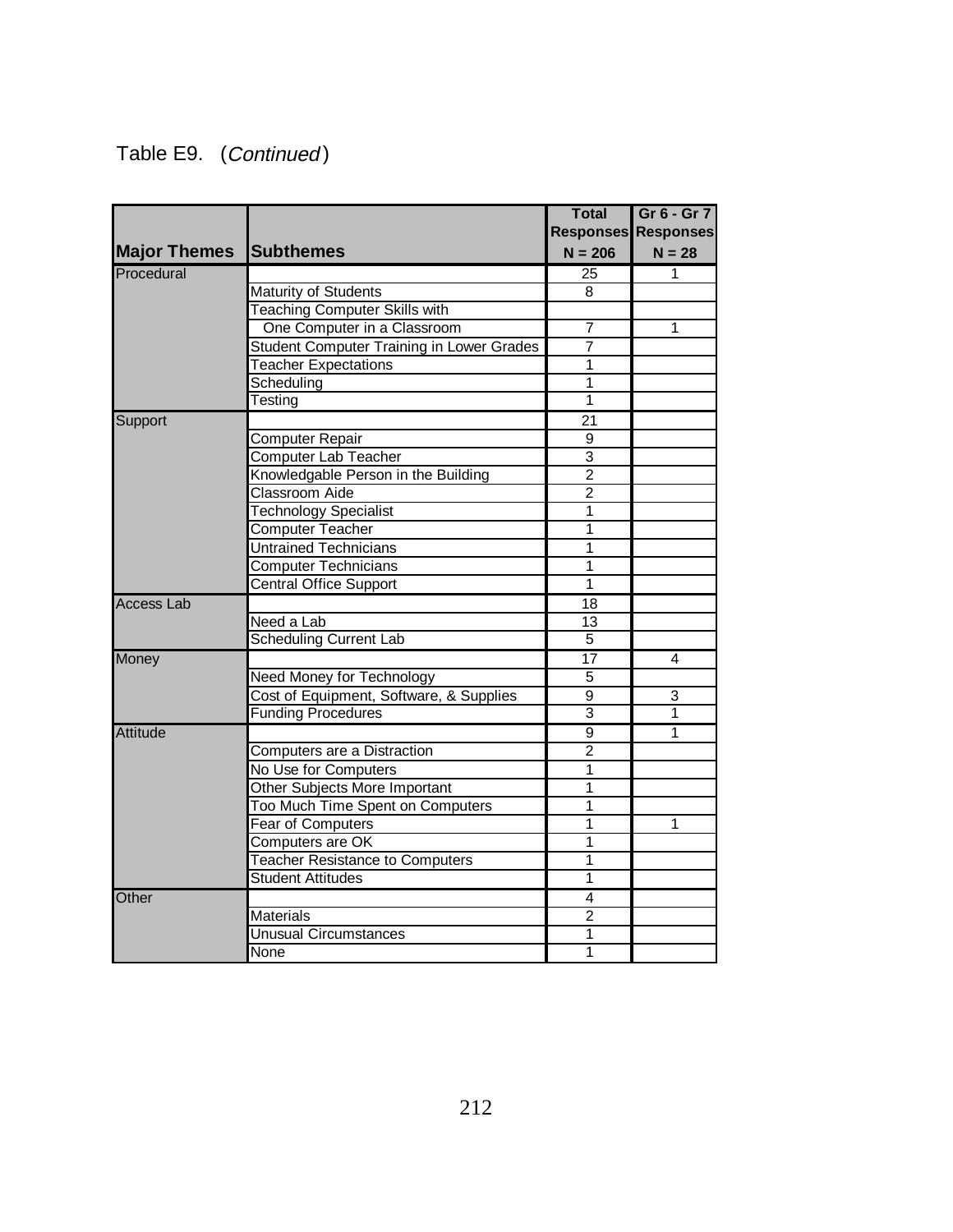## **Grade 8 - Grade 9 Focus Group 3:30 - 4:15**

#### I. Report of Results (20 Minutes)

A. Relative Use: Preschool - Grade 2 Grade 3 - Grade 5 Grade 6 - Grade 7

> Grade 8 - Grade 9 Grade 10 - Grade 12

|    | Cross Grade Level                  |                              |
|----|------------------------------------|------------------------------|
|    |                                    | <b>Rank Among All Groups</b> |
|    | Whole Class Instruction            |                              |
|    | <b>Student-Directed Learning</b>   | 4                            |
|    | <b>Drill and Practice</b>          | 6                            |
|    | <b>Computer Skills Instruction</b> | 6                            |
|    | Over-all Computer Use              | 5                            |
| B. | <b>Relative Factor Score</b>       |                              |
|    | Attitude                           | 6                            |
|    | Access                             | 4                            |
|    | Training                           | 3                            |
|    | Support                            | 6                            |

- C. Computer Training Received By Grade 8 Grade 9 (See Table 10)
- D. Matrix of Suggested Training Opportunities By Grade 8 Grade 9 (See Table 11)
- E. Matrix of Barriers to Computer Use by Grade 8 Grade 9 (See Table 12)
- F. Regression Analysis of Grade 8 Grade 9 Responses The only result of any significance with regard to this group is that **training has a high predictability of teaching computer skills use.** I found **no** significant predictability of any other factors on student-directed learning, drill and practice, computer skills instruction, or over-all computer use.
- II. Strategies to increase computer use by teachers in classroom instruction. (10 Minutes) The participants of this focus group will be kept confidential.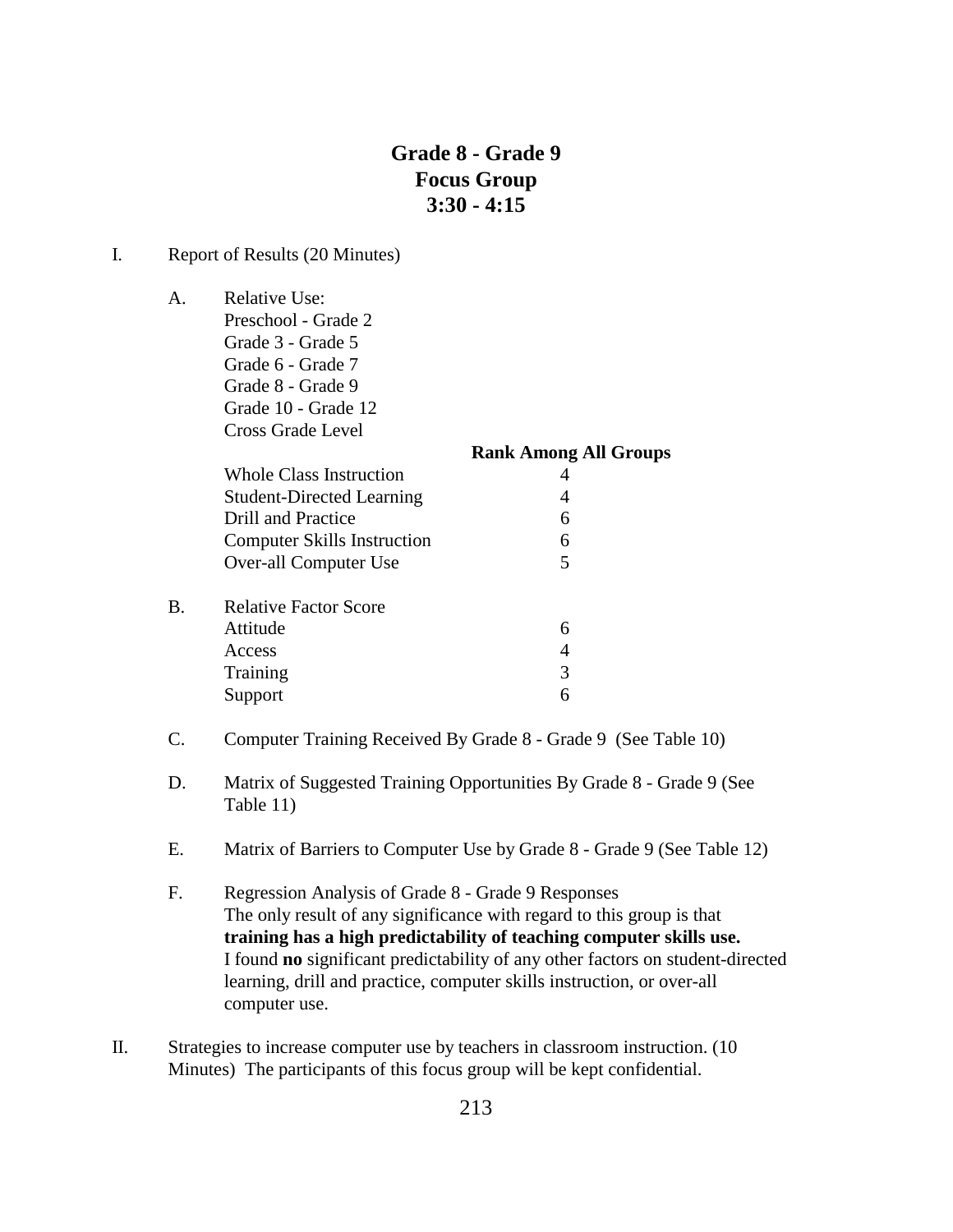- A. Each participant will spend 5 to 10 minutes considering the reported results and writing a list of 5 or more strategies to improve computer use in the classroom.
- B. When the strategies are listed the participant is to sit quietly until the group is finished.
- III. Roundtable Listing (5 10 Minutes)
	- A. Each participant will give one strategy on their list. The facilitator will write the strategy on the easel.
	- B. The next person will give a strategy on their list, the strategy must by different from any on the easel. If there are no new strategies on their list they will pass to the next participant.
	- C. This Roundtable will continue until all strategies have been listed on the easel.
- IV. Roundtable Discussion (5 10 Minutes)
	- A. Participants will be asked if any strategy needs to be clarified by the originator.
	- B. All participants will be free to expand on any strategy.
	- C. The group will be asked to see if there is any overlap in the suggestions.
- V. Prioritizing Strategies (5 10 Minutes)
	- A. Once the list has been collapsed as much as possible, participants will be asked to pick their top three choices and prioritize them in 1,2,3 order.
	- B. Each persons first, second, and third choice will be noted on the easel.
	- C. The strategy with the greatest number of first place votes will be first, the strategy with the greatest number of second place votes will be second, etc.
	- D. Ties will be noted.
- VI. The results of this focus group will be written in the results of my study and passed on to the School Board, Technology Task Force, and presented to the principals of Carroll County Public Schools.
- VII. Thank you for your time and participation.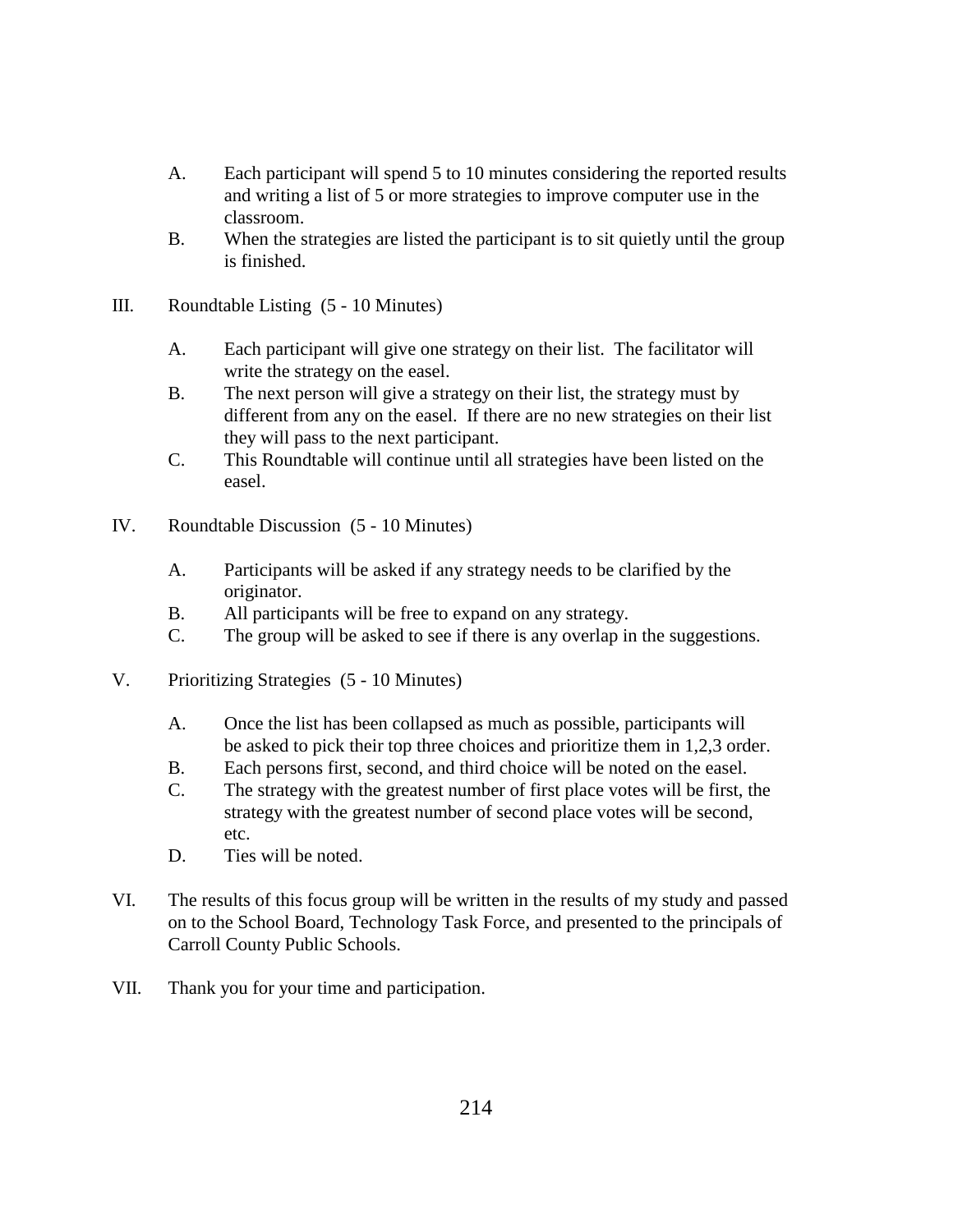# Computer Training Received by Teachers Grouped by Grade Level (8-9)

| <b>Type of Training</b>              | Grade 8 -<br>Grade 9<br>$N = 35$ | <b>Total Teacher</b><br><b>Population</b><br>$N = 231$ |
|--------------------------------------|----------------------------------|--------------------------------------------------------|
| <b>No Training</b>                   | 2                                |                                                        |
| <b>Computer Operation and Basics</b> | 28                               | 196                                                    |
| <b>Word Processing</b>               | 19                               | 129                                                    |
| <b>Presentation Software</b>         | 10                               | 59                                                     |
| <b>Spreadsheeting</b>                | 12                               | 65                                                     |
| <b>Database Management</b>           |                                  | 42                                                     |
| <b>Other</b>                         | я                                | 53                                                     |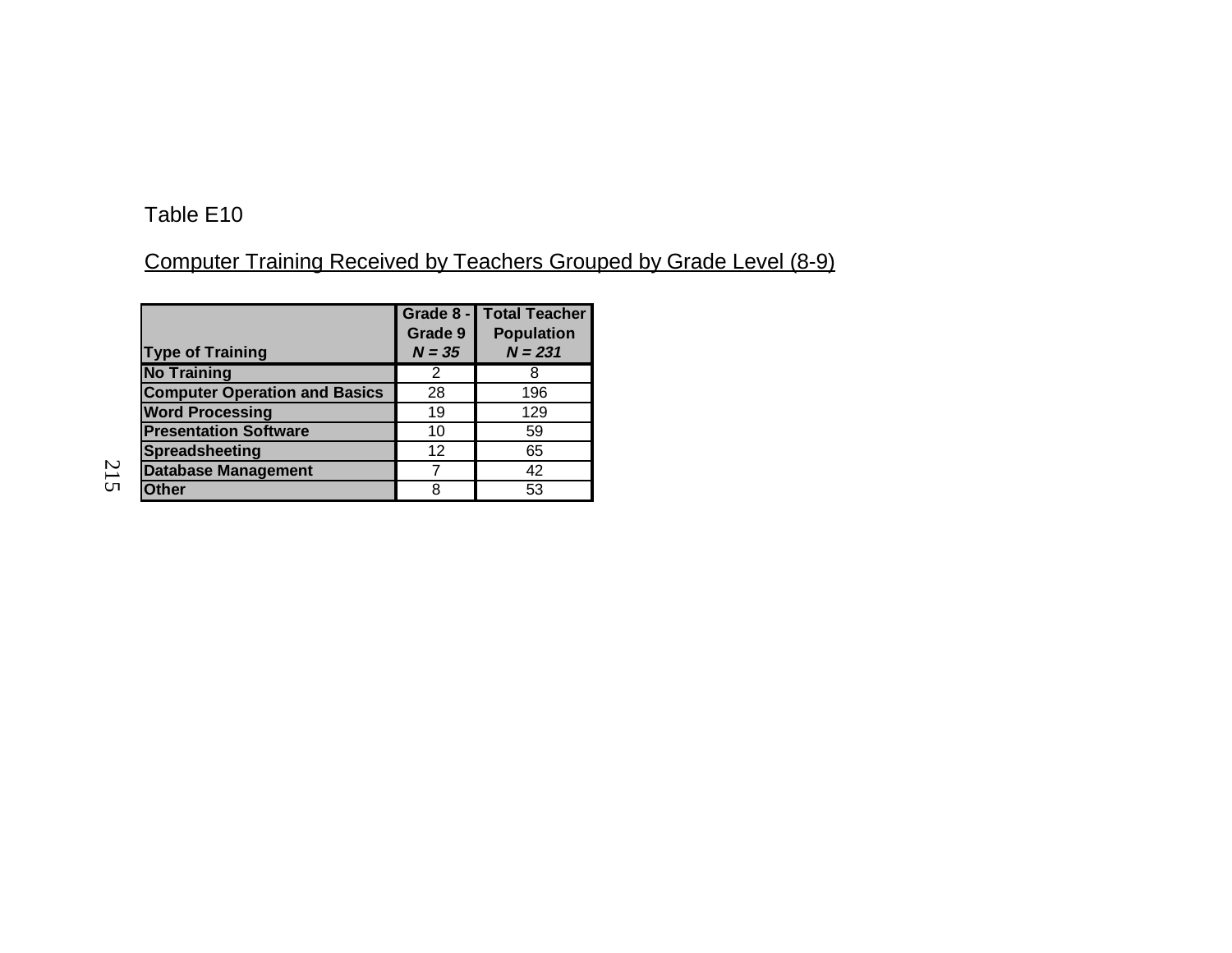# Matrix of Suggested Training Opportunities by Teacher Groups (8-9)

|                                         |                                            | <b>Total</b>        | Gr 8 - Gr 9                |
|-----------------------------------------|--------------------------------------------|---------------------|----------------------------|
|                                         |                                            |                     | <b>Responses Responses</b> |
| <b>Major Themes</b>                     | <b>Subthemes</b>                           | $N = 108$           | $N = 13$                   |
| Internet                                |                                            | 40                  | 6                          |
|                                         | <b>Internet Use</b>                        | 34                  | 5                          |
|                                         | Internet Classroom Application             | 4                   | 1                          |
|                                         | Web Page Production                        | 1                   |                            |
|                                         | e-mail Usage                               | 1                   |                            |
| SOL's                                   |                                            | 11                  |                            |
|                                         | Integration of SOL's Across the Curriculum | 9                   |                            |
|                                         | Teaching SOL's with a Limited Number       |                     |                            |
|                                         | of Computers                               | $\overline{2}$      |                            |
| <b>Classroom Instruction</b>            | <b>Instructional Needs</b>                 | 11                  | 2                          |
|                                         |                                            | 5                   | 1                          |
|                                         | <b>Young Students</b>                      | 4                   |                            |
|                                         | Reading<br><b>Whole Class Instruction</b>  | 1<br>$\mathbf{1}$   | 1                          |
|                                         |                                            |                     |                            |
| <b>Basic Skills</b>                     |                                            | $\overline{8}$      | $\overline{1}$             |
| <b>Windows</b>                          |                                            | 8                   |                            |
|                                         | Windows                                    | $\overline{2}$      |                            |
|                                         | Windows 95                                 | 6                   |                            |
| <b>Software Discovery</b>               |                                            | 7                   | 2                          |
|                                         | Software Experimentation                   | $\overline{4}$<br>3 | 2                          |
|                                         | List of Good Application Software          |                     |                            |
| <b>Classroom Management</b>             |                                            | $\overline{8}$      | 1                          |
|                                         | Management                                 | 4                   | 1                          |
|                                         | Integration                                | $\mathbf{1}$        |                            |
|                                         | Lessons                                    | $\overline{2}$      |                            |
|                                         | IEP's                                      | 1                   |                            |
| <b>Presentation Software</b>            |                                            | 4                   |                            |
| Word                                    |                                            | 3                   |                            |
| Math                                    |                                            | 3                   | 1                          |
| Excel                                   |                                            | $\overline{2}$      |                            |
| Access                                  |                                            | $\overline{2}$      |                            |
| Set-up & Fixing Computers               |                                            | $\overline{2}$      |                            |
| <b>Computer Aided Music Instruction</b> |                                            | 1                   |                            |
| <b>AutoCad Lt</b>                       |                                            | 1                   | 1                          |
| Science                                 |                                            | 1                   |                            |
| <b>Social Studies</b>                   |                                            | 1                   |                            |
| Time                                    |                                            | 1                   |                            |
| Photos                                  |                                            | 1                   |                            |
| <b>Mitchell On-Demand</b>               |                                            | 1                   |                            |
| <b>Network</b>                          |                                            | $\mathbf{1}$        |                            |
| When, Where, or How Training            |                                            |                     |                            |
| Should be Conducted                     |                                            | 10                  |                            |
|                                         | When                                       | 4                   |                            |
|                                         | Where                                      | 3                   |                            |
|                                         | How                                        | 3                   |                            |
| No Specific Suggestion                  |                                            | 13                  | 1                          |
|                                         | Any Help                                   | 4                   | 1                          |
|                                         | None                                       | $\mathbf 2$         |                            |
|                                         | <b>Continue Current Classes</b>            | 3                   |                            |
|                                         | Fun Uses of the Computer                   | 1                   |                            |
|                                         | Other                                      | 3                   |                            |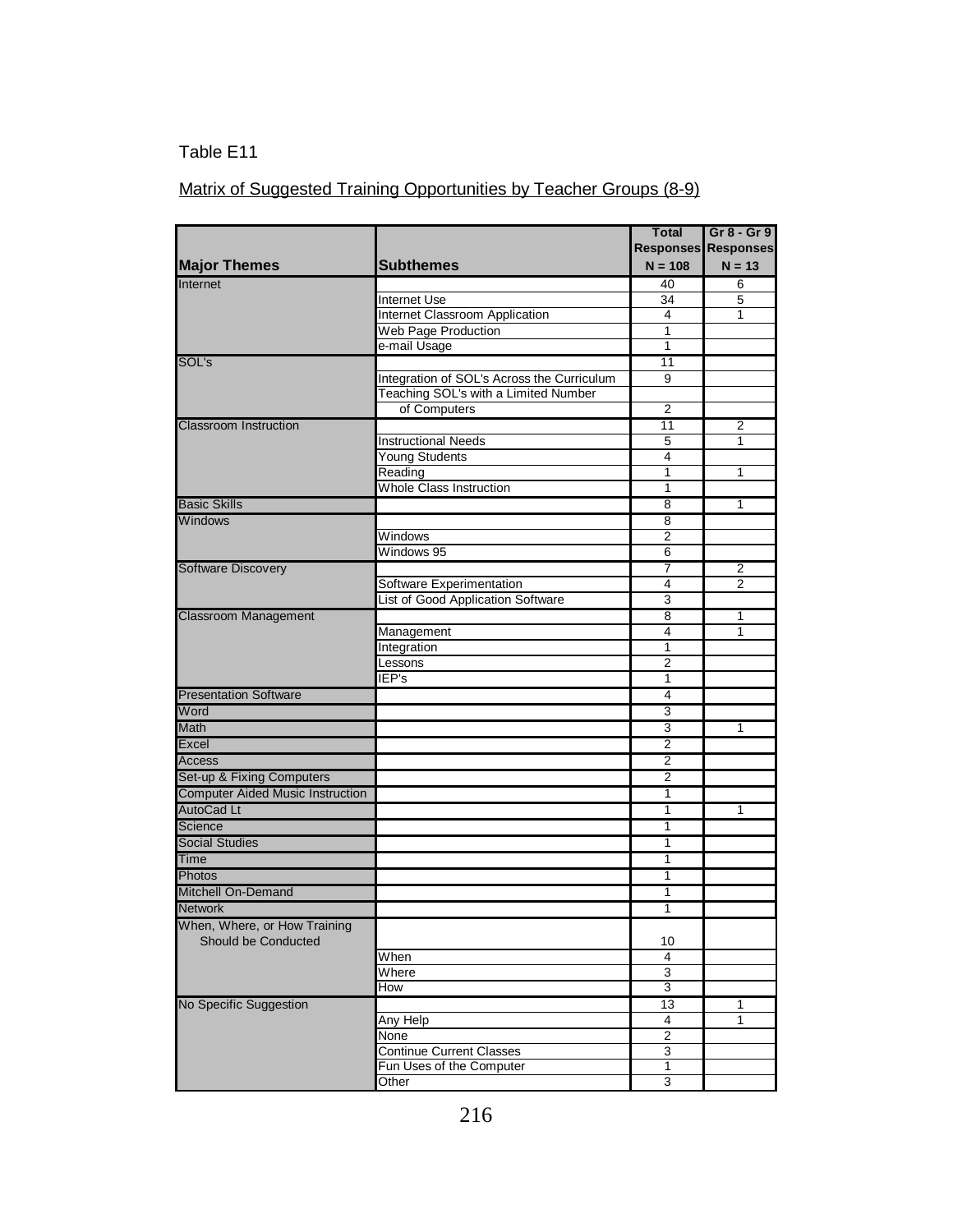# Matrix of Barriers to Computer Use by Teacher Groups (8-9)

|                     |                                         | <b>Total</b>    | Gr 8 - Gr 9                |
|---------------------|-----------------------------------------|-----------------|----------------------------|
|                     |                                         |                 | <b>Responses Responses</b> |
| <b>Major Themes</b> | <b>Subthemes</b>                        | $N = 206$       | $N = 27$                   |
| Access (Hardware)   |                                         | 184             | 27                         |
|                     | Student/Computer Ratio                  | 61              | 13                         |
|                     | More Access                             | 59              | 8                          |
|                     | Peripherals                             | 27              | 2                          |
|                     | <b>Internet Access</b>                  | 14              | 3                          |
|                     | <b>Quality of Computers</b>             | 9               |                            |
|                     | <b>Computer Application</b>             | 5               |                            |
|                     | Operation of Computers                  | 3               | 1                          |
|                     | <b>Network</b>                          | $\overline{2}$  |                            |
|                     | Location of Computers                   | $\mathbf{1}$    |                            |
|                     | Laptop Access                           | $\mathbf{1}$    |                            |
| Access (Software)   |                                         | 69              | 15                         |
|                     | Integration of Software Into Curriculum | 36              | 12                         |
|                     | More Software                           | 25              | 2                          |
|                     | Other                                   | 4               | 1                          |
|                     | Purchasing                              | $\overline{3}$  |                            |
|                     | <b>Quality of Computers</b>             | 1               |                            |
| Training            |                                         | 41              |                            |
|                     | Adequacy of Teacher Skills              | 20              |                            |
|                     | Technology SOL Training                 | $\overline{5}$  |                            |
|                     | <b>Need More Training</b>               | 5               |                            |
|                     | <b>Classroom Application</b>            | $\overline{5}$  |                            |
|                     | Teacher Initiative to Take Training     | $\overline{4}$  |                            |
|                     | Timing of Training                      | $\overline{2}$  |                            |
| <b>Facilities</b>   |                                         | $\overline{37}$ | 5                          |
|                     | <b>Physical Space for Computers</b>     | 27              | 4                          |
|                     | Wiring                                  | $\overline{7}$  |                            |
|                     | Location                                | $\overline{2}$  |                            |
|                     | <b>Teachers Changing Classes</b>        | $\mathbf{1}$    | 1                          |
| Time (Teacher)      |                                         | $\overline{32}$ |                            |
|                     | Time                                    | 20              |                            |
|                     | <b>Time to Practice</b>                 | $\,$ 5 $\,$     |                            |
|                     | Time to Plan                            | $\overline{c}$  |                            |
|                     | Time for Training                       | $\overline{c}$  |                            |
|                     | <b>Preparation Time</b>                 | $\overline{2}$  |                            |
|                     | <b>Unencumbered Time</b>                | $\mathbf{1}$    |                            |
| Time (Classroom)    |                                         | 29              | 1                          |
|                     | Time in the Schedule                    | 17              | 1                          |
|                     | Pressure to Cover SOL's                 | 8               |                            |
|                     | Time for Individual Instruction         | 3               |                            |
|                     | Limited Time                            | 1               |                            |

(*table continues*)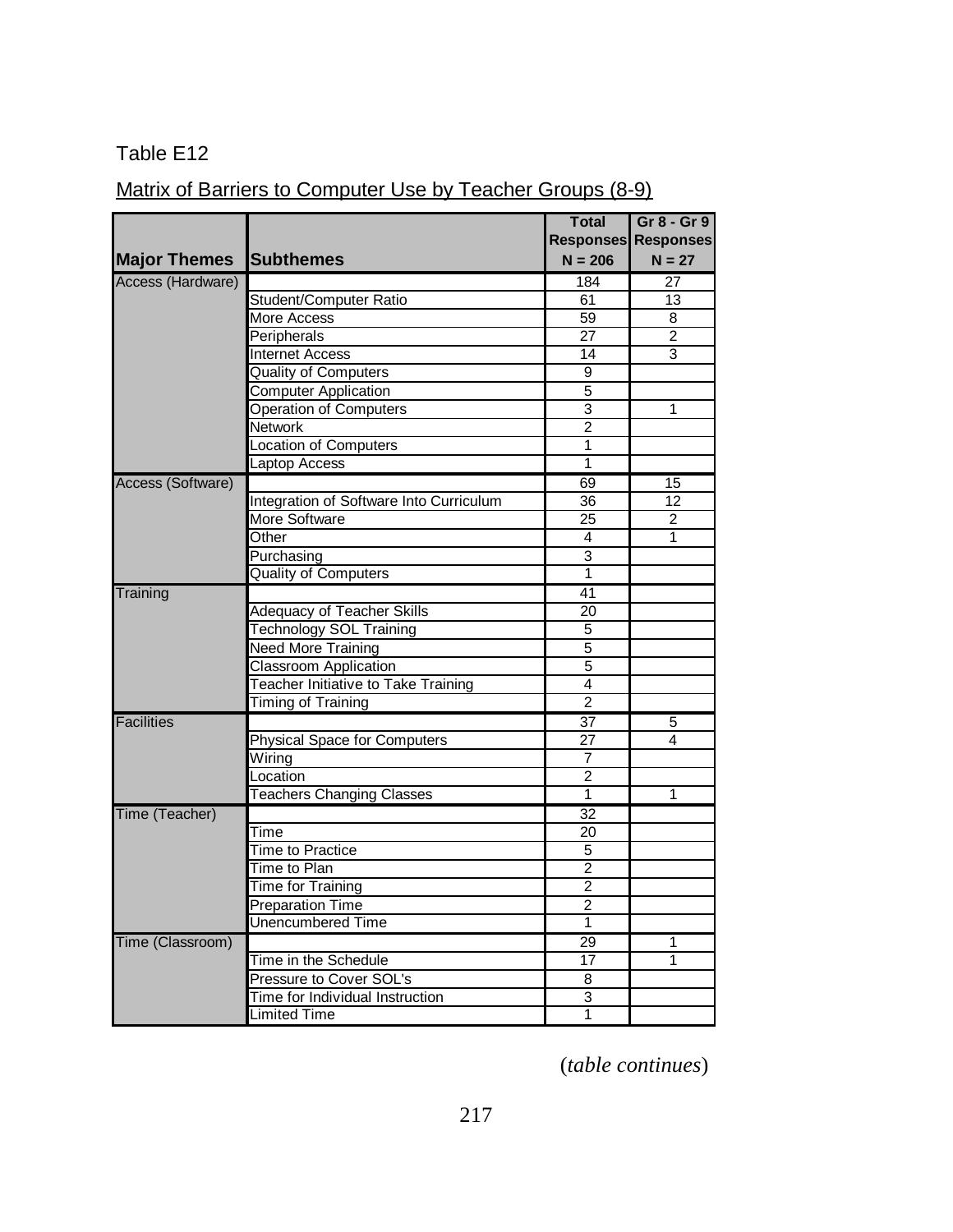|                     |                                                  | <b>Total</b>    | Gr 8 - Gr 9                |
|---------------------|--------------------------------------------------|-----------------|----------------------------|
|                     |                                                  |                 | <b>Responses Responses</b> |
| <b>Major Themes</b> | <b>Subthemes</b>                                 | $N = 206$       | $N = 27$                   |
| Procedural          |                                                  | 25              | 4                          |
|                     | <b>Maturity of Students</b>                      | 8               | $\overline{2}$             |
|                     | <b>Teaching Computer Skills with</b>             |                 |                            |
|                     | One Computer in a Classroom                      | 7               |                            |
|                     | <b>Student Computer Training in Lower Grades</b> | $\overline{7}$  | $\overline{2}$             |
|                     | <b>Teacher Expectations</b>                      | 1               |                            |
|                     | Scheduling                                       | 1               |                            |
|                     | Testing                                          | 1               |                            |
| Support             |                                                  | 21              | 3                          |
|                     | <b>Computer Repair</b>                           | 9               | 1                          |
|                     | Computer Lab Teacher                             | $\overline{3}$  |                            |
|                     | Knowledgable Person in the Building              | $\overline{2}$  | 1                          |
|                     | <b>Classroom Aide</b>                            | $\overline{2}$  |                            |
|                     | <b>Technology Specialist</b>                     | 1               |                            |
|                     | <b>Computer Teacher</b>                          | 1               |                            |
|                     | <b>Untrained Technicians</b>                     | 1               | 1                          |
|                     | <b>Computer Technicians</b>                      | 1               |                            |
|                     | <b>Central Office Support</b>                    | $\mathbf{1}$    |                            |
| <b>Access Lab</b>   |                                                  | 18              | 4                          |
|                     | Need a Lab                                       | 13              | 1                          |
|                     | <b>Scheduling Current Lab</b>                    | 5               | 3                          |
| <b>Money</b>        |                                                  | $\overline{17}$ | $\overline{5}$             |
|                     | Need Money for Technology                        | $\overline{5}$  | 3                          |
|                     | Cost of Equipment, Software, & Supplies          | 9               | $\overline{2}$             |
|                     | <b>Funding Procedures</b>                        | $\overline{3}$  |                            |
| Attitude            |                                                  | $\overline{9}$  | 1                          |
|                     | Computers are a Distraction                      | $\overline{2}$  |                            |
|                     | No Use for Computers                             | $\mathbf{1}$    |                            |
|                     | Other Subjects More Important                    | 1               |                            |
|                     | Too Much Time Spent on Computers                 | 1               | $\overline{1}$             |
|                     | Fear of Computers                                | 1               |                            |
|                     | Computers are OK                                 | 1               |                            |
|                     | <b>Teacher Resistance to Computers</b>           | 1               |                            |
|                     | <b>Student Attitudes</b>                         | $\overline{1}$  |                            |
| Other               |                                                  | 4               |                            |
|                     | <b>Materials</b>                                 | $\overline{2}$  |                            |
|                     | <b>Unusual Circumstances</b>                     | 1               |                            |
|                     | None                                             | $\overline{1}$  |                            |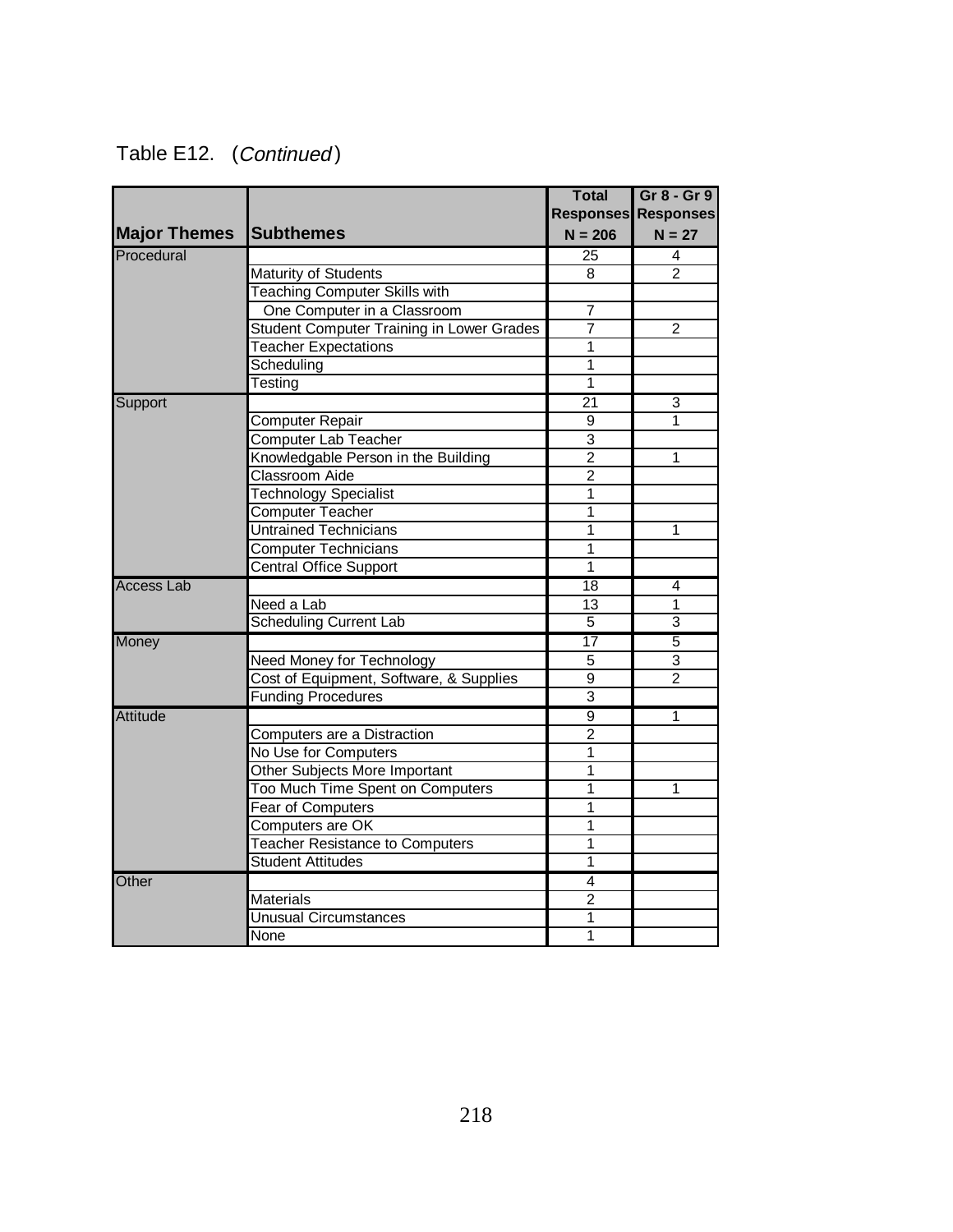## **Grade 10 - Grade 12 Focus Group 3:30-4:15**

#### I. Report of Results (20 Minutes)

A. Relative Use: Preschool - Grade 2 Grade 3 - Grade 5 Grade 6 - Grade 7 Grade 8 - Grade 9 Grade 10 - Grade 12 Cross Grade Level

> Whole Class Instruction - 1 Student-Directed Learning - 1 Drill and Practice - 3 Computer Skill Instruction - 3 Over-all Computer Use - 3

| B. | <b>Relative Factor Score</b> |   |  |
|----|------------------------------|---|--|
|    | Attitude -                   | 4 |  |
|    | Access -                     |   |  |
|    | Training -                   | 6 |  |
|    | Support -                    | 5 |  |

- C. Computer Training Received By Grade 10 Grade 12 (See Attached Chart)
- D. Matrix of Suggested Training Opportunities By Grade 10 Grade 12 (See Attached Chart)
- E. Matrix of Barriers to Computer Use by Grade 10 Grade 12 (See Attached Chart)
- F. Regression Analysis of Grade 10 Grade 12 Responses The only results of any significance with regard to this group is that **attitude has a high predictability of student-directed learning use and access has a high predictability of teaching computer skills use**. I found **no** significant predictability of any other factors on student-directed learning, drill and practice, computer skills instruction, or over-all computer use.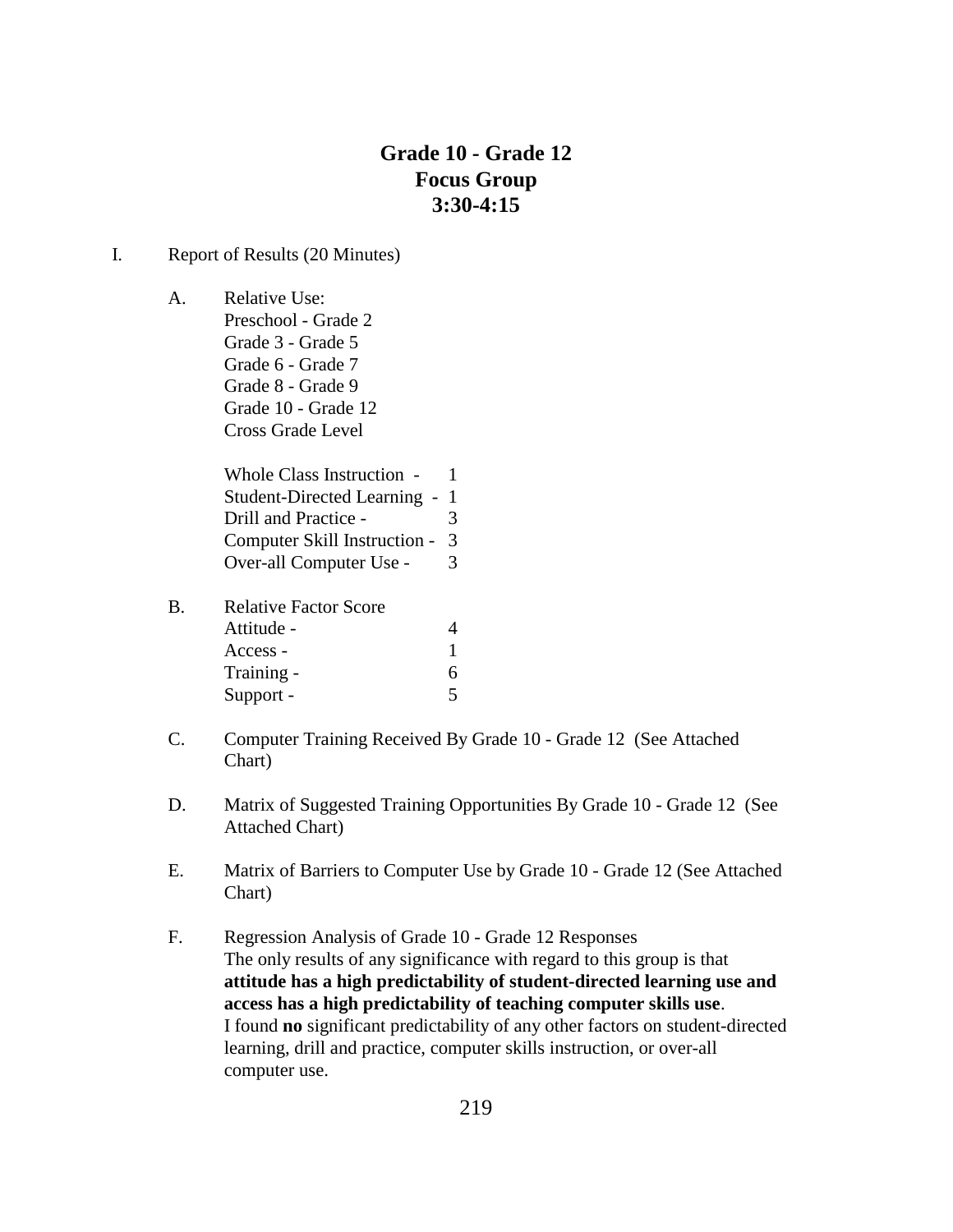- II. Strategies to increase computer use by teachers in classroom instruction. (10 Minutes) The participants of this focus group will be kept confidential.
	- A. Each participant will spend 5 to 10 minutes considering the reported results and writing a list of 5 or more strategies to improve computer use in the classroom.
	- B. When the strategies are listed the participant is to sit quietly until the group is finished.
- III. Roundtable Listing (5 10 Minutes)
	- A. Each participant will give one strategy on their list. The facilitator will write the strategy on the easel.
	- B. The next person will give a strategy on their list, the strategy must by different from any on the easel. If there are no new strategies on their list they will pass to the next participant.
	- C. This Roundtable will continue until all strategies have been listed on the easel.
- IV. Roundtable Discussion (5 10 Minutes)
	- A. Participants will be asked if any strategy needs to be clarified by the originator.
	- B. All participants will be free to expand on any strategy.
	- C. The group will be asked to see if there is any overlap in the suggestions.
- V. Prioritizing Strategies (5 10 Minutes)
	- A. Once the list has been collapsed as much as possible, each participant will be asked to pick their top three choices and prioritize them in 1,2,3 order.
	- B. Each persons first, second, and third choice will be noted on the easel.
	- C. The strategy with the greatest number of first place votes will be first, the strategy with the greatest number of second place votes will be second, etc.
	- D. Ties will be noted.
- VI. The results of this focus group will be written in the results of my study and passed on to the School Board, Technology Tack Force, and presented to the principals of Carroll County Public Schools.
- VII. Thank you for your time and participation.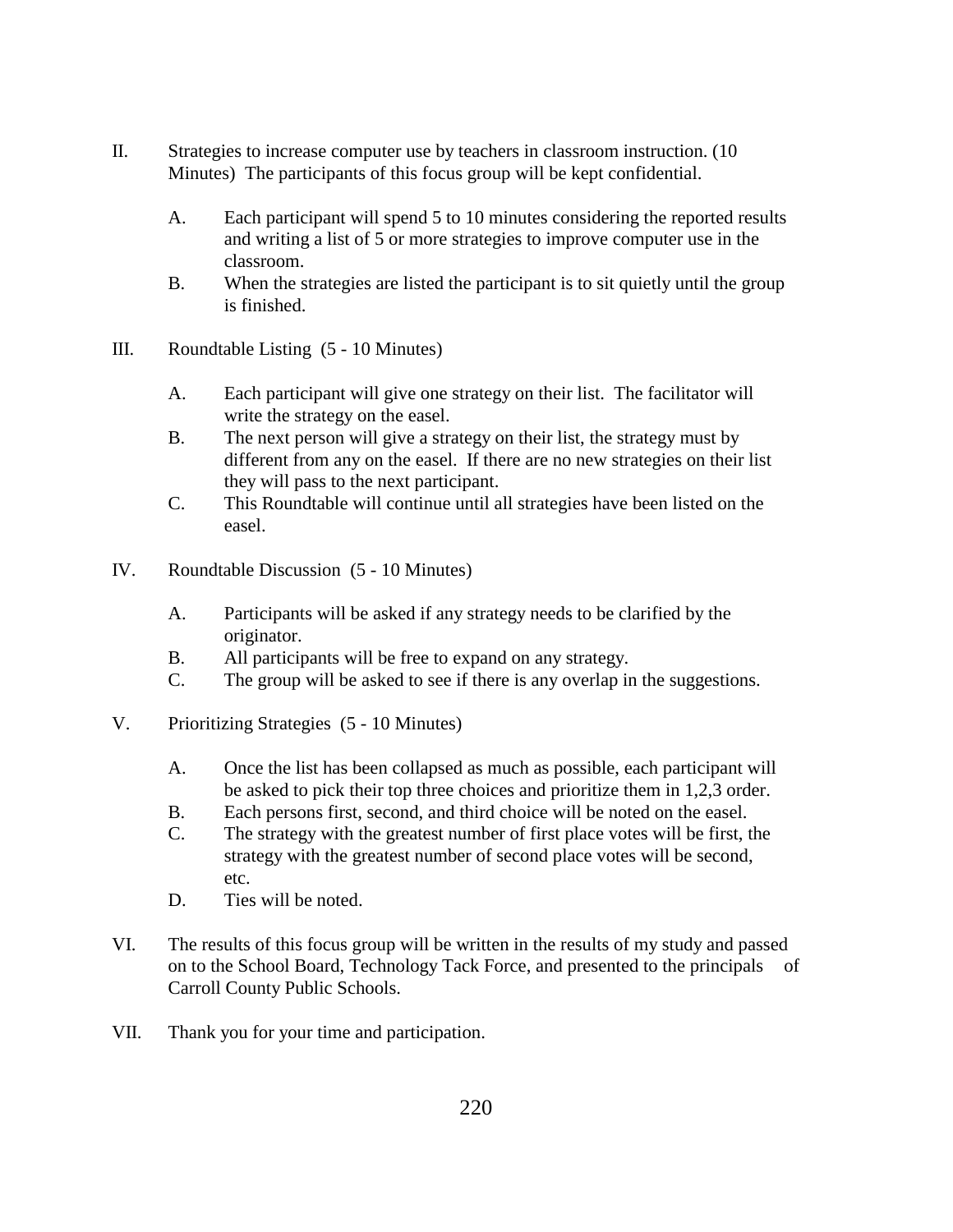Computer Training Received by Teachers by Grade Level (10-12)

| <b>Type of Training</b>              | Grade 12<br>$N = 53$ | <b>Grade 10 - Total Teacher</b><br><b>Population</b><br>$N = 231$ |
|--------------------------------------|----------------------|-------------------------------------------------------------------|
| <b>No Training</b>                   | 2                    |                                                                   |
| <b>Computer Operation and Basics</b> | 41                   | 196                                                               |
| <b>Word Processing</b>               | 39                   | 129                                                               |
| <b>Presentation Software</b>         | 21                   | 59                                                                |
| <b>Spreadsheeting</b>                | 18                   | 65                                                                |
| <b>Database Management</b>           | 12 <sup>2</sup>      | 42                                                                |
| <b>Other</b>                         | 9                    | 53                                                                |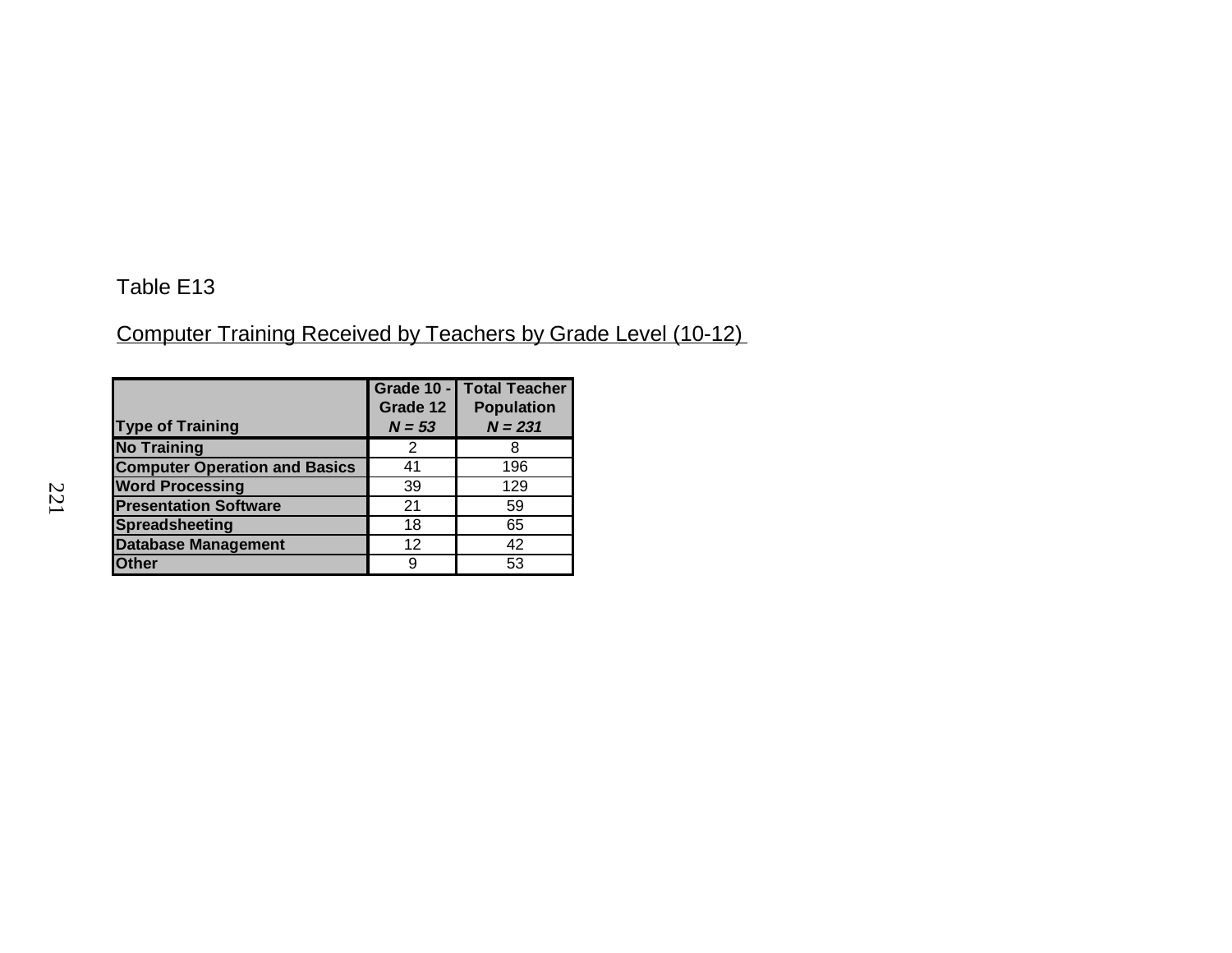# Matrix of Suggested Training Opportunities by Teacher Groups (10-12)

|                                         |                                            | <b>Total</b><br><b>Responses</b> | Gr 10 - Gr 12<br><b>Responses</b> |
|-----------------------------------------|--------------------------------------------|----------------------------------|-----------------------------------|
| <b>Major Themes</b>                     | <b>Subthemes</b>                           | $N = 108$                        | $N = 28$                          |
| Internet                                | <b>Internet Use</b>                        | 40<br>34                         | 16<br>14                          |
|                                         | Internet Classroom Application             | 4                                | 1                                 |
|                                         | Web Page Production                        | 1                                |                                   |
|                                         | e-mail Usage                               | 1                                | 1                                 |
| SOL's                                   |                                            | 11                               | 1                                 |
|                                         | Integration of SOL's Across the Curriculum | 9                                | 1                                 |
|                                         | Teaching SOL's with a Limited Number       |                                  |                                   |
|                                         | of Computers                               | $\overline{2}$                   |                                   |
| <b>Classroom Instruction</b>            |                                            | 11                               |                                   |
|                                         | <b>Instructional Needs</b>                 | $\overline{5}$                   |                                   |
|                                         | <b>Young Students</b>                      | 4                                |                                   |
|                                         |                                            | 1                                |                                   |
|                                         | Reading<br>Whole Class Instruction         | 1                                |                                   |
| <b>Basic Skills</b>                     |                                            | 8                                | 2                                 |
|                                         |                                            |                                  |                                   |
| <b>Windows</b>                          |                                            | 8<br>$\overline{2}$              | 6                                 |
|                                         | Windows<br>Windows 95                      |                                  | $\overline{2}$                    |
|                                         |                                            | 6                                | 4                                 |
| Software Discovery                      |                                            | 7                                |                                   |
|                                         | Software Experimentation                   | 4                                |                                   |
|                                         | List of Good Application Software          | 3                                |                                   |
| <b>Classroom Management</b>             |                                            | 8                                | 1                                 |
|                                         | Management                                 | 4                                |                                   |
|                                         | Integration                                | 1                                |                                   |
|                                         | Lessons                                    | 2                                | 1                                 |
|                                         | $\overline{IEP}$ 's                        | 1                                |                                   |
| <b>Presentation Software</b>            |                                            | 4                                | 1                                 |
| Word                                    |                                            | 3                                | 1                                 |
| <b>Math</b>                             |                                            | 3                                | 1                                 |
| Excel                                   |                                            | $\overline{2}$                   |                                   |
| Access                                  |                                            | $\overline{2}$                   |                                   |
| Set-up & Fixing Computers               |                                            | 2                                |                                   |
| <b>Computer Aided Music Instruction</b> |                                            | 1                                |                                   |
| <b>AutoCad Lt</b>                       |                                            | 1                                |                                   |
| Science                                 |                                            | 1                                |                                   |
| <b>Social Studies</b>                   |                                            | 1                                |                                   |
| Time                                    |                                            | 1                                |                                   |
| Photos                                  |                                            | 1                                | 1                                 |
| <b>Mitchell On-Demand</b>               |                                            | 1                                | 1                                 |
| <b>Network</b>                          |                                            | 1                                | 1                                 |
| When, Where, or How Training            |                                            |                                  |                                   |
| Should be Conducted                     |                                            | 10                               | 3                                 |
|                                         | When                                       | $\overline{4}$                   | 1                                 |
|                                         | Where                                      | $\overline{3}$                   |                                   |
|                                         | How                                        | 3                                | $\overline{2}$                    |
| No Specific Suggestion                  |                                            | 13                               | 3                                 |
|                                         | Any Help                                   | 4                                | 1                                 |
|                                         | None                                       | $\overline{2}$                   | 1                                 |
|                                         | <b>Continue Current Classes</b>            | 3                                |                                   |
|                                         | Fun Uses of the Computer                   | $\mathbf 1$                      |                                   |
|                                         | Other                                      | 3                                | 1                                 |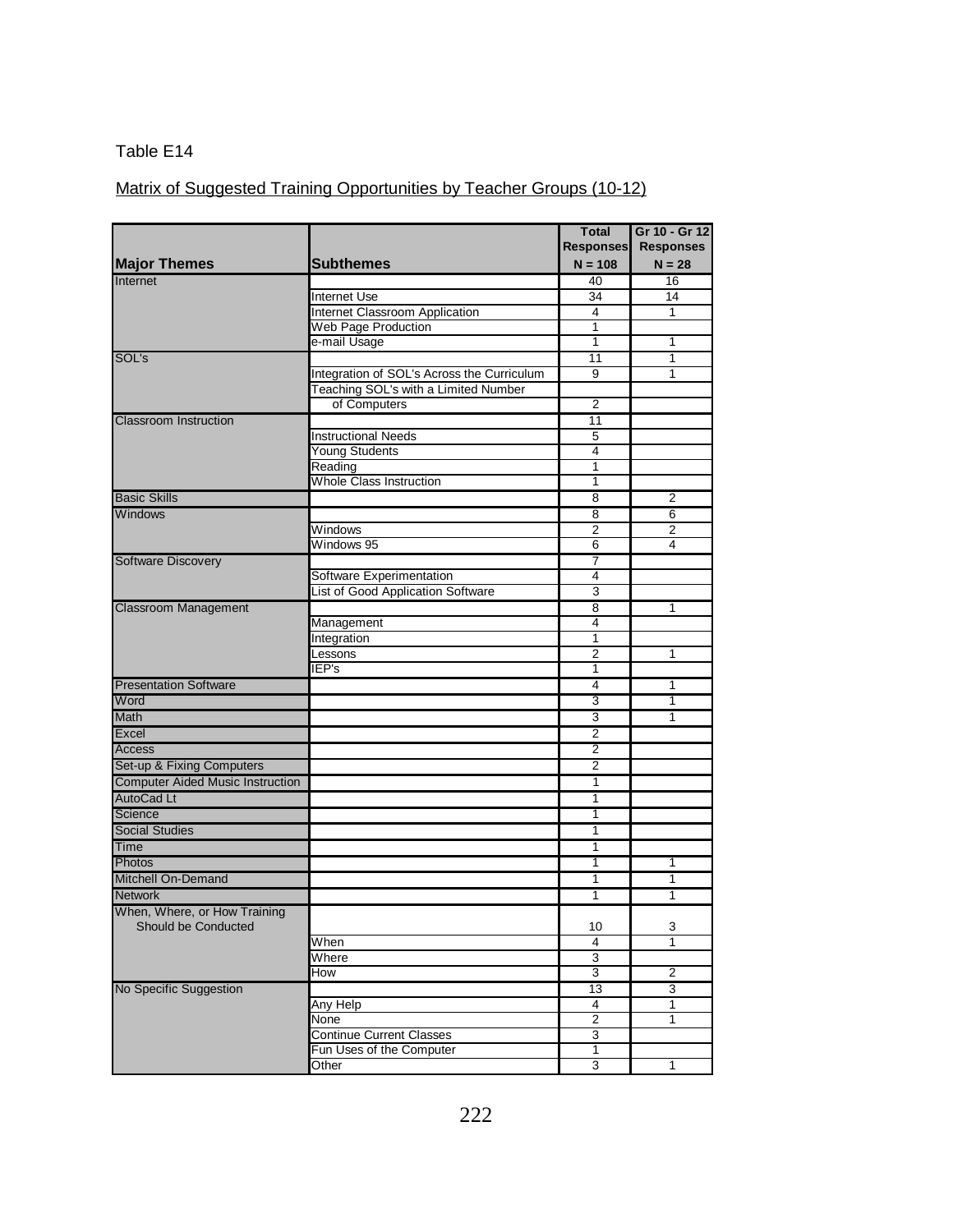# Matrix of Barriers to Computer Use by Teacher Groups (10-12)

|                     |                                            | <b>Total</b>     | Gr 10 - Gr 12    |
|---------------------|--------------------------------------------|------------------|------------------|
|                     |                                            | <b>Responses</b> | <b>Responses</b> |
| <b>Major Themes</b> | <b>Subthemes</b>                           | $N = 206$        | $N = 47$         |
| Access (Hardware)   |                                            | 184              | 41               |
|                     | Student/Computer Ratio                     | 61               | 16               |
|                     | <b>More Access</b>                         | 59               | 7                |
|                     | Peripherals                                | 27               | 7                |
|                     | <b>Internet Access</b>                     | 14               | 6                |
|                     | <b>Quality of Computers</b>                | $\overline{9}$   | 4                |
|                     | <b>Computer Application</b>                | $\overline{5}$   | 1                |
|                     | <b>Operation of Computers</b>              | $\overline{3}$   |                  |
|                     | Network                                    | $\overline{2}$   |                  |
|                     | <b>Location of Computers</b>               | 1                |                  |
|                     | <b>Laptop Access</b>                       | 1                |                  |
| Access (Software)   |                                            | 69               | 16               |
|                     | Integration of Software Into Curriculum    | 36               | 8                |
|                     | <b>More Software</b>                       | $\overline{25}$  | 7                |
|                     | Other                                      | 4                |                  |
|                     | Purchasing                                 | $\overline{3}$   |                  |
|                     | <b>Quality of Computers</b>                | 1                | 1                |
| Training            |                                            | 41               | 17               |
|                     | Adequacy of Teacher Skills                 | 20               | 10               |
|                     | <b>Technology SOL Training</b>             | $\overline{5}$   | $\overline{2}$   |
|                     | <b>Need More Training</b>                  | $\overline{5}$   |                  |
|                     | <b>Classroom Application</b>               | $\overline{5}$   | $\overline{2}$   |
|                     | <b>Teacher Initiative to Take Training</b> | 4                | $\overline{2}$   |
|                     | <b>Timing of Training</b>                  | $\overline{2}$   | 1                |
| <b>Facilities</b>   |                                            | $\overline{37}$  | $\overline{5}$   |
|                     | <b>Physical Space for Computers</b>        | $\overline{27}$  | 5                |
|                     | Wiring                                     | 7                |                  |
|                     | Location                                   | $\overline{2}$   |                  |
|                     | <b>Teachers Changing Classes</b>           | 1                |                  |
| Time (Teacher)      |                                            | $\overline{32}$  | 2                |
|                     | Time                                       | 20               | 2                |
|                     | <b>Time to Practice</b>                    | $\overline{5}$   |                  |
|                     | Time to Plan                               | $\overline{2}$   |                  |
|                     | <b>Time for Training</b>                   | $\overline{2}$   |                  |
|                     | <b>Preparation Time</b>                    | $\overline{2}$   |                  |
|                     | <b>Unencumbered Time</b>                   | 1                |                  |
| Time (Classroom)    |                                            | 29               | 5                |
|                     | Time in the Schedule                       | 17               | 3                |
|                     | Pressure to Cover SOL's                    | $\overline{8}$   | $\overline{2}$   |
|                     | Time for Individual Instruction            | $\overline{3}$   |                  |
|                     | Limited Time                               | 1                |                  |
|                     |                                            |                  |                  |

(*table continues*)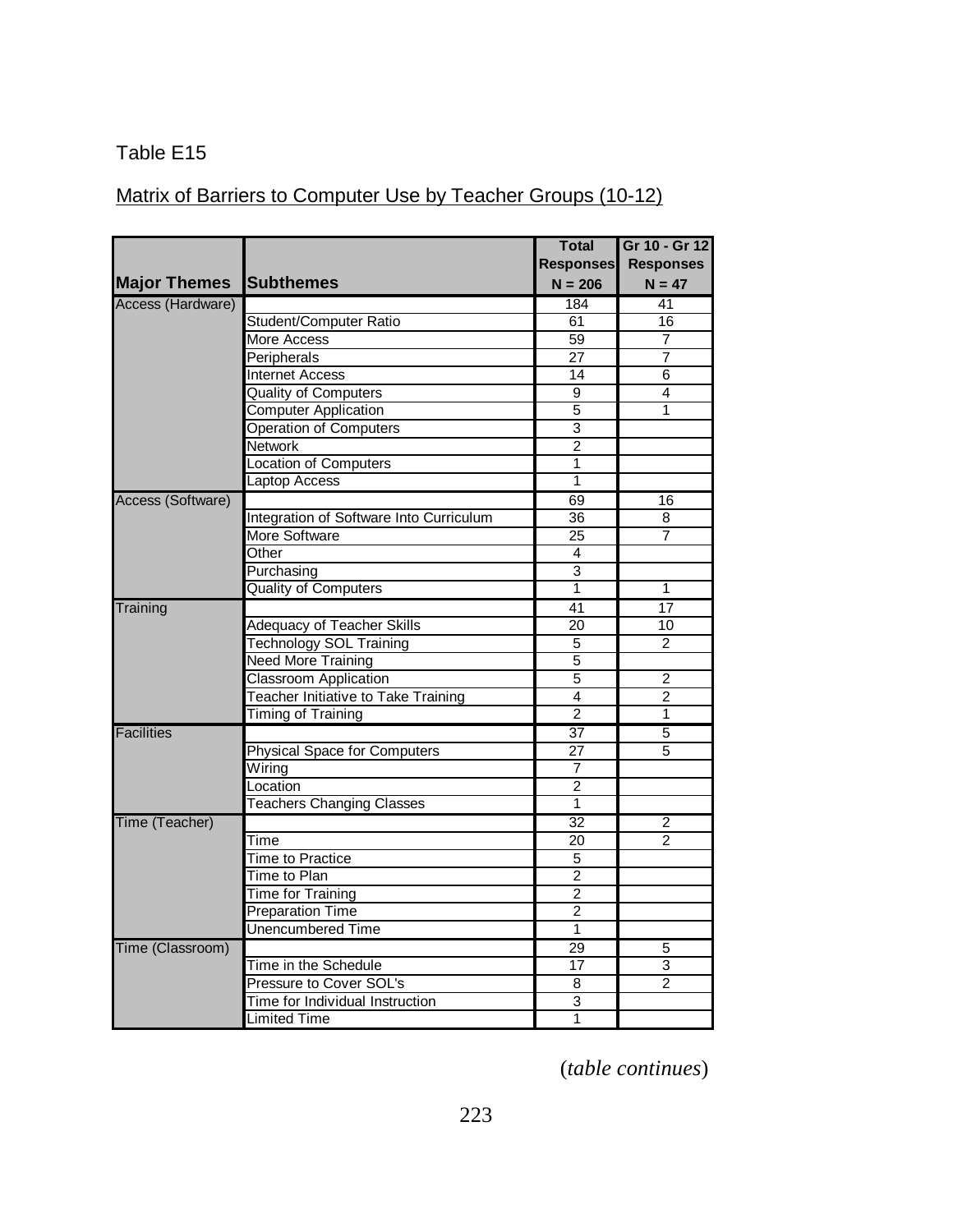| Table E15. | (Continued) |
|------------|-------------|
|------------|-------------|

|                     |                                                  | <b>Total</b>     | Gr 10 - Gr 12    |
|---------------------|--------------------------------------------------|------------------|------------------|
|                     |                                                  | <b>Responses</b> | <b>Responses</b> |
| <b>Major Themes</b> | <b>Subthemes</b>                                 | $N = 206$        | $N = 47$         |
| Procedural          |                                                  | $\overline{25}$  | 7                |
|                     | Maturity of Students                             | 8                | 1                |
|                     | <b>Teaching Computer Skills with</b>             |                  |                  |
|                     | One Computer in a Classroom                      | $\overline{7}$   | 1                |
|                     | <b>Student Computer Training in Lower Grades</b> | 7                | 5                |
|                     | <b>Teacher Expectations</b>                      | $\overline{1}$   |                  |
|                     | Scheduling                                       | 1                |                  |
|                     | Testing                                          | 1                |                  |
| Support             |                                                  | 21               | 5                |
|                     | <b>Computer Repair</b>                           | $\boldsymbol{9}$ | 3                |
|                     | <b>Computer Lab Teacher</b>                      | $\overline{3}$   |                  |
|                     | Knowledgable Person in the Building              | $\overline{2}$   |                  |
|                     | <b>Classroom Aide</b>                            | $\overline{2}$   |                  |
|                     | <b>Technology Specialist</b>                     | 1                |                  |
|                     | <b>Computer Teacher</b>                          | $\overline{1}$   |                  |
|                     | <b>Untrained Technicians</b>                     | 1                | 1                |
|                     | <b>Computer Technicians</b>                      | $\overline{1}$   |                  |
|                     | <b>Central Office Support</b>                    | 1                | 1                |
| <b>Access Lab</b>   |                                                  | $\overline{18}$  | 3                |
|                     | Need a Lab                                       | $\overline{13}$  | 1                |
|                     | <b>Scheduling Current Lab</b>                    | $\overline{5}$   | $\overline{2}$   |
| Money               |                                                  | $\overline{17}$  | 2                |
|                     | <b>Need Money for Technology</b>                 | $\overline{5}$   |                  |
|                     | Cost of Equipment, Software, & Supplies          | 9                | 1                |
|                     | <b>Funding Procedures</b>                        | 3                | 1                |
| Attitude            |                                                  | $\overline{9}$   | 3                |
|                     | Computers are a Distraction                      | $\overline{2}$   |                  |
|                     | No Use for Computers                             | 1                |                  |
|                     | Other Subjects More Important                    | 1                |                  |
|                     | Too Much Time Spent on Computers                 | 1                |                  |
|                     | <b>Fear of Computers</b>                         | 1                |                  |
|                     | Computers are OK                                 | $\overline{1}$   | 1                |
|                     | <b>Teacher Resistance to Computers</b>           | 1                | 1                |
|                     | <b>Student Attitudes</b>                         | 1                | 1                |
| Other               |                                                  | 4                | $\overline{2}$   |
|                     | <b>Materials</b>                                 | $\overline{2}$   |                  |
|                     | <b>Unusual Circumstances</b>                     | $\overline{1}$   | 1                |
|                     | <b>None</b>                                      | 1                | 1                |
|                     |                                                  |                  |                  |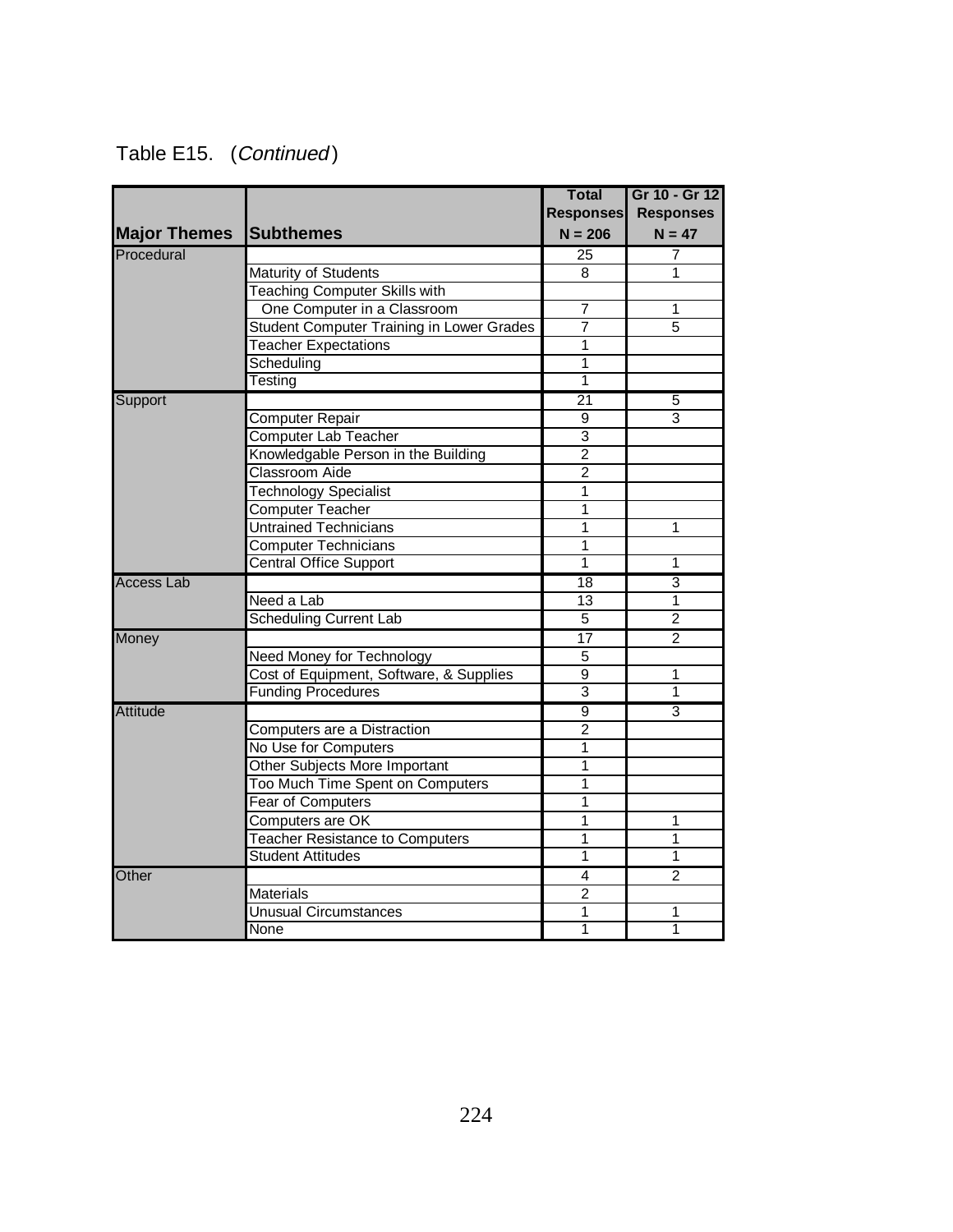# APPENDIX F

Correlation Tables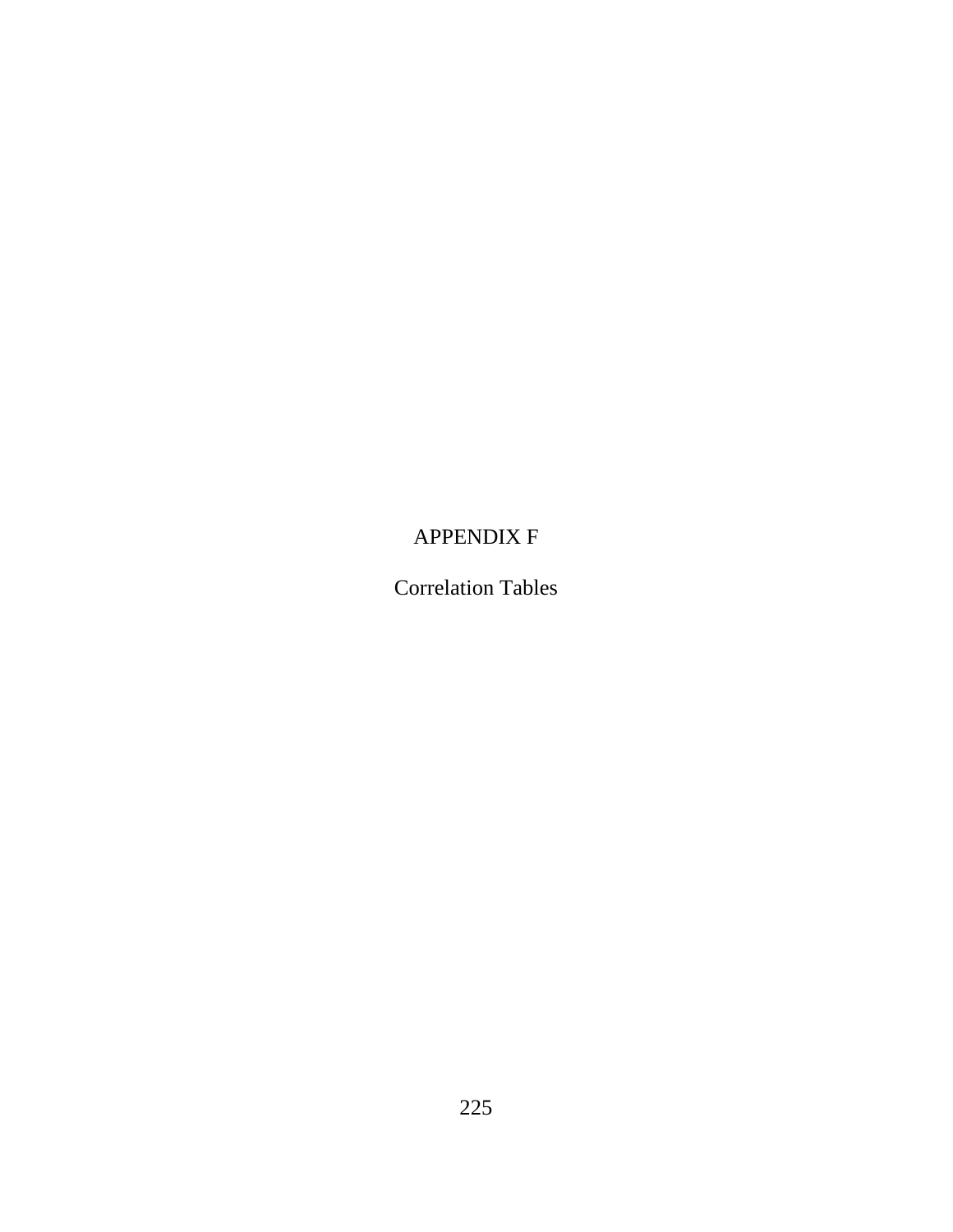#### Pearson Coefficients for Relationships Among All Variables, Grades P-2, N = 47

|                                    | Over-all<br>use | Whole<br>class<br>instruction | Student-<br>directed<br>learning | Drill and<br>practice | Computer<br>skills<br>instruction | Attitude | Access | Training | Support | Age   | Gender |
|------------------------------------|-----------------|-------------------------------|----------------------------------|-----------------------|-----------------------------------|----------|--------|----------|---------|-------|--------|
| <b>Whole Class Instruction</b>     | .46             |                               |                                  |                       |                                   |          |        |          |         |       |        |
| Student-Directed Learning          | .64             | .14                           |                                  |                       |                                   |          |        |          |         |       |        |
| <b>Drill and Practice</b>          | .71             | $-.11$                        | .44                              |                       |                                   |          |        |          |         |       |        |
| <b>Computer Skills Instruction</b> | .68             | .04                           | .08                              | .50                   |                                   |          |        |          |         |       |        |
| Attitude                           | .20             | .13                           | .11                              | .18                   | .14                               |          |        |          |         |       |        |
| Access                             | $-.04$          | .00                           | $-12$                            | .00                   | .08                               | .41      |        |          |         |       |        |
| Training                           | .19             | .01                           | .07                              | .19                   | .16                               | .25      | .19    |          |         |       |        |
| Support                            | .39             | .08                           | .13                              | .40                   | .26                               | $-0.08$  | $-.08$ | .34      |         |       |        |
| Age                                | $-.01$          | $-.05$                        | .27                              | .09                   | $-22$                             | $-.41$   | $-.22$ | .27      | .36     |       |        |
| Gender                             | $-35$           | $-.04$                        | $-.30$                           | $-.19$                | $-.25$                            | $\ast$   | $-.23$ | $-.15$   | $-0.08$ | $-19$ |        |
| <b>Years Until Retirement</b>      | $-07$           | .03                           | $-.27$                           | $-15$                 | $-.02$                            | .33      | .30    | .00      | $-29$   | $-55$ | .08    |

\* All responses identical on both variables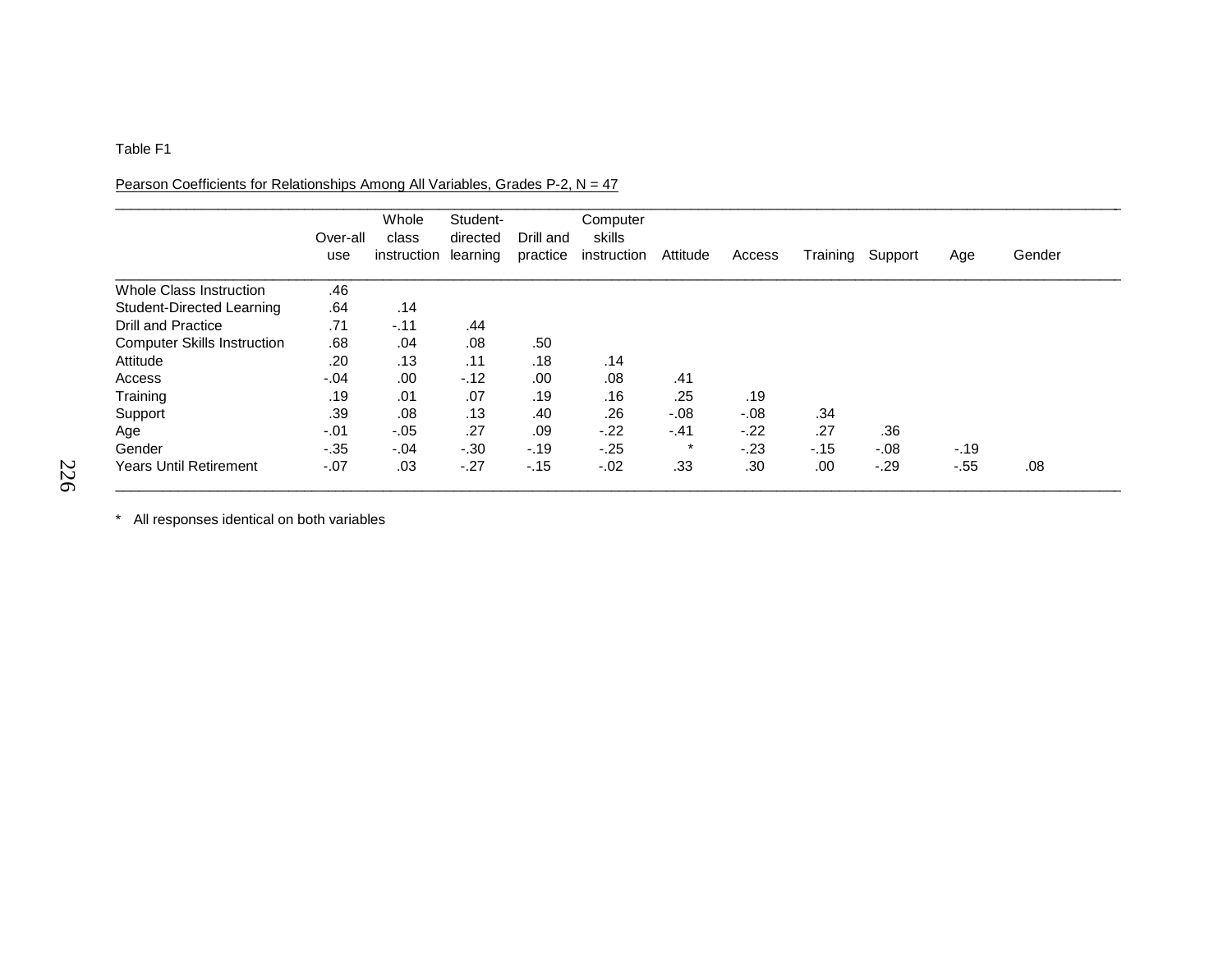Pearson Coefficients for Relationships Among All Variables, Grades 3-5,  $N = 34$ 

|                                    | Over-all<br>use | Whole<br>class<br>instruction | Student-<br>directed<br>learning | Drill and<br>practice | Computer<br>skills<br>instruction | Attitude | Access | Training | Support | Age    | Gender |
|------------------------------------|-----------------|-------------------------------|----------------------------------|-----------------------|-----------------------------------|----------|--------|----------|---------|--------|--------|
| <b>Whole Class Instruction</b>     | .82             |                               |                                  |                       |                                   |          |        |          |         |        |        |
| Student-Directed Learning          | .41             | .33                           |                                  |                       |                                   |          |        |          |         |        |        |
| <b>Drill and Practice</b>          | .65             | .23                           | $-.03$                           |                       |                                   |          |        |          |         |        |        |
| <b>Computer Skills Instruction</b> | .84             | .57                           | .16                              | .35                   |                                   |          |        |          |         |        |        |
| Attitude                           | .28             | .17                           | $-12$                            | .22                   | .32                               |          |        |          |         |        |        |
| Access                             | .23             | .06                           | .20                              | .26                   | .34                               | .23      |        |          |         |        |        |
| Training                           | .37             | .37                           | .22                              | .13                   | .22                               | .19      | .08    |          |         |        |        |
| Support                            | $-.17$          | $-.01$                        | .12                              | $-16$                 | .10                               | .18      | .41    | .46      |         |        |        |
| Age                                | .15             | .17                           | .09                              | $-.04$                | .03                               | $-.11$   | .05    | .13      | .04     |        |        |
| Gender                             | .17             | .14                           | .08                              | .06                   | .10                               | .59      | .11    | .38      | .21     | .01    |        |
| <b>Years Until Retirement</b>      | $-.05$          | $-15$                         | .15                              | .06                   | .09                               | .18      | .02    | .23      | .07     | $-.71$ | .21    |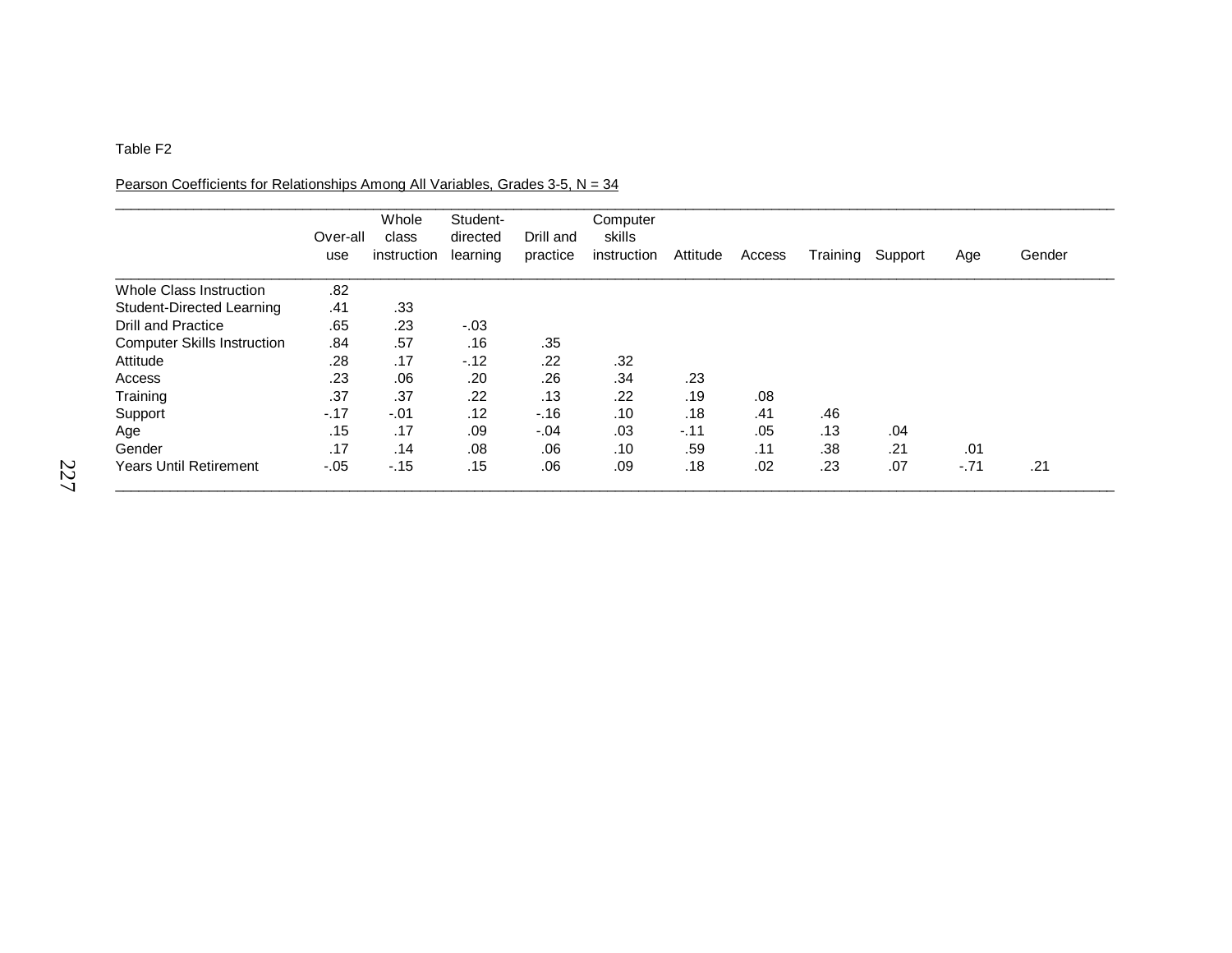#### Pearson Coefficients for Relationships Among All Variables, Grades 6-7, N = 29

|                                    | Over-all<br>use | Whole<br>class<br>instruction | Student-<br>directed<br>learning | Drill and<br>practice | Computer<br>skills<br>instruction | Attitude | Access  | Training | Support | Age    | Gender |
|------------------------------------|-----------------|-------------------------------|----------------------------------|-----------------------|-----------------------------------|----------|---------|----------|---------|--------|--------|
| Whole Class Instruction            | .26             |                               |                                  |                       |                                   |          |         |          |         |        |        |
| Student-Directed Learning          | .81             | .05                           |                                  |                       |                                   |          |         |          |         |        |        |
| <b>Drill and Practice</b>          | .86             | $-.02$                        | .23                              |                       |                                   |          |         |          |         |        |        |
| <b>Computer Skills Instruction</b> | .77             | $-.14$                        | .58                              | .41                   |                                   |          |         |          |         |        |        |
| Attitude                           | .32             | .38                           | .30                              | .30                   | .16                               |          |         |          |         |        |        |
| Access                             | $-28$           | .29                           | $-.22$                           | $-.27$                | $-.15$                            | .26      |         |          |         |        |        |
| Training                           | .45             | .67                           | .21                              | .17                   | .08                               | .24      | .25     |          |         |        |        |
| Support                            | $-.01$          | .15                           | .07                              | $-.17$                | .20                               | .42      | .22     | $-.07$   |         |        |        |
| Age                                | $-.13$          | $-.15$                        | $-.29$                           | .14                   | $-.11$                            | .07      | $-.07$  | .17      | .10     |        |        |
| Gender                             | .16             | .07                           | .14                              | .12                   | .10                               | .06      | $\star$ | $\star$  | .39     | $-06$  |        |
| <b>Years Until Retirement</b>      | $-66$           | .17                           | $-37$                            | $-66$                 | $-69$                             | $-.32$   | .20     | $-15$    | $-.14$  | $-.52$ | .08    |

\_\_\_\_\_\_\_\_\_\_\_\_\_\_\_\_\_\_\_\_\_\_\_\_\_\_\_\_\_\_\_\_\_\_\_\_\_\_\_\_\_\_\_\_\_\_\_\_\_\_\_\_\_\_\_\_\_\_\_\_\_\_\_\_\_\_\_\_\_\_\_\_\_\_\_\_\_\_\_\_\_\_\_\_\_\_\_\_\_\_\_\_\_\_\_\_\_\_\_\_\_\_\_\_\_\_\_\_\_\_\_\_\_\_\_\_\_\_\_\_\_\_\_\_\_\_\_\_

\* All responses identical on both variables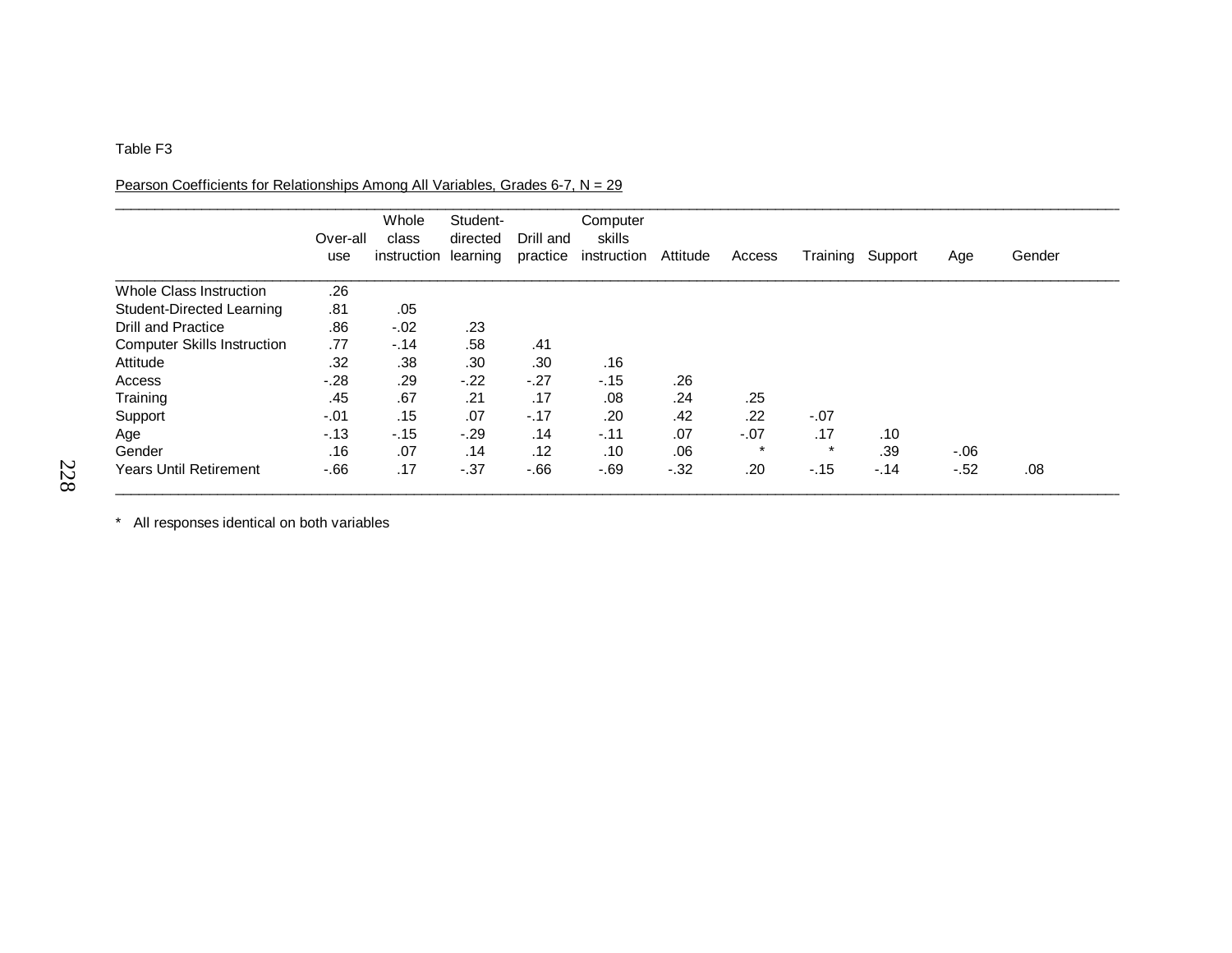#### Pearson Coefficients for Relationships Among All Variables, Grades 8-9, N = 35

|                                    | Over-all<br>use | Whole<br>class<br>instruction | Student-<br>directed<br>learning | Drill and<br>practice | Computer<br>skills<br>instruction | Attitude | Access | Training | Support | Age    | Gender |
|------------------------------------|-----------------|-------------------------------|----------------------------------|-----------------------|-----------------------------------|----------|--------|----------|---------|--------|--------|
| Whole Class Instruction            | .84             |                               |                                  |                       |                                   |          |        |          |         |        |        |
| Student-Directed Learning          | .59             | .28                           |                                  |                       |                                   |          |        |          |         |        |        |
| <b>Drill and Practice</b>          | .62             | .31                           | .17                              |                       |                                   |          |        |          |         |        |        |
| <b>Computer Skills Instruction</b> | .72             | .63                           | .02                              | .37                   |                                   |          |        |          |         |        |        |
| Attitude                           | .19             | .15                           | .03                              | .14                   | .24                               |          |        |          |         |        |        |
| Access                             | .29             | .31                           | $-.12$                           | .04                   | .59                               | .26      |        |          |         |        |        |
| Training                           | .46             | .33                           | $-21$                            | .40                   | .87                               | .24      | .54    |          |         |        |        |
| Support                            | $-15$           | $-.22$                        | $-13$                            | $-.01$                | $-0.06$                           | .15      | .11    | .20      |         |        |        |
| Age                                | $-30$           | $-32$                         | $-.16$                           | $-.02$                | $-.17$                            | $-.28$   | $-.04$ | .10      | .29     |        |        |
| Gender                             | .16             | .20                           | $-.05$                           | .28                   | .11                               | .16      | $-.25$ | .08      | $-.33$  | $-23$  |        |
| <b>Years Until Retirement</b>      | .17             | .20                           | .20                              | $-0.06$               | .06                               | .31      | .08    | $-10$    | $-.10$  | $-.78$ | .11    |

\_\_\_\_\_\_\_\_\_\_\_\_\_\_\_\_\_\_\_\_\_\_\_\_\_\_\_\_\_\_\_\_\_\_\_\_\_\_\_\_\_\_\_\_\_\_\_\_\_\_\_\_\_\_\_\_\_\_\_\_\_\_\_\_\_\_\_\_\_\_\_\_\_\_\_\_\_\_\_\_\_\_\_\_\_\_\_\_\_\_\_\_\_\_\_\_\_\_\_\_\_\_\_\_\_\_\_\_\_\_\_\_\_\_\_\_\_\_\_\_\_\_\_\_\_\_\_\_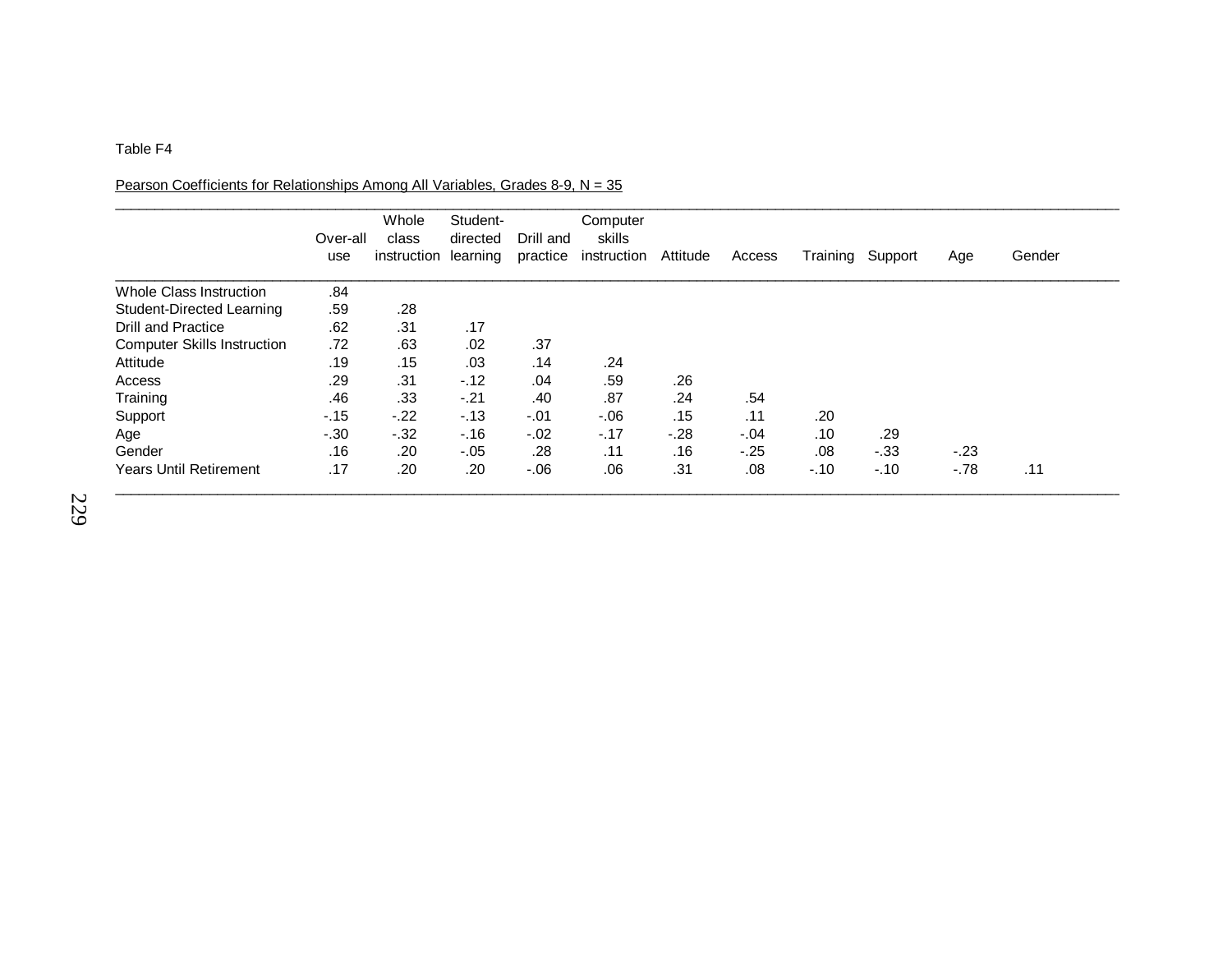#### Pearson Coefficients for Relationships Among All Variables, Grades 10-12,  $N = 54$

|                                    | Over-all<br>use | Whole<br>class<br>instruction | Student-<br>directed<br>learning | Drill and<br>practice | Computer<br>skills<br>instruction | Attitude | Access | Training | Support | Age    | Gender |
|------------------------------------|-----------------|-------------------------------|----------------------------------|-----------------------|-----------------------------------|----------|--------|----------|---------|--------|--------|
| Whole Class Instruction            | .78             |                               |                                  |                       |                                   |          |        |          |         |        |        |
| Student-Directed Learning          | .73             | .48                           |                                  |                       |                                   |          |        |          |         |        |        |
| <b>Drill and Practice</b>          | .65             | .42                           | .43                              |                       |                                   |          |        |          |         |        |        |
| <b>Computer Skills Instruction</b> | .62             | .23                           | .40                              | .42                   |                                   |          |        |          |         |        |        |
| Attitude                           | .42             | .17                           | .44                              | .38                   | .21                               |          |        |          |         |        |        |
| Access                             | .45             | .38                           | .32                              | .45                   | .58                               | .27      |        |          |         |        |        |
| Training                           | $-0.04$         | .06                           | .12                              | .21                   | .08                               | .07      | $-06$  |          |         |        |        |
| Support                            | .36             | .16                           | .36                              | .28                   | .34                               | .34      | .29    | .05      |         |        |        |
| Age                                | $-13$           | .03                           | .20                              | .07                   | .15                               | $-13$    | $-20$  | .40      | .31     |        |        |
| Gender                             | .08             | .13                           | .13                              | .28                   | .05                               | .37      | .08    | .10      | $-.12$  | $-.19$ |        |
| <b>Years Until Retirement</b>      | $-.05$          | .11                           | $-0.06$                          | $-12$                 | $-.15$                            | .18      | .18    | $-27$    | $-23$   | $-.78$ | .22    |

\_\_\_\_\_\_\_\_\_\_\_\_\_\_\_\_\_\_\_\_\_\_\_\_\_\_\_\_\_\_\_\_\_\_\_\_\_\_\_\_\_\_\_\_\_\_\_\_\_\_\_\_\_\_\_\_\_\_\_\_\_\_\_\_\_\_\_\_\_\_\_\_\_\_\_\_\_\_\_\_\_\_\_\_\_\_\_\_\_\_\_\_\_\_\_\_\_\_\_\_\_\_\_\_\_\_\_\_\_\_\_\_\_\_\_\_\_\_\_\_\_\_\_\_\_\_\_\_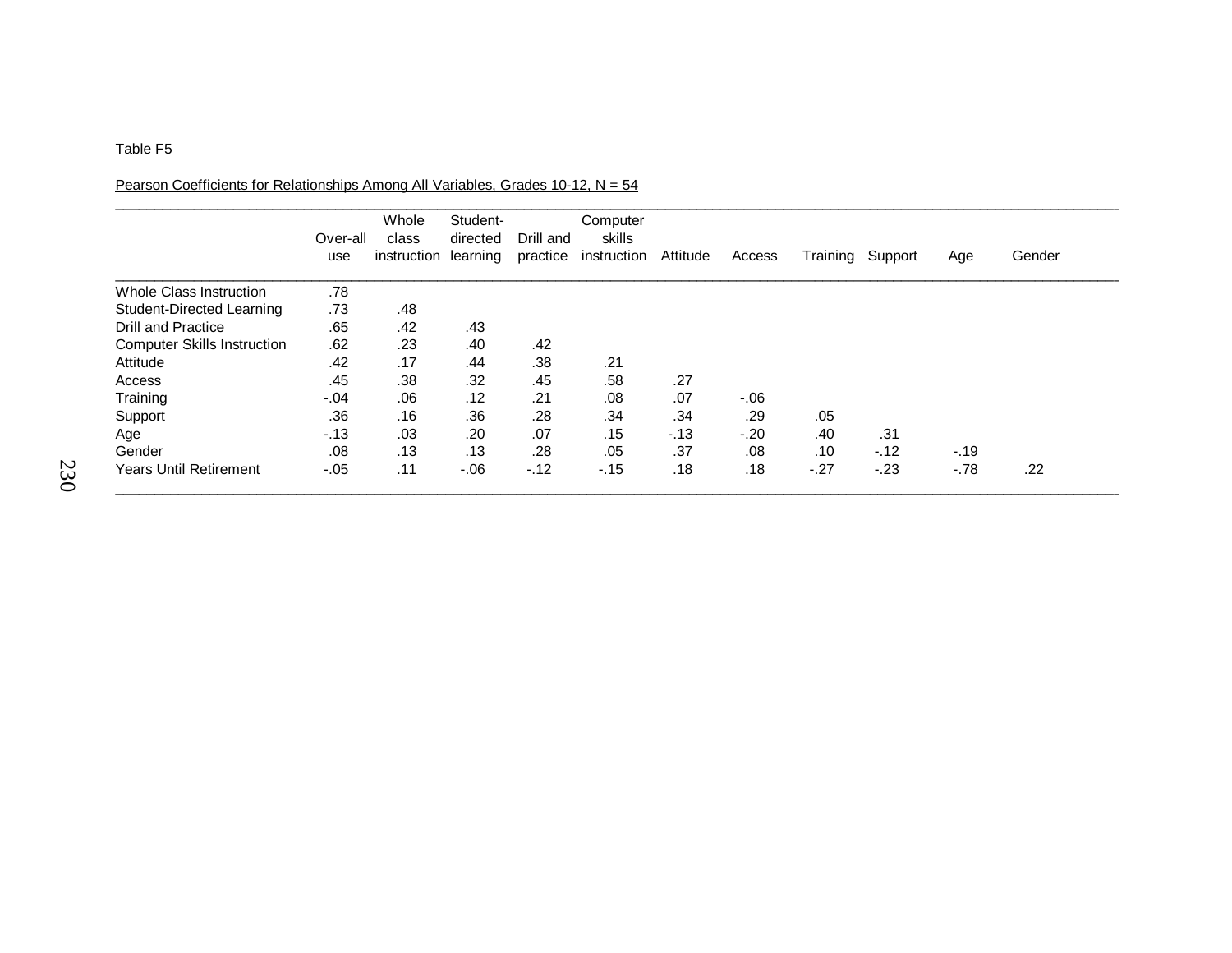VITA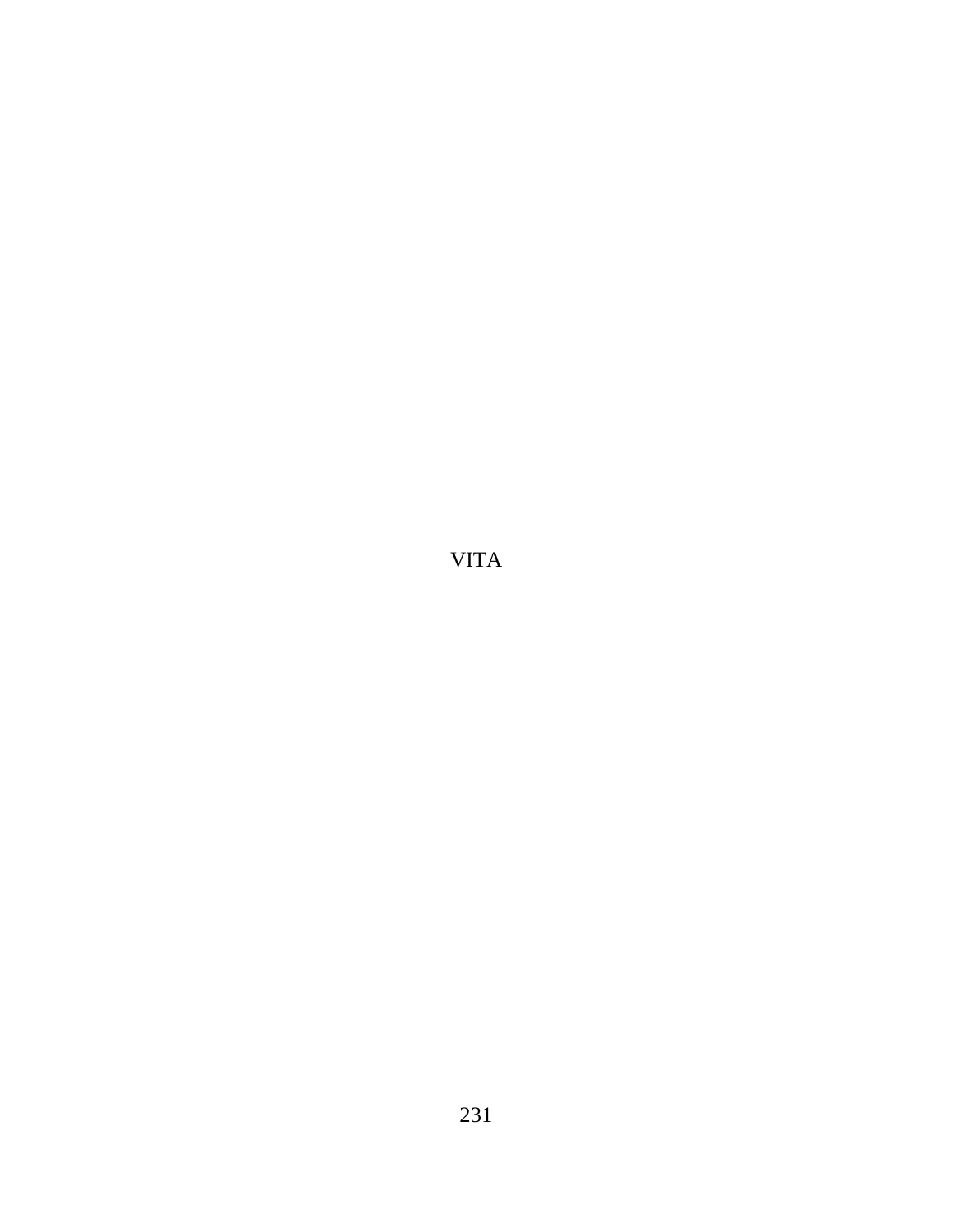# **VITA**

### PERSONAL INFORMATION

|           | Name:<br>Address: | Strader E. Blankenship<br>Route 2, Box 385A, Max Meadows, Virginia 34360 |
|-----------|-------------------|--------------------------------------------------------------------------|
|           | Phone:            | (540)699-1588 (H) (540)728-3191                                          |
|           | E-Mail:           | sblanken@naxs.com                                                        |
|           | Date Of Birth:    | July 4, 1952                                                             |
|           |                   | EDUCATIONAL AND PROFESSIONAL TRAINING                                    |
| 1995-     | Blacksburg, VA.   | Virginia Polytechnic Institute and State University,                     |
|           |                   | Graduate Student in Educational Administration                           |
| 1997      | Blacksburg, VA.   | Virginia Polytechnic Institute and State University,                     |
|           |                   | <b>Certificate of Advanced Graduate Studies</b>                          |
| 1991-1993 | Blacksburg, VA.   | Virginia Polytechnic Institute and State University,                     |
|           |                   | Master of Arts, Education in Educational Administration                  |
| 1983-1985 | Blacksburg, VA.   | Virginia Polytechnic Institute and State University,                     |
|           |                   | Bachelor of Science, Computer Science                                    |
| 1970-1974 |                   | <b>Emory and Henry College</b>                                           |
|           | Emory, VA.        | Bachelor of Arts, Social Studies                                         |
|           |                   | PROFESSIONAL AND RELATED EXPERIENCES                                     |
| $8/96-$   | Hillsville, VA    | <b>Assistant Principal, Carroll County High School</b>                   |
| 7/90-8/96 | Hillsville, VA    | Coordinator of Computer Services, Carroll County Public School           |
| 8/88-8/90 | Hillsville, VA    | Teacher -- Math, Carroll County Intermediate School                      |